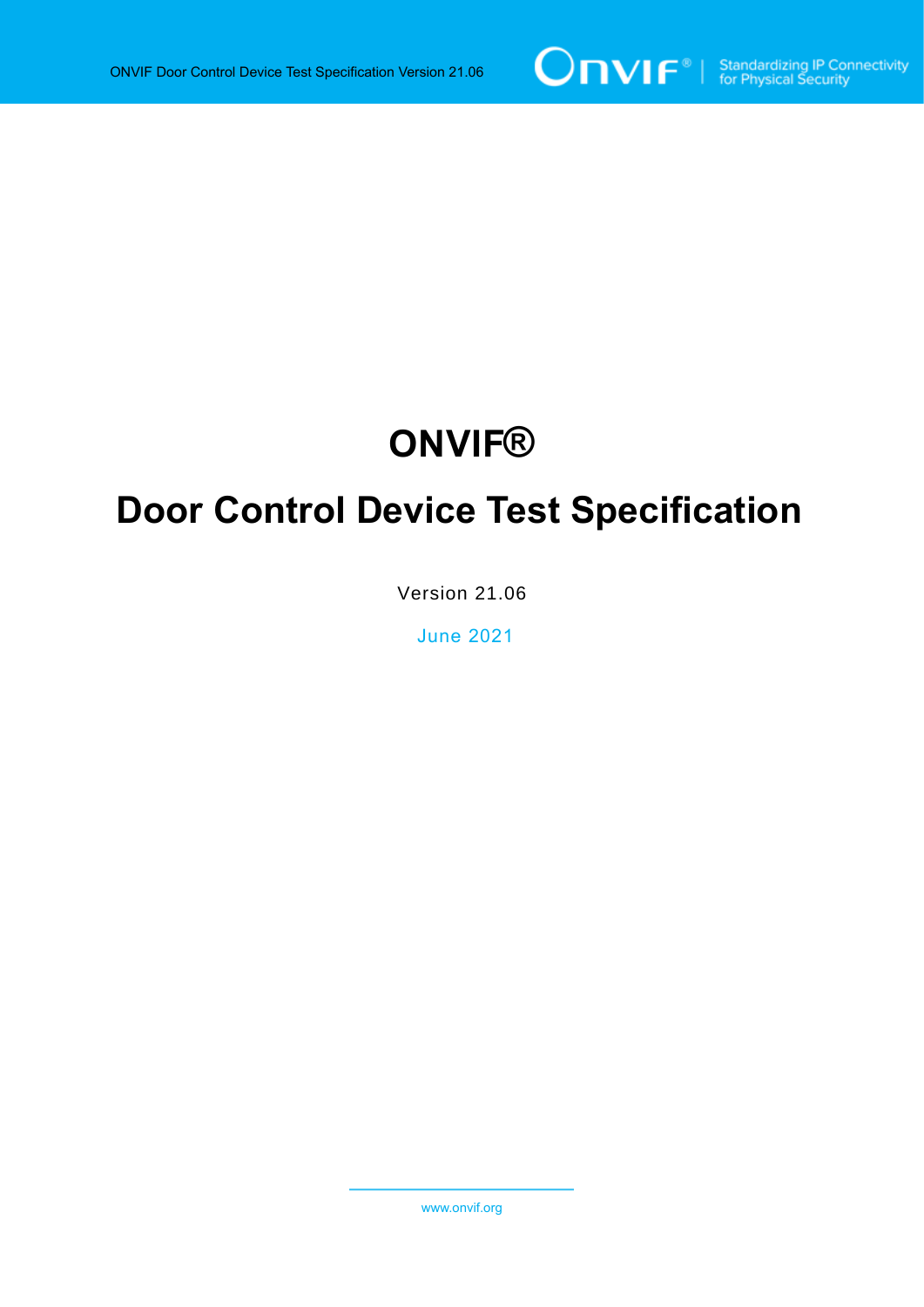#### © 2021 ONVIF, Inc. All rights reserved.

Recipients of this document may copy, distribute, publish, or display this document so long as this copyright notice, license and disclaimer are retained with all copies of the document. No license is granted to modify this document.

THIS DOCUMENT IS PROVIDED "AS IS," AND THE CORPORATION AND ITS MEMBERS AND THEIR AFFILIATES, MAKE NO REPRESENTATIONS OR WARRANTIES, EXPRESS OR IMPLIED, INCLUDING BUT NOT LIMITED TO, WARRANTIES OF MERCHANTABILITY, FITNESS FOR A PARTICULAR PURPOSE, NON-INFRINGEMENT, OR TITLE; THAT THE CONTENTS OF THIS DOCUMENT ARE SUITABLE FOR ANY PURPOSE; OR THAT THE IMPLEMENTATION OF SUCH CONTENTS WILL NOT INFRINGE ANY PATENTS, COPYRIGHTS, TRADEMARKS OR OTHER RIGHTS.

IN NO EVENT WILL THE CORPORATION OR ITS MEMBERS OR THEIR AFFILIATES BE LIABLE FOR ANY DIRECT, INDIRECT, SPECIAL, INCIDENTAL, PUNITIVE OR CONSEQUENTIAL DAMAGES, ARISING OUT OF OR RELATING TO ANY USE OR DISTRIBUTION OF THIS DOCUMENT, WHETHER OR NOT (1) THE CORPORATION, MEMBERS OR THEIR AFFILIATES HAVE BEEN ADVISED OF THE POSSIBILITY OF SUCH DAMAGES, OR (2) SUCH DAMAGES WERE REASONABLY FORESEEABLE, AND ARISING OUT OF OR RELATING TO ANY USE OR DISTRIBUTION OF THIS DOCUMENT. THE FOREGOING DISCLAIMER AND LIMITATION ON LIABILITY DO NOT APPLY TO, INVALIDATE, OR LIMIT REPRESENTATIONS AND WARRANTIES MADE BY THE MEMBERS AND THEIR RESPECTIVE AFFILIATES TO THE CORPORATION AND OTHER MEMBERS IN CERTAIN WRITTEN POLICIES OF THE CORPORATION.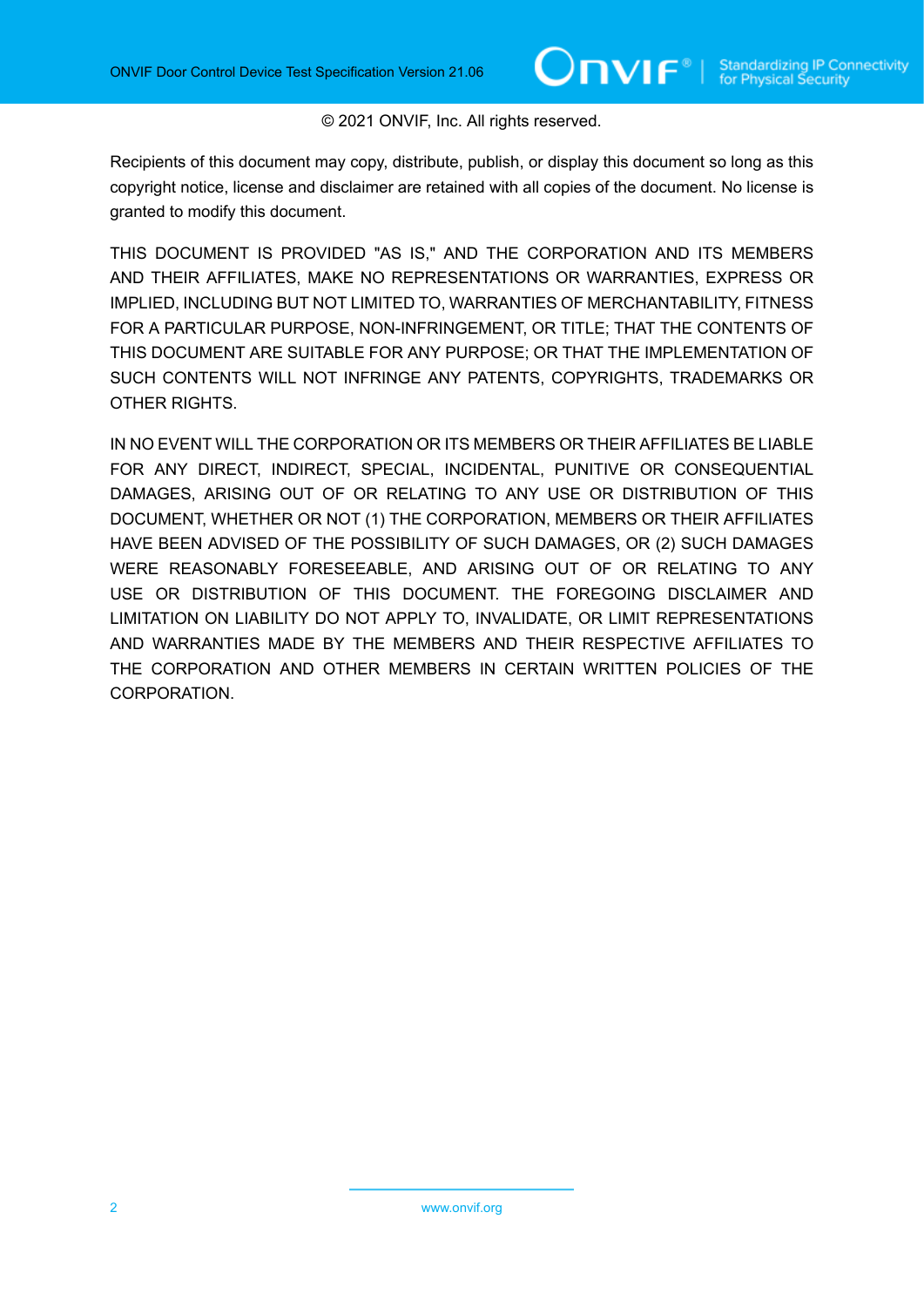

# REVISION HISTORY

| Vers. | <b>Date</b>  | <b>Description</b>                                                                                                   |
|-------|--------------|----------------------------------------------------------------------------------------------------------------------|
| 13.06 | Jun, 2013    | First issue                                                                                                          |
| 13.12 | Dec, 2013    | Minor updates                                                                                                        |
| 14.06 | Jun, 2014    | The following tests were updated with Test Case ID change:                                                           |
|       |              | <b>ACCESS DOOR</b>                                                                                                   |
|       |              | <b>BLOCK DOOR</b>                                                                                                    |
|       |              | <b>DOUBLE LOCK DOOR</b>                                                                                              |
|       |              | <b>LOCK DOOR</b>                                                                                                     |
|       |              | <b>UNLOCK DOOR</b>                                                                                                   |
|       |              | <b>LOCK DOWN DOOR</b>                                                                                                |
|       |              | <b>LOCK DOWN RELEASE DOOR</b>                                                                                        |
|       |              | <b>LOCK OPEN DOOR</b>                                                                                                |
|       |              | <b>LOCK OPEN RELEASE DOOR</b>                                                                                        |
| 17.12 | Aug 16, 2017 | Current document name was changed from Door Control Test<br>Specification to Door Control Device Test Specification. |
|       |              | The document formatting was updated.                                                                                 |
| 18.06 | Jun 21, 2018 | Reformatting document using new template                                                                             |
| 19.12 | Aug 05, 2019 | The following test cases and annexes are added according to<br>#1675:                                                |
|       |              | DOORCONTROL-8-1-1 GET DOORS                                                                                          |
|       |              | DOORCONTROL-8-1-2 GET DOOR LIST - LIMIT                                                                              |
|       |              | DOORCONTROL-8-1-3 GET DOOR LIST - START REFERENCE<br><b>AND LIMIT</b>                                                |
|       |              | DOORCONTROL-8-1-4 GET DOOR LIST - NO LIMIT                                                                           |
|       |              | DOORCONTROL-8-1-5 CREATE DOOR (DOOR CAPABILITIES<br>TRUE)                                                            |
|       |              | DOORCONTROL-8-1-6 CREATE DOOR (DOOR CAPABILITIES<br>FALSE)                                                           |
|       |              | DOORCONTROL-8-1-7 MODIFY DOOR                                                                                        |
|       |              | DOORCONTROL-8-1-8 DELETE DOOR                                                                                        |
|       |              | DOORCONTROL-8-1-9 GET DOORS WITH INVALID TOKEN                                                                       |
|       |              | DOORCONTROL-8-1-10 GET DOORS - TOO MANY ITEMS                                                                        |
|       |              | DOORCONTROL-8-1-11 CREATE DOOR - NOT EMPTY DOOR<br><b>TOKEN</b>                                                      |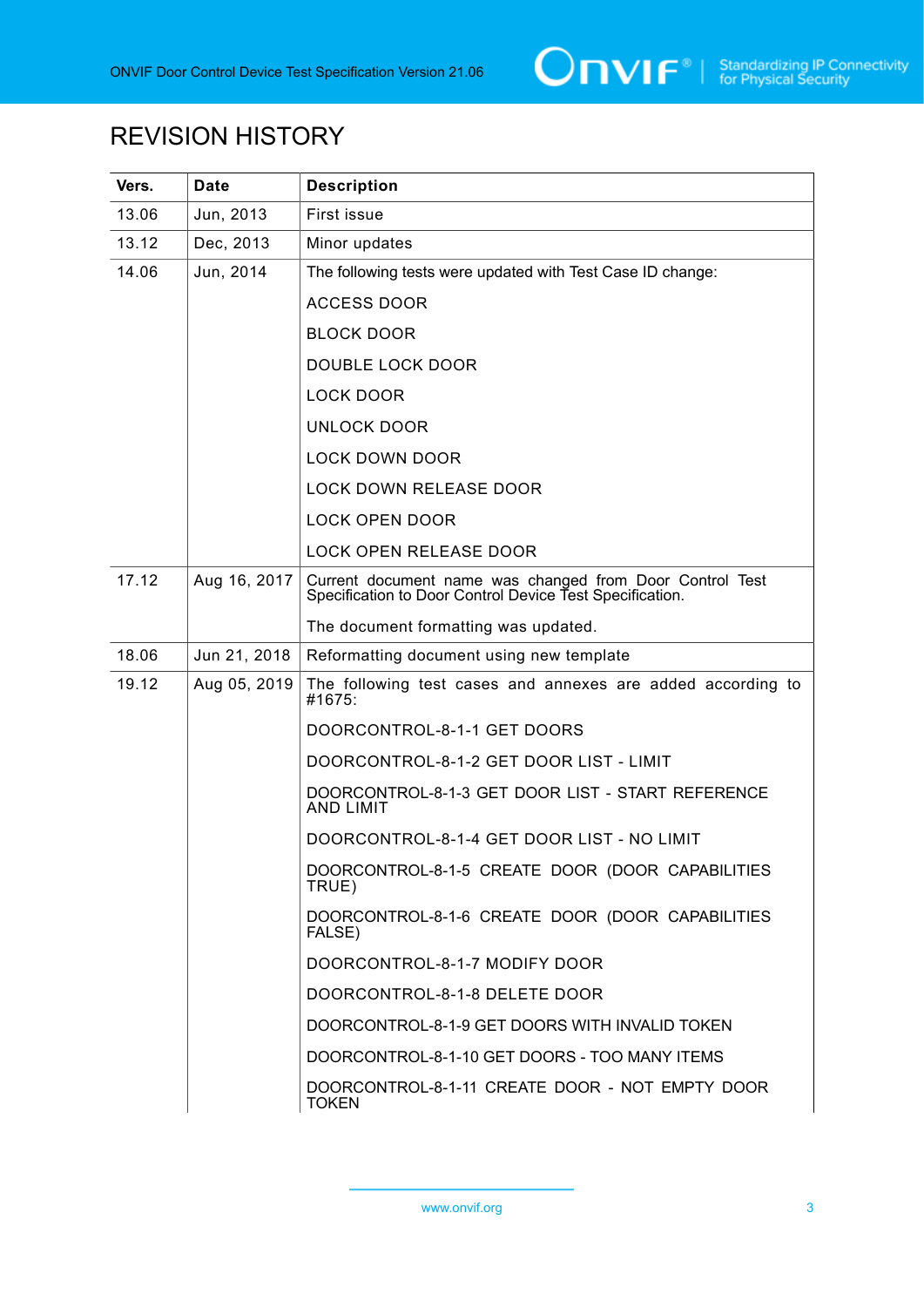|       |              | DOORCONTROL-8-1-12 MODIFY DOOR WITH INVALID TOKEN                                                                        |
|-------|--------------|--------------------------------------------------------------------------------------------------------------------------|
|       |              | DOORCONTROL-8-1-13 DELETE DOOR WITH INVALID TOKEN                                                                        |
|       |              | A.6 Get Door List                                                                                                        |
|       |              | A.7 Get Service Capabilities                                                                                             |
|       |              | A.8 Free Storage for Additional Door                                                                                     |
|       |              | A.9 Delete Door                                                                                                          |
|       |              | A.10 Get Door                                                                                                            |
|       |              | A.11 Get Door Info                                                                                                       |
|       |              | A.12 Create Door                                                                                                         |
|       |              | A.13 Create Pull Point Subscription                                                                                      |
|       |              | A.14 Delete Subscription                                                                                                 |
|       |              | A.15 Retrieve Door Changed Event by PullPoint                                                                            |
|       |              | A.16 Retrieve Door Removed Event by PullPoint                                                                            |
|       |              | Test Policy updated with new Door Management section                                                                     |
|       |              | Scope updated with new Door Management section                                                                           |
| 19.12 | Aug 06, 2019 | The following test cases and annexes are added according to<br>#1668:                                                    |
|       |              | DOORCONTROL-8-1-14 CREATE NEW DOOR WITH SET DOOR<br>(DOOR CAPABILITIES TRUE)                                             |
|       |              | DOORCONTROL-8-1-15 CREATE NEW DOOR WITH SET DOOR<br>(DOOR CAPABILITIES FALSE)                                            |
|       |              | DOORCONTROL-8-1-16 MODIFY DOOR WITH SET DOOR                                                                             |
|       |              | DOORCONTROL-8-1-17 SET DOOR - EMPTY DOOR TOKEN                                                                           |
| 20.06 | Mar 05, 2020 | The following test cases were updated in the scope of #1954:                                                             |
|       |              | DOORCONTROL-1-1-1<br>DOOR<br><b>CONTROL</b><br><b>SERVICE</b><br>CAPABILITIES (reformatted, step 6 added)                |
| 20.06 | May 13, 2020 | Pre-Requisite of the following test cases updated with adding of Pull-<br>Point Notification feature according to #1999: |
|       |              | DOORCONTROL-6-1-1 DOOR CONTROL - DOOR MODE EVENT                                                                         |
|       |              | DOORCONTROL-6-1-2 DOOR CONTROL - DOOR PHYSICAL<br><b>STATE EVENT</b>                                                     |
|       |              | DOORCONTROL-6-1-3 DOOR CONTROL - DOOR PHYSICAL<br>STATE EVENT STATE CHANGE                                               |
|       |              | DOORCONTROL-6-1-4 DOOR CONTROL - DOUBLE LOCK<br>PHYSICAL STATE EVENT                                                     |
|       |              | DOORCONTROL-6-1-5 DOOR CONTROL - DOUBLE LOCK<br>PHYSICAL STATE EVENT STATE CHANGE                                        |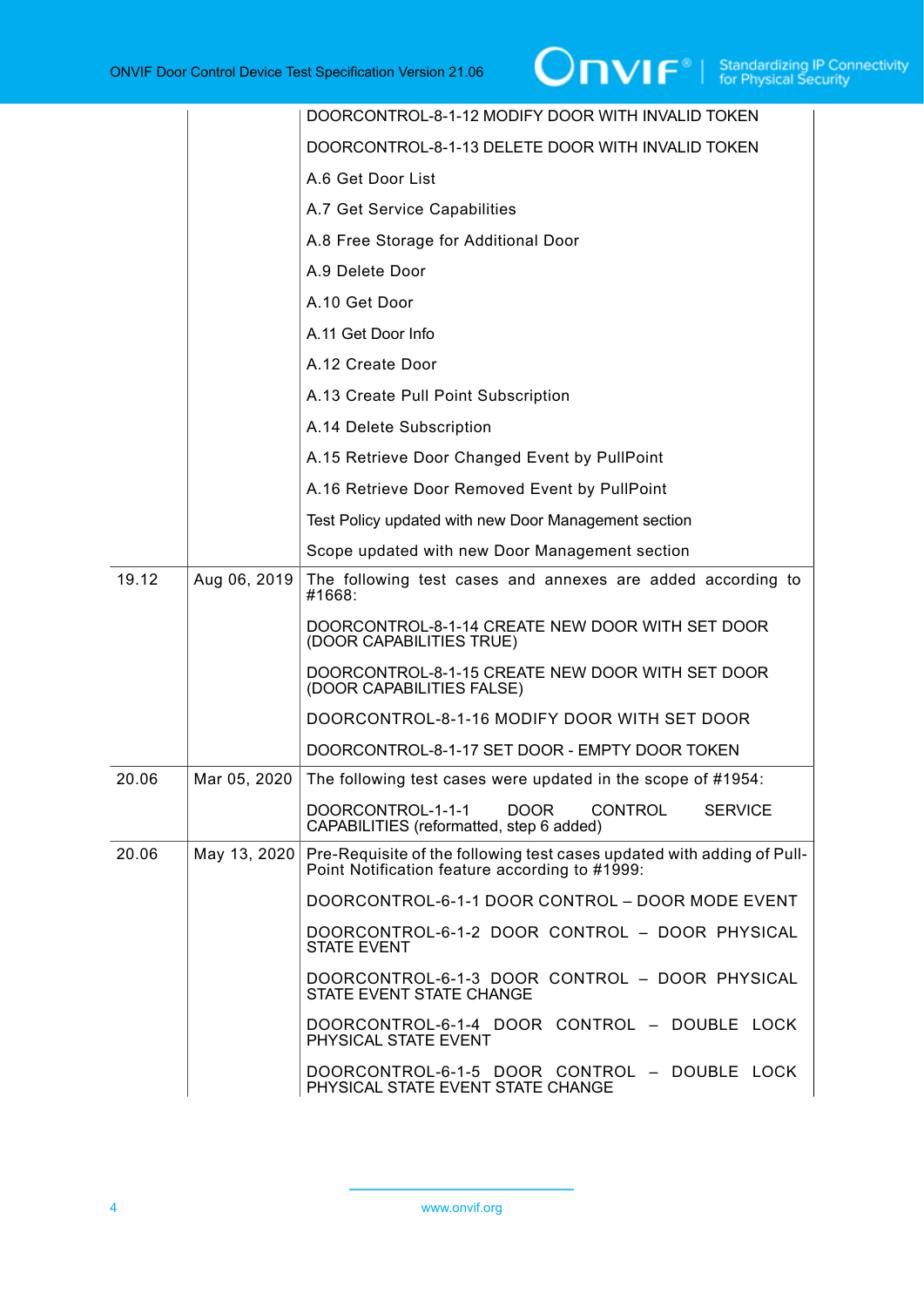

|       |              | DOORCONTROL-6-1-6 DOOR CONTROL - LOCK PHYSICAL<br><b>STATE EVENT</b>                               |
|-------|--------------|----------------------------------------------------------------------------------------------------|
|       |              | DOORCONTROL-6-1-7 DOOR CONTROL - LOCK PHYSICAL<br>STATE EVENT STATE CHANGE                         |
|       |              | DOORCONTROL-6-1-8 DOOR CONTROL - DOOR TAMPER<br><b>EVENT</b>                                       |
|       |              | DOORCONTROL-6-1-9 DOOR CONTROL - DOOR TAMPER<br><b>EVENT STATE CHANGE</b>                          |
|       |              | DOORCONTROL-6-1-10 DOOR CONTROL - DOOR ALARM<br><b>EVENT</b>                                       |
|       |              | DOORCONTROL-6-1-11 DOOR CONTROL - DOOR ALARM<br><b>EVENT STATE CHANGE</b>                          |
|       |              | DOORCONTROL-6-1-12 DOOR CONTROL - DOOR FAULT<br><b>EVENT</b>                                       |
|       |              | DOORCONTROL-6-1-13 DOOR CONTROL - DOOR FAULT<br><b>EVENT STATE CHANGE</b>                          |
|       |              | DOORCONTROL-7-1-1 DOOR CONTROL - ADD OR CHANGE<br><b>DOOR EVENT</b>                                |
|       |              | DOORCONTROL-7-1-2 DOOR CONTROL - REMOVE DOOR<br><b>EVENT</b>                                       |
|       |              | DOORCONTROL-8-1-14 CREATE NEW DOOR WITH SET DOOR<br>(DOOR CAPABILITIES TRUE)                       |
|       |              | DOORCONTROL-8-1-15 CREATE NEW DOOR WITH SET DOOR<br>(DOOR CAPABILITIES FALSE)                      |
|       |              | DOORCONTROL-8-1-16 MODIFY DOOR WITH SET DOOR                                                       |
|       |              | DOORCONTROL-8-1-17 SET DOOR - EMPTY DOOR TOKEN                                                     |
|       |              | DOORCONTROL-3-1-28 ACCESS DOOR                                                                     |
|       |              | DOORCONTROL-3-1-29 BLOCK DOOR                                                                      |
|       |              | DOORCONTROL-3-1-30 DOUBLE LOCK DOOR                                                                |
|       |              | DOORCONTROL-3-1-31 LOCK DOOR                                                                       |
|       |              | DOORCONTROL-3-1-32 UNLOCK DOOR                                                                     |
|       |              | DOORCONTROL-3-1-33 LOCK OPEN DOOR                                                                  |
|       |              | DOORCONTROL-3-1-34 LOCK OPEN RELEASE DOOR                                                          |
|       |              | DOORCONTROL-3-1-35 LOCK DOWN DOOR                                                                  |
|       |              | DOORCONTROL-3-1-36 LOCK DOWN RELEASE DOOR                                                          |
| 20.12 | Oct 26, 2020 | Access Point Entity added into Pre-Requisite of the following test<br>cases in the scope of #1866: |
|       |              | DOORCONTROL-5-1-1 GET ACCESS POINT INFO LIST AND<br>GET DOOR INFO LIST CONSISTENCY                 |
| 20.12 | Oct 26, 2020 | Door Entity added into Pre-Requisite of the following test cases in<br>the scope of $#1866$ :      |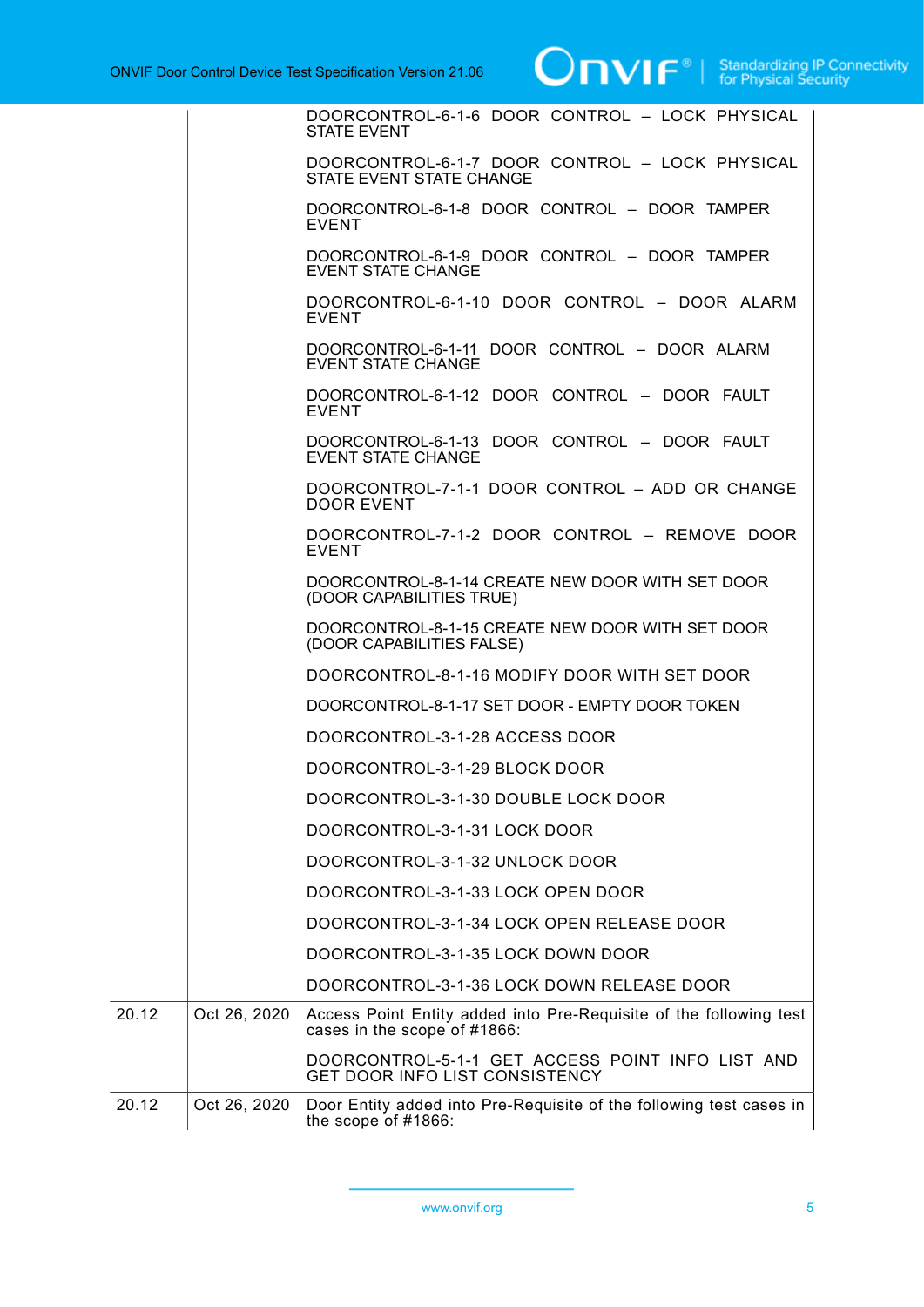| DOORCONTROL-2-1-1 GET DOOR STATE                                            |
|-----------------------------------------------------------------------------|
| DOORCONTROL-2-1-2 GET DOOR STATE WITH INVALID TOKEN                         |
| DOORCONTROL-2-1-3 GET DOOR INFO                                             |
| DOORCONTROL-2-1-7 GET DOOR INFO LIST - START<br>REFERENCE AND LIMIT         |
| DOORCONTROL-2-1-10 GET DOOR INFO - TOO MANY ITEMS                           |
| DOORCONTROL-3-1-10 ACCESS DOOR WITH INVALID TOKEN                           |
| DOORCONTROL-3-1-11 BLOCK DOOR WITH INVALID TOKEN                            |
| DOORCONTROL-3-1-12 DOUBLE LOCK DOOR WITH INVALID<br><b>TOKEN</b>            |
| DOORCONTROL-3-1-13 LOCK DOOR WITH INVALID TOKEN                             |
| DOORCONTROL-3-1-14 UNLOCK DOOR WITH INVALID TOKEN                           |
| DOORCONTROL-3-1-15 LOCK DOWN DOOR WITH INVALID<br><b>TOKEN</b>              |
| DOORCONTROL-3-1-16 LOCK DOWN RELEASE DOOR WITH<br><b>INVALID TOKEN</b>      |
| DOORCONTROL-3-1-17 LOCK OPEN DOOR WITH INVALID<br><b>TOKEN</b>              |
| DOORCONTROL-3-1-18 LOCK OPEN RELEASE DOOR WITH<br><b>INVALID TOKEN</b>      |
| DOORCONTROL-3-1-19 ACCESS DOOR - COMMAND NOT<br><b>SUPPORTED</b>            |
| DOORCONTROL-3-1-20 BLOCK DOOR - COMMAND NOT<br><b>SUPPORTED</b>             |
| DOORCONTROL-3-1-21 DOUBLE LOCK DOOR - COMMAND<br>NOT SUPPORTED              |
| DOORCONTROL-3-1-22 LOCK DOOR - COMMAND<br><b>NOT</b><br><b>SUPPORTED</b>    |
| DOORCONTROL-3-1-23 UNLOCK DOOR - COMMAND NOT<br><b>SUPPORTED</b>            |
| DOORCONTROL-3-1-24 LOCK DOWN DOOR - COMMAND NOT<br><b>SUPPORTED</b>         |
| DOORCONTROL-3-1-25 LOCK DOWN RELEASE DOOR -<br><b>COMMAND NOT SUPPORTED</b> |
| DOORCONTROL-3-1-26 LOCK OPEN DOOR - COMMAND NOT<br><b>SUPPORTED</b>         |
| DOORCONTROL-3-1-27 LOCK OPEN RELEASE DOOR -<br><b>COMMAND NOT SUPPORTED</b> |
| DOORCONTROL-3-1-28 ACCESS DOOR                                              |
| DOORCONTROL-3-1-29 BLOCK DOOR                                               |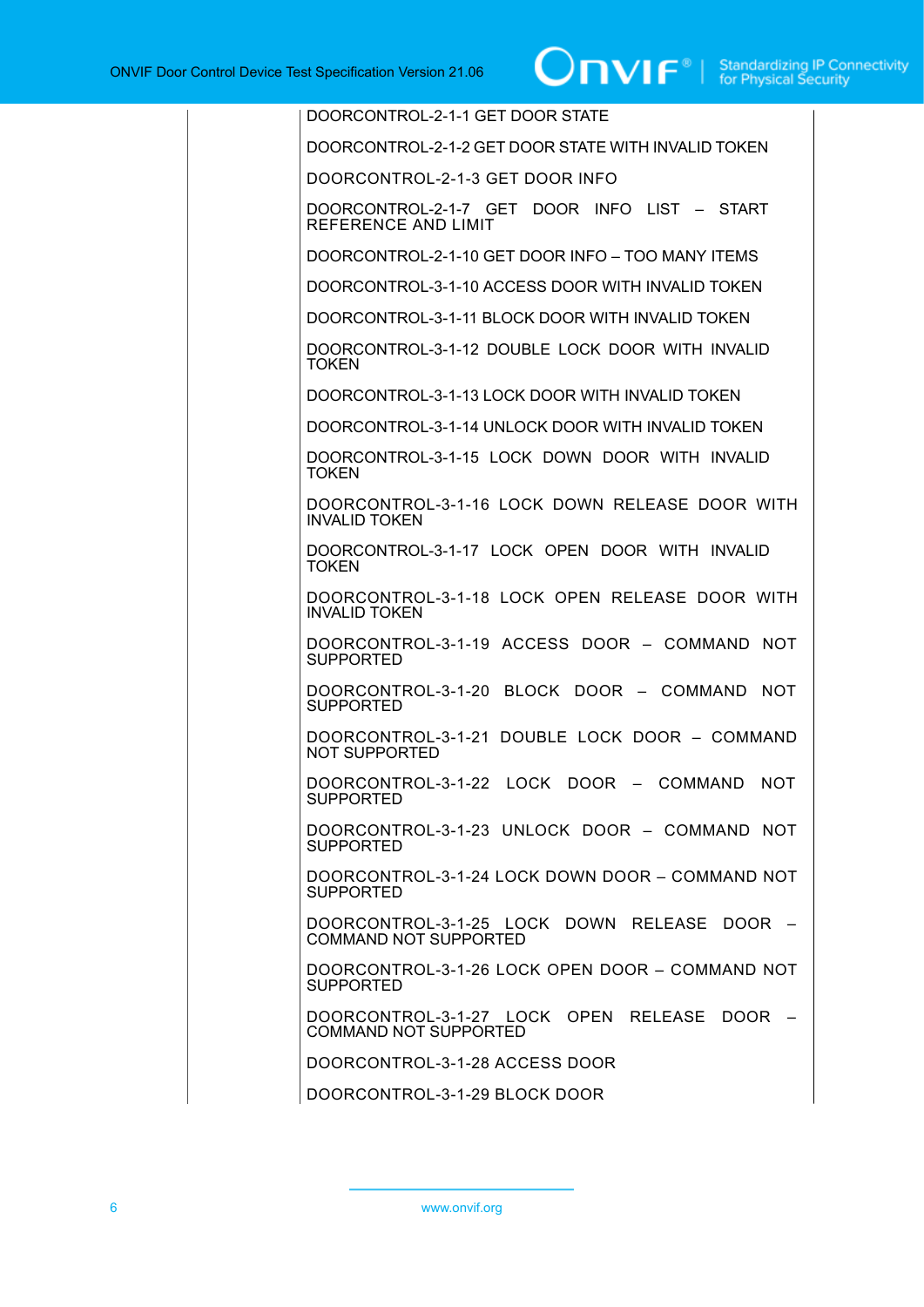|       |              | DOORCONTROL-3-1-30 DOUBLE LOCK DOOR                                                                               |
|-------|--------------|-------------------------------------------------------------------------------------------------------------------|
|       |              | DOORCONTROL-3-1-31 LOCK DOOR                                                                                      |
|       |              | DOORCONTROL-3-1-32 UNLOCK DOOR                                                                                    |
|       |              | DOORCONTROL-3-1-33 LOCK OPEN DOOR                                                                                 |
|       |              | DOORCONTROL-3-1-34 LOCK OPEN RELEASE DOOR                                                                         |
|       |              | DOORCONTROL-3-1-35 LOCK DOWN DOOR                                                                                 |
|       |              | DOORCONTROL-3-1-36 LOCK DOWN RELEASE DOOR                                                                         |
|       |              | DOORCONTROL-6-1-1 DOOR CONTROL - DOOR MODE EVENT                                                                  |
|       |              | DOORCONTROL-6-1-2 DOOR CONTROL - DOOR PHYSICAL<br><b>STATE EVENT</b>                                              |
|       |              | DOORCONTROL-6-1-3 DOOR CONTROL - DOOR PHYSICAL<br>STATE EVENT STATE CHANGE                                        |
|       |              | DOORCONTROL-6-1-4 DOOR CONTROL - DOUBLE LOCK<br>PHYSICAL STATE EVENT                                              |
|       |              | DOORCONTROL-6-1-5 DOOR CONTROL - DOUBLE LOCK<br>PHYSICAL STATE EVENT STATE CHANGE                                 |
|       |              | DOORCONTROL-6-1-6 DOOR CONTROL - LOCK PHYSICAL<br><b>STATE EVENT</b>                                              |
|       |              | DOORCONTROL-6-1-7 DOOR CONTROL - LOCK PHYSICAL<br>STATE EVENT STATE CHANGE                                        |
|       |              | DOORCONTROL-6-1-8 DOOR CONTROL - DOOR TAMPER<br><b>EVENT</b>                                                      |
|       |              | DOORCONTROL-6-1-9 DOOR CONTROL - DOOR TAMPER<br><b>EVENT STATE CHANGE</b>                                         |
|       |              | DOORCONTROL-6-1-10 DOOR CONTROL - DOOR ALARM<br><b>EVENT</b>                                                      |
|       |              | DOORCONTROL-6-1-11 DOOR CONTROL - DOOR ALARM<br><b>EVENT STATE CHANGE</b>                                         |
|       |              | DOORCONTROL-6-1-12 DOOR CONTROL - DOOR FAULT<br><b>EVENT</b>                                                      |
|       |              | DOORCONTROL-6-1-13 DOOR CONTROL - DOOR FAULT<br><b>EVENT STATE CHANGE</b>                                         |
| 20.12 | Oct 26, 2020 | The following test cases were updated in the scope of #1866:                                                      |
|       |              | DOORCONTROL-2-1-4 GET DOOR INFO WITH INVALID TOKEN<br>(step 8 updated)                                            |
|       |              | DOORCONTROL-2-1-6 GET DOOR INFO LIST - LIMIT (steps 4,<br>5, 8.4, 12, 13.3 added, step 8 and 13: condition added) |
|       |              | DOORCONTROL-2-1-8 GET DOOR INFO LIST - NO LIMIT (step<br>7 added)                                                 |
| 20.12 |              | Nov 12, 2020 The following test cases were updated in the scope of #2095:                                         |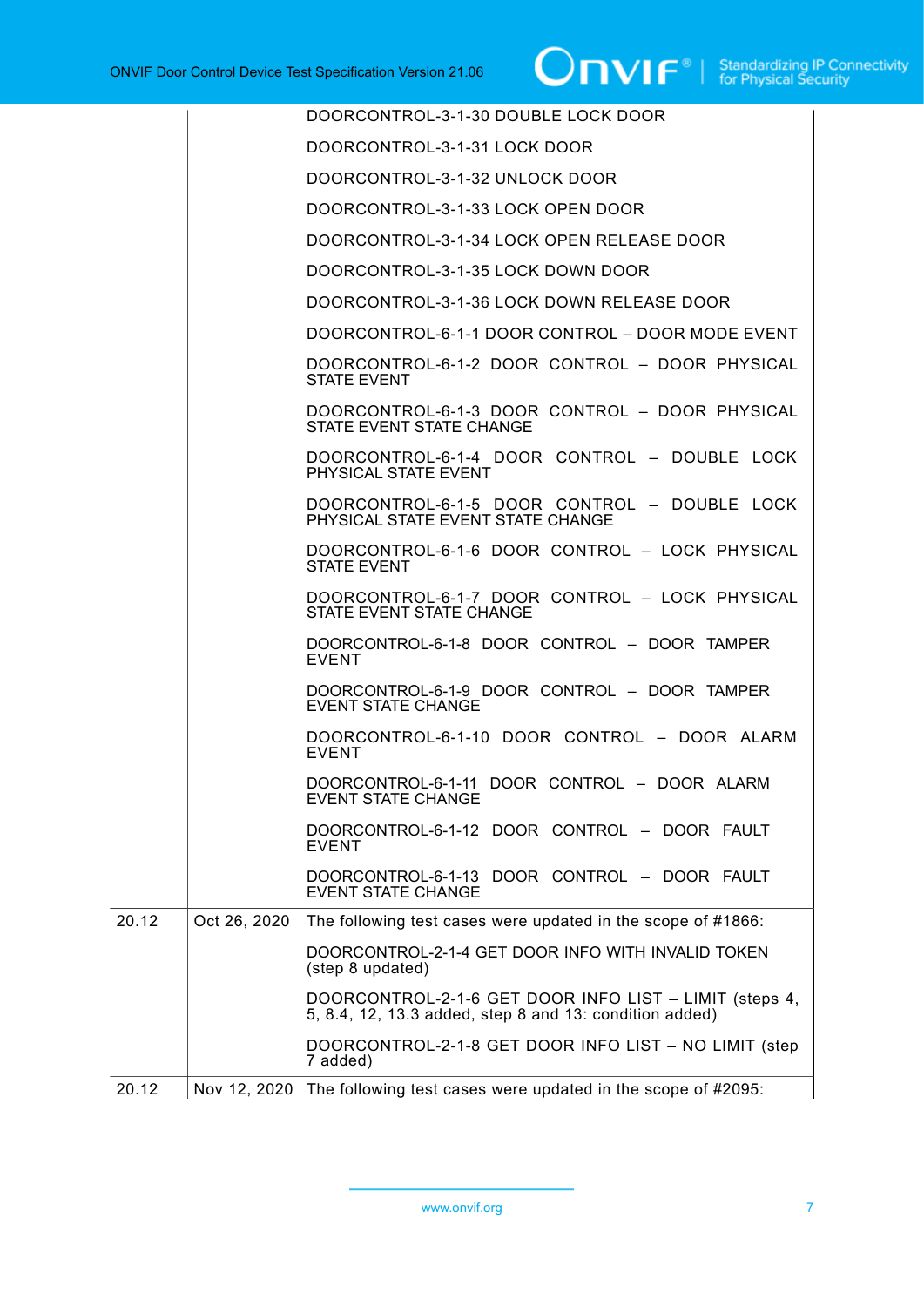

|       | DOORCONTROL-5-1-1 GET ACCESS POINT INFO LIST AND<br>GET DOOR INFO LIST CONSISTENCY (Pre-Requisite updated) |
|-------|------------------------------------------------------------------------------------------------------------|
| 21.06 | Dec 22, 2020 The following test cases was added in the scope of $\#2033$ :                                 |
|       | DOORCONTROL-5-1-2 DOOR CAPABILITIES CONSISTENCY                                                            |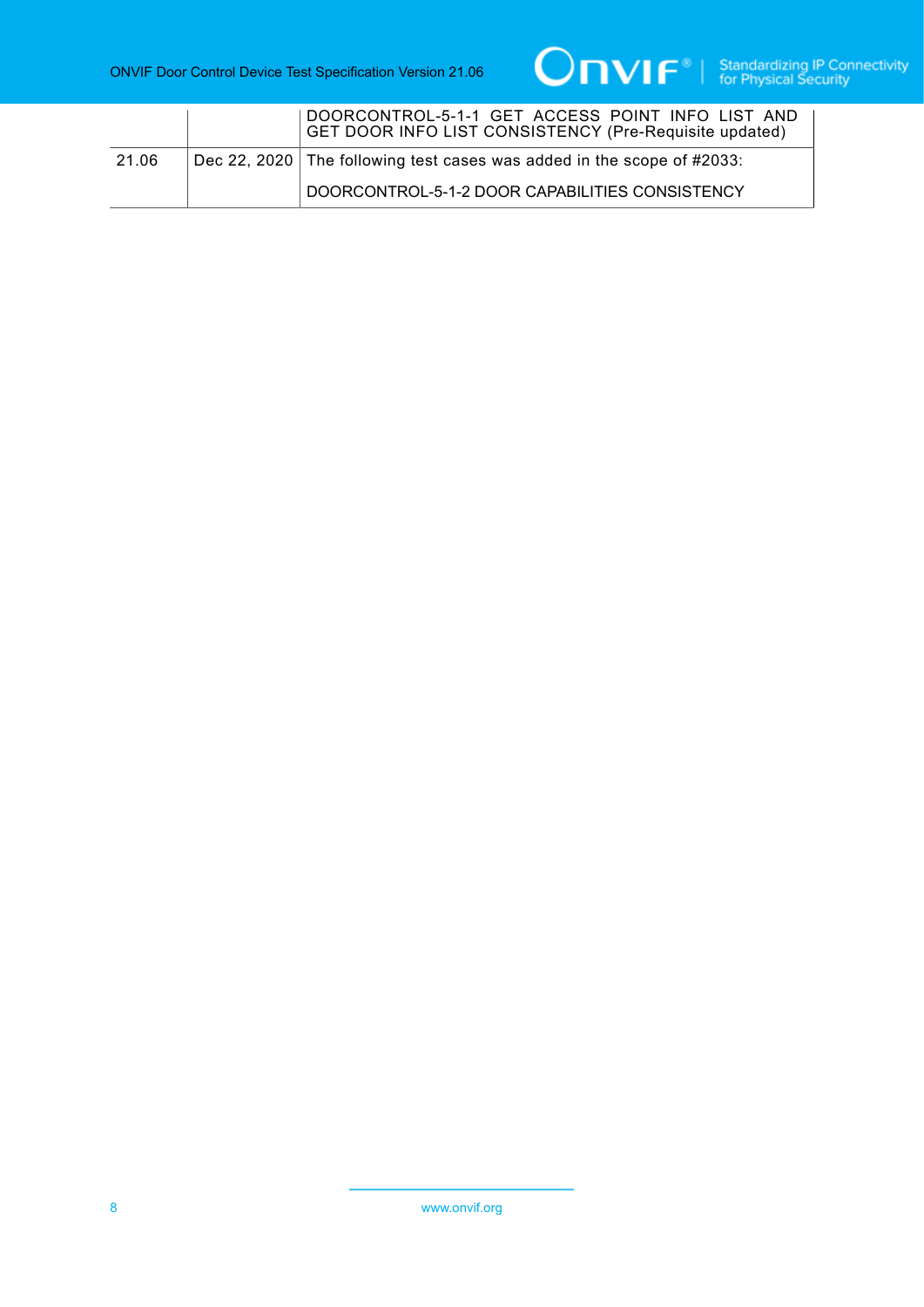#### **Table of Contents**

| 1            |     |       |                                                        |  |
|--------------|-----|-------|--------------------------------------------------------|--|
|              | 1.1 |       |                                                        |  |
|              |     | 1.1.1 |                                                        |  |
|              |     | 1.1.2 |                                                        |  |
|              |     | 1.1.3 |                                                        |  |
|              |     | 1.1.4 |                                                        |  |
|              |     | 1.1.5 |                                                        |  |
|              |     | 1.1.6 |                                                        |  |
|              |     | 1.1.7 |                                                        |  |
| $\mathbf{2}$ |     |       |                                                        |  |
|              | 2.1 |       |                                                        |  |
| 3            |     |       |                                                        |  |
|              | 3.1 |       |                                                        |  |
|              |     | 3.1.1 |                                                        |  |
|              | 3.2 |       |                                                        |  |
|              | 3.3 |       |                                                        |  |
|              |     | 3.3.1 |                                                        |  |
|              |     | 3.3.2 |                                                        |  |
|              |     | 3.3.3 |                                                        |  |
|              |     | 3.3.4 |                                                        |  |
|              |     | 3.3.5 |                                                        |  |
|              |     | 3.3.6 |                                                        |  |
|              |     | 3.3.7 |                                                        |  |
| 4            |     |       |                                                        |  |
|              | 4.1 |       |                                                        |  |
|              |     | 4.1.1 |                                                        |  |
|              |     | 412   | GET SERVICES AND GET DOOR CONTROL SERVICE CAPABILITIES |  |
|              |     |       |                                                        |  |
|              | 4.2 |       |                                                        |  |
|              |     | 4.2.1 |                                                        |  |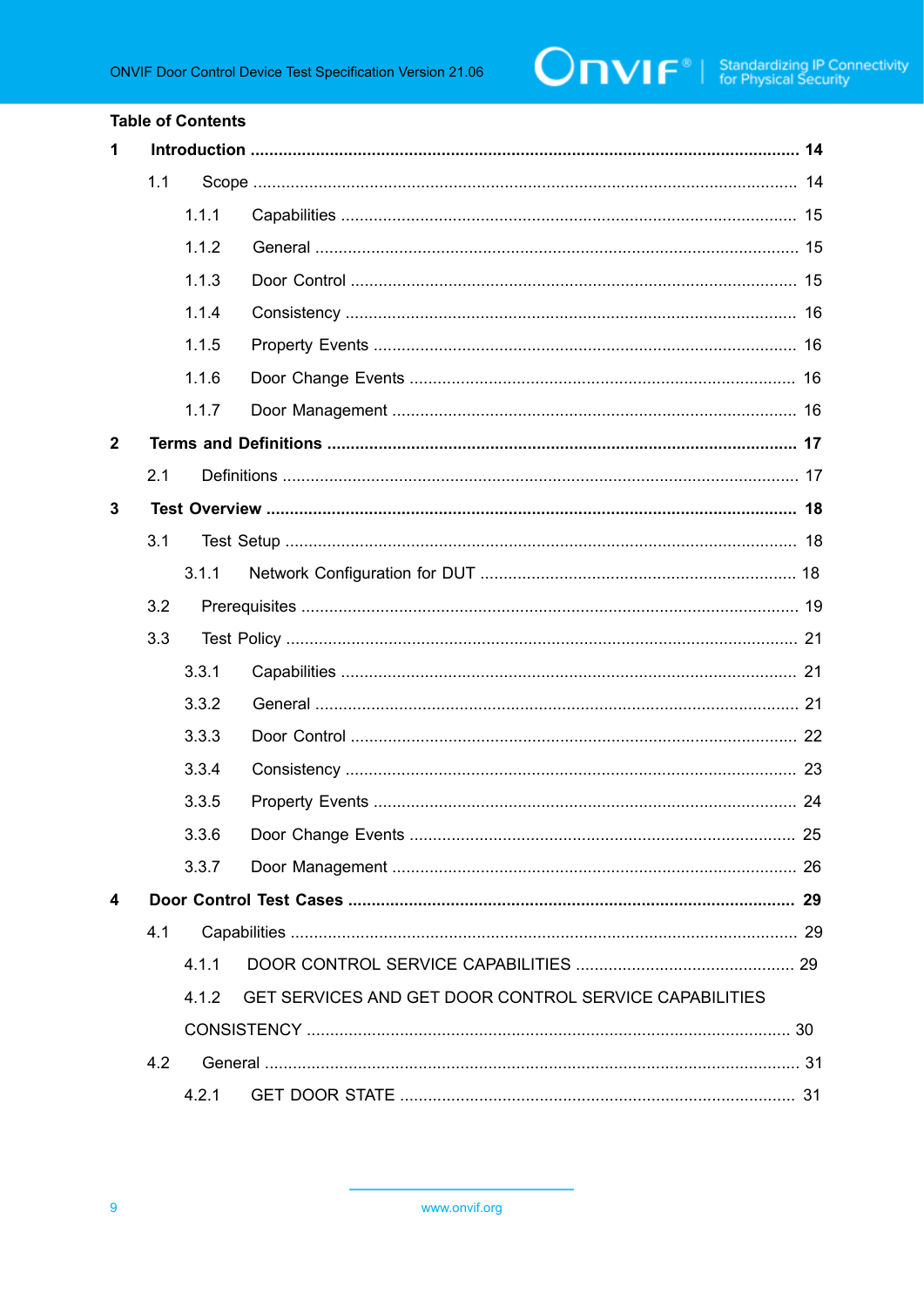# $\boxed{\color{red} \bigcap \textbf{VIF}^{\textcolor{red}{\circ}} \; | \; \; \substack{\textnormal{Standardizing IP Connectivity} \\ \textnormal{for Physical Security}}}$

|     | 4.2.2  |                                                    |  |
|-----|--------|----------------------------------------------------|--|
|     | 4.2.3  |                                                    |  |
|     | 4.2.4  |                                                    |  |
|     | 4.2.5  |                                                    |  |
|     | 4.2.6  | GET DOOR INFO LIST - START REFERENCE AND LIMIT  38 |  |
|     | 4.2.7  |                                                    |  |
|     | 4.2.8  |                                                    |  |
| 4.3 |        |                                                    |  |
|     | 4.3.1  |                                                    |  |
|     | 4.3.2  |                                                    |  |
|     | 4.3.3  |                                                    |  |
|     | 4.3.4  |                                                    |  |
|     | 4.3.5  |                                                    |  |
|     | 4.3.6  |                                                    |  |
|     | 4.3.7  | LOCK DOWN RELEASE DOOR WITH INVALID TOKEN  48      |  |
|     | 4.3.8  |                                                    |  |
|     | 4.3.9  | LOCK OPEN RELEASE DOOR WITH INVALID TOKEN  50      |  |
|     | 4.3.10 |                                                    |  |
|     | 4.3.11 |                                                    |  |
|     | 4.3.12 | DOUBLE LOCK DOOR - COMMAND NOT SUPPORTED  53       |  |
|     | 4.3.13 |                                                    |  |
|     |        |                                                    |  |
|     | 4.3.15 |                                                    |  |
|     | 4.3.16 | LOCK DOWN RELEASE DOOR - COMMAND NOT SUPPORTED  57 |  |
|     | 4.3.17 | LOCK OPEN DOOR - COMMAND NOT SUPPORTED  58         |  |
|     | 4.3.18 | LOCK OPEN RELEASE DOOR - COMMAND NOT SUPPORTED  59 |  |
|     | 4.3.19 |                                                    |  |
|     | 4.3.20 |                                                    |  |
|     | 4.3.21 |                                                    |  |
|     | 4.3.22 |                                                    |  |
|     | 4.3.23 |                                                    |  |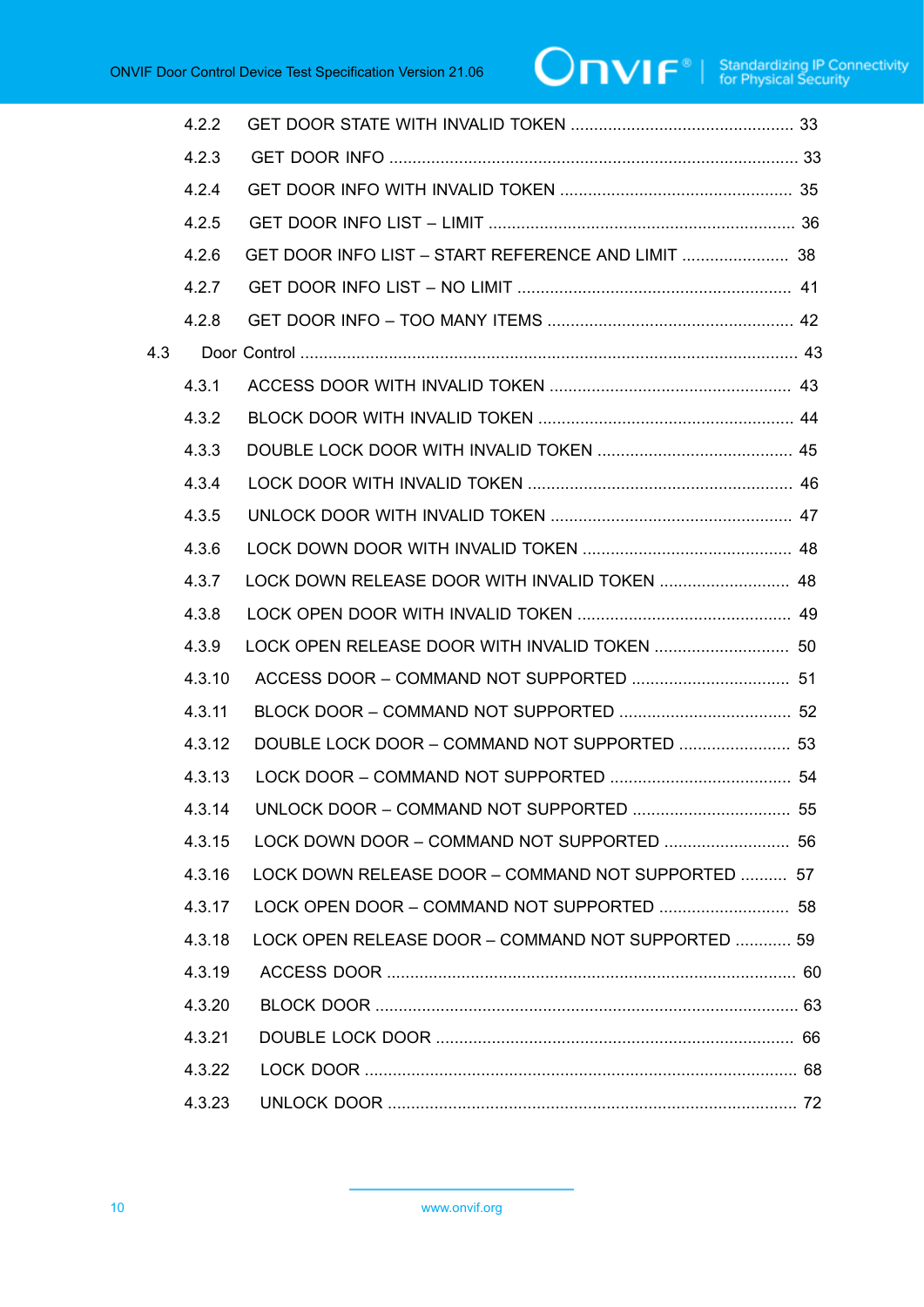# $\boxed{\color{red} \bigcap \textbf{VIF}^{\textcolor{red}{\circ}} \; | \; \; \substack{\textnormal{Standardizing IP Connectivity} \\ \textnormal{for Physical Security}}}$

|     | 4.3.24 |                                                            |  |
|-----|--------|------------------------------------------------------------|--|
|     | 4.3.25 |                                                            |  |
|     | 4.3.26 |                                                            |  |
|     | 4.3.27 |                                                            |  |
| 4.4 |        |                                                            |  |
|     | 4.4.1  | GET ACCESS POINT INFO LIST AND GET DOOR INFO LIST          |  |
|     |        |                                                            |  |
|     | 4.4.2  |                                                            |  |
| 4.5 |        |                                                            |  |
|     | 4.5.1  |                                                            |  |
|     | 4.5.2  |                                                            |  |
|     | 4.5.3  | DOOR CONTROL - DOOR PHYSICAL STATE EVENT STATE CHANGE  94  |  |
|     | 4.5.4  | DOOR CONTROL - DOUBLE LOCK PHYSICAL STATE EVENT  96        |  |
|     | 4.5.5  | DOOR CONTROL - DOUBLE LOCK PHYSICAL STATE EVENT STATE      |  |
|     |        |                                                            |  |
|     | 4.5.6  |                                                            |  |
|     | 4.5.7  | DOOR CONTROL - LOCK PHYSICAL STATE EVENT STATE CHANGE  104 |  |
|     | 4.5.8  |                                                            |  |
|     | 4.5.9  | DOOR CONTROL - DOOR TAMPER EVENT STATE CHANGE  110         |  |
|     | 4.5.10 |                                                            |  |
|     | 4.5.11 | DOOR CONTROL - DOOR ALARM EVENT STATE CHANGE  115          |  |
|     |        |                                                            |  |
|     | 4.5.13 | DOOR CONTROL - DOOR FAULT EVENT STATE CHANGE  120          |  |
| 4.6 |        |                                                            |  |
|     | 4.6.1  |                                                            |  |
|     | 4.6.2  |                                                            |  |
| 4.7 |        |                                                            |  |
|     | 4.7.1  |                                                            |  |
|     | 4.7.2  |                                                            |  |
|     | 4.7.3  | GET DOOR LIST - START REFERENCE AND LIMIT  132             |  |
|     | 4.7.4  |                                                            |  |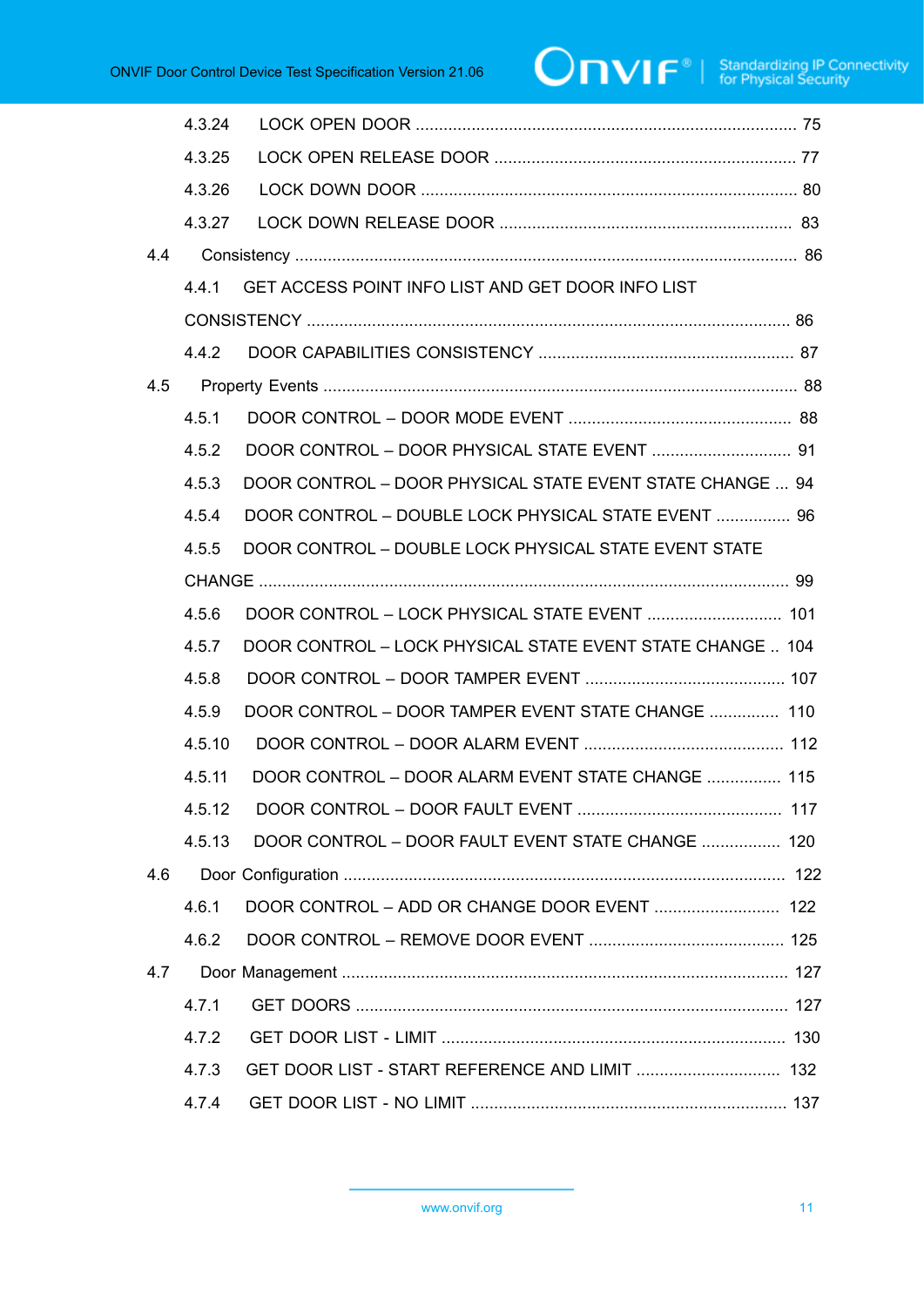|   |      | 4.7.5  |                                                  |  |
|---|------|--------|--------------------------------------------------|--|
|   |      | 4.7.6  |                                                  |  |
|   |      | 4.7.7  |                                                  |  |
|   |      | 4.7.8  |                                                  |  |
|   |      | 4.7.9  |                                                  |  |
|   |      | 4.7.10 |                                                  |  |
|   |      | 4.7.11 |                                                  |  |
|   |      | 4.7.12 |                                                  |  |
|   |      | 4.7.13 |                                                  |  |
|   |      | 4.7.14 | CREATE NEW DOOR WITH SET DOOR (DOOR CAPABILITIES |  |
|   |      |        |                                                  |  |
|   |      | 4.7.15 | CREATE NEW DOOR WITH SET DOOR (DOOR CAPABILITIES |  |
|   |      |        |                                                  |  |
|   |      | 4.7.16 |                                                  |  |
|   |      | 4.7.17 |                                                  |  |
| A |      |        |                                                  |  |
|   | A.1  |        |                                                  |  |
|   | A.2  |        |                                                  |  |
|   | A.3  |        |                                                  |  |
|   | A.4  |        |                                                  |  |
|   | A.5  |        |                                                  |  |
|   | A.6  |        |                                                  |  |
|   | A.7  |        |                                                  |  |
|   | A.8  |        |                                                  |  |
|   | A.9  |        |                                                  |  |
|   | A.10 |        |                                                  |  |
|   | A.11 |        |                                                  |  |
|   | A.12 |        |                                                  |  |
|   | A.13 |        |                                                  |  |
|   | A.14 |        |                                                  |  |
|   | A.15 |        |                                                  |  |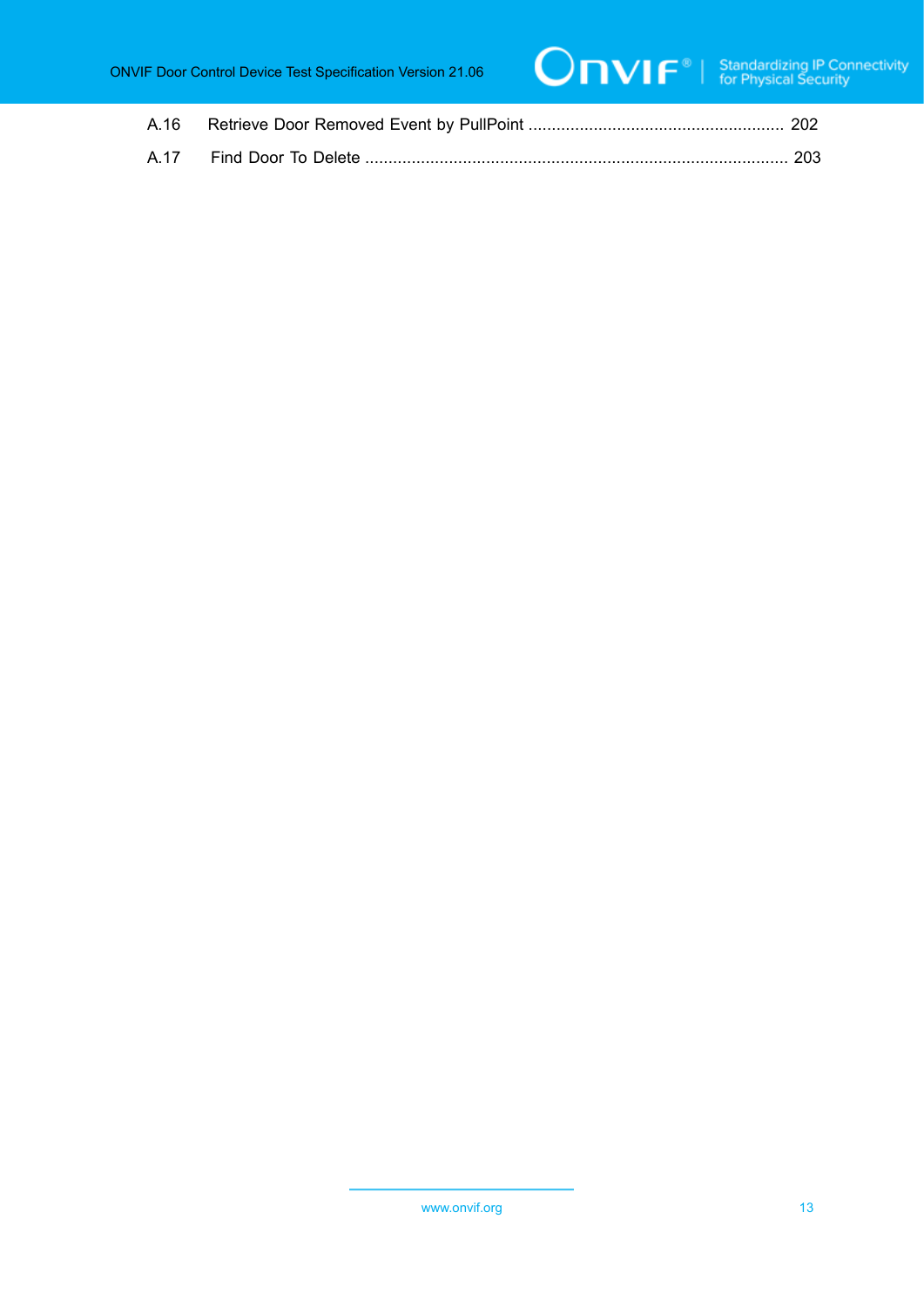# <span id="page-13-0"></span>**1 Introduction**

The goal of the ONVIF test specification set is to make it possible to realize fully interoperable IP physical security implementation from different vendors. The set of ONVIF test specification describes the test cases need to verify the [ONVIF Network Interface Specs] and [ONVIF Conformance] requirements. And also the test cases are to be basic inputs for some Profile specification requirements. It also describes the test framework, test setup, pre-requisites, test policies needed for the execution of the described test cases.

This ONVIF Door Control Test Specification acts as a supplementary document to the [ONVIF Network Interface Specs], illustrating test cases need to be executed and passed. And also this specification acts as an input document to the development of test tool which will be used to test the ONVIF device implementation conformance towards ONVIF standard. This test tool is referred as ONVIF Client hereafter.

### <span id="page-13-1"></span>1.1 Scope

This ONVIF Door Control Test Specification defines and regulates the conformance testing procedure for the ONVIF conformant devices. Conformance testing is meant to be functional black-box testing. The objective of this specification is to provide the test cases to test individual requirements of ONVIF devices according to ONVIF Door Control service which is defined in [ONVIF Network Interface Specs].

The principal intended purposes are:

- 1. Provide self-assessment tool for implementations.
- 2. Provide comprehensive test suite coverage for [ONVIF Network Interface Specs].

This specification does not address the following:

- 1. Product use cases and non-functional (performance and regression) testing.
- 2. SOAP Implementation Interoperability test i.e. Web Service Interoperability Basic Profile version 2.0 (WS-I BP 2.0).
- 3. Network protocol implementation Conformance test for HTTP, HTTPS, RTP protocol.
- 4. Wi-Fi Conformance test

The set of ONVIF Test Specification will not cover the complete set of requirements as defined in [ONVIF Network Interface Specs]; instead it would cover its subset.

This ONVIF Door Control Test Specification covers ONVIF Door Control service and Door Control Events which are a functional block of [ONVIF Network Interface Specs]. The following sections give a brief overview and scope of each functional block.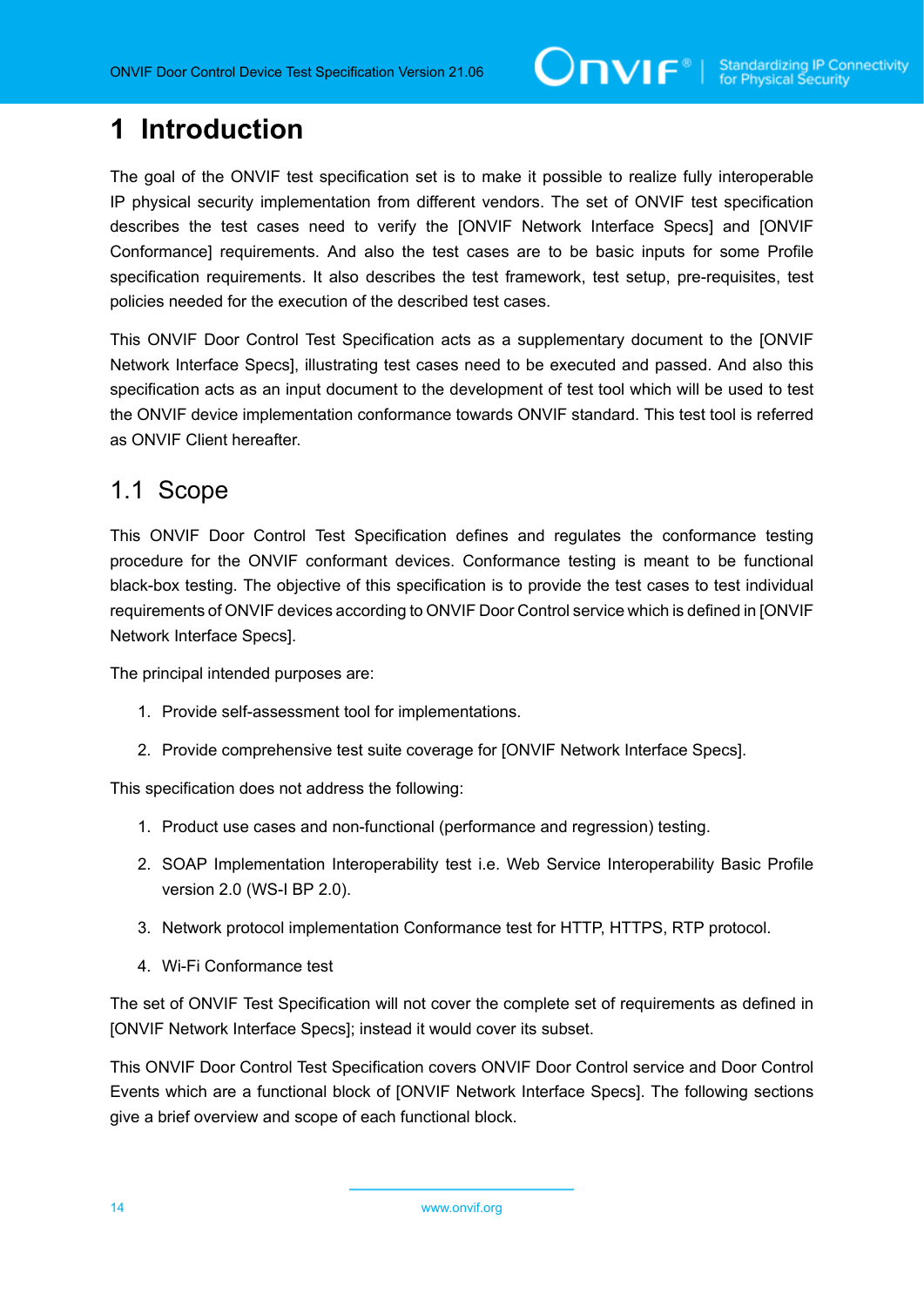# <span id="page-14-0"></span>1.1.1 Capabilities

Capabilities test cases cover verification to get Door Control Service capabilities. It means that the following commands are covered by these test cases:

- GetServices (Device Management Service);
- GetServiceCapabilities.

# <span id="page-14-1"></span>1.1.2 General

General test cases cover verification to get Door list, information and state. It means that the following commands are covered by these test cases:

- GetDoorInfo;
- GetDoorInfoList;
- GetDoorState.

# <span id="page-14-2"></span>1.1.3 Door Control

Door Control test cases cover verification of door control commands and door state change. It means that the following commands and events are covered by these test cases:

- tns1:Door/State/DoorMode;
- AccessDoor;
- BlockDoor;
- DoubleLockDoor;
- LockDoor;
- UnlockDoor;
- LockDownDoor;
- LockDownReleaseDoor;
- LockOpenDoor;
- LockOpenReleaseDoor.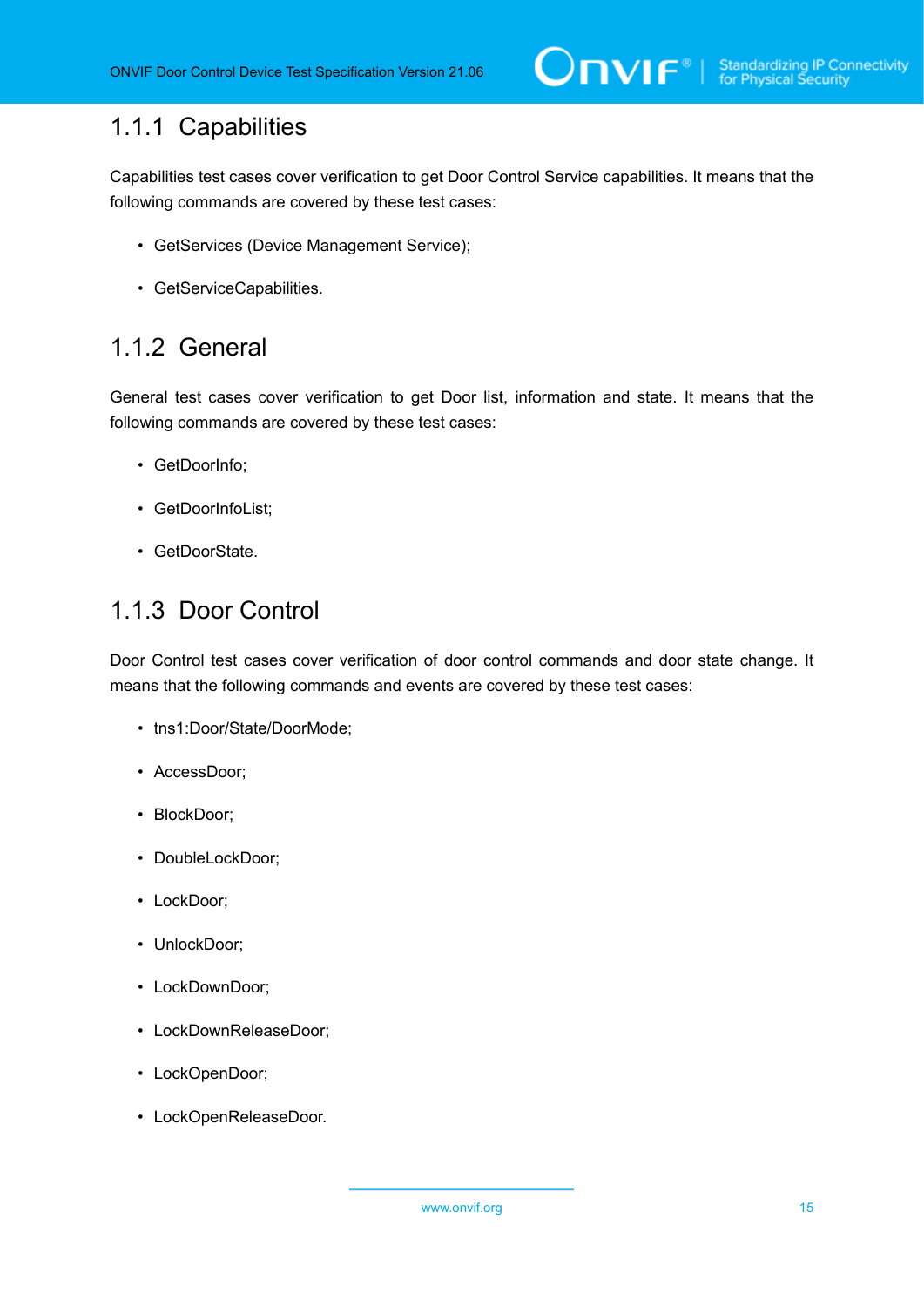# <span id="page-15-0"></span>1.1.4 Consistency

Consistency test cases cover verification of consistency between different entities and commands. It means that consistency between the following entities is covered by these test cases:

• Access Point Info and Door Info.

# <span id="page-15-1"></span>1.1.5 Property Events

Property events test cases cover verification of property events provided by Door Control Service. It means that the following events are covered by these test cases:

- tns1:Door/State/DoorMode;
- tns1:Door/State/DoorPhysicalState;
- tns1:Door/State/LockPhysicalState;
- tns1:Door/State/DoubleLockPhysicalState;
- tns1:Door/State/DoorAlarm;
- tns1:Door/State/DoorTamper;
- tns1:Door/State/DoorFault

# <span id="page-15-2"></span>1.1.6 Door Change Events

Door change events test cases cover verification of door change events provided by Door Control Service. It means that the following events are covered by these test cases:

- tns1:Configuration/Door/Change;
- tns1:Configuration/Door/Removed.

# <span id="page-15-3"></span>1.1.7 Door Management

Door Management test cases cover verification of getting of door list by GetDoors and GetDoorList commands, creation and modifying of door by CreateDoor, SetDoor, and ModifyDoor commands, and deleting of door by DeleteDoor command.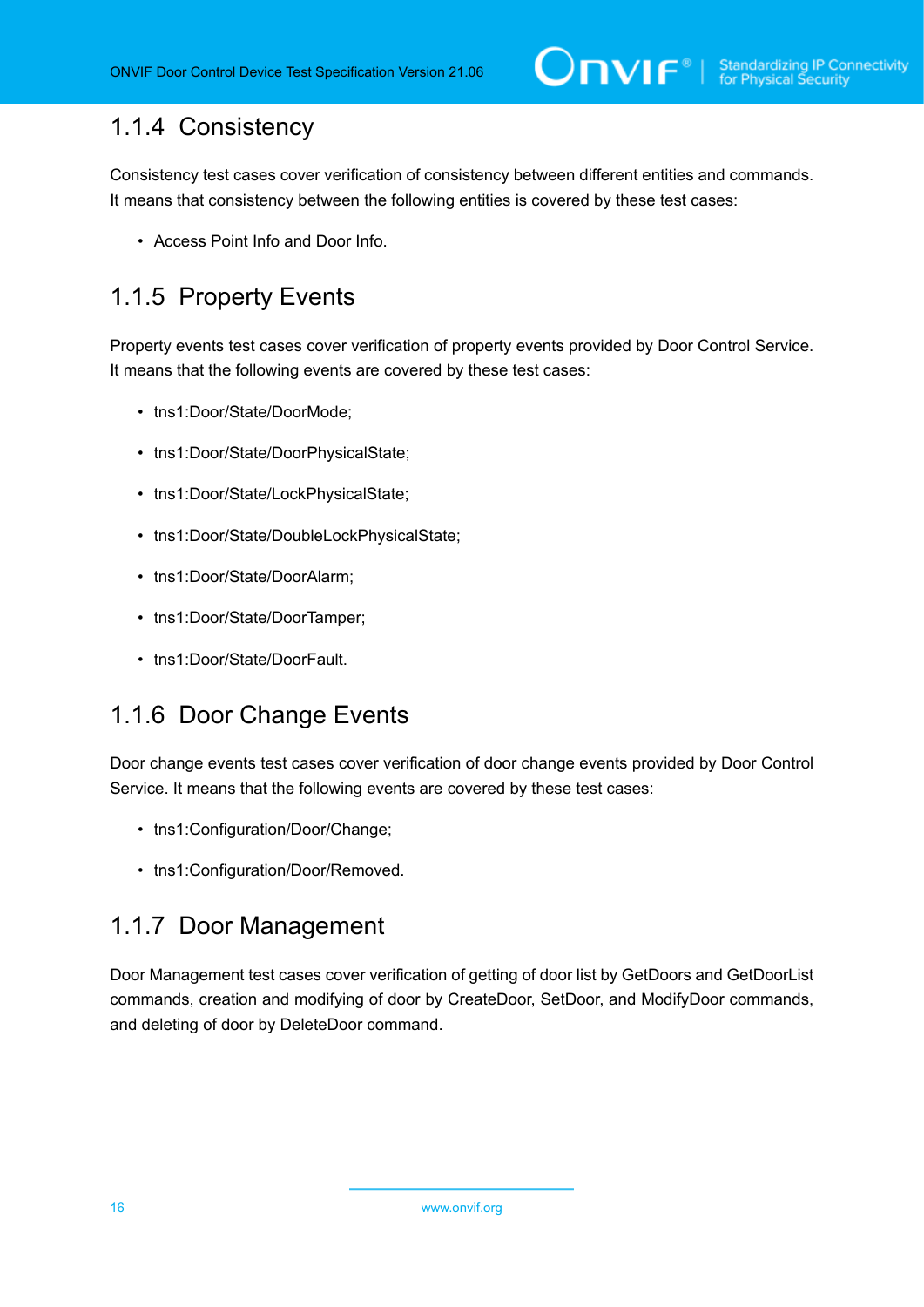$\bigcirc$   $\bigcap$   $\bigvee$   $\bigcap$   $\bigcirc$   $\bigcirc$   $\bigcirc$   $\bigcirc$   $\bigcirc$   $\bigcirc$   $\bigcirc$   $\bigcirc$   $\bigcirc$   $\bigcirc$   $\bigcirc$   $\bigcirc$   $\bigcirc$   $\bigcirc$   $\bigcirc$   $\bigcirc$   $\bigcirc$   $\bigcirc$   $\bigcirc$   $\bigcirc$   $\bigcirc$   $\bigcirc$   $\bigcirc$   $\bigcirc$   $\bigcirc$   $\bigcirc$   $\bigcirc$   $\bigcirc$   $\bigcirc$   $\bigcirc$   $\bigcirc$   $\bigcirc$   $\bigcirc$ 

# <span id="page-16-0"></span>**2 Terms and Definitions**

# <span id="page-16-1"></span>2.1 Definitions

This section defines terms that are specific to the ONVIF Door Control Service and tests. For a list of applicable general terms and definitions, please see [ONVIF Base Test].

| <b>Credential</b>          | A physical/tangible object, a piece of knowledge, or a facet of a<br>person's physical being, that enables an individual access to a given<br>physical facility or computer-based information system. |
|----------------------------|-------------------------------------------------------------------------------------------------------------------------------------------------------------------------------------------------------|
| <b>Credential (Number)</b> | A sequence of bytes uniquely identifying a credential at an access<br>point.                                                                                                                          |
| Door                       | A physical door, barrier, turnstile, etc which can be controlled<br>remotely and restricts access between two areas. A door is usually<br>equipped with an electronic lock and a sensor.              |
| Door Alarm                 | An abnormal state of the door where door is forced open or held<br>open beyond the permitted time duration                                                                                            |
| Door Lock                  | A device that secures a door to prevent access, except when<br>explicitly allowed by the access control system. Lock types include<br>electromagnet, electric strike, etc.                            |
| Door Mode                  | Logical state of the door indicating whether the door is locked,<br>unlocked, blocked, locked down or locked open etc.                                                                                |
| <b>Door Monitor</b>        | Also known as a Door Contact Sensor                                                                                                                                                                   |
| Lock                       | An operation after which a door is locked and alarm is unmasked.                                                                                                                                      |
| <b>Momentary Access</b>    | An operation which invokes the same logic as upon normal access<br>being granted to a credential.                                                                                                     |
| <b>Tamper Detector</b>     | Mechanism commonly available for doors, access points and<br>controllers to detect physical tamper                                                                                                    |
| Unlock                     | An operation to allow a door to be freely used for passage without<br>any door alarms being triggered.                                                                                                |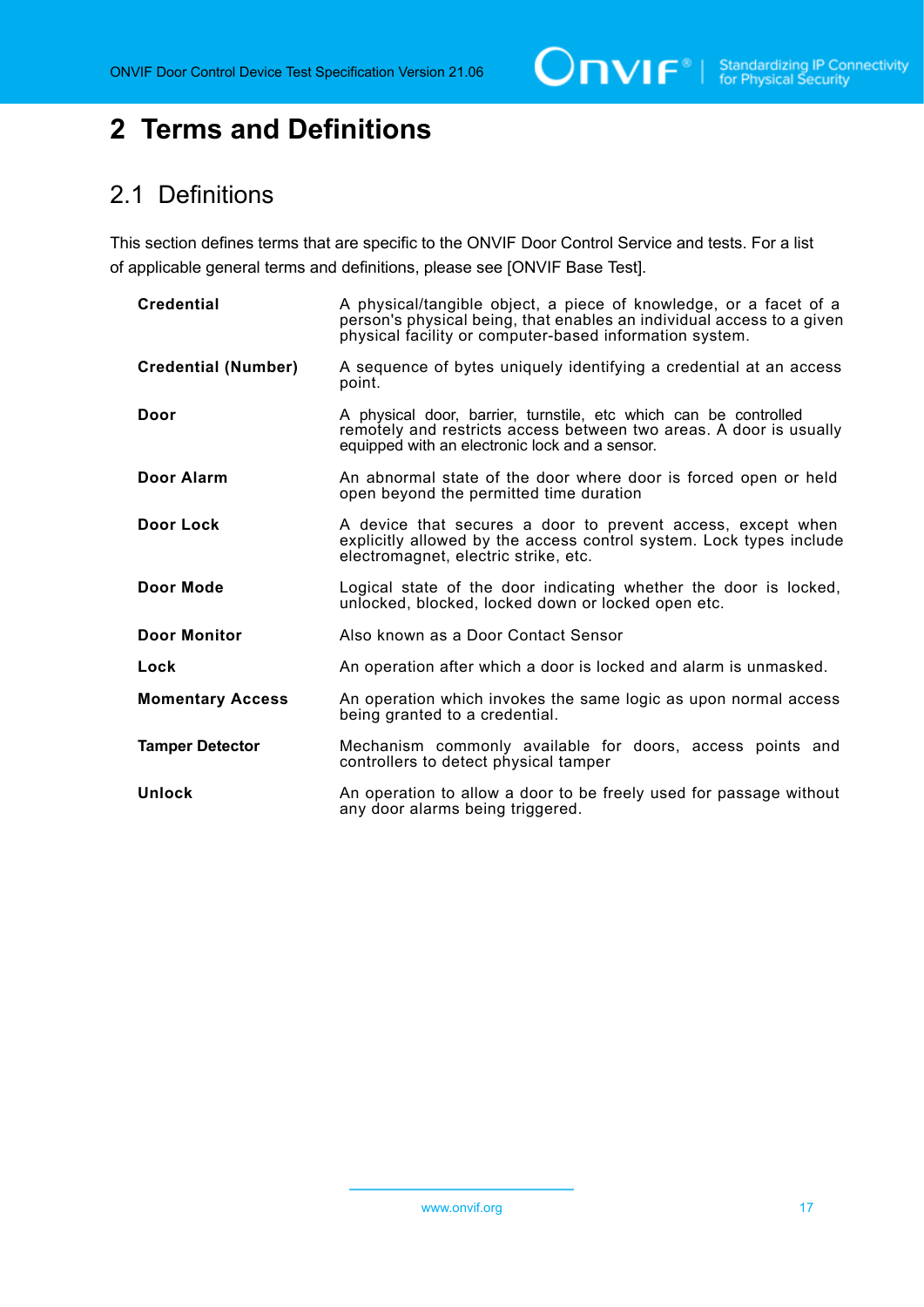# <span id="page-17-0"></span>**3 Test Overview**

This section provides information the test setup procedure and required prerequisites, and the test policies that should be followed for test case execution.

# <span id="page-17-1"></span>3.1 Test Setup

# <span id="page-17-2"></span>3.1.1 Network Configuration for DUT

The generic test configuration for the execution of test cases defined in this document is as shown below (Figure 4.1).

Based on the individual test case requirements, some of the entities in the below setup may not be needed for the execution of those corresponding test cases.





**DUT:** ONVIF device to be tested. Hereafter, this is referred to as DUT (Device Under Test).

**ONVIF Client (Test Tool):** Tests are executed by this system and it controls the behavior of the DUT. It handles both expected and unexpected behavior.

**HTTP Proxy:** provides facilitation in case of RTP and RTSP tunneling over HTTP.

**Wireless Access Point:** provides wireless connectivity to the devices that support wireless connection.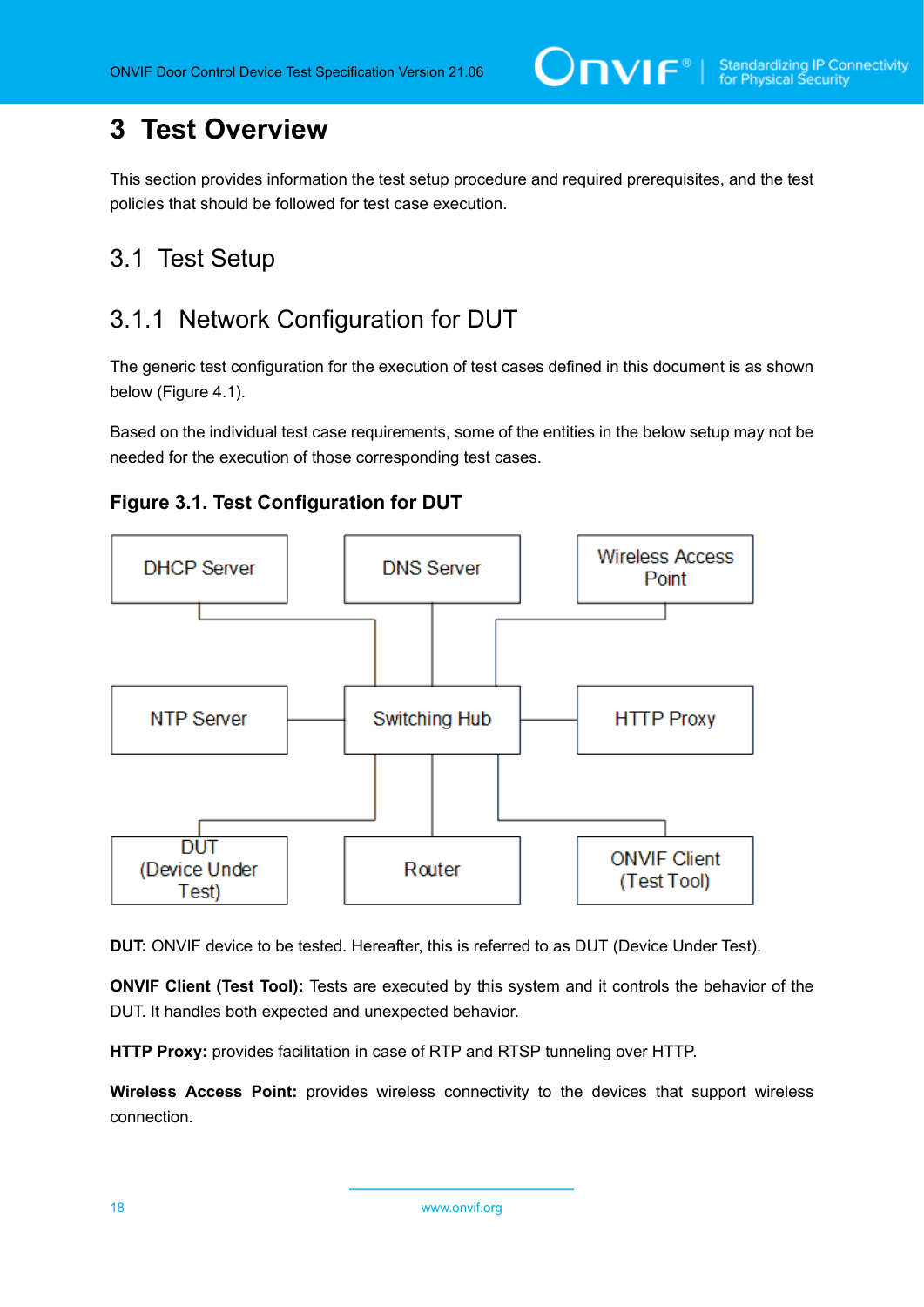**DNS Server:** provides DNS related information to the connected devices.

**DHCP Server:** provides IPv4 Address to the connected devices.

**NTP Server:** provides time synchronization between ONVIF Client and DUT.

**Switching Hub:** provides network connectivity among all the test equipments in the test environment. All devices should be connected to the Switching Hub. When running multiple test instances in parallel on the same network, the Switching Hub should be configured to use filtering in order to avoid multicast traffic being flooded to all ports, because this may affect test stability.

<span id="page-18-0"></span>**Router:** provides router advertisements for IPv6 configuration.

### 3.2 Prerequisites

The pre-requisites for executing the test cases described in this Test Specification are:

- The DUT shall be configured with an IPv4 address.
- The DUT shall be IP reachable [in the test configuration].
- The DUT shall be able to be discovered by the Test Tool.
- The DUT shall be configured with the time, i.e. manual configuration of UTC time and if NTP is supported by the DUT then NTP time shall be synchronized with NTP Server.
- The DUT time and Test tool time shall be synchronized with each other either manually or by a common NTP server.
- Test Operator shall configure Operation Delay properly so that it would have enough time to receive Notification messages for the following test cases for ONVIF Device Test Tool (see test description for more details):
	- [4.3.19 ACCESS DOOR](#page-59-0)
	- [4.3.20 BLOCK DOOR](#page-62-0)
	- [4.3.21 DOUBLE LOCK DOOR](#page-65-0)
	- [4.3.22 LOCK DOOR](#page-67-0)
	- [4.3.23 UNLOCK DOOR](#page-71-0)
	- [4.3.24 LOCK OPEN DOOR](#page-74-0)
	- [4.3.25 LOCK OPEN RELEASE DOOR](#page-76-0)
	- [4.3.26 LOCK DOWN DOOR](#page-79-0)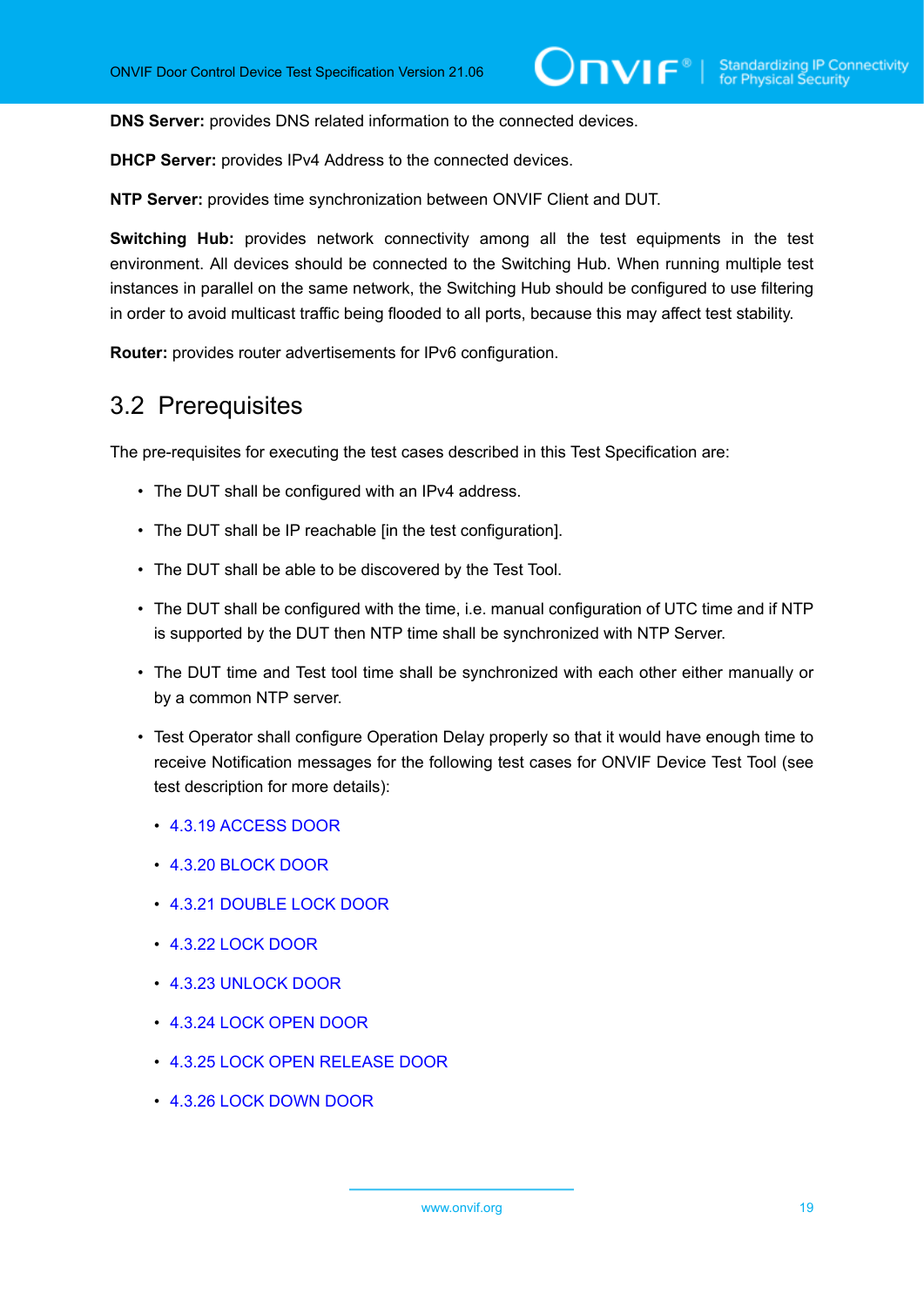- [4.3.27 LOCK DOWN RELEASE DOOR](#page-82-0)
- [4.5.1 DOOR CONTROL DOOR MODE EVENT](#page-87-1)
- 4.5.2 DOOR CONTROL DOOR [PHYSICAL](#page-90-0) STATE EVENT
- 4.5.3 DOOR CONTROL DOOR [PHYSICAL](#page-93-0) STATE EVENT STATE CHANGE
- 4.5.4 DOOR CONTROL DOUBLE LOCK [PHYSICAL](#page-95-0) STATE EVENT
- 4.5.5 DOOR CONTROL DOUBLE LOCK [PHYSICAL](#page-98-0) STATE EVENT STATE CHANGE
- 4.5.6 DOOR CONTROL LOCK [PHYSICAL](#page-100-0) STATE EVENT
- 4.5.7 DOOR CONTROL LOCK [PHYSICAL](#page-103-0) STATE EVENT STATE CHANGE
- 4.5.8 DOOR [CONTROL](#page-106-0) DOOR TAMPER EVENT
- 4.5.9 DOOR [CONTROL](#page-109-0) DOOR TAMPER EVENT STATE CHANGE
- [4.5.10 DOOR CONTROL DOOR ALARM EVENT](#page-111-0)
- 4.5.11 DOOR [CONTROL](#page-114-0) DOOR ALARM EVENT STATE CHANGE
- 4.5.12 DOOR [CONTROL](#page-116-0) DOOR FAULT EVENT
- 4.5.13 DOOR [CONTROL](#page-119-0) DOOR FAULT EVENT STATE CHANGE
- [4.6.1 DOOR CONTROL ADD OR CHANGE DOOR EVENT](#page-121-1)
- [4.6.2 DOOR CONTROL REMOVE DOOR EVENT](#page-124-0)
- At least one Door is configured and added to the DUT.
- At least one Door with Access capability is configured and added to the DUT, if Access capability is supported by the DUT.
- At least one Door with Block capability is configured and added to the DUT, if Block capability is supported by the DUT.
- At least one Door with Double Lock capability is configured and added to the DUT, if Double Lock capability is supported by the DUT.
- At least one Door with Lock capability is configured and added to the DUT, if Lock capability is supported by the DUT.
- At least one Door with Unlock capability is configured and added to the DUT, if Unlock capability is supported by the DUT.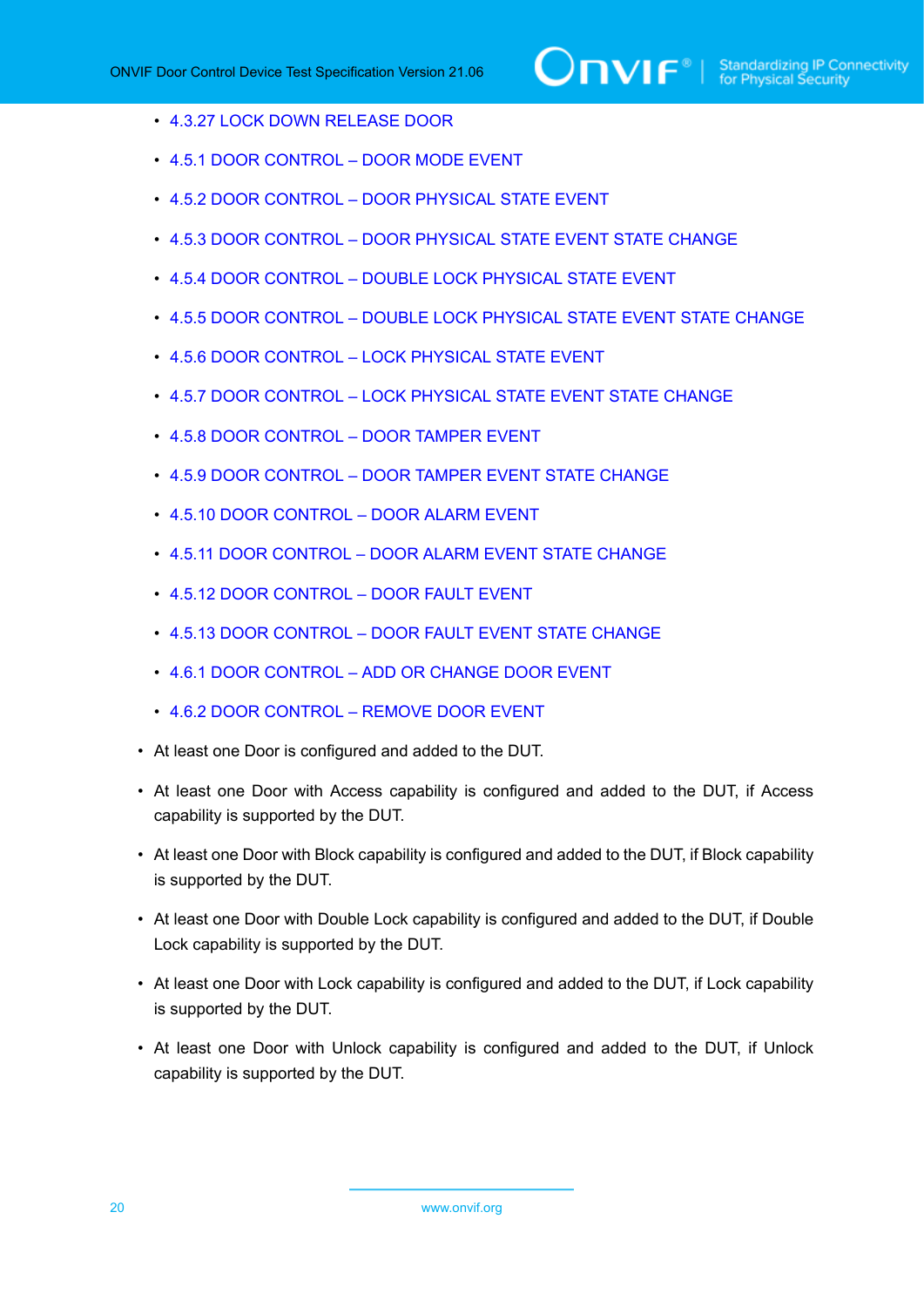- At least one Door with Lock Down capability is configured and added to the DUT, if Lock Down capability is supported by the DUT.
- At least one Door with Lock Open capability is configured and added to the DUT, if Lock Open capability is supported by the DUT.
- At least one Door with Door Monitor capability is configured and added to the DUT, if Door Monitor capability is supported by the DUT.
- At least one Door with Lock Monitor capability is configured and added to the DUT, if Lock Monitor capability is supported by the DUT.
- At least one Door with Double Lock Monitor capability is configured and added to the DUT, if Double Lock Monitor capability is supported by the DUT.
- At least one Door with Tamper capability is configured and added to the DUT, if Tamper capability is supported by the DUT.
- At least one Door with Alarm capability is configured and added to the DUT, if Alarm capability is supported by the DUT.
- At least one Door with Fault capability is configured and added to the DUT, if Fault capability is supported by the DUT.

# <span id="page-20-0"></span>3.3 Test Policy

This section describes the test policies specific to the test case execution of each functional block.

<span id="page-20-1"></span>The DUT shall adhere to the test policies defined in this section.

# 3.3.1 Capabilities

DUT shall give the Door Control Service entry point by GetServices command, if DUT supports this service. Otherwise, these test cases will be skipped.

DUT shall support GetServices and GetServiceCapabilities command.

<span id="page-20-2"></span>Please, refer to [Section 4.1](#page-28-1) for Capabilities Test Cases.

# 3.3.2 General

DUT shall give the Door Control Service entry point by GetServices command, if DUT supports this service. Otherwise, these test cases will be skipped.

DUT shall support GetServices and GetServiceCapabilities command.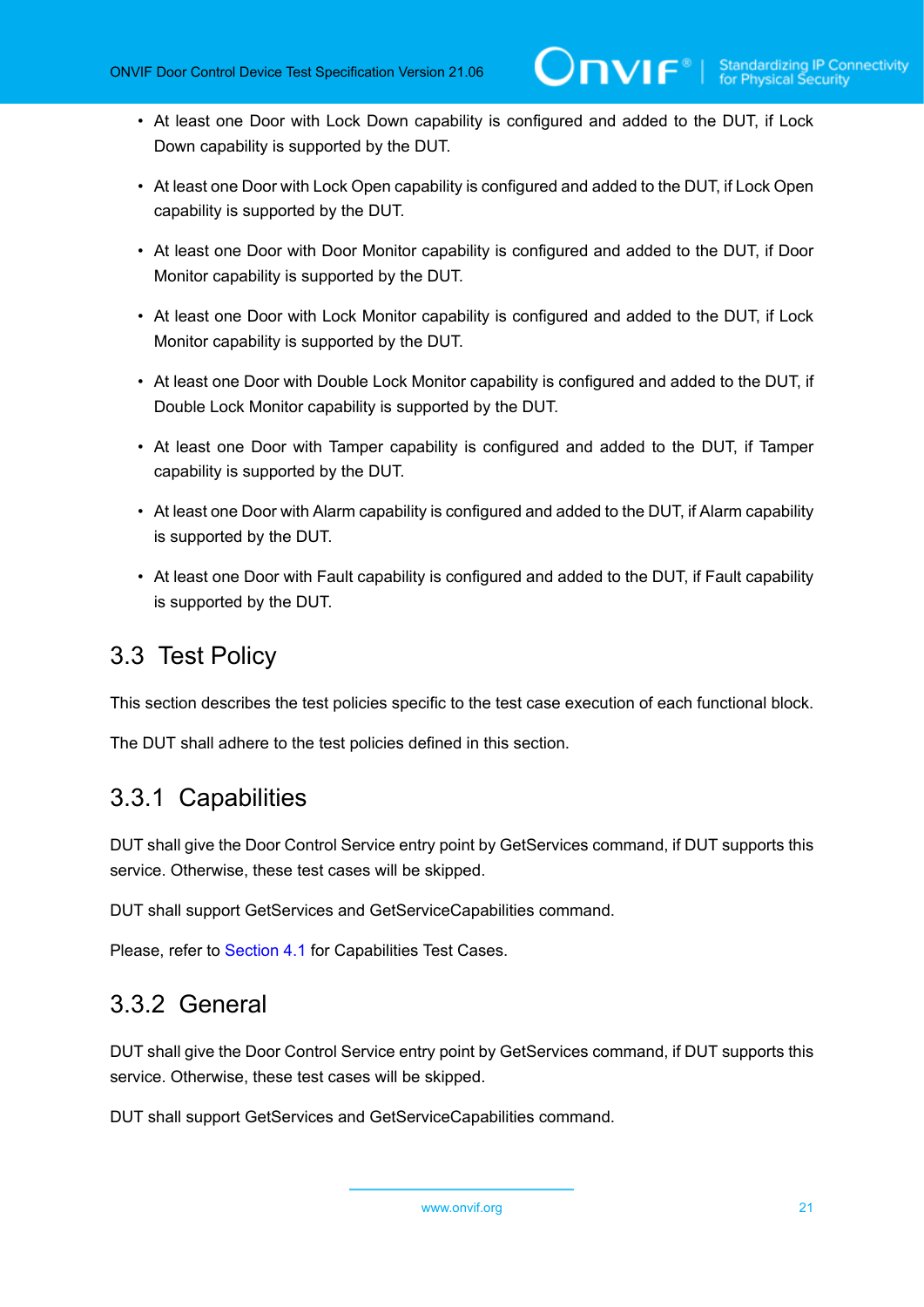DUT shall support at least one Door. And also at least one Door shall be added and configured on device.

DUT shall support the following commands:

- GetDoorInfo
- GetDoorInfoList
- GetDoorState

DUT shall not return any fault, if GetDoorInfo was invoked for non-exciting Door token. Such tokens shall be ignored.

DUT shall not return more items in GetDoorInfo and GetDoorInfoList responses than specified in service capabilities by MaxLimit.

DUT shall not return more items in GetDoorInfoList response than specified by Limit parameter in a request.

DUT shall return SOAP 1.2 fault message (InvalidArgs/TooManyItems), if more items than MaxLimit was requested by GetDoorInfo command.

DUT should return SOAP 1.2 fault message (InvalidArgVal/NotFound), if GetDoorState command was invoked for non-exciting Door token.

<span id="page-21-0"></span>Please, refer to [Section 4.2](#page-30-0) for General Test Cases.

### 3.3.3 Door Control

DUT shall give the Door Control Service entry point and Event Service entry point by GetServices command, if DUT supports Door Control service. Otherwise, these test cases will be skipped.

DUT shall support GetServiceCapabilities command.

DUT shall support following property events:

• tns1:Door/State/DoorMode

DUT shall return capabilities for each specific door.

If DUT returns Access capability as supported by door, then DUT shall support AccessDoor command for this door. Otherwise, DUT should return SOAP 1.2 fault message.

If DUT returns Block capability as supported by door, then DUT shall support BlockDoor command for this door. Otherwise, DUT should return SOAP 1.2 fault message.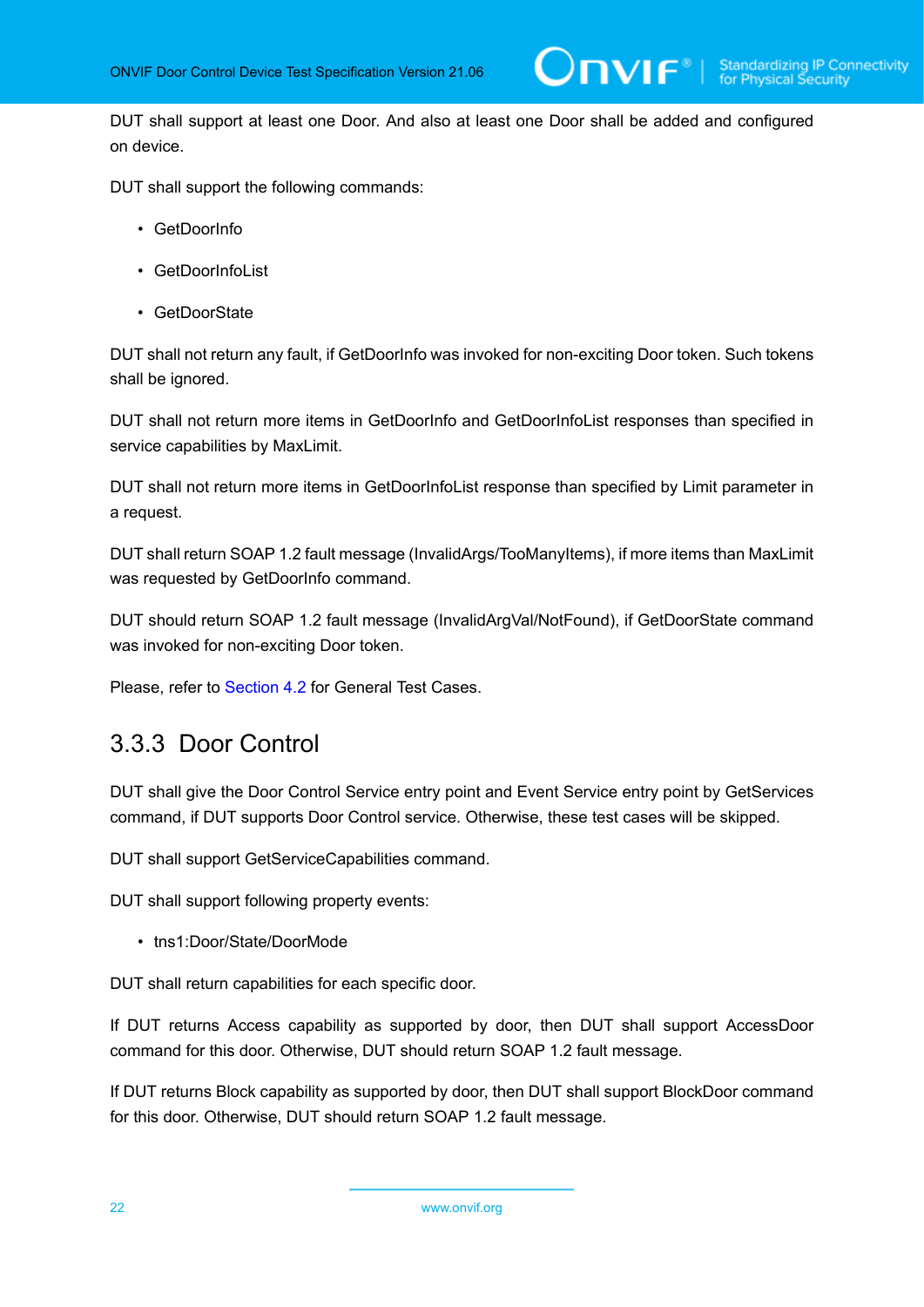If DUT returns DoubleLock capability as supported by door, then DUT shall support DoubleLockDoor command for this door. Otherwise DUT should return SOAP 1.2 fault message.

If DUT returns Lock capability as supported by door, then DUT shall support LockDoor command for this door. Otherwise, DUT should return SOAP 1.2 fault message.

If DUT returns Unlock capability as supported by door, then DUT shall support UnlockDoor command for this door. Otherwise, DUT should return SOAP 1.2 fault message.

If DUT returns LockDown capability as supported by door, then DUT shall support LockDownDoor and LockDownReleaseDoor command for this door. Otherwise, DUT should return SOAP 1.2 fault message.

If DUT returns LockOpen capability as supported by door, then DUT shall support LockOpenDoor and LockOpenReleaseDoor command for this door. Otherwise, DUT should return SOAP 1.2 fault message.

DUT should return SOAP 1.2 fault message (InvalidArgVal/NotFound), if AccessDoor, BlockDoor, DoubleLockDoor, LockDoor, UnlockDoor, LockDownDoor, LockDownReleaseDoor, LockOpenDoor, or LockOpenReleaseDoor command was invoked for non-exciting Door token.

DUT shall support Pull Point Subscription and Topic Expression filter.

DUT shall generate property events with initial state after subscription was done.

DUT shall generate property events with current state after corresponding properties were changed.

<span id="page-22-0"></span>Please, refer to [Section 4.3](#page-42-0) for Door Control Test Cases.

## 3.3.4 Consistency

DUT shall give the Door Control Service entry point by GetServices command, if DUT supports this service. Otherwise, these test cases will be skipped.

DUT shall support at least one Access Point. And also at least one Access Point shall be added and configured on a device.

DUT shall support at least one Door. And also at least one Door shall be added and configured on a device.

DUT shall support the following commands:

- GetAccessPointInfoList
- GetDoorInfoList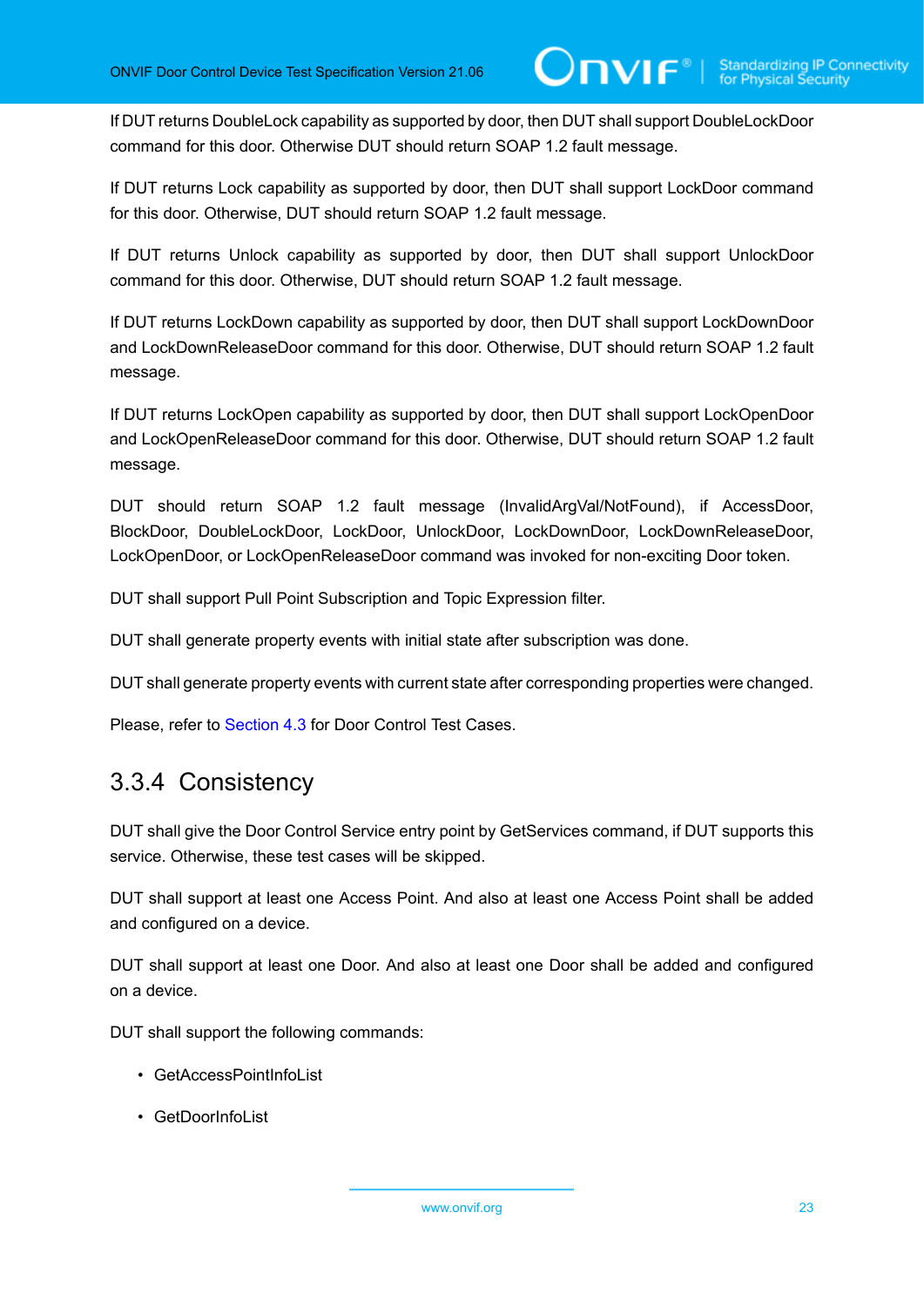• DUT shall not return other Door tokens, than listed in GetAccessPointInfoList responses, in Entity field of GetAccessPointInfo's if Type is skipped or equal to tdc:Door.

<span id="page-23-0"></span>Please, refer to [Section 4.4](#page-85-0) for Consistency Test Cases.

## 3.3.5 Property Events

DUT shall give the Door Control Service entry point and Event Service entry point by GetServices command, if DUT supports Door Control service. Otherwise, these test cases will be skipped.

DUT shall support GetServiceCapabilities command.

DUT shall support following property events:

• tns1:Door/State/DoorMode

DUT shall return capabilities for each specific door.

If DUT returns DoorMonitor capability as supported by door, then DUT shall support the following event for this door:

• tns1:Door/State/DoorPhysicalState

If DUT returns DoubleLockMonitor capability as supported by door, then DUT shall support the following event for this door:

• tns1:Door/State/DoubleLockPhysicalState

If DUT returns LockMonitor capability as supported by door, then DUT shall support the following event for this door:

• tns1:Door/State/LockPhysicalState

If DUT returns Tamper capability as supported by door, then DUT shall support the following event for this door:

• tns1:Door/State/DoorTamper

If DUT returns Alarm capability as supported by door, then DUT shall support the following event for this door:

• tns1:Door/State/DoorAlarm

If DUT returns Fault capability as supported by door, then DUT shall support the following event for this door:

• tns1:Door/State/DoorFault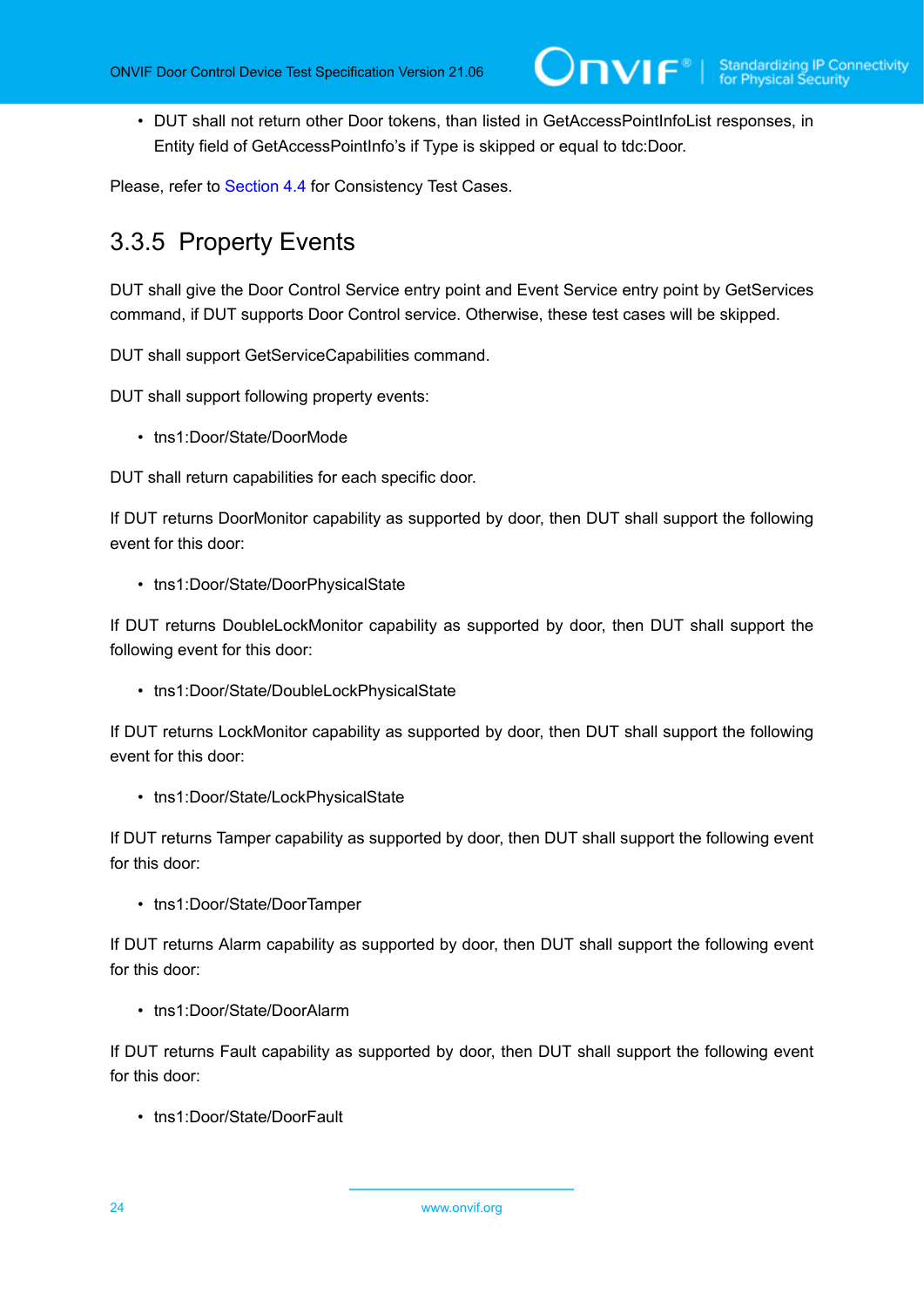DUT shall support GetEventProperties command and return all supported events in TopicSet.

DUT shall support Pull Point Subscription and Topic Expression filter.

DUT shall generate property events with initial state after subscription was done.

DUT shall generate property events with current state after corresponding properties were changed.

A test operator shall manually change the following properties if required:

- DoorPhysicalState
- LockPhysicalState
- DoubleLockPhysicalState
- Alarm
- Tamper
- Fault

<span id="page-24-0"></span>Please, refer to [Section 4.5](#page-87-0) for Property Events Test Cases.

## 3.3.6 Door Change Events

DUT shall give the Door Control Service entry point and Event Service entry point by GetServices command, if DUT supports Door Control service. Otherwise, these test cases will be skipped.

DUT shall support GetEventProperties command and return all supported events in TopicSet.

DUT shall support Pull Point Subscription and Topic Expression filter.

If DUT supports adding or changing doors, then DUT shall support the following events:

• tns1:Configuration/Door/Change.

If DUT returns tns1:Configuration/Door/Change topic in GetEventProperties command, then DUT should have possibility to invoke it.

If DUT supports removing doors, then DUT shall support the following events:

• tns1:Configuration/Door/Removed

If DUT returns tns1:Configuration/Door/Removed topic in GetEventProperties command, then DUT should have possibility to invoke it.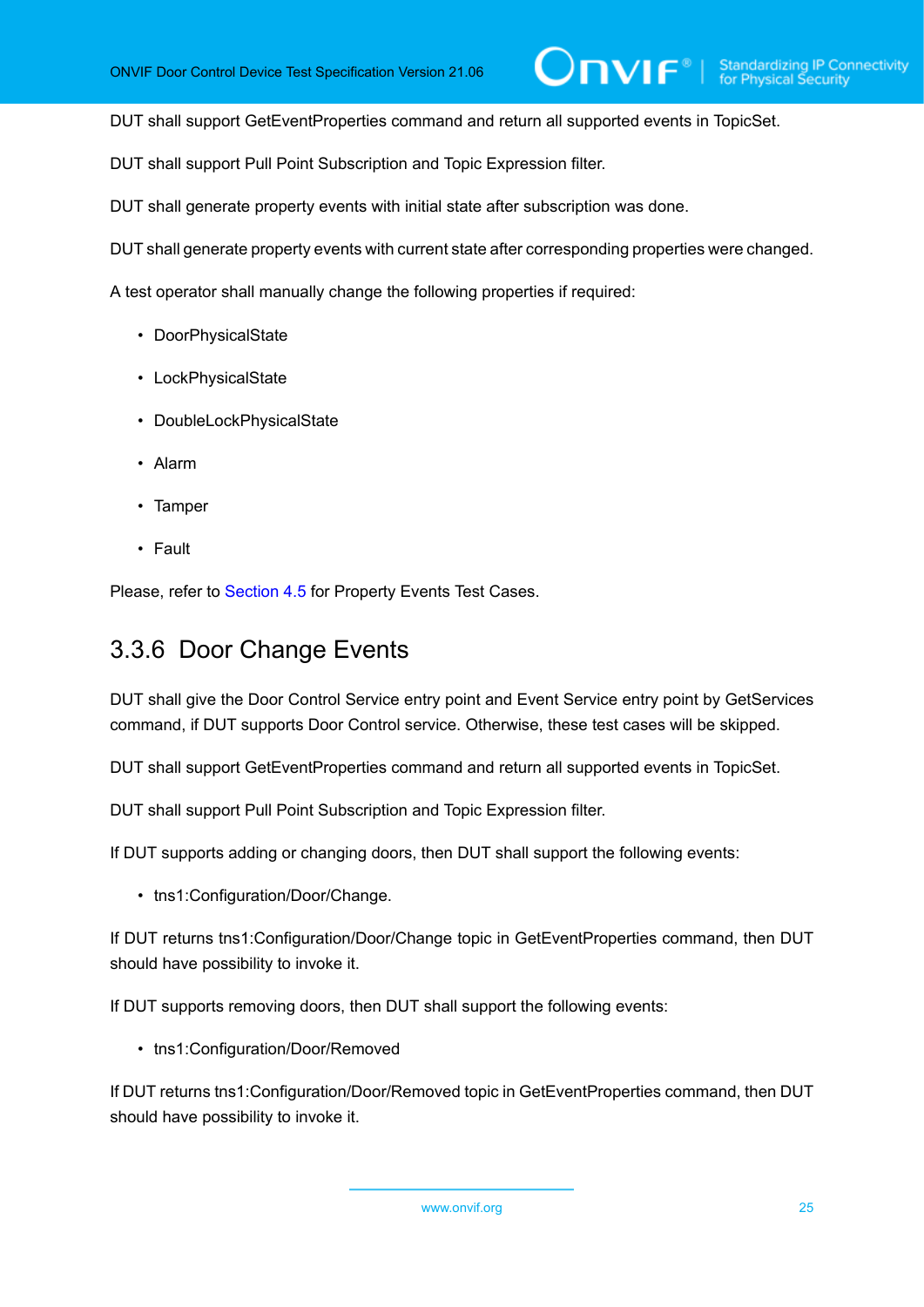A test operator shall manually invoke following events if required:

- tns1:Configuration/Door/Change
- tns1:Configuration/Door/Removed

<span id="page-25-0"></span>Please, refer to [Section 4.6](#page-121-0) for Door Change events Test Cases.

### 3.3.7 Door Management

The test policies specific to the test case execution of Door Management functional block:

- DUT shall give the Door Control Service entry point by GetServices command, if DUT supports this service. Otherwise, these test cases will be skipped.
- DUT shall support the following commands:
	- GetServices
	- GetServiceCapabilities
- If DUT supports Door Management as indicated by the Capabilities.DoorManagementSupported, then DUT shall support the following commands:
	- GetDoors
	- GetDoorList
	- CreateDoor
	- ModifyDoor
	- DeleteDoor
- If DUT supports Client Supplied Token as indicated by the Capabilities.ClientSuppliedTokenSupported, then DUT shall support the following commands:
	- SetDoor
- DUT shall not return more items in GetDoorList responses than specified in service capabilities by MaxLimit.
- DUT shall not return more items in GetDoorList response than specified by Limit parameter in a request.
- DUT shall not return items with the same tokens in GetDoorList responses.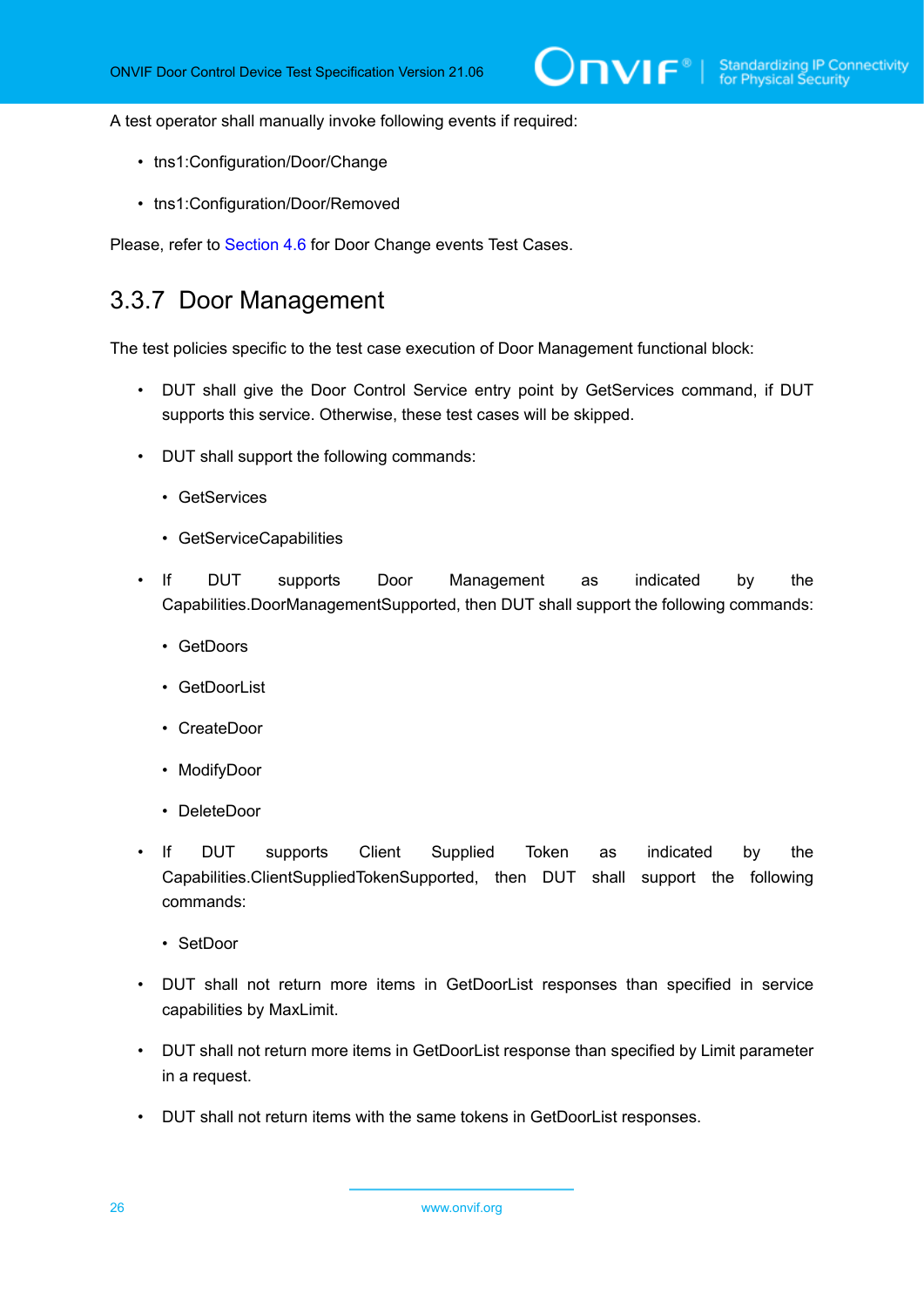- DUT shall not return any fault if GetDoors was invoked for non-exciting Door token. Such tokens shall be ignored.
- DUT shall return SOAP 1.2 fault message (InvalidArgs/TooManyItems) if more items than MaxLimit was requested by GetDoors command.
- DUT shall return SOAP 1.2 fault message (InvalidArgVal) if CreateDoor command was invoked with non empty Door token.
- DUT shall return SOAP 1.2 fault message (InvalidArgs) if ModifyDoor command was invoked with non-exciting Door token.
- DUT shall return SOAP 1.2 fault message (InvalidArgs) if DeleteDoor command was invoked with non-exciting Door token.
- DUT shall return SOAP 1.2 fault message (InvalidArgVal) if SetDoor command was invoked with empty Door token.
- The following tests are performed if DUT supports Door Management:
	- Getting doors with GetDoors command
	- Getting door list with GetDoorList command with using different Limit and NextReference values
	- Create new door with CreateDoor command
	- Modify door with ModifyDoor command
	- Delete door with DeleteDoor command
	- Getting doors with invalid door token
	- Getting doors with number of requested items is greater than MaxLimit
	- Create door with non empty door token in CreateDoor request
	- Modify door with non existing door token in request
	- Delete door with non existing door token in request
- The following tests are performed if DUT supports Client Supplied Token:
	- Create new door with SetDoor command
	- Modify door with SetDoor command
	- Set door with empty door token in request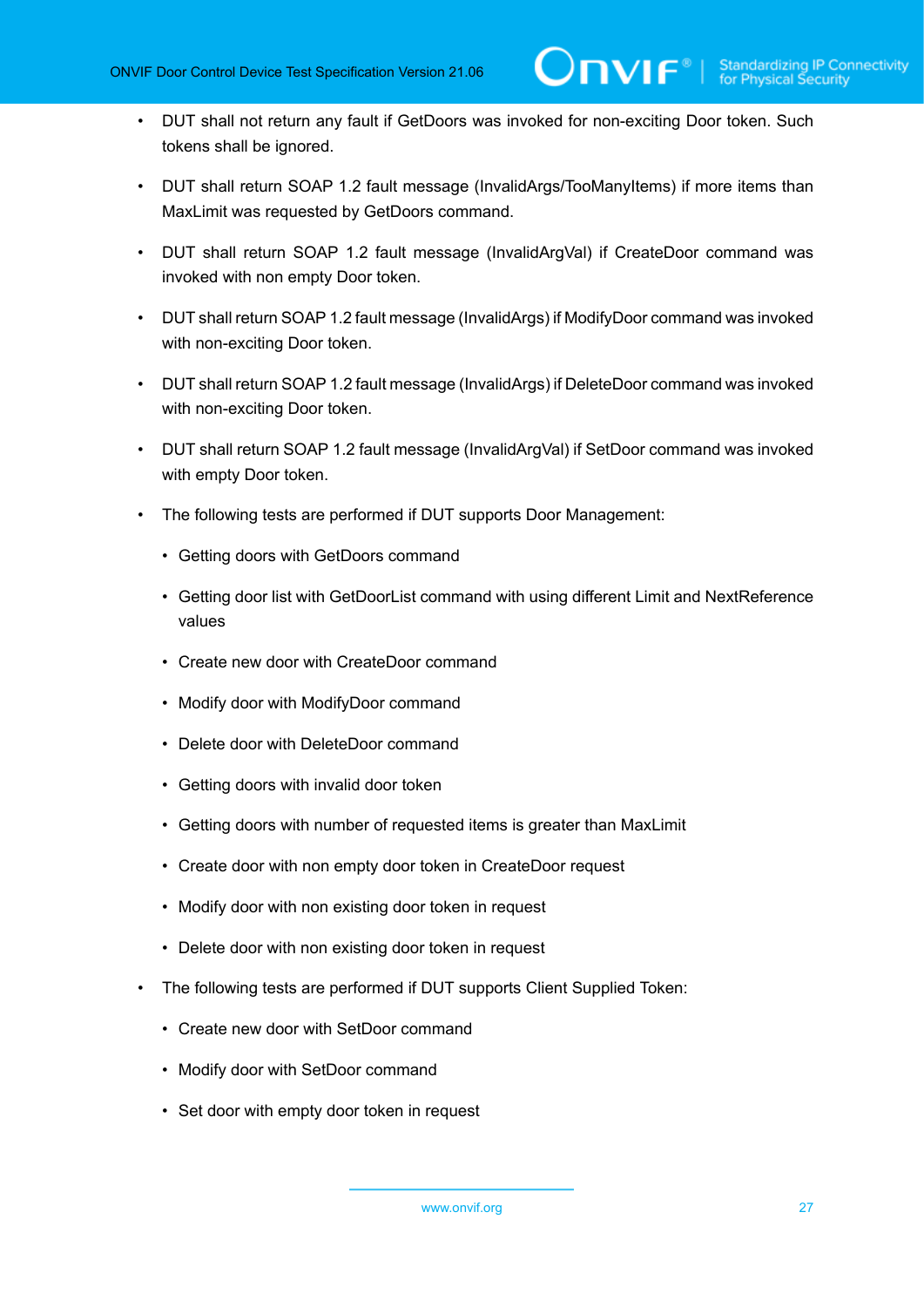

Please, refer to [Section 4.6](#page-126-0) for Door Management Test Cases.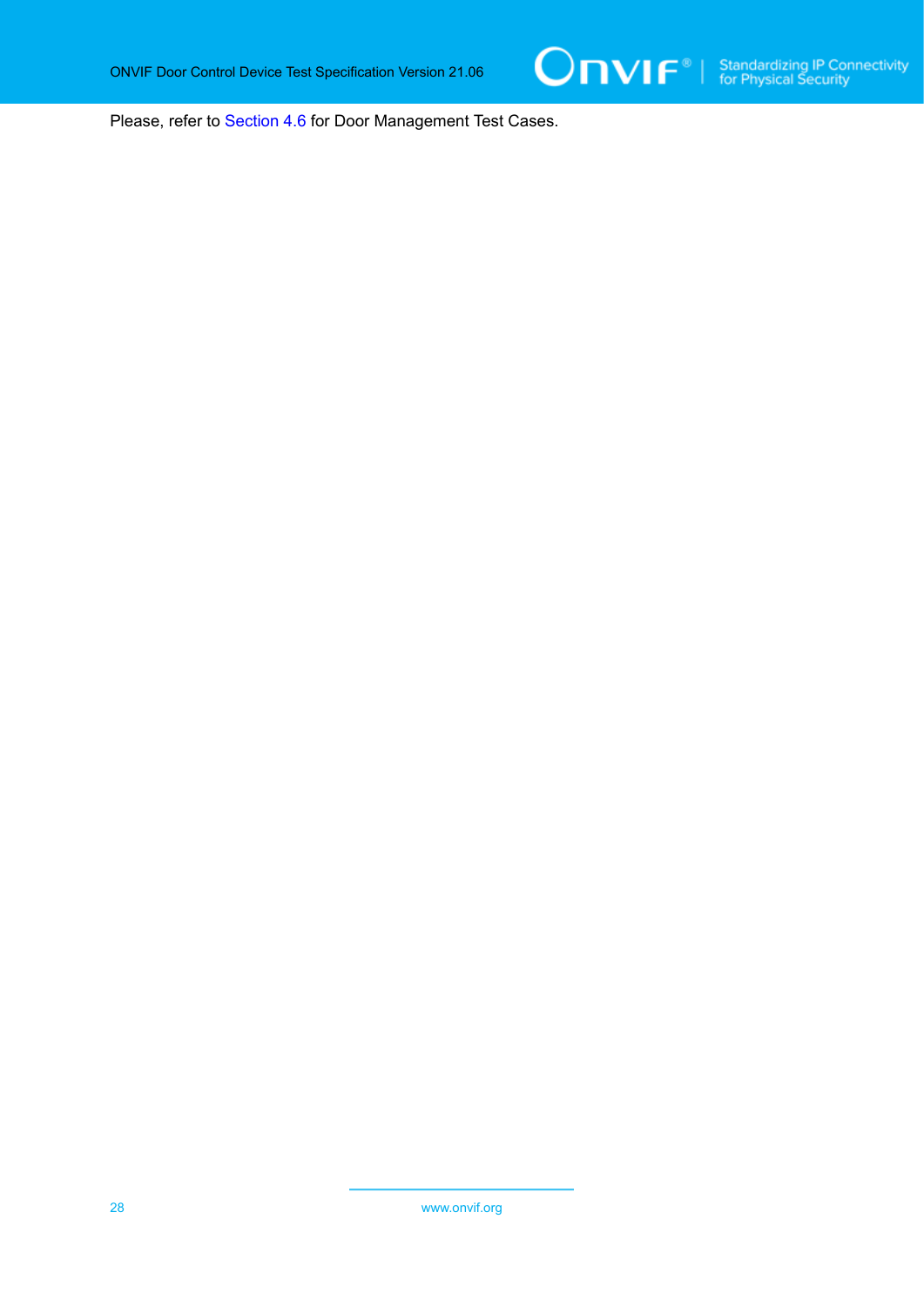$\sum_{\text{IVIF}^{\circ} | \text{Standardizing IP Connectivity}}$ 

# <span id="page-28-0"></span>**4 Door Control Test Cases**

## <span id="page-28-1"></span>4.1 Capabilities

# <span id="page-28-2"></span>4.1.1 DOOR CONTROL SERVICE CAPABILITIES

**Test Case ID:** DOORCONTROL-1-1-1

**Specification Coverage:** Capability exchange (Specification Coverage), GetServiceCapabilities (ONVIF Door Control Service Specification)

**Feature Under Test:** GetServiceCapabilities (for Door Control Service)

**WSDL Reference:** doorcontrol.wsdl

**Test Purpose:** To verify DUT Door Control Service Capabilities.

**Pre-Requisite:** Door Control Service was received from the DUT.

**Test Configuration:** ONVIF Client and DUT

#### **Test Procedure:**

- 1. Start an ONVIF Client.
- 2. Start the DUT.
- 3. ONVIF Client invokes **GetServiceCapabilities**.
- 4. The DUT responds with a **GetServiceCapabilitiesResponse** message with parameters
	- Capabilities =: *cap*
- 5. If *cap*.@MaxLimit is not greater than zero, FAIL the test and skip other steps.
- 6. If *cap*.@DoorManagementSupported = true and *cap*.@MaxDoors = 0, FAIL the test and skip other steps.

#### **Test Result:**

#### **PASS –**

• DUT passes all assertions.

**FAIL –**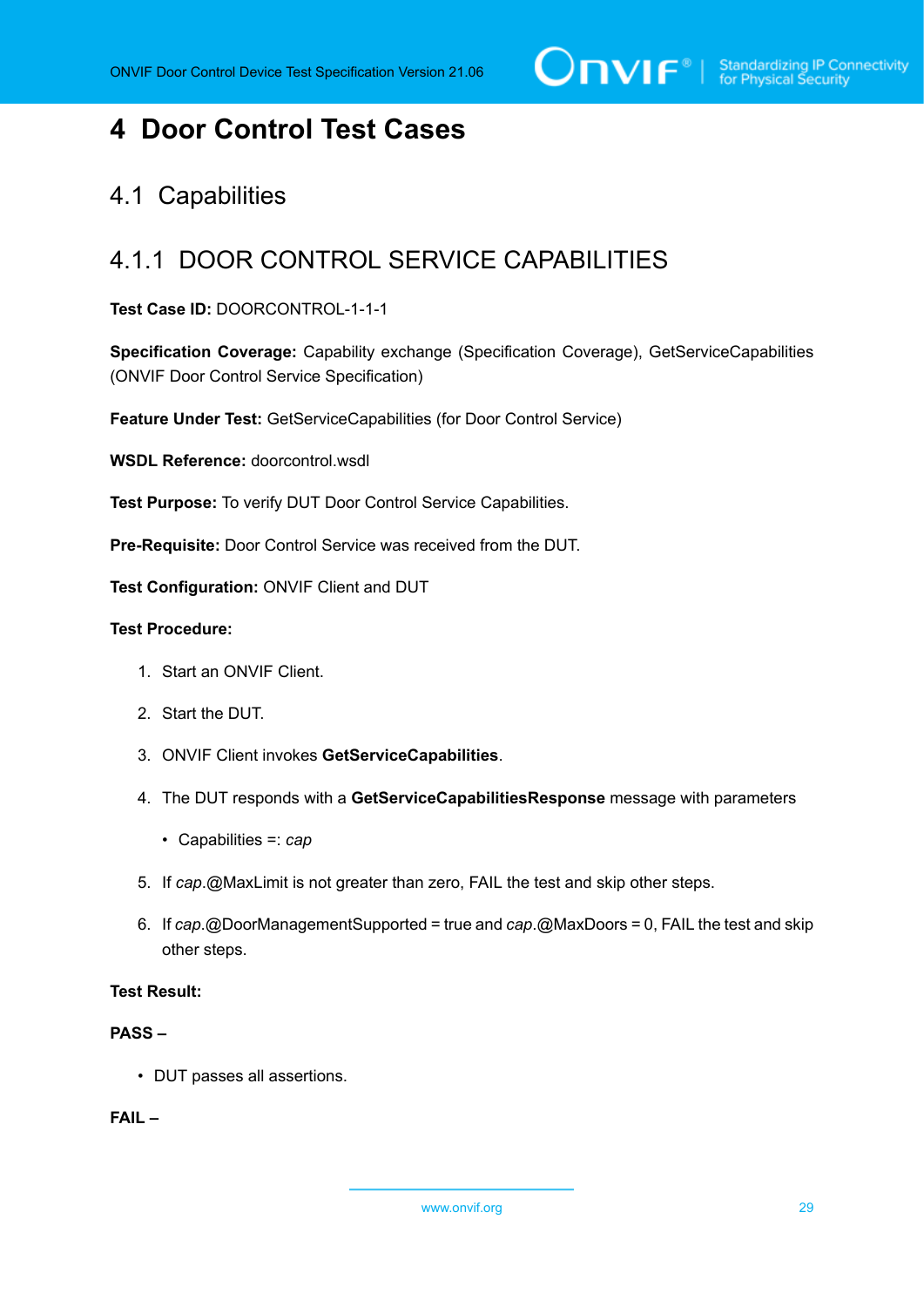• The DUT did not send valid **GetServiceCapabilitiesResponse**.

# <span id="page-29-0"></span>4.1.2 GET SERVICES AND GET DOOR CONTROL SERVICE CAPABILITIES CONSISTENCY

**Test Case ID:** DOORCONTROL-1-1-2

**Specification Coverage:** Capability exchange (Specification Coverage), GetServiceCapabilities (ONVIF Door Control Service Specification)

**Feature Under Test:** GetServices, GetServiceCapabilities (for Door Control Service)

**WSDL Reference:** devicemgmt.wsdl, doorcontrol.wsdl

**Test Purpose:** To verify Get Services and Door Control Service Capabilities consistency.

**Pre-Requisite:** None.

**Pre-Requisite:** Access Rules Service is received from the DUT.

**Test Configuration:** ONVIF Client and DUT

#### **Test Procedure:**

- 1. Start an ONVIF Client.
- 2. Start the DUT.
- 3. ONVIF Client will invoke **GetServices** request (IncludeCapability = true) to retrieve all services of the DUT with service capabilities.
- 4. Verify the **GetServicesResponse** message from the DUT.
- 5. ONVIF Client will invoke **GetServiceCapabilities** request to retrieve Door Control service capabilities of the DUT.
- 6. Verify the **GetServiceCapabilitiesResponse** message from the DUT.

#### **Test Result:**

#### **PASS –**

• DUT passes all assertions.

#### **FAIL –**

• The DUT did not send valid **GetServicesResponse** message.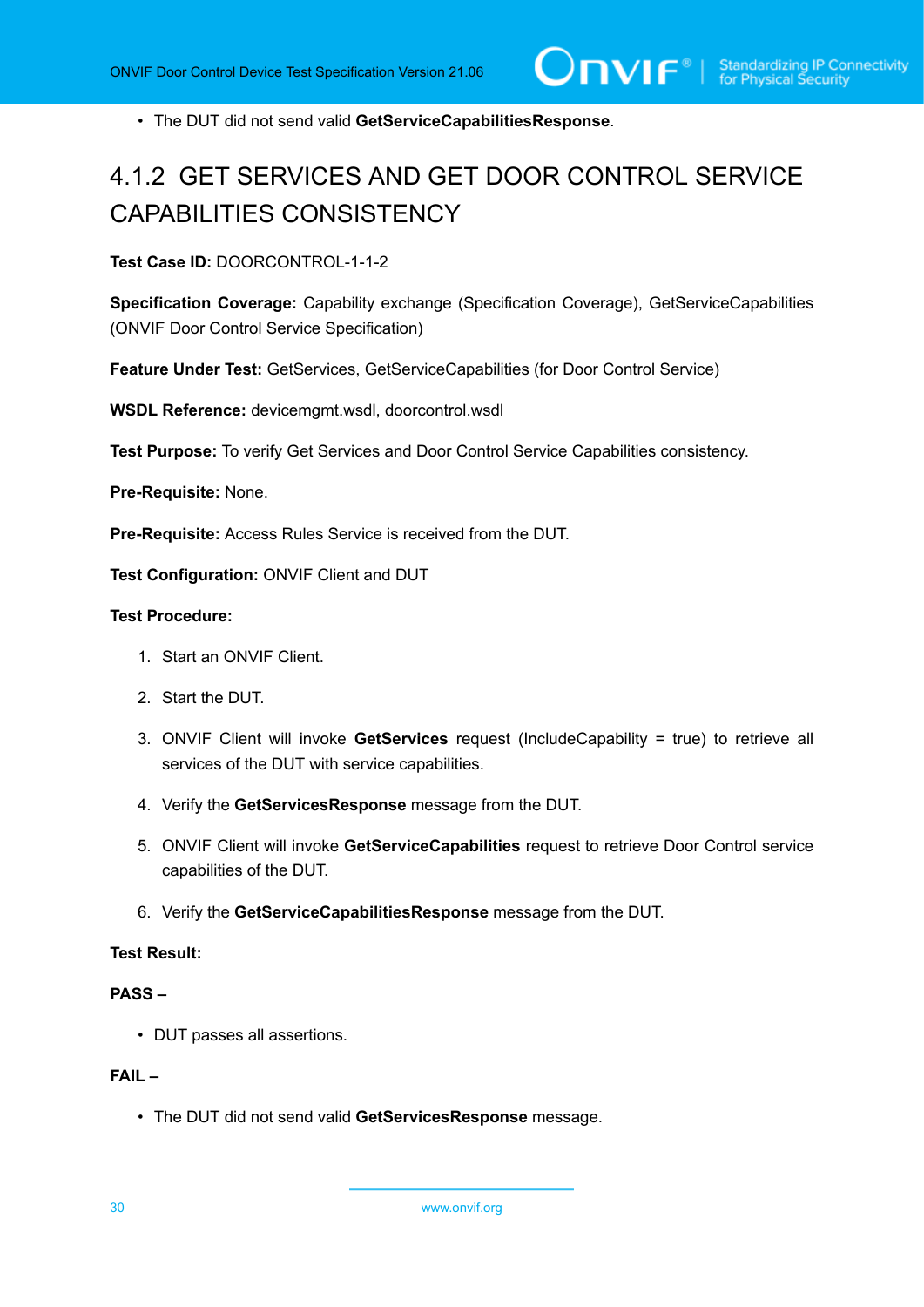- The DUT did not send valid **GetServiceCapabilitiesResponse** message.
- The DUT sent different Capabilities in **GetServicesResponse** message and in **GetServiceCapabilitiesResponse** message.

**Note:** Service will be defined as Door Controller service if it has Namespace element that is equal to "http://www.onvif.org/ver10/doorcontrol/wsdl".

**Note:** Capabilities in GetServicesResponse message and in GetServiceCapabilitiesResponse message will be assumed as different in the following cases:

- MaxLimit attribute values are different;
- MaxDoors attribute values are different;
- MaxDoors attribute is skipped only for GetServices or onle for GetServiceCapabilities request;
- ClientSuppliedTokenSupported attribute values are different;
- DoorManagementSupported attribute values are different.

# <span id="page-30-0"></span>4.2 General

### <span id="page-30-1"></span>4.2.1 GET DOOR STATE

**Test Case ID:** DOORCONTROL-2-1-1

**Specification Coverage:** GetDoorState (ONVIF Door Control Service Specification)

**Feature Under Test:** GetDoorState

**WSDL Reference:** doorcontrol.wsdl

**Test Purpose:** To verify Get Door State.

**Pre-Requisite:** Door Control Service was received from the DUT. Door Entity is supported by the DUT. At least one Door is configured and added to the DUT.

**Test Configuration:** ONVIF Client and DUT

#### **Test Procedure:**

- 1. Start an ONVIF Client.
- 2. Start the DUT.
- <span id="page-30-2"></span>3. Get a complete list of doors from the DUT (see [Annex A.1\)](#page-187-1).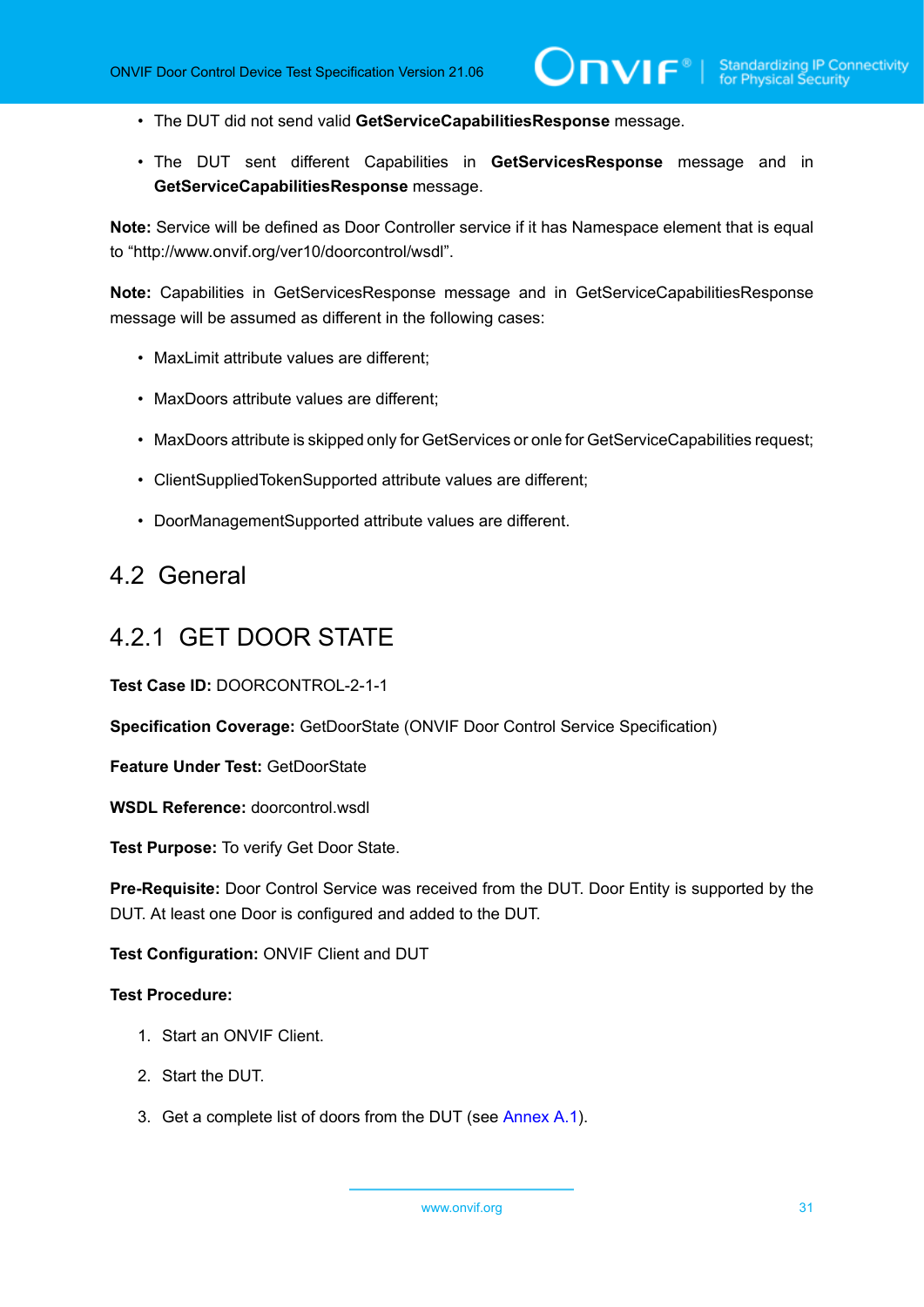- <span id="page-31-0"></span>4. ONVIF Client will invoke **GetDoorState** request (Token = "Token1", where Token1 is the first DoorInfo.token from the complete list of doors at step [3\)](#page-30-2) to retrieve current state of the door.
- 5. Verify the **GetDoorStateResponse** message from the DUT.
- 6. Check that if DoorInfo.Capabilities.DoorMonitor = "true", than DoorState.DoorPhysicalState is present. Otherwise, if DoorInfo.Capabilities.DoorMonitor = "false", then check that DoorState.DoorPhysicalState is skipped.
- 7. Check that if DoorInfo.Capabilities.LockMonitor = "true", than DoorState.LockPhysicalState is present. Otherwise, if DoorInfo.Capabilities.LockMonitor = "false", then check that DoorState.LockPhysicalState is skipped.
- 8. Check that if DoorInfo.Capabilities.DoubleLockMonitor = "true", than DoorState.DoubleLockPhysicalState is present. Otherwise, if DoorInfo.Capabilities.DoubleLockMonitor = "false", then check that DoorState.DoubleLockPhysicalState is skipped.
- 9. Check that if DoorInfo.Capabilities.Alarm = "true", than DoorState.Alarm is present. Otherwise if DoorInfo.Capabilities.Alarm = "false", then check that DoorState.Alarm is skipped.
- 10.Check that if DoorInfo.Capabilities.Tamper = "true", than DoorState.Tamper is present. Otherwise, if DoorInfo.Capabilities.Tamper = "false", than check that DoorState.Tamper is skipped.
- <span id="page-31-1"></span>11. Check that if DoorInfo.Capabilities.Fault = "true", than DoorState.Fault is present. Otherwise, if DoorInfo.Capabilities.Fault = "false", then check that DoorState.Fault is skipped.
- <span id="page-31-2"></span>12.Repeat steps [4](#page-31-0)-[11](#page-31-1) for all other tokens from the complete list of doors at step [3](#page-30-2).

#### **Test Result:**

#### **PASS –**

• DUT passes all assertions.

#### **FAIL –**

- The DUT did not send valid **GetDoorStateResponse** message.
- The DUT returned DoorState which contains unsupported monitors (DoorPhysicalState, LockPhysicalState, DoubleLockPhysicalState, Alarm, Tamper, and Fault).
- The DUT returned DoorState which does not contain supported monitors (DoorPhysicalState, LockPhysicalState, DoubleLockPhysicalState, Alarm, Tamper, and Fault).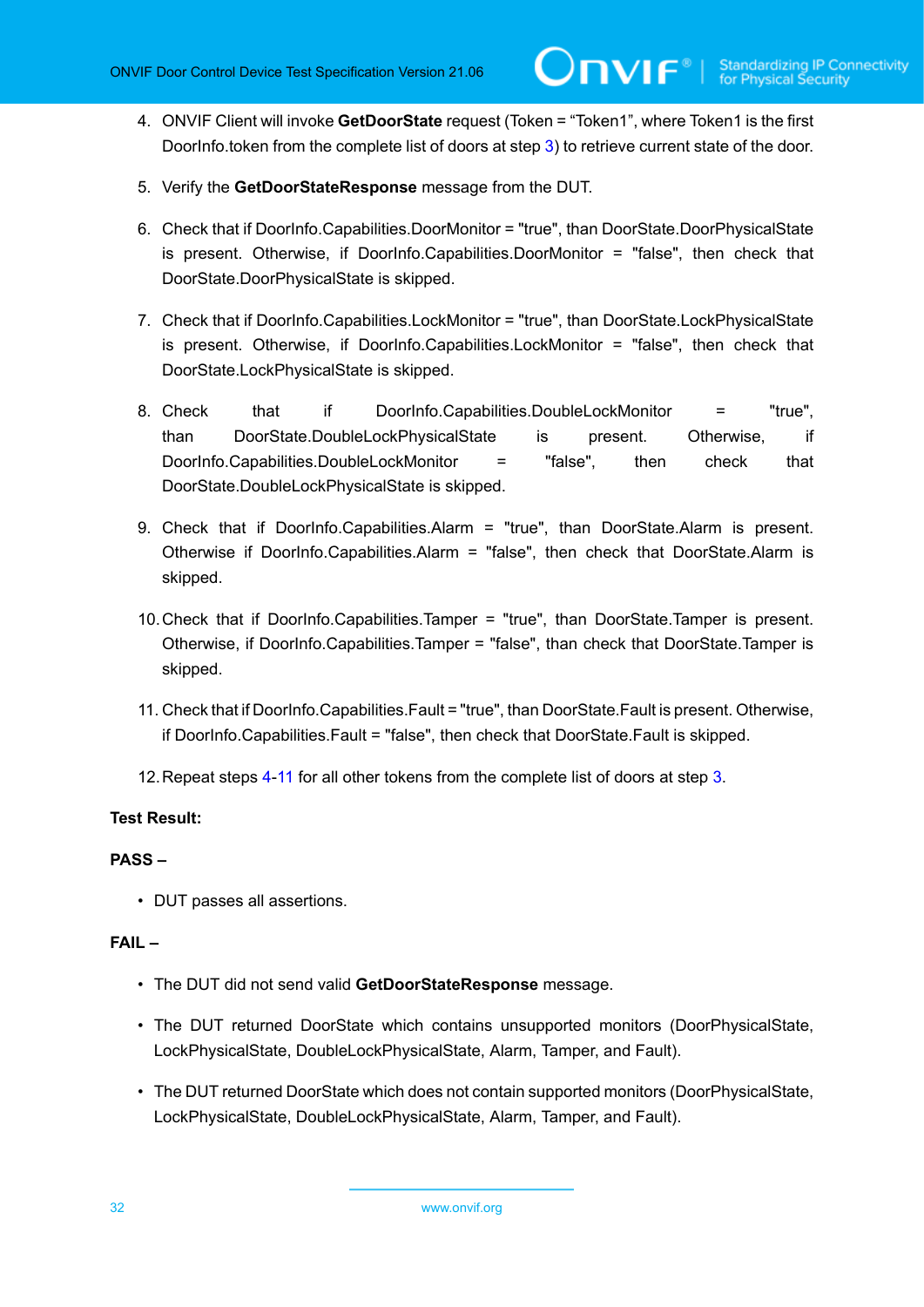• The DUT did not return at least one Door at step [3](#page-30-2).

**Note:** If the DUT does not return any DoorInfo on a complete list of doors at step [3](#page-30-2), skip steps [4](#page-31-0)-[12,](#page-31-2) fail the test and go to the next test.

# <span id="page-32-0"></span>4.2.2 GET DOOR STATE WITH INVALID TOKEN

**Test Case ID:** DOORCONTROL-2-1-2

**Specification Coverage:** GetDoorState (ONVIF Door Control Service Specification)

**Feature Under Test:** GetDoorState

WSDL Reference: doorcontrol.wsdl

**Test Purpose:** To verify Get Door State List with invalid Token.

**Pre-Requisite:** Door Control Service address was received from the DUT. Door Entity is supported by the DUT.

**Test Configuration:** ONVIF Client and DUT

#### **Test Procedure:**

- 1. Start an ONVIF Client.
- 2. Start the DUT.
- 3. ONVIF Client will invoke **GetDoorState** request (invalid Token).
- 4. The DUT will generate SOAP 1.2 fault message (**InvalidArgVal/NotFound**).

#### **Test Result:**

#### **PASS –**

• DUT passes all assertions.

#### **FAIL –**

- The DUT did not send SOAP 1.2 fault message.
- The DUT sent incorrect SOAP 1.2 fault message (fault code, namespace, etc.).

<span id="page-32-1"></span>**Note:** Other faults than specified in the test are acceptable, but the specified are preferable.

# 4.2.3 GET DOOR INFO

**Test Case ID:** DOORCONTROL-2-1-3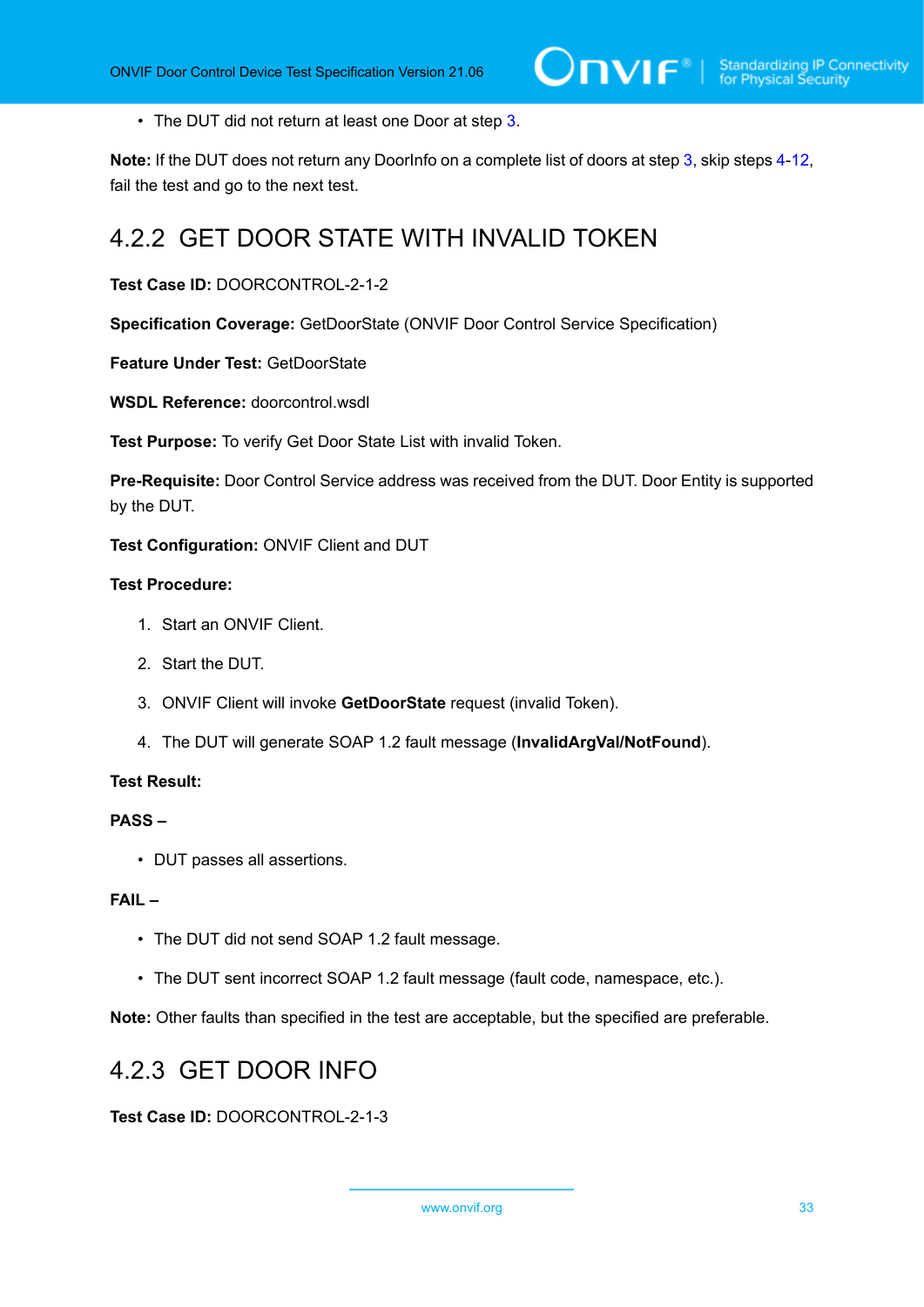**Specification Coverage:** GetDoorInfo (ONVIF Door Control Service Specification)

**Feature Under Test:** GetDoorInfo

**WSDL Reference:** doorcontrol.wsdl

**Test Purpose:** To verify Get Door Info.

**Pre-Requisite:** Door Control Service was received from the DUT. Door Entity is supported by the DUT. At least one Door is configured and added to the DUT.

**Test Configuration:** ONVIF Client and DUT

#### **Test Procedure:**

- 1. Start an ONVIF Client.
- 2. Start the DUT.
- <span id="page-33-0"></span>3. Get a complete list of doors from the DUT (see [Annex A.1\)](#page-187-1).
- 4. ONVIF Client will invoke **GetServiceCapabilities** request to retrieve MaxLimit capability.
- 5. Verify the **GetServiceCapabilitiesResponse** message from the DUT.
- 6. ONVIF Client will invoke **GetDoorInfo** request (Token list with subset of DoorInfo.token values from the complete list of doors at step [3](#page-33-0) with token number equal to MaxLimit) to retrieve subset of Door Information from the DUT.
- 7. Verify the **GetDoorInfoResponse** message from the DUT.
- 8. Verify that all requested DoorInfo items are in **GetDoorInfoResponse** message.
- <span id="page-33-1"></span>9. ONVIF Client will invoke **GetDoorInfo** request (Token = Token1, where Token1 is the first token from the complete list of doors at step [3\)](#page-33-0) to retrieve Door Information for the specified token from the DUT.
- 10.Verify the **GetDoorInfoResponse** message from the DUT.
- <span id="page-33-2"></span>11. Verify that **GetDoorInfoResponse** message contains DoorInfo only for specified token.
- 12.Repeat steps [9](#page-33-1)-[11](#page-33-2) for all other tokens from the complete list of doors at step [3](#page-33-0).

#### **Test Result:**

#### **PASS –**

• DUT passes all assertions.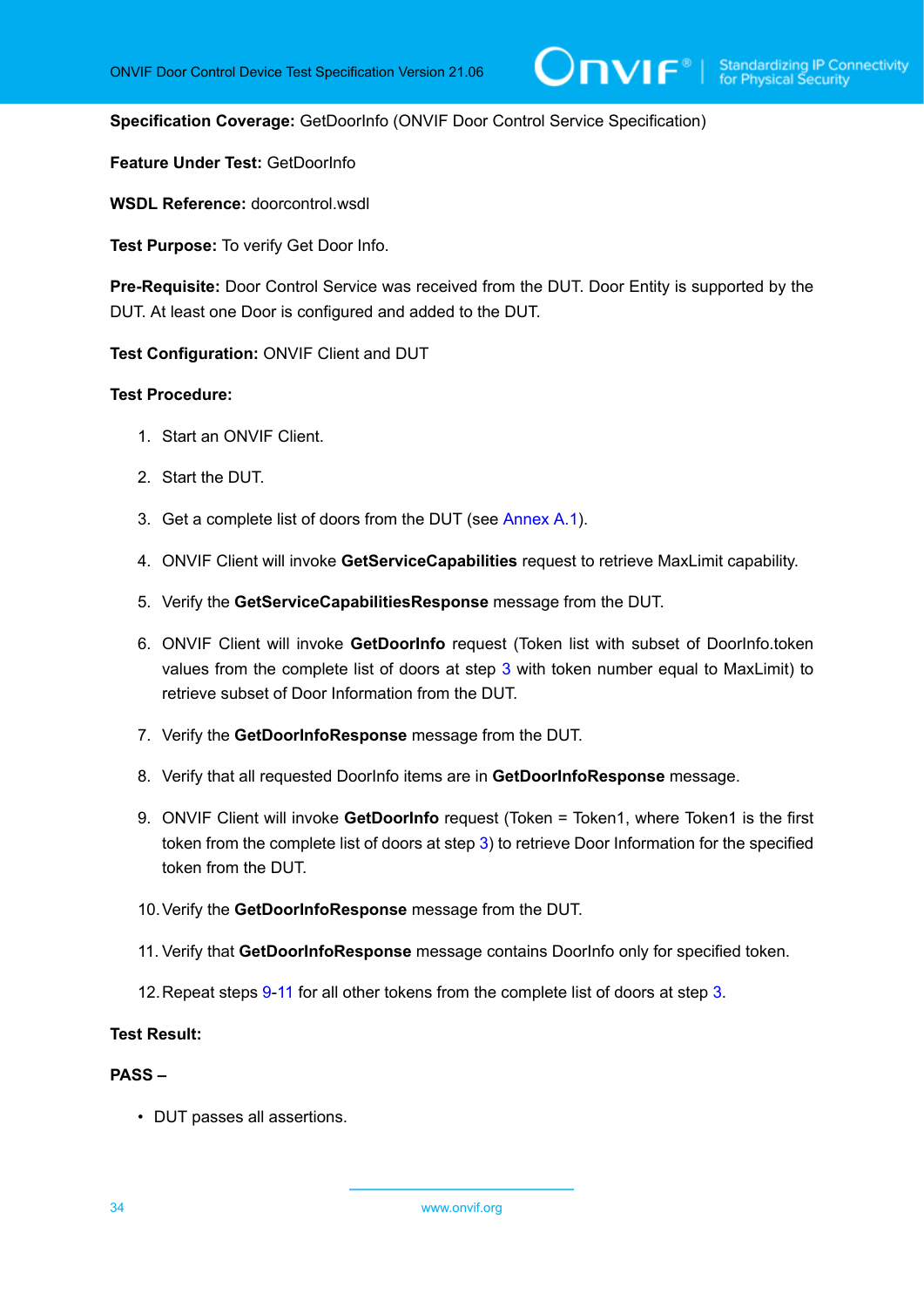#### **FAIL –**

• DUT did not send **GetServiceCapabilitiesResponse** message.

**Note:** these limitations will not be used, if ONVIF Device Test Tool reuses values that were received from the DUT.

# <span id="page-34-0"></span>4.2.4 GET DOOR INFO WITH INVALID TOKEN

**Test Case ID:** DOORCONTROL-2-1-4

**Specification Coverage:** GetDoorInfo (ONVIF Door Control Service Specification)

**Feature Under Test:** GetDoorInfoList

**WSDL Reference:** doorcontrol.wsdl

**Test Purpose:** To verify Get Door Info with invalid Token.

**Pre-Requisite:** Door Control Service address was received from the DUT.

**Test Configuration:** ONVIF Client and DUT

#### **Test Procedure:**

- 1. Start an ONVIF Client.
- 2. Start the DUT.
- <span id="page-34-3"></span>3. Get complete list of doors from the DUT (see [Annex A.1\)](#page-187-1).
- 4. ONVIF Client will invoke **GetServiceCapabilities** request to retrieve MaxLimit capability.
- 5. Verify the **GetServiceCapabilitiesResponse** message from the DUT.
- 6. ONVIF Client will invoke **GetDoorInfo** request (invalid Token).
- <span id="page-34-1"></span>7. Verify the **GetDoorInfoResponse** message from the DUT. Check that empty list was returned.
- <span id="page-34-4"></span>8. Door Entity is supported by the DUT and if MaxLimit > 1
	- 8.1.ONVIF Client will invoke **GetDoorInfo** request (invalid Token, valid Token).
	- 8.2.Verify the **GetDoorInfoResponse** message from the DUT. Check that list which contains Door for valid Token only was returned.

<span id="page-34-2"></span>**Test Result:**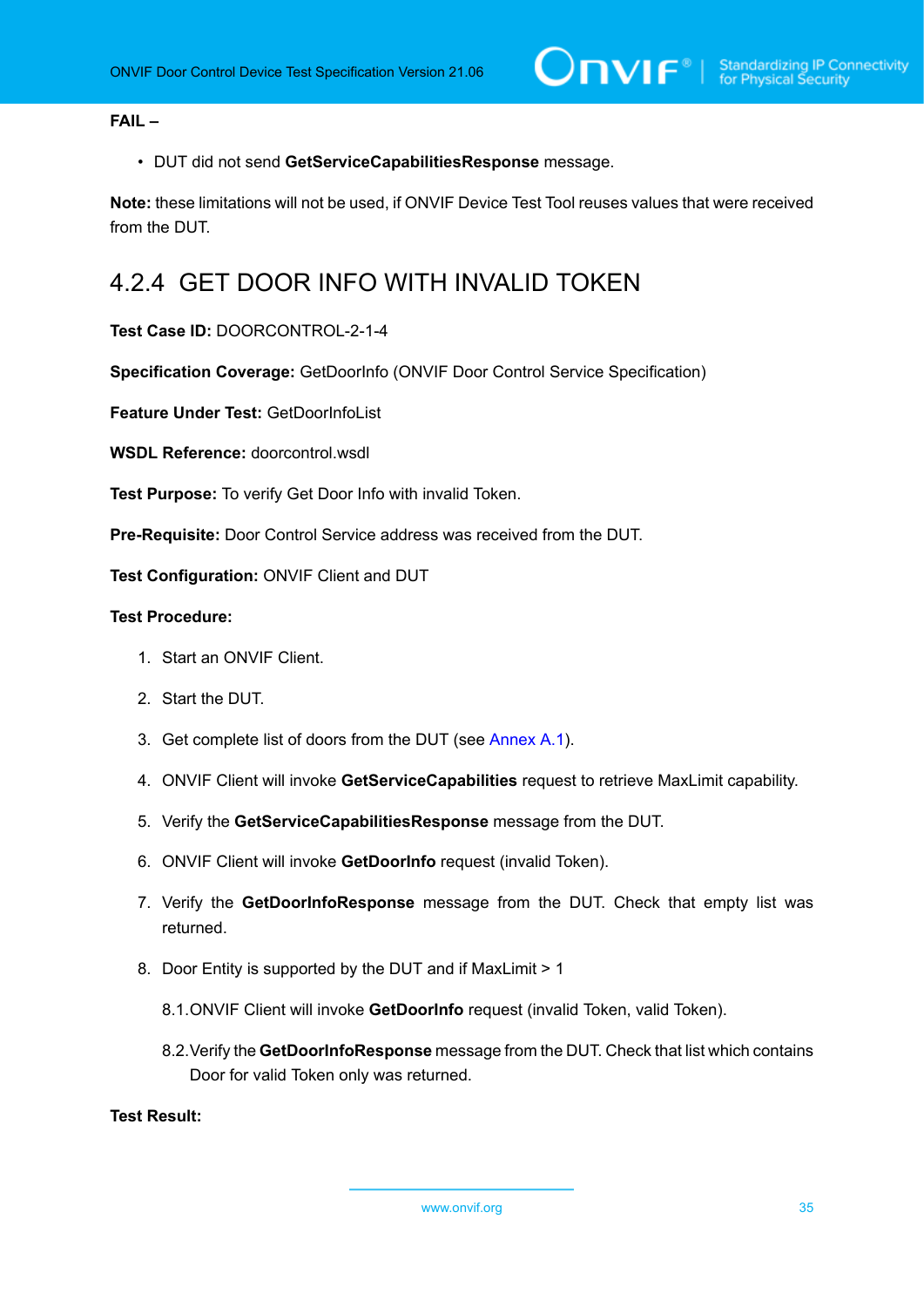#### **PASS –**

• DUT passes all assertions.

#### **FAIL –**

- The DUT did not send valid **GetDoorInfoResponse** message.
- The DUT returned **GetDoorInfoResponse** message that contains at least two DoorInfo items with equal tokens.
- The DUT did not send valid **GetDoorInfoResponse** message.
- The DUT returned **GetDoorInfoResponse** message that contains any DoorInfo items for step [7.](#page-34-1)
- The DUT returned **GetDoorInfoResponse** message that contains any DoorInfo items other than item for valid Token or does not contains DoorInfo item for valid token step [9.](#page-34-2)
- The DUT did not return at least one Door at step [3](#page-34-3).

<span id="page-35-0"></span>**Note:** If MaxLimit less than 2, skip steps [8](#page-34-4).

# 4.2.5 GET DOOR INFO LIST – LIMIT

**Test Case ID:** DOORCONTROL-2-1-6

**Specification Coverage:** GetDoorInfoList (ONVIF Door Control Service Specification)

**Feature Under Test:** GetDoorInfoList

**WSDL Reference:** doorcontrol.wsdl

**Test Purpose:** To verify Get Door Info List using Limit.

**Pre-Requisite:** Door Control Service was received from the DUT. At least one Door is configured and added to the DUT if Door Entity is supported by the DUT..

**Test Configuration:** ONVIF Client and DUT

#### **Test Procedure:**

- 1. Start an ONVIF Client.
- 2. Start the DUT.
- 3. ONVIF Client retrieves a complete list of door info by following the procedure mentioned in [Annex A.1](#page-187-1) with the following output parameters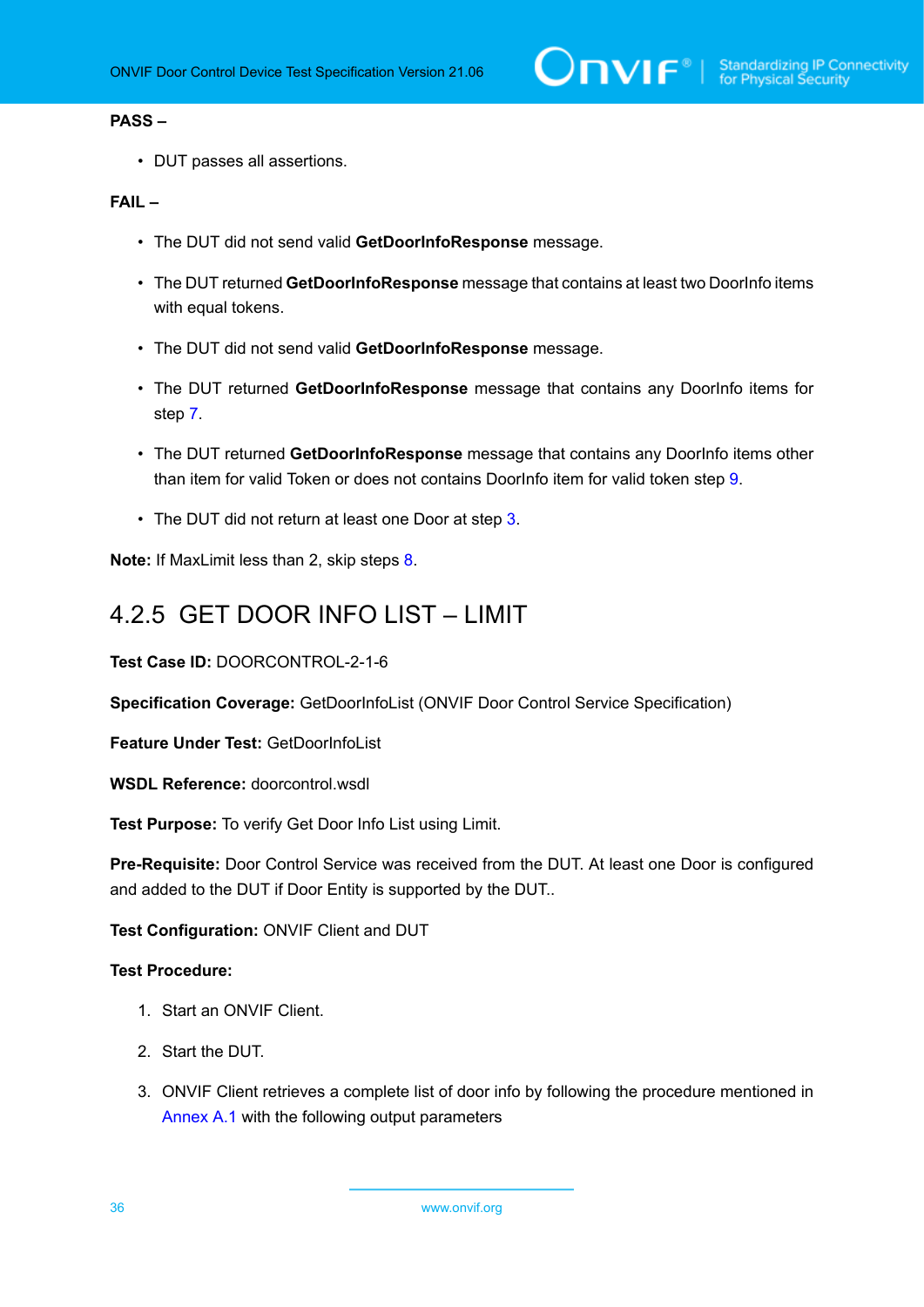- out *doorInfoCompleteList* complete door info list
- out *doorsNumber* doors number
- 4. If DUT supports Door Entity feature and *doorsNumber* < = 0, FAIL the test and skip other steps.
- 5. If DUT does not support Door Entity feature and *doorsNumber* != 0, FAIL the test and skip other steps.
- <span id="page-36-0"></span>6. ONVIF Client will invoke **GetServiceCapabilities** request to retrieve MaxLimit capability.
- 7. Verify the **GetServiceCapabilitiesResponse** message from the DUT.
- 8. If MaxLimit > 0
	- 8.1.ONVIF Client invokes **GetDoorInfoList** request (Limit = 1, no StartReference) to retrieve the first item in the list of Door Information from the DUT.
	- 8.2.The DUT responds with a **GetDoorInfoListResponse** message with parameters
		- NextStartReference
		- List of DoorInfo := *doorInfoList1*
	- 8.3.If *doorInfoList1* contains number of items greater than 1, FAIL the test and skip other steps.
	- 8.4.If DUT does not support Door Entity and *doorInfoList1* is not empty, FAIL the test and skip other steps.
- 9. ONVIF Client will invoke **GetDoorInfoList** request (Limit = MaxLimit, no StartReference) to retrieve the first part of Door Information list from the DUT and is limited by MaxLimit.
- 10.The DUT responds with a **GetDoorInfoListResponse** message with parameters
	- NextStartReference
	- List of DoorInfo := *doorInfoList2*
- 11. If *doorInfoList2* contains number of items greater than MaxLimit, FAIL the test and skip other steps.
- 12.If DUT does not support Door Entity and *doorInfoList2* is not empty, FAIL the test and skip other steps.
- 13. If MaxLimit  $> 0$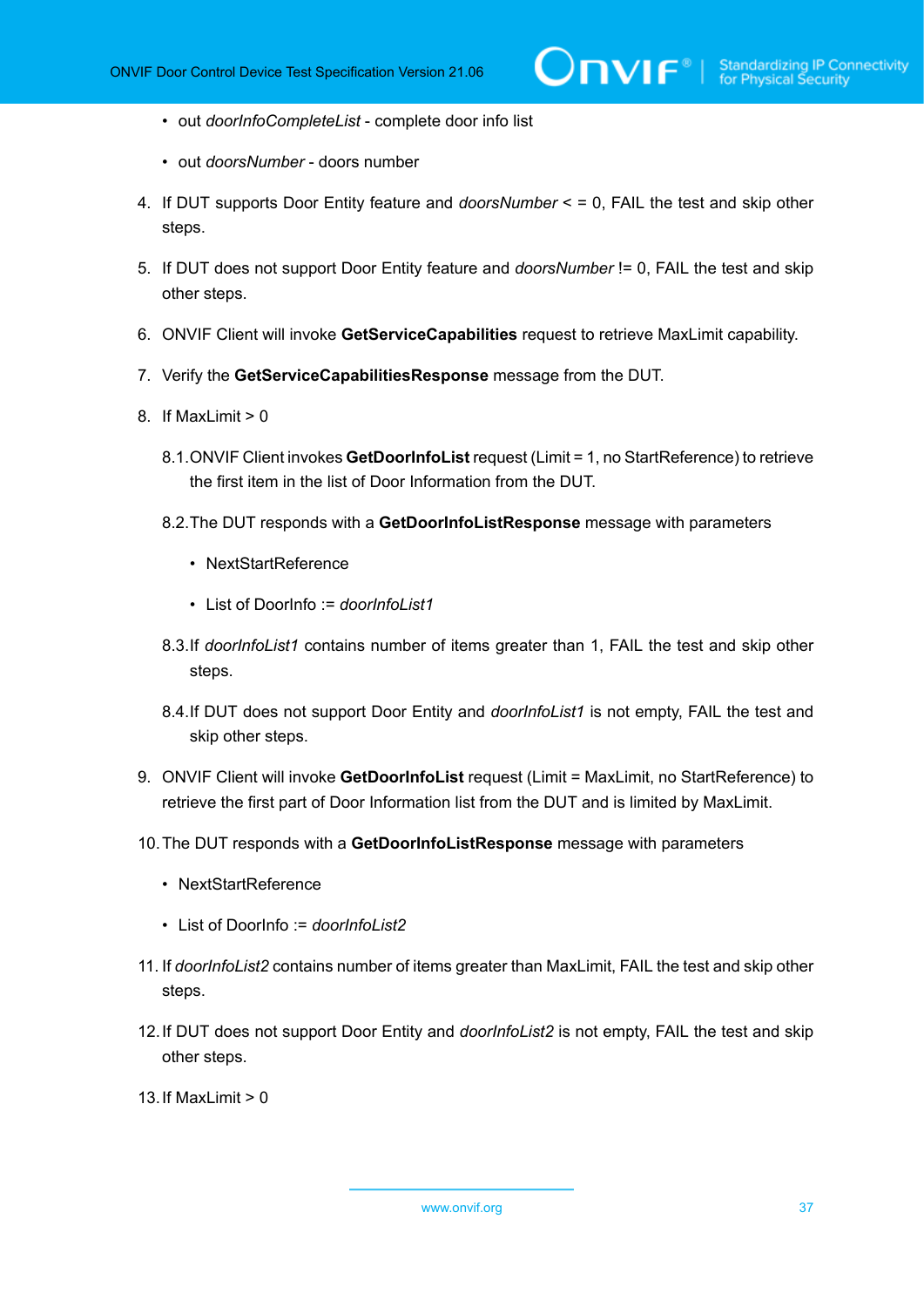13.1.ONVIF Client invokes **GetDoorInfoList** request (Limit = ItemNumber, no StartReference, where ItemNumber is between 1 and minimal value of MaxLimit and the total number of doors) to retrieve Door Information sublist limited by ItemNumber from the DUT.

 $\mathsf{D}\mathbf{n}\mathsf{V}$ lf $^\circ$ l

- 13.2.The DUT responds with a **GetDoorInfoListResponse** message with parameters
	- NextStartReference
	- List of DoorInfo := *doorInfoList3*
- 13.3.If *doorInfoList3* contains number of items greater than ItemNumber, FAIL the test and skip other steps.
- 13.4f DUT does not support Door Entity and *doorInfoList3* is not empty. FAIL the test and skip other steps.

#### **Test Result:**

#### **PASS –**

• DUT passes all assertions.

#### **FAIL –**

- The DUT did not send valid **GetDoorInfoListResponse** message.
- The DUT returned more DoorInfo items in **GetDoorInfoListResponse** message than it was specified in Limit parameter.
- The DUT returned more DoorInfo items in **GetDoorInfoListResponse** message than MaxLimit.
- The DUT did not return at least one Door at step 3.

**Note:** If the DUT does not return any DoorInfo on complete list of doors at step 3, skip steps [4](#page-36-0)-14, fail the test and go to the next test.

**Note:** In case MaxLimit is equal to 0, 1 will be used instead in requests.

# 4.2.6 GET DOOR INFO LIST – START REFERENCE AND LIMIT

**Test Case ID:** DOORCONTROL-2-1-7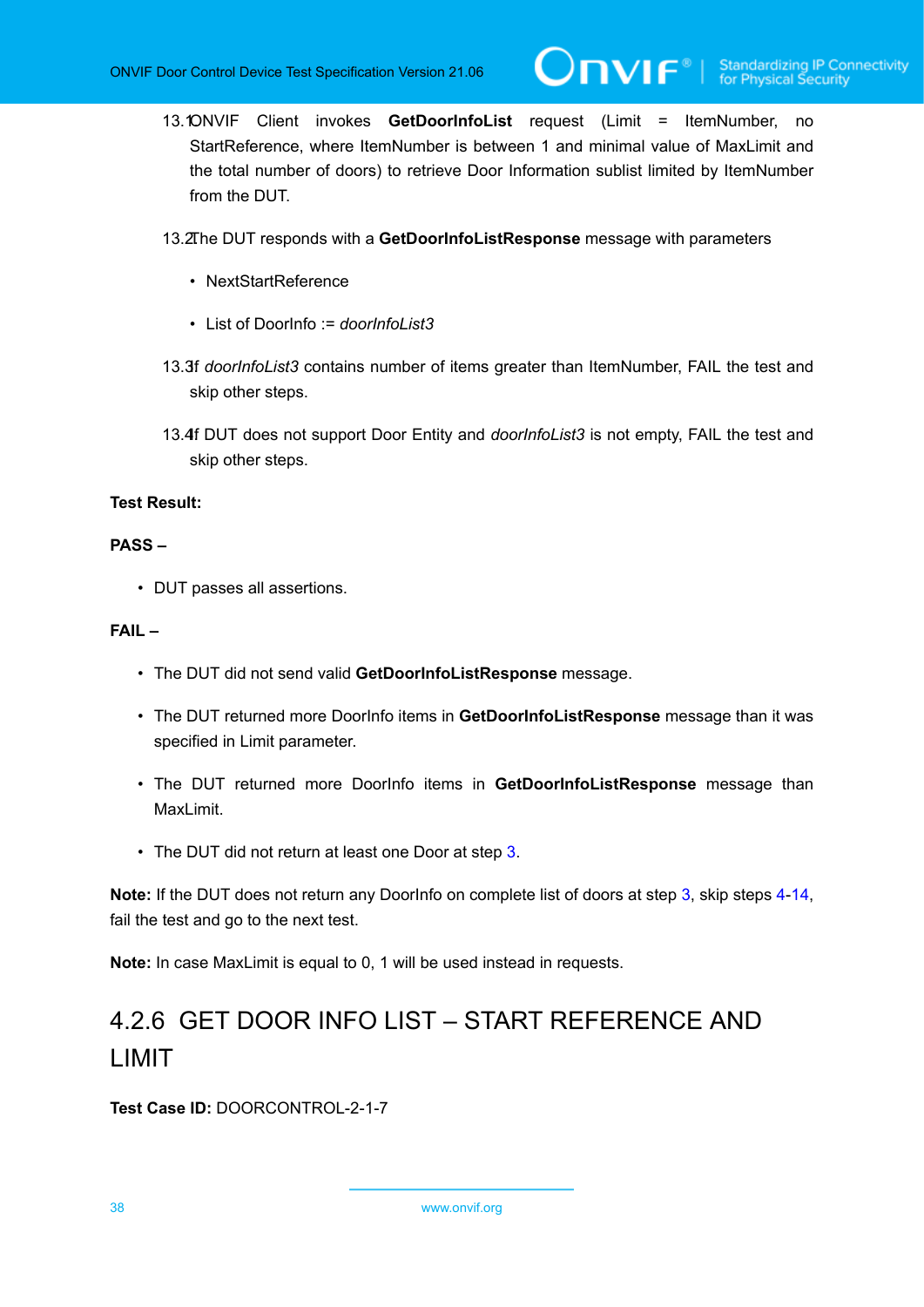**Specification Coverage:** GetDoorInfoList (ONVIF Door Control Service Specification)

**Feature Under Test:** GetDoorInfoList

WSDL Reference: doorcontrol.wsdl.

**Test Purpose:** To verify Get Door Info List using StartReference and Limit.

**Pre-Requisite:** Door Control Service was received from the DUT. Door Entity is supported by the DUT. At least one Door is configured and added to the DUT.

**Test Configuration:** ONVIF Client and DUT

- 1. Start an ONVIF Client.
- 2. Start the DUT.
- 3. ONVIF Client will invoke **GetServiceCapabilities** request to retrieve DUT door control service capabilities.
- 4. Verify the **GetServiceCapabilitiesResponse** (MaxLimit) message from the DUT.
- <span id="page-38-0"></span>5. ONVIF Client will invoke **GetDoorInfoList** request (Limit = MaxLimit, no StartReference) to retrieve the first part of Door Information list from the DUT.
- <span id="page-38-1"></span>6. Verify the **GetDoorInfoListResponse** message from the DUT. Verify that **GetDoorInfoListResponse** message does not contain number of items greater than Limit. Verify that **GetDoorInfoListResponse** message does not contain number of items greater than MaxLimit.
- <span id="page-38-4"></span>7. If the number of DoorInfo in **GetDoorInfoListResponse** message contains NextStartReference, repeat steps [5](#page-38-0)[-6](#page-38-1) with StartReference = [current NextStartReference]. Otherwise, skip other steps and finalize getting complete door list.
- 8. Verify that **GetDoorInfoListResponse** messages at step [6](#page-38-1) does not contain DoorInfo items with the same tokens values all over the list, i.e. there shall be no **GetDoorInfoListResponse** messages containing the same value for DoorInfo items token.
- <span id="page-38-2"></span>9. ONVIF Client will invoke **GetDoorInfoList** request (Limit = 1, no StartReference) to retrieve the first part of Door Information list from the DUT.
- <span id="page-38-3"></span>10.Verify the **GetDoorInfoListResponse** message from the DUT. Verify that **GetDoorInfoListResponse** message does not contain number of items greater than Limit. Verify that **GetDoorInfoListResponse** message does not contain number of items greater than MaxLimit.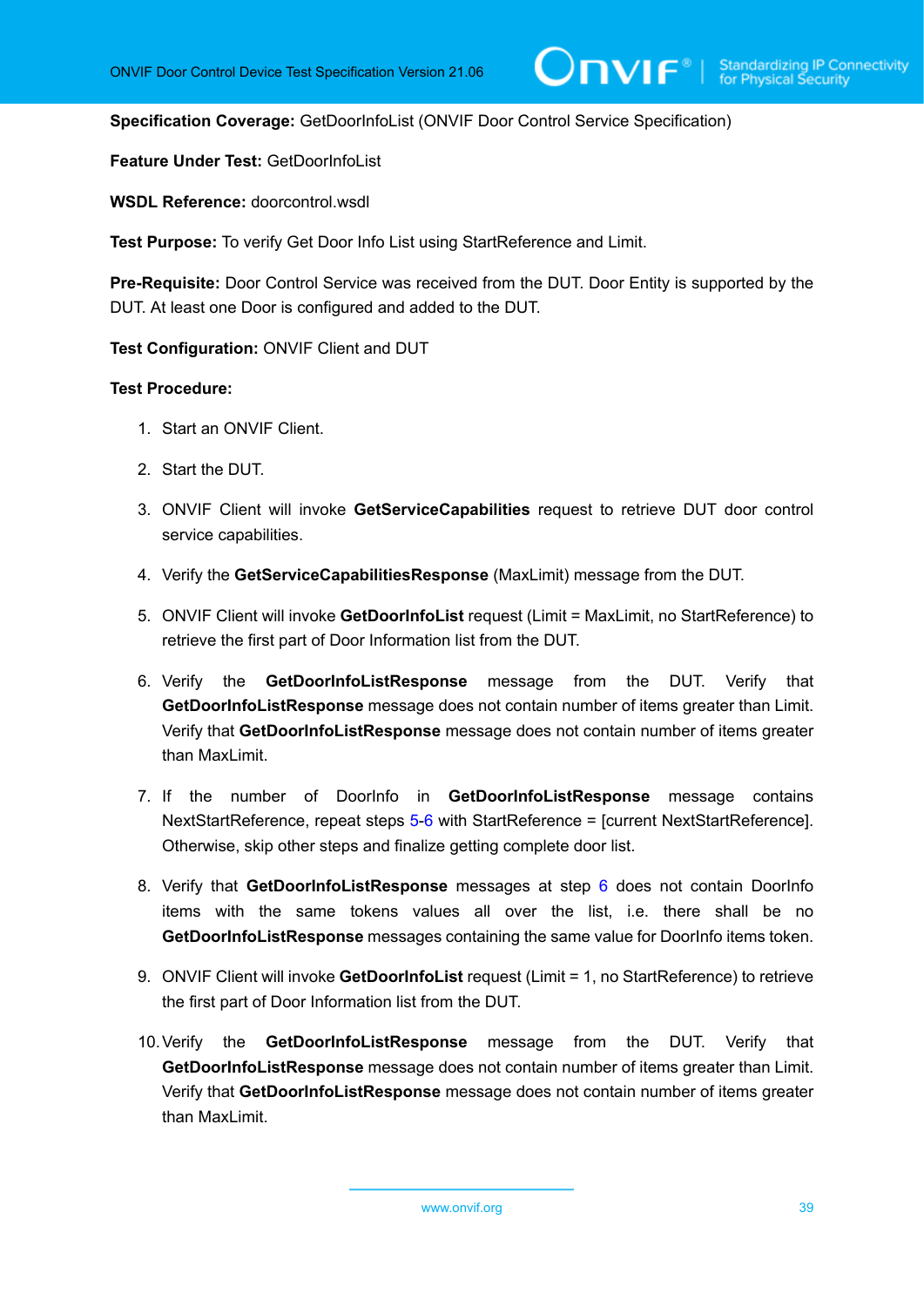<span id="page-39-0"></span>11. If the number of DoorInfo in **GetDoorInfoListResponse** message contains NextStartReference, repeat steps [9](#page-38-2)[-10](#page-38-3) with StartReference = [current NextStartReference]. Otherwise, skip other steps and finalize getting complete door list.

 $\bm{\cup}$ NIF $^{\circ}$ l

- 12.Verify that **GetDoorInfoListResponse** messages at step [10](#page-38-3) does not contain DoorInfo items with the same tokens values all over the list, i.e. there shall be no **GetDoorInfoListResponse** messages containing the same value for DoorInfo items token.
- 13. Verify that the total list received during steps [5](#page-38-0)[-7](#page-38-4) has the same items as the list received during steps [9](#page-38-2)-[11.](#page-39-0)
- <span id="page-39-1"></span>14.ONVIF Client will invoke **GetDoorInfoList** request (Limit = [limit\_value], no StartReference, where limit value is between 1 and MaxLimit) to retrieve the first part of Door Information list from the DUT.
- <span id="page-39-2"></span>15.Verify the **GetDoorInfoListResponse** message from the DUT. Verify that **GetDoorInfoListResponse** message does not contain number of items greater than Limit. Verify that **GetDoorInfoListResponse** message does not contain number of items greater than MaxLimit.
- <span id="page-39-3"></span>16.If the number of DoorInfo in **GetDoorInfoListResponse** message contains NextStartReference, repeat steps [14](#page-39-1)-[15](#page-39-2) with StartReference = [current NextStartReference]. Otherwise, skip other steps and finalize getting complete door list.
- 17.Verify that **GetDoorInfoListResponse** messages at step [15](#page-39-2) does not contain DoorInfo items with the same tokens values all over the list, i.e. there shall be no **GetDoorInfoListResponse** messages containing the same value for DoorInfo items token.
- 18.Verify that the total list received during steps [5](#page-38-0)[-7](#page-38-4) has the same items as the list received during steps [14](#page-39-1)-[16](#page-39-3).

#### **Test Result:**

#### **PASS –**

• DUT passes all assertions.

#### **FAIL –**

- The DUT did not send valid **GetDoorInfoListResponse** message.
- The DUT returned **GetDoorInfoListResponse** message that contains wrong item list than requested according to StartReference and Limit values.
- The DUT returned **GetDoorInfoListResponse** messages for step [6](#page-38-1) that contains at least one pair of the same tokens for DoorInfo item all over the messages.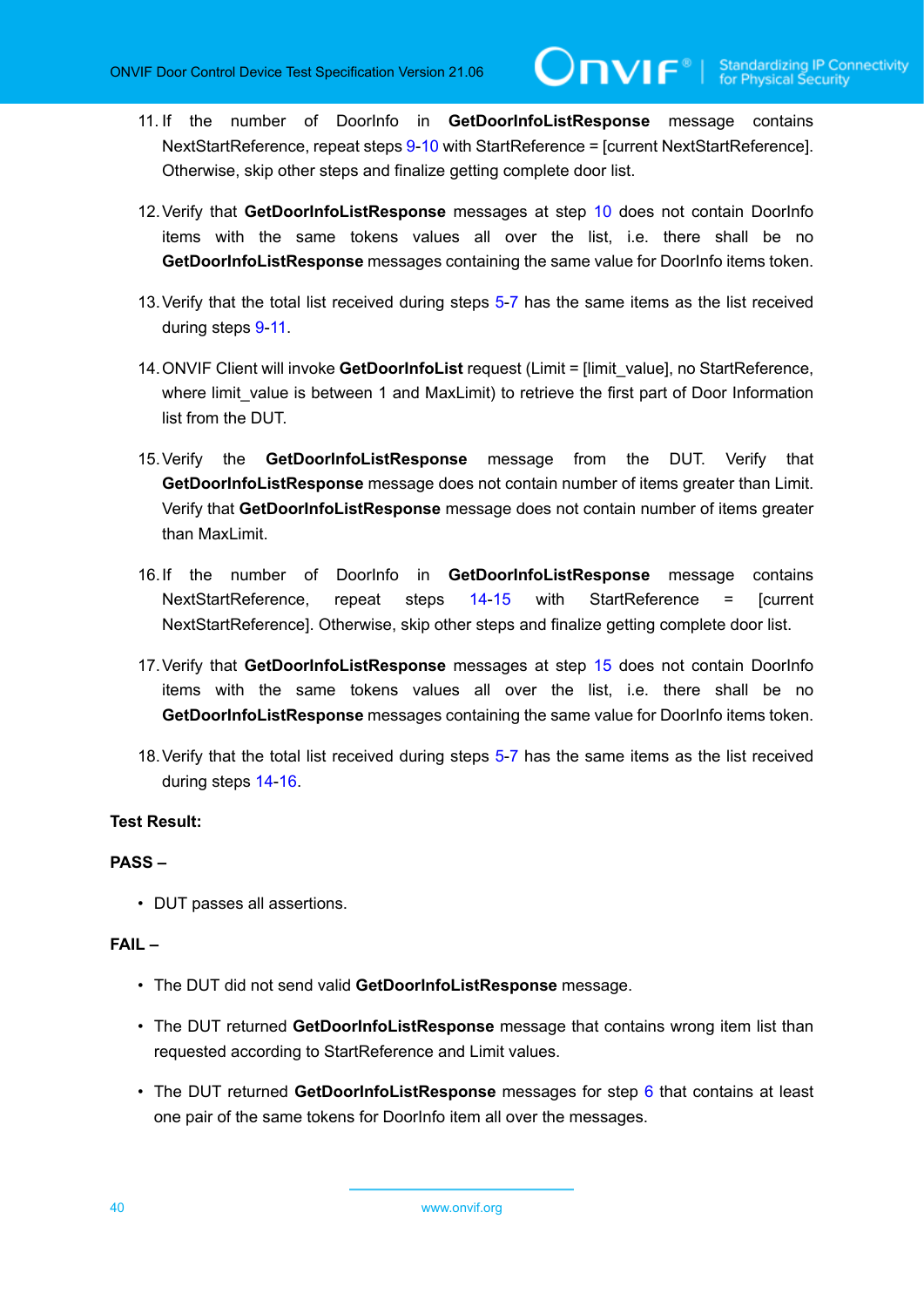- The DUT returned **GetDoorInfoListResponse** messages for step [10](#page-38-3) that contains at least one pair of the same tokens for DoorInfo item all over the messages.
- The DUT returned **GetDoorInfoListResponse** messages for step [15](#page-39-2) that contains at least one pair of the same tokens for DoorInfo item all over the messages.
- The DUT returned more DoorInfo items in **GetDoorInfoListResponse** message than it was specified in Limit parameter.
- The DUT returned more DoorInfo items in **GetDoorInfoListResponse** message than MaxLimit.

**Note:** In case MaxLimit is equal to 0, 1 will be used instead in requests.

### 4.2.7 GET DOOR INFO LIST – NO LIMIT

**Test Case ID:** DOORCONTROL-2-1-8

**Specification Coverage:** GetDoorInfoList (ONVIF Door Control Service Specification)

**Feature Under Test:** GetDoorInfoList

**WSDL Reference:** doorcontrol.wsdl

**Test Purpose:** To verify Get Door Info List without using Limit.

**Pre-Requisite:** Door Control Service was received from the DUT. At least one Door Point is configured and added to the DUT.

**Test Configuration:** ONVIF Client and DUT

- 1. Start an ONVIF Client.
- 2. Start the DUT.
- 3. ONVIF Client will invoke **GetServiceCapabilities** request to retrieve DUT door control service capabilities.
- 4. Verify the **GetServiceCapabilitiesResponse** (MaxLimit) message from the DUT.
- <span id="page-40-0"></span>5. ONVIF Client will invoke **GetDoorInfoList** request (no Limit, no StartReference) to retrieve the first part of Door Information list from the DUT.
- <span id="page-40-1"></span>6. Verify the **GetDoorInfoListResponse** message from the DUT. Verify that **GetDoorInfoListResponse** message does not contain number of items greater than MaxLimit.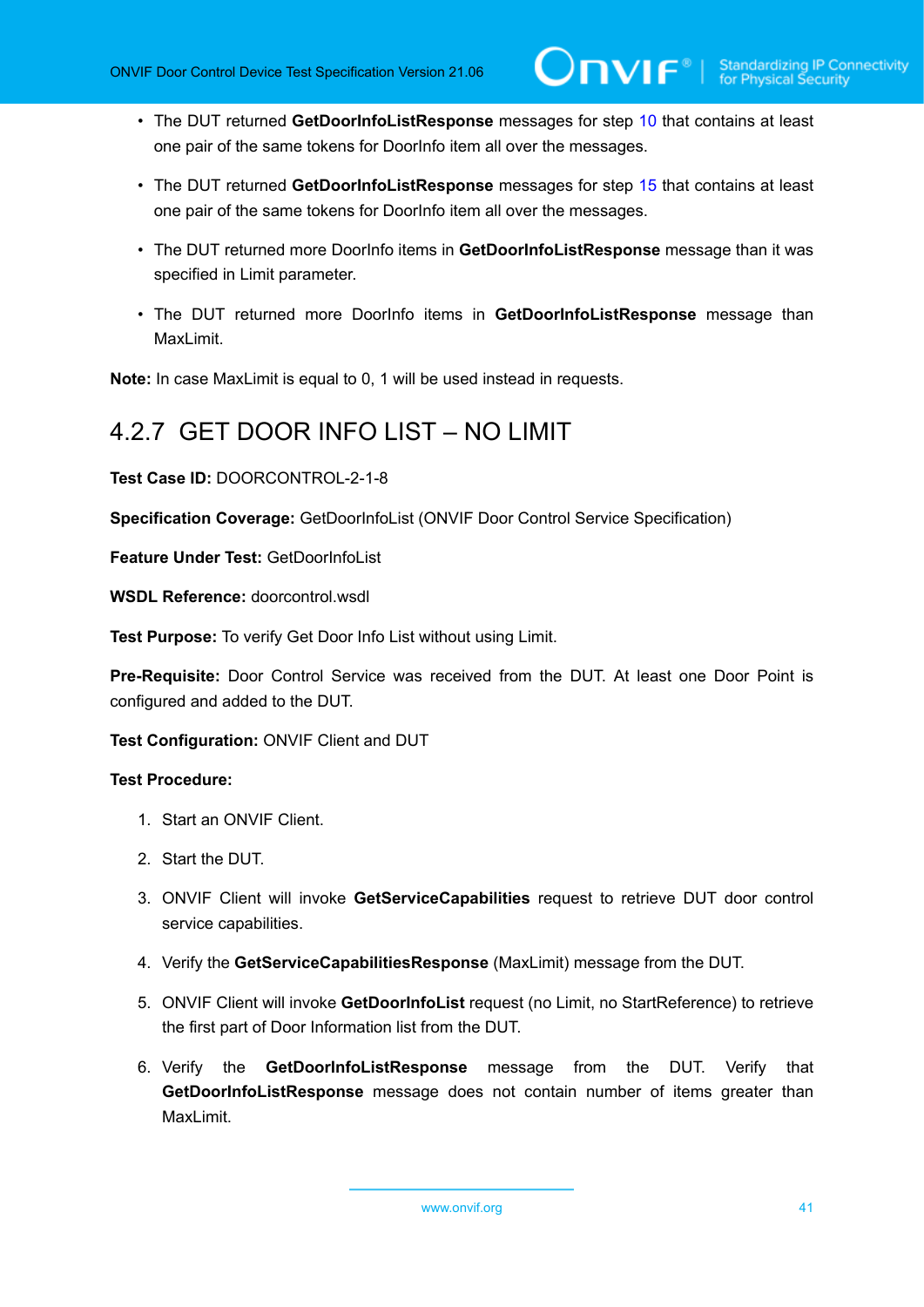- 7. If DUT does not support Door Entity and DoorInfoList in **GetDoorInfoListResponse** is not empty, FAIL the test and skip other steps.
- 8. If **GetDoorInfoListResponse** message contains NextStartReference, repeat steps [5](#page-40-0)-[6](#page-40-1) with StartReference = [current NextStartReference]. Otherwise, skip other steps and finalize getting the complete door list.
- 9. Verify that **GetDoorInfoListResponse** messages at step [6](#page-40-1) does not contain DoorInfo items with the same tokens values all over the list, i.e. there shall be no **GetDoorInfoListResponse** messages containing the same value for DoorInfo items token.

#### **PASS –**

• DUT passes all assertions.

#### **FAIL –**

- The DUT did not send valid GetDoorInfoListResponse message.
- The DUT returned GetDoorInfoListResponse message that contains wrong item list than requested according to StartReference and Limit values.
- The DUT returned GetDoorInfoListResponse messages for step [6](#page-40-1) contains at least one pair of the same tokens for DoorInfo item all over the messages.
- The DUT returned more DoorInfo items in GetDoorInfoListResponse message than MaxLimit.

## 4.2.8 GET DOOR INFO – TOO MANY ITEMS

#### **Test Case ID:** DOORCONTROL-2-1-10

**Specification Coverage:** GetDoorInfo (ONVIF Door Control Service Specification)

**Feature Under Test:** GetDoorInfo

WSDL Reference: doorcontrol.wsdl.

**Test Purpose:** To verify Get Door Info in case if there are more items than MaxLimit in a request.

**Pre-Requisite:** Door Control Service was received from the DUT. At least one Door is configured and added to the DUT. Door Entity is supported by the DUT.

**Test Configuration:** ONVIF Client and DUT

**Test Procedure:**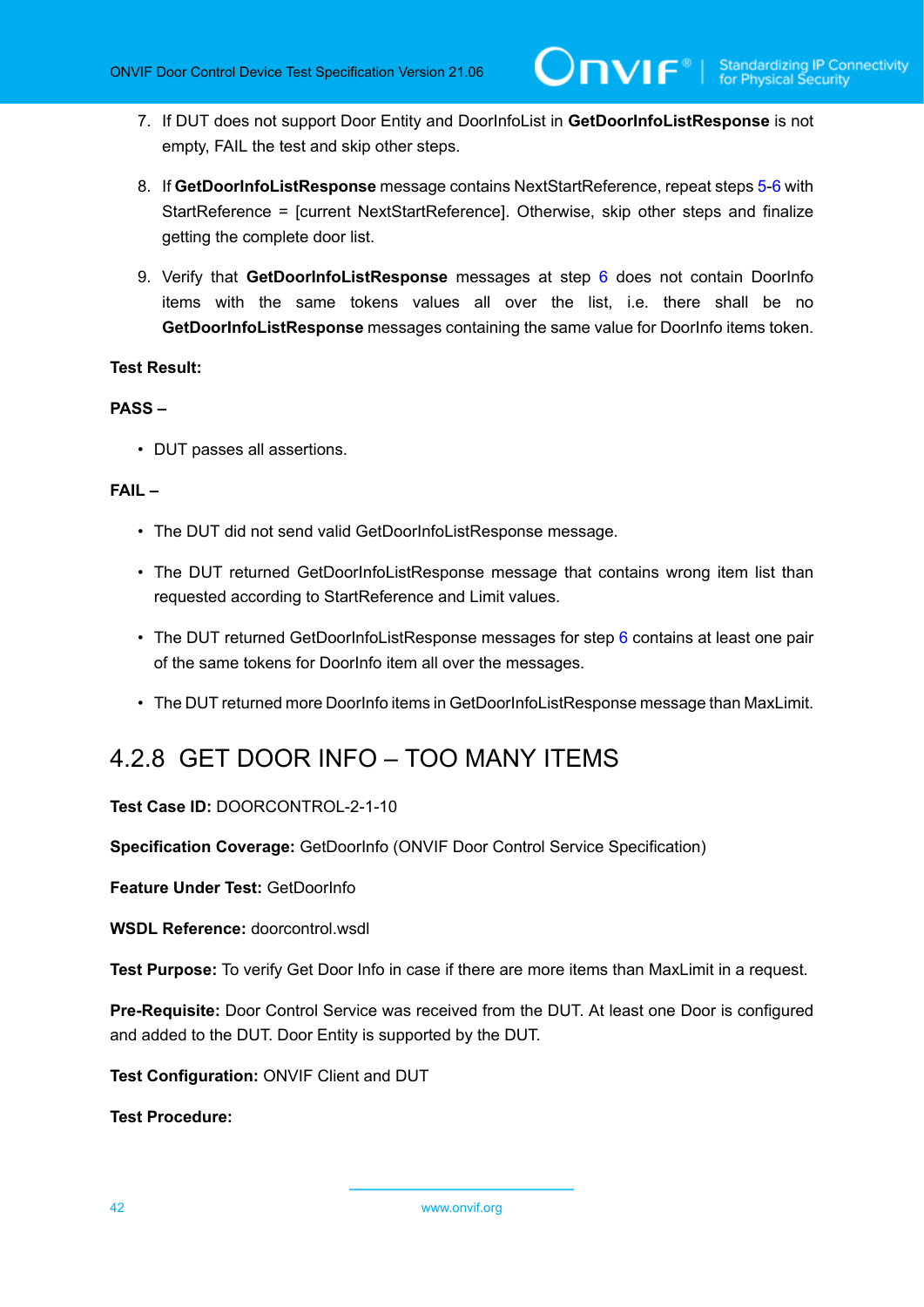- 1. Start an ONVIF Client.
- 2. Start the DUT.
- <span id="page-42-0"></span>3. Get a complete list of doors from the DUT (see [Annex A.1\)](#page-187-0).
- <span id="page-42-1"></span>4. ONVIF Client will invoke **GetServiceCapabilities** request to retrieve MaxLimit capability.
- 5. Verify the **GetServiceCapabilitiesResponse** message from the DUT.
- 6. If total number of doors is less than MaxLimit, skip other steps and go to the text test.
- 7. ONVIF Client will invoke **GetDoorInfo** request (Token list with subset of DoorInfo.token values from a complete list of doors at step 3 with token number greater than MaxLimit) to retrieve a subset of Door Information from the DUT.
- <span id="page-42-2"></span>8. The DUT will generate SOAP 1.2 fault message (**InvalidArgs/TooManyItems**).

#### **PASS –**

• DUT passes all assertions.

#### **FAIL –**

- The DUT did not send SOAP 1.2 fault message.
- The DUT sent incorrect SOAP 1.2 fault message (fault code, namespace, etc.).
- The DUT did not send valid GetServiceCapabilitiesResponse.
- The DUT did not return at least one Door at step [3](#page-42-0).

**Note:** If the DUT does not return any DoorInfo on complete list of doors at step [3,](#page-42-0) skip steps [4](#page-42-1)-[8,](#page-42-2) fail test and go to the next test.

### 4.3 Door Control

### 4.3.1 ACCESS DOOR WITH INVALID TOKEN

**Test Case ID:** DOORCONTROL-3-1-10

**Specification Coverage:** AccessDoor (ONVIF Door Control Service Specification)

**Feature Under Test:** AccessDoor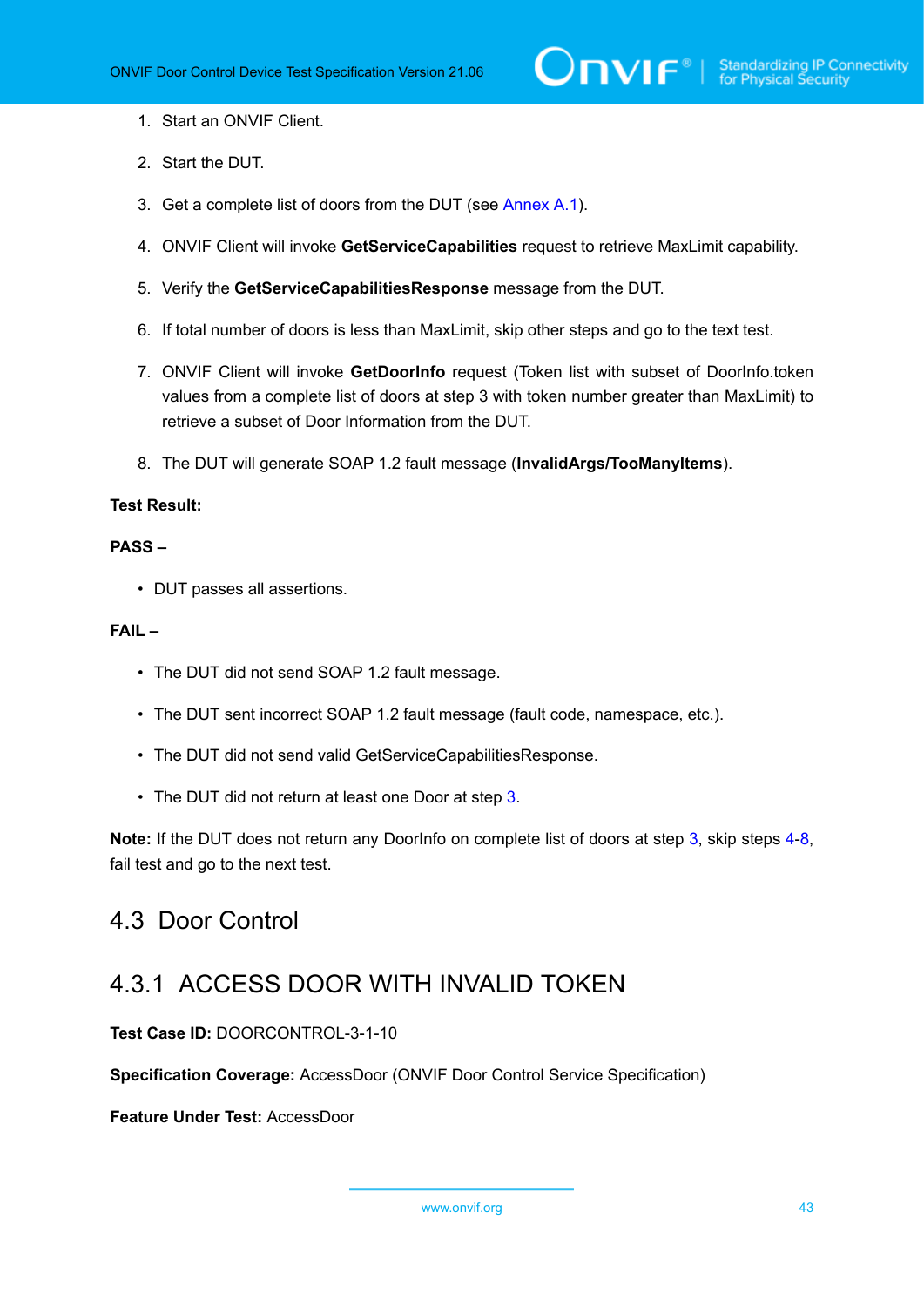#### **WSDL Reference:** doorcontrol.wsdl

**Test Purpose:** To verify Access Door with invalid Token.

**Pre-Requisite:** Door Control Service address was received from the DUT. Door Entity is supported by the DUT.

**Test Configuration:** ONVIF Client and DUT

#### **Test Procedure:**

- 1. Start an ONVIF Client.
- 2. Start the DUT.
- 3. ONVIF Client will invoke **AccessDoor** request (invalid Token).
- 4. The DUT will generate SOAP 1.2 fault message (**InvalidArgVal/NotFound**).

#### **Test Result:**

#### **PASS –**

• DUT passes all assertions.

#### **FAIL –**

- The DUT did not send SOAP 1.2 fault message.
- The DUT sent incorrect SOAP 1.2 fault message (fault code, namespace, etc.).

**Note:** Other faults than specified in the test are acceptable, but the specified are preferable.

### 4.3.2 BLOCK DOOR WITH INVALID TOKEN

**Test Case ID:** DOORCONTROL-3-1-11

**Specification Coverage:** BlockDoor (ONVIF Door Control Service Specification)

**Feature Under Test:** BlockDoor

**WSDL Reference:** doorcontrol.wsdl

**Test Purpose:** To verify Block Door with invalid Token.

**Pre-Requisite:** Door Control Service address was received from the DUT. Door Entity is supported by the DUT.

**Test Configuration:** ONVIF Client and DUT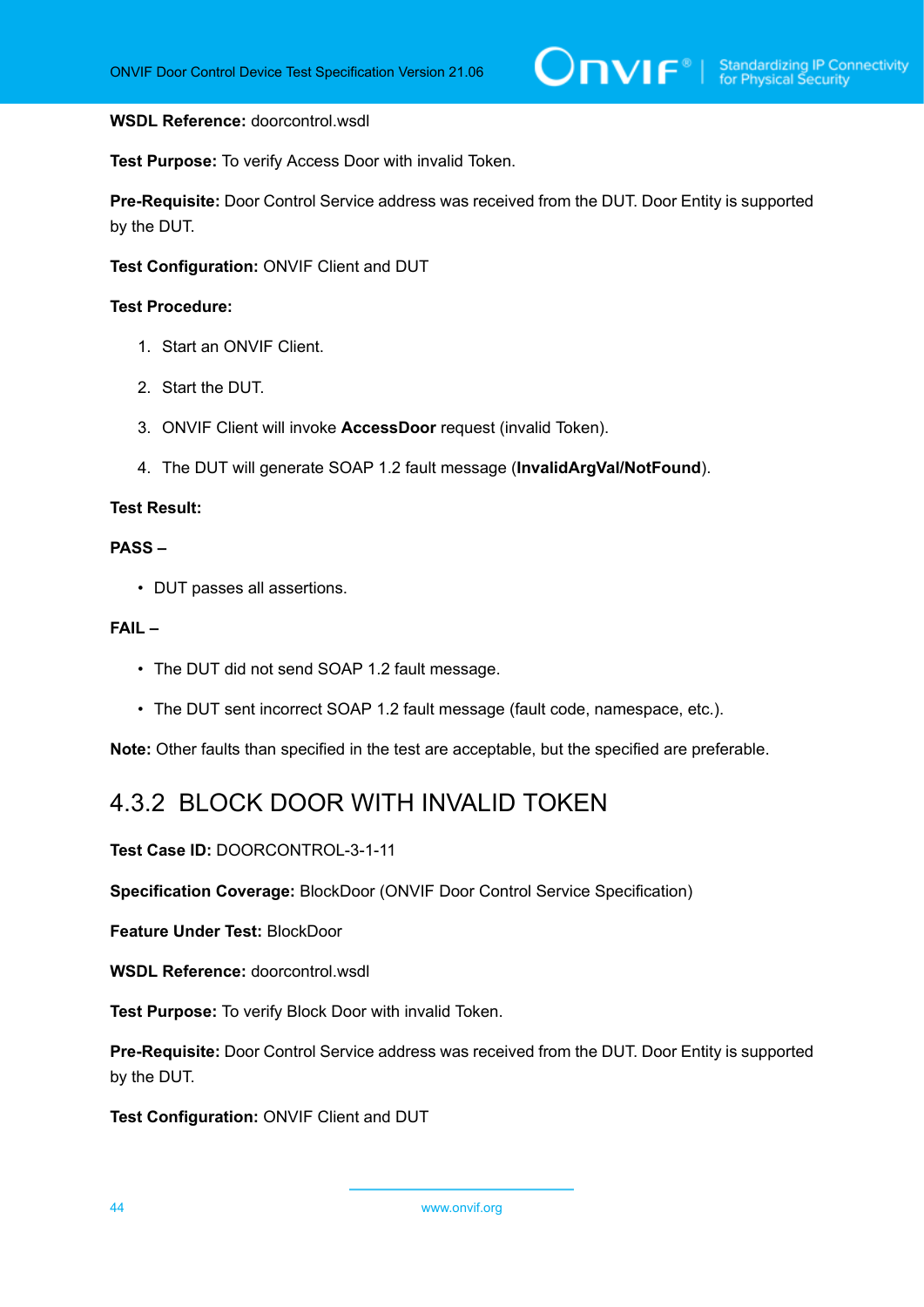# $\bigcirc$   $\bigcap$   $\bigvee$   $\bigcirc$   $\bigcirc$   $\bigcirc$   $\bigcirc$   $\bigcirc$   $\bigcirc$   $\bigcirc$   $\bigcirc$   $\bigcirc$   $\bigcirc$   $\bigcirc$   $\bigcirc$   $\bigcirc$   $\bigcirc$   $\bigcirc$   $\bigcirc$   $\bigcirc$   $\bigcirc$   $\bigcirc$   $\bigcirc$   $\bigcirc$   $\bigcirc$   $\bigcirc$   $\bigcirc$   $\bigcirc$   $\bigcirc$   $\bigcirc$   $\bigcirc$   $\bigcirc$   $\bigcirc$   $\bigcirc$   $\bigcirc$   $\bigcirc$   $\bigcirc$

#### **Test Procedure:**

- 1. Start an ONVIF Client.
- 2. Start the DUT.
- 3. ONVIF Client will invoke **BlockDoor** request (invalid Token).
- 4. The DUT will generate SOAP 1.2 fault message (**InvalidArgVal/NotFound**).

#### **Test Result:**

#### **PASS –**

• DUT passes all assertions.

#### **FAIL –**

- The DUT did not send SOAP 1.2 fault message.
- The DUT sent incorrect SOAP 1.2 fault message (fault code, namespace, etc.).

**Note:** Other faults than specified in the test are acceptable, but the specified are preferable.

### 4.3.3 DOUBLE LOCK DOOR WITH INVALID TOKEN

**Test Case ID:** DOORCONTROL-3-1-12

**Specification Coverage:** DoubleLockDoor (ONVIF Door Control Service Specification)

**Feature Under Test:** DoubleLockDoor

**WSDL Reference:** doorcontrol.wsdl

**Test Purpose:** To verify Double Lock Door with invalid Token.

**Pre-Requisite:** Door Control Service address was received from the DUT. Door Entity is supported by the DUT.

#### **Test Configuration:** ONVIF Client and DUT

- 1. Start an ONVIF Client.
- 2. Start the DUT.
- 3. ONVIF Client will invoke **DoubleLockDoor** request (invalid Token).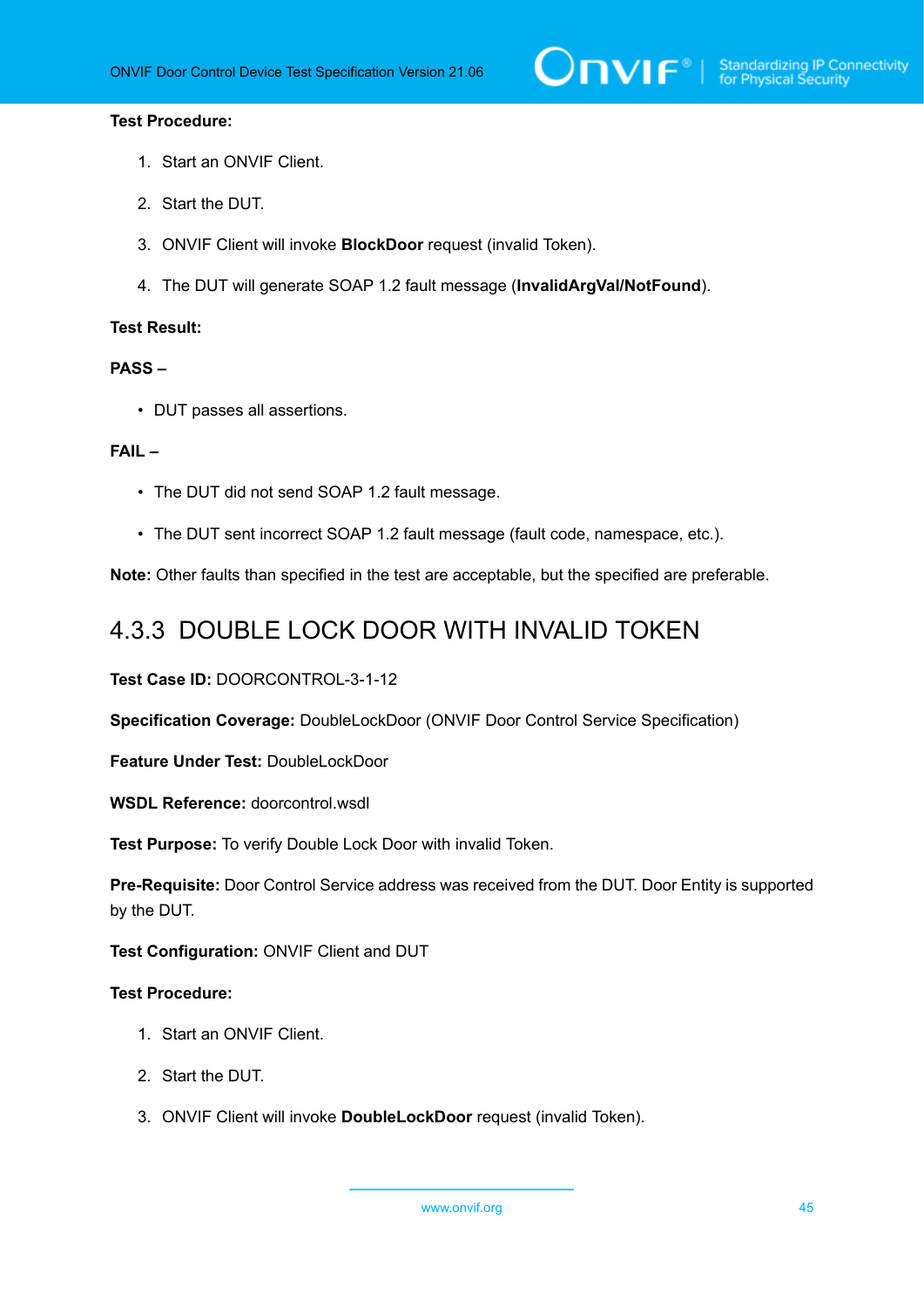$\mathsf{J}\mathsf{IVIF}^*$  i

4. The DUT will generate SOAP 1.2 fault message (**InvalidArgVal/NotFound**).

#### **Test Result:**

#### **PASS –**

• DUT passes all assertions.

#### **FAIL –**

- The DUT did not send SOAP 1.2 fault message.
- The DUT sent incorrect SOAP 1.2 fault message (fault code, namespace, etc.).

**Note:** Other faults than specified in the test are acceptable, but the specified are preferable.

### 4.3.4 LOCK DOOR WITH INVALID TOKEN

#### **Test Case ID:** DOORCONTROL-3-1-13

**Specification Coverage:** LockDoor (ONVIF Door Control Service Specification)

**Feature Under Test:** LockDoor

**WSDL Reference:** doorcontrol.wsdl

**Test Purpose:** To verify Lock Door with invalid Token.

**Pre-Requisite:** Door Control Service address was received from the DUT. Door Entity is supported by the DUT.

**Test Configuration:** ONVIF Client and DUT

#### **Test Procedure:**

- 1. Start an ONVIF Client.
- 2. Start the DUT.
- 3. ONVIF Client will invoke **LockDoor** request (invalid Token).
- 4. The DUT will generate SOAP 1.2 fault message (**InvalidArgVal/NotFound**).

#### **Test Result:**

#### **PASS –**

• DUT passes all assertions.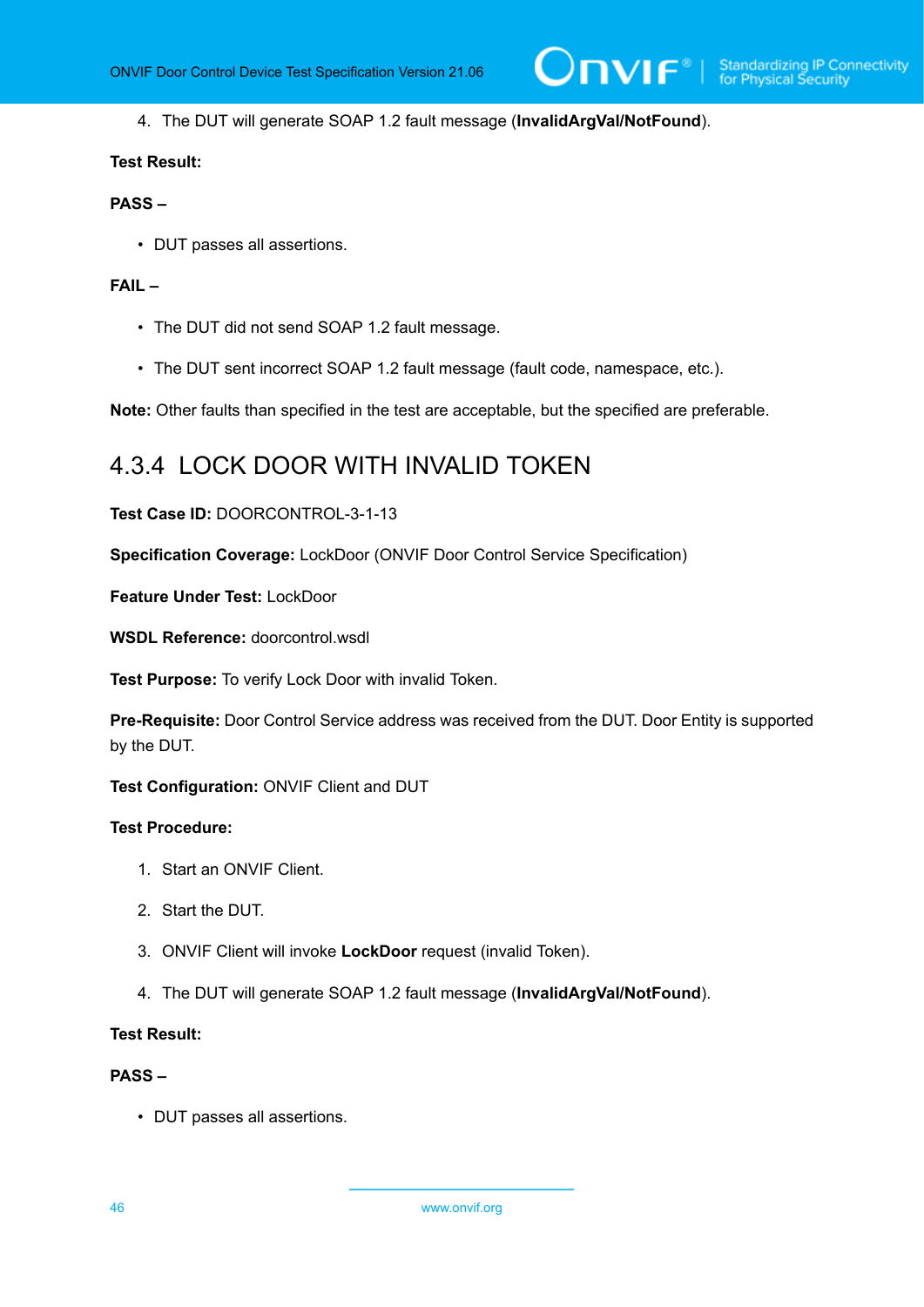#### **FAIL –**

- The DUT did not send SOAP 1.2 fault message.
- The DUT sent incorrect SOAP 1.2 fault message (fault code, namespace, etc.).

**Note:** Other faults than specified in the test are acceptable, but the specified are preferable.

### 4.3.5 UNLOCK DOOR WITH INVALID TOKEN

#### **Test Case ID:** DOORCONTROL-3-1-14

**Specification Coverage:** UnlockDoor (ONVIF Door Control Service Specification)

**Feature Under Test:** UnlockDoor

**WSDL Reference:** doorcontrol.wsdl

**Test Purpose:** To verify Unlock Door with invalid Token.

**Pre-Requisite:** Door Control Service address was received from the DUT. Door Entity is supported by the DUT.

**Test Configuration:** ONVIF Client and DUT

#### **Test Procedure:**

- 1. Start an ONVIF Client.
- 2. Start the DUT.
- 3. ONVIF Client will invoke **UnlockDoor** request (invalid Token).
- 4. The DUT will generate SOAP 1.2 fault message (**InvalidArgVal/NotFound**).

#### **Test Result:**

#### **PASS –**

• DUT passes all assertions.

#### **FAIL –**

- The DUT did not send SOAP 1.2 fault message.
- The DUT sent incorrect SOAP 1.2 fault message (fault code, namespace, etc.).

**Note:** Other faults than specified in the test are acceptable, but the specified are preferable.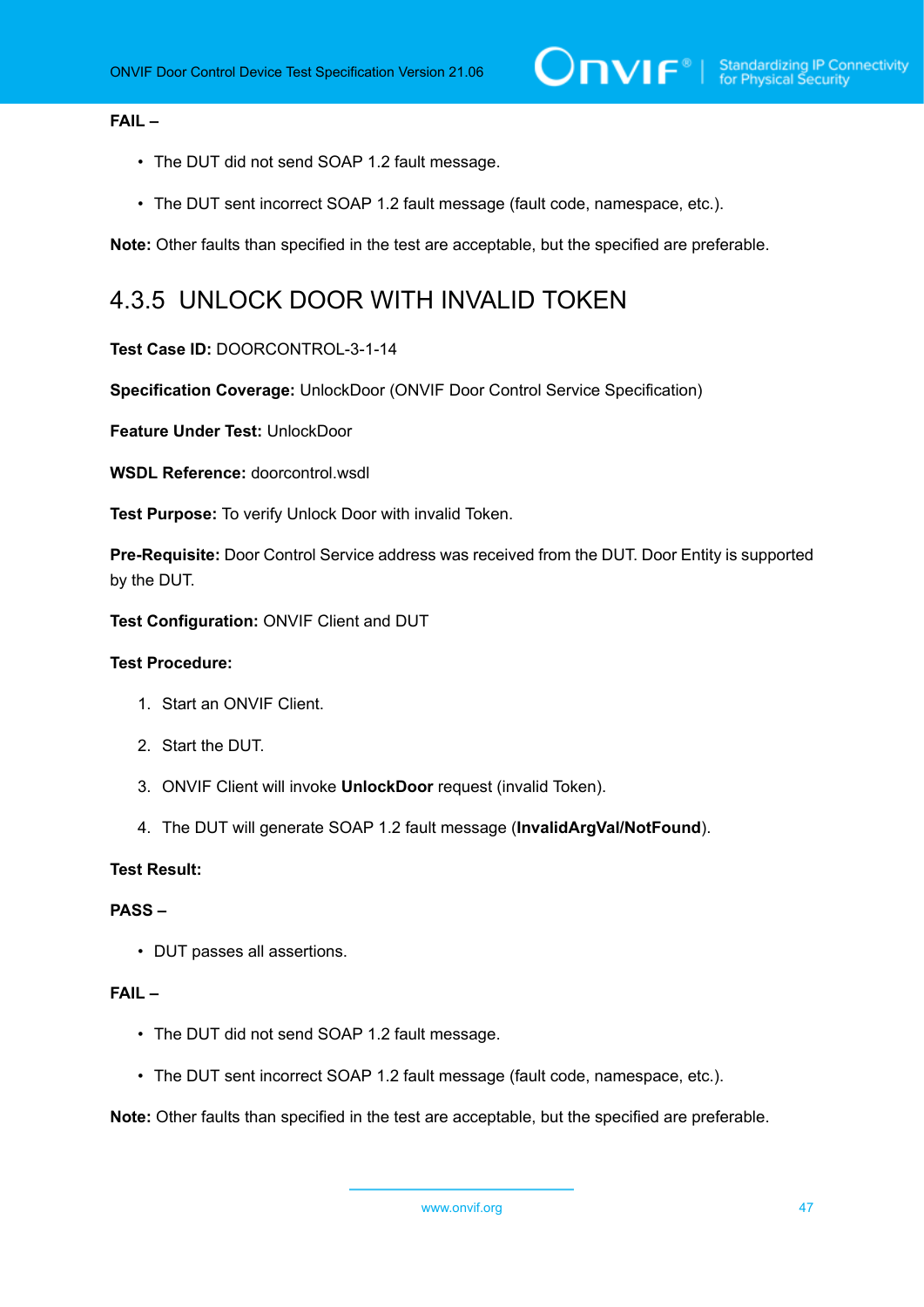## 4.3.6 LOCK DOWN DOOR WITH INVALID TOKEN

#### **Test Case ID:** DOORCONTROL-3-1-15

**Specification Coverage:** LockDownDoor (ONVIF Door Control Service Specification)

**Feature Under Test:** LockDownDoor

**WSDL Reference:** doorcontrol.wsdl

**Test Purpose:** To verify Lock Down Door with invalid Token.

**Pre-Requisite:** Door Control Service address was received from the DUT. Door Entity is supported by the DUT.

**Test Configuration:** ONVIF Client and DUT

#### **Test Procedure:**

- 1. Start an ONVIF Client.
- 2. Start the DUT.
- 3. ONVIF Client will invoke **LockDownDoor** request (invalid Token).
- 4. The DUT will generate SOAP 1.2 fault message (**InvalidArgVal/NotFound**).

#### **Test Result:**

#### **PASS –**

• DUT passes all assertions.

#### **FAIL –**

- The DUT did not send SOAP 1.2 fault message.
- The DUT sent incorrect SOAP 1.2 fault message (fault code, namespace, etc.).

**Note:** Other faults than specified in the test are acceptable, but the specified are preferable.

### 4.3.7 LOCK DOWN RELEASE DOOR WITH INVALID TOKEN

#### **Test Case ID:** DOORCONTROL-3-1-16

**Specification Coverage:** LockDownReleaseDoor (ONVIF Door Control Service Specification)

**Feature Under Test:** LockDownReleaseDoor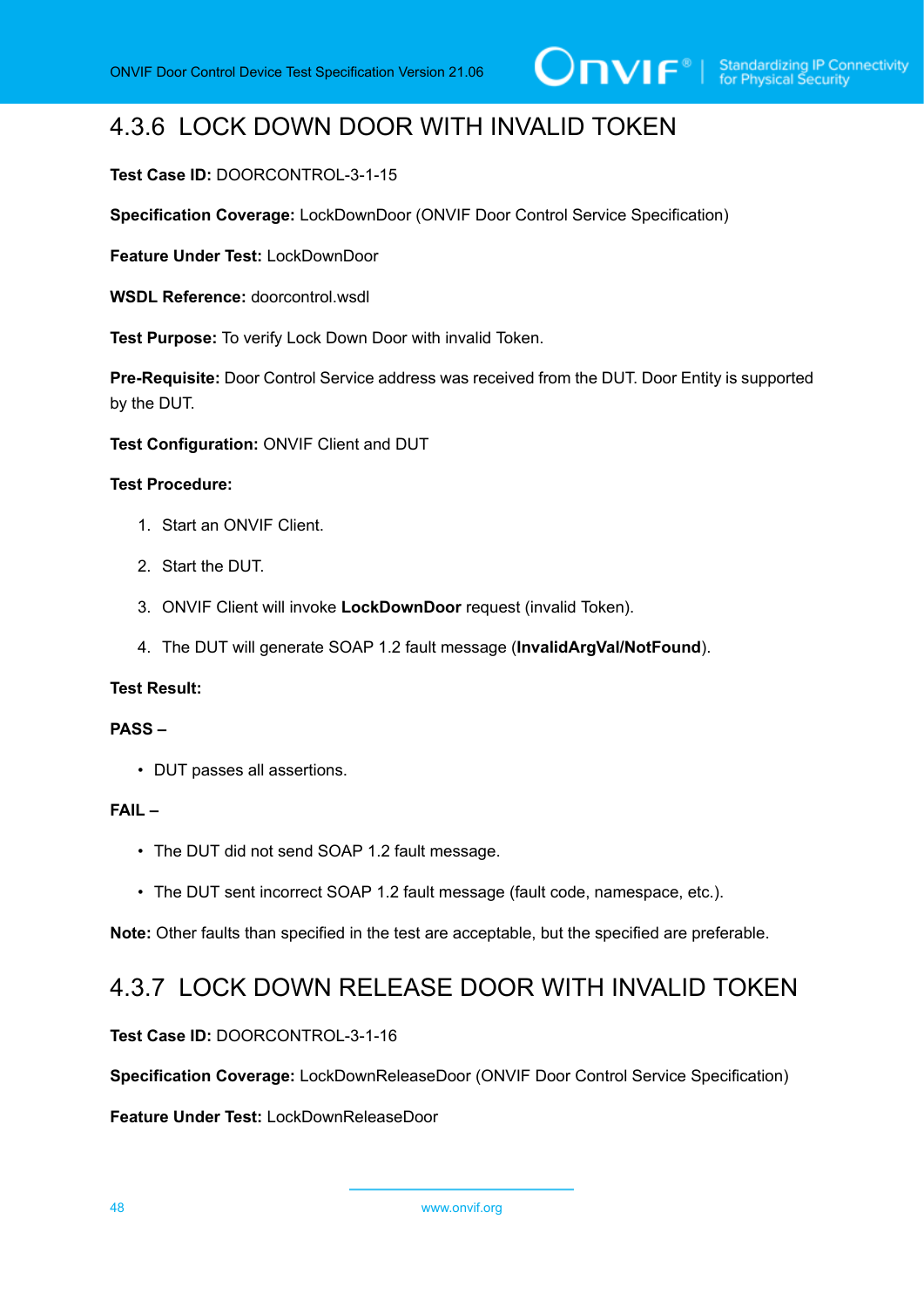#### **WSDL Reference:** doorcontrol.wsdl

**Test Purpose:** To verify Lock Down Release Door with invalid Token.

**Pre-Requisite:** Door Control Service address was received from the DUT. Door Entity is supported by the DUT. Test Configuration: ONVIF Client and DUT

**Test Configuration:** ONVIF Client and DUT

#### **Test Procedure:**

- 1. Start an ONVIF Client.
- 2. Start the DUT.
- 3. ONVIF Client will invoke **LockDownReleaseDoor** request (invalid Token).
- 4. The DUT will generate SOAP 1.2 fault message (**InvalidArgVal/NotFound**).

#### **Test Result:**

#### **PASS –**

• DUT passes all assertions.

#### **FAIL –**

- The DUT did not send SOAP 1.2 fault message.
- The DUT sent incorrect SOAP 1.2 fault message (fault code, namespace, etc.).

**Note:** Other faults than specified in the test are acceptable, but the specified are preferable.

### 4.3.8 LOCK OPEN DOOR WITH INVALID TOKEN

**Test Case ID:** DOORCONTROL-3-1-17

**Specification Coverage:** LockOpenDoor (ONVIF Door Control Service Specification)

**Feature Under Test:** LockOpenDoor

**WSDL Reference:** doorcontrol.wsdl

**Test Purpose:** To verify Lock Open Door with invalid Token.

**Pre-Requisite:** Door Control Service address was received from the DUT. Door Entity is supported by the DUT.

**Test Configuration:** ONVIF Client and DUT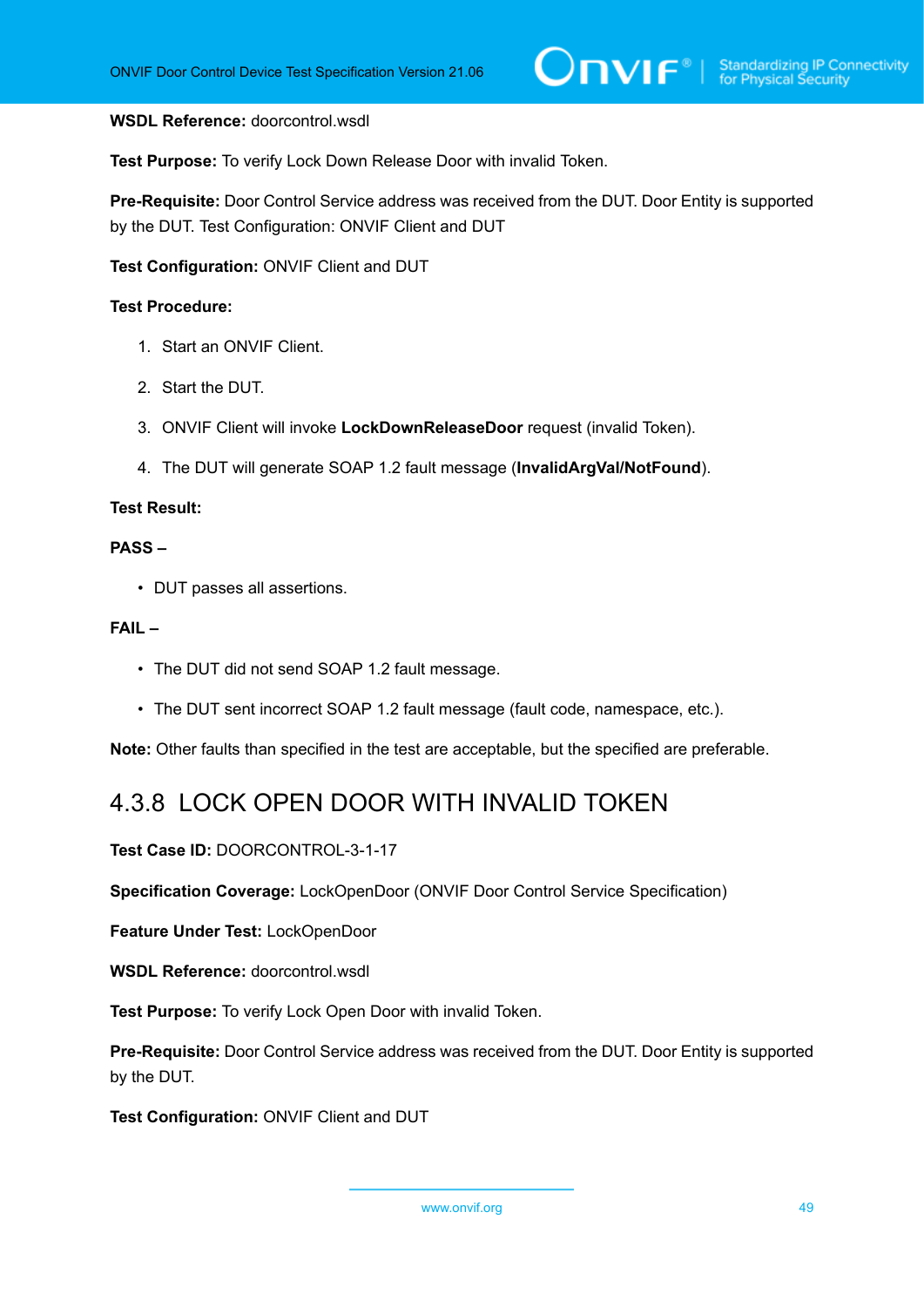# $\bigcirc$   $\blacksquare$   $\blacksquare$   $\blacksquare$   $\blacksquare$  Standardizing IP Connectivity

#### **Test Procedure:**

- 1. Start an ONVIF Client.
- 2. Start the DUT.
- 3. ONVIF Client will invoke **LockOpenDoor** request (invalid Token).
- 4. The DUT will generate SOAP 1.2 fault message (**InvalidArgVal/NotFound**).

#### **Test Result:**

#### **PASS –**

• DUT passes all assertions.

#### **FAIL –**

- The DUT did not send SOAP 1.2 fault message.
- The DUT sent incorrect SOAP 1.2 fault message (fault code, namespace, etc.).

**Note:** Other faults than specified in the test are acceptable, but the specified are preferable.

### 4.3.9 LOCK OPEN RELEASE DOOR WITH INVALID TOKEN

**Test Case ID:** DOORCONTROL-3-1-18

**Specification Coverage:** LockOpenReleaseDoor (ONVIF Door Control Service Specification)

**Feature Under Test:** LockOpenReleaseDoor

**WSDL Reference:** doorcontrol.wsdl

**Test Purpose:** To verify Lock Open Release Door with invalid Token.

**Pre-Requisite:** Door Control Service address was received from the DUT. Door Entity is supported by the DUT.

**Test Configuration:** ONVIF Client and DUT

- 1. Start an ONVIF Client.
- 2. Start the DUT.
- 3. ONVIF Client will invoke **LockOpenReleaseDoor** request (invalid Token).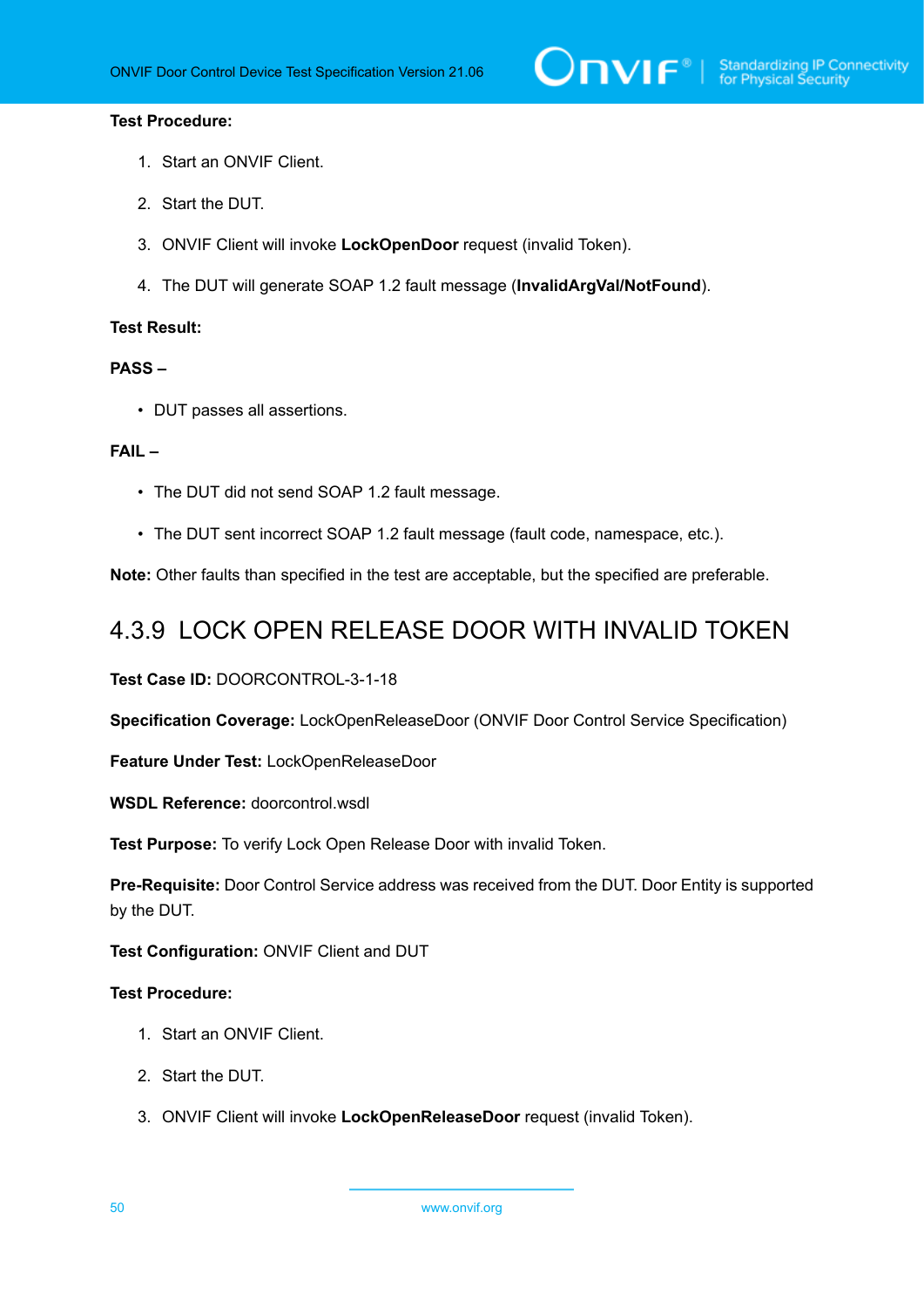4. The DUT will generate SOAP 1.2 fault message (**InvalidArgVal/NotFound**).

#### **Test Result:**

#### **PASS –**

• DUT passes all assertions.

#### **FAIL –**

- The DUT did not send SOAP 1.2 fault message.
- The DUT sent incorrect SOAP 1.2 fault message (fault code, namespace, etc.).

**Note:** Other faults than specified in the test are acceptable, but the specified are preferable.

### 4.3.10 ACCESS DOOR – COMMAND NOT SUPPORTED

#### **Test Case ID:** DOORCONTROL-3-1-19

**Specification Coverage:** AccessDoor (ONVIF Door Control Service Specification)

**Feature Under Test:** AccessDoor

**WSDL Reference:** doorcontrol.wsdl

**Test Purpose:** To verify that fault is returned for Access Door in case Door does not support it.

**Pre-Requisite:** Door Control Service was received from the DUT. Door Entity is supported by the DUT. At least one Door is configured and added to the DUT.

**Test Configuration:** ONVIF Client and DUT

- 1. Start an ONVIF Client.
- 2. Start the DUT.
- <span id="page-50-0"></span>3. Get a complete list of doors from the DUT (see [Annex A.1\)](#page-187-0).
- <span id="page-50-3"></span>4. If Door with Token1 (Token1 is the first DoorInfo.token from the complete list of doors at step [3](#page-50-0)) has DoorInfo.Capabilities.Access equal to true, then skip steps [5](#page-50-1)-[6](#page-50-2) and go to the step [7](#page-51-0).
- <span id="page-50-1"></span>5. ONVIF Client will invoke **AccessDoor** request (Token = "Token1", where Token1 is the first DoorInfo.token from the complete list of doors at step [3\)](#page-50-0) to try changing door state.
- <span id="page-50-2"></span>6. The DUT will generate SOAP 1.2 fault message.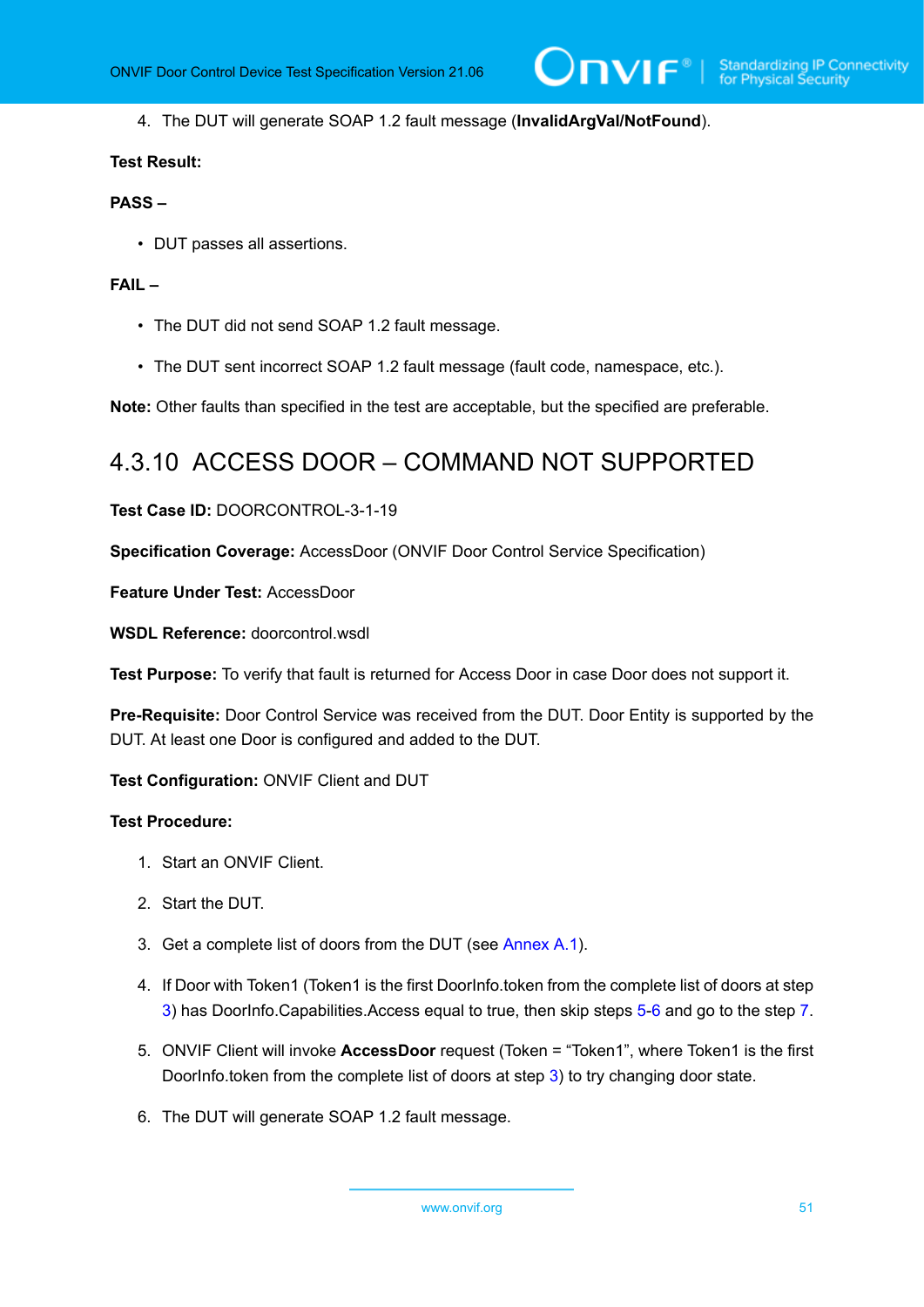<span id="page-51-0"></span>7. Repeat steps [4](#page-50-3)-[6](#page-50-2) for all other tokens from the complete list of doors at step [3](#page-50-0).

#### **Test Result:**

#### **PASS –**

• DUT passes all assertions.

#### **FAIL –**

- The DUT did not send SOAP 1.2 fault message.
- The DUT did not return at least one Door at step [3](#page-50-0).

**Note:** If the DUT does not return any door for step [3](#page-50-0), skip steps [4](#page-50-3)-[7,](#page-51-0) fail the test and go to the next test.

### 4.3.11 BLOCK DOOR – COMMAND NOT SUPPORTED

#### **Test Case ID:** DOORCONTROL-3-1-20

**Specification Coverage:** BlockDoor (ONVIF Door Control Service Specification)

**Feature Under Test:** BlockDoor

**WSDL Reference:** doorcontrol.wsdl

**Test Purpose:** To verify that fault is returned for Block Door in case Door does not support it.

**Pre-Requisite:** Door Control Service was received from the DUT. Door Entity is supported by the DUT. At least one Door is configured and added to the DUT.

**Test Configuration:** ONVIF Client and DUT

- 1. Start an ONVIF Client.
- 2. Start the DUT.
- <span id="page-51-1"></span>3. Get a complete list of doors from the DUT (see [Annex A.1\)](#page-187-0).
- <span id="page-51-3"></span>4. If Door with Token1 (Token1 is the first DoorInfo.token from the complete list of doors at step [3](#page-51-1)) has DoorInfo.Capabilities.Block equal to true, then skip steps [5](#page-51-2)-[6](#page-52-0) and go to the step [7](#page-52-1).
- <span id="page-51-2"></span>5. ONVIF Client will invoke **BlockDoor** request (Token = "Token1", where Token1 is the first DoorInfo.token from the complete list of doors at step [3\)](#page-51-1) to try changing door state.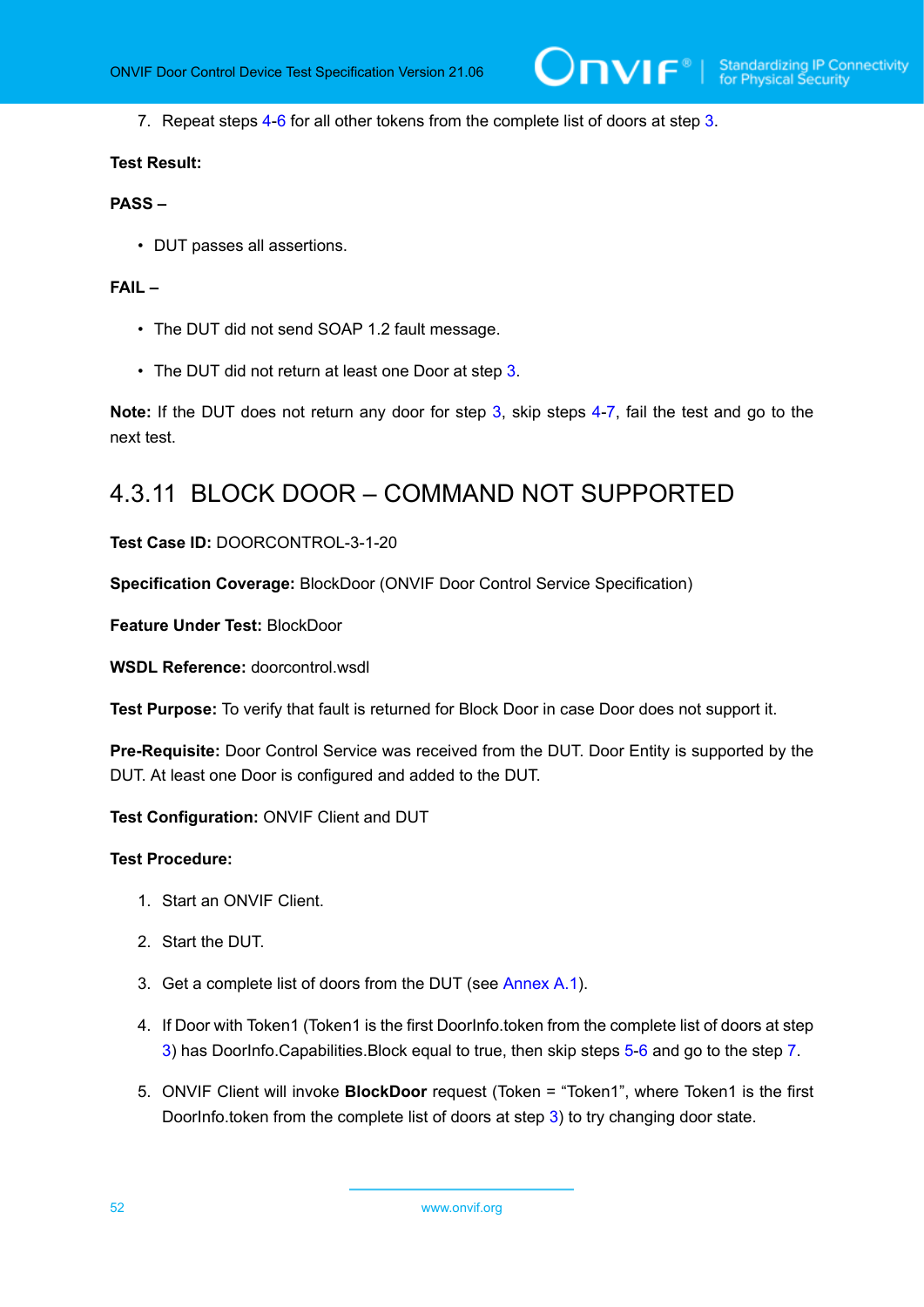- <span id="page-52-0"></span>6. The DUT will generate SOAP 1.2 fault message.
- <span id="page-52-1"></span>7. Repeat steps [5](#page-51-2)-[7](#page-52-1) for all other tokens from the complete list of doors at step [3](#page-51-1).

#### **PASS –**

• DUT passes all assertions.

#### **FAIL –**

- The DUT did not send SOAP 1.2 fault message.
- The DUT did not return at least one Door at step [3](#page-51-1).

**Note:** If the DUT does not return any door for step [3](#page-51-1), skip steps [4](#page-51-3)-[7,](#page-52-1) fail the test and go to the next test.

# 4.3.12 DOUBLE LOCK DOOR – COMMAND NOT SUPPORTED

**Test Case ID:** DOORCONTROL-3-1-21

**Specification Coverage:** DoubleLockDoor (ONVIF Door Control Service Specification)

**Feature Under Test:** DoubleLockDoor

**WSDL Reference:** doorcontrol.wsdl

**Test Purpose:** To verify that fault is returned for Double Lock Door in case Door does not support it.

**Pre-Requisite:** Door Control Service was received from the DUT. Door Entity is supported by the DUT. At least one Door is configured and added to the DUT.

**Test Configuration:** ONVIF Client and DUT

- 1. Start an ONVIF Client.
- 2. Start the DUT.
- <span id="page-52-2"></span>3. Get a complete list of doors from the DUT (see [Annex A.1\)](#page-187-0).
- <span id="page-52-3"></span>4. If Door with Token1 (Token1 is the first DoorInfo.token from the complete list of doors at step [3\)](#page-52-2) has DoorInfo.Capabilities.DoubleLock equal to true, then skip steps [5-](#page-53-0)[6](#page-53-1) and go to the step [7.](#page-53-2)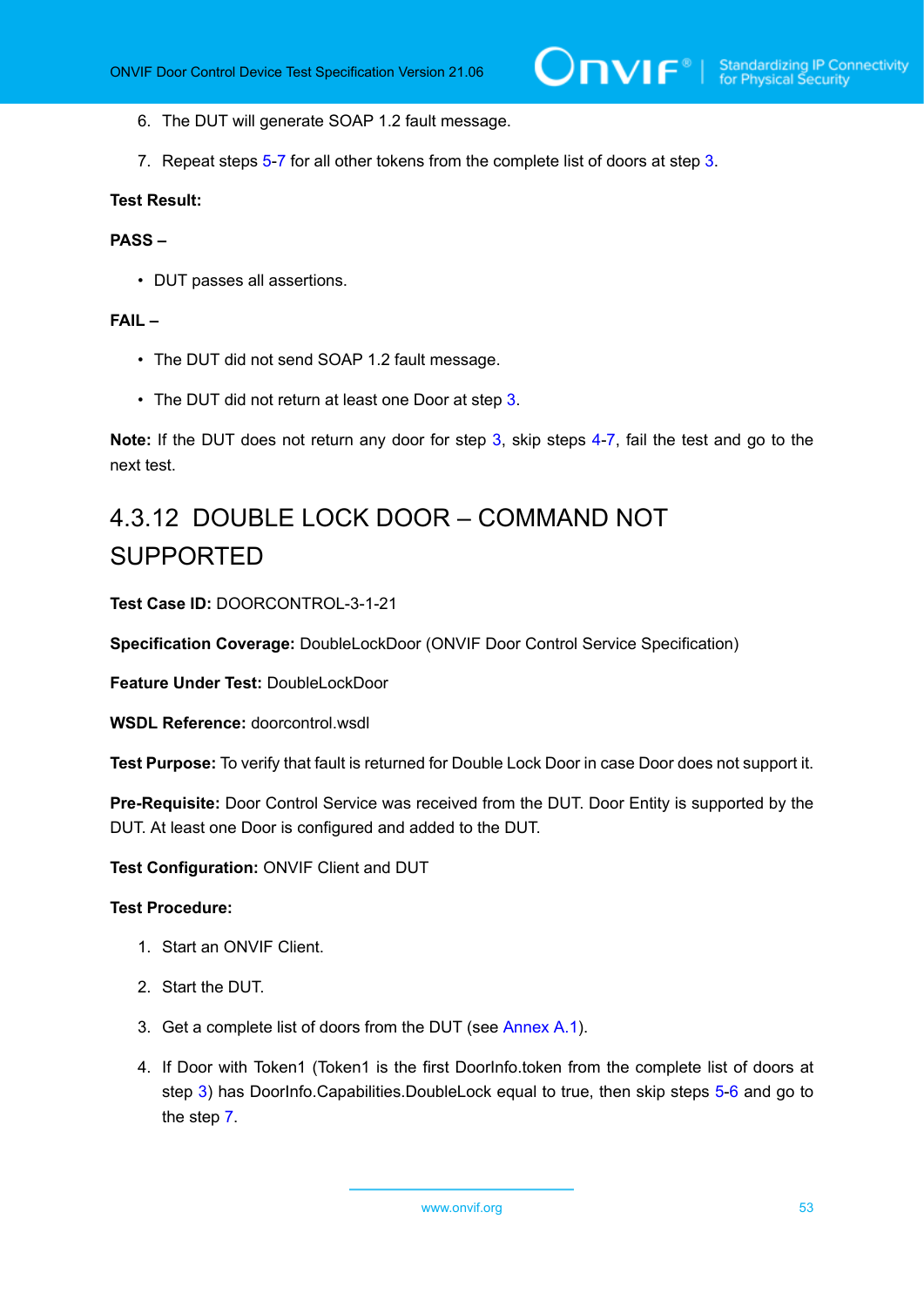- <span id="page-53-0"></span>5. ONVIF Client will invoke **DoubleLockDoor** request (Token = "Token1", where Token1 is the first DoorInfo.token from the complete list of doors at step [3\)](#page-52-2) to try changing door state.
- <span id="page-53-1"></span>6. The DUT will generate SOAP 1.2 fault message.
- <span id="page-53-2"></span>7. Repeat steps [5](#page-53-0)-[7](#page-53-2) for all other tokens from complete list of doors at step [3.](#page-52-2)

#### **PASS –**

• DUT passes all assertions.

#### **FAIL –**

- The DUT did not send SOAP 1.2 fault message.
- The DUT did not return at least one Door at step [3](#page-52-2).

**Note:** If the DUT does not return any door for step [3](#page-52-2), skip steps [4](#page-52-3)-[7,](#page-53-2) fail the test and go to the next test.

### 4.3.13 LOCK DOOR – COMMAND NOT SUPPORTED

**Test Case ID:** DOORCONTROL-3-1-22

**Specification Coverage:** LockDoor (ONVIF Door Control Service Specification)

**Feature Under Test:** LockDoor

WSDL Reference: doorcontrol.wsdl.

**Test Purpose:** To verify that fault is returned for Lock Door in case Door does not support it.

**Pre-Requisite:** Door Control Service was received from the DUT. Door Entity is supported by the DUT. At least one Door configured and added to the DUT.

**Test Configuration:** ONVIF Client and DUT

- 1. Start an ONVIF Client.
- 2. Start the DUT.
- <span id="page-53-3"></span>3. Get a complete list of doors from the DUT (see [Annex A.1\)](#page-187-0).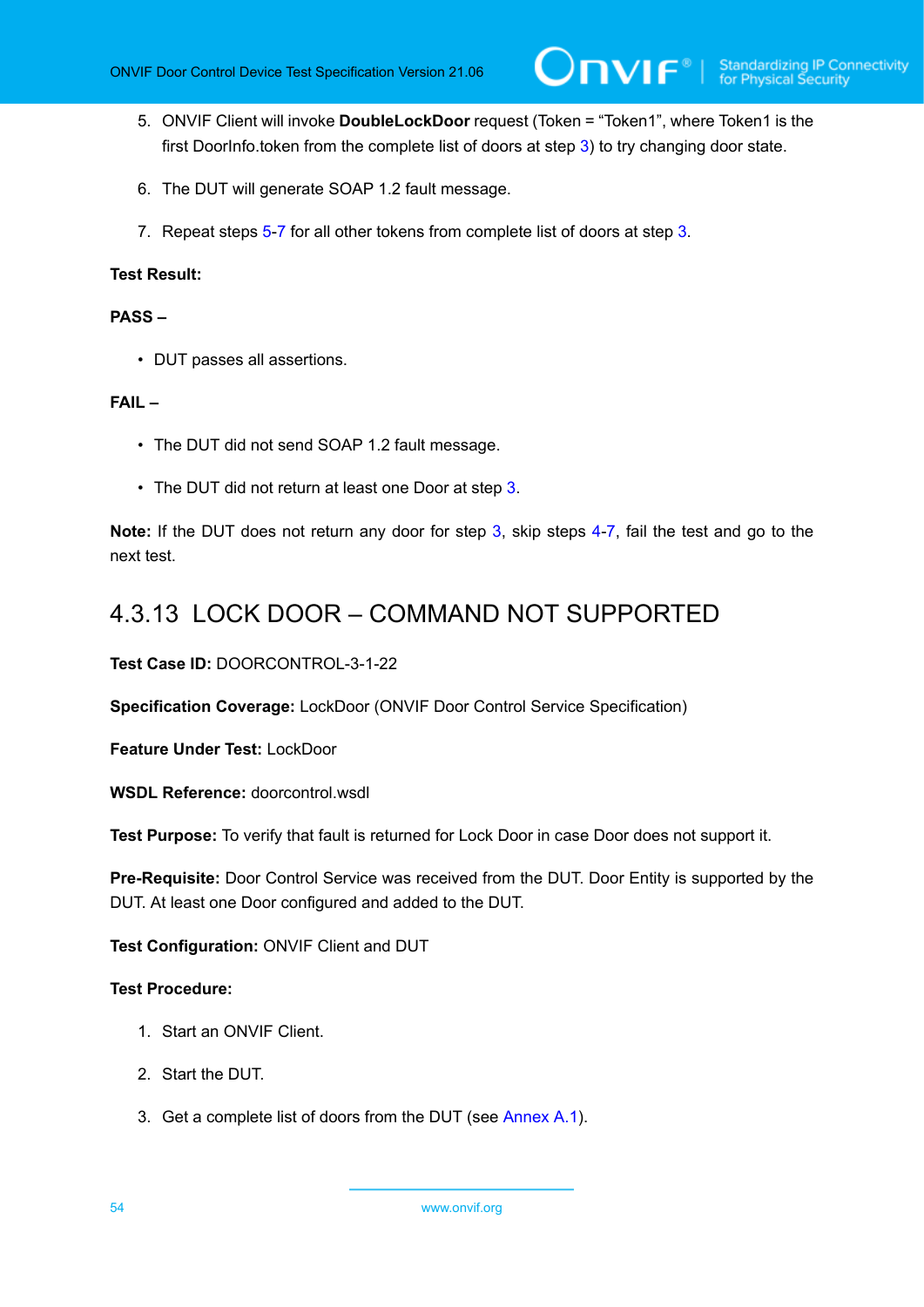- <span id="page-54-3"></span>4. If Door with Token1 (Token1 is the first DoorInfo.token from the complete list of doors at step [3](#page-53-3)) has DoorInfo.Capabilities.Lock equal to true, then skip steps [5](#page-54-0)[-6](#page-54-1) and go to the step [7.](#page-54-2)
- <span id="page-54-0"></span>5. ONVIF Client will invoke **LockDoor** request (Token = "Token1", where Token1 is the first DoorInfo.token from the complete list of doors at step [3\)](#page-53-3) to try changing door state.
- <span id="page-54-1"></span>6. The DUT will generate SOAP 1.2 fault message.
- <span id="page-54-2"></span>7. Repeat steps [5](#page-54-0)-[7](#page-54-2) for all other tokens from the complete list of doors at step [3](#page-53-3).

#### **PASS –**

• DUT passes all assertions.

#### **FAIL –**

- The DUT did not send SOAP 1.2 fault message.
- The DUT did not return at least one Door at step [3](#page-53-3).

**Note:** If the DUT does not return any door for step [3](#page-53-3), skip steps [4](#page-54-3)-[7,](#page-54-2) fail the test and go to the next test.

### 4.3.14 UNLOCK DOOR – COMMAND NOT SUPPORTED

**Test Case ID:** DOORCONTROL-3-1-23

**Specification Coverage:** UnlockDoor (ONVIF Door Control Service Specification)

**Feature Under Test:** UnlockDoor

**WSDL Reference:** doorcontrol.wsdl

**Test Purpose:** To verify that fault is returned for Unlock Door in case Door does not support it.

**Pre-Requisite:** Door Control Service was received from the DUT. Door Entity is supported by the DUT. At least one Door is configured and added to the DUT.

**Test Configuration:** ONVIF Client and DUT

- 1. Start an ONVIF Client.
- 2. Start the DUT.
- <span id="page-54-4"></span>3. Get a complete list of doors from the DUT (see [Annex A.1\)](#page-187-0).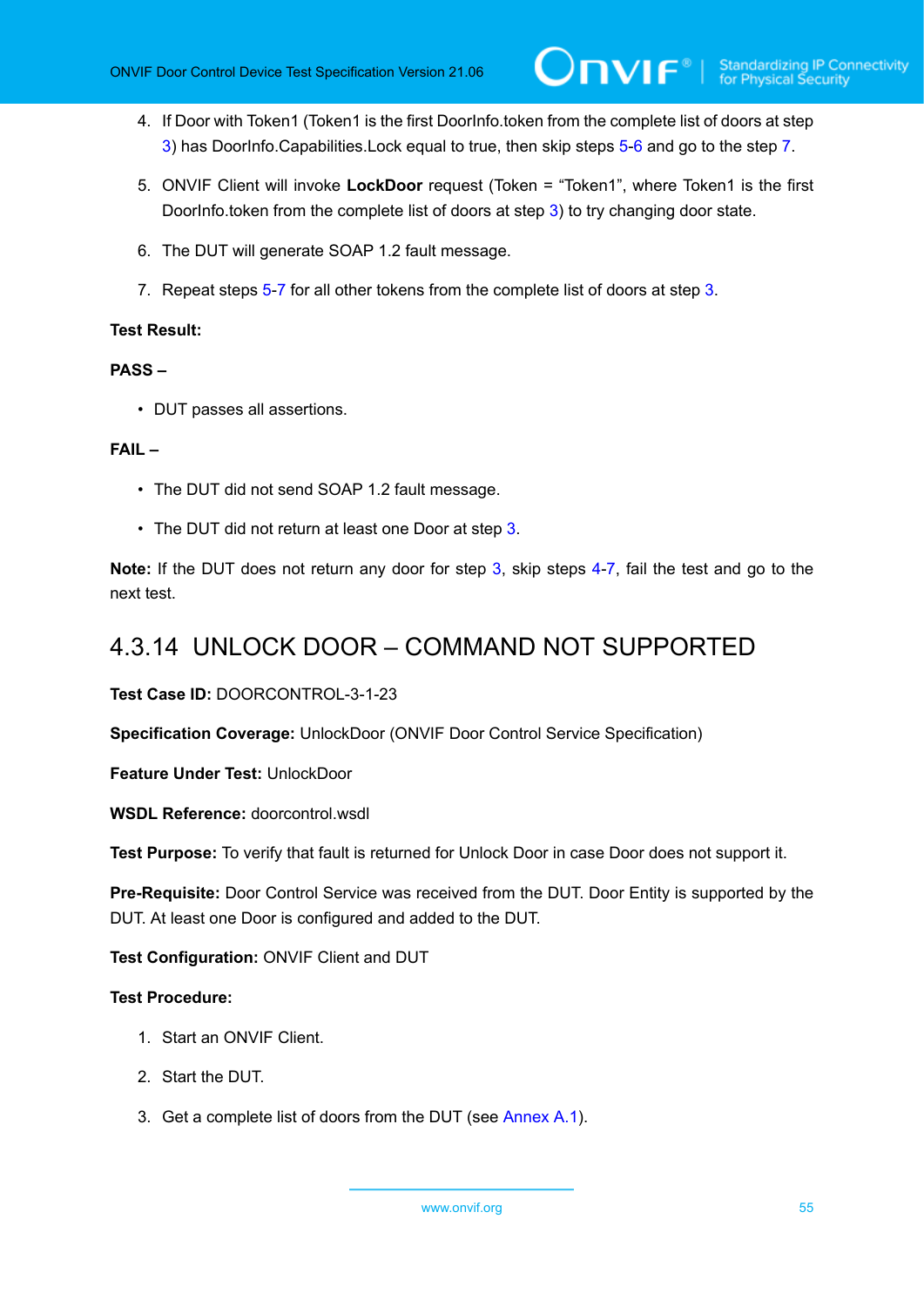- <span id="page-55-3"></span>4. If Door with Token1 (Token1 is the first DoorInfo.token from the complete list of doors at step [3](#page-54-4)) has DoorInfo.Capabilities.Unlock equal to true, then skip steps [5-](#page-55-0)[6](#page-55-1) and go to the step [7.](#page-55-2)
- <span id="page-55-0"></span>5. ONVIF Client will invoke **UnlockDoor** request (Token = "Token1", where Token1 is the first DoorInfo.token from the complete list of doors at step [3\)](#page-54-4) to try changing door state.
- <span id="page-55-1"></span>6. The DUT will generate SOAP 1.2 fault message.
- <span id="page-55-2"></span>7. Repeat steps [5](#page-55-0)-[7](#page-55-2) for all other tokens from the complete list of doors at step [3](#page-54-4).

#### **PASS –**

• DUT passes all assertions.

#### **FAIL –**

- The DUT did not send SOAP 1.2 fault message.
- The DUT did not return at least one Door at step [3](#page-54-4).

**Note:** If the DUT does not return any door for step [3](#page-54-4), skip steps [4](#page-55-3)-[7,](#page-55-2) fail the test and go to the next test.

### 4.3.15 LOCK DOWN DOOR – COMMAND NOT SUPPORTED

**Test Case ID:** DOORCONTROL-3-1-24

**Specification Coverage:** LockDownDoor (ONVIF Door Control Service Specification)

**Feature Under Test:** LockDownDoor

**WSDL Reference:** doorcontrol.wsdl

**Test Purpose:** To verify that fault is returned for Lock Down Door in case Door does not support it.

**Pre-Requisite:** Door Control Service was received from the DUT. Door Entity is supported by the DUT. At least one Door is configured and added to the DUT.

**Test Configuration:** ONVIF Client and DUT

- 1. Start an ONVIF Client.
- 2. Start the DUT.
- <span id="page-55-4"></span>3. Get a complete list of doors from the DUT (see [Annex A.1\)](#page-187-0).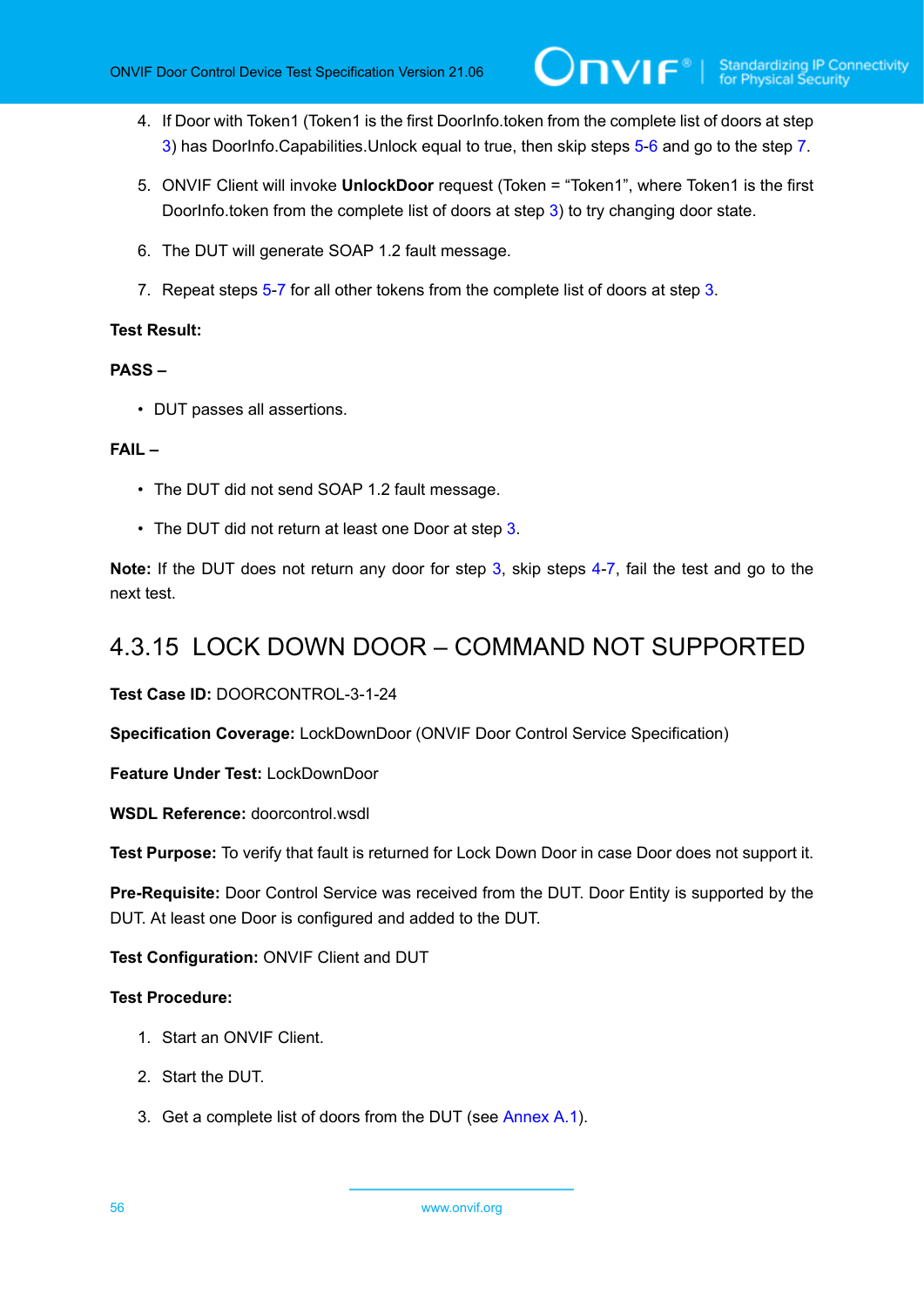- <span id="page-56-3"></span>4. If Door with Token1 (Token1 is the first DoorInfo.token from the complete list of doors at step [3\)](#page-55-4) has DoorInfo.Capabilities.LockDown equal to true, then skip steps [5](#page-56-0)[-6](#page-56-1) and go to the step [7](#page-56-2).
- <span id="page-56-0"></span>5. ONVIF Client will invoke **LockDownDoor** request (Token = "Token1", where Token1 is the first DoorInfo.token from the complete list of doors at step [3\)](#page-55-4) to try changing door state.
- <span id="page-56-1"></span>6. The DUT will generate SOAP 1.2 fault message.
- <span id="page-56-2"></span>7. Repeat steps [5](#page-56-0)-[7](#page-56-2) for all other tokens from the complete list of doors at step [3](#page-55-4).

#### **PASS –**

• DUT passes all assertions.

#### **FAIL –**

- The DUT did not send SOAP 1.2 fault message.
- The DUT did not return at least one Door at step [3](#page-55-4).

**Note:** If the DUT does not return any door for step [3](#page-55-4), skip steps [4](#page-56-3)-[7,](#page-56-2) fail the test and go to the next test.

# 4.3.16 LOCK DOWN RELEASE DOOR – COMMAND NOT SUPPORTED

**Test Case ID:** DOORCONTROL-3-1-25

**Specification Coverage:** LockDownReleaseDoor (ONVIF Door Control Service Specification)

**Feature Under Test:** LockDownReleaseDoor

**WSDL Reference:** doorcontrol.wsdl

**Test Purpose:** To verify that fault is returned for Lock Down Release Door in case Door does not support it.

**Pre-Requisite:** Door Control Service was received from the DUT. Door Entity is supported by the DUT. At least one Door is configured and added to the DUT.

**Test Configuration:** ONVIF Client and DUT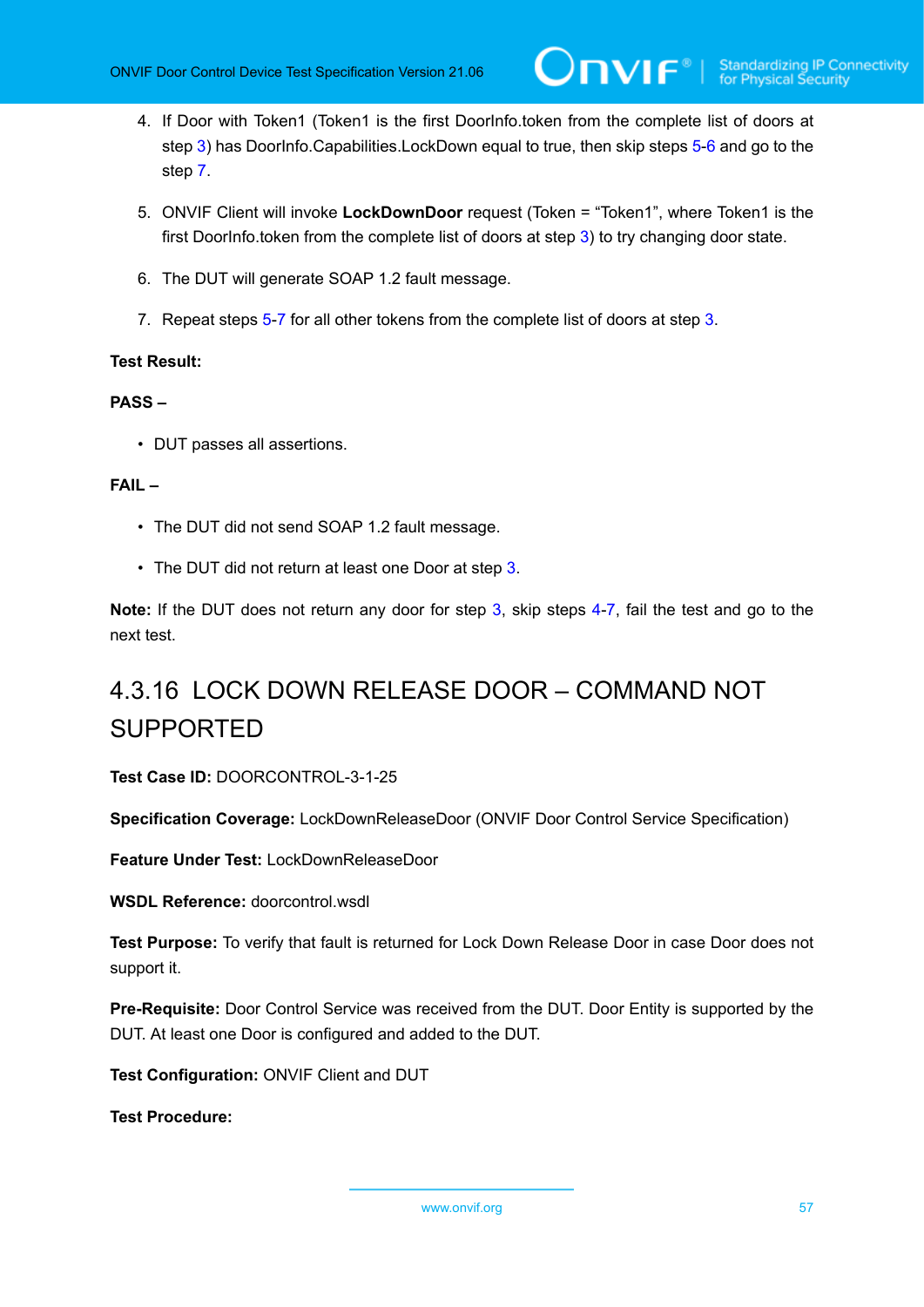- 1. Start an ONVIF Client.
- 2. Start the DUT.
- <span id="page-57-0"></span>3. Get a complete list of doors from the DUT (see [Annex A.1\)](#page-187-0).
- <span id="page-57-4"></span>4. If Door with Token1 (Token1 is the first DoorInfo.token from the complete list of doors at step [3\)](#page-57-0) has DoorInfo.Capabilities.LockDown equal to true, then skip steps [5](#page-57-1)[-6](#page-57-2) and go to the step [7](#page-57-3).
- <span id="page-57-1"></span>5. ONVIF Client will invoke **LockDownReleaseDoor**request (Token = "Token1", where Token1 is the first DoorInfo.token from the complete list of doors at step  $3$ ) to try changing door state.
- <span id="page-57-2"></span>6. The DUT will generate SOAP 1.2 fault message.
- <span id="page-57-3"></span>7. Repeat steps [5](#page-57-1)-[7](#page-57-3) for all other tokens from the complete list of doors at step [3](#page-57-0).

#### **PASS –**

• DUT passes all assertions.

#### **FAIL –**

- The DUT did not send SOAP 1.2 fault message.
- The DUT did not return at least one Door at step [3](#page-57-0).

**Note:** If the DUT does not return any door for step [3](#page-57-0), skip steps [4](#page-57-4)-[7,](#page-57-3) fail the test and go to the next test.

### 4.3.17 LOCK OPEN DOOR – COMMAND NOT SUPPORTED

#### **Test Case ID:** DOORCONTROL-3-1-26

**Specification Coverage:** LockOpenDoor (ONVIF Door Control Service Specification)

**Feature Under Test:** LockOpenDoor

**WSDL Reference:** doorcontrol.wsdl

**Test Purpose:** To verify that fault is returned for Lock Open Door in case Door does not support it.

**Pre-Requisite:** Door Control Service was received from the DUT. Door Entity is supported by the DUT. At least one Door is configured and added to the DUT.

**Test Configuration:** ONVIF Client and DUT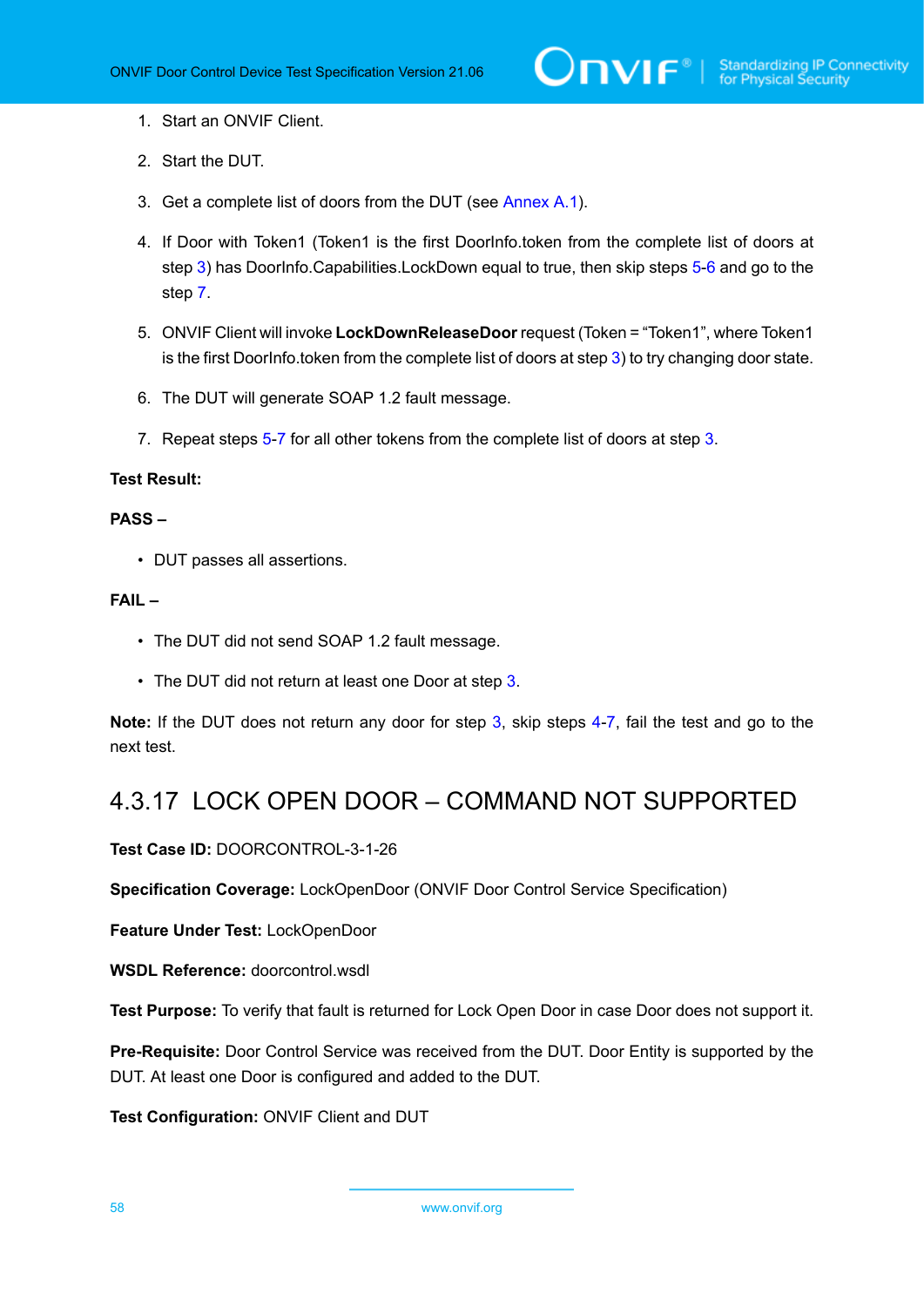#### **Test Procedure:**

- 1. Start an ONVIF Client.
- 2. Start the DUT.
- <span id="page-58-0"></span>3. Get a complete list of doors from the DUT (see [Annex A.1\)](#page-187-0).
- <span id="page-58-4"></span>4. If Door with Token1 (Token1 is the first DoorInfo.token from the complete list of doors at step [3\)](#page-58-0) has DoorInfo.Capabilities.LockOpen equal to true, then skip steps [5-](#page-58-1)[6](#page-58-2) and go to the step [7](#page-58-3).
- <span id="page-58-1"></span>5. ONVIF Client will invoke **LockOpenDoor** request (Token = "Token1", where Token1 is the first DoorInfo.token from the complete list of doors at step [3\)](#page-58-0) to try changing door state.
- <span id="page-58-2"></span>6. The DUT will generate SOAP 1.2 fault message.
- <span id="page-58-3"></span>7. Repeat steps [5](#page-58-1)-[7](#page-58-3) for all other tokens from the complete list of doors at step [3](#page-58-0).

#### **Test Result:**

#### **PASS –**

• DUT passes all assertions.

#### **FAIL –**

- The DUT did not send SOAP 1.2 fault message.
- The DUT did not return at least one Door at step [3](#page-58-0).

**Note:** If the DUT does not return any door for step [3](#page-58-0), skip steps [4](#page-58-4)-[7,](#page-58-3) fail the test and go to the next test.

# 4.3.18 LOCK OPEN RELEASE DOOR – COMMAND NOT SUPPORTED

**Test Case ID:** DOORCONTROL-3-1-27

**Specification Coverage:** LockOpenReleaseDoor (ONVIF Door Control Service Specification)

**Feature Under Test:** LockOpenReleaseDoor

WSDL Reference: doorcontrol.wsdl

**Test Purpose:** To verify that fault is returned for Lock Open Release Door in case Door does not support it.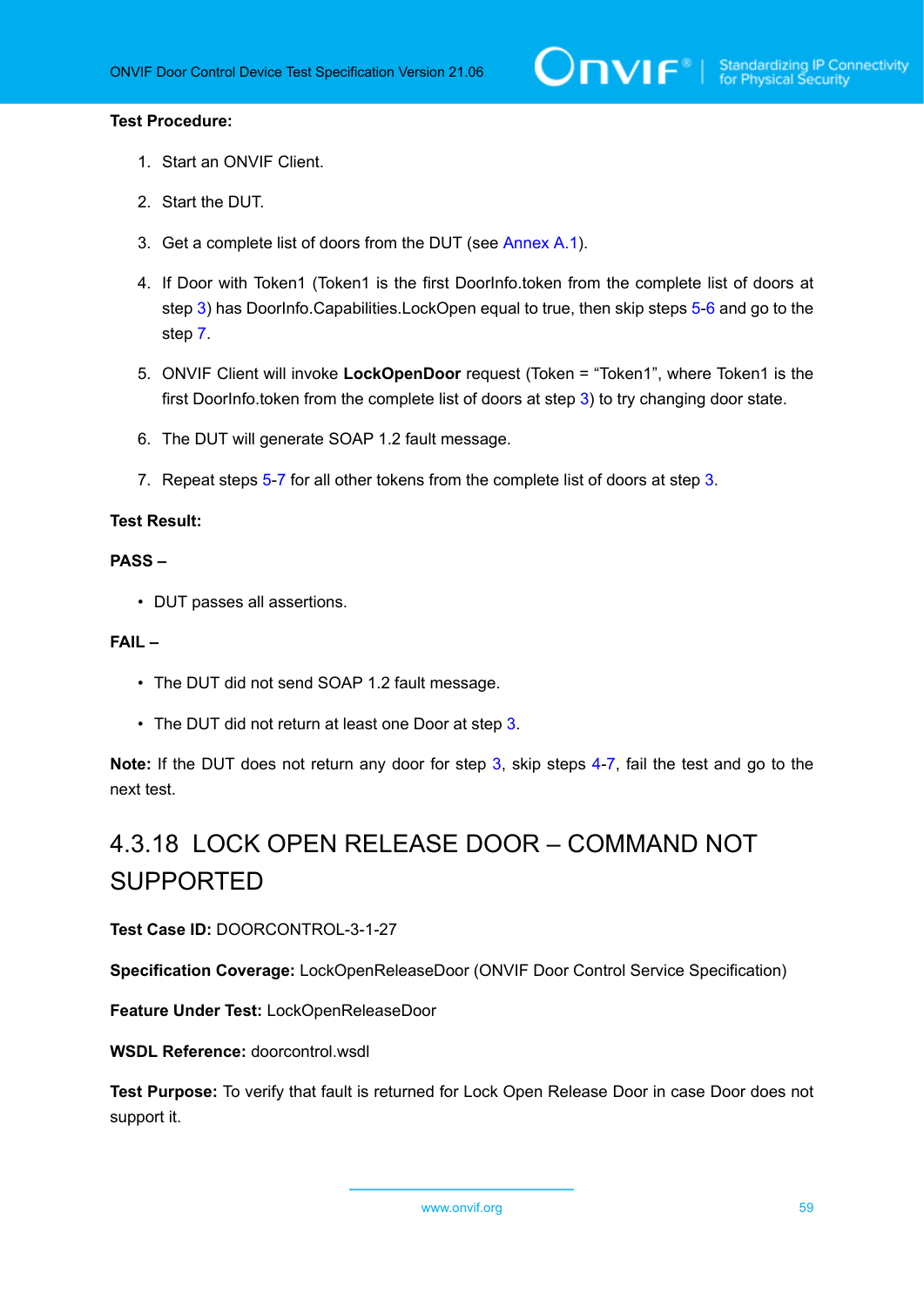**Pre-Requisite:** Door Control Service was received from the DUT. Door Entity is supported by the DUT. At least one Door is configured and added to the DUT.

#### **Test Configuration:** ONVIF Client and DUT

#### **Test Procedure:**

- 1. Start an ONVIF Client.
- 2. Start the DUT.
- <span id="page-59-0"></span>3. Get a complete list of doors from the DUT (see [Annex A.1\)](#page-187-0).
- <span id="page-59-4"></span>4. If Door with Token1 (Token1 is the first DoorInfo.token from the complete list of doors at step [3\)](#page-59-0) has DoorInfo.Capabilities.LockOpen equal to true, then skip steps [5-](#page-59-1)[6](#page-59-2) and go to the step [7](#page-59-3).
- <span id="page-59-1"></span>5. ONVIF Client will invoke **LockOpenReleaseDoor** request (Token = "Token1", where Token1 is the first DoorInfo.token from complete list of doors at step [3](#page-59-0)) to try changing door state.
- <span id="page-59-2"></span>6. The DUT will generate SOAP 1.2 fault message.
- <span id="page-59-3"></span>7. Repeat steps [5](#page-59-1)-[7](#page-59-3) for all other tokens from the complete list of doors at step [3](#page-59-0).

#### **Test Result:**

#### **PASS –**

• DUT passes all assertions.

#### **FAIL –**

- The DUT did not send SOAP 1.2 fault message.
- The DUT did not return at least one Door at step [3](#page-59-0).

**Note:** If the DUT does not return any door for step [3](#page-59-0), skip steps [4](#page-59-4)-[7,](#page-59-3) fail the test and go to the next test.

### 4.3.19 ACCESS DOOR

**Test Case ID:** DOORCONTROL-3-1-28

**Specification Coverage:** AccessDoor (ONVIF Door Control Service Specification), tns1:Door/ State/DoorMode (ONVIF Door Control Service Specification)

**Feature Under Test:** AccessDoor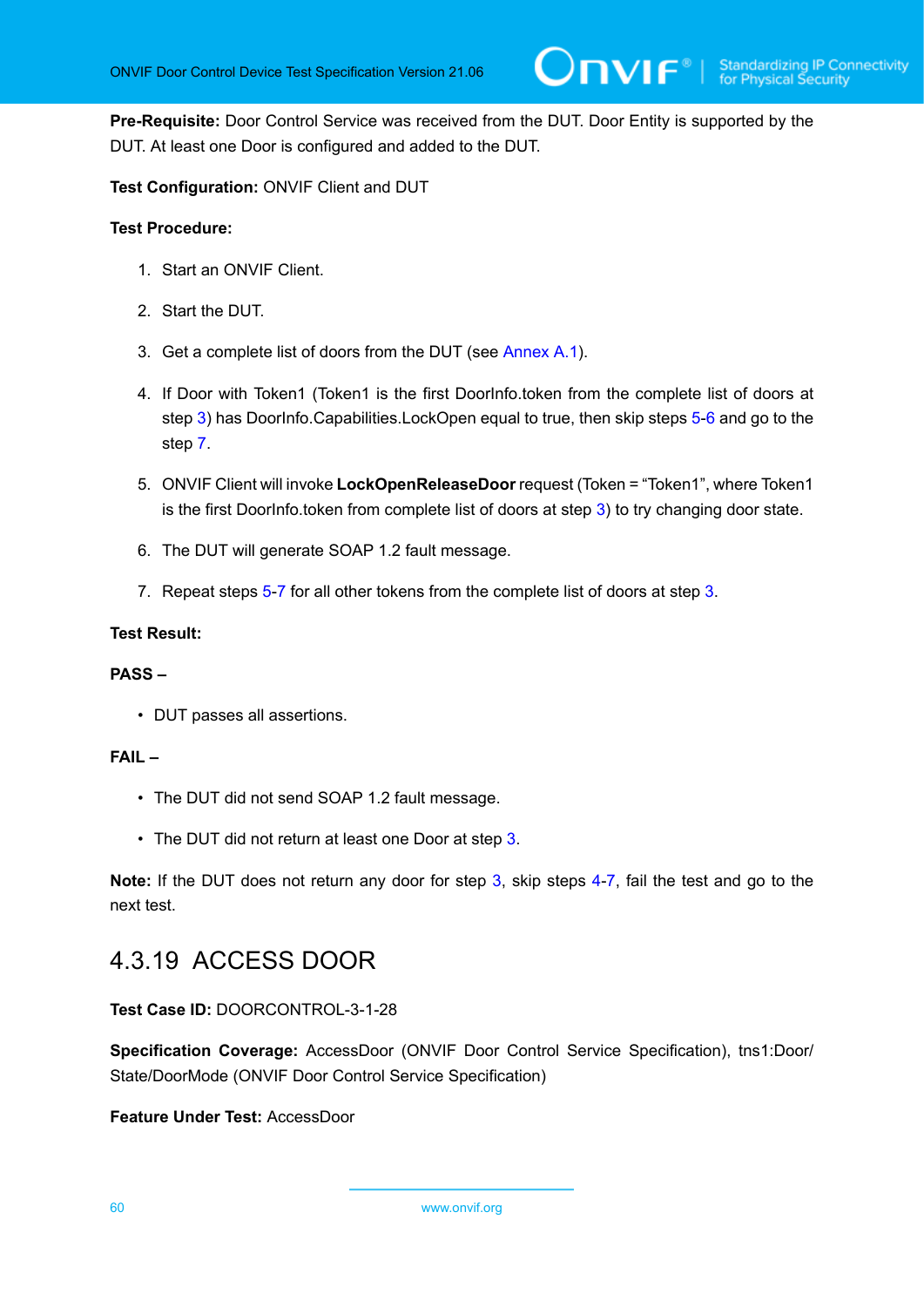#### **WSDL Reference:** doorcontrol.wsdl

**Test Purpose:** To verify that Access Door is accepted. To verify Door state change after Access Door command. To verify tns1:Door/State/DoorMode property events.

**Pre-Requisite:** Door Control Service was received from the DUT. Door Entity is supported by the DUT. At least one Door with Access capability is configured and added to the DUT. The doors are closed and there are no schedules. Test Configuration: ONVIF Client and DUT

**Test Configuration:** ONVIF Client and DUT

- 1. Start an ONVIF Client.
- 2. Start the DUT.
- <span id="page-60-0"></span>3. Get a complete list of doors from the DUT (see [Annex A.1\)](#page-187-0).
- <span id="page-60-5"></span>4. ONVIF Client selects one door from the complete list of doors at step [3](#page-60-0) with DoorInfo.Capabilities.Access equal to true and DoorInfo.Capabilities.Lock equal to true. If there is no Door with DoorInfo.Capabilities.Access equal to true, fail the test and skip other steps. If there is no Door with DoorInfo.Capabilities.Access equal to true and DoorInfo.Capabilities.Lock equal to true, then ONVIF Client executes [Annex A.4](#page-188-0) to start user interaction process, and then goes to step [6](#page-60-1).
- 5. ONVIF Client will execute [Annex A.5](#page-189-0) to switch the selected door into Locked state.
- <span id="page-60-1"></span>6. ONVIF Client will invoke **CreatePullPointSubscription** request with tns1:Door/State/ DoorMode Topic as Filter and an InitialTerminationTime of timeout1.
- 7. Verify that the DUT sends a **CreatePullPointSubscriptionResponse** message.
- <span id="page-60-3"></span>8. Execute [Annex A.3](#page-187-1) to catch Initialized event for selected door. State of the Door received in [Annex A.3](#page-187-1) will be assumed as initial State of this Door.
- 9. ONVIF Client will invoke **AccessDoor** request (Token = [selected Door token]) to change door state.
- 10.Verify the **AccessDoorResponse** message from the DUT.
- <span id="page-60-2"></span>11. ONVIF Client will invoke **PullMessages** command with a PullMessagesTimeout of 20s and a MessageLimit of 1.
- <span id="page-60-4"></span>12.Verify that the DUT sends a **PullMessagesResponse** that contains NotificationMessages. Repeat step [11](#page-60-2) until Notification messages with PropertyOperation = "Changed" contains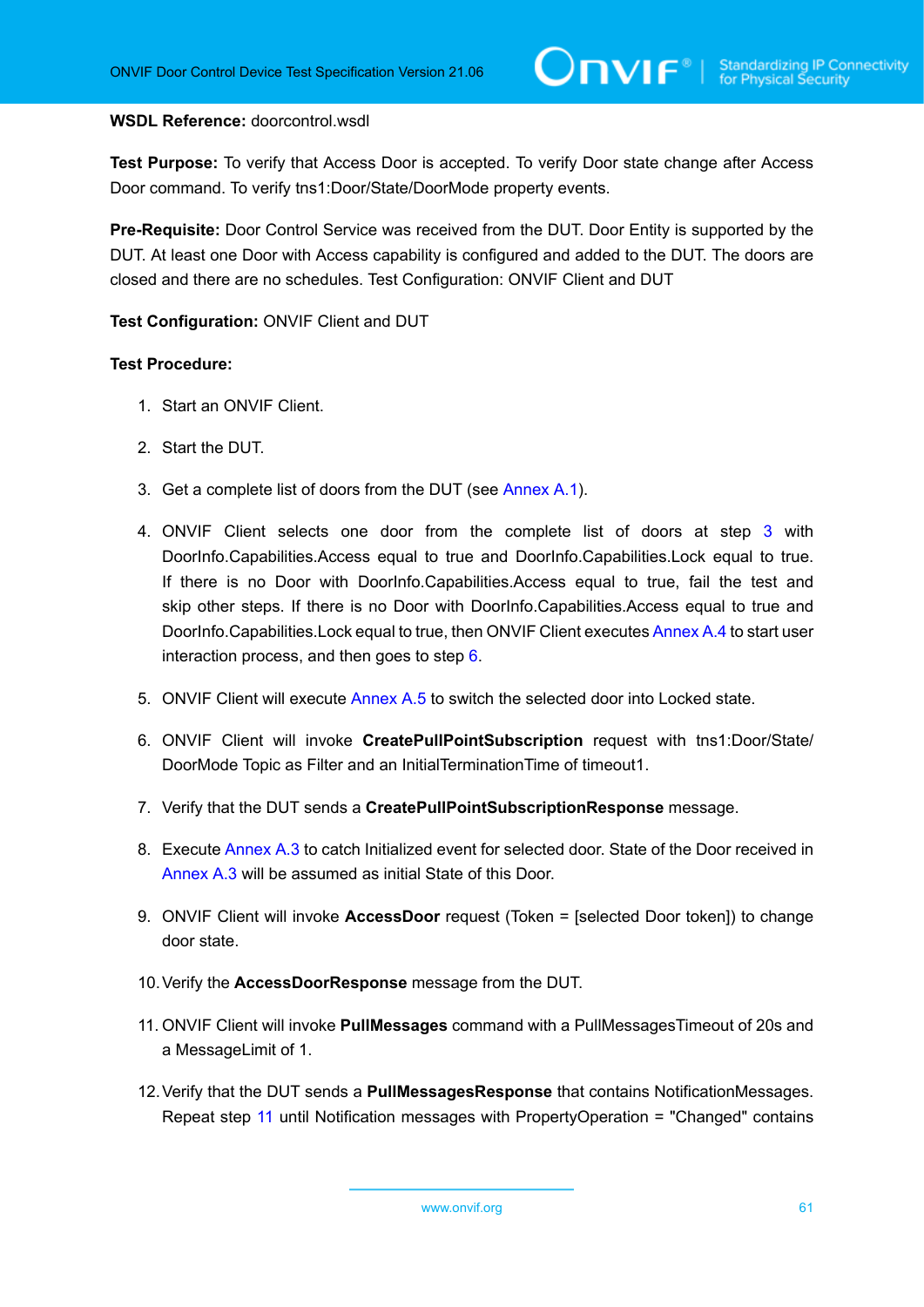Source.SimpleItem item with Name = "DoorToken" and Value is equal to selected Door Token with State = "Accessed" is received (Operation Delay option from ONVIF Device Test Tool will be used).

- 13.Check that all Notification messages with PropertyOperation = "Changed" contain Source.SimpleItem item with Name = "DoorToken" and Value equal to selected Door Token.
- 14.Check that all Notification messages with PropertyOperation = "Changed" have TopicExpression equal to tns1:Door/State/DoorMode.
- 15.Check that received Notification message with PropertyOperation = "Changed" contains Data.SimpleItem item with Name = «State» and Value equal to "Accessed". Check that other Notification messages contain Data.SimpleItem item with Name = «State» and Value with tdc:DoorMode type.
- 16.Verify received Notification messages (correct value for UTC time, TopicExpression and wsnt:Message).
- <span id="page-61-0"></span>17.ONVIF Client will invoke **PullMessages** command with a PullMessagesTimeout of 20s and a MessageLimit of 1.
- <span id="page-61-1"></span>18.Verify that the DUT sends a **PullMessagesResponse** that contains NotificationMessages. Repeat step [17](#page-61-0) until timeout expires (Operation Delay option from ONVIF Device Test Tool will be used).
- 19.Check that all Notification messages with PropertyOperation = "Changed" contain Source.SimpleItem item with Name = "DoorToken" and Value equal to selected Door Token.
- 20.Check that all Notification messages with PropertyOperation = "Changed" have TopicExpression equal to tns1:Door/State/DoorMode.
- 21.Check that the last Notification message with PropertyOperation = "Changed" contains Data.SimpleItem item with Name = «State» and Value equal to initial Door state from step [8.](#page-60-3) Check that other Notification messages contain Data.SimpleItem item with Name = «State» and Value with tdc:DoorMode type.
- <span id="page-61-2"></span>22.Verify received Notification messages (correct value for UTC time, TopicExpression and wsnt:Message).

#### **Test Result:**

#### **PASS –**

• DUT passes all assertions.

#### **FAIL –**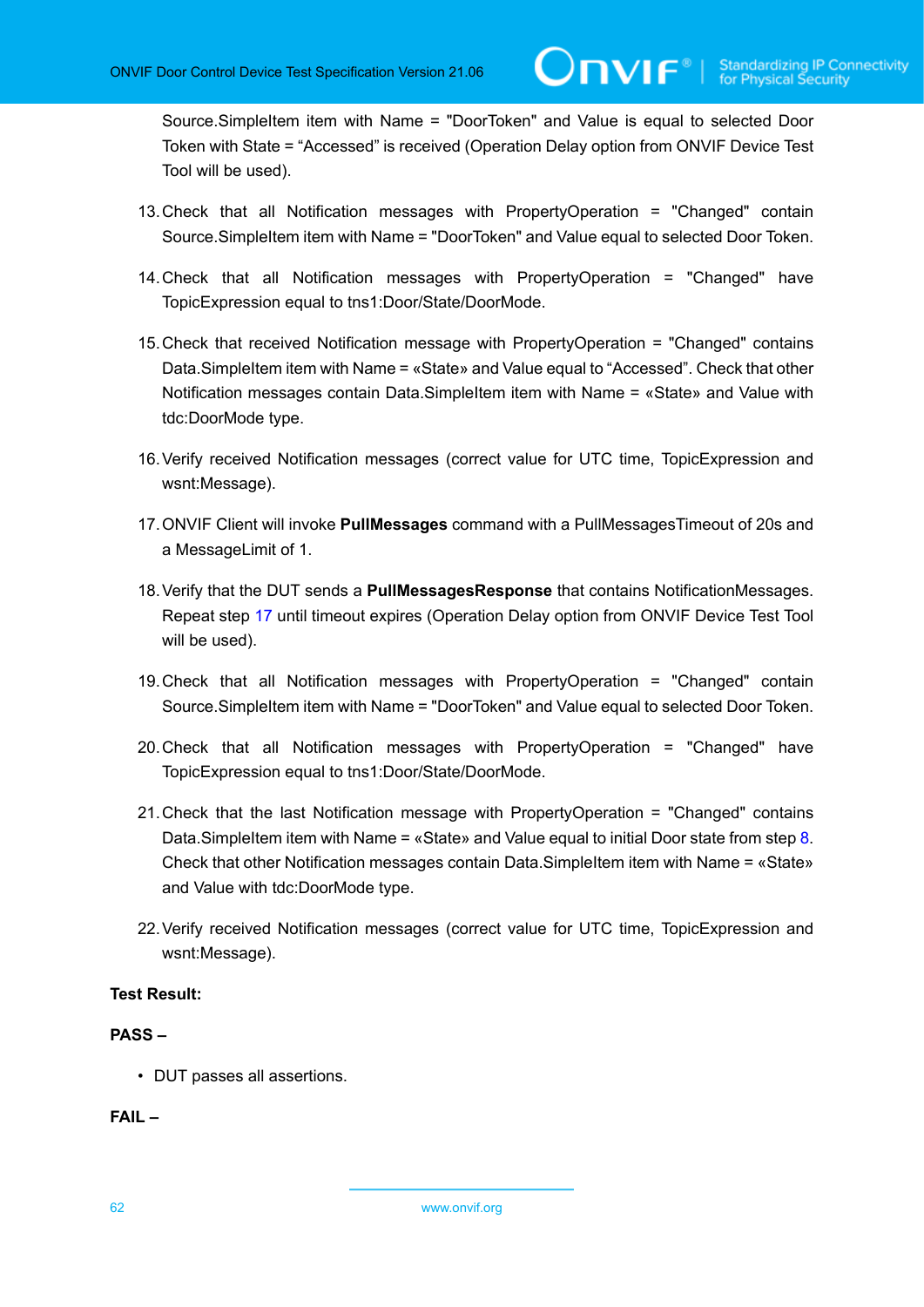- The DUT did not send valid **AccessDoorResponse** message.
- The DUT did not send **CreatePullPointSubscriptionResponse** message.
- The DUT did not return at least one Door at step [3](#page-60-0).
- The DUT sent an invalid Notification messages with PropertyOperation = "Changed" (correct value for UTC time, TopicExpression and wsnt:Message, Topic = "tns1:Door/State/ DoorMode", contains Source.SimpleItem item with Name = "DoorToken" and Value equal to selected Door Token, contains Data.SimpleItem item with Name = «State» and Value with type equal to tdc:DoorMode) at steps [12](#page-60-4) and [18.](#page-61-1)
- The DUT did not send Notification message with PropertyOperation = "Changed" with State value "Accessed" at step [12.](#page-60-4)
- The DUT sent the last Notification message with PropertyOperation = "Changed" at step [18](#page-61-1) with State value other than initial State at step [8.](#page-60-3)

**Note:** If the DUT did not return any door for step [3](#page-60-0), skip steps [4](#page-60-5)-[22,](#page-61-2) fail the test and go to the next test.

**Note:** If the DUT sends SOAP fault to AccessDoor request then the ONVIF Client deletes Subscription Manager, starts user interaction process (see [Annex A.4](#page-188-0)), and then runs the test from step [6](#page-60-1).

**Note:** If in the [Annex A.5](#page-189-0) the DUT sends SOAP fault to request to change door mode, then the ONVIF Client starts user interaction process (see [Annex A.4](#page-188-0)), and then runs the test from step [6](#page-60-1).

**Note:** The Subscription Manager has to be deleted at the end of the test either by calling unsubscribe or through a timeout.

**Note:** The Renew has to be used for renew subscription during test, if InitialTerminationTime expires.

**Note:** If DUT cannot accept the set value to Timeout or MessageLimit, ONVIF Client retries to send the PullMessage message with Timeout and MessageLimit which is contained in PullMessagesFaultResponse.

**Note:** If DUT cannot accept the set value to a TerminationTime, ONVIF Client retries to send the Renew request MinimumTime value which is contained in UnacceptableTerminationTimeFault.

**Note:** timeout1 will be taken from Subscription Timeout field of ONVIF Device Test Tool.

### 4.3.20 BLOCK DOOR

**Test Case ID:** DOORCONTROL-3-1-29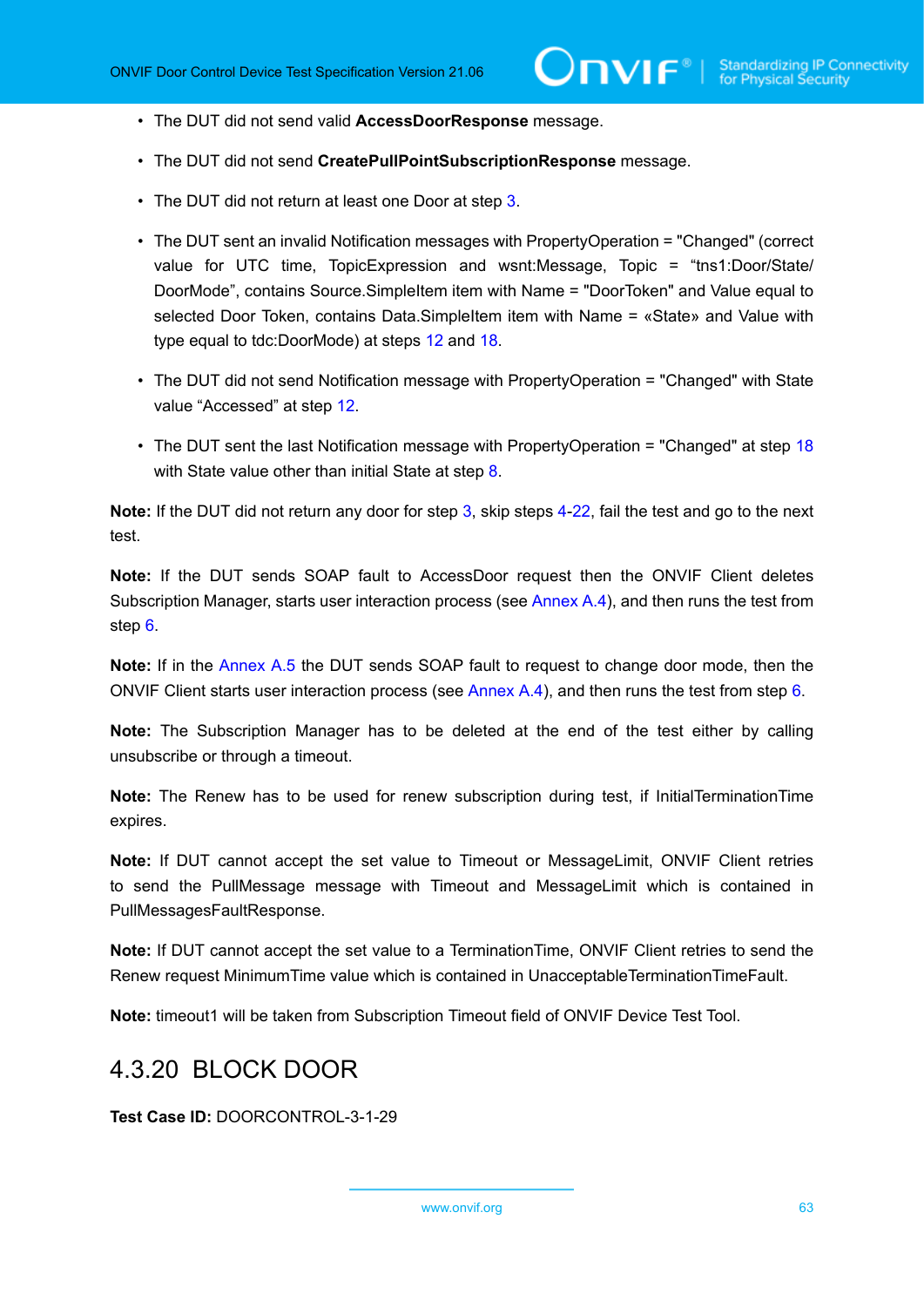**Specification Coverage:** BlockDoor (ONVIF Door Control Service Specification), tns1:Door/State/ DoorMode (ONVIF Door Control Service Specification)

#### **Feature Under Test:** BlockDoor

**WSDL Reference:** doorcontrol.wsdl

**Test Purpose:** To verify that Block Door is accepted. To verify Door state change after Block Door command. To verify tns1:Door/State/DoorMode property events.

**Pre-Requisite:** Door Control Service was received from the DUT. Door Entity is supported by the DUT. At least one Door with Block capability is configured and added to the DUT. The doors are closed and there are no schedules.

**Test Configuration:** ONVIF Client and DUT

- 1. Start an ONVIF Client.
- 2. Start the DUT.
- <span id="page-63-0"></span>3. Get a complete list of doors from the DUT (see [Annex A.1\)](#page-187-0).
- <span id="page-63-3"></span>4. ONVIF Client selects one door from the complete list of doors at step [3](#page-63-0) with DoorInfo.Capabilities.Block equal to true and DoorInfo.Capabilities.Locked equal to true. If there is no Door with DoorInfo.Capabilities.Block equal to true, fail the test and skip other steps. If there is no Door with DoorInfo.Capabilities.Block equal to true and DoorInfo.Capabilities.Lock equal to true, then ONVIF Client executes [Annex A.4](#page-188-0) to start user interaction process, and then goes to step [6](#page-63-1).
- 5. ONVIF Client will execute [Annex A.5](#page-189-0) to switch the selected door into Locked state.
- <span id="page-63-1"></span>6. ONVIF Client will invoke **CreatePullPointSubscription** request with tns1:Door/State/ DoorMode Topic as Filter and an InitialTerminationTime of timeout1.
- 7. Verify that the DUT sends a **CreatePullPointSubscriptionResponse** message.
- 8. Execute [Annex A.3](#page-187-1) to catch Initialized event for selected door.
- 9. ONVIF Client will invoke **BlockDoor** request (Token = [selected Door token]) to change door state.
- 10.Verify the **BlockDoorResponse** message from the DUT.
- <span id="page-63-2"></span>11. ONVIF Client will invoke **PullMessages** command with a PullMessagesTimeout of 20s and a MessageLimit of 1.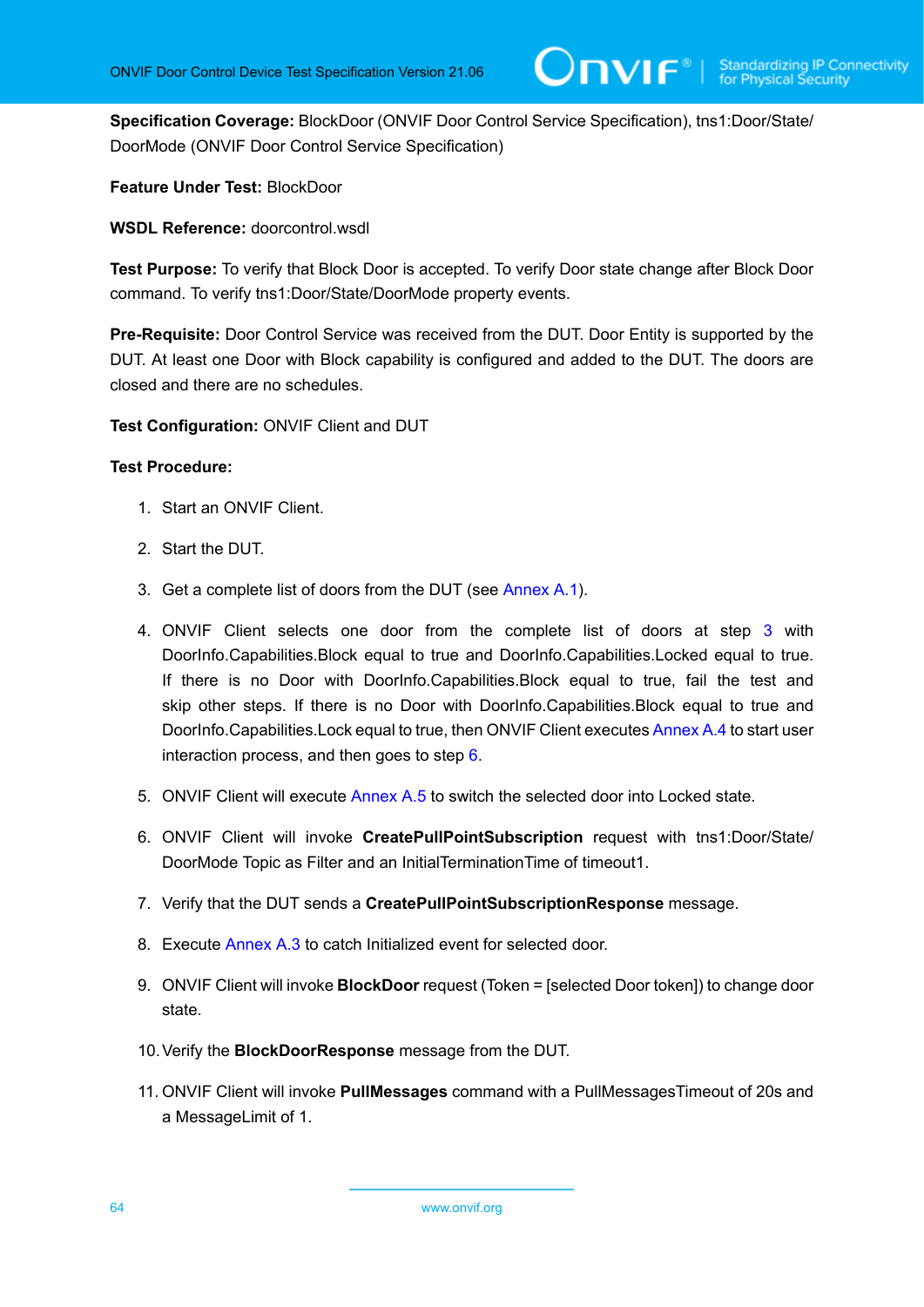- <span id="page-64-0"></span>12.Verify that the DUT sends a **PullMessagesResponse** that contains NotificationMessages. Repeat step [11](#page-63-2) until timeout expires (Operation Delay option from ONVIF Device Test Tool will be used).
- 13.Check that all Notification messages with PropertyOperation = "Changed" contain Source.SimpleItem item with Name = "DoorToken" and Value equal to selected Door Token.
- 14.Check that all Notification messages with PropertyOperation = "Changed" have TopicExpression equal to tns1:Door/State/DoorMode.
- 15.Verify that the last Notification message with PropertyOperation = "Changed" contains Data.SimpleItem item with Name = «State» and Value equal to "Blocked". Check that other Notification messages contain Data.SimpleItem item with Name = «State» and Value with tdc:DoorMode type.
- <span id="page-64-1"></span>16.Verify received Notification messages (correct value for UTC time, TopicExpression and wsnt:Message).

#### **PASS –**

• DUT passes all assertions.

#### **FAIL –**

- The DUT did not send valid BlockDoorResponse message.
- The DUT did not send CreatePullPointSubscriptionResponse message.
- The DUT did not return at least one Door at step [3](#page-63-0).
- The DUT sent an invalid Notification messages with PropertyOperation = "Changed" (correct value for UTC time, TopicExpression and wsnt:Message, Topic = "tns1:Door/State/ DoorMode", contains Source.SimpleItem item with Name = "DoorToken" and Value equal to selected Door Token, contains Data.SimpleItem item with Name = «State» and Value with type equal to tdc:DoorMode) at step [12.](#page-64-0)
- The DUT sent the last Notification message with PropertyOperation = "Changed" with State value other than "Blocked" at step [12.](#page-64-0)

**Note:** If the DUT does not return any door for step [3](#page-63-0), skip steps [4-](#page-63-3)[16,](#page-64-1) fail the test and go to the next test.

**Note:** If the DUT sends SOAP fault to BlockDoor request then the ONVIF Client deletes Subscription Manager, starts user interaction process (see [Annex A.4](#page-188-0)), and then runs the test from step [6](#page-63-1).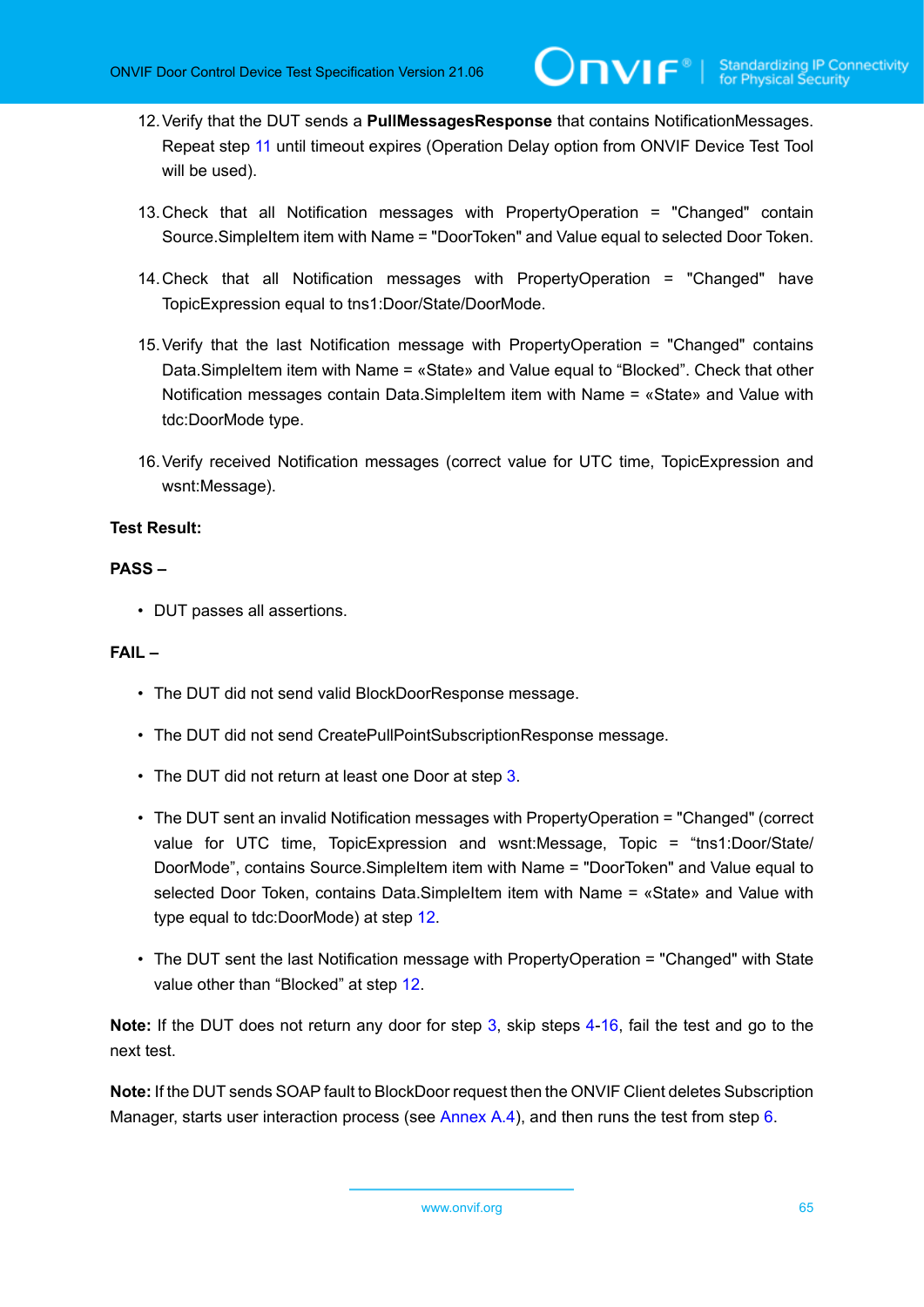**Note:** If in the [Annex A.1](#page-187-0) the DUT sends SOAP fault to request to change door mode, then the ONVIF Client starts user interaction process (see [Annex A.4](#page-188-0)), and then runs the test from step [6](#page-63-1).

**Note:** The Subscription Manager has to be deleted at the end of the test either by calling unsubscribe or through a timeout.

**Note:** The Renew has to be used for renew subscription during test, if InitialTerminationTime expires.

**Note:** If DUT cannot accept the set value to Timeout or MessageLimit, ONVIF Client retries to send the PullMessage message with Timeout and MessageLimit which is contained in PullMessagesFaultResponse.

**Note:** If DUT cannot accept the set value to a TerminationTime, ONVIF Client retries to send the Renew request MinimumTime value which is contained in UnacceptableTerminationTimeFault.

**Note:** timeout1 will be taken from Subscription Timeout field of ONVIF Device Test Tool.

### 4.3.21 DOUBLE LOCK DOOR

**Test Case ID:** DOORCONTROL-3-1-30

**Specification Coverage:** DoubleLockDoor (ONVIF Door Control Service Specification)

**Feature Under Test:** DoubleLockDoor

**WSDL Reference:** doorcontrol.wsdl

**Test Purpose:** To verify that Double Lock Door is accepted. To verify Door state change after Double Lock Door command. To verify tns1:Door/State/DoorMode property events.

**Pre-Requisite:** Door Control Service was received from the DUT. Door Entity is supported by the DUT. At least one Door with Double Lock capability is configured and added to the DUT. The doors are closed and there are no schedules.

#### **Test Configuration:** ONVIF Client and DUT

- 1. Start an ONVIF Client.
- 2. Start the DUT.
- <span id="page-65-0"></span>3. Get complete list of doors from the DUT (see [Annex A.1\)](#page-187-0).
- <span id="page-65-1"></span>4. ONVIF Client selects one door from the complete list of doors at step [3](#page-65-0) with DoorInfo.Capabilities.DoubleLock equal to true and DoorInfo.Capabilities.Locked equal to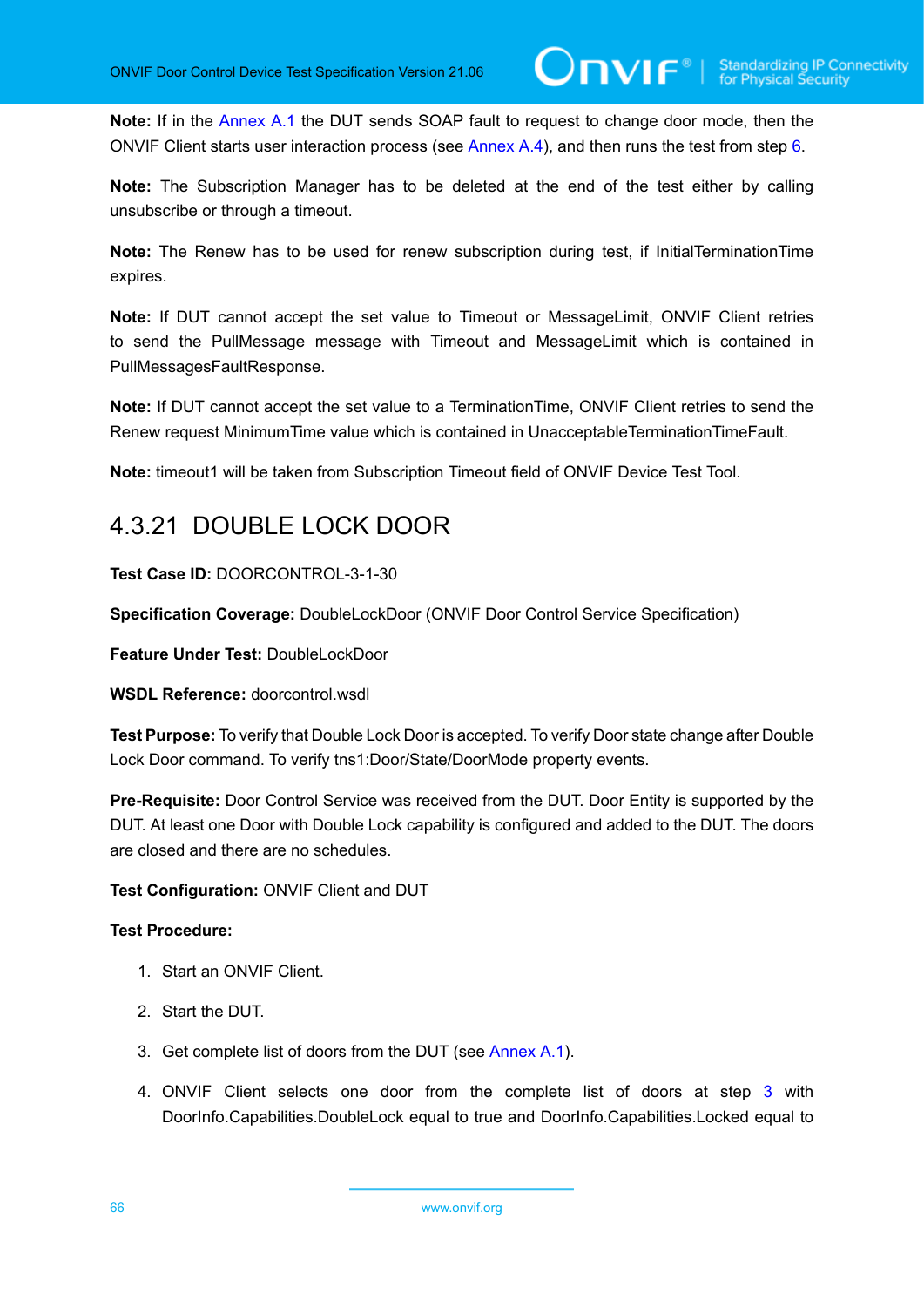true. If there is no Door with DoorInfo.Capabilities.DoubleLock equal to true, fail the test and skip other steps. If there is no Door with DoorInfo.Capabilities.DoubleLock equal to true and DoorInfo.Capabilities.Lock equal to true, then ONVIF Client executes [Annex A.4](#page-188-0) to start user interaction process and then goes to step [6](#page-66-0).

- 5. ONVIF Client will execute [Annex A.5](#page-189-0) to switch the selected door into Locked state.
- <span id="page-66-0"></span>6. ONVIF Client will invoke **CreatePullPointSubscription** request with tns1:Door/State/ DoorMode Topic as Filter and an InitialTerminationTime of timeout1.
- 7. Verify that the DUT sends a **CreatePullPointSubscriptionResponse** message.
- 8. Execute [Annex A.3](#page-187-1) to catch Initialized event for selected door.
- 9. ONVIF Client will invoke **DoubleLockDoor** request (Token = [selected Door token]) to change door state.
- 10.Verify the **DoubleLockDoorResponse** message from the DUT.
- <span id="page-66-1"></span>11. ONVIF Client will invoke **PullMessages** command with a PullMessagesTimeout of 20s and a MessageLimit of 1.
- 12.Verify that the DUT sends a **PullMessagesResponse** that contains NotificationMessages. Repeat step [11](#page-66-1) until timeout expires (Operation Delay option from ONVIF Device Test Tool will be used).
- 13.Check that all Notification messages with PropertyOperation = "Changed" contain Source.SimpleItem item with Name = "DoorToken" and Value equal to selected Door Token.
- 14.Check that all Notification messages with PropertyOperation = "Changed" have TopicExpression equal to tns1:Door/State/DoorMode.
- 15.Verify that the last Notification message with PropertyOperation = "Changed" contains Data.SimpleItem item with Name = «State» and Value equal to "DoubleLocked". Check that other Notification messages contain Data.SimpleItem item with Name = «State» and Value with tdc:DoorMode type.
- <span id="page-66-2"></span>16.Verify received Notification messages (correct value for UTC time, TopicExpression and wsnt:Message).

#### **Test Result:**

#### **PASS –**

• DUT passes all assertions.

#### **FAIL –**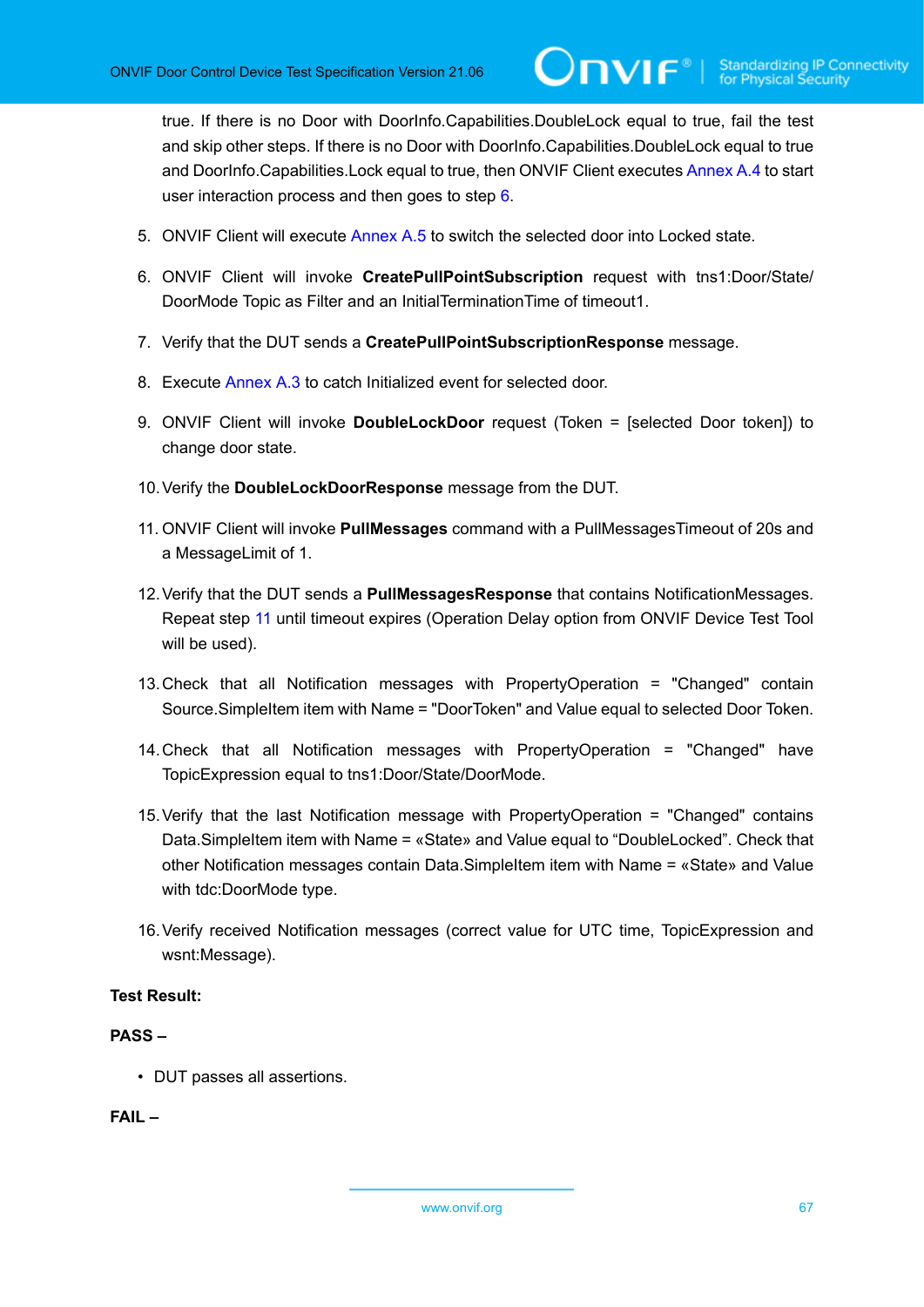- The DUT did not send valid DoubleLockDoorResponse message.
- The DUT did not send CreatePullPointSubscriptionResponse message.
- The DUT did not return at least one Door at step [3](#page-65-0).
- The DUT sent an invalid Notification messages with PropertyOperation = "Changed" (correct value for UTC time, TopicExpression and wsnt:Message, Topic = "tns1:Door/State/ DoorMode", contains Source.SimpleItem item with Name = "DoorToken" and Value equal to selected Door Token, contains Data.SimpleItem item with Name = «State» and Value with type equal to tdc:DoorMode) at step [11.](#page-66-1)
- The DUT sent the last Notification message with PropertyOperation = "Changed" with State value other than "DoubleLocked" at step [11.](#page-66-1)

**Note:** If the DUT does not return any door for step [3](#page-65-0), skip steps [4-](#page-65-1)[16,](#page-66-2) fail the test and go to the next test.

**Note:** If the DUT sends SOAP fault to DoubleLockDoor request then the ONVIF Client deletes Subscription Manager, starts user interaction process (see [Annex A.4](#page-188-0)), and then runs the test from step [6](#page-66-0).

**Note:** If in the [Annex A.5](#page-189-0) the DUT sends SOAP fault to request to change door mode, then the ONVIF Client starts user interaction process (see [Annex A.4](#page-188-0)), and then runs the test from step [6](#page-66-0).

**Note:** The Subscription Manager has to be deleted at the end of the test either by calling unsubscribe or through a timeout.

**Note:** The Renew has to be used for renew subscription during test, if InitialTerminationTime expires.

**Note:** If DUT cannot accept the set value to Timeout or MessageLimit, ONVIF Client retries to send the PullMessage message with Timeout and MessageLimit which is contained in PullMessagesFaultResponse.

**Note:** If DUT cannot accept the set value to a TerminationTime, ONVIF Client retries to send the Renew request MinimumTime value which is contained in UnacceptableTerminationTimeFault.

**Note:** timeout1 will be taken from Subscription Timeout field of ONVIF Device Test Tool.

### 4.3.22 LOCK DOOR

**Test Case ID:** DOORCONTROL-3-1-31

**Specification Coverage:** LockDoor (ONVIF Door Control Service Specification)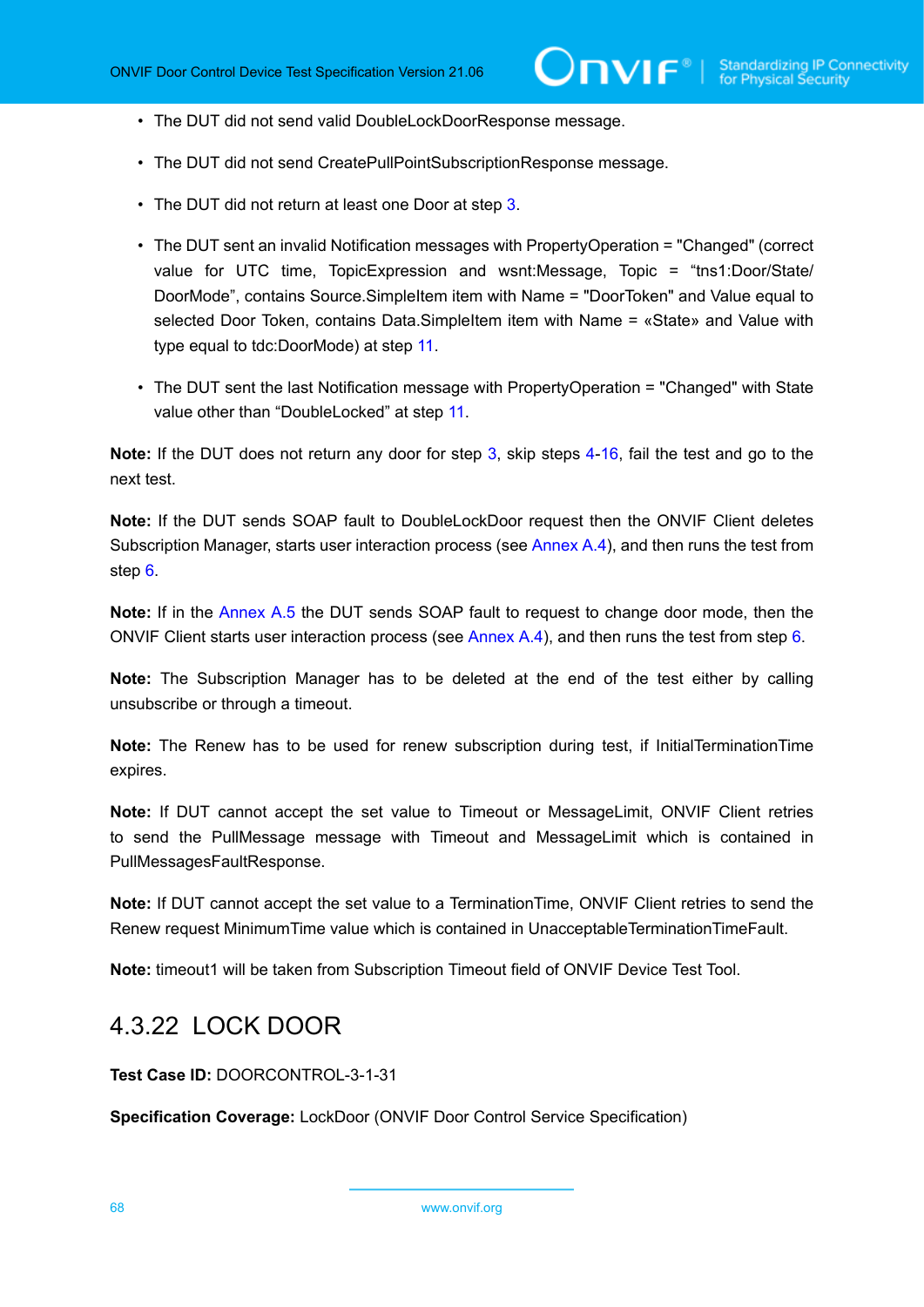#### **Feature Under Test:** LockDoor

**WSDL Reference:** doorcontrol.wsdl

**Test Purpose:** To verify that Lock Door is accepted. To verify Door state change after Lock Door command. To verify tns1:Door/State/DoorMode property events.

**Pre-Requisite:** Door Control Service was received from the DUT. Door Entity is supported by the DUT. At least one Door with Lock capability is configured and added to the DUT. The doors are closed and there are no schedules.

#### **Test Configuration:** ONVIF Client and DUT

#### **Test Procedure:**

- 1. Start an ONVIF Client.
- 2. Start the DUT.
- <span id="page-68-0"></span>3. Get a complete list of doors from the DUT (see [Annex A.1\)](#page-187-0).
- <span id="page-68-2"></span>4. ONVIF Client selects one door from the complete list of doors at step [3](#page-68-0) with DoorInfo.Capabilities.Lock equal to true. If there is no such Door, fail the test and skip other steps.
- 5. ONVIF Client will invoke **GetDoorState** request (Token = [selected Door token]) to retrieve current state of the door.
- 6. Verify **GetDoorStateResponse** from the DUT.
- 7. If DoorState.DoorMode is equal to Unlocked or Blocked or DoubleLocked or Accessed then go to step [23](#page-69-0).
- 8. ONVIF Client will invoke **CreatePullPointSubscription** request with tns1:Door/State/ DoorMode Topic as Filter and an InitialTerminationTime of timeout1.
- 9. Verify that the DUT sends a **CreatePullPointSubscriptionResponse** message.
- 10.If DoorState.DoorMode is equal to LockedDown then ONVIF Client will invoke LockDownReleaseDoor request (Token = "Token1"). Otherwise, go to step [15.](#page-69-1)
- <span id="page-68-3"></span>11. Verify **LockDownReleaseDoorResponse** from the DUT.
- <span id="page-68-1"></span>12.ONVIF Client will invoke **PullMessages** command with a PullMessagesTimeout of 20s and a MessageLimit of 1.
- <span id="page-68-4"></span>13.Verify that the DUT sends a **PullMessagesResponse**. Repeat step [12](#page-68-1) until timeout expires (Operation Delay option from ONVIF Device Test Tool will be used).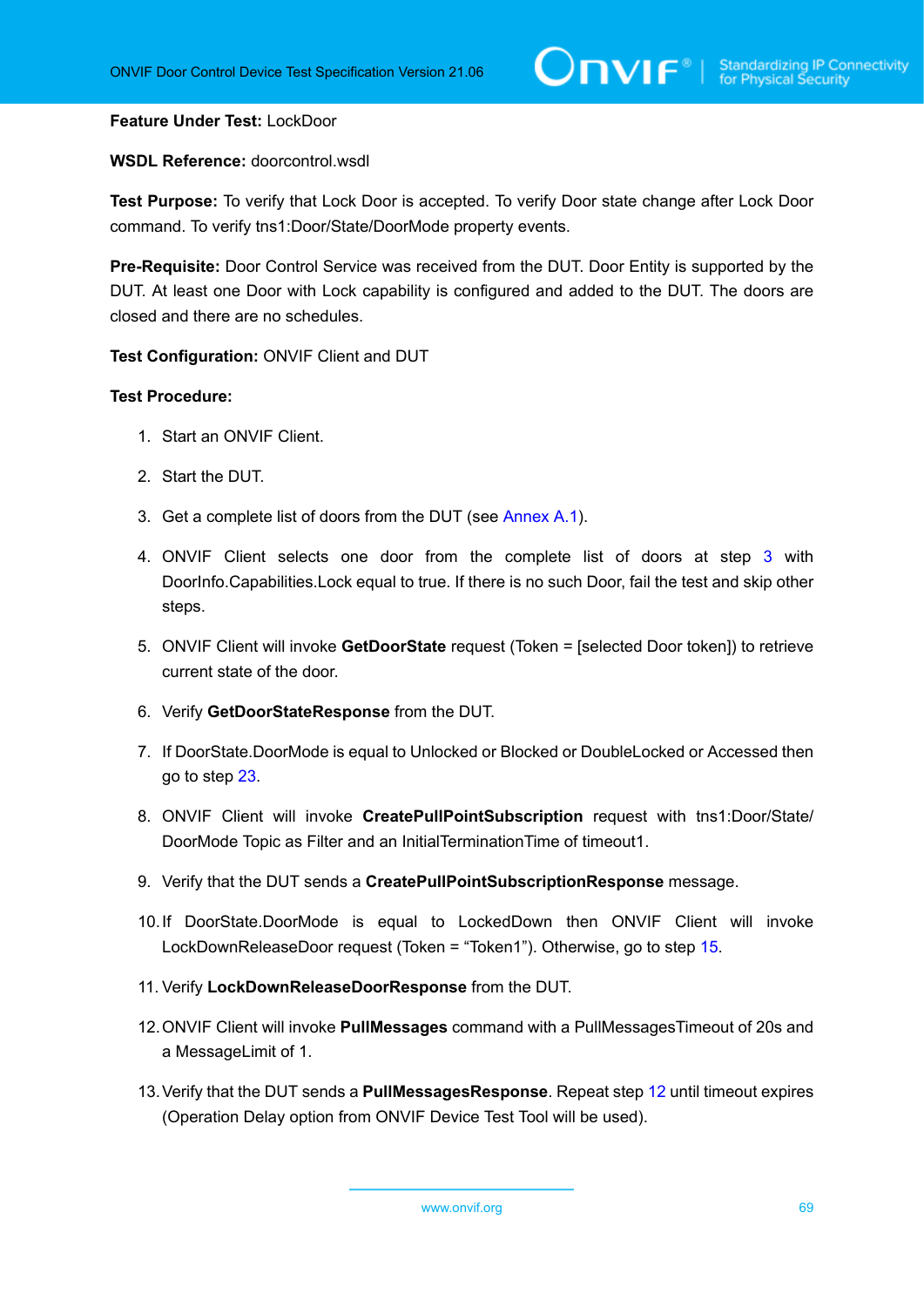- 14.Check that the last Notification message with PropertyOperation = "Changed" contains Source.SimpleItem item with Name = "DoorToken" and Value is equal to Token1 and contains Data.SimpleItem item with Name = «State» and Value equals to "Locked".
- <span id="page-69-1"></span>15.If DoorState.DoorMode is equal to Locked then ONVIF Client will invoke UnlockDoor request (Token = "Token1") to move the door into state different from Locked. Otherwise, go to step [17](#page-69-2).
- 16.Verify **UnlockDoorResponse** message from the DUT.
- <span id="page-69-2"></span>17.If DoorState.DoorMode is equal to **LockedOpen** then ONVIF Client will invoke LockOpenRelease request (Token = "Token1") to move the door into Unlocked state.
- 18.Verify **LockOpenReleaseResponse** message from the DUT.
- <span id="page-69-3"></span>19.ONVIF Client will invoke **PullMessages** command with a PullMessagesTimeout of 20s and a MessageLimit of 1.
- <span id="page-69-6"></span>20.Verify that the DUT sends a **PullMessagesResponse**. Repeat step [19](#page-69-3) until timeout expires (Operation Delay option from ONVIF Device Test Tool will be used).
- 21.Check that the last Notification message with PropertyOperation = "Changed" contains Source.SimpleItem item with Name = "DoorToken" and Value is equal to Token1 and contains Data.SimpleItem item with Name = «State» and Value differ from "Locked".
- 22.ONVIF Client deletes Subscription Manager either by calling **Unsubscribe** or through a timeout and returns to the test.
- <span id="page-69-0"></span>23.ONVIF Client will invoke **CreatePullPointSubscription** request with tns1:Door/State/ DoorMode Topic as Filter and an InitialTerminationTime of timeout1.
- 24.Verify that the DUT sends a **CreatePullPointSubscriptionResponse** message.
- 25.Execute [Annex A.3](#page-187-1) to catch Initialized event for selected door.
- 26.ONVIF Client will invoke **LockDoor** request (Token = [selected Door token]) to change door state.
- 27.Verify the **LockDoorResponse** message from the DUT.
- <span id="page-69-4"></span>28.ONVIF Client will invoke **PullMessages** command with a PullMessagesTimeout of 20s and a MessageLimit of 1.
- <span id="page-69-5"></span>29.Verify that the DUT sends a **PullMessagesResponse** that contains NotificationMessages. Repeat step [28](#page-69-4) until timeout expires (Operation Delay option from ONVIF Device Test Tool will be used).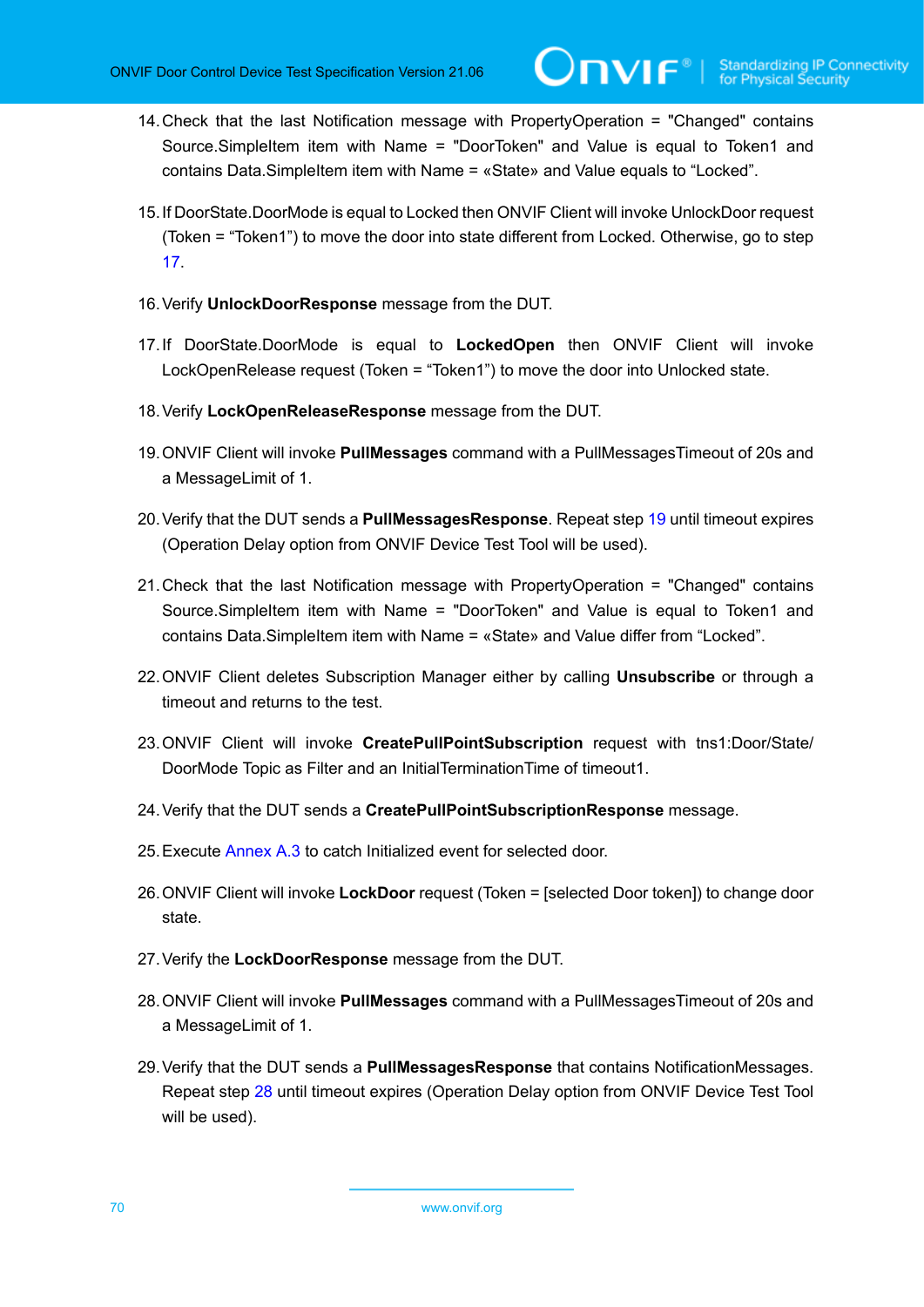- 30.Check that all Notification messages with PropertyOperation = "Changed" contain Source.SimpleItem item with Name = "DoorToken" and Value equal to selected Door Token.
- 31.Check that all Notification messages with PropertyOperation = "Changed" have TopicExpression equal to tns1:Door/State/DoorMode.
- 32.Verify that the last Notification message with PropertyOperation = "Changed" contains Data.SimpleItem item with Name = «State» and Value equal to "Locked". Check that other Notification messages contain Data.SimpleItem item with Name = «State» and Value with tdc:DoorMode type.
- <span id="page-70-0"></span>33.Verify received Notification messages (correct value for UTC time, TopicExpression and wsnt:Message).

#### **PASS –**

• DUT passes all assertions.

#### **FAIL –**

- The DUT did not send valid **GetDoorStateResponse** message.
- The DUT did not send valid **LockDoorResponse** message.
- The DUT did not send **CreatePullPointSubscriptionResponse** message.
- The DUT did not return at least one Door at step [3](#page-68-0).
- The DUT sent an invalid Notification messages with PropertyOperation = "Changed" (correct value for UTC time, TopicExpression and wsnt:Message, Topic = "tns1:Door/State/ DoorMode", contains Source.SimpleItem item with Name = "DoorToken" and Value equal to selected Door Token, contains Data.SimpleItem item with Name = «State» and Value with type equal to tdc:DoorMode) at step [29.](#page-69-5)
- The DUT sent the last Notification message with PropertyOperation = "Changed" with State value other than "Locked" at step [29](#page-69-5).

**Note:** If the DUT does not return any door for step [3](#page-68-0), skip steps [4-](#page-68-2)[33,](#page-70-0) fail the test and go to the next test.

**Note:** If the DUT sends SOAP fault to command changing the DoorState.DoorMode at step [11](#page-68-3) or 16 or 18 or 27 then the ONVIF Client starts user interaction process (see [Annex A.4](#page-188-0)), and runs the test from step [23](#page-69-0).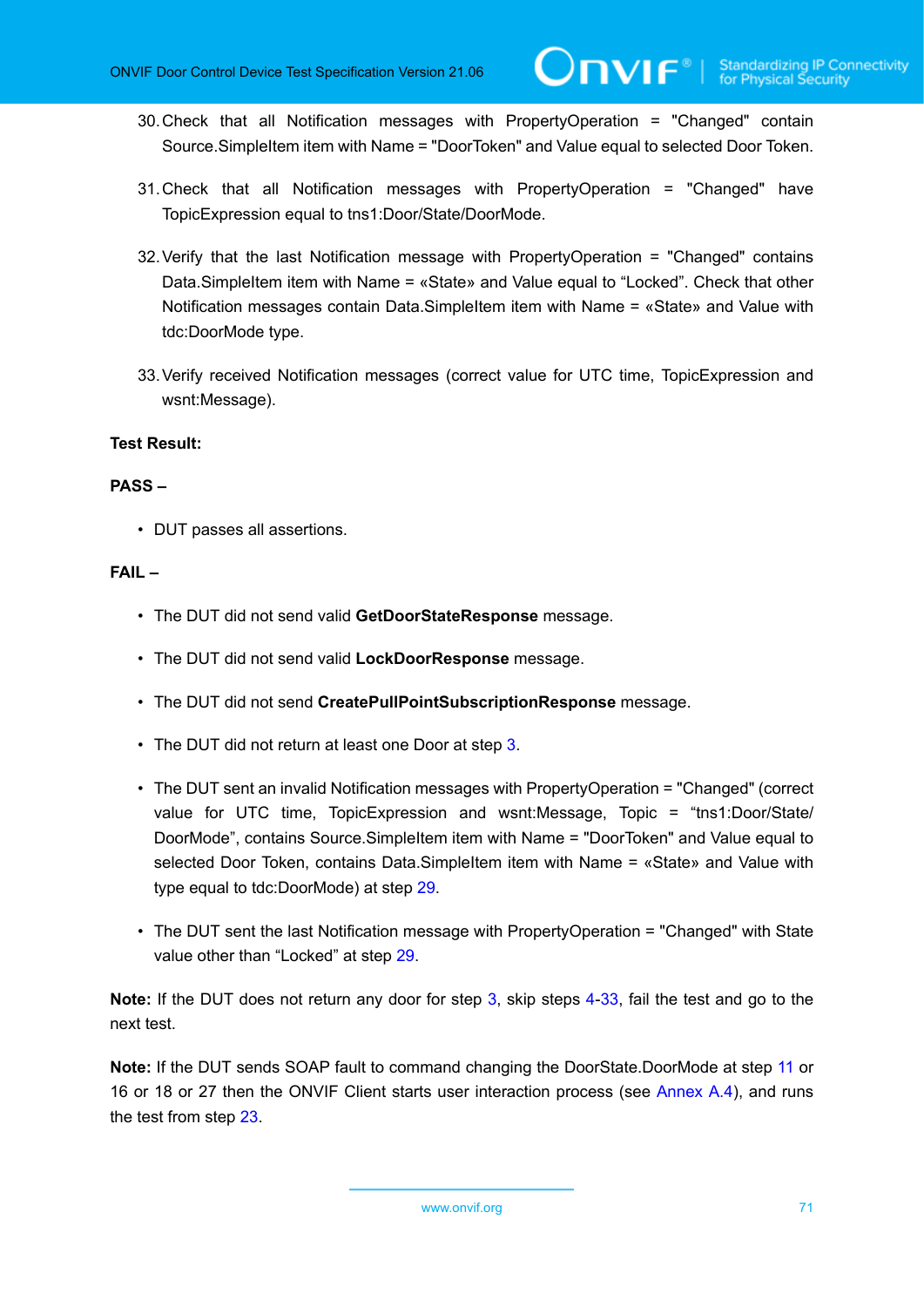**Note:** If the DUT sends the last notification message with door state differerent from "Locked" at step [13,](#page-68-4) then the ONVIF Client starts user interaction process (see [Annex A.4\)](#page-188-0), and runs the test from step [23](#page-69-0).

**Note:** If the DUT sends the last notification message with door state not different from "Locked" at step [20,](#page-69-6) then the ONVIF Client starts user interaction process (see [Annex A.4](#page-188-0)), and runs the test from step [23.](#page-69-0)

**Note:** If in the [Annex A.5](#page-189-0) the DUT sends SOAP fault to request to change door mode, then the ONVIF Client starts user interaction process (see [Annex A.4\)](#page-188-0), and then runs the test from step [23.](#page-69-0)

**Note:** The Subscription Manager has to be deleted at the end of the test either by calling **Unsubscribe** or through a timeout.

**Note:** The Renew has to be used for renew subscription during test, if InitialTerminationTime expires.

**Note:** If DUT cannot accept the set value to Timeout or MessageLimit, ONVIF Client retries to send the PullMessage message with Timeout and MessageLimit which is contained in PullMessagesFaultResponse.

**Note:** If DUT cannot accept the set value to a TerminationTime, ONVIF Client retries to send the Renew request MinimumTime value which is contained in UnacceptableTerminationTimeFault.

**Note:** timeout1 will be taken from Subscription Timeout field of ONVIF Device Test Tool.

### 4.3.23 UNLOCK DOOR

**Test Case ID:** DOORCONTROL-3-1-32

**Specification Coverage:** UnlockDoor (ONVIF Door Control Service Specification)

**Feature Under Test:** UnlockDoor

**WSDL Reference:** doorcontrol.wsdl

**Test Purpose:** To verify that Unlock Door is accepted or fault is returned. To verify Door state change after Unlock Door command. To verify tns1:Door/State/DoorMode property events.

**Pre-Requisite:** Door Control Service was received from the DUT. Door Entity is supported by the DUT. At least one Door with Unlock capability is configured and added to the DUT. The doors are closed and there are no schedules.

**Test Configuration:** ONVIF Client and DUT

**Test Procedure:**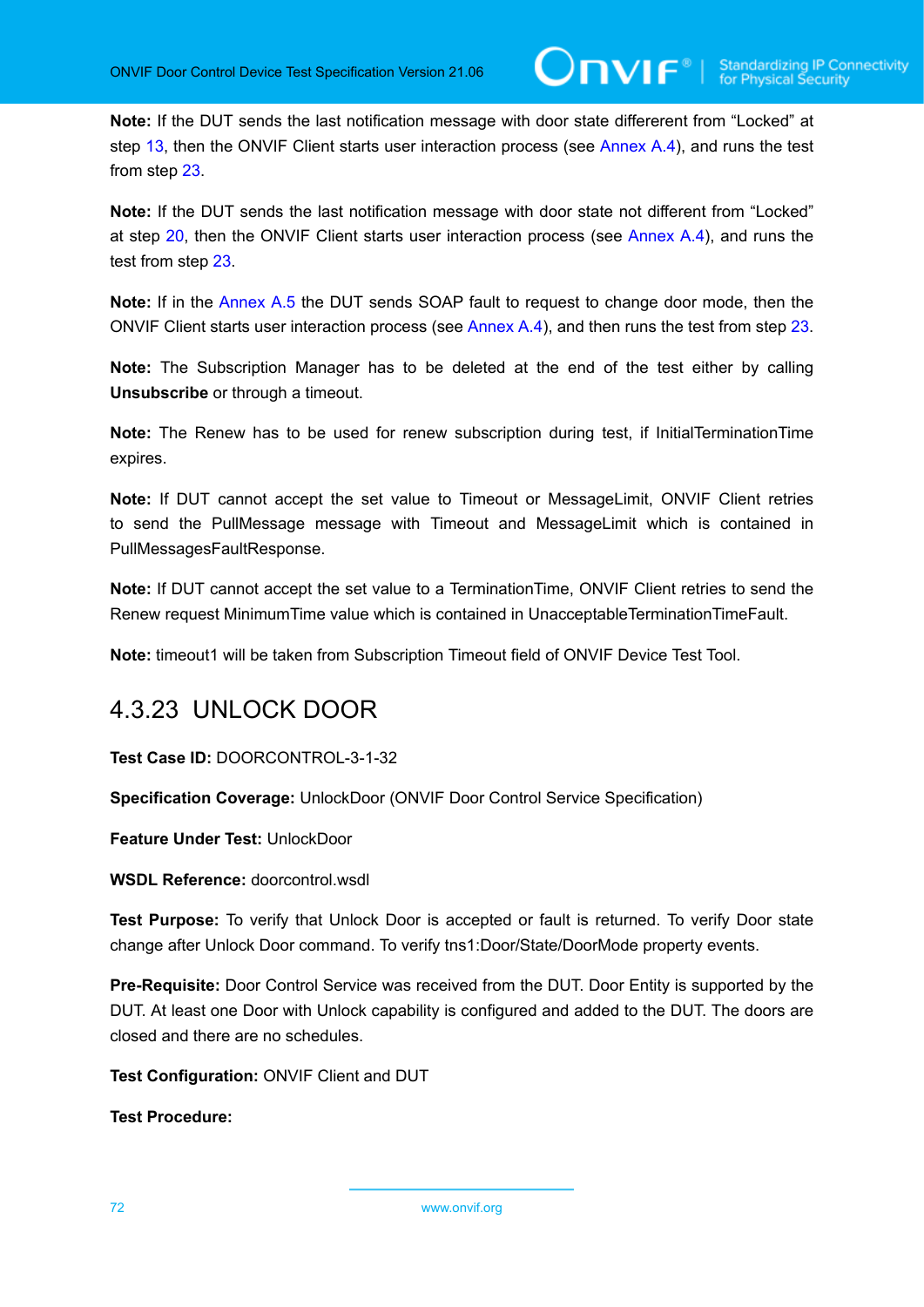- 1. Start an ONVIF Client.
- 2. Start the DUT.
- <span id="page-72-0"></span>3. Get a complete list of doors from the DUT (see [Annex A.1\)](#page-187-0).
- <span id="page-72-4"></span>4. ONVIF Client selects one door from the complete list of doors at step [3](#page-72-0) with DoorInfo.Capabilities.Unlock equal to true and DoorInfo.Capabilities.Locked equal to true. If there is no Door with DoorInfo.Capabilities.Unlock equal to true, fail the test and skip other steps. If there is no Door with DoorInfo.Capabilities.Unlock equal to true and DoorInfo.Capabilities.Lock equal to true then ONVIF Client executes [Annex A.4](#page-188-0) to start user interaction process and then goes to step [6](#page-72-1).
- 5. ONVIF Client will execute [Annex A.5](#page-189-0) to switch the selected door into Locked state.
- <span id="page-72-1"></span>6. ONVIF Client will invoke **CreatePullPointSubscription** request with tns1:Door/State/ DoorMode Topic as Filter and an InitialTerminationTime of timeout1.
- 7. Verify that the DUT sends a **CreatePullPointSubscriptionResponse** message.
- 8. Execute [Annex A.3](#page-187-1) to catch Initialized event for selected door.
- <span id="page-72-6"></span>9. ONVIF Client will invoke **UnlockDoor** request (Token = [selected Door token]) to change door state.
- 10.Verify the **UnlockDoorResponse** message from the DUT.
- <span id="page-72-2"></span>11. ONVIF Client will invoke **PullMessages** command with a PullMessagesTimeout of 20s and a MessageLimit of 1.
- <span id="page-72-3"></span>12.Verify that the DUT sends a **PullMessagesResponse** that contains NotificationMessages. Repeat step [11](#page-72-2) until timeout expires (Operation Delay option from ONVIF Device Test Tool will be used).
- 13.Check that all Notification messages with PropertyOperation = "Changed" contain Source.SimpleItem item with Name = "DoorToken" and Value equal to selected Door Token.
- 14.Check that all Notification messages with PropertyOperation = "Changed" have TopicExpression equal to tns1:Door/State/DoorMode.
- 15.Verify that the last Notification message with PropertyOperation = "Changed" contains Data.SimpleItem item with Name = «State» and Value equal to "Unlocked". Check that other Notification messages contain Data.SimpleItem item with Name = «State» and Value with tdc:DoorMode type.
- <span id="page-72-5"></span>16.Verify received Notification messages (correct value for UTC time, TopicExpression and wsnt:Message).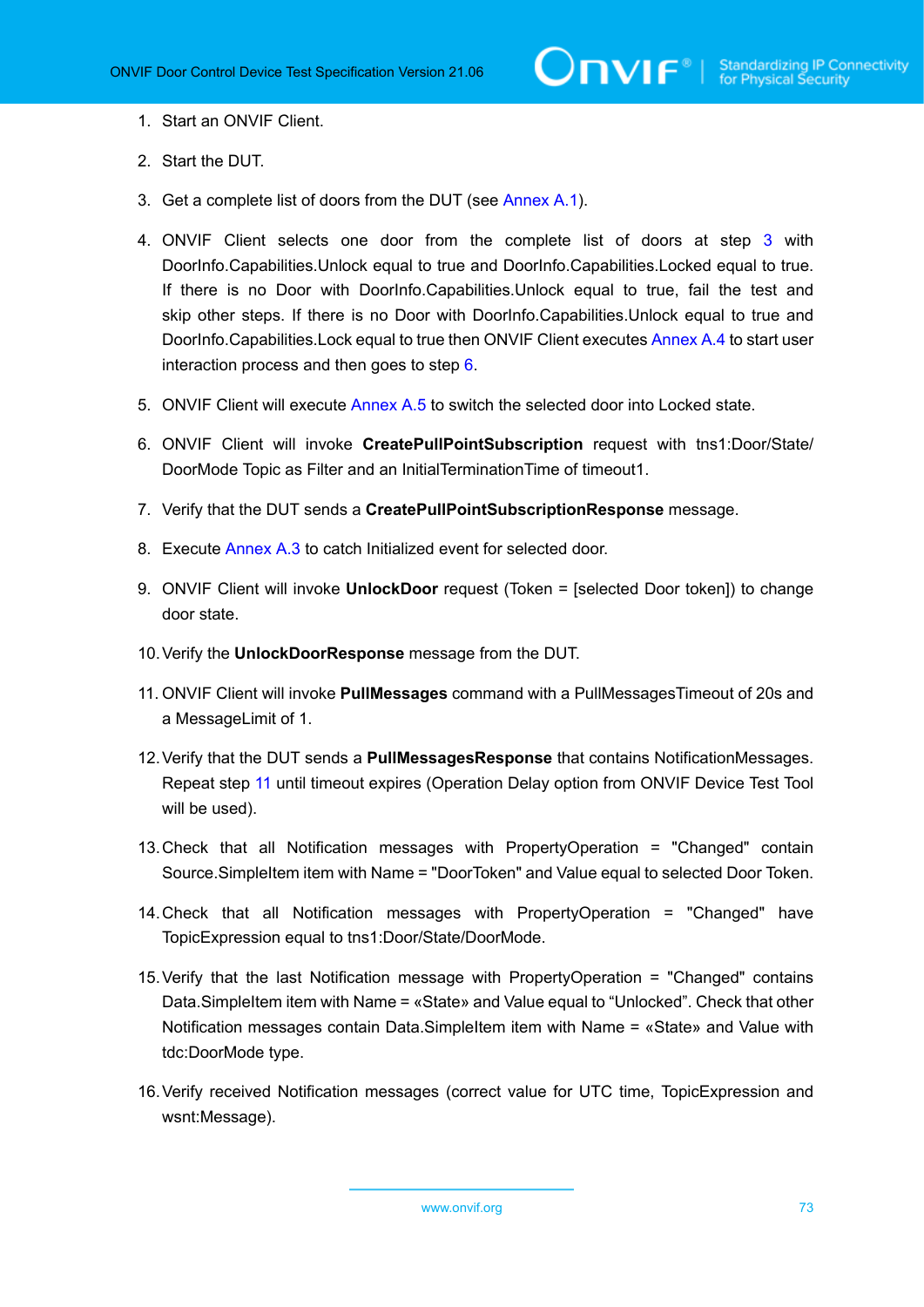$\sum_{\text{IVIF}^{\circ} | \text{Standardizing IP Connectivity}}$ 

### **Test Result:**

# **PASS –**

• DUT passes all assertions.

## **FAIL –**

- The DUT did not send valid **UnlockDoorResponse** message.
- The DUT did not send **CreatePullPointSubscriptionResponse** message.
- The DUT did not return at least one Door at step [3](#page-72-0).
- The DUT sent an invalid Notification messages with PropertyOperation = "Changed" (correct value for UTC time, TopicExpression and wsnt:Message, Topic = "tns1:Door/State/ DoorMode", contains Source.SimpleItem item with Name = "DoorToken" and Value equal to selected Door Token, contains Data.SimpleItem item with Name = «State» and Value with type equal to tdc:DoorMode) at step [12.](#page-72-3)
- The DUT sent the last Notification message with PropertyOperation = "Changed" with State value other than "Unlocked" at step [12](#page-72-3).

**Note:** If the DUT does not return any door for step [3](#page-72-0), skip steps [4-](#page-72-4)[16,](#page-72-5) fail the test and go to the next test.

**Note:** If the DUT sends SOAP fault to UnlockDoor request then the ONVIF Client deletes Subscription Manager, starts user interaction process (see [Annex A.4](#page-188-0)), and then runs the test from step [6](#page-72-1).

**Note:** If in the [Annex A.5](#page-189-0) the DUT sends SOAP fault to request to change door mode, then the ONVIF Client starts user interaction process (see [Annex A.4](#page-188-0)), and then runs the test from step [6](#page-72-1).

**Note:** The Subscription Manager has to be deleted at the end of the test either by calling unsubscribe or through a timeout.

**Note:** The Renew has to be used for renew subscription during test, if InitialTerminationTime expires.

**Note:** Test will be failed, if no required Notification messages are received for step [9](#page-72-6) during a certain period of time (Operation Delay should be used in ONVIF Device Test Tool).

**Note:** If DUT cannot accept the set value to Timeout or MessageLimit, ONVIF Client retries to send the PullMessage message with Timeout and MessageLimit which is contained in PullMessagesFaultResponse.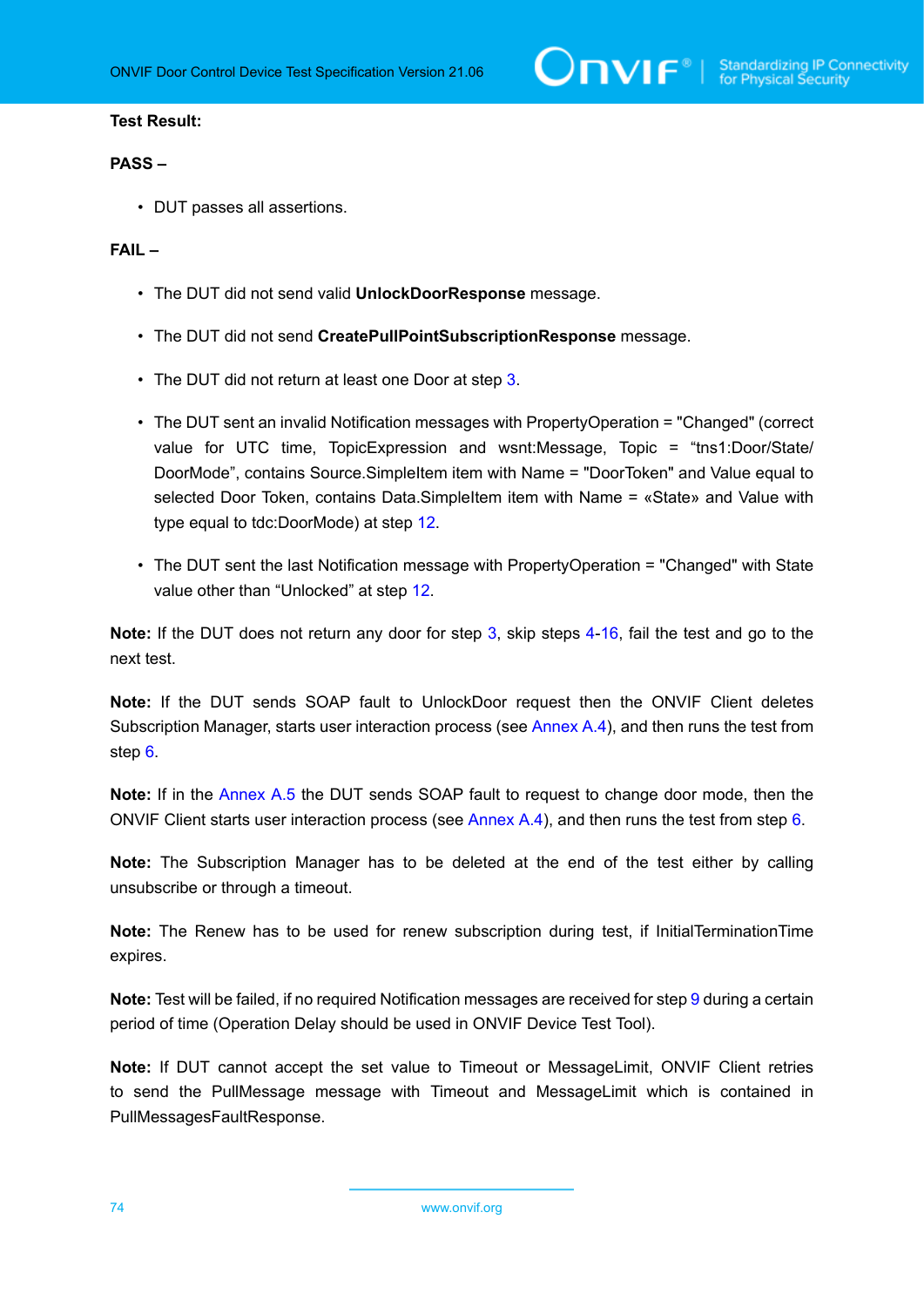**Note:** If DUT cannot accept the set value to a TerminationTime, ONVIF Client retries to send the Renew request MinimumTime value which is contained in UnacceptableTerminationTimeFault.

**Note:** timeout1 will be taken from Subscription Timeout field of ONVIF Device Test Tool.

# 4.3.24 LOCK OPEN DOOR

**Test Case ID:** DOORCONTROL-3-1-33

**Specification Coverage:** LockOpenDoor (ONVIF Door Control Service Specification)

**Feature Under Test:** LockOpenDoor

**WSDL Reference:** doorcontrol.wsdl

**Test Purpose:** To verify that Lock Open Door is accepted. To verify Door state change after Lock Open Door command. To verify tns1:Door/State/DoorMode property events.

**Pre-Requisite:** Door Control Service was received from the DUT. Door Entity is supported by the DUT. At least one Door with Lock Open capability is configured and added to the DUT. The doors are closed and there are no schedules.

**Test Configuration:** ONVIF Client and DUT

- 1. Start an ONVIF Client.
- 2. Start the DUT.
- <span id="page-74-0"></span>3. Get a complete list of doors from the DUT (see [Annex A.1\)](#page-187-0).
- <span id="page-74-2"></span>4. ONVIF Client selects one door from the complete list of doors at step [3](#page-74-0) with DoorInfo.Capabilities.LockOpen equal to true and DoorInfo.Capabilities.Locked equal to true. If there is no Door with DoorInfo.Capabilities.LockOpen equal to true, fail the test and skip other steps. If there is no Door with DoorInfo.Capabilities.LockOpen equal to true and DoorInfo.Capabilities.Lock equal to true then ONVIF Client executes [Annex A.4](#page-188-0) to start user interaction process and then goes to step [6](#page-74-1).
- 5. ONVIF Client will execute [Annex A.5](#page-189-0) to switch the selected door into Locked state.
- <span id="page-74-1"></span>6. ONVIF Client will invoke **CreatePullPointSubscription** request with tns1:Door/State/ DoorMode Topic as Filter and an InitialTerminationTime of timeout1.
- 7. Verify that the DUT sends a **CreatePullPointSubscriptionResponse** message.
- 8. Execute [Annex A.3](#page-187-1) to catch Initialized event for selected door.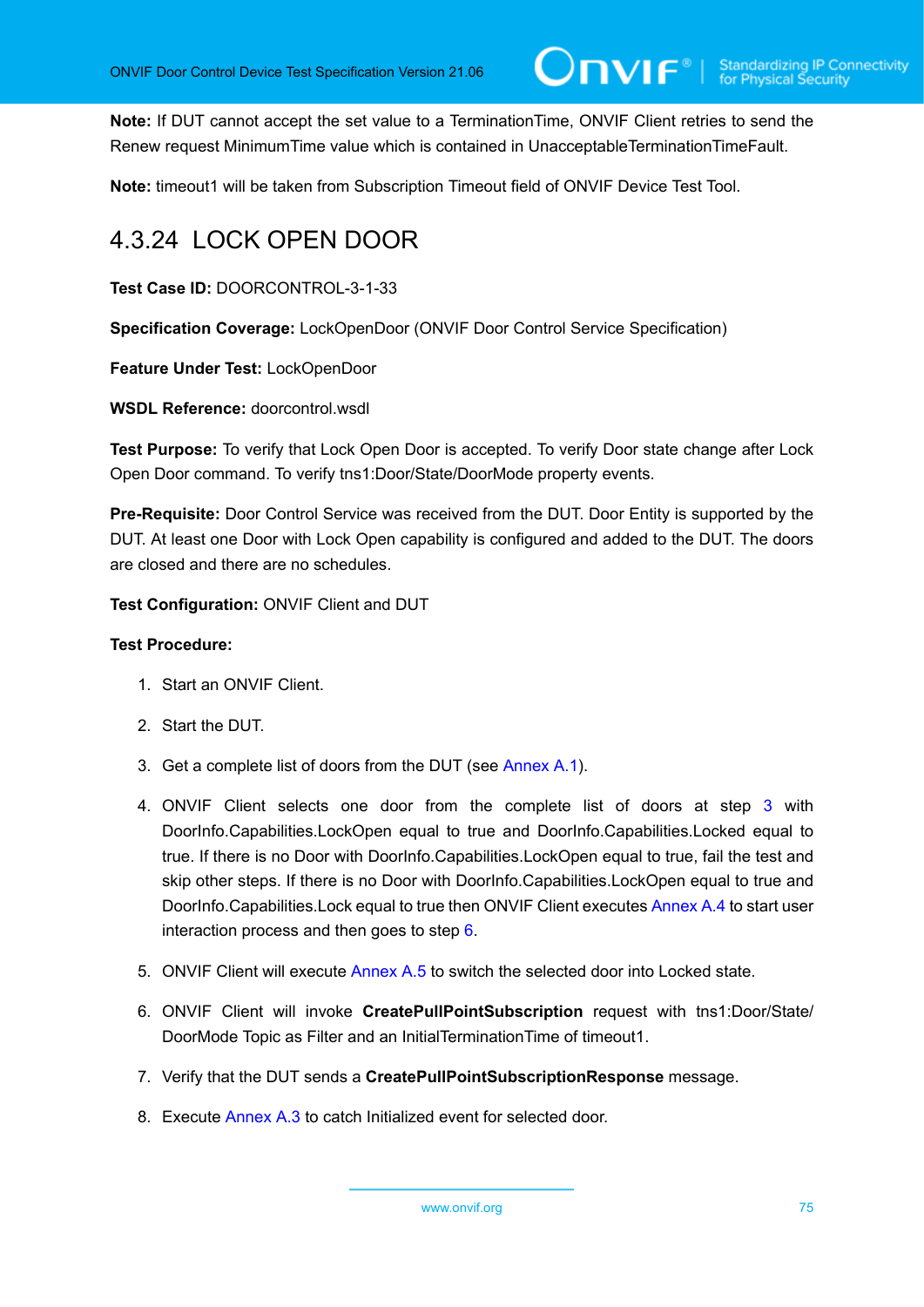- 9. ONVIF Client will invoke **LockOpenDoor** request (Token = [selected Door token]) to change door state.
- 10.Verify the **LockOpenDoorResponse** message from the DUT.
- <span id="page-75-0"></span>11. ONVIF Client will invoke **PullMessages** command with a PullMessagesTimeout of 20s and a MessageLimit of 1.
- <span id="page-75-1"></span>12.Verify that the DUT sends a **PullMessagesResponse** that contains NotificationMessages. Repeat step [11](#page-75-0) until timeout expires (Operation Delay option from ONVIF Device Test Tool will be used).
- <span id="page-75-2"></span>13.Check that all Notification messages with PropertyOperation = "Changed" contain Source.SimpleItem item with Name = "DoorToken" and Value equal to selected Door Token.
- 14.Check that all Notification messages with PropertyOperation = "Changed" have TopicExpression is equal to tns1:Door/State/DoorMode.
- 15.Verify that the last Notification message with PropertyOperation = "Changed" contains Data.SimpleItem item with Name = «State» and Value equal to "LockedOpen". Check that other Notification messages contain Data.SimpleItem item with Name = «State» and Value with tdc:DoorMode type.
- <span id="page-75-3"></span>16.Verify received Notification messages (correct value for UTC time, TopicExpression and wsnt:Message).

#### **PASS –**

• DUT passes all assertions.

# **FAIL –**

- The DUT did not send valid **LockOpenDoorResponse** message.
- The DUT did not send **CreatePullPointSubscriptionResponse** message.
- The DUT did not return at least one Door at step [3](#page-74-0).
- The DUT sent an invalid Notification messages with PropertyOperation = "Changed" (correct value for UTC time, TopicExpression and wsnt:Message, Topic = "tns1:Door/State/ DoorMode", contains Source.SimpleItem item with Name = "DoorToken" and Value equal to selected Door Token, contains Data.SimpleItem item with Name = «State» and Value with type equal to tdc:DoorMode) at step [12.](#page-75-1)
- The DUT sent the last Notification message with PropertyOperation = "Changed" with State value other than "LockedOpen" at step [12.](#page-75-1)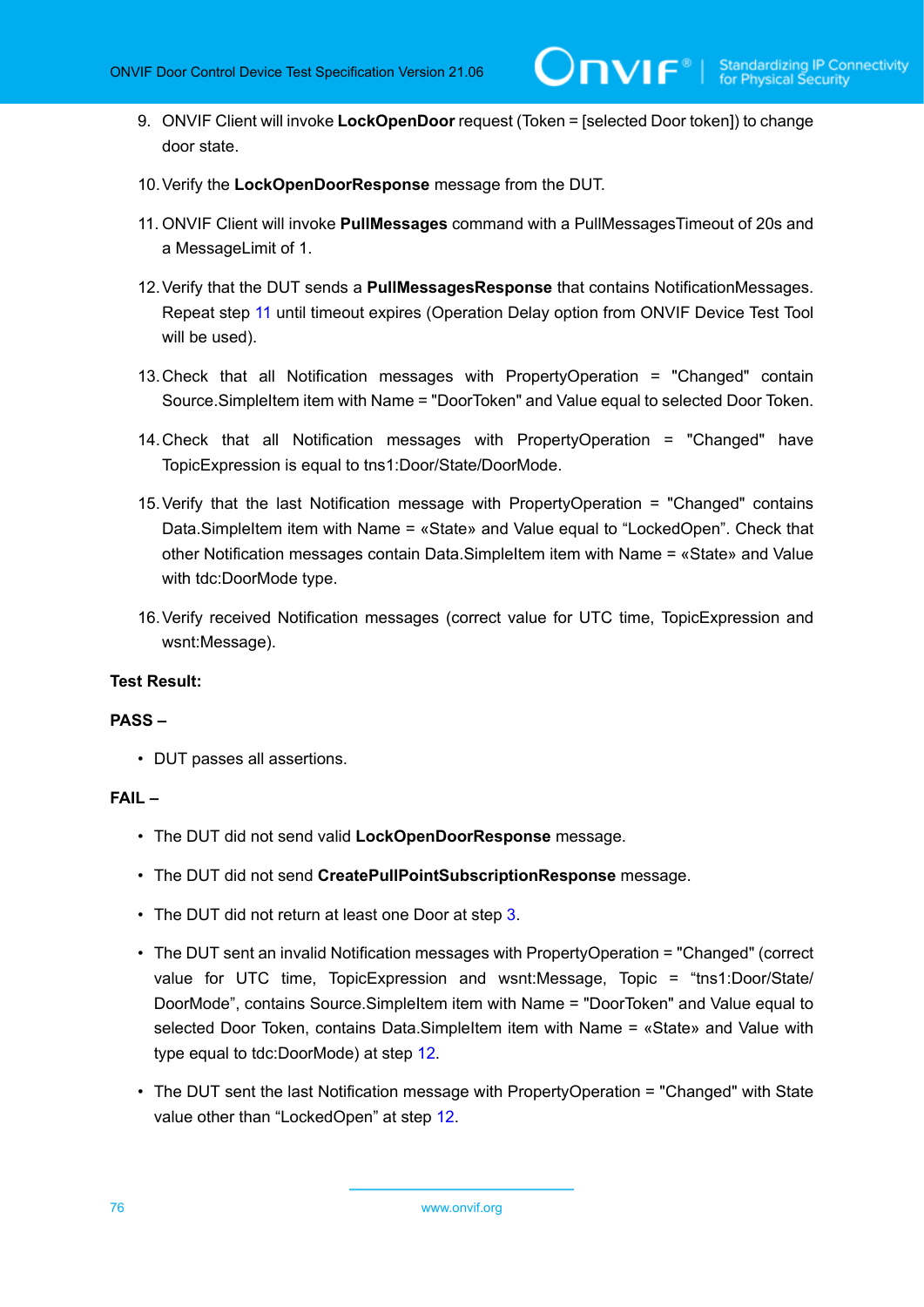**Note:** If the DUT does not return any door for step [3](#page-75-2), skip steps [4-](#page-74-2)[16,](#page-75-3) fail the test and go to the next test.

**Note:** If the DUT sends SOAP fault to LockOpenDoor request then the ONVIF Client deletes Subscription Manager, starts user interaction process (see [Annex A.4](#page-188-0)), and then runs the test from step [6](#page-74-1).

**Note:** If in the Annex A.5 the DUT sends SOAP fault to request to change door mode, then the ONVIF Client starts user interaction process (see [Annex A.4](#page-188-0)), and then runs the test from step [6](#page-74-1).

**Note:** The Subscription Manager has to be deleted at the end of the test either by calling unsubscribe or through a timeout.

**Note:** The Renew has to be used for renew subscription during test, if InitialTerminationTime expires.

**Note:** If DUT cannot accept the set value to Timeout or MessageLimit, ONVIF Client retries to send the PullMessage message with Timeout and MessageLimit which is contained in PullMessagesFaultResponse.

**Note:** If DUT cannot accept the set value to a TerminationTime, ONVIF Client retries to send the Renew request MinimumTime value which is contained in UnacceptableTerminationTimeFault.

**Note:** timeout1 will be taken from Subscription Timeout field of ONVIF Device Test Tool.

# 4.3.25 LOCK OPEN RELEASE DOOR

**Test Case ID:** DOORCONTROL-3-1-34

**Specification Coverage:** LockOpenReleaseDoor (ONVIF Door Control Service Specification)

**Feature Under Test:** LockOpenReleaseDoor

**WSDL Reference:** doorcontrol.wsdl

**Test Purpose:** To verify that Lock Open Release Door is accepted. To verify Door state change after Lock Open Release Door command. To verify tns1:Door/State/DoorMode property events.

**Pre-Requisite:** Door Control Service was received from the DUT. Door Entity is supported by the DUT. At least one Door with Lock Open capability is configured and added to the DUT. The doors are closed and there are no schedules. Test Configuration: ONVIF Client and DUT

**Test Configuration:** ONVIF Client and DUT

# **Test Procedure:**

1. Start an ONVIF Client.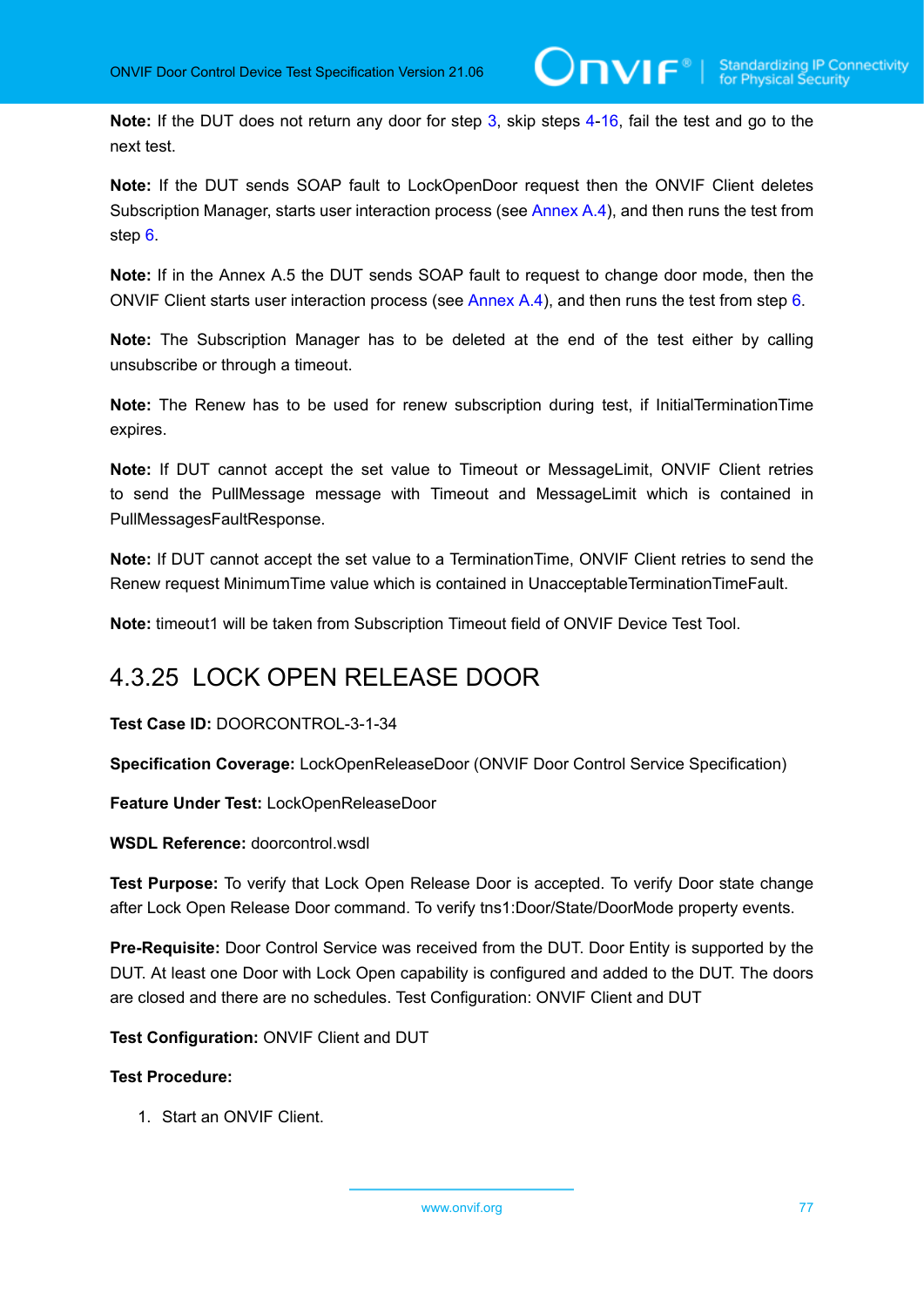- 2. Start the DUT.
- <span id="page-77-0"></span>3. Get a complete list of doors from the DUT (see [Annex A.1\)](#page-187-0).
- <span id="page-77-7"></span>4. ONVIF Client selects one door from the complete list of doors at step [3](#page-77-0) with DoorInfo.Capabilities.LockOpen equal to true and DoorInfo.Capabilities.Locked equal to true. If there is no Door with DoorInfo.Capabilities.LockOpen equal to true, fail the test and skip other steps. If there is no Door with DoorInfo.Capabilities.LockOpen equal to true and DoorInfo.Capabilities.Lock equal to true then ONVIF Client executes [Annex A.4](#page-188-0) to start user interaction process and then goes to step [14.](#page-77-1)
- 5. ONVIF Client will invoke **GetDoorState** request (Token = "Token1", where Token1 is selected door) to retrieve current state of the door.
- 6. Verify **GetDoorStateResponse** from the DUT. If DoorState.DoorMode is equal to LockedOpen then skip steps [7-](#page-77-2)[15](#page-77-3) and go to step [16.](#page-77-4)
- <span id="page-77-2"></span>7. ONVIF Client will execute [Annex A.5](#page-189-0) to switch the selected door into Locked state.
- 8. ONVIF Client will invoke **CreatePullPointSubscription** request with tns1:Door/State/ DoorMode Topic as Filter and an InitialTerminationTime of timeout1.
- 9. Verify that the DUT sends a **CreatePullPointSubscriptionResponse** message.
- 10.ONVIF Client will invoke **LockOpenDoor** request (Token = [selected Door token]) to move the door in LockedOpen state.
- 11. Verify **LockOpenDoorResponse** message from the DUT.
- <span id="page-77-5"></span>12.ONVIF Client will invoke **PullMessages** command with a PullMessagesTimeout of 20s and a MessageLimit of 1.
- <span id="page-77-6"></span>13.Verify that the DUT sends a **PullMessagesResponse**. Repeat step [12](#page-77-5) until timeout expires (Operation Delay option from ONVIF Device Test Tool will be used).
- <span id="page-77-1"></span>14.Check that the last Notification message with PropertyOperation = "Changed" contains Source.SimpleItem item with Name = "DoorToken" and Value equal to selected door tocken and contains Data.SimpleItem item with Name = «State» and Value equal to "LockedOpen".
- <span id="page-77-3"></span>15.ONVIF Client deletes Subscription Manager either by calling **Unsubscribe** or through a timeout.
- <span id="page-77-4"></span>16.ONVIF Client will invoke **CreatePullPointSubscription** request with tns1:Door/State/ DoorMode Topic as Filter and an InitialTerminationTime of timeout1.
- 17.Verify that the DUT sends a **CreatePullPointSubscriptionResponse** message.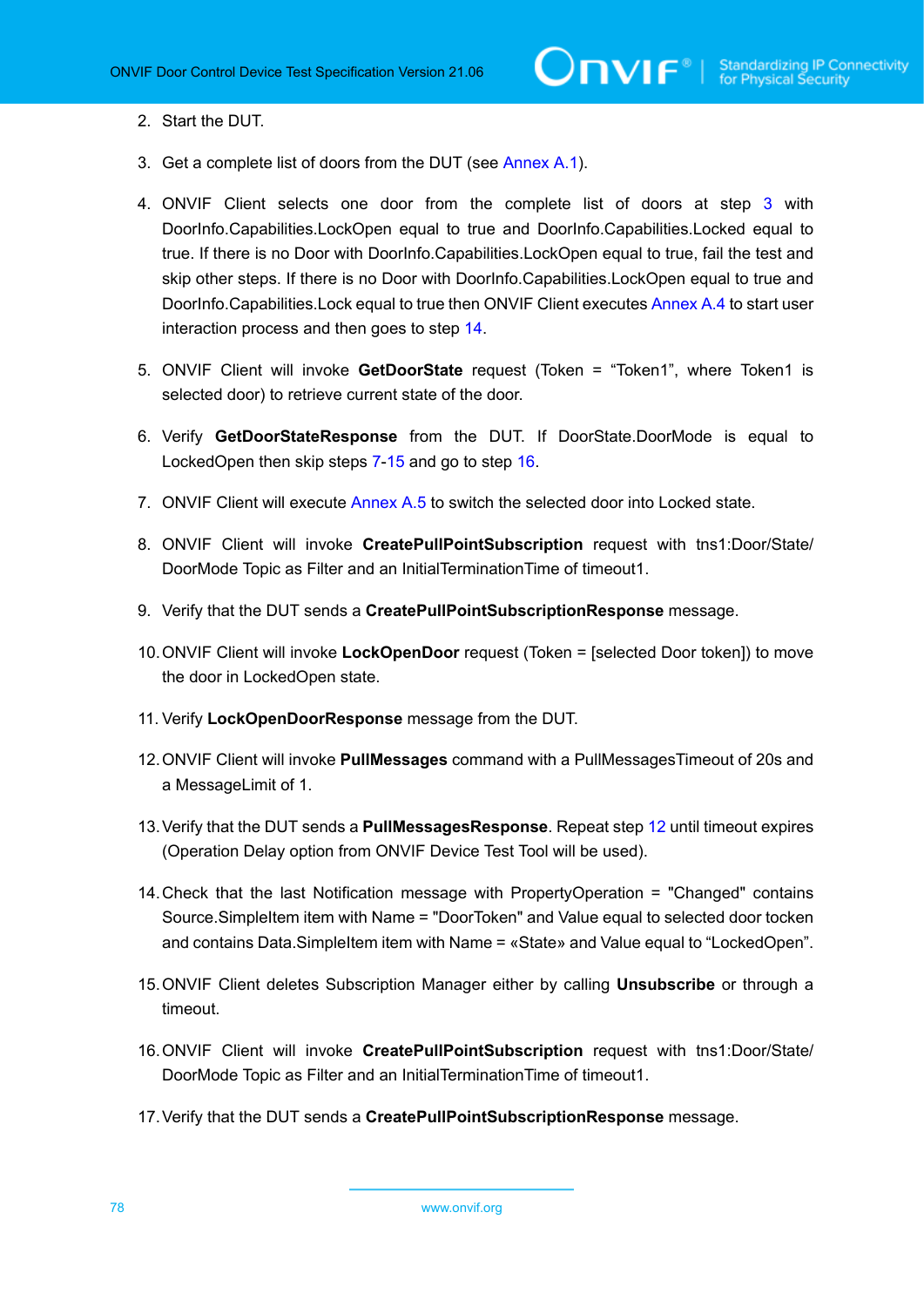- <span id="page-78-1"></span>18.Execute [Annex A.3](#page-187-1) to catch Initialized event for selected door. State of the Door received in [Annex A.3](#page-187-1) will be assumed as initial State of this Door.
- 19.Check that initial state of the Door equals to "LockedOpen".
- 20.ONVIF Client will invoke **LockOpenReleaseDoor** request (Token = [selected Door token]) to change door state.
- 21.Verify the **LockOpenDoorReleaseResponse** message from the DUT.
- <span id="page-78-0"></span>22.ONVIF Client will invoke **PullMessages** command with a PullMessagesTimeout of 20s and a MessageLimit of 1.
- <span id="page-78-2"></span>23.Verify that the DUT sends a **PullMessagesResponse** that contains NotificationMessages. Repeat step [22](#page-78-0) until timeout expires (Operation Delay option from ONVIF Device Test Tool will be used).
- 24.Check that all Notification messages with PropertyOperation = "Changed" contain Source.SimpleItem item with Name = "DoorToken" and Value equal to selected Door Token.
- 25.Check that all Notification messages with PropertyOperation = "Changed" have TopicExpression is equal to tns1:Door/State/DoorMode.
- 26.Virify that last Notification message with PropertyOperation = "Changed" contains Data.SimpleItem item with Name = «State» and Value other than "LockedOpen". Check that other Notification messages contain Data.SimpleItem item with Name = «State» and Value with tdc:DoorMode type.
- <span id="page-78-3"></span>27.Verify received Notification messages (correct value for UTC time, TopicExpression and wsnt:Message).

# **PASS –**

• DUT passes all assertions.

# **FAIL –**

- The DUT did not send valid **LockOpenReleaseDoorResponse** message.
- The DUT did not send **CreatePullPointSubscriptionResponse** message.
- The DUT did not return at least one Door at step [3](#page-77-0).
- The DUT sent the last Notification message with PropertyOperation = "Changed" with State value not equal to "LockedOpen" at step [13](#page-77-6).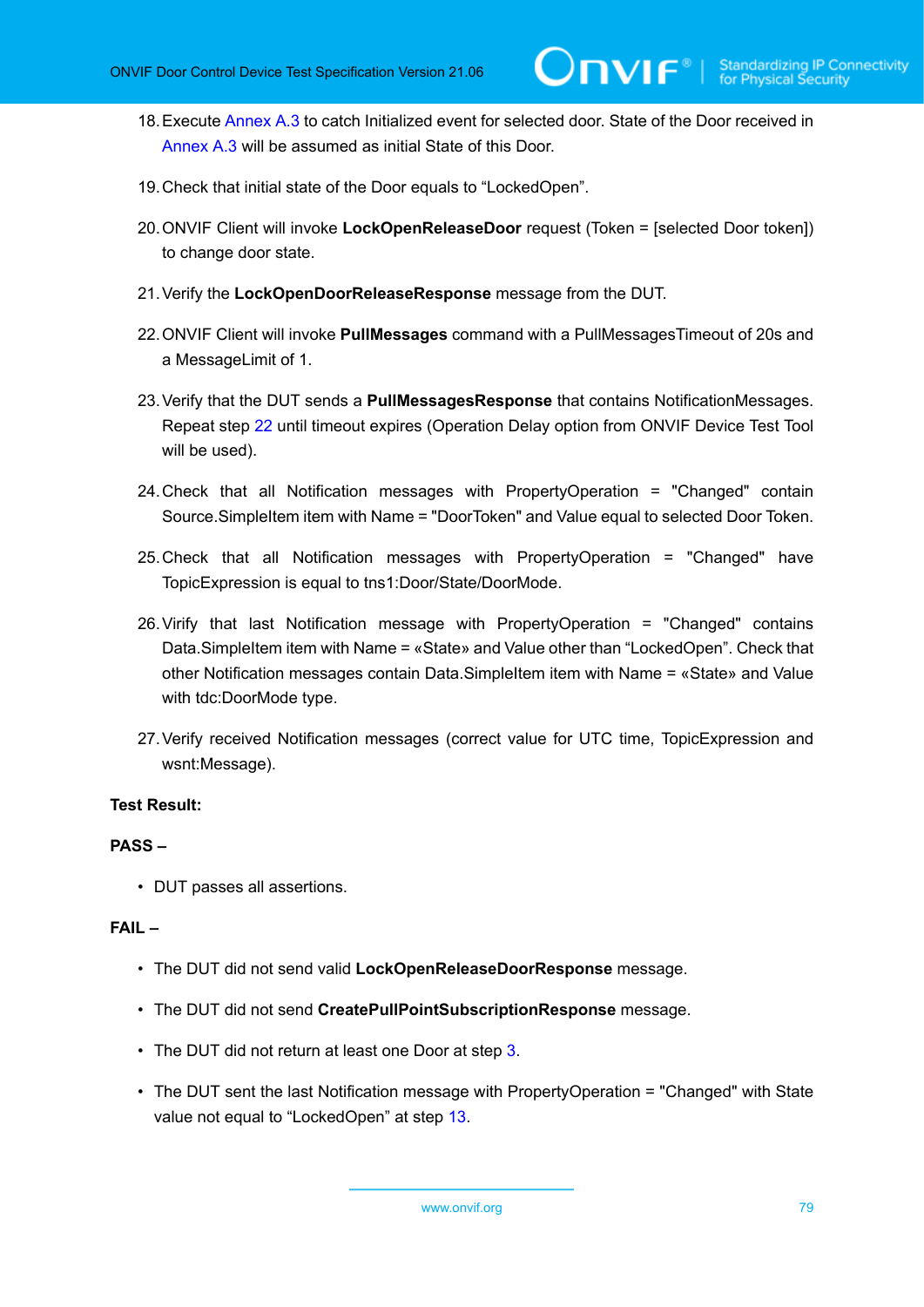- The DUT sent Notification message for selected door token with PropertyOperation = "Initialized" with State value not equal to "LockedOpen" at step [18.](#page-78-1)
- The DUT sent an invalid Notification messages with PropertyOperation = "Changed" (correct value for UTC time, TopicExpression and wsnt:Message, Topic = "tns1:Door/State/ DoorMode", contains Source.SimpleItem item with Name = "DoorToken" and Value equal to selected Door Token, contains Data.SimpleItem item with Name = «State» and Value with type equal to tdc:DoorMode) at step [23.](#page-78-2)
- The DUT sent the last Notification message with PropertyOperation = "Changed" with State value equal to "LockedOpen" at step [23.](#page-78-2)

**Note:** If the DUT does not return any door for step [3](#page-78-2), skip steps [4-](#page-77-7)[27,](#page-78-3) fail the test and go to the next test.

**Note:** If the DUT sends SOAP fault to LockOpenDoor request or to LockOpenRealiseDoorRequest then the ONVIF Client deletes Subscription Manager, starts user interaction process (see [Annex](#page-188-0) [A.4\)](#page-188-0), and then runs the test from step [16.](#page-77-4)

**Note:** If in the [Annex A.5](#page-189-0) the DUT sends SOAP fault to request to change door mode, then the ONVIF Client starts user interaction process (see [Annex A.4\)](#page-188-0), and then runs the test from step [16.](#page-77-4)

**Note:** The Subscription Manager has to be deleted at the end of the test either by calling unsubscribe or through a timeout.

**Note:** The Renew has to be used for renew subscription during test, if InitialTerminationTime expires.

**Note:** If DUT cannot accept the set value to Timeout or MessageLimit, ONVIF Client retries to send the PullMessage message with Timeout and MessageLimit which is contained in PullMessagesFaultResponse.

**Note:** If DUT cannot accept the set value to a TerminationTime, ONVIF Client retries to send the Renew request MinimumTime value which is contained in UnacceptableTerminationTimeFault.

**Note:** timeout1 will be taken from Subscription Timeout field of ONVIF Device Test Tool.

# 4.3.26 LOCK DOWN DOOR

**Test Case ID:** DOORCONTROL-3-1-35

**Specification Coverage:** LockDownDoor (ONVIF Door Control Service Specification)

**Feature Under Test:** LockDownDoor

**WSDL Reference:** doorcontrol.wsdl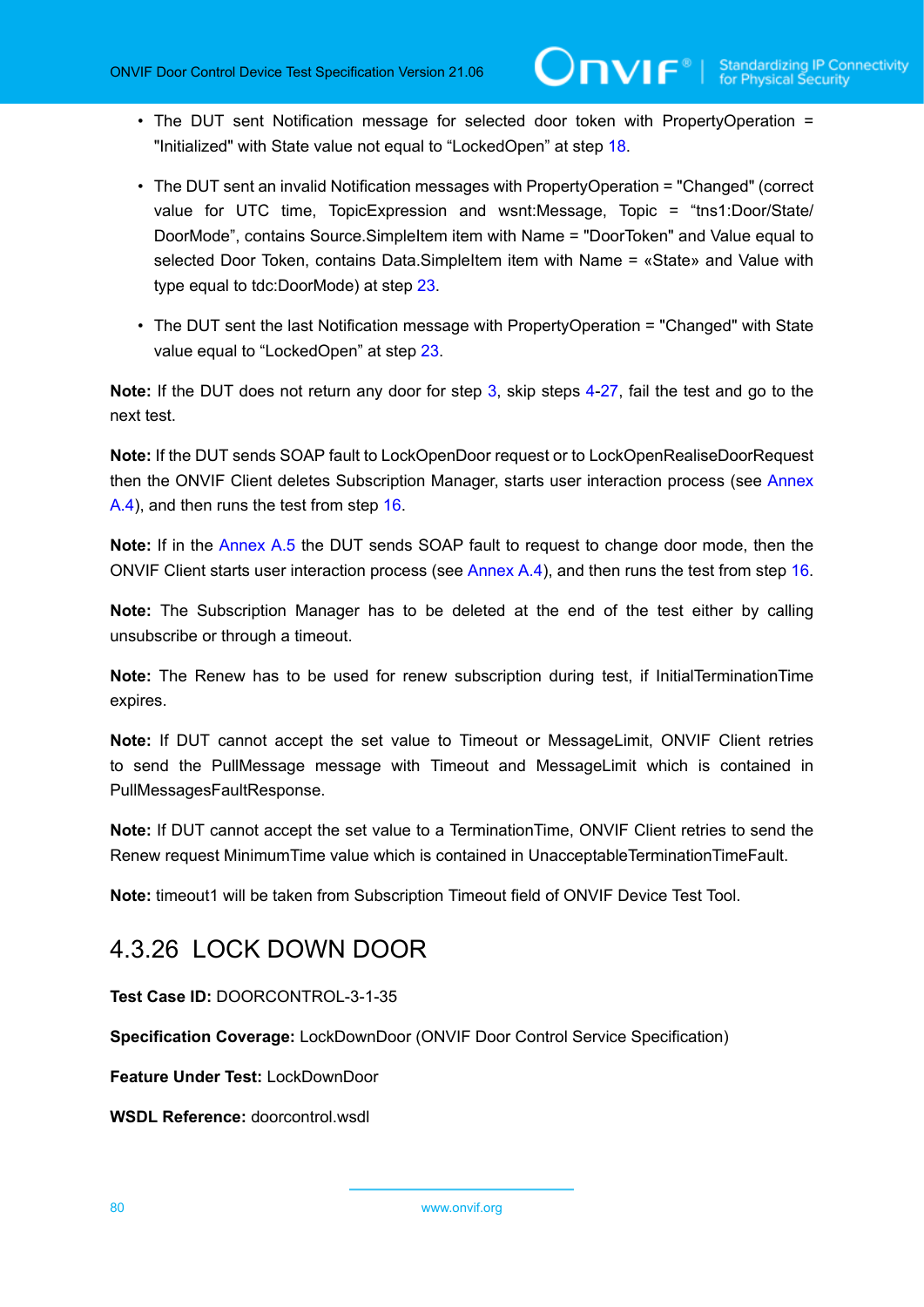**Test Purpose:** To verify that Lock Down Door is accepted. To verify Door state change after Lock Down Door command. To verify tns1:Door/State/DoorMode property events.

**Pre-Requisite:** Door Control Service was received from the DUT. Door Entity is supported by the DUT. At least one Door with Lock Down capability is configured and added to the DUT. The doors are closed and there are no schedules.

**Test Configuration:** ONVIF Client and DUT

- 1. Start an ONVIF Client.
- 2. Start the DUT.
- <span id="page-80-0"></span>3. Get a complete list of doors from the DUT (see [Annex A.1\)](#page-187-0).
- <span id="page-80-4"></span>4. ONVIF Client selects one door from the complete list of doors at step [3](#page-80-0) with DoorInfo.Capabilities.LockDown equal to true and DoorInfo.Capabilities.Locked equal to true. If there is no Door with DoorInfo.Capabilities.LockDown equal to true, fail the test and skip other steps. If there is no Door with DoorInfo.Capabilities.LockDown equal to true and DoorInfo.Capabilities.Lock equal to true then ONVIF Client executes [Annex A.4](#page-188-0) to start user interaction process and then goes to step [6](#page-80-1).
- 5. ONVIF Client will execute [Annex A.5](#page-189-0) to switch the selected door into Locked state.
- <span id="page-80-1"></span>6. ONVIF Client will invoke **CreatePullPointSubscription** request with tns1:Door/State/ DoorMode Topic as Filter and an InitialTerminationTime of timeout1.
- 7. Verify that the DUT sends a **CreatePullPointSubscriptionResponse** message.
- 8. Execute [Annex A.3](#page-187-1) to catch Initialized event for selected door.
- 9. ONVIF Client will invoke **LockDownDoor** request (Token = [selected Door token]) to change door state.
- 10.Verify the **LockDownDoorResponse** message from the DUT.
- <span id="page-80-2"></span>11. ONVIF Client will invoke **PullMessages** command with a PullMessagesTimeout of 20s and a MessageLimit of 1.
- <span id="page-80-3"></span>12.Verify that the DUT sends a **PullMessagesResponse** that contains NotificationMessages. Repeat step [11](#page-80-2) until timeout expires (Operation Delay option from ONVIF Device Test Tool will be used).
- 13.Check that all Notification messages with PropertyOperation = "Changed" contain Source.SimpleItem item with Name = "DoorToken" and Value equal to selected Door Token.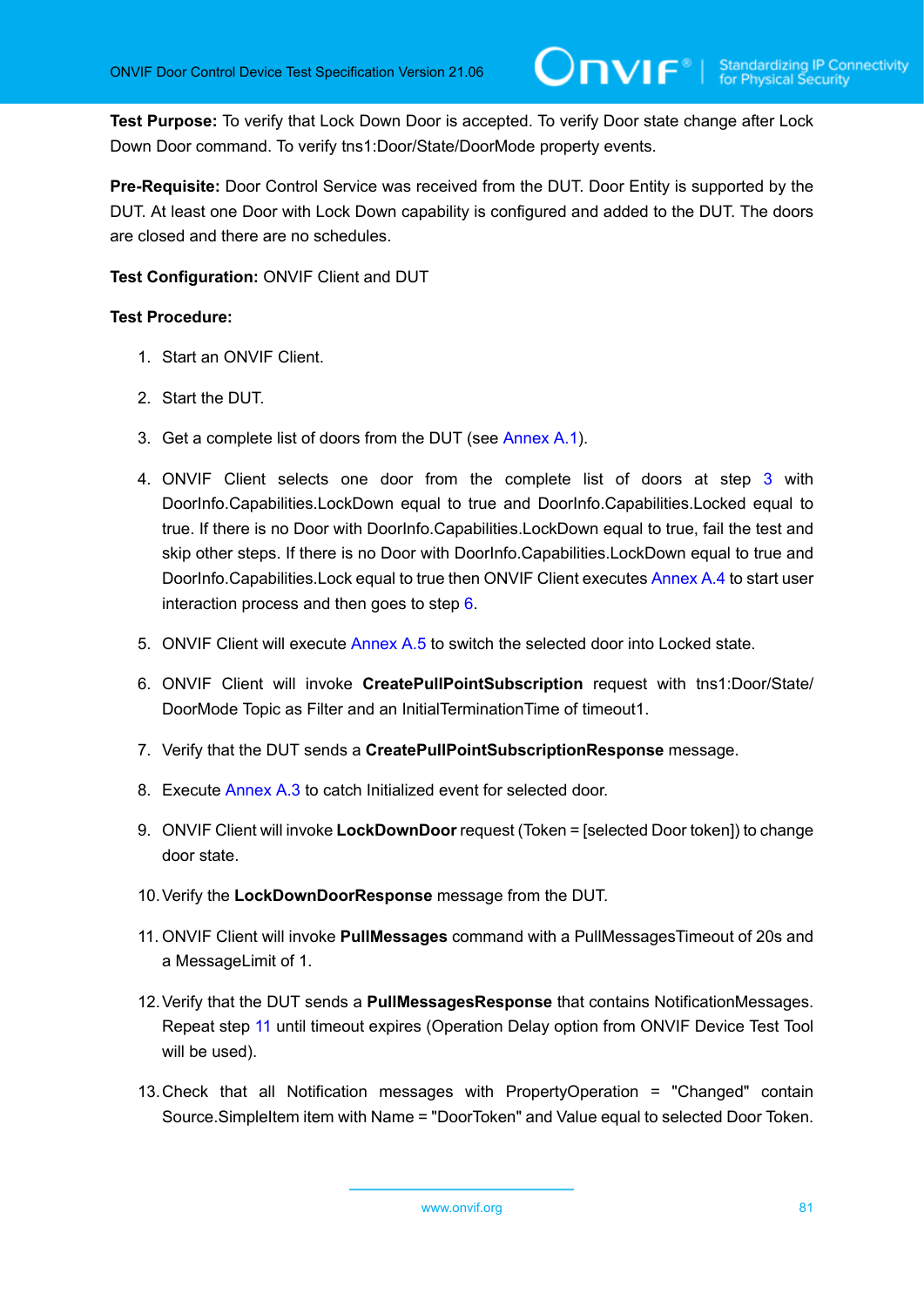- 14.Check that all Notification messages with PropertyOperation = "Changed" have TopicExpression is equal to tns1:Door/State/DoorMode.
- 15.Verify that the last Notification message with PropertyOperation = "Changed" contains Data.SimpleItem item with Name = «State» and Value equal to "LockedDown". Check that other Notification messages contain Data.SimpleItem item with Name = «State» and Value with tdc:DoorMode type.
- <span id="page-81-0"></span>16.Verify received Notification messages (correct value for UTC time, TopicExpression and wsnt:Message).

#### **PASS –**

• DUT passes all assertions.

#### **FAIL –**

- The DUT did not send valid **LockDownDoorResponse** message.
- The DUT did not send **CreatePullPointSubscriptionResponse** message.
- The DUT did not return at least one Door at step [3](#page-80-0).
- The DUT sent an invalid Notification messages with PropertyOperation = "Changed" (correct value for UTC time, TopicExpression and wsnt:Message, Topic = "tns1:Door/State/ DoorMode", contains Source.SimpleItem item with Name = "DoorToken" and Value equal to selected Door Token, contains Data.SimpleItem item with Name = «State» and Value with type equal to tdc:DoorMode) at step [12.](#page-80-3)
- The DUT sent the last Notification message with PropertyOperation = "Changed" with State value other than "LockedDown" at step [12](#page-80-3).

**Note:** If the DUT does not return any door for step [3](#page-80-0), skip steps [4-](#page-80-4)[16,](#page-81-0) fail the test and go to the next test.

**Note:** If the DUT sends SOAP fault to LockDownDoor request, then the ONVIF Client deletes Subscription Manager, starts user interaction process (see [Annex A.4](#page-188-0)), and then runs the test from step [6](#page-80-1).

**Note:** If in the [Annex A.5](#page-189-0) the DUT sends SOAP fault to request to change door mode, then the ONVIF Client starts user interaction process (see [Annex A.4](#page-188-0)), and then runs the test from step [6](#page-80-1).

**Note:** The Subscription Manager has to be deleted at the end of the test either by calling unsubscribe or through a timeout.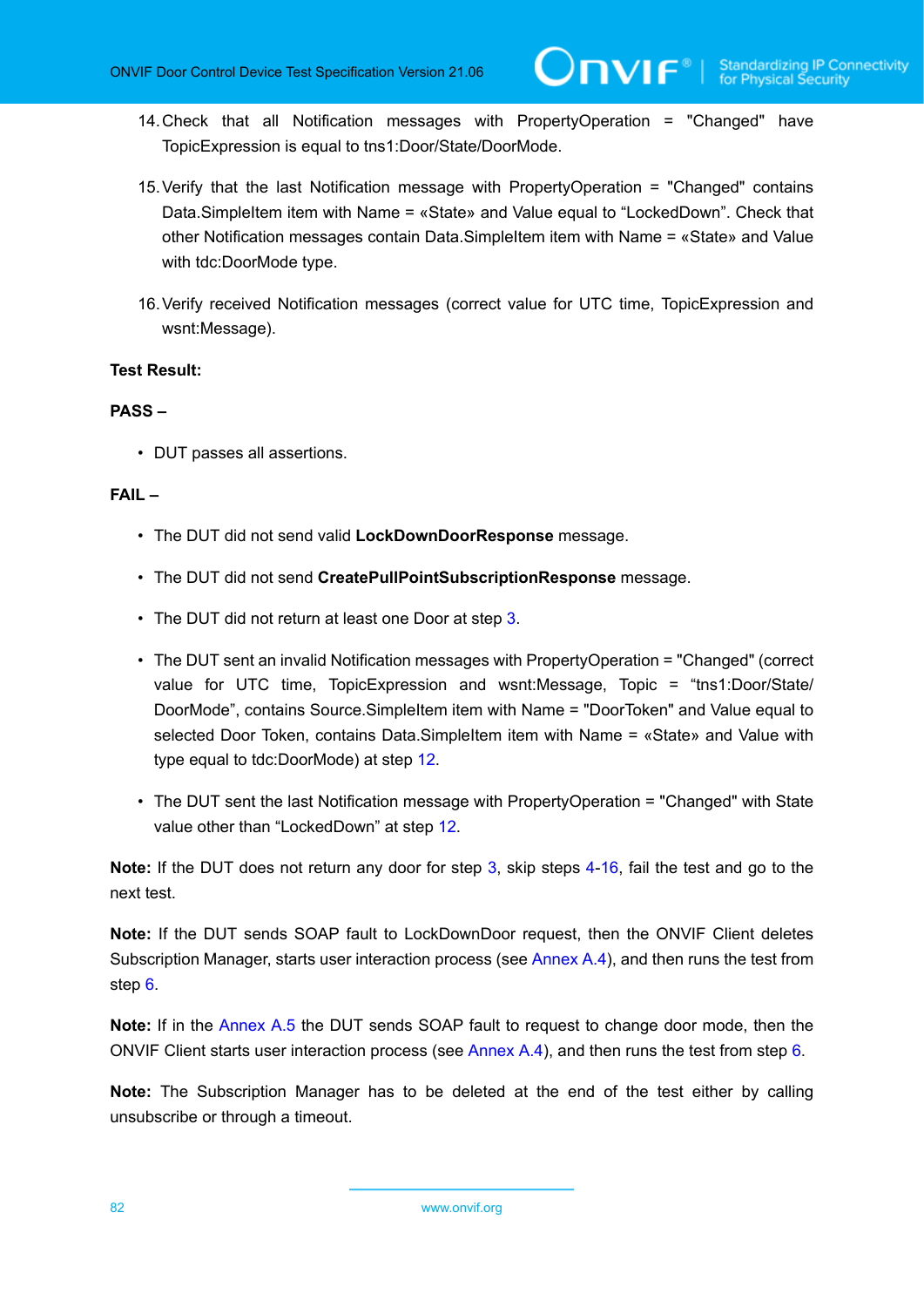**Note:** The Renew has to be used for renew subscription during test, if InitialTerminationTime expires.

**Note:** If DUT cannot accept the set value to Timeout or MessageLimit, ONVIF Client retries to send the PullMessage message with Timeout and MessageLimit which is contained in PullMessagesFaultResponse.

**Note:** If DUT cannot accept the set value to a TerminationTime, ONVIF Client retries to send the Renew request MinimumTime value which is contained in UnacceptableTerminationTimeFault.

**Note:** timeout1 will be taken from Subscription Timeout field of ONVIF Device Test Tool.

# 4.3.27 LOCK DOWN RELEASE DOOR

**Test Case ID:** DOORCONTROL-3-1-36

**Specification Coverage:** LockDownReleaseDoor (ONVIF Door Control Service Specification)

**Feature Under Test:** LockDownReleaseDoor

**WSDL Reference:** doorcontrol.wsdl

**Test Purpose:** To verify that Lock Down Release Door is accepted. To verify Door state change after Lock Down Release Door command. To verify tns1:Door/State/DoorMode property events.

**Pre-Requisite:** Door Control Service was received from the DUT. Door Entity is supported by the DUT. At least one Door with Lock Down capability is configured and added to the DUT. The doors are closed and there are no schedules.

**Test Configuration:** ONVIF Client and DUT

- 1. Start an ONVIF Client.
- 2. Start the DUT.
- <span id="page-82-0"></span>3. Get a complete list of doors from the DUT (see [Annex A.1\)](#page-187-0).
- <span id="page-82-1"></span>4. ONVIF Client selects one door from the complete list of doors at step [3](#page-82-0) with DoorInfo.Capabilities.LockDown equal to true and DoorInfo.Capabilities.Locked equal to true. If there is no Door with DoorInfo.Capabilities.LockDown equal to true, fail the test and skip other steps. If there is no Door with DoorInfo.Capabilities.LockDown equal to true and DoorInfo.Capabilities.Lock equal to true then ONVIF Client executes [Annex A.4](#page-188-0) to start user interaction process and then goes to step [14.](#page-83-0)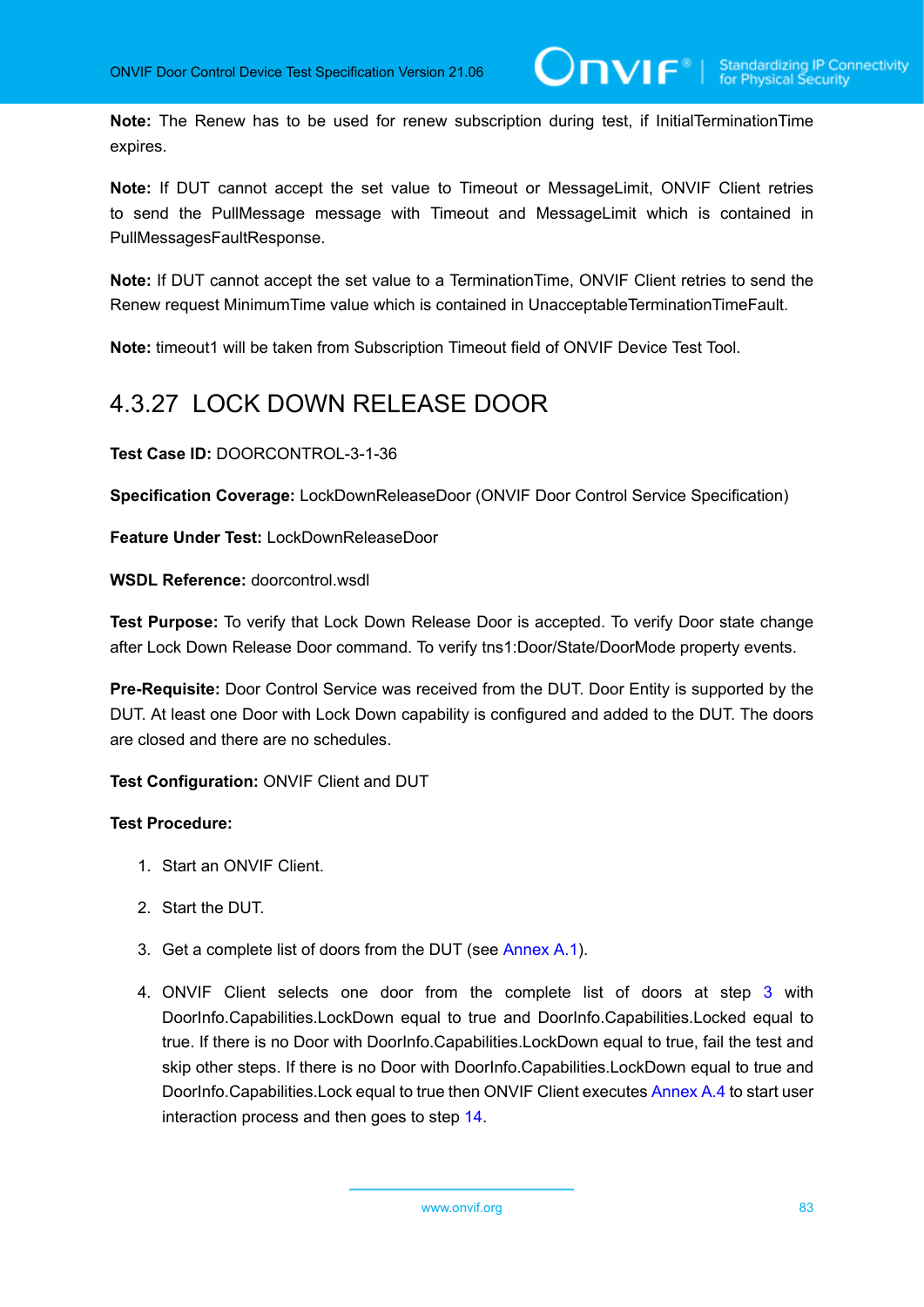- 5. ONVIF Client will invoke **GetDoorState** request (Token = "Token1", where Token1 is selected door) to retrieve current state of the door.
- 6. Verify **GetDoorStateResponse** from the DUT. If DoorState.DoorMode is equal to LockedDown then skip steps [7](#page-83-1)[-15](#page-83-2) and go to step [16.](#page-83-3)
- <span id="page-83-1"></span>7. ONVIF Client will execute [Annex A.5](#page-189-0) to switch the selected door into Locked state.
- 8. ONVIF Client will invoke **CreatePullPointSubscription** request with tns1:Door/State/ DoorMode Topic as Filter and an InitialTerminationTime of timeout1.
- 9. Verify that the DUT sends a **CreatePullPointSubscriptionResponse** message.
- 10.ONVIF Client will invoke **LockDownDoor** request (Token = [selected Door token]) to move the door in LockedDown state.
- 11. Verify **LockDownDoorResponse** message from the DUT.
- <span id="page-83-4"></span>12.ONVIF Client will invoke **PullMessages** command with a PullMessagesTimeout of 20s and a MessageLimit of 1.
- <span id="page-83-6"></span>13.Verify that the DUT sends a **PullMessagesResponse**. Repeat step [12](#page-83-4) until timeout expires (Operation Delay option from ONVIF Device Test Tool will be used).
- <span id="page-83-0"></span>14.Verify that the last Notification message with PropertyOperation = "Changed" contains Source.SimpleItem item with Name = "DoorToken" and Value equal to selected door tocken and contains Data.SimpleItem item with Name = «State» and Value equal to "LockedDown".
- <span id="page-83-2"></span>15.ONVIF Client deletes Subscription Manager either by calling **Unsubscribe** or through a timeout.
- <span id="page-83-3"></span>16.ONVIF Client will invoke **CreatePullPointSubscription** request with tns1:Door/State/ DoorMode Topic as Filter and an InitialTerminationTime of timeout1.
- 17.Verify that the DUT sends a **CreatePullPointSubscriptionResponse** message.
- <span id="page-83-7"></span>18.Execute [Annex A.3](#page-187-1) to catch Initialized event for selected door. State of the Door received in [Annex A.3](#page-187-1) will be assumed as initial State of this Door.
- 19.Check that initial state of the Door equals to "LockedDown".
- 20.ONVIF Client will invoke **LockDownReleaseDoor** request (Token = [selected Door token]) to change door state.
- 21.Verify the **LockDownReleaseDoorResponse** message from the DUT.
- <span id="page-83-5"></span>22.ONVIF Client will invoke **PullMessages** command with a PullMessagesTimeout of 20s and a MessageLimit of 1.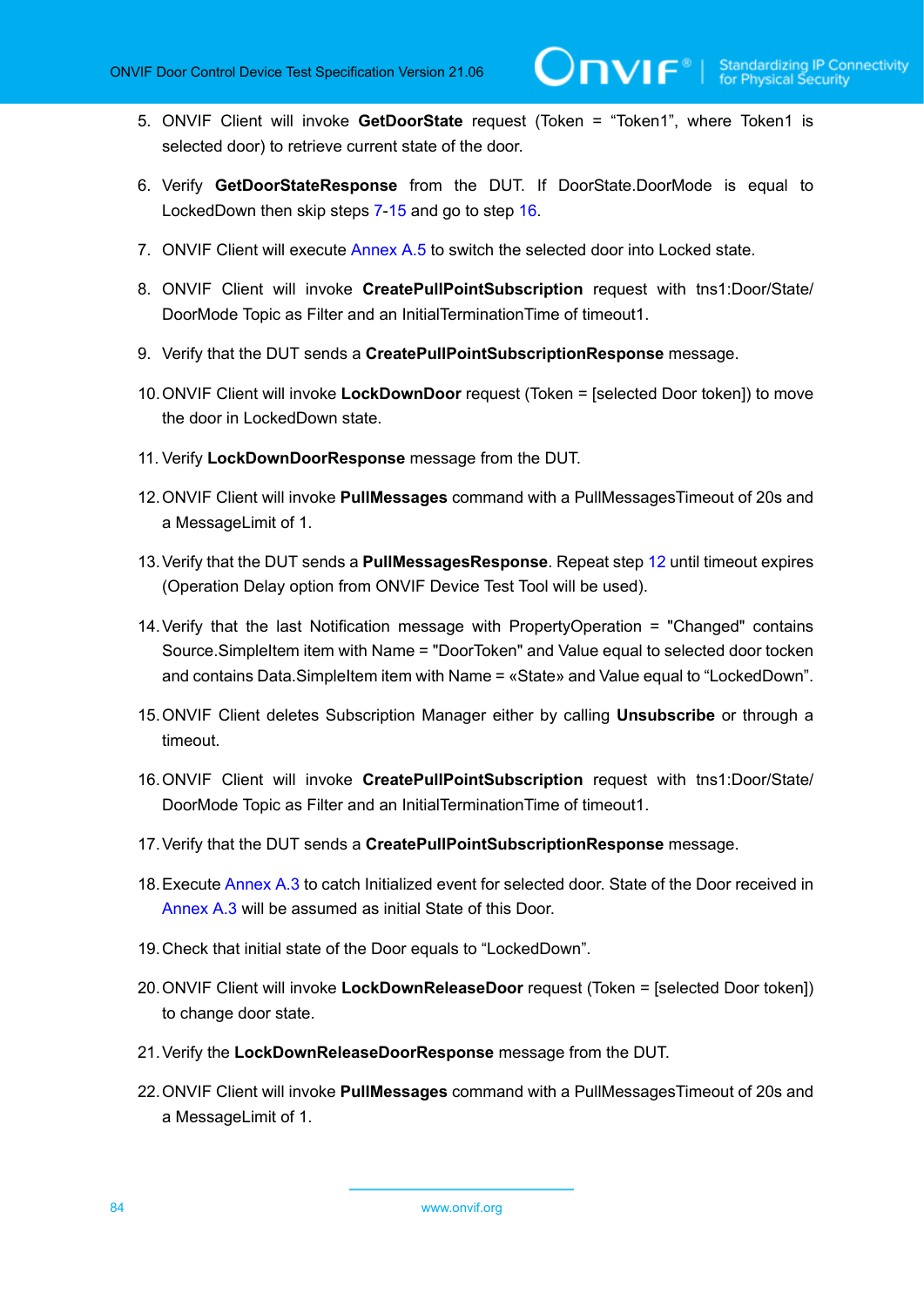- <span id="page-84-0"></span>23.Verify that the DUT sends a **PullMessagesResponse** that contains NotificationMessages. Repeat step [22](#page-83-5) until timeout has expired (Operation Delay option from ONVIF Device Test Tool will be used).
- 24.Check that all Notification messages with PropertyOperation = "Changed" contain Source.SimpleItem item with Name = "DoorToken" and Value equal to selected Door Token.
- 25.Check that all Notification messages with PropertyOperation = "Changed" have TopicExpression is equal to tns1:Door/State/DoorMode.
- 26.Verify that the last Notification message with PropertyOperation = "Changed" contains Data.SimpleItem item with Name = «State» and Value other than "LockedDown". Check that other Notification messages contain Data.SimpleItem item with Name = «State» and Value with tdc:DoorMode type.
- <span id="page-84-1"></span>27.Verify received Notification messages (correct value for UTC time, TopicExpression and wsnt:Message).

# **PASS –**

• DUT passes all assertions.

# **FAIL –**

- The DUT did not send valid **LockDownReleaseDoorResponse** message.
- The DUT did not send **CreatePullPointSubscriptionResponse** message.
- The DUT did not return at least one Door at step [3](#page-82-0).
- The DUT sent the last Notification message with PropertyOperation = "Changed" with State value not equal to "LockedDown" at step [13.](#page-83-6)
- The DUT sent Notification message for selected door token with PropertyOperation = "Initialized" with State value not equal to "LockedDown" at step [18.](#page-83-7)
- The DUT sent an invalid Notification messages with PropertyOperation = "Changed" (correct value for UTC time, TopicExpression and wsnt:Message, Topic = "tns1:Door/State/ DoorMode", contains Source.SimpleItem item with Name = "DoorToken" and Value equal to selected Door Token, contains Data.SimpleItem item with Name = «State» and Value with type equal to tdc:DoorMode) at step [23.](#page-84-0)
- The DUT sent the last Notification message with PropertyOperation = "Changed" with State value equal to "LockedDown" at step [23](#page-84-0).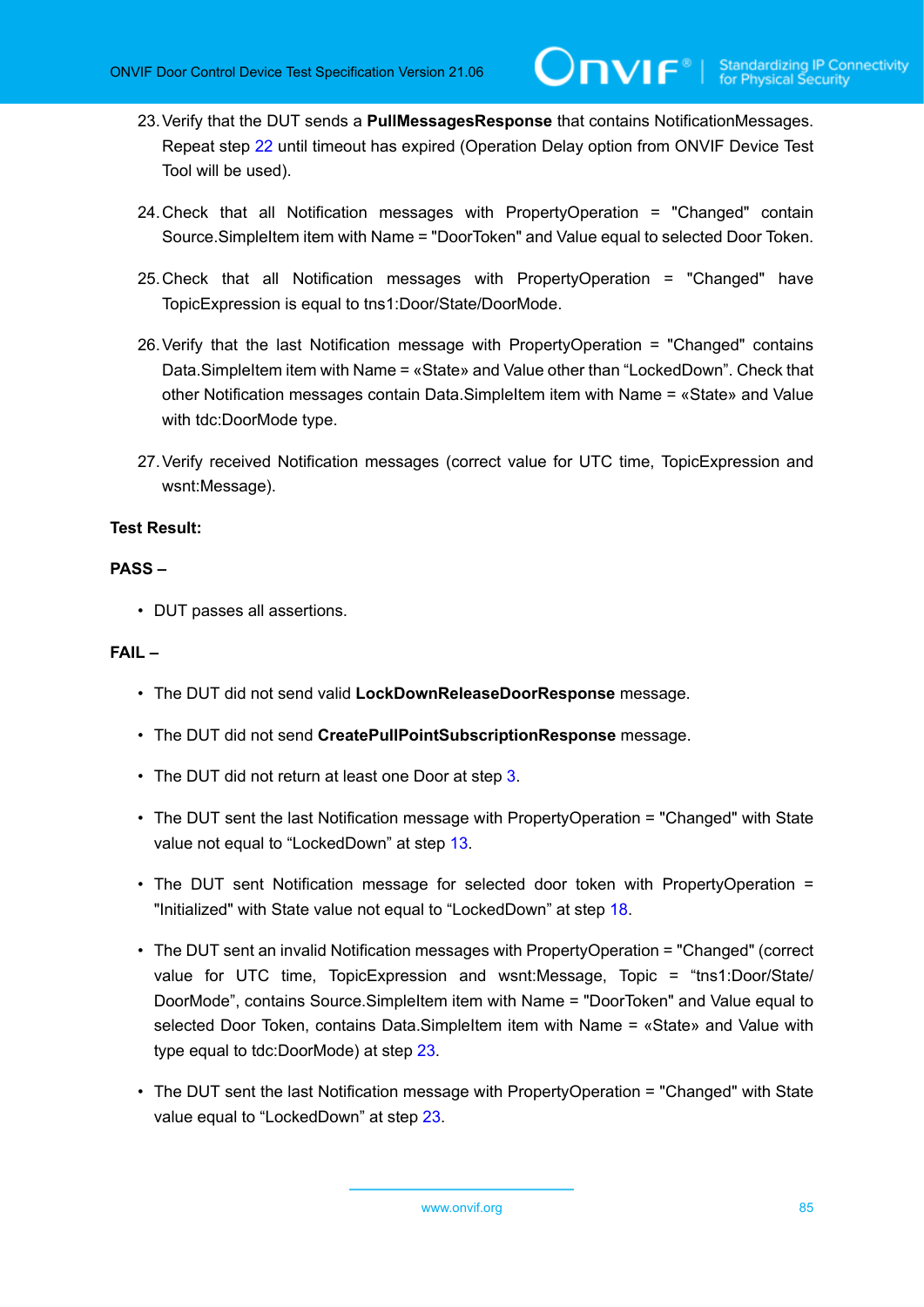**Note:** If the DUT does not return any door for step [3](#page-82-0), skip steps [4-](#page-82-1)[27,](#page-84-1) fail the test and go to the next

**Note:** If the DUT sends SOAP fault to LockDownDoor request or to LockDownReleaseDoorRequest then the ONVIF Client deletes Subscription Manager, starts user interaction process (see [Annex](#page-188-0) [A.4\)](#page-188-0), and then runs the test from step [16.](#page-83-3)

**Note:** If in the [Annex A.5](#page-189-0) the DUT sends SOAP fault to request to change door mode, then the ONVIF Client starts user interaction process (see [Annex A.4\)](#page-188-0), and then runs the test from step [16.](#page-83-3)

**Note:** The Subscription Manager has to be deleted at the end of the test either by calling unsubscribe or through a timeout.

**Note:** The Renew has to be used for renew subscription during test, if InitialTerminationTime expires.

**Note:** If DUT cannot accept the set value to Timeout or MessageLimit, ONVIF Client retries to send the PullMessage message with Timeout and MessageLimit which is contained in PullMessagesFaultResponse.

**Note:** If DUT cannot accept the set value to a TerminationTime, ONVIF Client retries to send the Renew request MinimumTime value which is contained in UnacceptableTerminationTimeFault.

**Note:** timeout1 will be taken from Subscription Timeout field of ONVIF Device Test Tool.

# 4.4 Consistency

# 4.4.1 GET ACCESS POINT INFO LIST AND GET DOOR INFO LIST CONSISTENCY

**Test Case ID:** DOORCONTROL-5-1-1

**Specification Coverage:** GetDoorInfoList (ONVIF Door Control Service Specification), GetAccessPointInfoList (ONVIF Access Control Service Specification)

**Feature Under Test:** GetDoorInfoList, GetAccessPointInfoList

**WSDL Reference:** accesscontrol.wsdl, doorcontrol.wsdl

**Test Purpose:** To verify that Door Info List contains all Doors from Access Point Info List.

**Pre-Requisite:** Access Control Service was received from the DUT. Door Control Service address was received from the DUT. Access Point Entity is supported by the DUT. At least one Access Point is configured and added to the DUT. Profile C scope or Profile A scope.

**Test Configuration:** ONVIF Client and DUT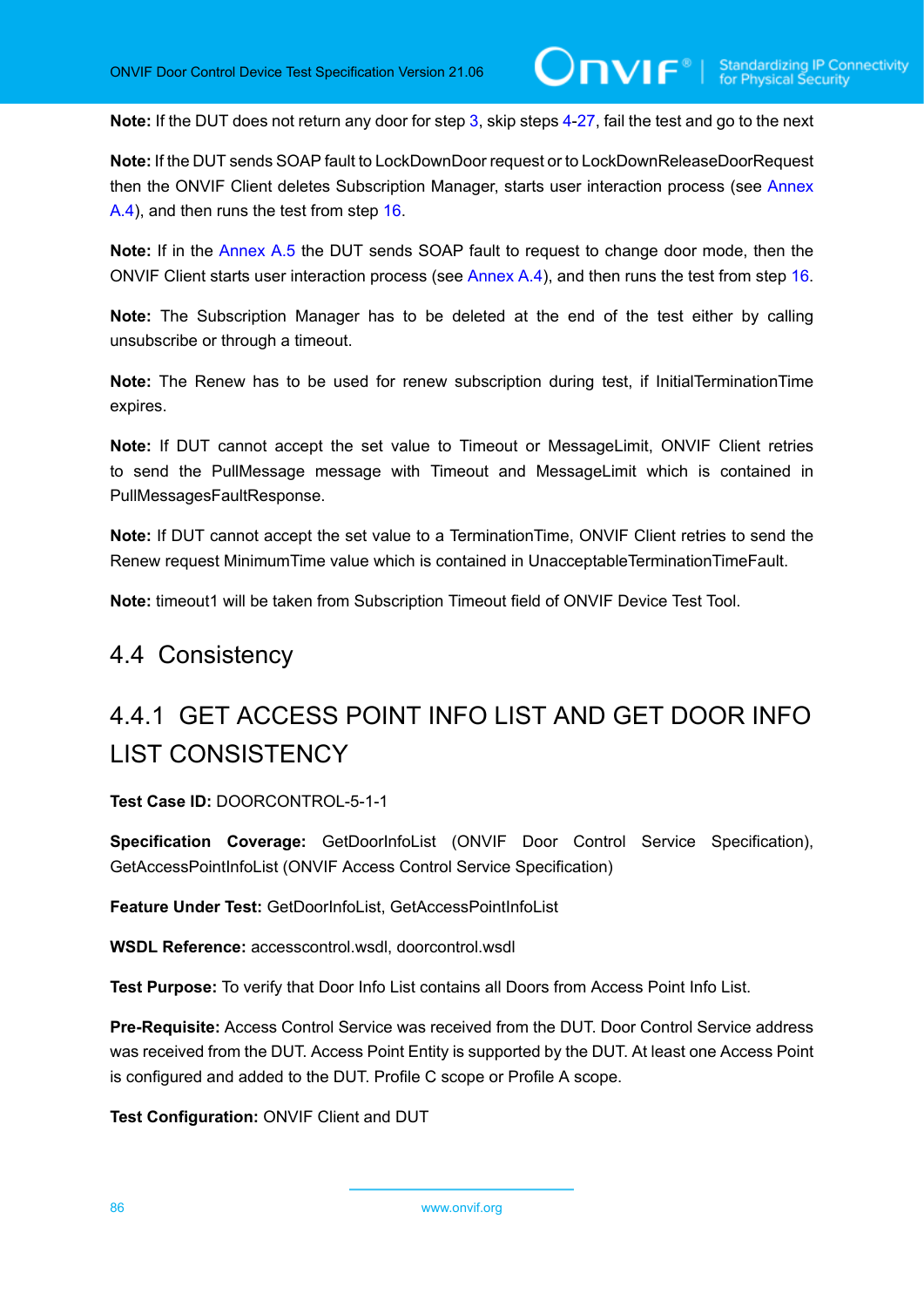## **Test Procedure:**

- 1. Start an ONVIF Client.
- 2. Start the DUT.
- <span id="page-86-0"></span>3. Get a complete list of doors from the DUT (see [Annex A.1\)](#page-187-0)
- <span id="page-86-1"></span>4. Get a complete list of access points from the DUT (see [Annex A.2](#page-187-2))
- 5. Verify that the complete list of doors contains all Doors included in the complete list of access points in Entity element in case Type is skipped or equal to tdc:Door.

#### **Test Result:**

# **PASS –**

• DUT passes all assertions.

## **FAIL –**

- The DUT returned at least one Door listed in Entity element of AccessPointInfo listed in the complete list of access points in case Type is skipped or equal to tdc:Door that was not included in the complete list of doors.
- The DUT did not return at least one Door at step [3](#page-86-0).
- The DUT did not return at least one Access Point at step [4](#page-86-1).

# 4.4.2 DOOR CAPABILITIES CONSISTENCY

**Test Case ID:** DOORCONTROL-5-1-2

**Specification Coverage:** DoorCapabilities (ONVIF Door Service Specification)

**Feature Under Test:** GetDoorInfoList

**WSDL Reference:** doorcontrol.wsdl

**Test Purpose:** To verify that Door сapabilities consistency.

**Pre-Requisite:** Door Control Service was received from the DUT. Door Entity is supported by the DUT. Profile D is supported by the DUT.

**Test Configuration:** ONVIF Client and DUT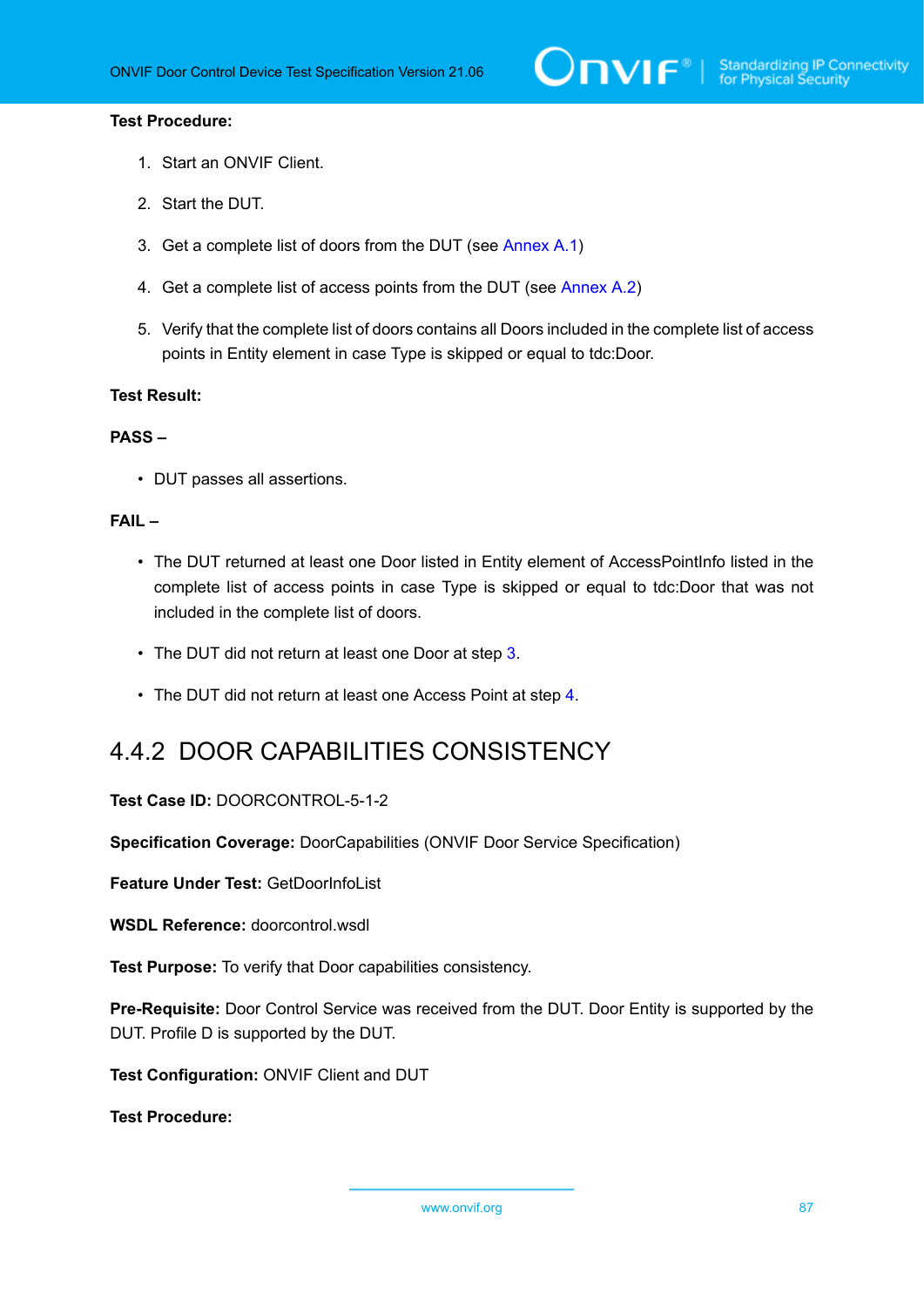- 1. Start an ONVIF Client.
- 2. Start the DUT.
- 3. ONVIF Client retrieves a complete list of door info by following the procedure mentioned in [Annex A.1](#page-187-0) with the following output parameters
	- out *doorInfoCompleteList* complete door info list
- 4. For each Door Info (*doorInfo*) from *doorInfoCompleteList*
	- 4.1.If *doorInfo*.Capabilities.Access != true, FAIL the test and skip other steps.
	- 4.2.If *doorInfo*.Capabilities.Lock != true, FAIL the test and skip other steps.
	- 4.3.If *doorInfo*.Capabilities.Unlock != true, FAIL the test and skip other steps.

# **PASS -**

• DUT passes all assertions.

# **FAIL -**

• DUT does not pass all assertions.

# 4.5 Property Events

# 4.5.1 DOOR CONTROL – DOOR MODE EVENT

# **Test Case ID:** DOORCONTROL-6-1-1

**Specification Coverage:** tns1:Door/State/DoorMode (ONVIF Door Control Service Specification), GetDoorState (ONVIF Door Control Service Specification), Properties (ONVIF Core Specification)

# **Feature Under Test:** GetDoorState

**WSDL Reference:** event.wsdl, doorcontrol.wsdl

**Test Purpose:** To verify tns1:Door/State/DoorMode event generation after subscription and to verify tns1:Door/State/DoorMode event format.

**Pre-Requisite:** Event Service was received from the DUT. Device supports Pull-Point Notification feature. Door Control Service was received from the DUT. Door Entity is supported by the DUT. At least one Door is configured and added to the DUT.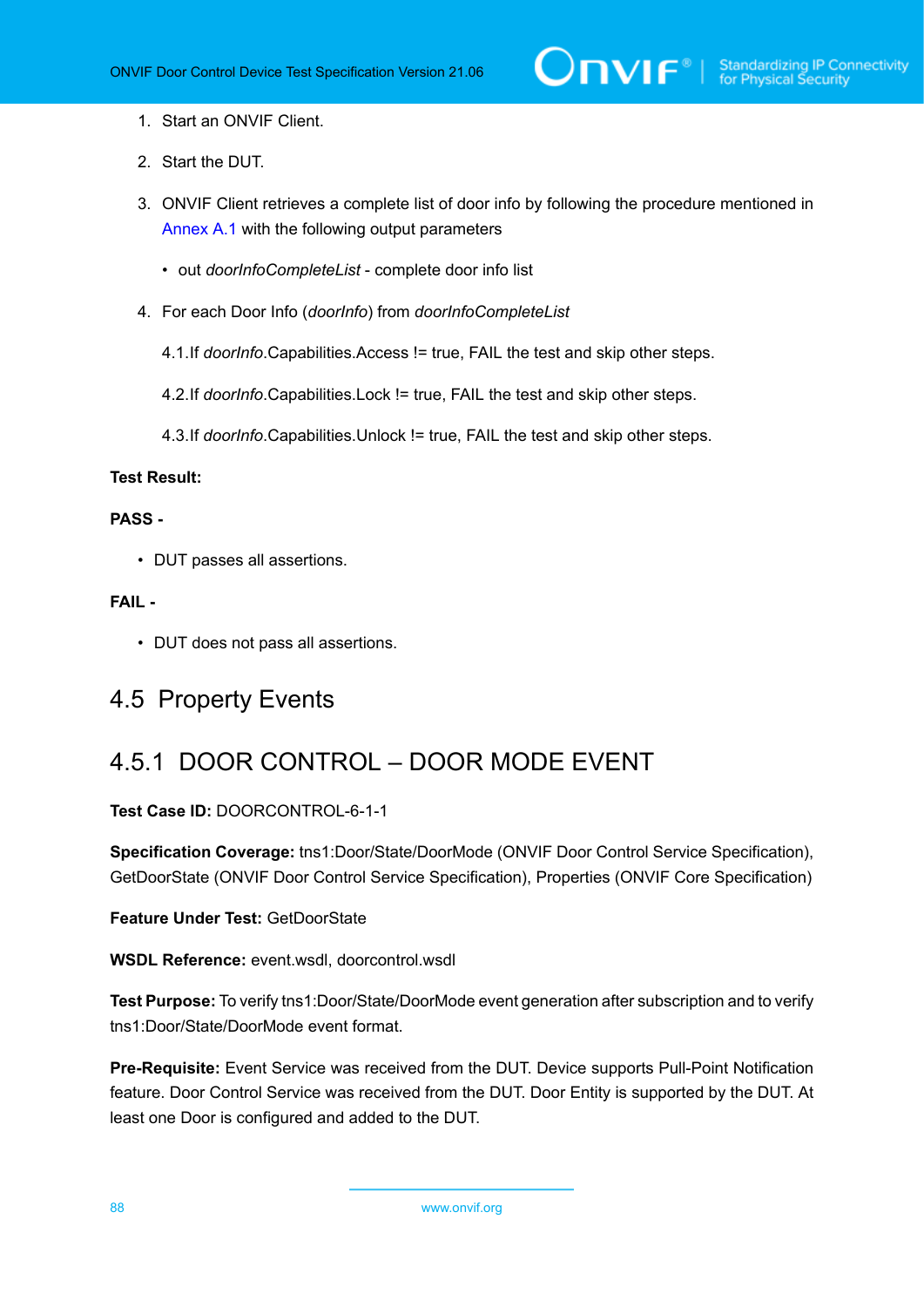$\bigcirc$   $\blacksquare$   $\blacksquare$   $\blacksquare$   $\blacksquare$  Standardizing IP Connectivity

#### **Test Configuration:** ONVIF Client and DUT

- 1. Start an ONVIF Client.
- 2. Start the DUT.
- <span id="page-88-1"></span>3. Get a complete list of doors from the DUT (see [Annex A.1\)](#page-187-0).
- <span id="page-88-3"></span>4. ONVIF Client will invoke **GetEventProperties** request to retrieve all events supported by the DUT.
- 5. Verify the **GetEventPropertiesResponse** message from the DUT.
- 6. Check if there is an event with Topic tns1:Door/State/DoorMode. If there is no event with such Topic skip other steps, fail the test and go to the next test.
- 7. Check that this event is a Property event (MessageDescription.IsProperty = "true").
- 8. Check that this event contains Source.SimpleItemDescription item with Name = "DoorToken" and Type = "pt:ReferenceToken".
- 9. Check that this event contains Data.SimpleItemDescription item with Name = «State» and Type = "tdc:DoorMode".
- 10.ONVIF Client will invoke **CreatePullPointSubscription** request with tns1:Door/State/ DoorMode Topic as Filter and an InitialTerminationTime of timeout1.
- 11. Verify that the DUT sends a **CreatePullPointSubscriptionResponse** message.
- <span id="page-88-0"></span>12.ONVIF Client will invoke **PullMessages** command with a PullMessagesTimeout of 20s and a MessageLimit of 1.
- <span id="page-88-2"></span>13.Verify that the DUT sends a **PullMessagesResponse** that contains NotificationMessages. Repeat step [12](#page-88-0) until Notification for all Doors is received.
- 14.Verify the received Notify messages (correct value for UTC time, TopicExpression and wsnt:Message).
- 15.Verify that TopicExpression is equal to tns1:Door/State/DoorMode for all received Notify messages.
- 16.Verify that each notification contains Source.SimpleItem item with Name = "DoorToken" and Value is equal to one of existing Door Tokens (e.g. complete list of doors contains Door with the same token). Verify that there are Notification messages for each Door.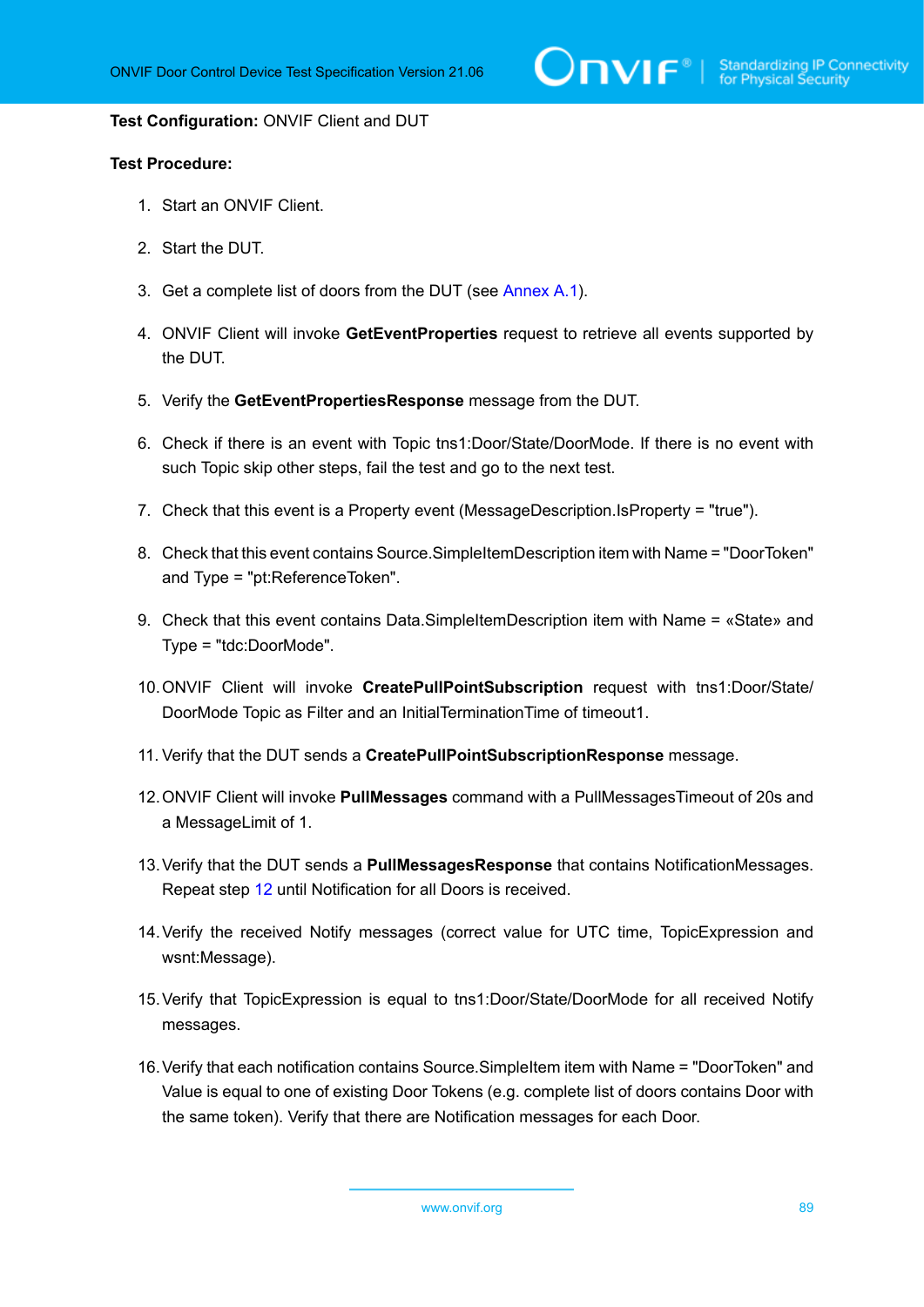- 17.Verify that each notification contains Data.SimpleItem item with Name = «State» and Value with type is equal to tdc:DoorMode.
- 18.Verify that Notify PropertyOperation = "Initialized".
- 19.ONVIF Client will invoke **GetDoorState** request for each Door with corresponding tokens.
- <span id="page-89-0"></span>20.Verify the **GetDoorStateResponse** messages from the DUT. Verify that Data.SimpleItem item with Name = «State» from Notification message has the same value with DoorMode elements from corresponding **GetDoorStateResponse** messages for each Door.

# **PASS –**

• DUT passes all assertions.

# **FAIL –**

- The DUT did not send a **GetEventPropertiesResponse**
- The DUT did not send **CreatePullPointSubscriptionResponse** message.
- The DUT did not send **PullMessagesResponse** message.
- The DUT did not send valid SubscriptionReference.
- The DUT did not send a Notification message that contains a property event tns1:Door/State/ DoorMode at least for one Door.
- The DUT sent an invalid Notification message (no corresponding Source.SimpleItem or Data.SimpleItem, wrong type of Value fields, invalid DoorToken or State values, PropertyOperation is not equal to "Initialized").
- The DUT did not return at least one Door at step [3](#page-88-1).
- The DUT did not return Topic tns1:Door/State/DoorMode in **GetEventPropertiesResponse**.

**Note:** The Subscription Manager has to be deleted at the end of the test either by calling unsubscribe or through a timeout.

**Note:** The Subscription Manager has to be deleted at the end of the test either by calling unsubscribe or through a timeout.

**Note:** ONVIF Client at step [13](#page-88-2) will wait for Notification messages until notification for all Doors is received or Operation Delay has expired. Notification messages for all Doors are assumed as received, if the number of Notification messages is equal to the number of Doors.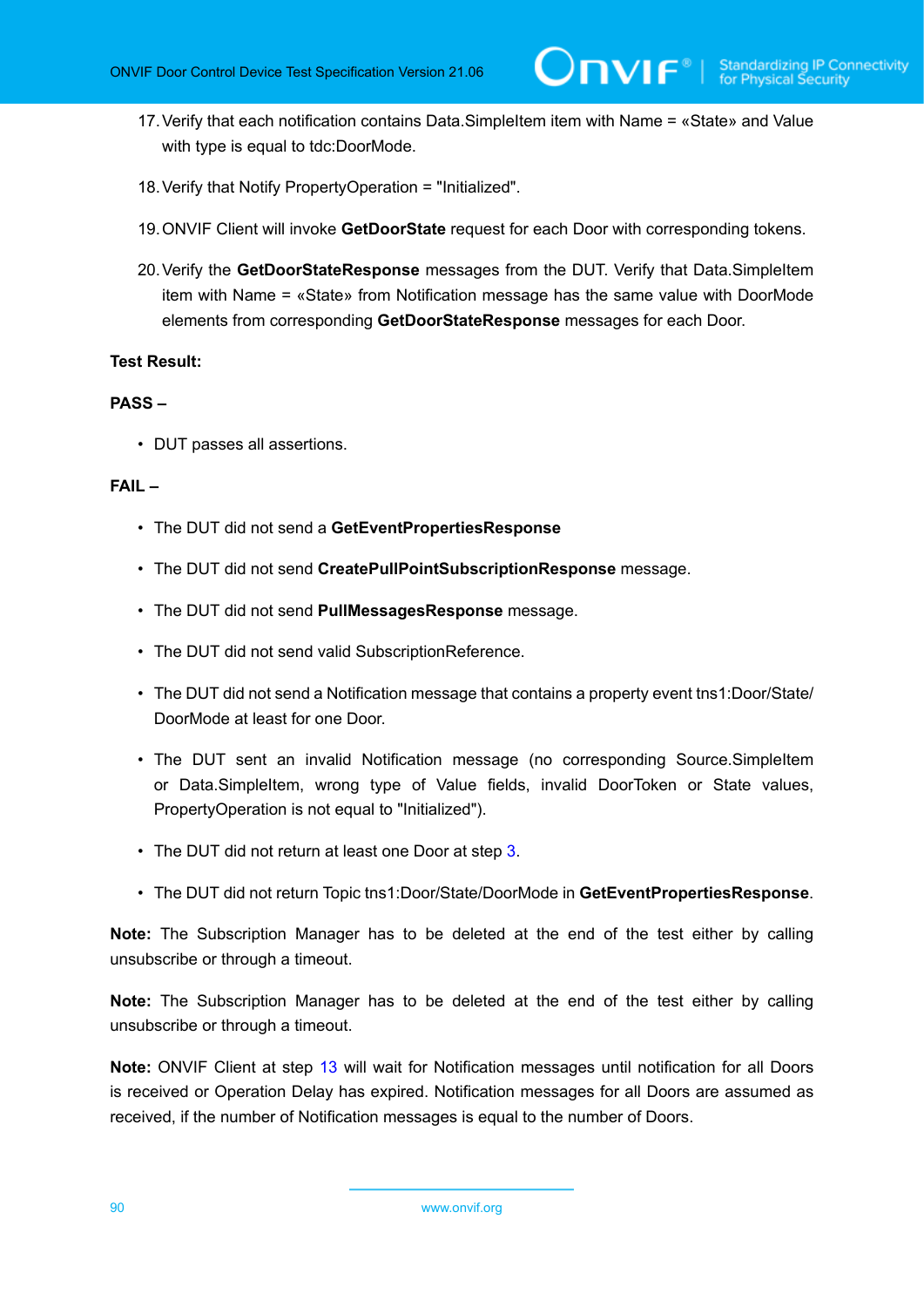**Note:** If the DUT does not return any door for step [3](#page-88-1), skip steps [4-](#page-88-3)[20,](#page-89-0) fail the test and go to the next test.

**Note:** The Subscription Manager has to be deleted at the end of the test either by calling unsubscribe or through a timeout.

**Note:** The Renew has to be used for renew subscription during test, if InitialTerminationTime expires.

**Note:** If DUT cannot accept the set value to Timeout or MessageLimit, ONVIF Client retries to send the PullMessage message with Timeout and MessageLimit which is contained in PullMessagesFaultResponse.

**Note:** If DUT cannot accept the set value to a TerminationTime, ONVIF Client retries to send the Renew request MinimumTime value which is contained in UnacceptableTerminationTimeFault.

**Note:** timeout1 will be taken from Subscription Timeout field of ONVIF Device Test Tool.

# 4.5.2 DOOR CONTROL – DOOR PHYSICAL STATE EVENT

# **Test Case ID:** DOORCONTROL-6-1-2

**Specification Coverage:** tns1:Door/State/DoorPhysicalState (ONVIF Door Control Service Specification), GetDoorState (ONVIF Door Control Service Specification), Properties (ONVIF Core Specification)

## **Feature Under Test:** GetDoorState

**WSDL Reference:** event.wsdl, doorcontrol.wsdl

**Test Purpose:** To verify tns1:Door/State/DoorPhysicalState event generation after subscription and to verify tns1:Door/State/DoorPhysicalState event format.

**Pre-Requisite:** Event Service was received from the DUT. Device supports Pull-Point Notification feature. Door Control Service was received from the DUT. Door Entity is supported by the DUT. At least one Door with Door Monitor capability is configured and added to the DUT.

# **Test Configuration:** ONVIF Client and DUT

- 1. Start an ONVIF Client.
- 2. Start the DUT.
- <span id="page-90-0"></span>3. Get a complete list of doors from the DUT (see [Annex A.1\)](#page-187-0).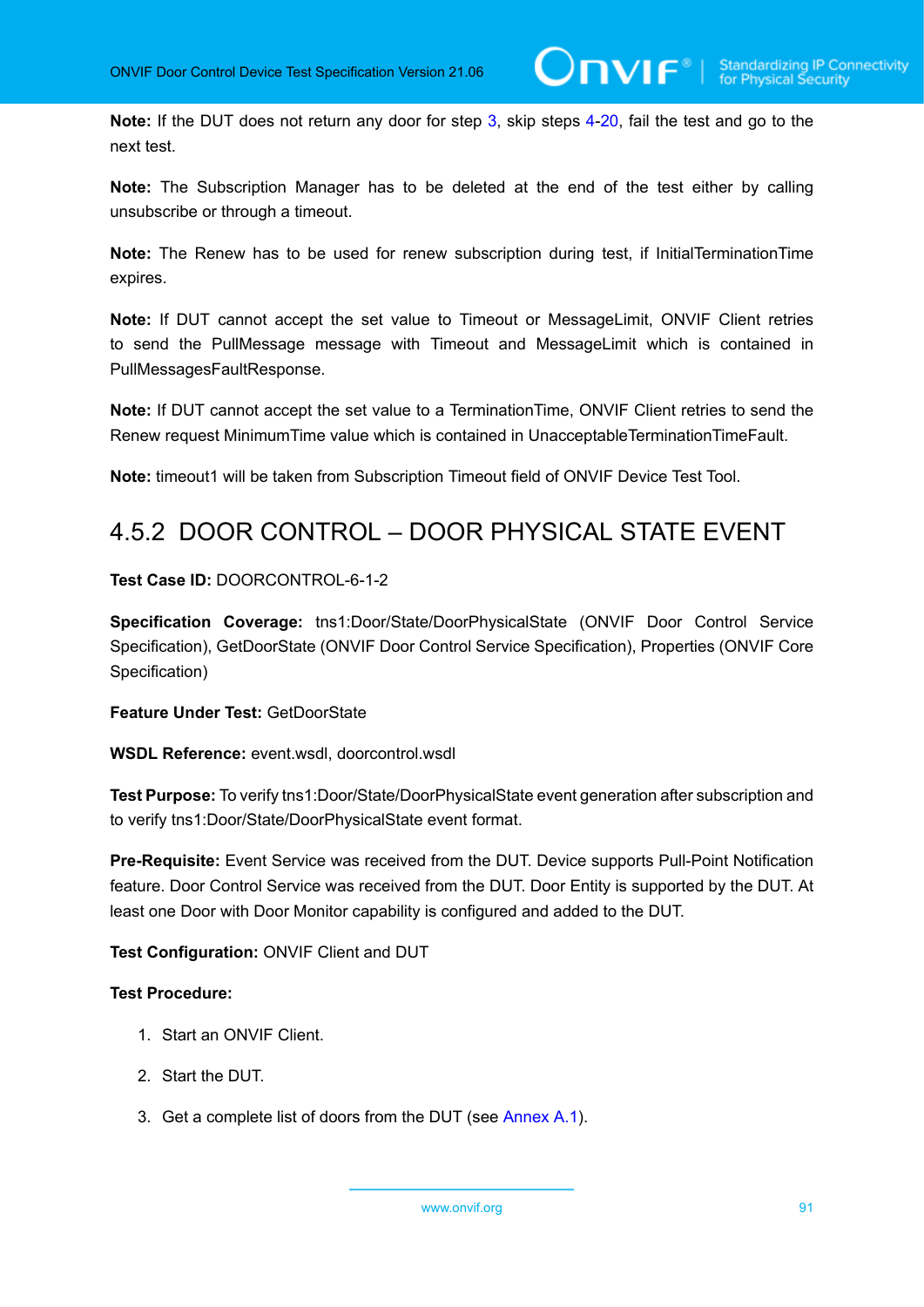- <span id="page-91-2"></span>4. Check that there is at least one Door with Capabilities.DoorMonitor = "true". Otherwise fail the test and skip other steps.
- 5. ONVIF Client will invoke **GetEventProperties** request to retrieve all events supported by the DUT.
- 6. Verify the **GetEventPropertiesResponse** message from the DUT.
- 7. Check if there is an event with Topic tns1:Door/State/DoorPhysicalState. If there is no event with such Topic skip other steps, fail the test and go to the next test.
- 8. Check that this event is a Property event (MessageDescription.IsProperty = "true").
- 9. Check that this event contains Source.SimpleItemDescription item with Name = "DoorToken" and Type = "pt:ReferenceToken".
- 10.Check that this event contains Data.SimpleItemDescription item with Name = "State" and Type = "tdc:DoorPhysicalState".
- 11. ONVIF Client will invoke **CreatePullPointSubscription** request with tns1:Door/State/ DoorPhysicalState Topic as Filter and an InitialTerminationTime of timeout1.
- 12.Verify that the DUT sends a **CreatePullPointSubscriptionResponse** message.
- <span id="page-91-0"></span>13.ONVIF Client will invoke **PullMessages** command with a PullMessagesTimeout of 20s and a MessageLimit of 1.
- <span id="page-91-1"></span>14.Verify that the DUT sends a **PullMessagesResponse** that contains NotificationMessages. Repeat step [13](#page-91-0) until Notification for all Doors with Capabilities.DoorMonitor = "true" is received.
- 15.Verify received Notify messages (correct value for UTC time, TopicExpression and wsnt:Message).
- 16.Verify that TopicExpression is equal to tns1:Door/State/DoorPhysicalState for all received Notify messages.
- 17.Verify that each notification contains Source.SimpleItem item with Name = "DoorToken" and Value is equal to one of existing Door Tokens Capabilities.DoorMonitor = "true" (e.g. complete list of doors contains Door with the same token). Verify that there are Notification messages for each Door with Capabilities.DoorMonitor = "true".
- 18.Verify that each notification contains Data.SimpleItem item with Name = "State" and Value with type is equal to tdc:DoorPhysicalState.
- 19.Verify that Notify PropertyOperation = "Initialized".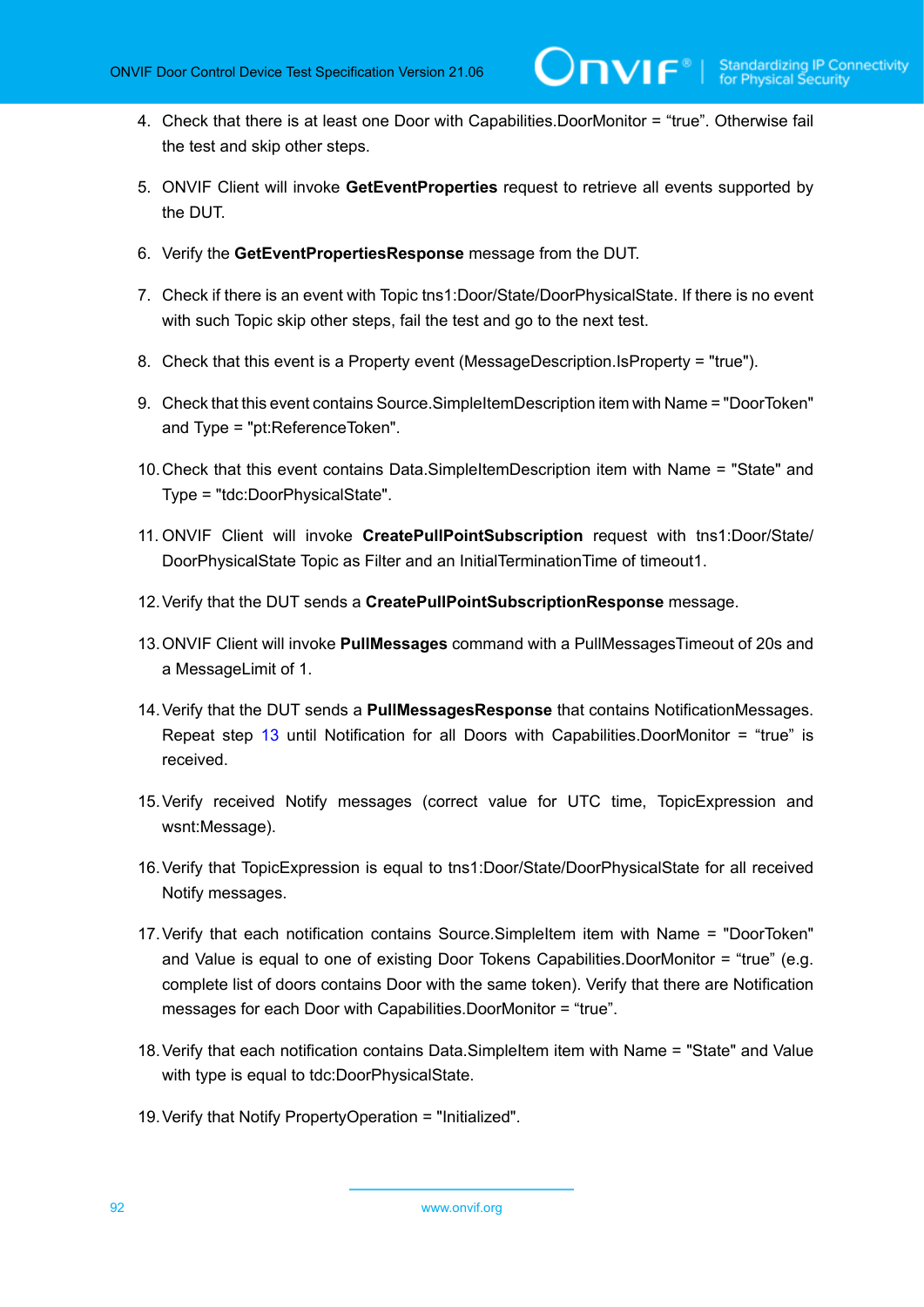20.ONVIF Client will invoke GetDoorState request for each Door with corresponding tokens.

<span id="page-92-0"></span>21.Verify the **GetDoorStateResponse** messages from the DUT. Verify that Data.SimpleItem item with Name = "State" from Notification message has the same value with DoorPhysicalState elements from corresponding **GetDoorStateResponse** messages for each Door with Capabilities.DoorMonitor = "true".

#### **Test Result:**

#### **PASS –**

• DUT passes all assertions.

### **FAIL –**

- The DUT did not send a **GetEventPropertiesResponse**
- The DUT did not send **CreatePullPointSubscriptionResponse** message.
- The DUT did not send **PullMessagesResponse** message.
- The DUT did not send valid SubscriptionReference.
- The DUT did not send a Notification message that contains a property event tns1:Door/State/ DoorPhysicalState at least for one Door with Capabilities.DoorMonitor = "true".
- The DUT sent an invalid Notification message (no corresponding Source.SimpleItem or Data.SimpleItem, wrong type of Value fields, invalid DoorToken or State values, PropertyOperation is not equal to "Initialized").
- The DUT did not return at least one Door at step [3](#page-90-0).
- The DUT did not return Topic tns1:Door/State/DoorPhysicalState in **GetEventPropertiesResponse**.

**Note:** The Subscription Manager has to be deleted at the end of the test either by calling unsubscribe or through a timeout.

**Note:** ONVIF Client at step [14](#page-91-1) will wait for Notification messages until notification for all Doors with Capabilities.DoorMonitor = "true" is received or Operation Delay has expired. Notification messages for all Doors with Capabilities.DoorMonitor = "true" are assumed as received, if the number of Notification messages is equal to the number of Doors with Capabilities.DoorMonitor = "true".

**Note:** If the DUT does not return any door for step [3](#page-90-0), skip steps [4-](#page-91-2)[21,](#page-92-0) fail the test and go to the next test.

**Note:** The Subscription Manager has to be deleted at the end of the test either by calling unsubscribe or through a timeout.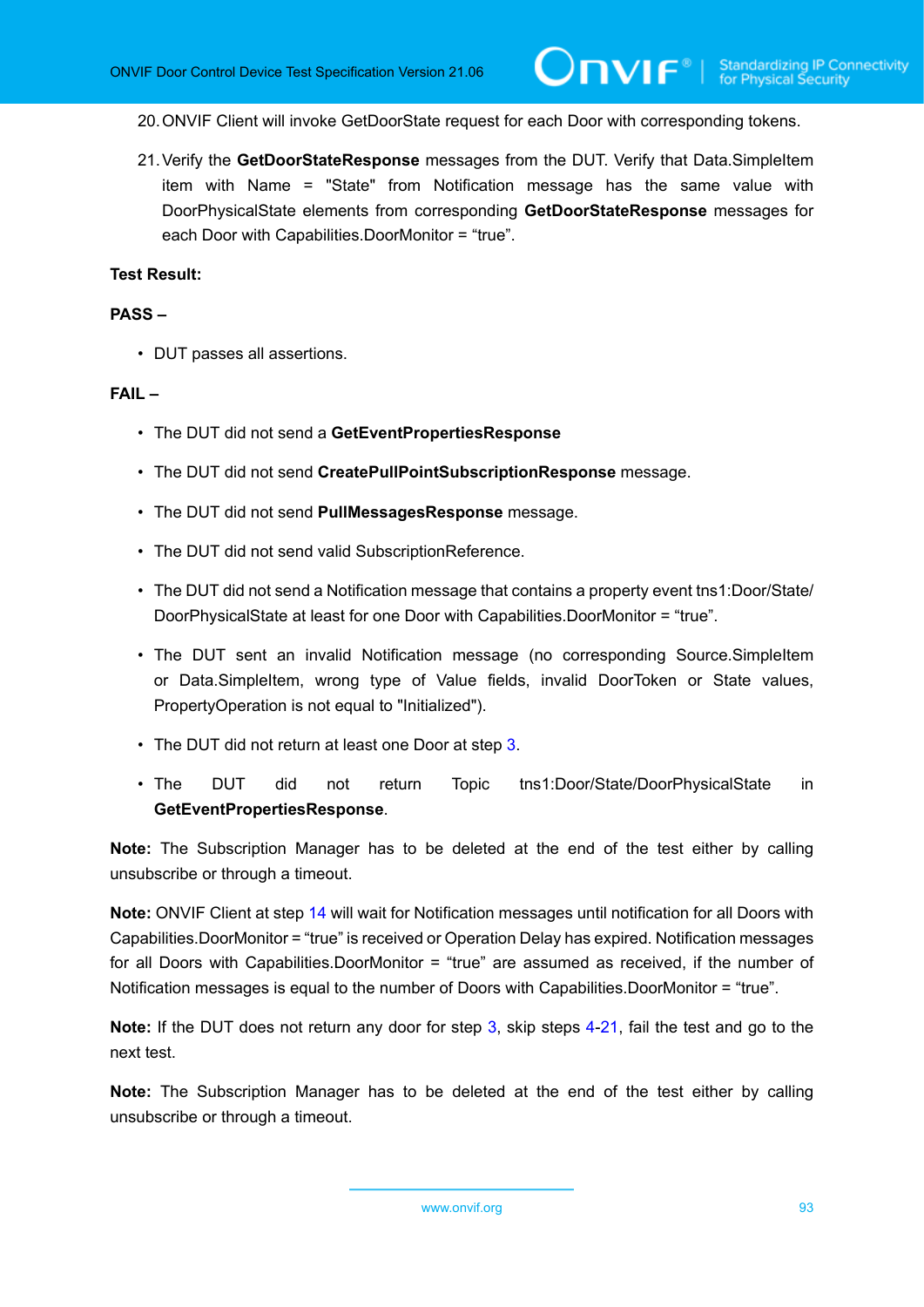**Note:** The Renew has to be used for renew subscription during test, if InitialTerminationTime expires.

**Note:** If DUT cannot accept the set value to Timeout or MessageLimit, ONVIF Client retries to send the PullMessage message with Timeout and MessageLimit which is contained in PullMessagesFaultResponse.

**Note:** If DUT cannot accept the set value to a TerminationTime, ONVIF Client retries to send the Renew request MinimumTime value which is contained in UnacceptableTerminationTimeFault.

**Note:** timeout1 will be taken from Subscription Timeout field of ONVIF Device Test Tool.

# 4.5.3 DOOR CONTROL – DOOR PHYSICAL STATE EVENT STATE CHANGE

**Test Case ID:** DOORCONTROL-6-1-3

**Specification Coverage:** tns1:Door/State/DoorPhysicalState (ONVIF Door Control Service Specification)

**Feature Under Test:** None

**WSDL Reference:** event.wsdl, doorcontrol.wsdl

**Test Purpose:** To verify tns1:Door/State/DoorPhysicalState event generation after property was changed and to verify tns1:Door/State/DoorPhysicalState event format.

**Pre-Requisite:** Event Service was received from the DUT. Device supports Pull-Point Notification feature. Door Control Service was received from the DUT. Door Entity is supported by the DUT. At least one Door with Door Monitor capability is configured and added to the DUT.

**Test Configuration:** ONVIF Client and DUT

- 1. Start an ONVIF Client.
- 2. Start the DUT.
- <span id="page-93-0"></span>3. Get a complete list of doors from the DUT (see [Annex A.1\)](#page-187-0).
- <span id="page-93-1"></span>4. Check that there is at least one Door with Capabilities.DoorMonitor = "true". Otherwise fail the test and skip other steps.
- 5. ONVIF Client will select one first Door (token = Token1) with Capabilities.DoorMonitor = "true".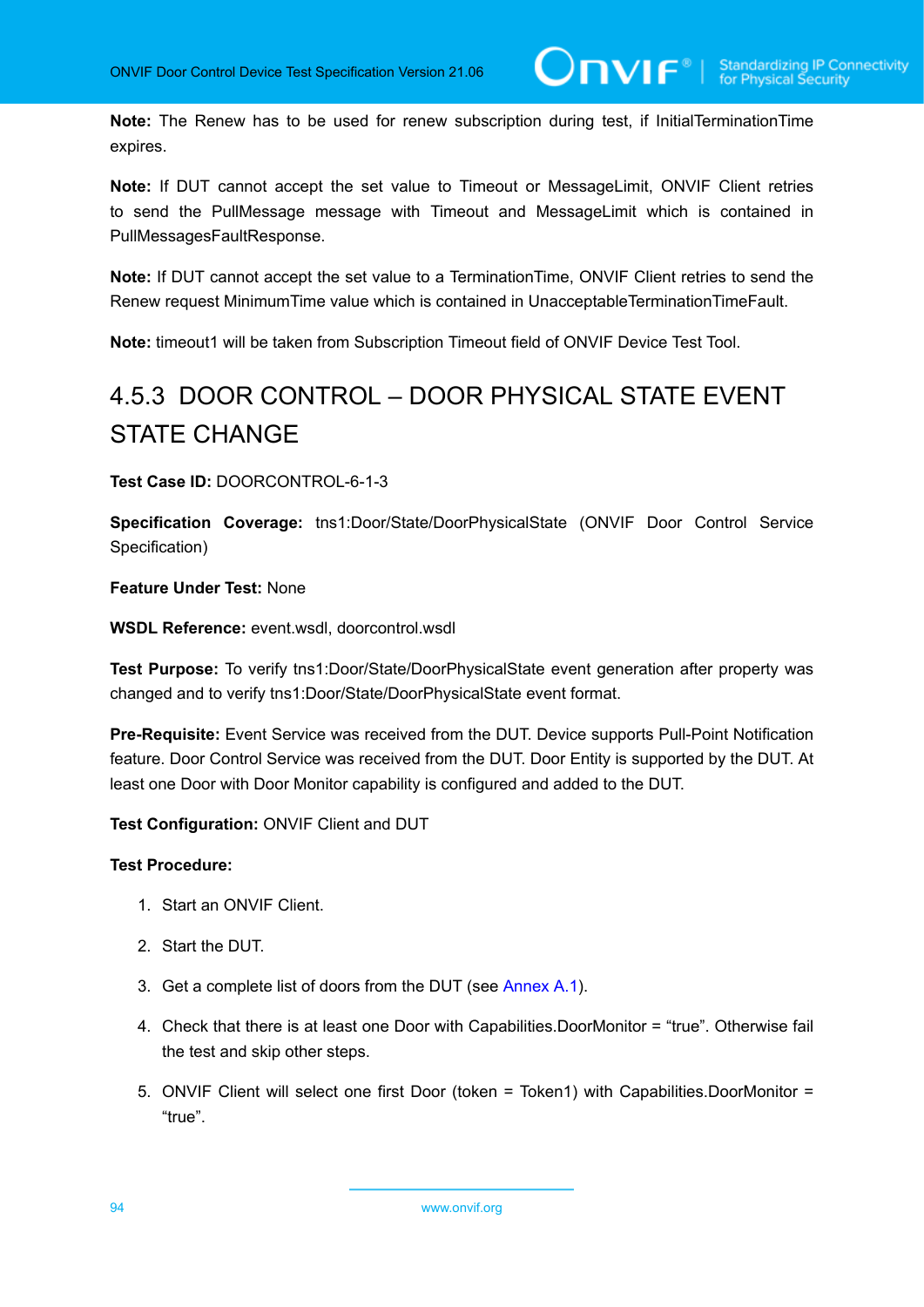- 6. ONVIF Client will invoke **CreatePullPointSubscription** request with tns1:Door/State/ DoorPhysicalState Topic as Filter and an InitialTerminationTime of timeout1.
- 7. Verify that the DUT sends a **CreatePullPointSubscriptionResponse** message.
- 8. Test Operator will invoke change of DoorPhysicalState property for Door with token = Token1.
- <span id="page-94-0"></span>9. ONVIF Client will invoke **PullMessages** command with a PullMessagesTimeout of 20s and a MessageLimit of 1.
- <span id="page-94-1"></span>10.Verify that the DUT sends a **PullMessagesResponse** that contains NotificationMessages. Repeat step [9](#page-94-0) until Notification with PropertyOperation = "Changed" for Door with Capabilities.DoorMonitor = "true" is received.
- 11. Verify received Notify messages (correct value for UTC time, TopicExpression and wsnt:Message).
- 12.Verify that TopicExpression is equal to tns1:Door/State/DoorPhysicalState for received Notify message.
- 13.Verify that notification contains Source.SimpleItem item with Name = "DoorToken" and Value = "Token1".
- <span id="page-94-2"></span>14.Verify that notification contains Data.SimpleItem item with Name = "State" and Value with type is equal to tdc:DoorPhysicalState.

# **PASS –**

• DUT passes all assertions.

# **FAIL –**

- The DUT did not send **CreatePullPointSubscriptionResponse** message.
- The DUT did not send **PullMessagesResponse** message.
- The DUT did not send valid SubscriptionReference.
- The DUT did not send a Notification message that contains a property event tns1:Door/State/ DoorPhysicalState with valid DoorToken.
- The DUT sent an invalid Notification message (no corresponding Source.SimpleItem or Data.SimpleItem, wrong type of Value fields, invalid DoorToken value).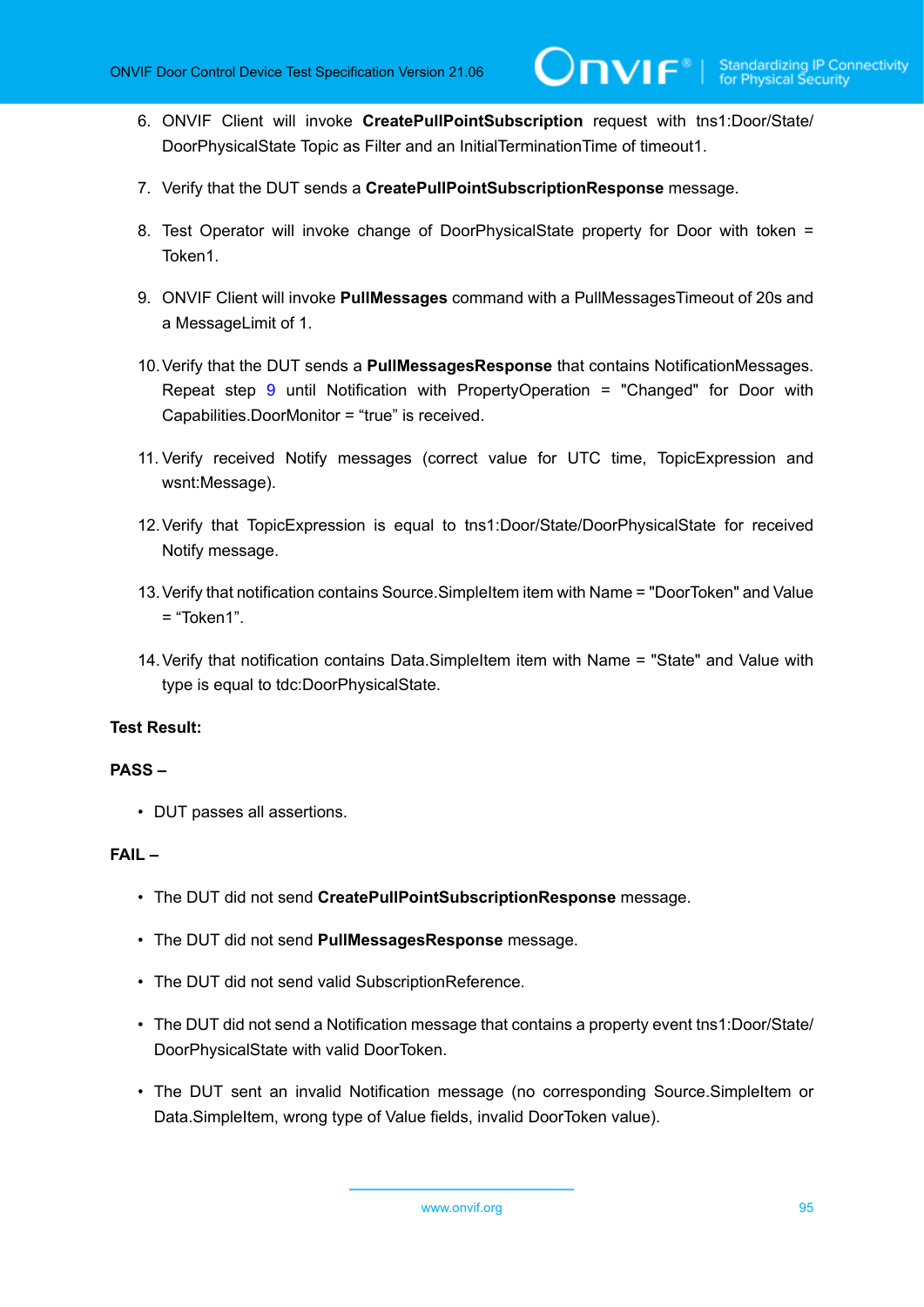• The DUT did not return at least one Door at step [3](#page-93-0).

**Note:** The Subscription Manager has to be deleted at the end of the test either by calling unsubscribe or through a timeout.

**Note:** All Notification messages except messages with PropertyOperation = "Changed" will be ignored.

**Note:** Test will be failed, if no required Notification messages are received for step [10](#page-94-1) during a certain period of time (Operation Delay should be used in ONVIF Device Test Tool).

**Note:** If the DUT does not return any door for step [3](#page-93-0), skip steps [4-](#page-93-1)[14,](#page-94-2) fail the test and go to the next test.

**Note:** The Subscription Manager has to be deleted at the end of the test either by calling unsubscribe or through a timeout.

**Note:** The Renew has to be used for renew subscription during test, if InitialTerminationTime expires.

**Note:** If DUT cannot accept the set value to Timeout or MessageLimit, ONVIF Client retries to send the PullMessage message with Timeout and MessageLimit which is contained in PullMessagesFaultResponse.

**Note:** If DUT cannot accept the set value to a TerminationTime, ONVIF Client retries to send the Renew request MinimumTime value which is contained in UnacceptableTerminationTimeFault.

**Note:** timeout1 will be taken from Subscription Timeout field of ONVIF Device Test Tool.

# 4.5.4 DOOR CONTROL – DOUBLE LOCK PHYSICAL STATE EVENT

**Test Case ID:** DOORCONTROL-6-1-4

**Specification Coverage:** tns1:Door/State/DoubleLockPhysicalState (ONVIF Door Control Service Specification), GetDoorState (ONVIF Door Control Service Specification), Properties (ONVIF Core Specification)

**Feature Under Test:** GetDoorState

**WSDL Reference:** event.wsdl, doorcontrol.wsdl

**Test Purpose:** To verify tns1:Door/State/DoubleLockPhysicalState event generation after subscription and to verify tns1:Door/State/DoubleLockPhysicalState event format.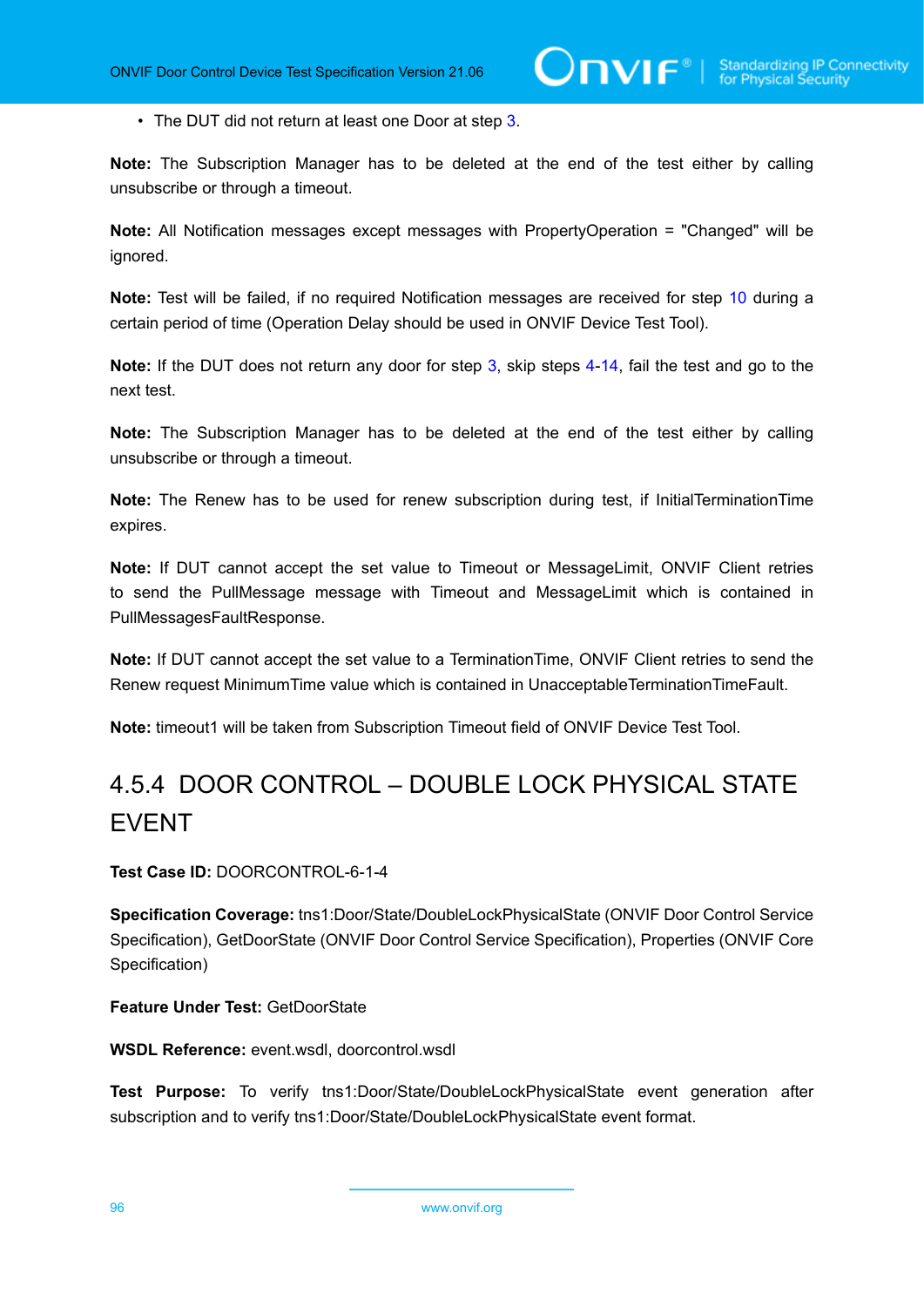**Pre-Requisite:** Event Service was received from the DUT. Device supports Pull-Point Notification feature. Door Control Service was received from the DUT. Door Entity is supported by the DUT. At least one Door with Double Lock Monitor capability is configured and added to the DUT.

**Test Configuration:** ONVIF Client and DUT

- 1. Start an ONVIF Client.
- 2. Start the DUT.
- <span id="page-96-1"></span>3. Get a complete list of doors from the DUT (see [Annex A.1\)](#page-187-0).
- <span id="page-96-3"></span>4. Check that there is at least one Door with Capabilities.DoubleLockMonitor = "true". Otherwise fail the test and skip other steps.
- 5. ONVIF Client will invoke **GetEventProperties** request to retrieve all events supported by the DUT.
- 6. Verify the **GetEventPropertiesResponse** message from the DUT.
- 7. Check if there is an event with Topic tns1:Door/State/DoubleLockPhysicalState. If there is no event with such Topic skip other steps, fail the test and go to the next test.
- 8. Check that this event is a Property event (MessageDescription.IsProperty = "true").
- 9. Check that this event contains Source.SimpleItemDescription item with Name = "DoorToken" and Type = "pt:ReferenceToken".
- 10.Check that this event contains Data.SimpleItemDescription item with Name = "State" and Type = "tdc:LockPhysicalState".
- 11. ONVIF Client will invoke **CreatePullPointSubscription** request with tns1:Door/State/ DoubleLockPhysicalState Topic as Filter and an InitialTerminationTime of timeout1.
- 12.Verify that the DUT sends a **CreatePullPointSubscriptionResponse** message.
- <span id="page-96-0"></span>13.ONVIF Client will invoke PullMessages command with a PullMessagesTimeout of 20s and a MessageLimit of 1.
- <span id="page-96-2"></span>14.Verify that the DUT sends a **PullMessagesResponse** that contains NotificationMessages. Repeat step [13](#page-96-0) until Notification for all Doors with Capabilities.DoorMonitor = "true" is received.
- 15.Verify received Notify messages (correct value for UTC time, TopicExpression and wsnt:Message).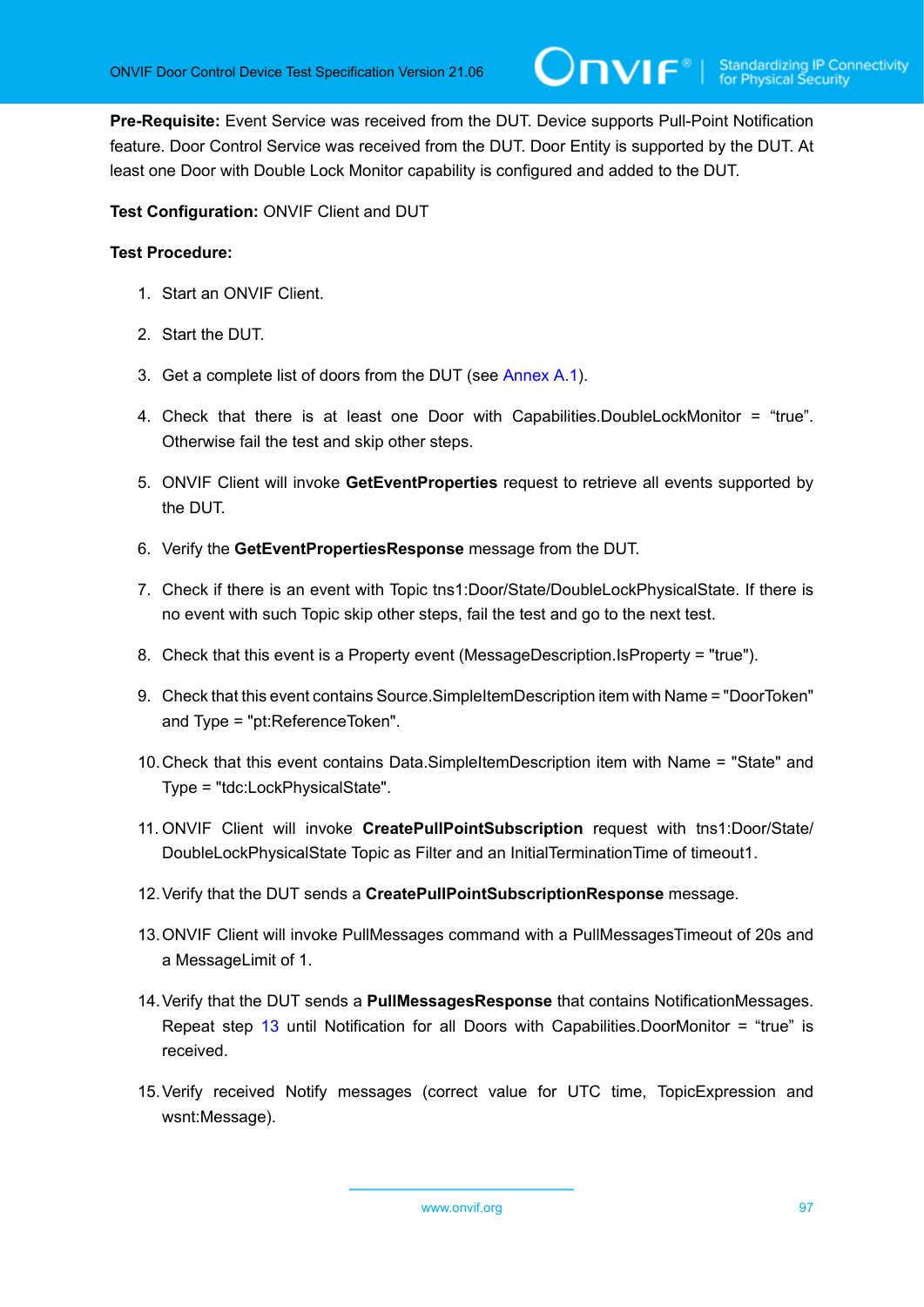- 16.Verify that TopicExpression is equal to tns1:Door/State/DoubleLockPhysicalState for all received Notify messages.
- 17.Verify that each notification contains Source.SimpleItem item with Name = "DoorToken" and Value is equal to one of existing Door Tokens Capabilities.DoubleLockMonitor = "true" (e.g. complete list of doors contains Door with the same token). Verify that there are Notification messages for each Door with Capabilities.DoubleLockMonitor = "true".
- 18.Verify that each notification contains Data.SimpleItem item with Name = "State" and Value with type is equal to tdc:LockPhysicalState.
- 19.Verify that Notify PropertyOperation = "Initialized".
- 20.ONVIF Client will invoke GetDoorState request for each Door with corresponding tokens.
- <span id="page-97-0"></span>21.Verify the **GetDoorStateResponse** messages from the DUT. Verify that Data.SimpleItem item with Name = "State" from Notification message has the same value with DoubleLockPhysicalState elements from corresponding **GetDoorStateResponse** messages for each Door with Capabilities.DoubleLockMonitor = "true".

# **PASS –**

• DUT passes all assertions.

# **FAIL –**

- The DUT did not send a **GetEventPropertiesResponse**
- The DUT did not send **CreatePullPointSubscriptionResponse** message.
- The DUT did not send **PullMessagesResponse** message.
- The DUT did not send valid SubscriptionReference.
- The DUT did not send a Notification message that contains a property event tns1:Door/State/ DoubleLockPhysicalState at least for one Door with Capabilities.DoubleLockMonitor = "true".
- The DUT sent an invalid Notification message (no corresponding Source.SimpleItem or Data.SimpleItem, wrong type of Value fields, invalid DoorToken or State values, PropertyOperation is not equal to "Initialized").
- The DUT did not return at least one Door at step [3](#page-96-1).
- The DUT did not return Topic tns1:Door/State/DoubleLockPhysicalState in **GetEventPropertiesResponse**.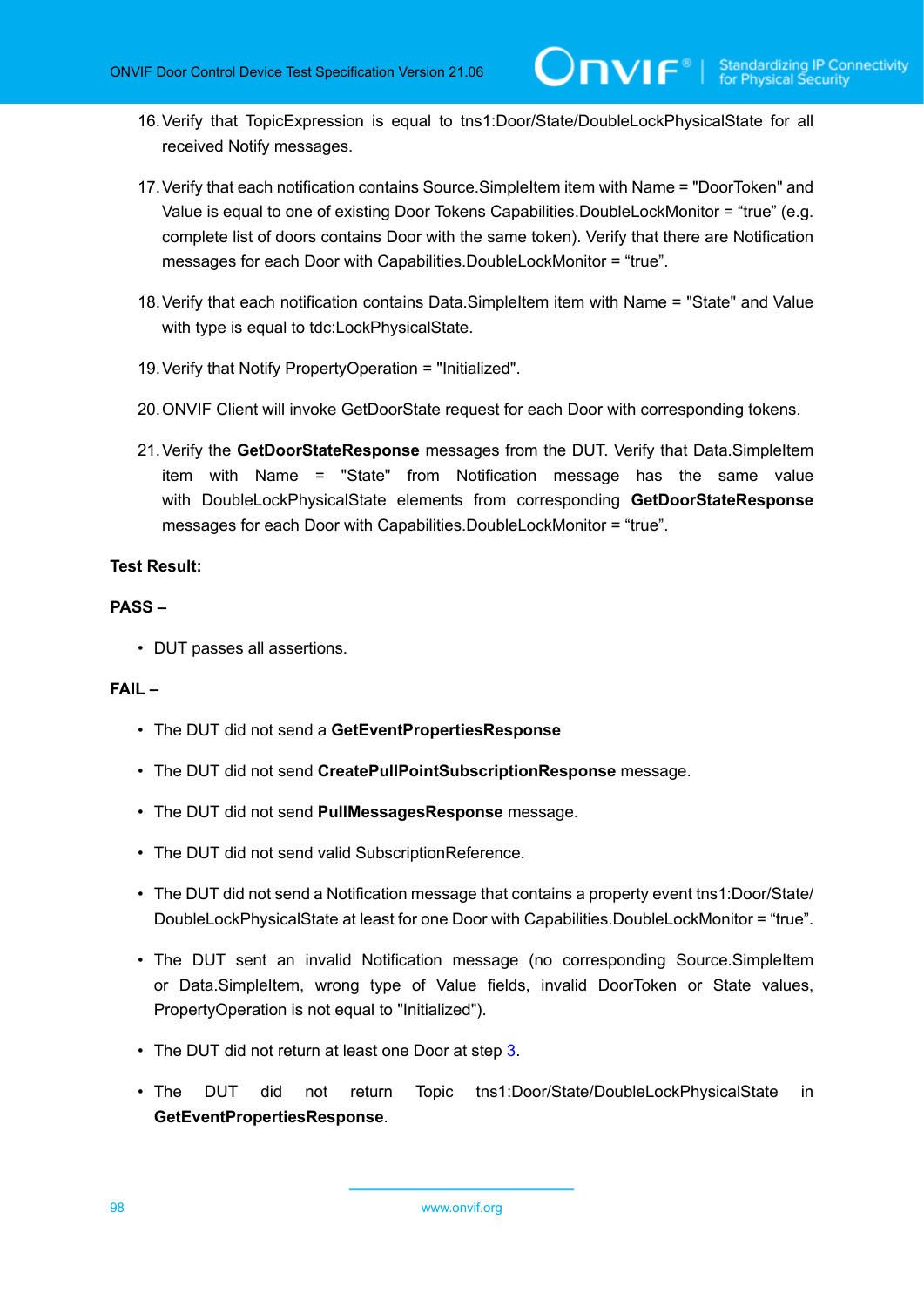**Note:** The Subscription Manager has to be deleted at the end of the test either by calling unsubscribe or through a timeout.

**Note:** ONVIF Client at step [14](#page-96-2) will wait for Notification messages until notification for all Doors with Capabilities.DoubleLockMonitor = "true" is received or Operation Delay has expired. Notification messages for all Doors with Capabilities.DoubleLockMonitor = "true" are assumed as received, if the number of Notification messages is equal to the number of Doors with Capabilities.DoubleLockMonitor = "true".

**Note:** If the DUT does not return any door for step [3](#page-96-1), skip steps [4-](#page-96-3)[21,](#page-97-0) fail the test and go to the next test.

**Note:** The Subscription Manager has to be deleted at the end of the test either by calling unsubscribe or through a timeout.

**Note:** The Renew has to be used for renew subscription during test, if InitialTerminationTime expires.

**Note:** If DUT cannot accept the set value to Timeout or MessageLimit, ONVIF Client retries to send the PullMessage message with Timeout and MessageLimit which is contained in PullMessagesFaultResponse.

**Note:** If DUT cannot accept the set value to a TerminationTime, ONVIF Client retries to send the Renew request MinimumTime value which is contained in UnacceptableTerminationTimeFault.

**Note:** timeout1 will be taken from Subscription Timeout field of ONVIF Device Test Tool.

# 4.5.5 DOOR CONTROL – DOUBLE LOCK PHYSICAL STATE EVENT STATE CHANGE

**Test Case ID:** DOORCONTROL-6-1-5

**Specification Coverage:** tns1:Door/State/DoubleLockPhysicalState (ONVIF Door Control Service Specification)

# **Feature Under Test:** None

# **WSDL Reference:** event.wsdl, doorcontrol.wsdl

**Test Purpose:** To verify tns1:Door/State/DoubleLockPhysicalState event generation after property was changed and to verify tns1:Door/State/DoubleLockPhysicalState event format.

**Pre-Requisite:** Event Service was received from the DUT. Device supports Pull-Point Notification feature. Door Control Service was received from the DUT. Door Entity is supported by the DUT. At least one Door with Double Lock Monitor capability is configured and added to the DUT.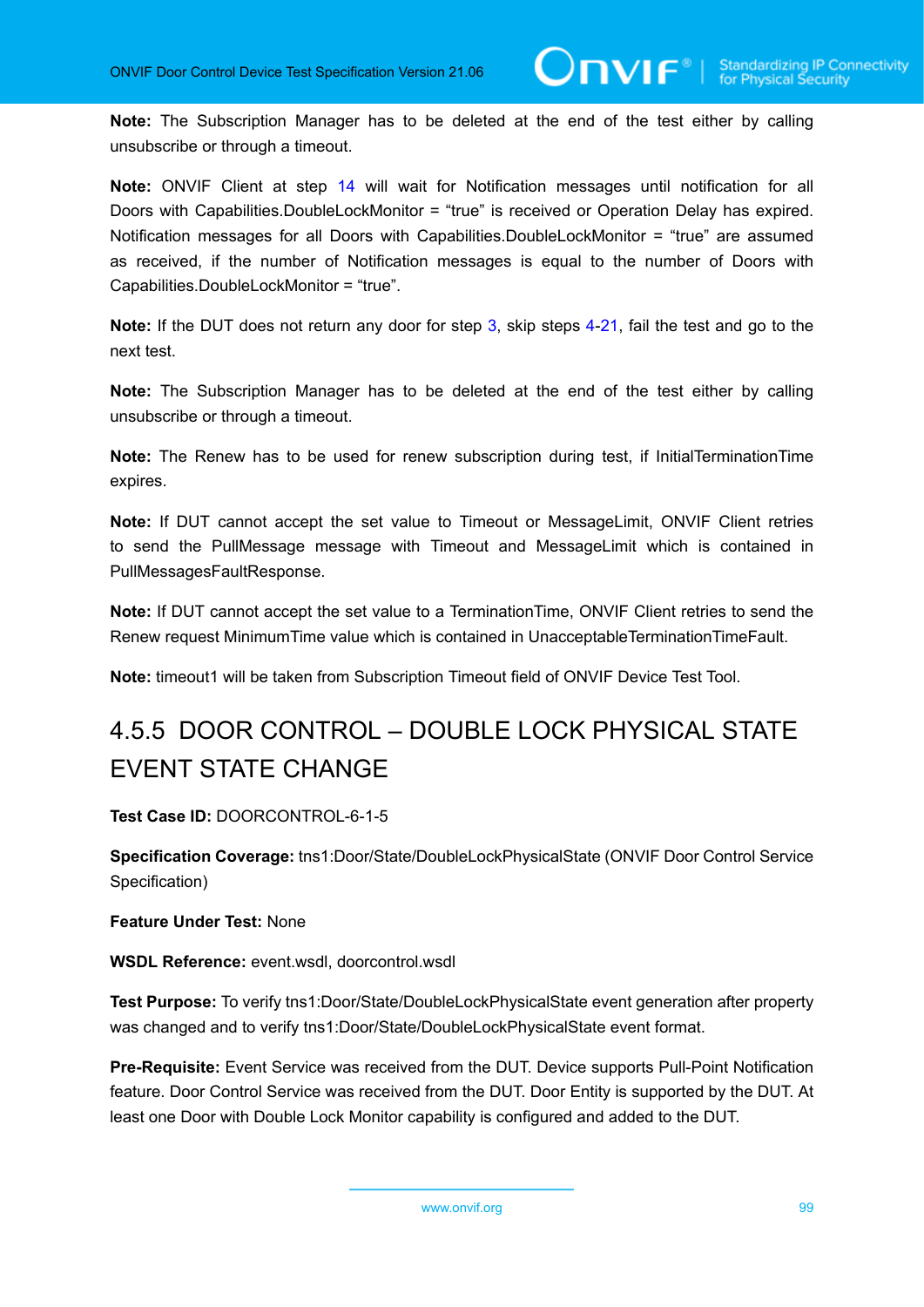$\sum_{i} \prod_{j} \big\{ \big\}^{\mathbb{R}} \big| \sum_{i}^{\mathbb{S}}$  Standardizing IP Connectivity

#### **Test Configuration:** ONVIF Client and DUT

## **Test Procedure:**

- 1. Start an ONVIF Client.
- 2. Start the DUT.
- <span id="page-99-1"></span>3. Get a complete list of doors from the DUT (see [Annex A.1\)](#page-187-0).
- <span id="page-99-3"></span>4. Check that there is at least one Door with Capabilities.DoubleLockMonitor = "true". Otherwise fail the test and skip other steps.
- 5. ONVIF Client will select one first Door (token = Token1) with Capabilities.DoubleLockMonitor  $=$  "true".
- 6. ONVIF Client will invoke **CreatePullPointSubscription** request with tns1:Door/State/ DoubleLockPhysicalState Topic as Filter and an InitialTerminationTime of timeout1.
- 7. Verify that the DUT sends a **CreatePullPointSubscriptionResponse** message.
- 8. Test Operator will invoke change of DoubleLockPhysicalState property for Door with token = Token1.
- <span id="page-99-0"></span>9. ONVIF Client will invoke **PullMessages** command with a PullMessagesTimeout of 20s and a MessageLimit of 1.
- <span id="page-99-2"></span>10.Verify that the DUT sends a **PullMessagesResponse** that contains NotificationMessages. Repeat step [9](#page-99-0) until Notification with PropertyOperation = "Changed" for Door with Capabilities.DoubleLockMonitor = "true" is received.
- 11. Verify received Notify messages (correct value for UTC time, TopicExpression and wsnt:Message).
- 12.Verify that TopicExpression is equal to tns1:Door/State/DoubleLockPhysicalState for received Notify message.
- 13.Verify that notification contains Source.SimpleItem item with Name = "DoorToken" and Value = "Token1".
- <span id="page-99-4"></span>14.Verify that notification contains Data.SimpleItem item with Name = "State" and Value with type is equal to tdc:DoubleLockPhysicalState.

#### **Test Result:**

#### **PASS –**

• DUT passes all assertions.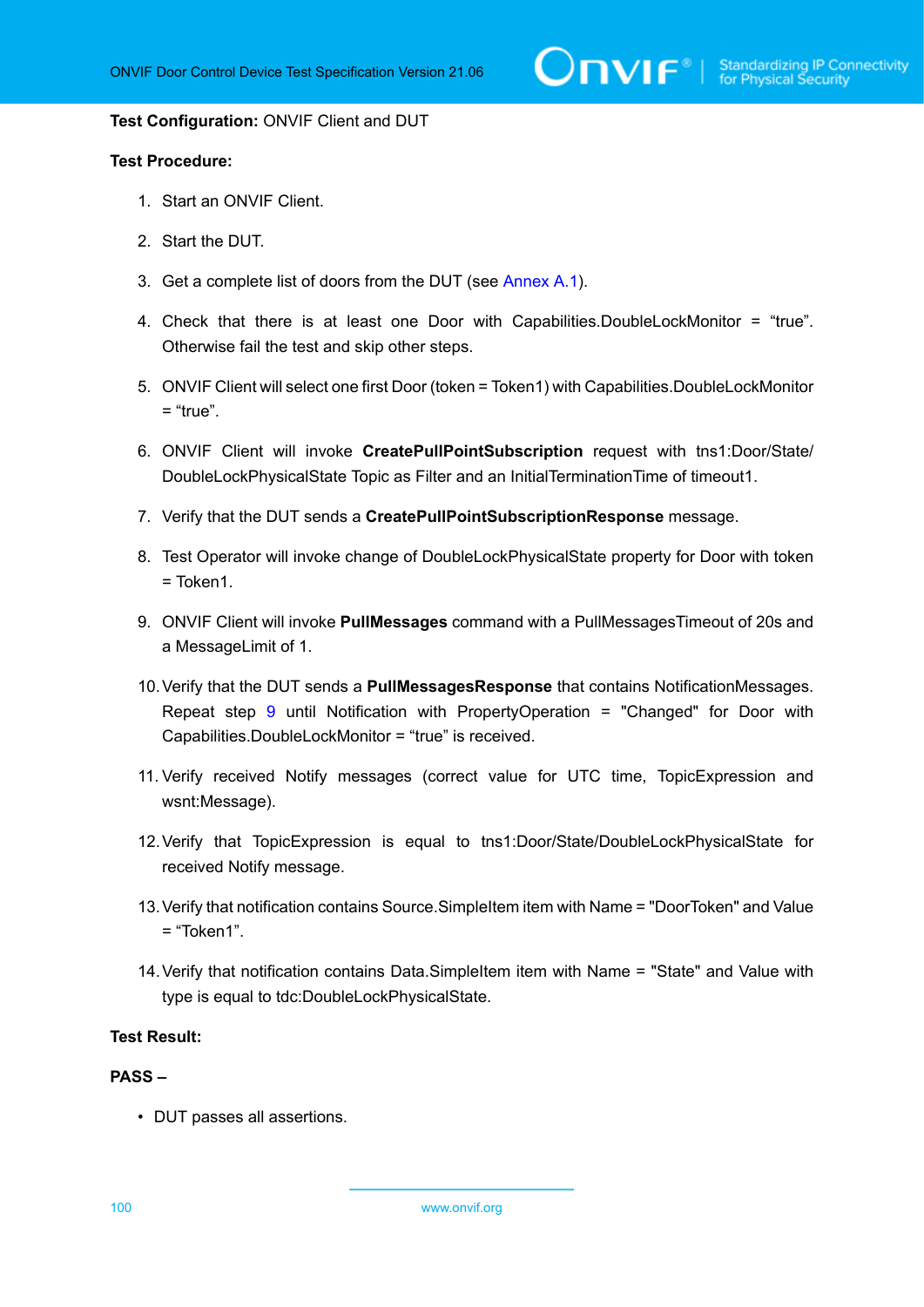# **FAIL –**

- The DUT did not send **CreatePullPointSubscriptionResponse** message.
- The DUT did not send **PullMessagesResponse** message.
- The DUT did not send valid SubscriptionReference.
- The DUT did not send a Notification message that contains a property event tns1:Door/State/ DoubleLockPhysicalState with valid DoorToken.
- The DUT sent an invalid Notification message (no corresponding Source.SimpleItem or Data.SimpleItem, wrong type of Value fields, invalid DoorToken value).
- The DUT did not return at least one Door at step [3](#page-99-1).

**Note:** The Subscription Manager has to be deleted at the end of the test either by calling unsubscribe or through a timeout.

**Note:** All Notification messages except messages with PropertyOperation = "Changed" will be ignored.

**Note:** Test will be failed, if no required Notification messages are received for step [10](#page-99-2) during a certain period of time (Operation Delay should be used in ONVIF Device Test Tool).

**Note:** If the DUT does not return any door for step [3](#page-99-1), skip steps [4-](#page-99-3)[14,](#page-99-4) fail the test and go to the next test.

**Note:** The Subscription Manager has to be deleted at the end of the test either by calling unsubscribe or through a timeout.

**Note:** The Renew has to be used for renew subscription during test, if InitialTerminationTime expires.

**Note:** If DUT cannot accept the set value to Timeout or MessageLimit, ONVIF Client retries to send the PullMessage message with Timeout and MessageLimit which is contained in PullMessagesFaultResponse.

**Note:** If DUT cannot accept the set value to a TerminationTime, ONVIF Client retries to send the Renew request MinimumTime value which is contained in UnacceptableTerminationTimeFault.

**Note:** timeout1 will be taken from Subscription Timeout field of ONVIF Device Test Tool.

# 4.5.6 DOOR CONTROL – LOCK PHYSICAL STATE EVENT

**Test Case ID:** DOORCONTROL-6-1-6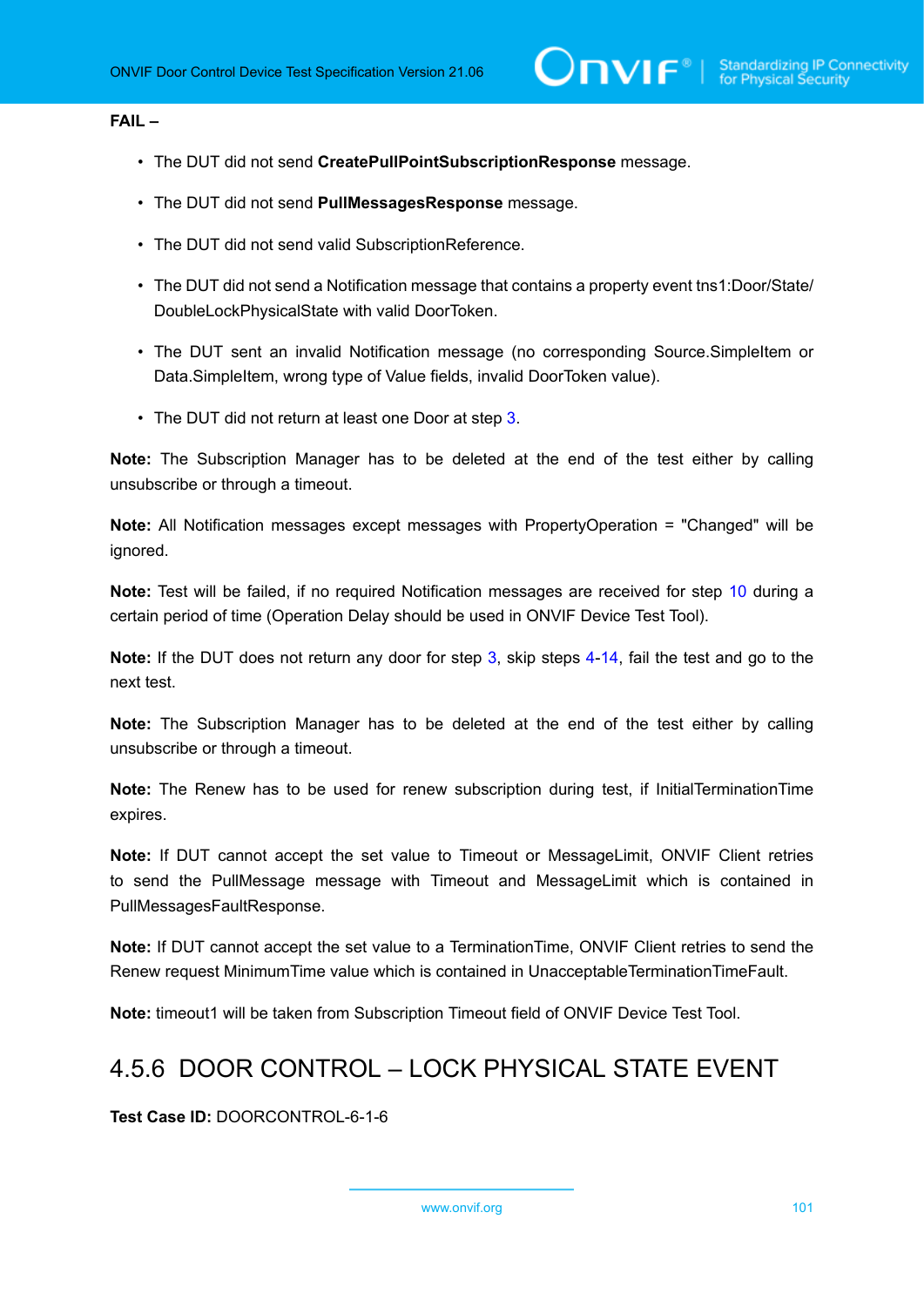**Specification Coverage:** tns1:Door/State/LockPhysicalState (ONVIF Door Control Service Specification), GetDoorState (ONVIF Door Control Service Specification), Properties (ONVIF Core Specification)

**Feature Under Test:** GetDoorState

**WSDL Reference:** event.wsdl, doorcontrol.wsdl

**Test Purpose:** To verify tns1:Door/State/LockPhysicalState event generation after subscription and to verify tns1:Door/State/LockPhysicalState event format.

**Pre-Requisite:** Event Service was received from the DUT. Device supports Pull-Point Notification feature. Door Control Service was received from the DUT. Door Entity is supported by the DUT. At least one Door with Lock Monitor capability is configured and added to the DUT.

**Test Configuration:** ONVIF Client and DUT

- 1. Start an ONVIF Client.
- 2. Start the DUT.
- <span id="page-101-0"></span>3. Get a complete list of doors from the DUT (see [Annex A.1\)](#page-187-0).
- <span id="page-101-1"></span>4. Check that there is at least one Door with Capabilities.LockMonitor = "true". Otherwise fail the test and skip other steps.
- 5. ONVIF Client will invoke **GetEventProperties** request to retrieve all events supported by the DUT.
- 6. Verify the **GetEventPropertiesResponse** message from the DUT.
- 7. Check if there is an event with Topic tns1:Door/State/LockPhysicalState. If there is no event with such Topic skip other steps, fail the test and go to the next test.
- 8. Check that this event is a Property event (MessageDescription.IsProperty = "true").
- 9. Check that this event contains Source.SimpleItemDescription item with Name = "DoorToken" and Type = "pt:ReferenceToken".
- 10.Check that this event contains Data.SimpleItemDescription item with Name = "State" and Type = "tdc:LockPhysicalState".
- 11. ONVIF Client will invoke **CreatePullPointSubscription** request with tns1:Door/State/ LockPhysicalState Topic as Filter and an InitialTerminationTime of timeout1.
- 12.Verify that the DUT sends a **CreatePullPointSubscriptionResponse** message.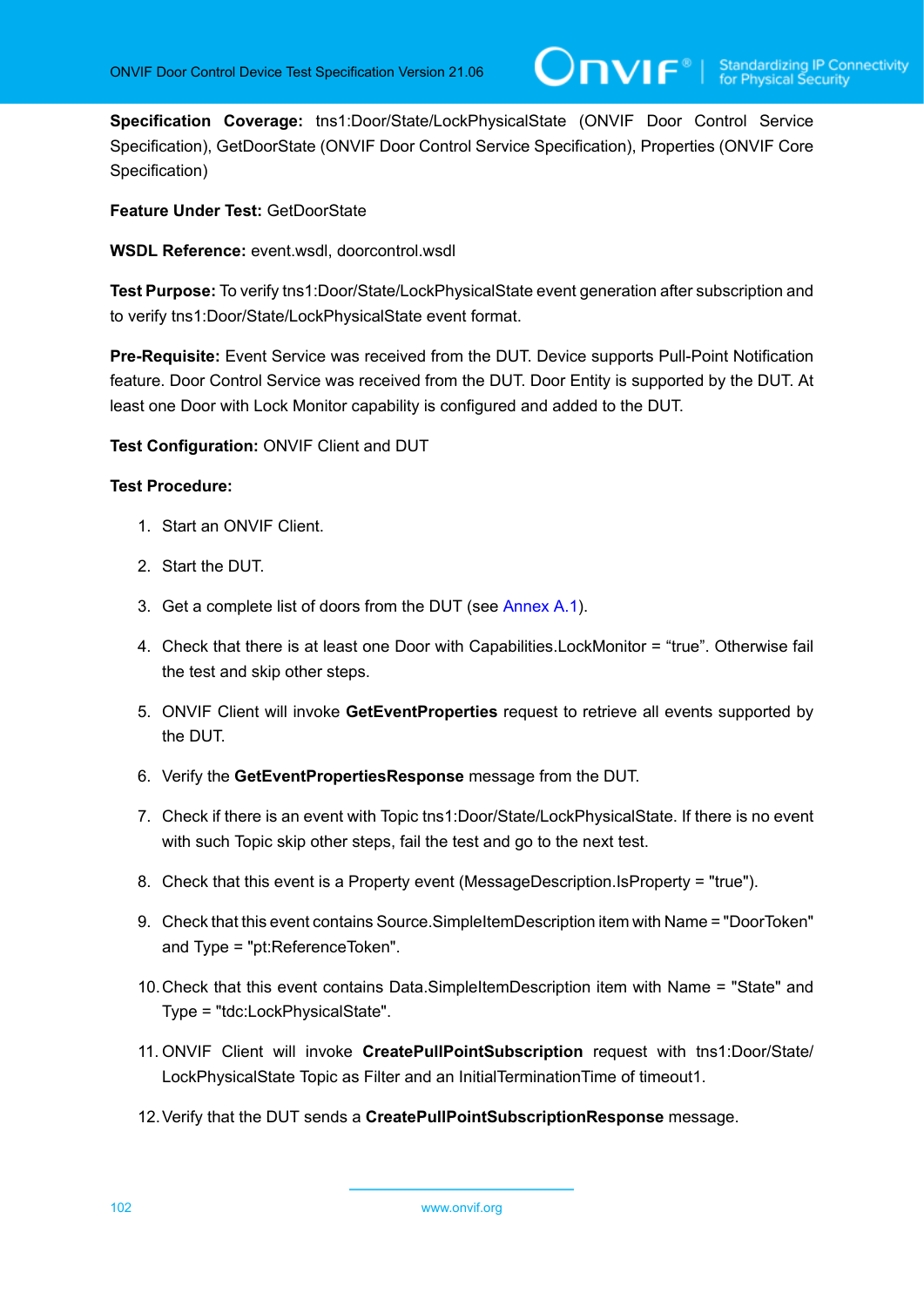- <span id="page-102-0"></span>13.ONVIF Client will invoke **PullMessages** command with a PullMessagesTimeout of 20s and a MessageLimit of 1.
- <span id="page-102-1"></span>14.Verify that the DUT sends a **PullMessagesResponse** that contains NotificationMessages. Repeat step [13](#page-102-0) until Notification for all Doors with Capabilities.DoorMonitor = "true" is received.
- 15.Verify received Notify messages (correct value for UTC time, TopicExpression and wsnt:Message).
- 16.Verify that TopicExpression is equal to tns1:Door/State/LockPhysicalState for all received Notify messages.
- 17.Verify that each notification contains Source.SimpleItem item with Name = "DoorToken" and Value is equal to one of existing Door Tokens Capabilities.LockMonitor = "true" (e.g. complete list of doors contains Door with the same token). Verify that there are Notification messages for each Door with Capabilities.LockMonitor = "true".
- 18.Verify that each notification contains Data.SimpleItem item with Name = "State" and Value with type is equal to tdc:LockPhysicalState.
- 19.Verify that Notify PropertyOperation = "Initialized".
- 20.ONVIF Client will invoke **GetDoorState** request for each Door with corresponding tokens.
- <span id="page-102-2"></span>21.Verify the **GetDoorStateResponse** messages from the DUT. Verify that Data.SimpleItem item with Name = "State" from Notification message has the same value with LockPhysicalState elements from corresponding **GetDoorStateResponse** messages for each Door with Capabilities.LockMonitor = "true".

# **PASS –**

• DUT passes all assertions.

# **FAIL –**

- The DUT did not send a **GetEventPropertiesResponse**
- The DUT did not send **CreatePullPointSubscriptionResponse** message.
- The DUT did not send **PullMessagesResponse** message.
- The DUT did not send valid **SubscriptionReference**.
- The DUT did not send a Notification message that contains a property event tns1:Door/State/ LockPhysicalState at least for one Door with Capabilities.LockMonitor = "true".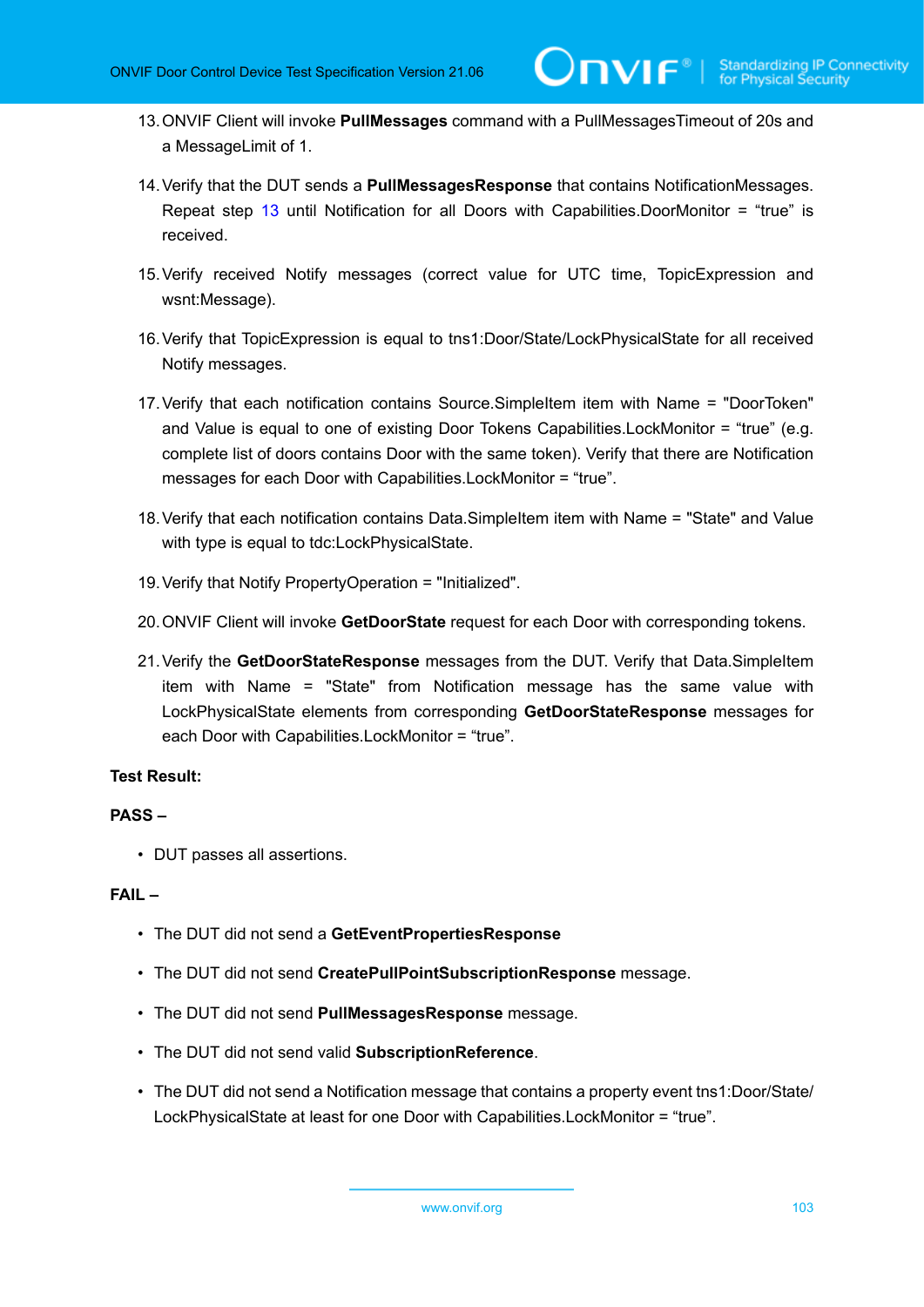• The DUT sent an invalid Notification message (no corresponding Source.SimpleItem or Data.SimpleItem, wrong type of Value fields, invalid DoorToken or State values, PropertyOperation is not equal to "Initialized").

 $\mathsf{D}\mathbf{N}\mathsf{I}\mathsf{F}^\ast$  i

- The DUT did not return at least one Door at step [3](#page-101-0).
- The DUT did not return Topic tns1:Door/State/LockPhysicalState in **GetEventPropertiesResponse**.

**Note:** The Subscription Manager has to be deleted at the end of the test either by calling unsubscribe or through a timeout.

**Note:** ONVIF Client at step [14](#page-102-1) will wait for Notification messages until notification for all Doors with Capabilities.LockMonitor = "true" is received or Operation Delay has expired. Notification messages for all Doors with Capabilities.LockMonitor = "true" are assumed as received, if the number of Notification messages is equal to the number of Doors with Capabilities.LockMonitor = "true".

**Note:** If the DUT does not return any door for step [3](#page-101-0), skip steps [4-](#page-101-1)[21,](#page-102-2) fail the test and go to the next test.

**Note:** The Subscription Manager has to be deleted at the end of the test either by calling unsubscribe or through a timeout.

**Note:** The Renew has to be used for renew subscription during test, if InitialTerminationTime expires.

**Note:** If DUT cannot accept the set value to Timeout or MessageLimit, ONVIF Client retries to send the PullMessage message with Timeout and MessageLimit which is contained in PullMessagesFaultResponse.

**Note:** If DUT cannot accept the set value to a TerminationTime, ONVIF Client retries to send the Renew request MinimumTime value which is contained in UnacceptableTerminationTimeFault.

**Note:** timeout1 will be taken from Subscription Timeout field of ONVIF Device Test Tool.

# 4.5.7 DOOR CONTROL – LOCK PHYSICAL STATE EVENT STATE CHANGE

**Test Case ID:** DOORCONTROL-6-1-7

**Specification Coverage:** tns1:Door/State/LockPhysicalState (ONVIF Door Control Service Specification)

# **Feature Under Test:** None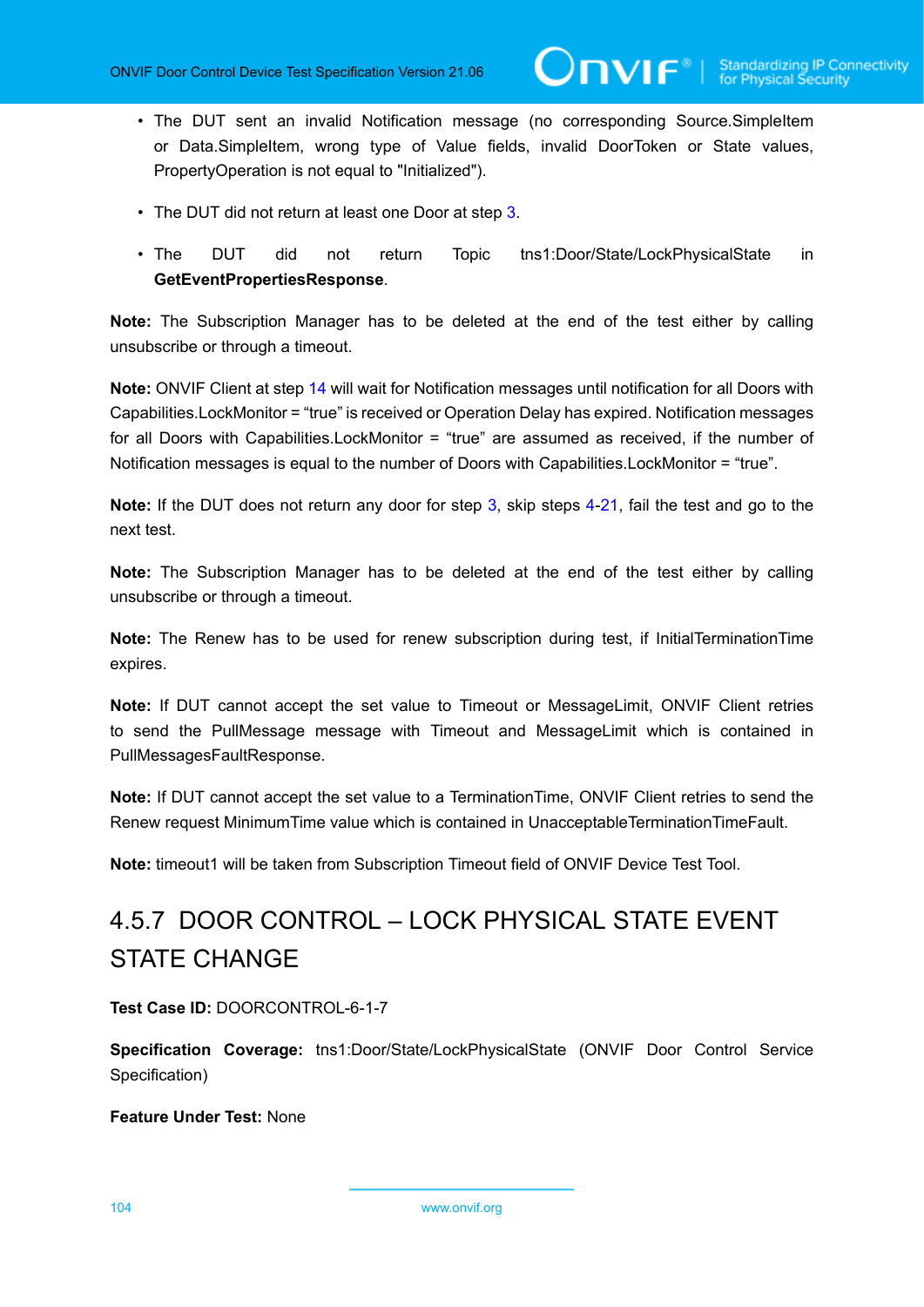#### **WSDL Reference:** event.wsdl, doorcontrol.wsdl

**Test Purpose:** To verify tns1:Door/State/LockPhysicalState event generation after property was changed and to verify tns1:Door/State/LockPhysicalState event format.

**Pre-Requisite:** Event Service was received from the DUT. Device supports Pull-Point Notification feature. Door Control Service was received from the DUT. Door Entity is supported by the DUT. At least one Door with Lock Monitor capability is configured and added to the DUT.

## **Test Configuration:** ONVIF Client and DUT

- 1. Start an ONVIF Client.
- 2. Start the DUT.
- <span id="page-104-1"></span>3. Get a complete list of doors from the DUT (see [Annex A.1\)](#page-187-0).
- <span id="page-104-3"></span>4. Check that there is at least one Door with Capabilities.LockMonitor = "true". Otherwise, fail the test and skip other steps.
- 5. ONVIF Client will select one first Door (token = Token1) with Capabilities.LockMonitor = "true".
- 6. ONVIF Client will invoke **CreatePullPointSubscription** request with tns1:Door/State/ LockPhysicalState Topic as Filter and an InitialTerminationTime of timeout1.
- 7. Verify that the DUT sends a **CreatePullPointSubscriptionResponse** message.
- 8. Test Operator will invoke change of LockPhysicalState property for Door with token = Token1.
- <span id="page-104-0"></span>9. ONVIF Client will invoke **PullMessages** command with a PullMessagesTimeout of 20s and a MessageLimit of 1.
- <span id="page-104-2"></span>10.Verify that the DUT sends a **PullMessagesResponse** that contains NotificationMessages. Repeat step [9](#page-104-0) until Notification with PropertyOperation = "Changed" for Door with Capabilities.LockMonitor = "true" is received.
- 11. Verify received Notify messages (correct value for UTC time, TopicExpression and wsnt:Message).
- 12.Verify that TopicExpression is equal to tns1:Door/State/LockPhysicalState for received Notify message.
- 13.Verify that notification contains Source.SimpleItem item with Name = "DoorToken" and Value  $=$  "Token1".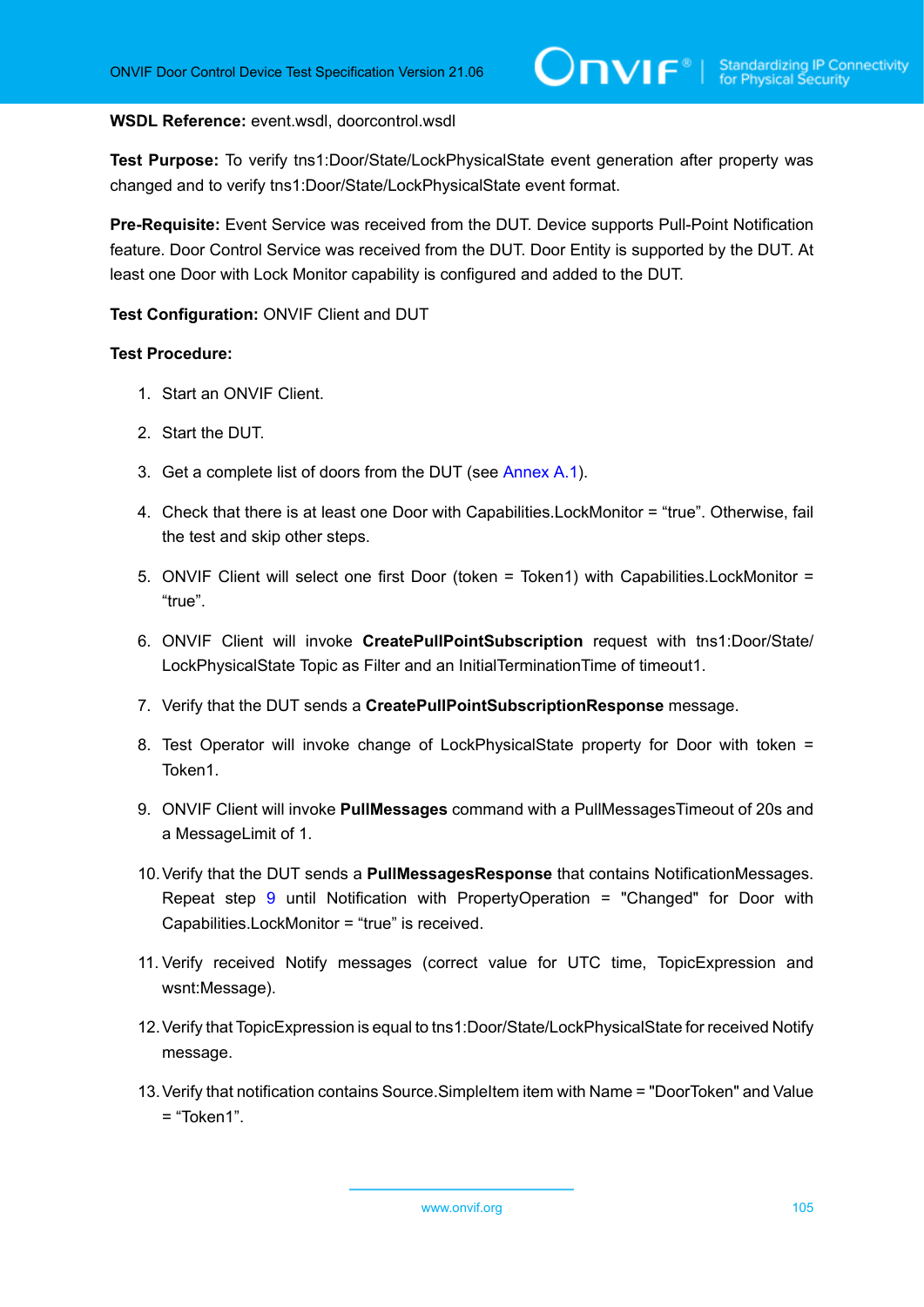<span id="page-105-0"></span>14.Verify that notification contains Data.SimpleItem item with Name = "State" and Value with type is equal to tdc:LockPhysicalState.

# **Test Result:**

# **PASS –**

• DUT passes all assertions.

# **FAIL –**

- The DUT did not send **CreatePullPointSubscriptionResponse** message.
- The DUT did not send **PullMessagesResponse** message.
- The DUT did not send valid SubscriptionReference.
- The DUT did not send a Notification message that contains a property event tns1:Door/State/ LockPhysicalState with valid DoorToken.
- The DUT sent an invalid Notification message (no corresponding Source.SimpleItem or Data.SimpleItem, wrong type of Value fields, invalid DoorToken value).
- The DUT did not return at least one Door at step [3](#page-104-1).

**Note:** The Subscription Manager has to be deleted at the end of the test either by calling unsubscribe or through a timeout.

**Note:** All Notification messages except messages with PropertyOperation = "Changed" will be ignored.

**Note:** Test will be failed, if no required Notification messages are received for step [10](#page-104-2) during a certain period of time (Operation Delay should be used in ONVIF Device Test Tool).

**Note:** If the DUT does not return any door for step [3](#page-104-1), skip steps [4-](#page-104-3)[14,](#page-105-0) fail the test and go to the next test.

**Note:** The Subscription Manager has to be deleted at the end of the test either by calling unsubscribe or through a timeout.

**Note:** The Renew has to be used for renew subscription during test, if InitialTerminationTime expires.

**Note:** If DUT cannot accept the set value to Timeout or MessageLimit, ONVIF Client retries to send the PullMessage message with Timeout and MessageLimit which is contained in PullMessagesFaultResponse.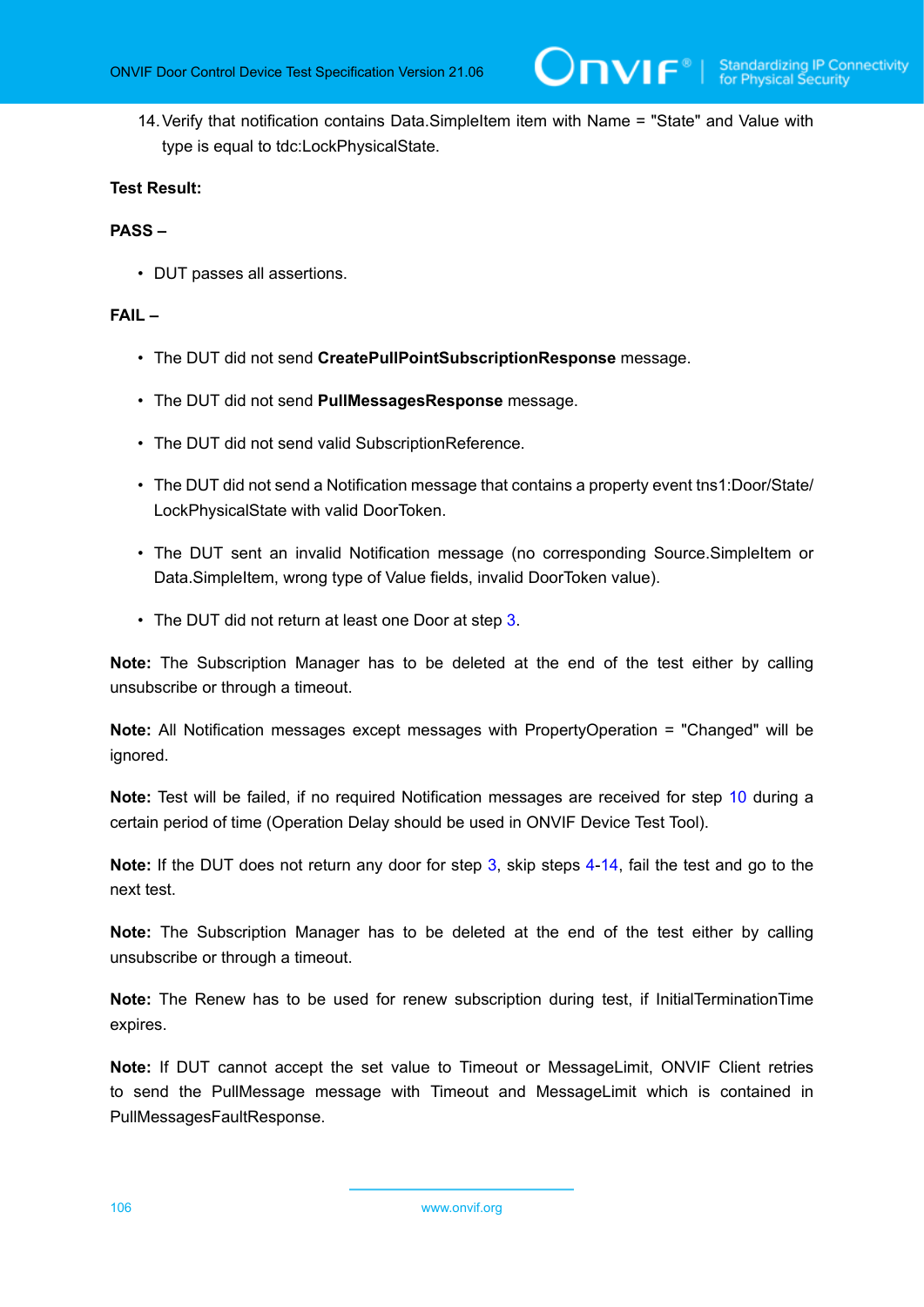**Note:** If DUT cannot accept the set value to a TerminationTime, ONVIF Client retries to send the Renew request MinimumTime value which is contained in UnacceptableTerminationTimeFault.

**Note:** timeout1 will be taken from Subscription Timeout field of ONVIF Device Test Tool.

# 4.5.8 DOOR CONTROL – DOOR TAMPER EVENT

# **Test Case ID:** DOORCONTROL-6-1-8

**Specification Coverage:** tns1:Door/State/DoorTamper (ONVIF Door Control Service Specification), GetDoorState (ONVIF Door Control Service Specification), Properties (ONVIF Core Specification)

**Feature Under Test:** GetDoorState

**WSDL Reference:** event.wsdl, doorcontrol.wsdl

**Test Purpose:** To verify tns1:Door/State/DoorTamper event generation after subscription and to verify tns1:Door/State/DoorTamper event format.

**Pre-Requisite:** Event Service was received from the DUT. Device supports Pull-Point Notification feature. Door Control Service was received from the DUT. Door Entity is supported by the DUT. At least one Door with Tamper capability is configured and added to the DUT.

**Test Configuration:** ONVIF Client and DUT

- 1. Start an ONVIF Client.
- 2. Start the DUT.
- 3. Get a complete list of doors from the DUT (see [Annex A.1\)](#page-187-0).
- 4. Check that there is at least one Door with Capabilities.Tamper = "true". Otherwise fail the test and skip other steps.
- 5. ONVIF Client will invoke **GetEventProperties** request to retrieve all events supported by the DUT.
- 6. Verify the **GetEventPropertiesResponse** message from the DUT.
- 7. Check if there is an event with Topic tns1:Door/State/DoorTamper. If there is no event with such Topic skip other steps, fail the test and go to the next test.
- 8. Check that this event is a Property event (MessageDescription.IsProperty = "true").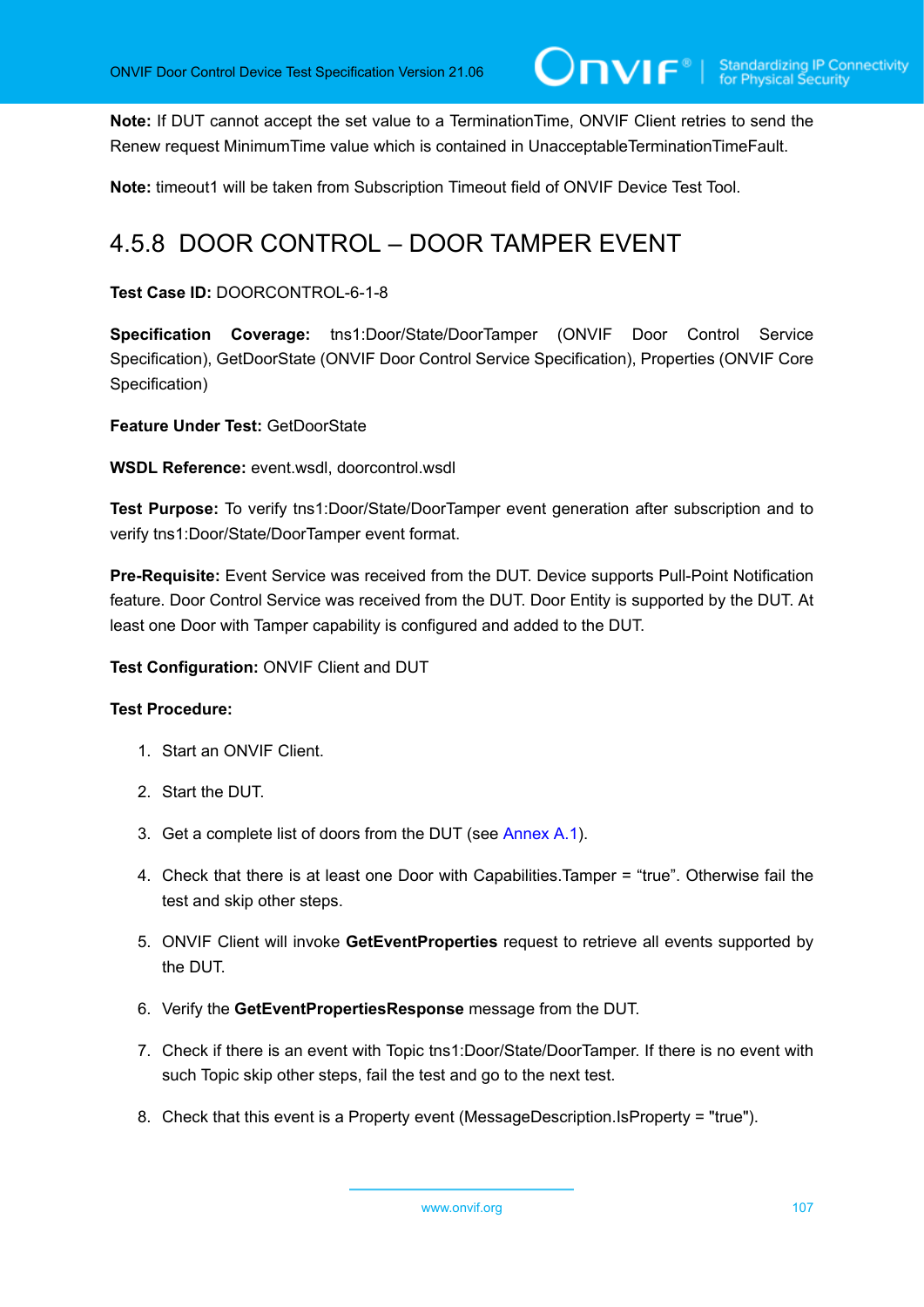9. Check that this event contains Source.SimpleItemDescription item with Name = "DoorToken" and Type = "pt:ReferenceToken".

 $\mathsf{D}\mathbf{N}\mathsf{I}\mathsf{F}^\ast$ l

- 10.Check that this event contains Data.SimpleItemDescription item with Name = "State" and Type = "tdc:DoorTamperState".
- 11. ONVIF Client will invoke **CreatePullPointSubscription** request with tns1:Door/State/ DoorTamper Topic as Filter and an InitialTerminationTime of timeout1.
- 12.Verify that the DUT sends a **CreatePullPointSubscriptionResponse** message.
- <span id="page-107-0"></span>13.ONVIF Client will invoke **PullMessages** command with a PullMessagesTimeout of 20s and a MessageLimit of 1.
- 14.Verify that the DUT sends a **PullMessagesResponse** that contains NotificationMessages. Repeat step [13](#page-107-0) until Notification for all Doors with Capabilities.DoorMonitor = "true" is received.
- 15.Verify received Notify messages (correct value for UTC time, TopicExpression and wsnt:Message).
- 16.Verify that TopicExpression is equal to tns1:Door/State/DoorTamper for all received Notify messages.
- 17.Verify that each notification contains Source.SimpleItem item with Name = "DoorToken" and Value is equal to one of existing Door Tokens Capabilities.Tamper = "true" (e.g. complete list of doors contains Door with the same token). Verify that there are Notification messages for each Door with Capabilities.Tamper = "true".
- 18.Verify that each notification contains Data.SimpleItem item with Name = "State" and Value with type is equal to tdc:DoorTamperState.
- 19.Verify that Notify PropertyOperation = "Initialized".
- 20.ONVIF Client will invoke **GetDoorState** request for each Door with corresponding tokens.
- 21.Verify the **GetDoorStateResponse** messages from the DUT. Verify that Data.SimpleItem item with Name = "State" from Notification message has the same value with Tamper elements from corresponding **GetDoorStateResponse** messages for each Door with Capabilities.Tamper = "true".

# **Test Result:**

#### **PASS –**

• DUT passes all assertions.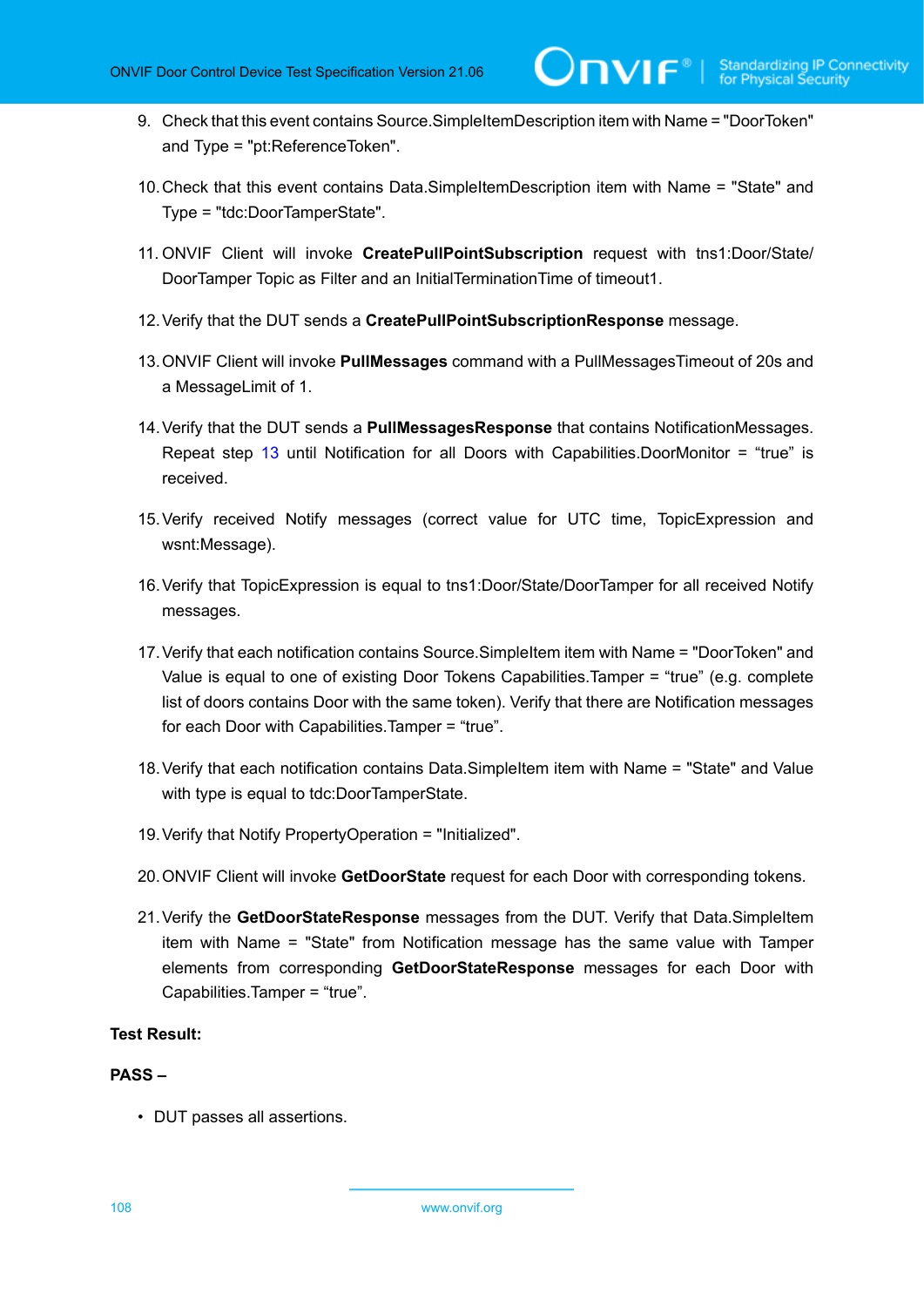#### **FAIL –**

- The DUT did not send a **GetEventPropertiesResponse**
- The DUT did not send **CreatePullPointSubscriptionResponse** message.
- The DUT did not send **PullMessagesResponse** message.
- The DUT did not send valid SubscriptionReference.
- The DUT did not send a Notification message that contains a property event tns1:Door/State/ DoorTamper at least for one Door with Capabilities.Tamper = "true".
- The DUT sent an invalid Notification message (no corresponding Source.SimpleItem or Data.SimpleItem, wrong type of Value fields, invalid DoorToken or State values, PropertyOperation is not equal to "Initialized").
- The DUT did not return at least one Door at step [3](#page-106-0).
- The DUT did not return Topic tns1:Door/State/DoorTamper in **GetEventPropertiesResponse**.

**Note:** The Subscription Manager has to be deleted at the end of the test either by calling unsubscribe or through a timeout.

**Note:** ONVIF Client at step [14](#page-107-0) will wait for Notification messages until notification for all Doors with Capabilities.Tamper = "true" is received or Operation Delay has expired. Notification messages for all Doors with Capabilities.Tamper = "true" are assumed as received, if the number of Notification messages is equal to the number of Doors with Capabilities.Tamper = "true".

**Note:** If the DUT does not return any door for step [3](#page-106-0), skip steps [4-](#page-106-1)[21,](#page-107-1) fail the test and go to the next test.

**Note:** The Subscription Manager has to be deleted at the end of the test either by calling unsubscribe or through a timeout.

**Note:** The Renew has to be used for renew subscription during test, if InitialTerminationTime expires.

**Note:** If DUT cannot accept the set value to Timeout or MessageLimit, ONVIF Client retries to send the PullMessage message with Timeout and MessageLimit which is contained in PullMessagesFaultResponse.

**Note:** If DUT cannot accept the set value to a TerminationTime, ONVIF Client retries to send the Renew request MinimumTime value which is contained in UnacceptableTerminationTimeFault.

**Note:** timeout1 will be taken from Subscription Timeout field of ONVIF Device Test Tool.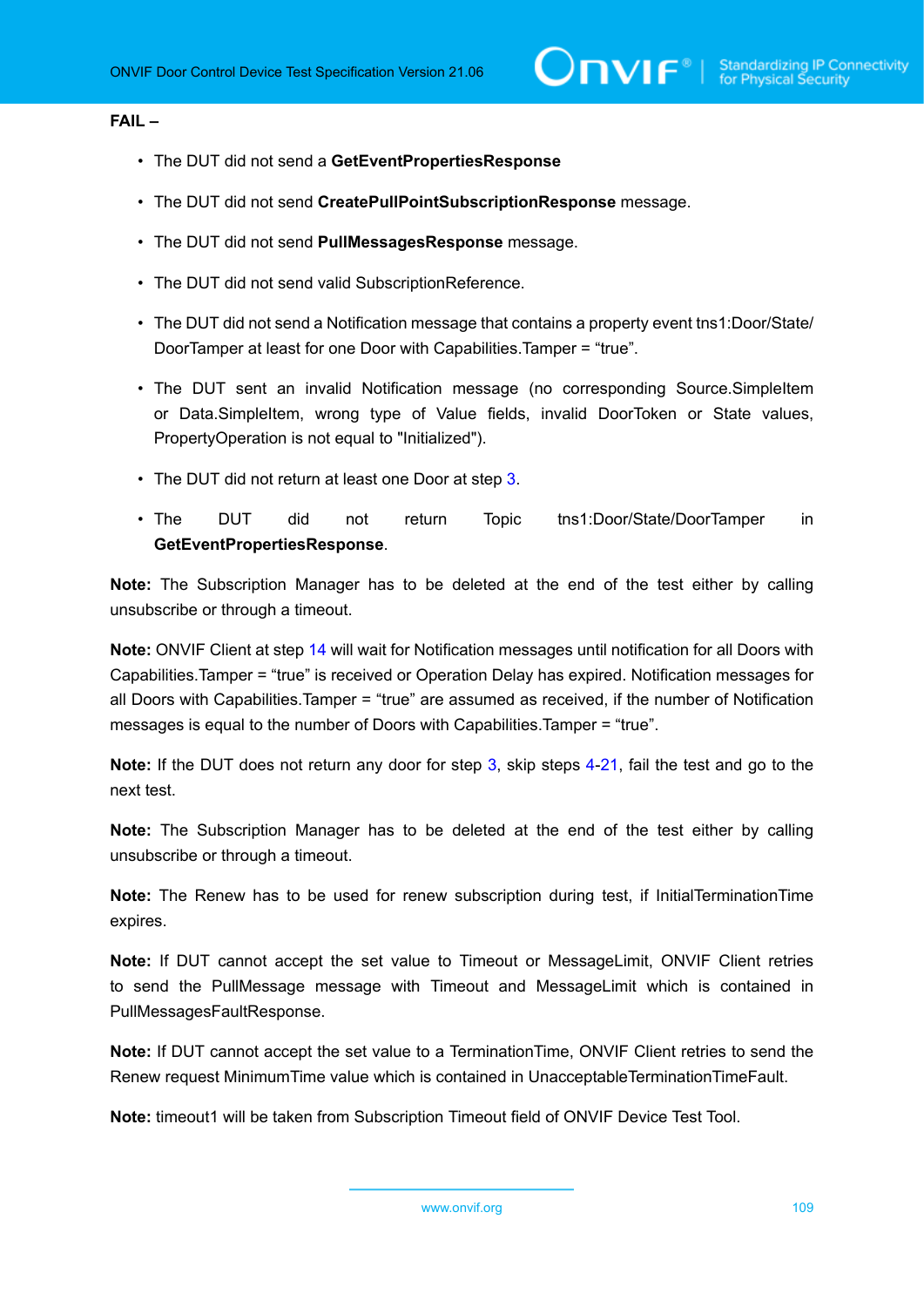# 4.5.9 DOOR CONTROL – DOOR TAMPER EVENT STATE **CHANGE**

**Test Case ID:** DOORCONTROL-6-1-9

**Specification Coverage:** tns1:Door/State/DoorTamper (ONVIF Door Control Service Specification)

**Feature Under Test:** None

**WSDL Reference:** event.wsdl, doorcontrol.wsdl

**Test Purpose:** To verify tns1:Door/State/DoorTamper event generation after property was changed and to verify tns1:Door/State/DoorTamper event format.

**Pre-Requisite:** Event Service was received from the DUT. Device supports Pull-Point Notification feature. Door Control Service was received from the DUT. Door Entity is supported by the DUT. At least one Door with Tamper capability is configured and added to the DUT.

**Test Configuration:** ONVIF Client and DUT

- 1. Start an ONVIF Client.
- 2. Start the DUT.
- <span id="page-109-1"></span>3. Get a complete list of doors from the DUT (see [Annex A.1\)](#page-187-0).
- <span id="page-109-3"></span>4. Check that there is at least one Door with Capabilities.Tamper = "true". Otherwise fail the test and skip other steps.
- 5. ONVIF Client will select one first Door (token = Token1) with Capabilities.Tamper = "true".
- 6. ONVIF Client will invoke **CreatePullPointSubscription** request with tns1:Door/State/ DoorTamper Topic as Filter and an InitialTerminationTime of timeout1.
- 7. Verify that the DUT sends a **CreatePullPointSubscriptionResponse** message.
- 8. Test Operator will invoke change of DoorTamper property for Door with token = Token1.
- <span id="page-109-0"></span>9. ONVIF Client will invoke **PullMessages** command with a PullMessagesTimeout of 20s and a MessageLimit of 1.
- <span id="page-109-2"></span>10.Verify that the DUT sends a **PullMessagesResponse** that contains NotificationMessages. Repeat step [9](#page-109-0) until Notification with PropertyOperation = "Changed" for Door with Capabilities.Tamper = "true" is received.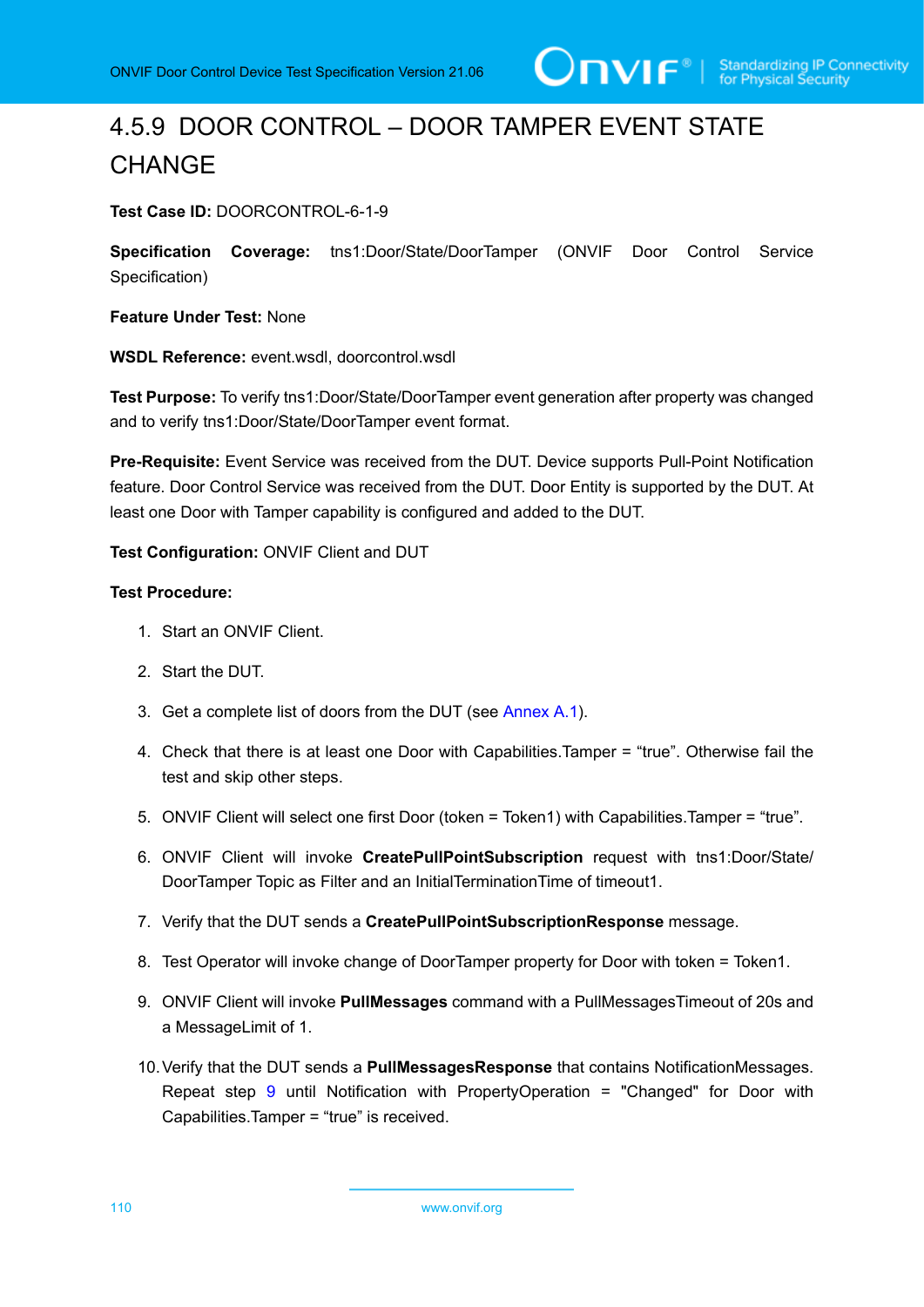- 11. Verify received Notify messages (correct value for UTC time, TopicExpression and wsnt:Message).
- 12.Verify that TopicExpression is equal to tns1:Door/State/DoorTamper for received Notify message.
- 13.Verify that notification contains Source.SimpleItem item with Name = "DoorToken" and Value  $=$  "Token1".
- <span id="page-110-0"></span>14.Verify that notification contains Data.SimpleItem item with Name = "State" and Value with type is equal to tdc:DoorTamperState.

#### **PASS –**

• DUT passes all assertions.

### **FAIL –**

- The DUT did not send **CreatePullPointSubscriptionResponse** message.
- The DUT did not send **PullMessagesResponse** message.
- The DUT did not send valid SubscriptionReference.
- The DUT did not send a Notification message that contains a property event tns1:Door/State/ DoorTamper with valid DoorToken.
- The DUT sent an invalid Notification message (no corresponding Source.SimpleItem or Data.SimpleItem, wrong type of Value fields, invalid DoorToken value).
- The DUT did not return at least one Door at step [3](#page-109-1).

**Note:** The Subscription Manager has to be deleted at the end of the test either by calling unsubscribe or through a timeout.

**Note:** All Notification messages except messages with PropertyOperation = "Changed" will be ignored.

**Note:** Test will be failed, if no required Notification messages are received for step [10](#page-109-2) during a certain period of time (Operation Delay should be used in ONVIF Device Test Tool).

**Note:** If the DUT does not return any door for step [3](#page-109-1), skip steps [4-](#page-109-3)[14,](#page-110-0) fail the test and go to the next test.

**Note:** The Subscription Manager has to be deleted at the end of the test either by calling unsubscribe or through a timeout.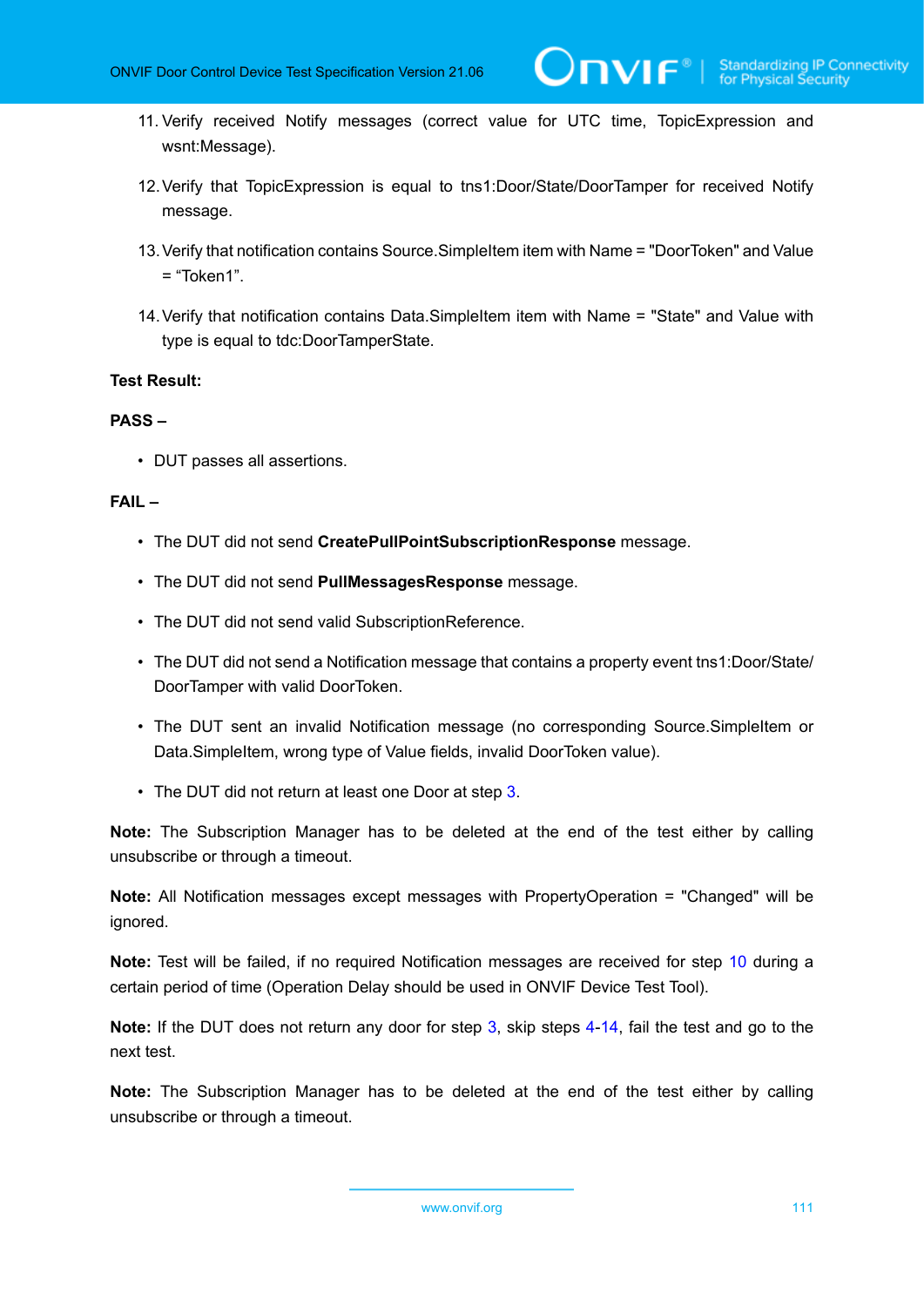**Note:** The Renew has to be used for renew subscription during test, if InitialTerminationTime expires.

**Note:** If DUT cannot accept the set value to Timeout or MessageLimit, ONVIF Client retries to send the PullMessage message with Timeout and MessageLimit which is contained in PullMessagesFaultResponse.

**Note:** If DUT cannot accept the set value to a TerminationTime, ONVIF Client retries to send the Renew request MinimumTime value which is contained in UnacceptableTerminationTimeFault.

**Note:** timeout1 will be taken from Subscription Timeout field of ONVIF Device Test Tool.

# 4.5.10 DOOR CONTROL – DOOR ALARM EVENT

**Test Case ID:** DOORCONTROL-6-1-10

**Specification Coverage:** tns1:Door/State/DoorAlarm (ONVIF Door Control Service Specification), GetDoorState (ONVIF Door Control Service Specification), Properties (ONVIF Core Specification)

**Feature Under Test:** GetDoorState

**WSDL Reference:** event.wsdl, doorcontrol.wsdl

**Test Purpose:** To verify tns1:Door/State/DoorAlarm event generation after subscription and to verify tns1:Door/State/DoorAlarm event format.

**Pre-Requisite:** Event Service was received from the DUT. Device supports Pull-Point Notification feature. Door Control Service was received from the DUT. Door Entity is supported by the DUT. At least one Door with Alarm capability is configured and added to the DUT.

**Test Configuration:** ONVIF Client and DUT

- 1. Start an ONVIF Client.
- 2. Start the DUT.
- <span id="page-111-0"></span>3. Get a complete list of doors from the DUT (see [Annex A.1\)](#page-187-0).
- <span id="page-111-1"></span>4. Check that there is at least one Door with Capabilities.Alarm = "true". Otherwise fail the test and skip other steps.
- 5. ONVIF Client will invoke **GetEventProperties** request to retrieve all events supported by the DUT.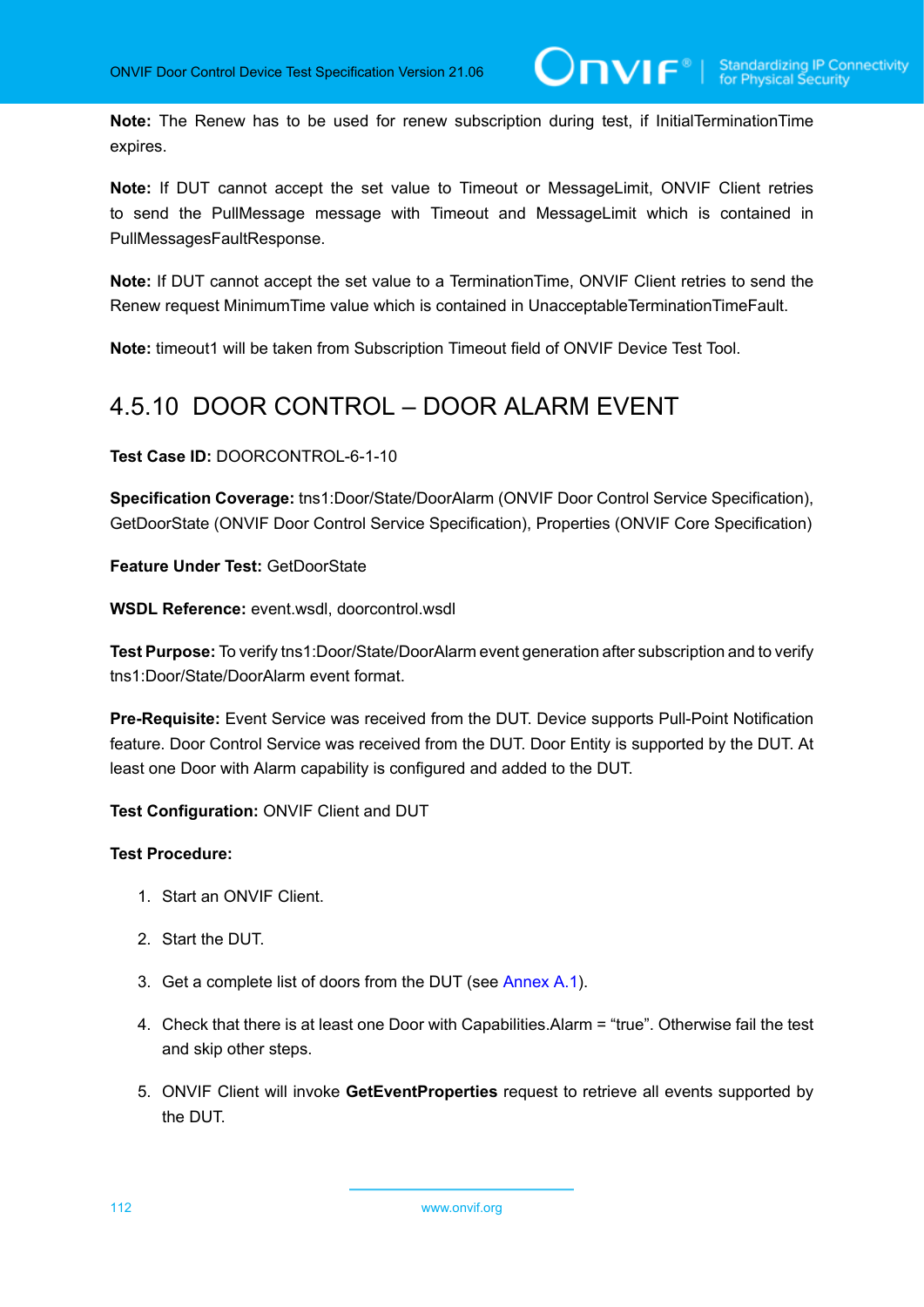- 6. Verify the **GetEventPropertiesResponse** message from the DUT.
- 7. Check if there is an event with Topic tns1:Door/State/DoorAlarm. If there is no event with such Topic skip other steps, fail the test and go to the next test.
- 8. Check that this event is a Property event (MessageDescription.IsProperty = "true").
- 9. Check that this event contains Source.SimpleItemDescription item with Name = "DoorToken" and Type = "pt:ReferenceToken".
- 10.Check that this event contains Data.SimpleItemDescription item with Name = "State" and Type = "tdc:DoorAlarmState".
- 11. ONVIF Client will invoke **CreatePullPointSubscription** request with tns1:Door/State/ DoorAlarm Topic as Filter and an InitialTerminationTime of timeout1.
- 12.Verify that the DUT sends a **CreatePullPointSubscriptionResponse** message.
- <span id="page-112-0"></span>13.ONVIF Client will invoke **PullMessages** command with a PullMessagesTimeout of 20s and a MessageLimit of 1.
- <span id="page-112-1"></span>14.Verify that the DUT sends a **PullMessagesResponse** that contains NotificationMessages. Repeat step [13](#page-112-0) until Notification for all Doors with Capabilities.DoorMonitor = "true" is received.
- 15.Verify received Notify messages (correct value for UTC time, TopicExpression and wsnt:Message).
- 16.Verify that TopicExpression is equal to tns1:Door/State/DoorAlarm for all received Notify messages.
- 17.Verify that each notification contains Source.SimpleItem item with Name = "DoorToken" and Value is equal to one of existing Door Tokens Capabilities.Alarm = "true" (e.g. complete list of doors contains Door with the same token). Verify that there are Notification messages for each Door with Capabilities.Alarm = "true".
- 18.Verify that each notification contains Data.SimpleItem item with Name = "State" and Value with type is equal to tdc:DoorAlarmState.
- 19.Verify that Notify PropertyOperation = "Initialized".
- 20.ONVIF Client will invoke **GetDoorState** request for each Door with corresponding tokens.
- <span id="page-112-2"></span>21.Verify the **GetDoorStateResponse** messages from the DUT. Verify that Data.SimpleItem item with Name = "State" from Notification message has the same value with Alarm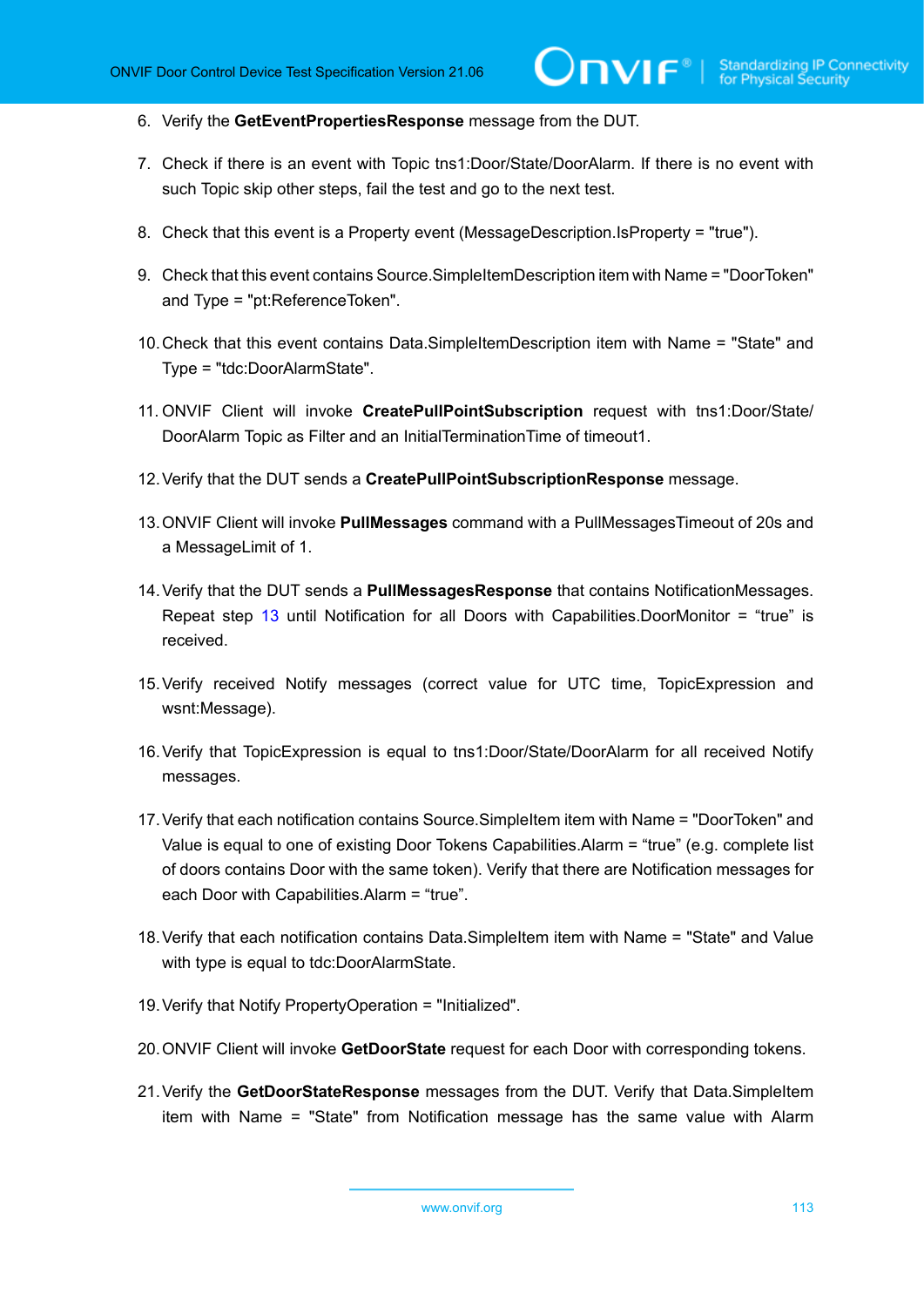elements from corresponding **GetDoorStateResponse** messages for each Door with Capabilities.Alarm = "true".

#### **Test Result:**

#### **PASS –**

• DUT passes all assertions.

#### **FAIL –**

- The DUT did not send a **GetEventPropertiesResponse**
- The DUT did not send **CreatePullPointSubscriptionResponse** message.
- The DUT did not send **PullMessagesResponse** message.
- The DUT did not send valid SubscriptionReference.
- The DUT did not send a Notification message that contains a property event tns1:Door/State/ DoorAlarm at least for one Door with Capabilities.Alarm = "true".
- The DUT sent an invalid Notification message (no corresponding Source.SimpleItem or Data.SimpleItem, wrong type of Value fields, invalid DoorToken or State values, PropertyOperation is not equal to "Initialized").
- The DUT did not return at least one Door at step [3](#page-111-0).
- The DUT did not return Topic tns1:Door/State/DoorAlarm in **GetEventPropertiesResponse**.

**Note:** The Subscription Manager has to be deleted at the end of the test either by calling unsubscribe or through a timeout.

**Note:** ONVIF Client at step [14](#page-112-1) will wait for Notification messages until notification for all Doors with Capabilities.Alarm = "true" is received or Operation Delay has expired. Notification messages for all Doors with Capabilities.Alarm = "true" are assumed as received, if the number of Notification messages is equal to the number of Doors with Capabilities.Alarm = "true".

**Note:** If the DUT does not return any door for step [3](#page-111-0), skip steps [4-](#page-111-1)[21,](#page-112-2) fail the test and go to the next test.

**Note:** The Subscription Manager has to be deleted at the end of the test either by calling unsubscribe or through a timeout.

**Note:** The Renew has to be used for renew subscription during test, if InitialTerminationTime expires.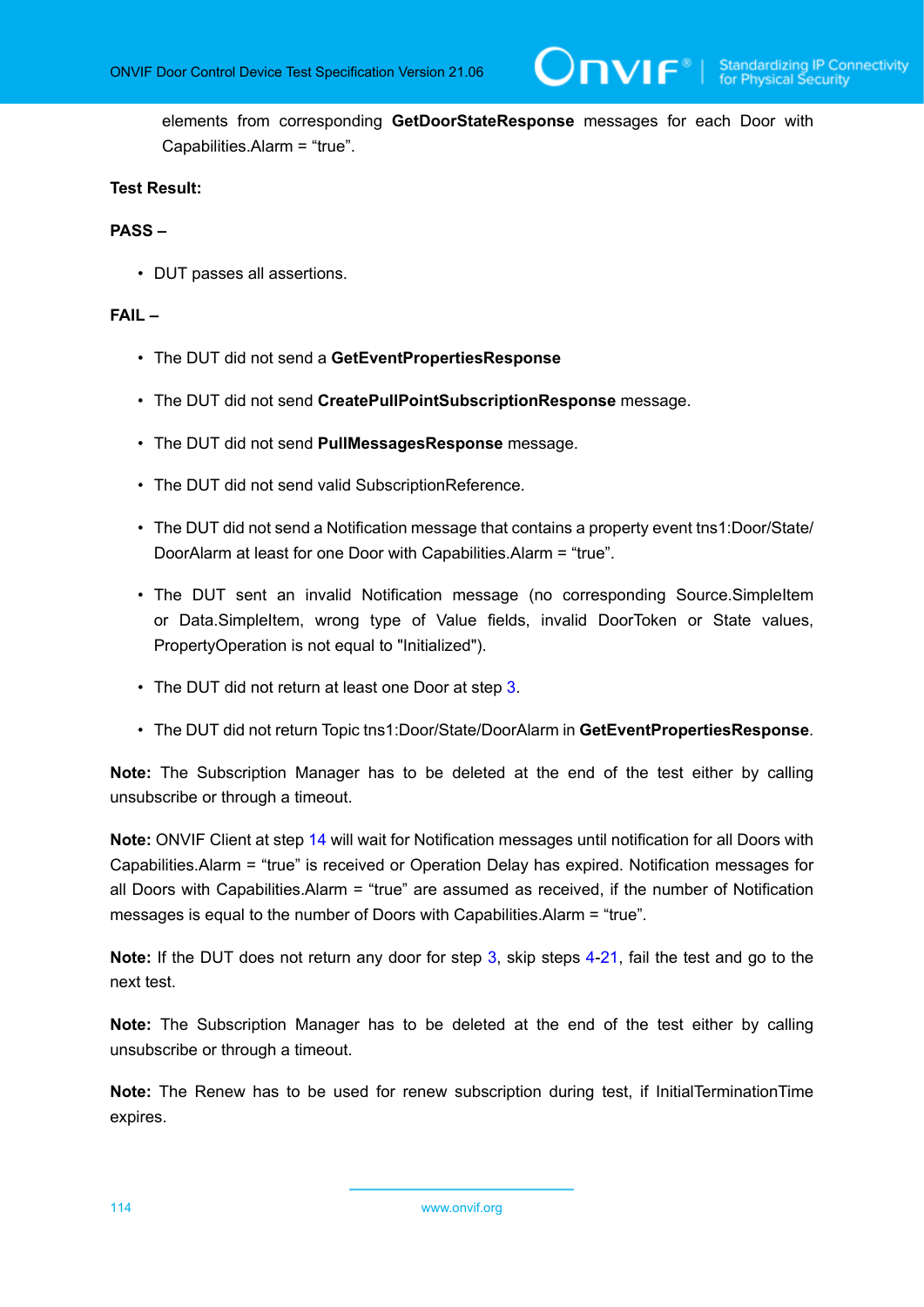**Note:** If DUT cannot accept the set value to Timeout or MessageLimit, ONVIF Client retries to send the PullMessage message with Timeout and MessageLimit which is contained in PullMessagesFaultResponse.

**Note:** If DUT cannot accept the set value to a TerminationTime, ONVIF Client retries to send the Renew request MinimumTime value which is contained in UnacceptableTerminationTimeFault.

**Note:** timeout1 will be taken from Subscription Timeout field of ONVIF Device Test Tool.

# 4.5.11 DOOR CONTROL – DOOR ALARM EVENT STATE **CHANGE**

**Test Case ID:** DOORCONTROL-6-1-11

**Specification Coverage:** tns1:Door/State/DoorAlarm (ONVIF Door Control Service Specification)

**Feature Under Test:** None

**WSDL Reference:** event.wsdl, doorcontrol.wsdl

**Test Purpose:** To verify tns1:Door/State/DoorAlarm event generation after property was changed and to verify tns1:Door/State/DoorAlarm event format.

**Pre-Requisite:** Event Service was received from the DUT. Device supports Pull-Point Notification feature. Door Control Service was received from the DUT. Door Entity is supported by the DUT. At least one Door with Alarm capability is configured and added to the DUT.

#### **Test Configuration:** ONVIF Client and DUT

- 1. Start an ONVIF Client.
- 2. Start the DUT.
- <span id="page-114-0"></span>3. Get a complete list of doors from the DUT (see [Annex A.1\)](#page-187-0).
- <span id="page-114-1"></span>4. Check that there is at least one Door with Capabilities.Alarm = "true". Otherwise fail the test and skip other steps.
- 5. ONVIF Client will select one first Door (token = Token1) with Capabilities.Alarm = "true".
- 6. ONVIF Client will invoke **CreatePullPointSubscription** request with tns1:Door/State/ DoorAlarm Topic as Filter and an InitialTerminationTime of timeout1.
- 7. Verify that the DUT sends a **CreatePullPointSubscriptionResponse** message.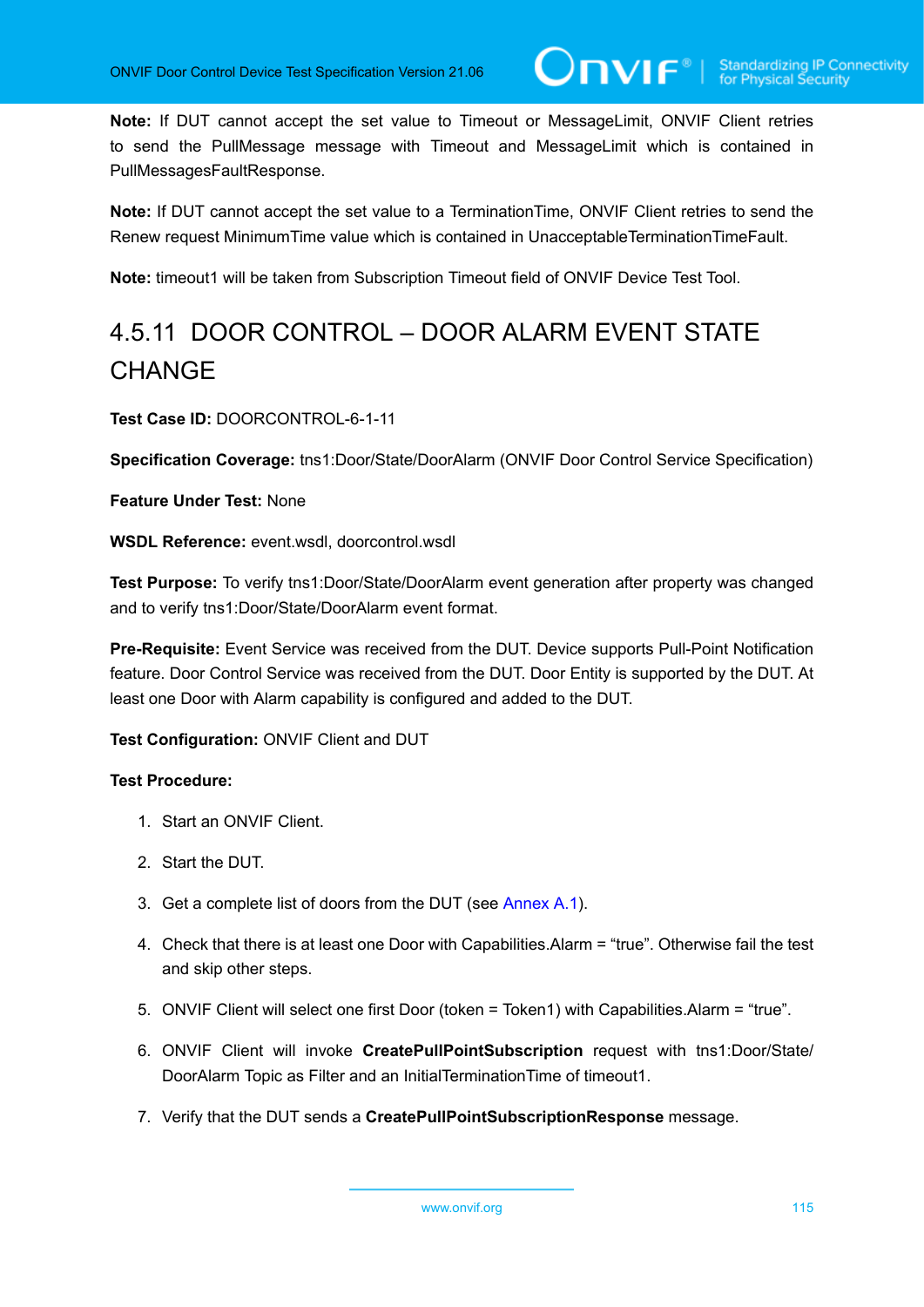- 8. Test Operator will invoke change of DoorAlarm property for Door with token = Token1.
- <span id="page-115-0"></span>9. ONVIF Client will invoke **PullMessages** command with a PullMessagesTimeout of 20s and a MessageLimit of 1.
- <span id="page-115-1"></span>10.Verify that the DUT sends a **PullMessagesResponse** that contains NotificationMessages. Repeat step [9](#page-115-0) until Notification with PropertyOperation = "Changed" for Door with Capabilities.Alarm = "true" is received.
- 11. Verify received Notify messages (correct value for UTC time, TopicExpression and wsnt:Message).
- 12.Verify that TopicExpression is equal to tns1:Door/State/DoorAlarm for received Notify message.
- 13.Verify that notification contains Source.SimpleItem item with Name = "DoorToken" and Value  $=$  "Token1".
- <span id="page-115-2"></span>14.Verify that notification contains Data.SimpleItem item with Name = "State" and Value with type is equal to tdc:DoorAlarmState.

#### **PASS –**

• DUT passes all assertions.

#### **FAIL –**

- The DUT did not send **CreatePullPointSubscriptionResponse** message.
- The DUT did not send **PullMessagesResponse** message.
- The DUT did not send valid **SubscriptionReference**.
- The DUT did not send a Notification message that contains a property event tns1:Door/State/ DoorAlarm with valid DoorToken.
- The DUT sent an invalid Notification message (no corresponding Source.SimpleItem or Data.SimpleItem, wrong type of Value fields, invalid DoorToken value).
- The DUT did not return at least one Door at step [3](#page-114-0).

**Note:** The Subscription Manager has to be deleted at the end of the test either by calling unsubscribe or through a timeout.

**Note:** All Notification messages except messages with PropertyOperation = "Changed" will be ignored.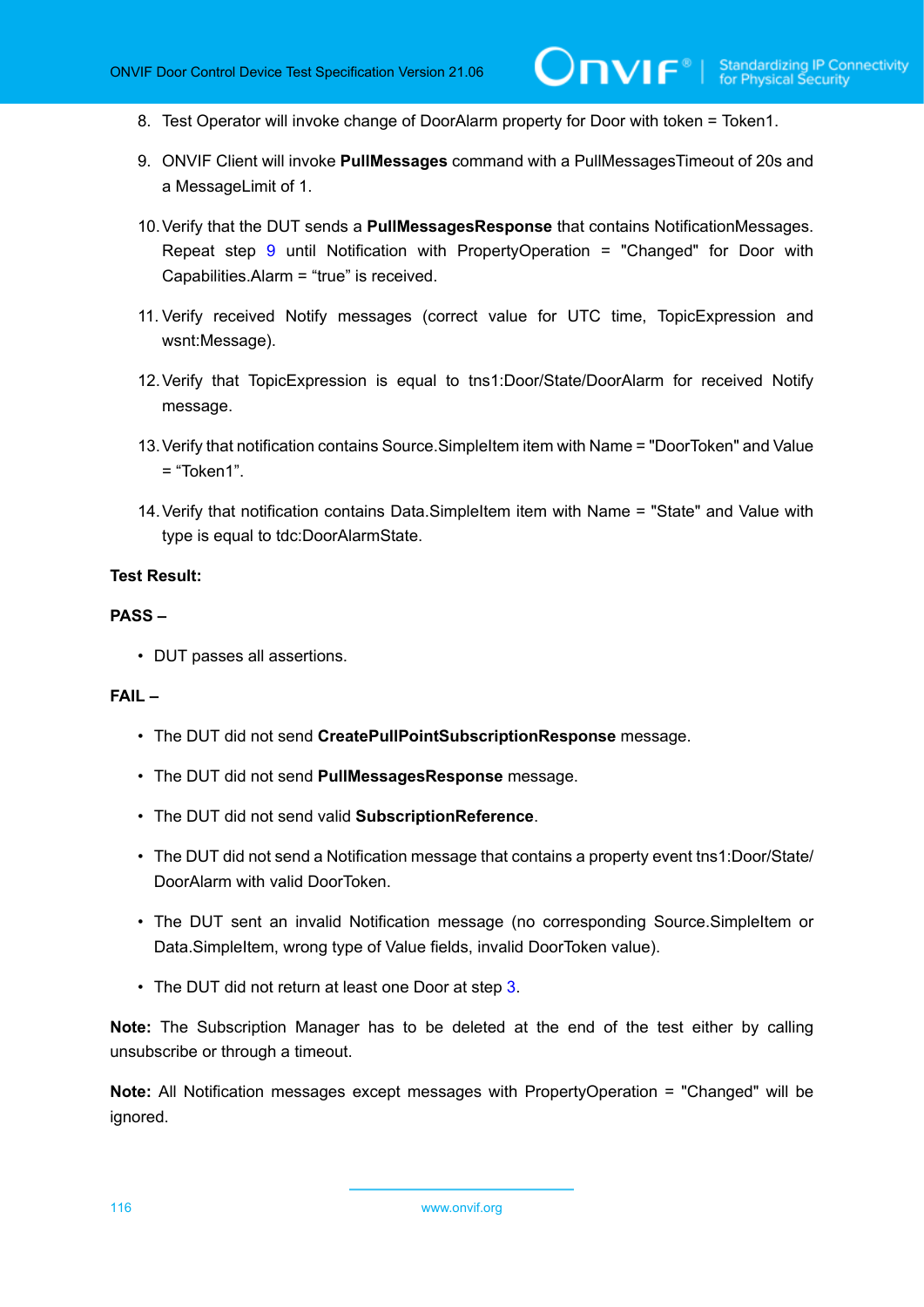**Note:** Test will be failed, if no required Notification messages are received for step [10](#page-115-1) during a certain period of time (Operation Delay should be used in ONVIF Device Test Tool).

**Note:** If the DUT does not return any door for step [3](#page-114-0), skip steps [4-](#page-114-1)[14,](#page-115-2) fail the test and go to the next test.

**Note:** The Subscription Manager has to be deleted at the end of the test either by calling unsubscribe or through a timeout.

**Note:** The Renew has to be used for renew subscription during test, if InitialTerminationTime expires.

**Note:** If DUT cannot accept the set value to Timeout or MessageLimit, ONVIF Client retries to send the PullMessage message with Timeout and MessageLimit which is contained in PullMessagesFaultResponse.

**Note:** If DUT cannot accept the set value to a TerminationTime, ONVIF Client retries to send the Renew request MinimumTime value which is contained in UnacceptableTerminationTimeFault.

**Note:** timeout1 will be taken from Subscription Timeout field of ONVIF Device Test Tool.

# 4.5.12 DOOR CONTROL – DOOR FAULT EVENT

**Test Case ID:** DOORCONTROL-6-1-12

**Specification Coverage:** tns1:Door/State/DoorFault (ONVIF Door Control Service Specification), GetDoorState (ONVIF Door Control Service Specification), Properties (ONVIF Core Specification)

**Feature Under Test:** GetDoorState

**WSDL Reference:** event.wsdl, doorcontrol.wsdl

**Test Purpose:** To verify tns1:Door/State/DoorFault event generation after subscription and to verify tns1:Door/State/DoorFault event format.

**Pre-Requisite:** Event Service was received from the DUT. Device supports Pull-Point Notification feature. Door Control Service was received from the DUT. Door Entity is supported by the DUT. At least one Door with Fault capability is configured and added to the DUT.

**Test Configuration:** ONVIF Client and DUT

- 1. Start an ONVIF Client.
- 2. Start the DUT.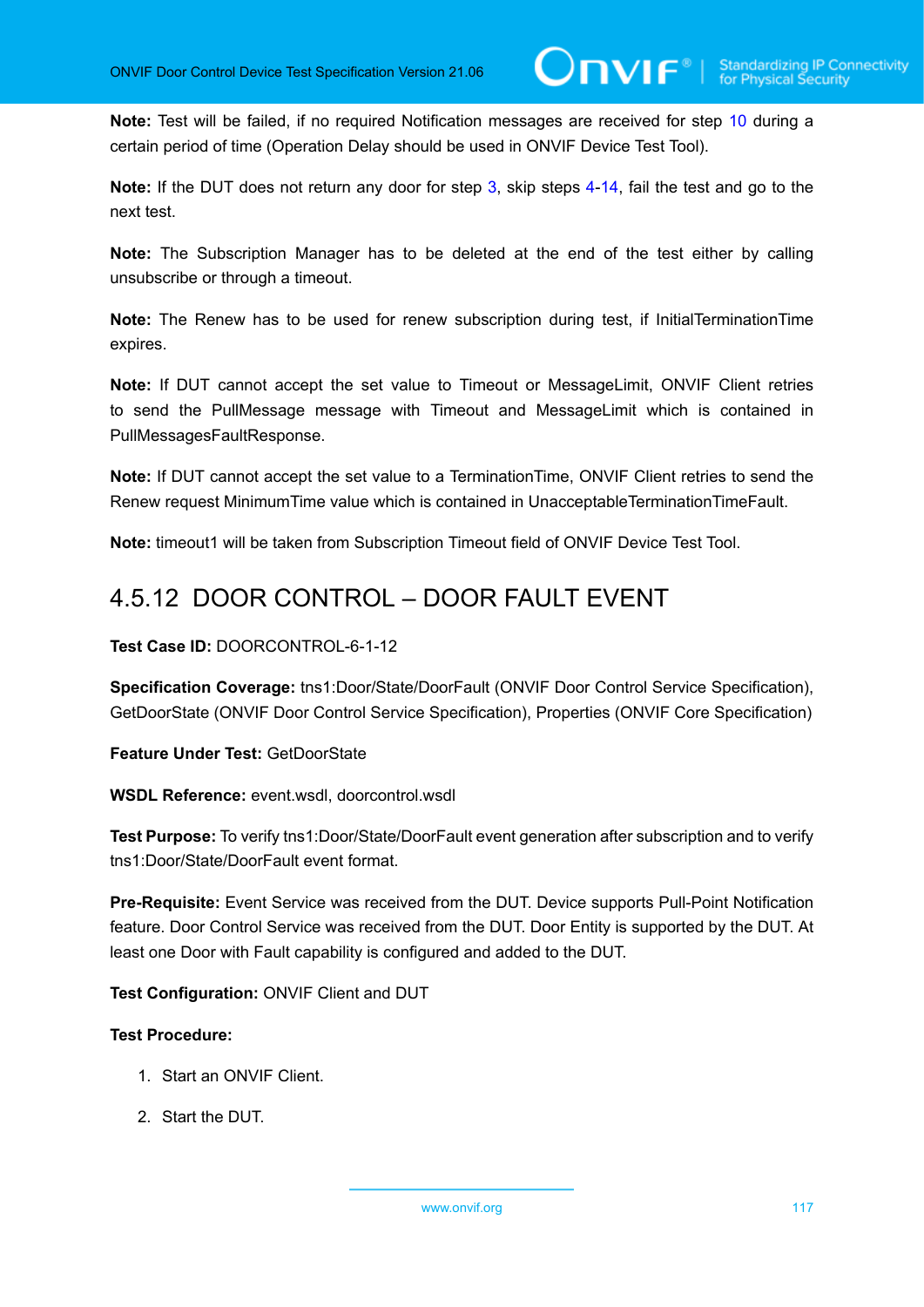- <span id="page-117-1"></span>3. Get a complete list of doors from the DUT (see [Annex A.1\)](#page-187-0).
- <span id="page-117-3"></span>4. Check that there is at least one Door with Capabilities.Fault = "true". Otherwise fail the test and skip other steps.
- 5. ONVIF Client will invoke **GetEventProperties** request to retrieve all events supported by the DUT.
- 6. Verify the **GetEventPropertiesResponse** message from the DUT.
- 7. Check if there is an event with Topic tns1:Door/State/DoorFault. If there is no event with such Topic skip other steps, fail the test and go to the next test.
- 8. Check that this event is a Property event (MessageDescription.IsProperty = "true").
- 9. Check that this event contains Source.SimpleItemDescription item with Name = "DoorToken" and Type = "pt:ReferenceToken".
- 10.Check that this event contains Data.SimpleItemDescription item with Name = "State" and Type = "tdc:DoorFaultState".
- 11. Check that this event contains Data.SimpleItemDescription item with Name = "Reason" and Type = "xs:string".
- 12.ONVIF Client will invoke **CreatePullPointSubscription** request with tns1:Door/State/ DoorFault Topic as Filter and an InitialTerminationTime of timeout1.
- 13.Verify that the DUT sends a **CreatePullPointSubscriptionResponse** message.
- <span id="page-117-0"></span>14.ONVIF Client will invoke **PullMessages** command with a PullMessagesTimeout of 20s and a MessageLimit of 1.
- <span id="page-117-2"></span>15.Verify that the DUT sends a **PullMessagesResponse** that contains NotificationMessages. Repeat step [14](#page-117-0) until Notification for all Doors with Capabilities.DoorMonitor = "true" is received.
- 16.Verify received Notify messages (correct value for UTC time, TopicExpression and wsnt:Message).
- 17.Verify that TopicExpression is equal to tns1:Door/State/DoorFault for all received Notify messages.
- 18.Verify that each notification contains Source.SimpleItem item with Name = "DoorToken" and Value is equal to one of existing Door Tokens Capabilities.Fault = "true" (e.g. complete list of doors contains Door with the same token). Verify that there are Notification messages for each Door with Capabilities.Fault = "true".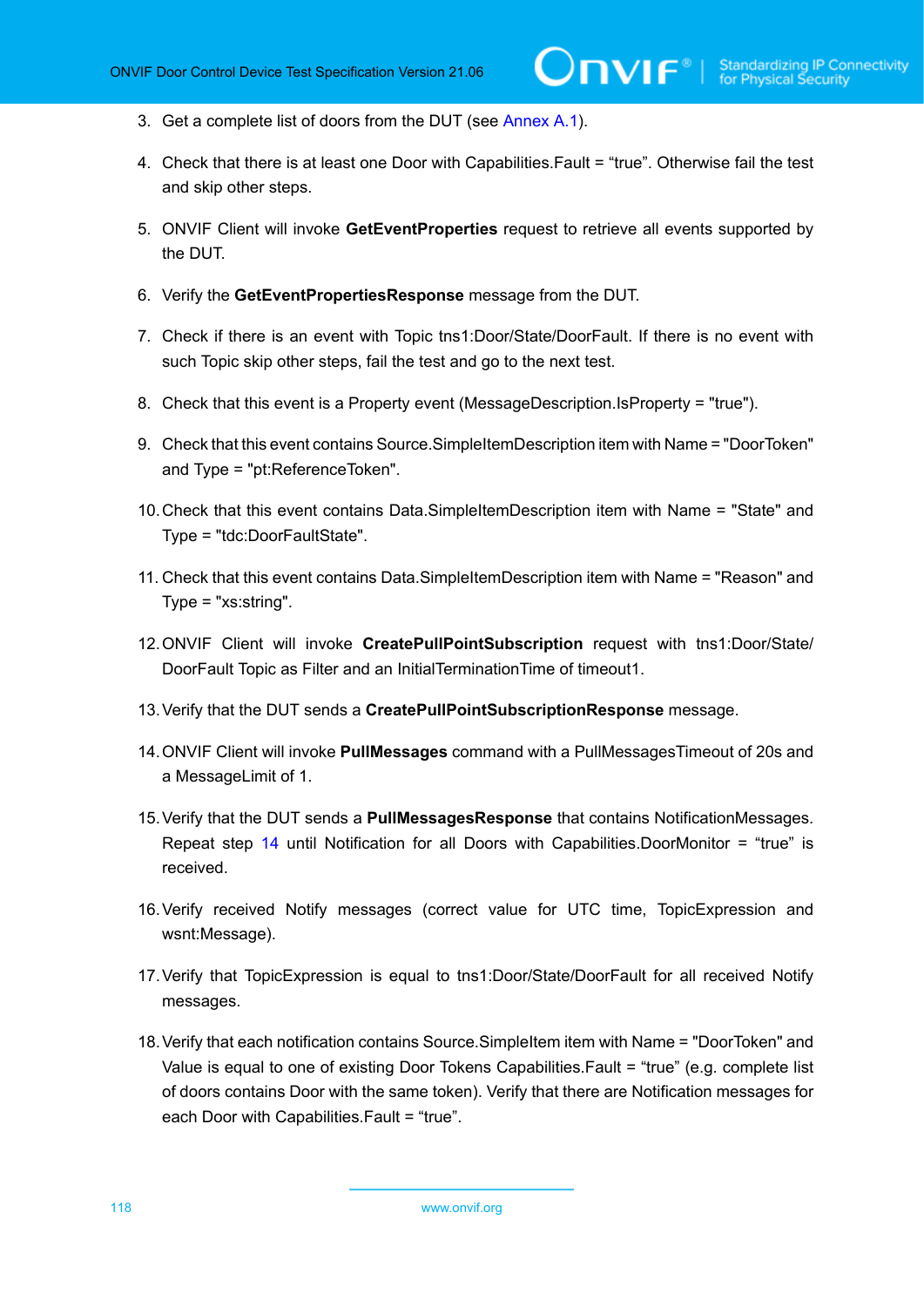- 19.Verify that each notification contains Data.SimpleItem item with Name = "State" and Value with type is equal to tdc:DoorFaultState.
- 20.Verify that each notification which contains Data.SimpleItem item with Name = "Reason" has Value with type is equal to xs:string.
- 21.Verify that Notify PropertyOperation = "Initialized".
- 22.ONVIF Client will invoke **GetDoorState** request for each Door with corresponding tokens.
- <span id="page-118-0"></span>23.Verify the **GetDoorStateResponse** messages from the DUT. Verify that Data.SimpleItem item with Name = "State" from Notification message has the same value with Fault elements from corresponding **GetDoorStateResponse** messages for each Door with Capabilities.Fault = "true".

#### **PASS –**

• DUT passes all assertions.

### **FAIL –**

- The DUT did not send a **GetEventPropertiesResponse**
- The DUT did not send **CreatePullPointSubscriptionResponse** message.
- The DUT did not send **PullMessagesResponse** message.
- The DUT did not send valid SubscriptionReference.
- The DUT did not send a Notification message that contains a property event tns1:Door/State/ DoorFault at least for one Door with Capabilities.Fault = "true".
- The DUT sent an invalid Notification message (no corresponding Source.SimpleItem or Data.SimpleItem, wrong type of Value fields, invalid DoorToken, Reason or State values, PropertyOperation is not equal to "Initialized").
- The DUT did not return at least one Door at step [3](#page-117-1).
- The DUT did not return Topic tns1:Door/State/DoorFault in **GetEventPropertiesResponse**.

**Note:** The Subscription Manager has to be deleted at the end of the test either by calling unsubscribe or through a timeout.

**Note:** ONVIF Client at step [15](#page-117-2) will wait for Notification messages until notification for all Doors with Capabilities.Fault = "true" is received or Operation Delay has expired. Notification messages for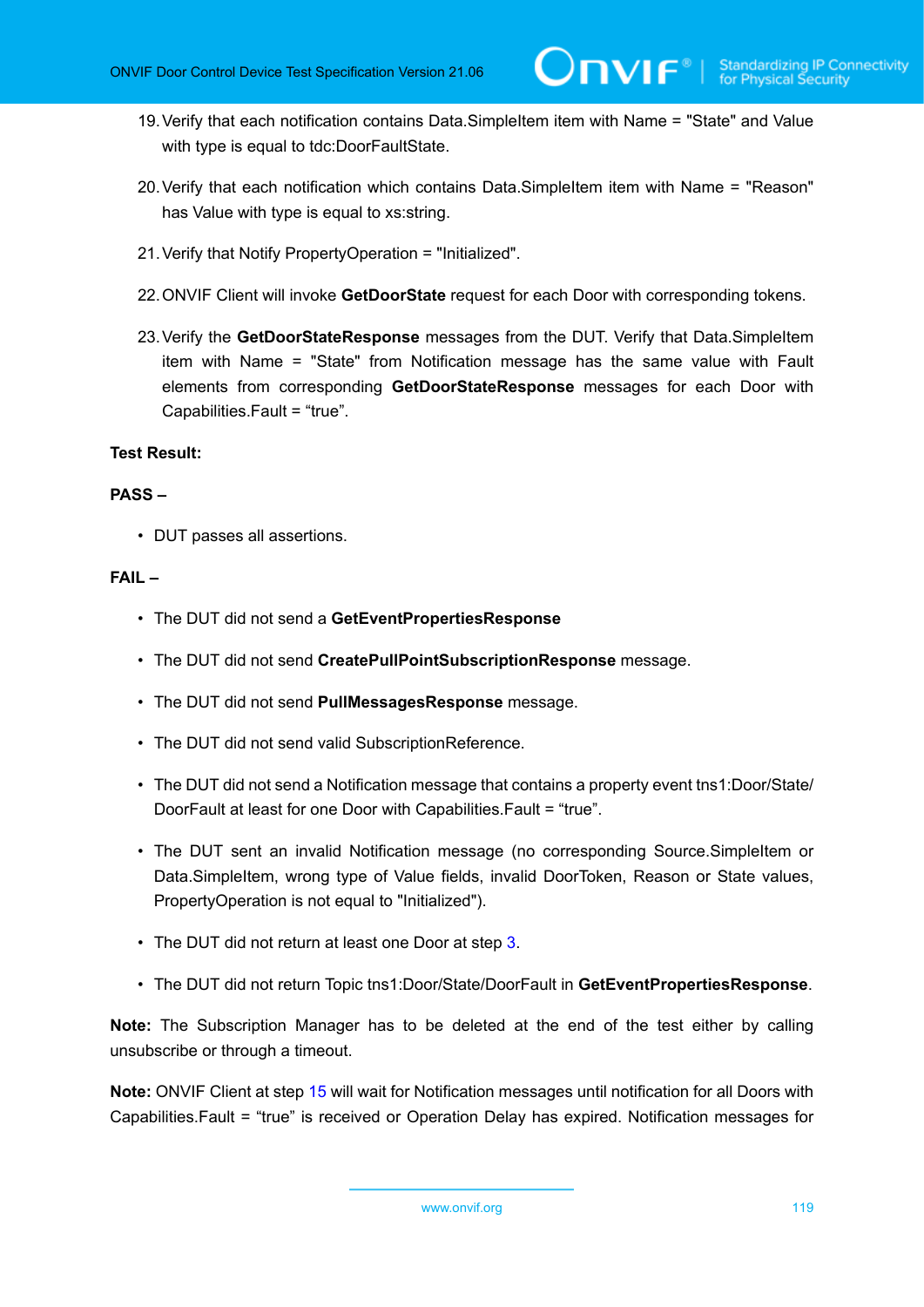all Doors with Capabilities.Fault = "true" are assumed as received, if the number of Notification messages is equal to the number of Doors with Capabilities.Fault = "true".

**Note:** If the DUT does not return any door for step [3](#page-117-1), skip steps [4-](#page-117-3)[23,](#page-118-0) fail the test and go to the next test.

**Note:** The Subscription Manager has to be deleted at the end of the test either by calling unsubscribe or through a timeout.

**Note:** The Renew has to be used for renew subscription during test, if InitialTerminationTime expires.

**Note:** If DUT cannot accept the set value to Timeout or MessageLimit, ONVIF Client retries to send the PullMessage message with Timeout and MessageLimit which is contained in PullMessagesFaultResponse.

**Note:** If DUT cannot accept the set value to a TerminationTime, ONVIF Client retries to send the Renew request MinimumTime value which is contained in UnacceptableTerminationTimeFault.

**Note:** timeout1 will be taken from Subscription Timeout field of ONVIF Device Test Tool.

# 4.5.13 DOOR CONTROL – DOOR FAULT EVENT STATE **CHANGE**

**Test Case ID:** DOORCONTROL-6-1-13

**Specification Coverage:** tns1:Door/State/DoorFault (ONVIF Door Control Service Specification)

**Feature Under Test:** None

**WSDL Reference:** event.wsdl, doorcontrol.wsdl

**Test Purpose:** To verify tns1:Door/State/DoorFault event generation after property was changed and to verify tns1:Door/State/DoorFault event format.

**Pre-Requisite:** Event Service was received from the DUT. Device supports Pull-Point Notification feature. Door Control Service was received from the DUT. Door Entity is supported by the DUT. At least one Door with Fault capability is configured and added to the DUT.

**Test Configuration:** ONVIF Client and DUT

#### **Test Procedure:**

1. Start an ONVIF Client.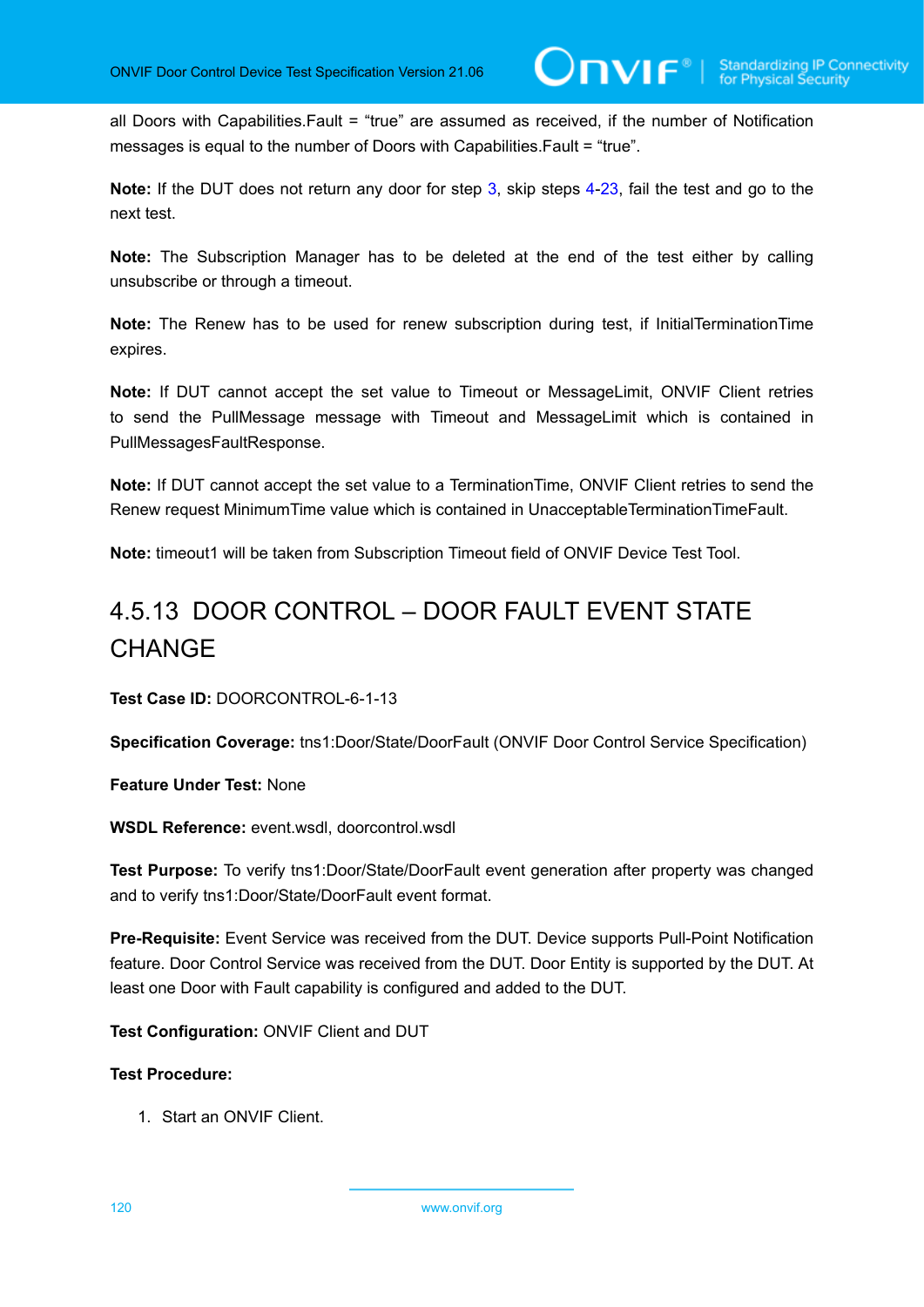- 2. Start the DUT.
- <span id="page-120-1"></span>3. Get a complete list of doors from the DUT (see [Annex A.1\)](#page-187-0).
- <span id="page-120-3"></span>4. Check that there is at least one Door with Capabilities.Fault = "true". Otherwise, fail the test and skip other steps.
- 5. ONVIF Client will select one first Door (token = Token1) with Capabilities.Fault = "true".
- 6. ONVIF Client will invoke **CreatePullPointSubscription** request with tns1:Door/State/ DoorFault Topic as Filter and an InitialTerminationTime of timeout1.
- 7. Verify that the DUT sends a **CreatePullPointSubscriptionResponse** message.
- 8. Test Operator will invoke change of DoorFault property for Door with token = Token1.
- <span id="page-120-0"></span>9. ONVIF Client will invoke **PullMessages** command with a PullMessagesTimeout of 20s and a MessageLimit of 1.
- <span id="page-120-2"></span>10.Verify that the DUT sends a **PullMessagesResponse** that contains NotificationMessages. Repeat step [9](#page-120-0) until Notification with PropertyOperation = "Changed" for Door with Capabilities.Fault = "true" is received.
- 11. Verify received Notify messages (correct value for UTC time, TopicExpression and wsnt:Message).
- 12.Verify that TopicExpression is equal to tns1:Door/State/DoorFault for received Notify message.
- 13.Verify that notification contains Source.SimpleItem item with Name = "DoorToken" and Value  $=$  "Token1"
- 14.Verify that notification contains Data.SimpleItem item with Name = "State" and Value with type is equal to tdc:DoorFaultState.
- <span id="page-120-4"></span>15.Verify that notification contains Data.SimpleItem item with Name = "Reason" and Value with type is equal to xs:string.

### **PASS –**

• DUT passes all assertions.

#### **FAIL –**

• The DUT did not send **CreatePullPointSubscriptionResponse** message.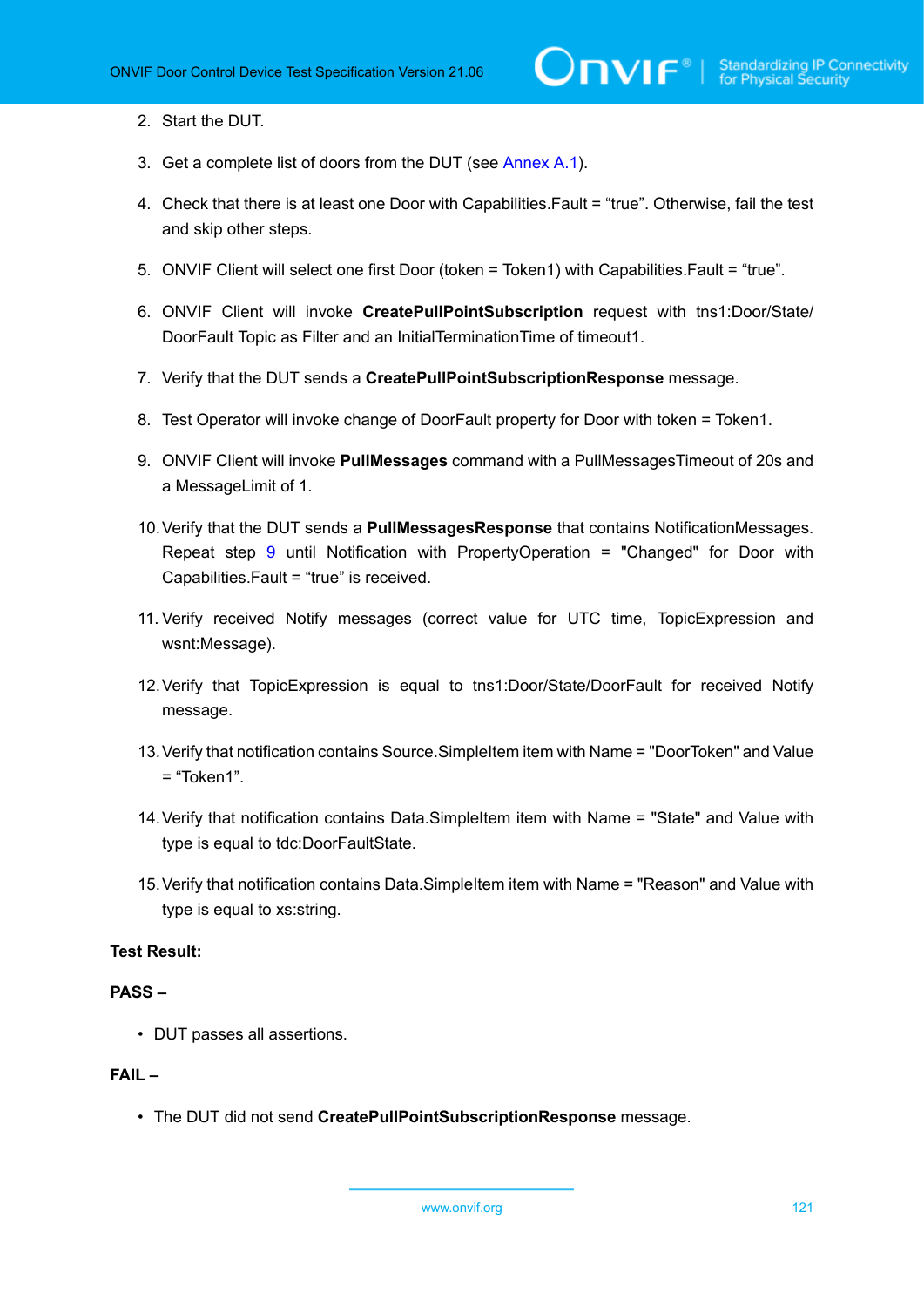- The DUT did not send **PullMessagesResponse** message.
- The DUT did not send valid SubscriptionReference.
- The DUT did not send a Notification message that contains a property event tns1:Door/State/ DoorFault with valid DoorToken.
- The DUT sent an invalid Notification message (no corresponding Source.SimpleItem or Data.SimpleItem, wrong type of Value fields, invalid DoorToken value).
- The DUT did not return at least one Door at step [3](#page-120-1).

**Note:** The Subscription Manager has to be deleted at the end of the test either by calling unsubscribe or through a timeout.

**Note:** All Notification messages except messages with PropertyOperation = "Changed" will be ignored.

**Note:** Test will be failed, if no required Notification messages are received for step [10](#page-120-2) during a certain period of time (Operation Delay should be used in ONVIF Device Test Tool).

**Note:** If the DUT does not return any door for step [3](#page-120-1), skip steps [4-](#page-120-3)[15,](#page-120-4) fail the test and go to the next test.

**Note:** The Subscription Manager has to be deleted at the end of the test either by calling unsubscribe or through a timeout.

**Note:** The Renew has to be used for renew subscription during test, if InitialTerminationTime expires.

**Note:** If DUT cannot accept the set value to Timeout or MessageLimit, ONVIF Client retries to send the PullMessage message with Timeout and MessageLimit which is contained in PullMessagesFaultResponse.

**Note:** If DUT cannot accept the set value to a TerminationTime, ONVIF Client retries to send the Renew request MinimumTime value which is contained in UnacceptableTerminationTimeFault.

**Note:** timeout1 will be taken from Subscription Timeout field of ONVIF Device Test Tool.

# 4.6 Door Configuration

# 4.6.1 DOOR CONTROL – ADD OR CHANGE DOOR EVENT

**Test Case ID:** DOORCONTROL-7-1-1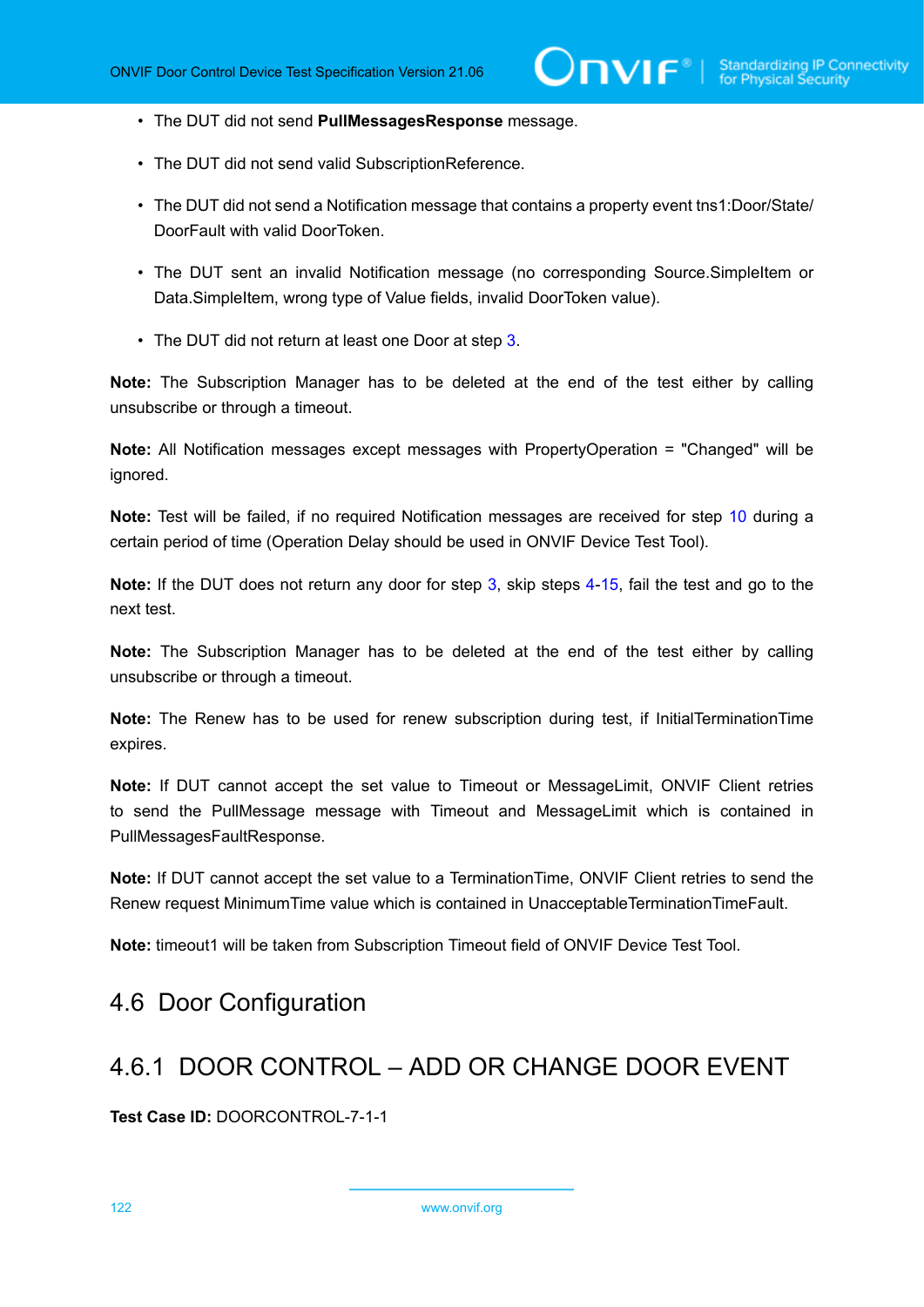**Specification Coverage:** tns1:Configuration/Door/Changed (ONVIF Door Control Service Specification), GetDoorInfo (ONVIF Door Control Service Specification)

**Feature Under Test:** GetDoorInfo

**WSDL Reference:** event.wsdl, doorcontrol.wsdl

**Test Purpose:** To verify tns1:Configuration/Door/Changed event generation after adding new door or changing door configuration to the DUT and to verify tns1:Configuration/Door/Changed event format.

**Pre-Requisite:** Event Service was received from the DUT. Device supports Pull-Point Notification feature. Door Control Service was received from the DUT. At least one Door could be added to the DUT or changed.

**Test Configuration:** ONVIF Client and DUT

#### **Test Procedure:**

- 1. Start an ONVIF Client.
- 2. Start the DUT.
- <span id="page-122-1"></span>3. ONVIF Client will invoke **GetEventProperties** request to retrieve all events supported by the DUT.
- 4. Verify the **GetEventPropertiesResponse** message from the DUT.
- 5. Check if there is an event with Topic tns1:Configuration/Door/Changed. If there is no event with such Topic fail the test and skip other steps.
- 6. Check that this event isn't a Property event (MessageDescription.IsProperty = "false").
- 7. Check that this event contains Source.SimpleItemDescription item with Name = "DoorToken" and Type = "pt:ReferenceToken".
- 8. ONVIF Client will invoke **CreatePullPointSubscription** request with tns1:Configuration/ Door/Changed Topic as Filter and an InitialTerminationTime of timeout1.
- 9. Verify that the DUT sends a **CreatePullPointSubscriptionResponse** message.
- 10.Test Operator will add Door or change Door configuration.
- <span id="page-122-0"></span>11. ONVIF Client will invoke **PullMessages** command with a PullMessagesTimeout of 20s and a MessageLimit of 1.
- <span id="page-122-2"></span>12.Verify that the DUT sends a **PullMessagesResponse** that contains one NotificationMessages. Repeat step [11](#page-122-0) until Notification received.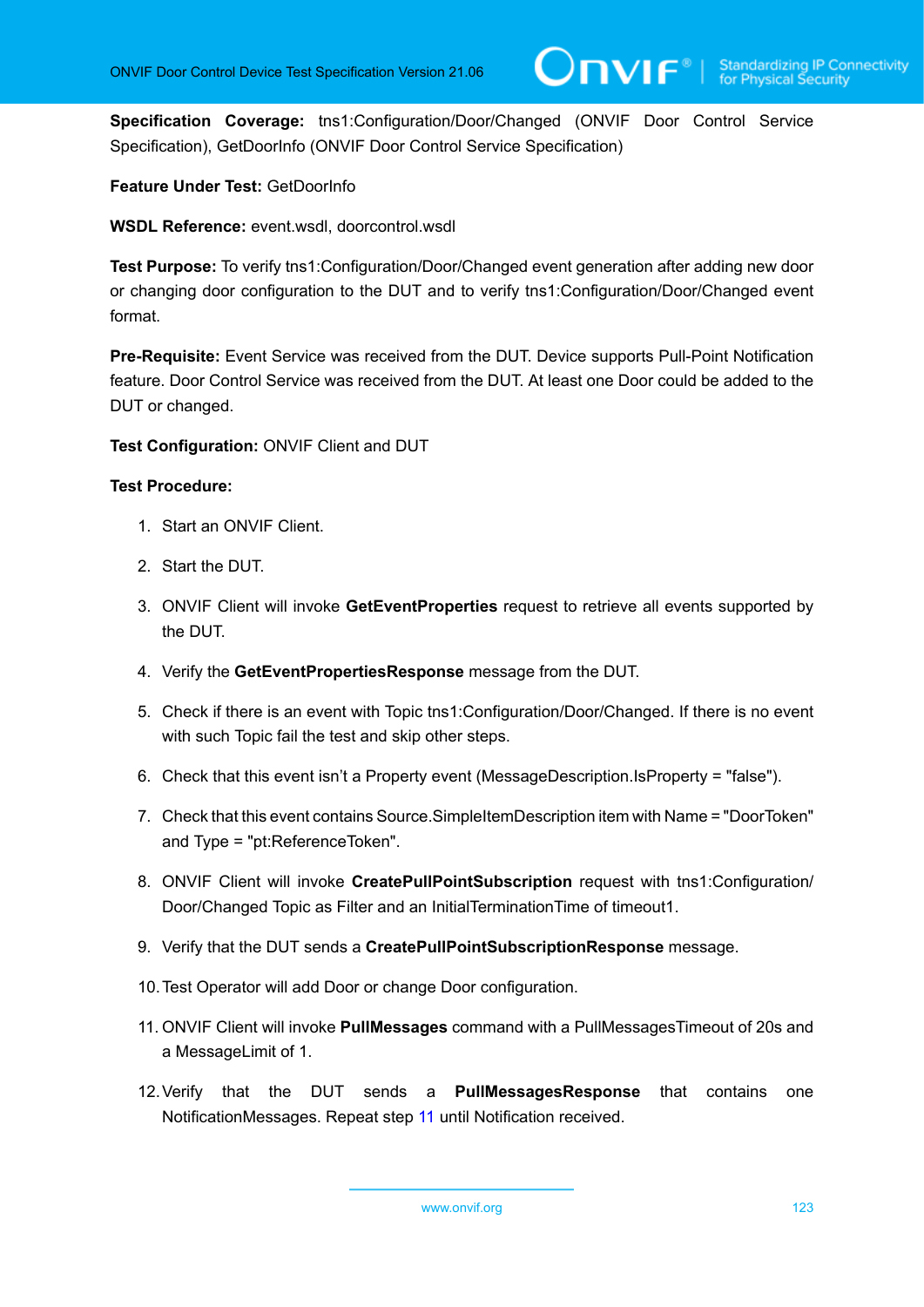- 13.Verify received Notify messages (correct value for UTC time, TopicExpression and wsnt:Message).
- 14.Verify that TopicExpression is equal to tns1:Configuration/Door/Changed for received message.
- 15.Verify that notification contains Source.SimpleItem item with Name = "DoorToken" and Value with type is equal to tdc:ReferenceToken.
- 16.ONVIF Client will invoke **GetDoorInfo** request (Token from Notify message) to retrieve a subset of Door Information from the DUT.
- 17.Verify the **GetDoorInfoResponse** message from the DUT. Verify that requested Door was returned.

#### **PASS –**

• DUT passes all assertions.

### **FAIL –**

- The DUT did not send a **GetEventPropertiesResponse**
- The DUT did not send **CreatePullPointSubscriptionResponse** message.
- The DUT did not send **PullMessagesResponse** message.
- The DUT did not send valid SubscriptionReference.
- The DUT did not send a **GetDoorInfoResponse** with specified Door.
- The DUT did not send a Notification message that contains an event tns1:Configuration/Door/ Changed with valid DoorToken.
- The DUT sent an invalid Notification message (invalid DoorToken value).
- The DUT did not return at least one Door at step [3](#page-122-1).

**Note:** The Subscription Manager has to be deleted at the end of the test either by calling unsubscribe or through a timeout.

**Note:** ONVIF Client at step [12](#page-122-2) will wait for Notification messages until expected notification is received or Operation Delay after last notification has expired.

**Note:** The Subscription Manager has to be deleted at the end of the test either by calling unsubscribe or through a timeout.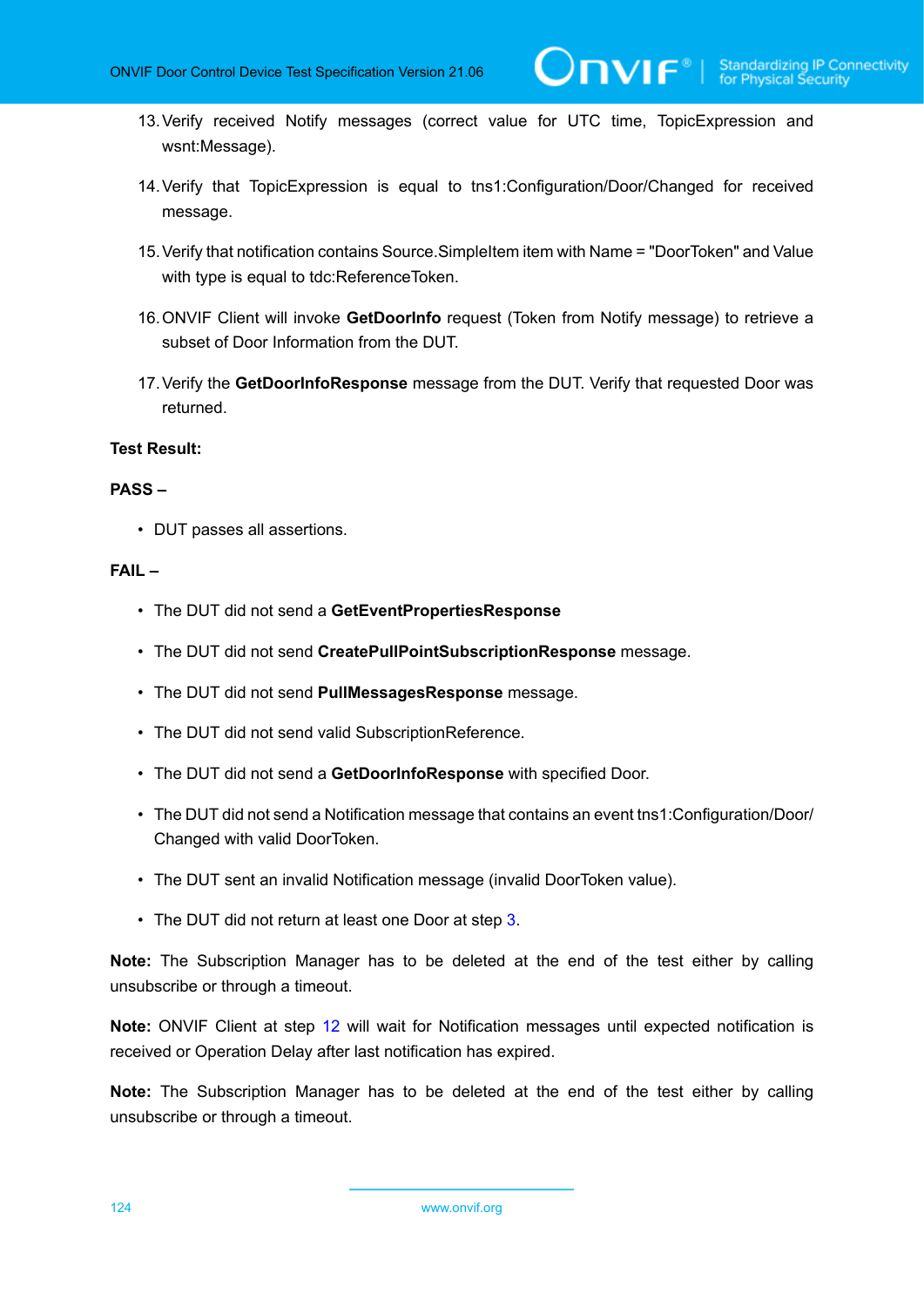**Note:** The Renew has to be used for renew subscription during test, if InitialTerminationTime expires.

**Note:** If DUT cannot accept the set value to Timeout or MessageLimit, ONVIF Client retries to send the PullMessage message with Timeout and MessageLimit which is contained in PullMessagesFaultResponse.

**Note:** If DUT cannot accept the set value to a TerminationTime, ONVIF Client retries to send the Renew request MinimumTime value which is contained in UnacceptableTerminationTimeFault.

**Note:** timeout1 will be taken from Subscription Timeout field of ONVIF Device Test Tool.

# 4.6.2 DOOR CONTROL – REMOVE DOOR EVENT

**Test Case ID:** DOORCONTROL-7-1-2

**Specification Coverage:** tns1:Configuration/Door/Removed (ONVIF Door Control Service Specification), GetDoorInfo (ONVIF Door Control Service Specification)

**Feature Under Test:** GetDoorInfo

**WSDL Reference:** event.wsdl, doorcontrol.wsdl

**Test Purpose:** To verify tns1: Configuration/Door/Removed event generation after removing door from the DUT and to verify tns1: Configuration/Door/Removed event format.

**Pre-Requisite:** Event Service was received from the DUT. Device supports Pull-Point Notification feature. Door Control Service was received from the DUT. At least one Door could be removed from the DUT.

**Test Configuration:** ONVIF Client and DUT

- 1. Start an ONVIF Client.
- 2. Start the DUT.
- <span id="page-124-0"></span>3. ONVIF Client will invoke **GetEventProperties** request to retrieve all events supported by the DUT.
- 4. Verify the **GetEventPropertiesResponse** message from the DUT.
- 5. Check if there is an event with Topic tns1:Configuration/Door/Removed. If there is no event with such Topic fail the test and skip other steps.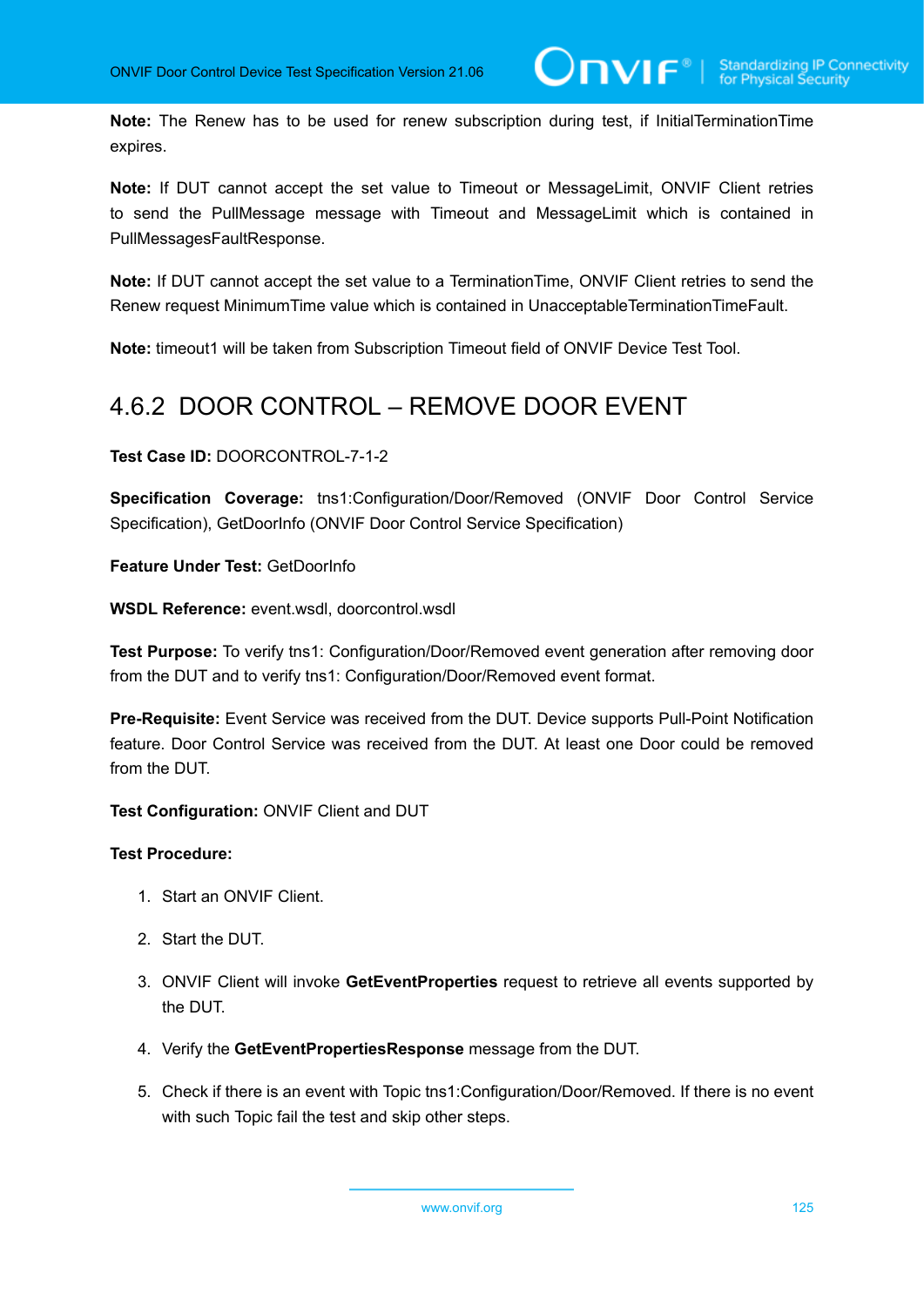$\mathsf{J}\mathsf{IVIF}^*$  i

- 6. Check that this event isn't a Property event (MessageDescription.IsProperty = "false").
- 7. Check that this event contains Source.SimpleItemDescription item with Name = "DoorToken" and Type = "pt:ReferenceToken".
- 8. ONVIF Client will invoke **CreatePullPointSubscription** request with tns1:Configuration/ Door/Removed Topic as Filter and an InitialTerminationTime of timeout1.
- 9. Verify that the DUT sends a **CreatePullPointSubscriptionResponse** message.
- 10.Test Operator will remove Door.
- <span id="page-125-0"></span>11. ONVIF Client will invoke **PullMessages** command with a PullMessagesTimeout of 20s and a MessageLimit of 1.
- <span id="page-125-1"></span>12.Verify that the DUT sends a **PullMessagesResponse** that contains one NotificationMessages. Repeat step [11](#page-125-0) until Notification received.
- 13.Verify received Notify messages (correct value for UTC time, TopicExpression and wsnt:Message).
- 14.Verify that TopicExpression is equal to tns1:Configuration/Door/Removed for received message.
- 15.Verify that notification contains Source.SimpleItem item with Name = "DoorToken" and Value with type is equal to tdc:ReferenceToken.
- 16.ONVIF Client will invoke **GetDoorInfo** request (Token from Notify message) to retrieve subset of Door Information from the DUT.
- 17.Verify the **GetDoorInfoResponse** message from the DUT. Check that empty list was returned.

### **Test Result:**

#### **PASS –**

• DUT passes all assertions.

#### **FAIL –**

- The DUT did not send a **GetEventPropertiesResponse**
- The DUT did not send **CreatePullPointSubscriptionResponse** message.
- The DUT did not send **PullMessagesResponse** message.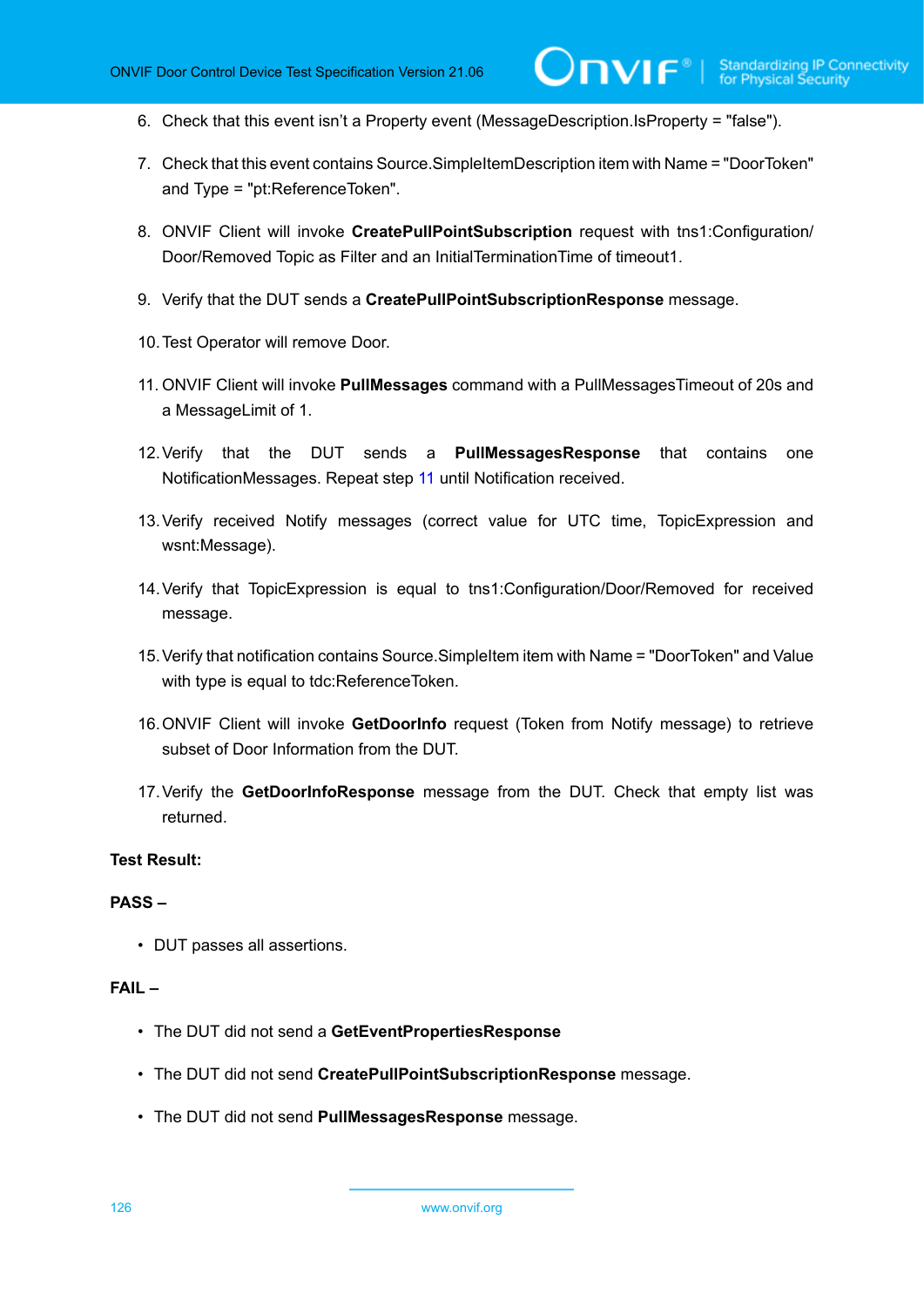- The DUT did not send valid SubscriptionReference.
- The DUT did not send a **GetDoorInfoResponse** with empty list.
- The DUT did not send a Notification message that contains an event tns1:Configuration/Door/ Removed with valid DoorToken.
- The DUT sent an invalid Notification message (invalid DoorToken value).
- The DUT did not return at least one Door at step [3](#page-124-0).

**Note:** The Subscription Manager has to be deleted at the end of the test either by calling unsubscribe or through a timeout.

**Note:** ONVIF Client at step [12](#page-125-1) will wait for Notification messages until expected notification is received or Operation Delay after last notification has expired.

**Note:** The Subscription Manager has to be deleted at the end of the test either by calling unsubscribe or through a timeout.

**Note:** The Renew has to be used for renew subscription during test, if InitialTerminationTime expires.

**Note:** If DUT cannot accept the set value to Timeout or MessageLimit, ONVIF Client retries to send the PullMessage message with Timeout and MessageLimit which is contained in PullMessagesFaultResponse.

**Note:** If DUT cannot accept the set value to a TerminationTime, ONVIF Client retries to send the Renew request MinimumTime value which is contained in UnacceptableTerminationTimeFault.

**Note:** timeout1 will be taken from Subscription Timeout field of ONVIF Device Test Tool.

# 4.7 Door Management

# 4.7.1 GET DOORS

**Test Case ID:** DOORCONTROL-8-1-1

**Specification Coverage:** GetDoors command (ONVIF Door Control Service Specification), GetDoorList command (ONVIF Door Control Service Specification),

**Feature Under Test:** GetDoors

**WSDL Reference:** door.wsdl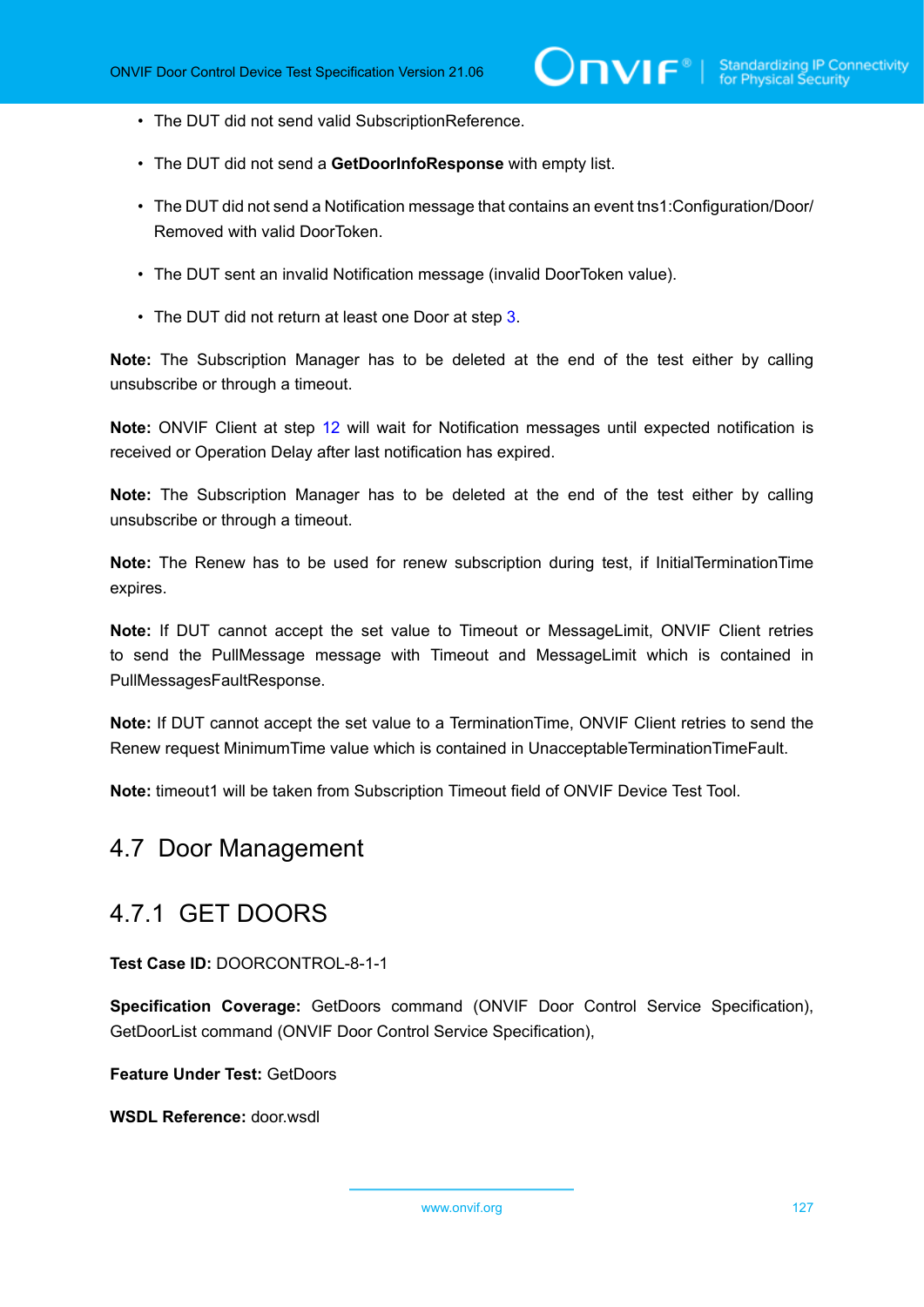**Test Purpose:** To verify Get Doors command.

**Pre-Requisite:** Door Control Service is received from the DUT. Door Management is supported by the DUT as indicated by DoorManagementSupported capability.

**Test Configuration:** ONVIF Client and DUT

- 1. Start an ONVIF Client.
- 2. Start the DUT.
- 3. ONVIF Client retrieves a complete list of doors (out *doorCompleteList*) by following the procedure mentioned in [Annex A.6](#page-192-0).
- 4. If the DUT does not supports Door Entity and *doorCompleteList* is not empty, FAIL the test and skip other steps.
- 5. If the DUT does not supports Door Entity, skip other steps.
- 6. If *doorCompleteList* is empty, FAIL the test and skip other steps.
- 7. ONVIF Client gets the service capabilities (out *cap*) by following the procedure mentioned in [Annex A.7.](#page-193-0)
- <span id="page-127-0"></span>8. Set the following:
	- *tokenList* := [subset of *doorCompleteList*.token values with items number equal to *cap*.MaxLimit]
- 9. ONVIF client invokes **GetDoors** with parameters
	- Token list := *tokenList*
- 10.The DUT responds with **GetDoorsResponse** message with parameters
	- Door list =: *doorList1*
- 11. If *doorList1* does not contain Door item for each token from *tokenList*, FAIL the test and skip other steps.
- 12.If *doorList1* contains at least two Door items with equal token, FAIL the test and skip other steps.
- 13.If *doorList1* contains other Door items than listed in *tokenList*, FAIL the test and skip other steps.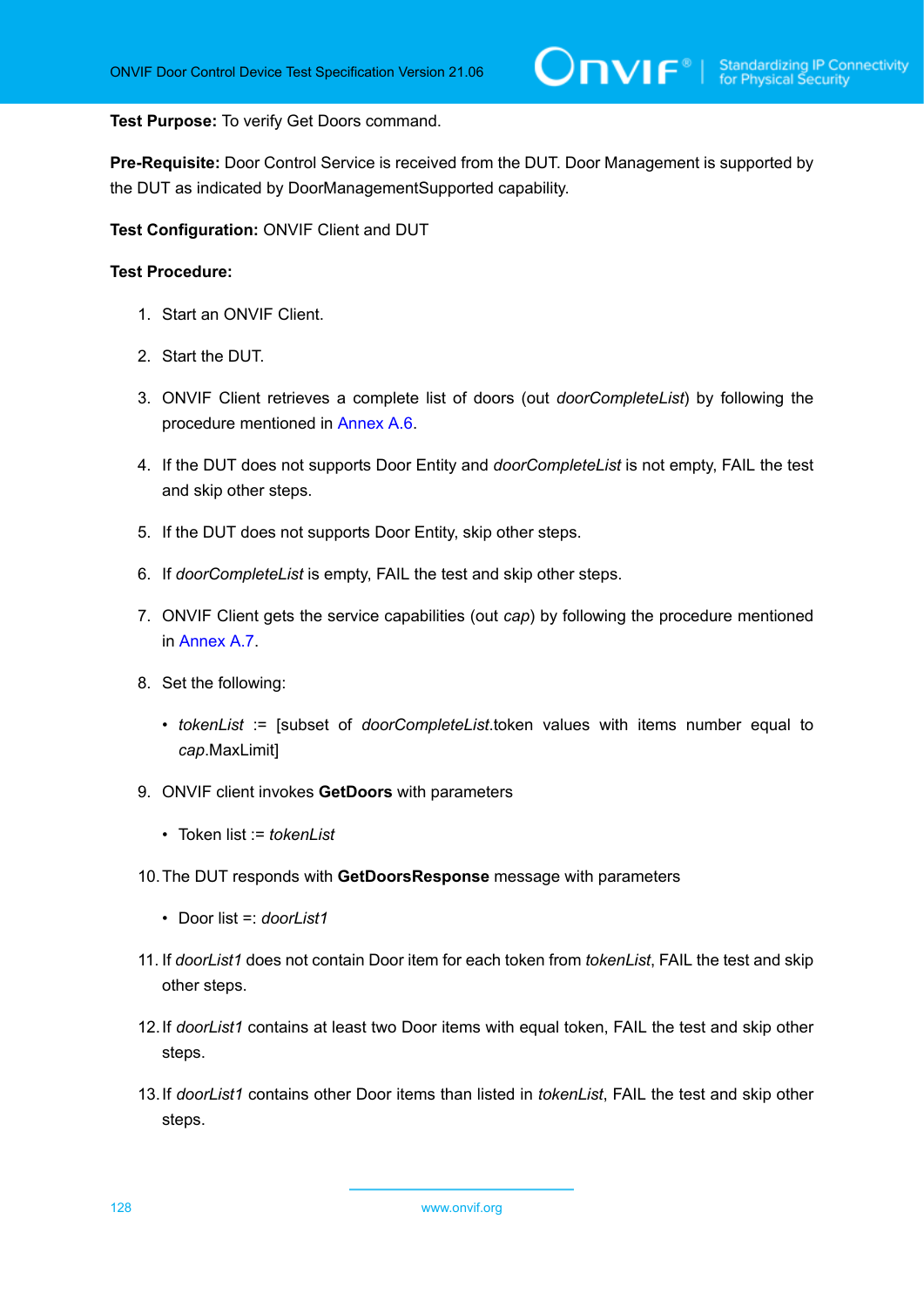$\mathsf{D}\mathbf{N}\mathsf{I}\mathsf{F}^\ast$ l

14.For each Door.token *token* from *doorCompleteList* repeat the following steps:

- 14.1. ONVIF client invokes **GetDoors** with parameters
	- Token[0] := *token*
- 14.2. The DUT responds with **GetDoorsResponse** message with parameters
	- Door list =: *doorList2*
- 14.3. If *doorList2* does not contain only one Door item with token equal to *token*, FAIL the test and skip other steps.
- <span id="page-128-0"></span>14.4. If *doorList2*[0] item does not have equal field values to *doorCompleteList*[token = *token*] item, FAIL the test and skip other steps.

#### **Test Result:**

#### **PASS –**

• DUT passes all assertions.

#### **FAIL –**

• DUT did not send **GetDoorsResponse** message.

**Note:** If number of items in *doorCompleteList* is less than *cap*.MaxLimit, then all *doorCompleteList*.Token items shall be used for the step [8.](#page-127-0)

**Note:**The following fields are compared at step [14.4](#page-128-0):

- Door:
	- token
	- Name
	- Description
	- Capabilities
		- Access
		- AccessTimingOverride
		- Lock
		- Unlock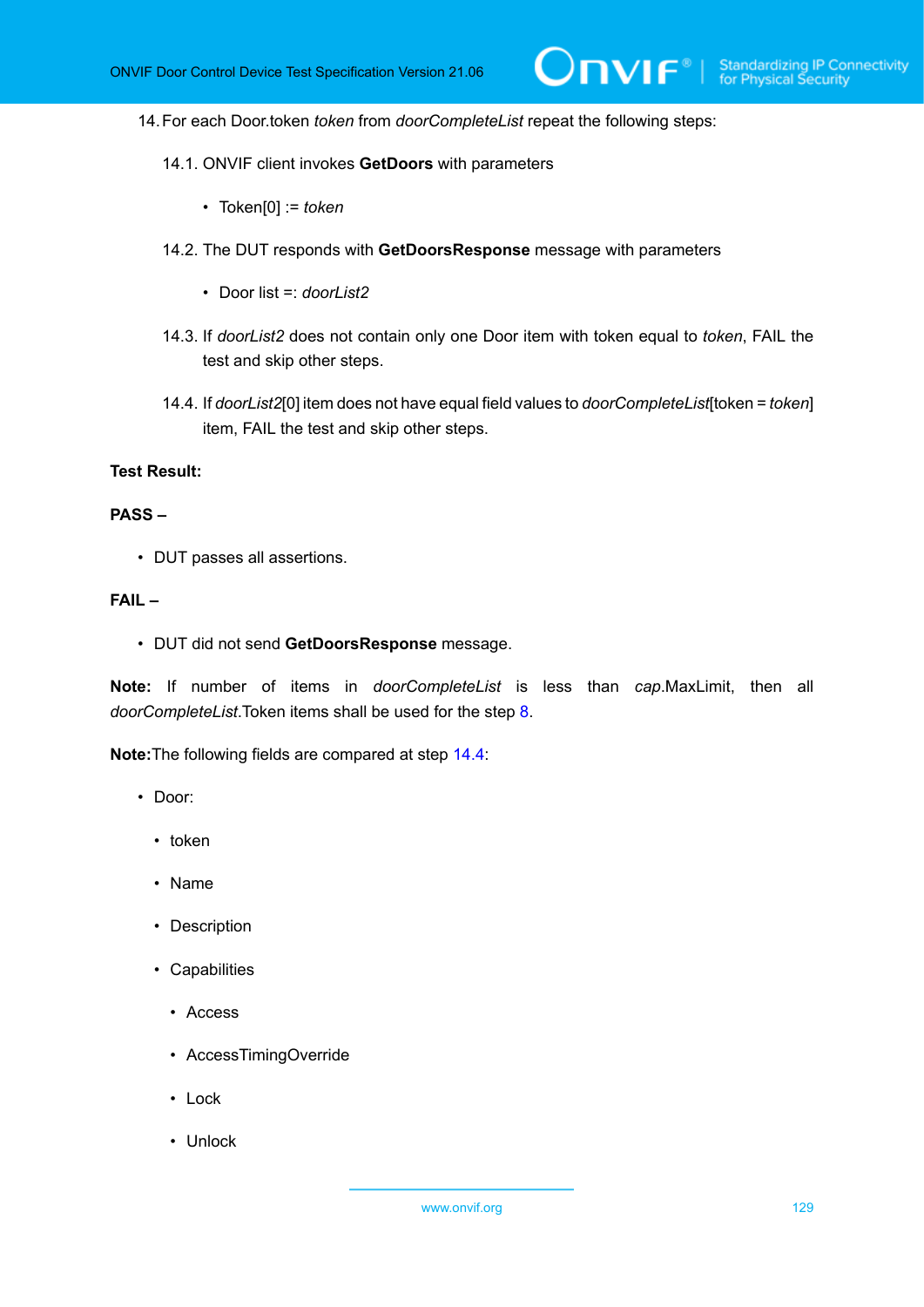

- Block
- DoubleLock
- LockDown
- LockOpen
- DoorMonitor
- LockMonitor
- DoubleLockMonitor
- Alarm
- Tamper
- Fault
- DoorType
- Timings
	- ReleaseTime
	- OpenTime
	- ExtendedReleaseTime
	- DelayTimeBeforeRelock
	- ExtendedOpenTime
	- PreAlarmTime

# 4.7.2 GET DOOR LIST - LIMIT

#### **Test Case ID:** DOORCONTROL-8-1-2

**Specification Coverage:** GetDoorList command (ONVIF Door Control Service Specification)

**Feature Under Test:** GetDoorList

**WSDL Reference:** door.wsdl

**Test Purpose:** To verify Get Door List using Limit.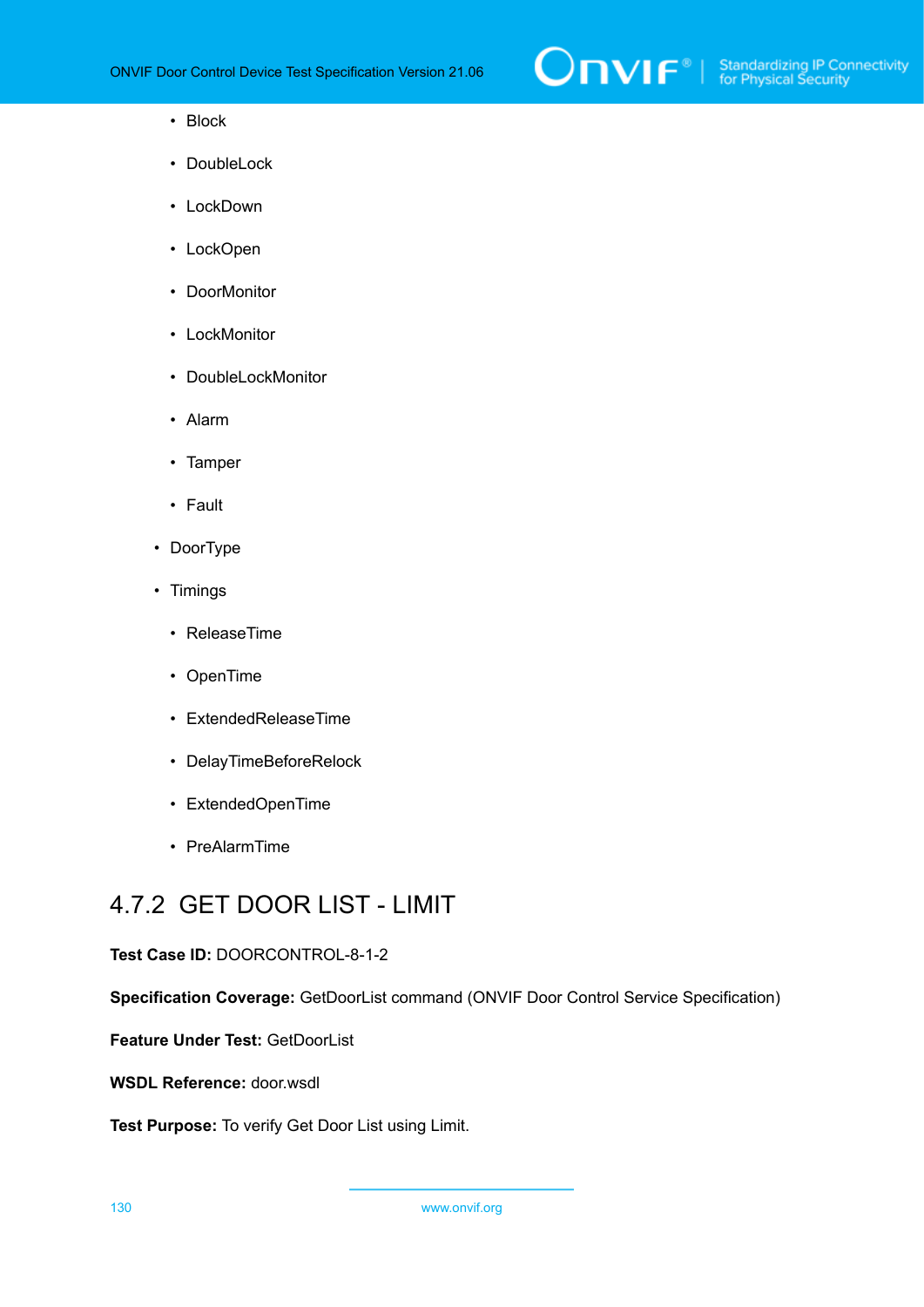**Pre-Requisite:** Door Control Service is received from the DUT. Door Management is supported by the DUT as indicated by DoorManagementSupported capability. Door Entity is supported by the DUT as indicated by MaxDoors > 0 capability.

**Test Configuration:** ONVIF Client and DUT

- 1. Start an ONVIF Client.
- 2. Start the DUT.
- 3. ONVIF Client gets the service capabilities (out *cap*) by following the procedure mentioned in [Annex A.7.](#page-193-0)
- 4. ONVIF client invokes **GetDoorList** with parameters
	- Limit  $:= 1$
	- StartReference skipped
- 5. The DUT responds with **GetDoorListResponse** message with parameters
	- NextStartReference
	- Door list =: *doorList1*
- 6. If *doorList1* contains more Door items than 1, FAIL the test and skip other steps.
- 7. If *cap*.MaxLimit = 1, skip other steps.
- 8. ONVIF client invokes **GetDoorList** with parameters
	- Limit := *cap*.MaxLimit
	- StartReference skipped
- 9. The DUT responds with **GetDoorListResponse** message with parameters
	- NextStartReference
	- Door list =: *doorList2*
- 10.If *doorList2* contains more Door items than *cap*.MaxLimit, FAIL the test and skip other steps.
- 11. If *cap*.MaxLimit = 2, skip other steps.
- 12.Set the following:
	- *limit* := [number between 1 and *cap*.MaxLimit]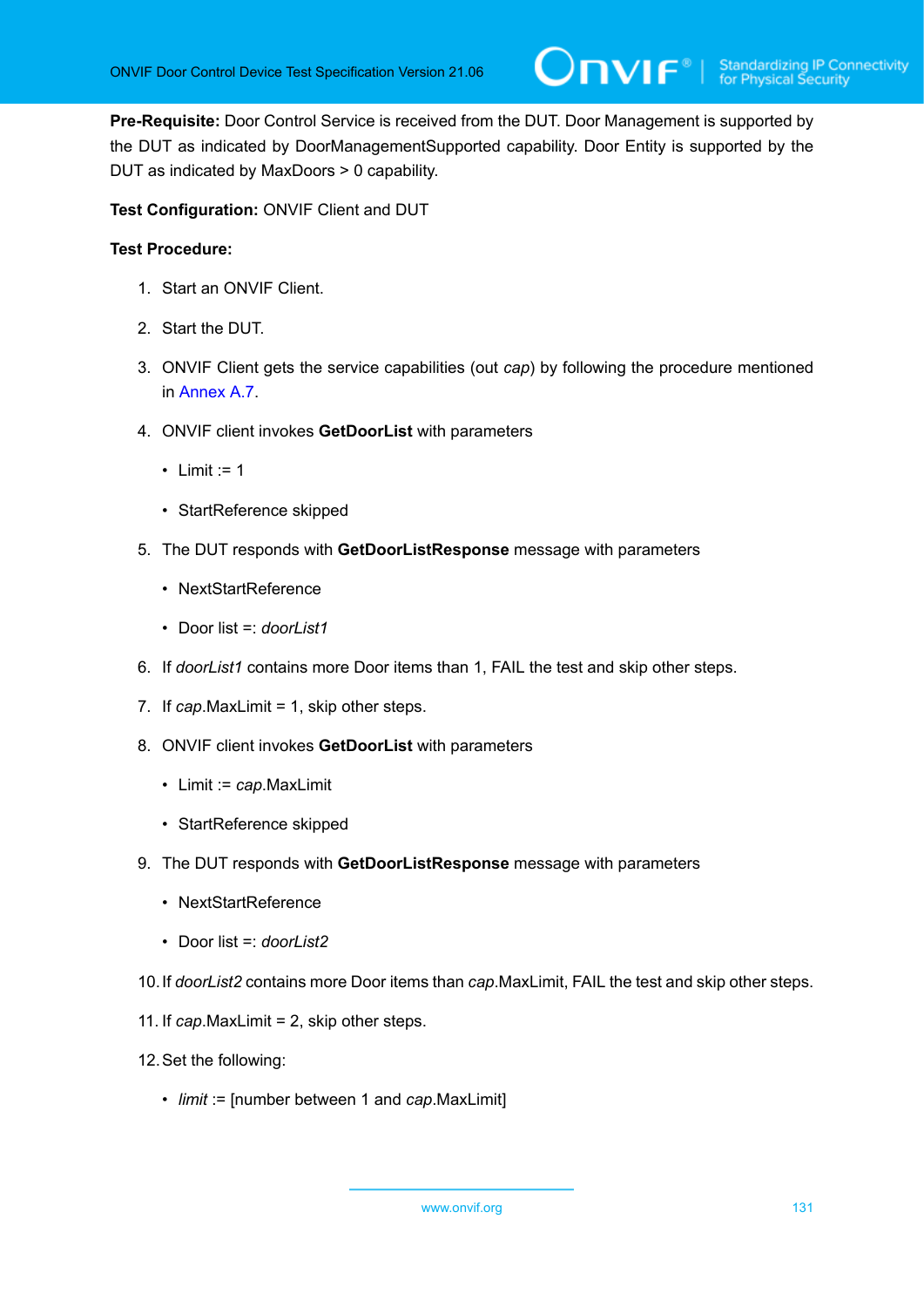#### 13.ONVIF client invokes **GetDoorList** with parameters

- Limit := *limit*
- StartReference skipped
- 14.The DUT responds with **GetDoorListResponse** message with parameters
	- NextStartReference
	- Door list =: *doorList3*
- 15.If *doorList3* contains more Door items than *limit*, FAIL the test and skip other steps.

#### **Test Result:**

### **PASS –**

• DUT passes all assertions.

#### **FAIL –**

• DUT did not send **GetDoorListResponse** message.

## 4.7.3 GET DOOR LIST - START REFERENCE AND LIMIT

**Test Case ID:** DOORCONTROL-8-1-3

**Specification Coverage:** GetDoorList command (ONVIF Door Control Service Specification)

**Feature Under Test: GetDoorList** 

**WSDL Reference:** door.wsdl

**Test Purpose:** To verify Get Door List using StartReference and Limit.

**Pre-Requisite:** Door Control Service is received from the DUT. Door Management is supported by the DUT as indicated by DoorManagementSupported capability. Door Entity is supported by the DUT as indicated by MaxDoors > 0 capability.

**Test Configuration:** ONVIF Client and DUT

- 1. Start an ONVIF Client.
- 2. Start the DUT.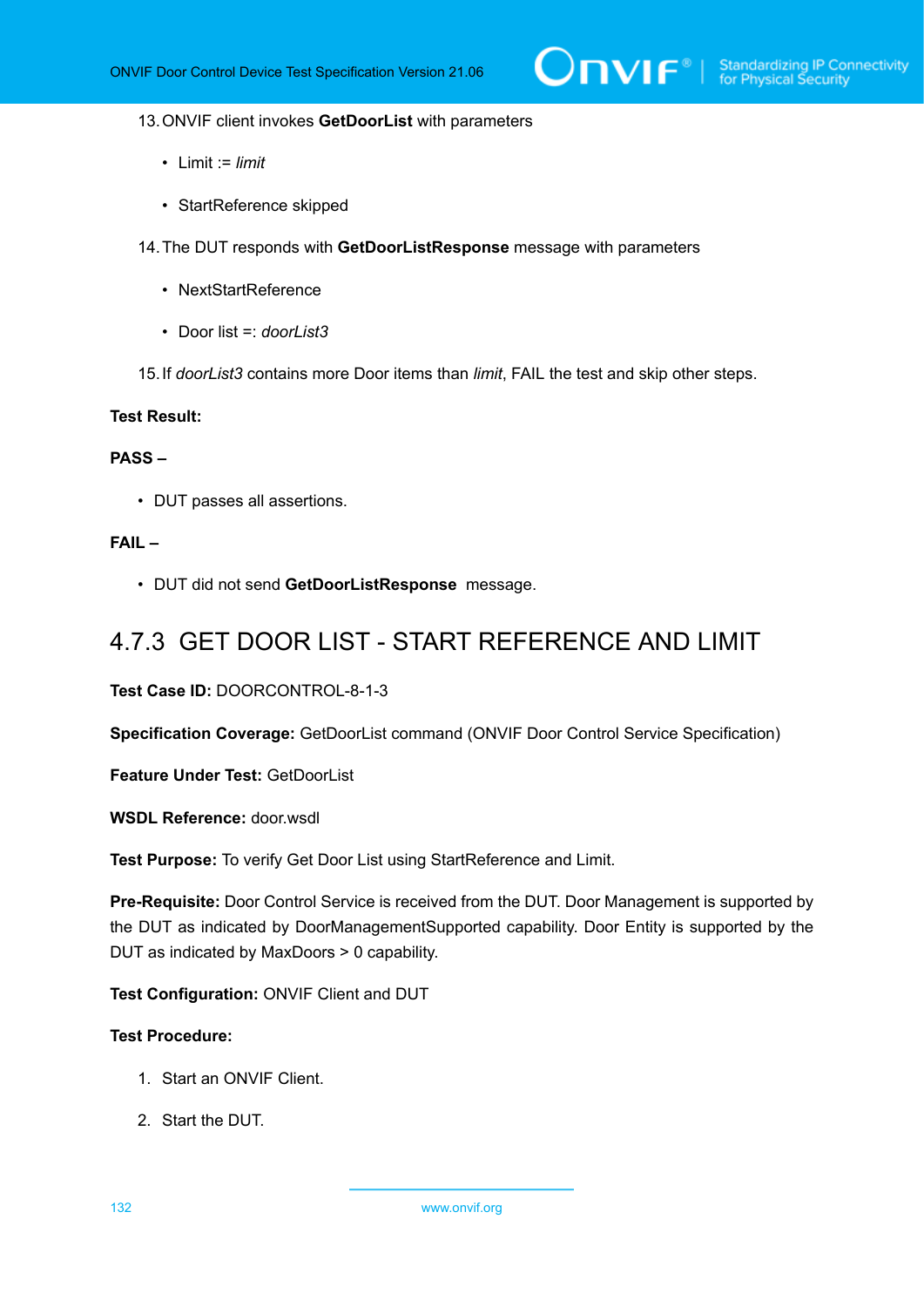- 3. ONVIF Client gets the service capabilities by following the procedure mentioned in [Annex](#page-193-0) [A.7](#page-193-0) with the following output parameters
	- out *cap* Door Control capabilities
- 4. ONVIF client invokes **GetDoorList** with parameters
	- Limit := *cap*.MaxLimit
	- StartReference skipped
- 5. The DUT responds with **GetDoorListResponse** message with parameters
	- NextStartReference =: *nextStartReference*
	- Door list =: *doorCompleteList1*
- 6. If *doorCompleteList1* contains more Door items than *cap*.MaxLimit, FAIL the test and skip other steps.
- 7. Until *nextStartReference* is not null, repeat the following steps:
	- 7.1. ONVIF client invokes **GetDoorList** with parameters
		- Limit := *cap*.MaxLimit
		- StartReference := *nextStartReference*
	- 7.2. The DUT responds with **GetDoorListResponse** message with parameters
		- NextStartReference =: *nextStartReference*
		- Door list =: *doorListPart*
	- 7.3. If *doorListPart* contains more Door items than *cap*.MaxLimit, FAIL the test and skip other steps.
	- 7.4. Set the following:
		- *doorCompleteList1* := *doorCompleteList1* + *doorListPart*
- 8. If *doorCompleteList1* contains at least two Door item with equal token, FAIL the test and skip other steps.
- 9. If *cap*.MaxLimit = 1:
	- 9.1. ONVIF Client retrieves a complete list of door info by following the procedure mentioned in [Annex A.1](#page-187-0) with the following output parameters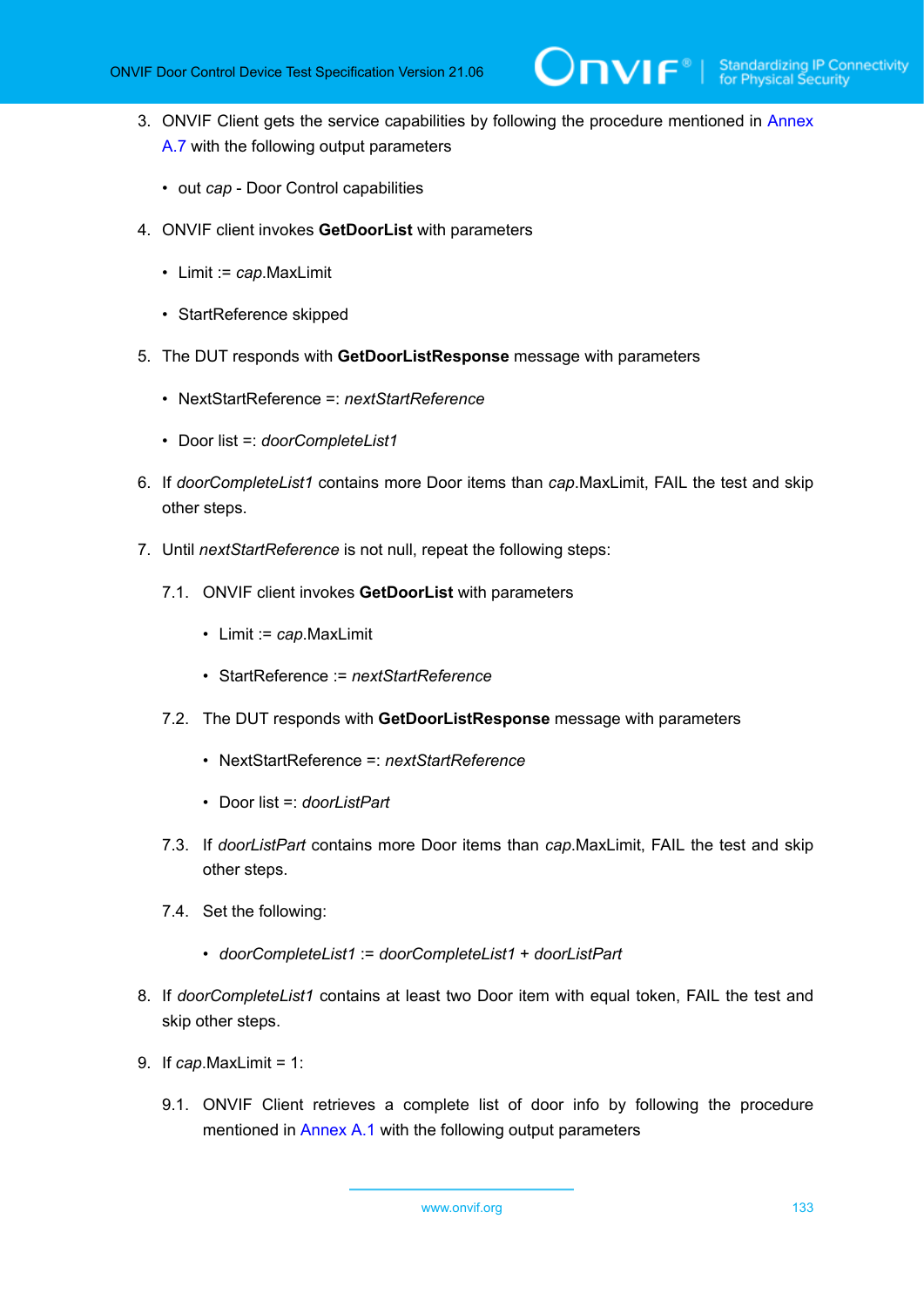- out *doorInfoCompleteList* complete door info list
- 9.2. If *doorCompleteList1* does not contain all doors from *doorInfoCompleteList*, FAIL the test and skip other steps.
- 9.3. If *doorCompleteList1* contains doors other than doors from *doorInfoCompleteList*, FAIL the test and skip other steps.
- 9.4. For each DoorInfo.token *token* from *doorInfoCompleteList* repeat the following steps:
	- 9.4.1. If *doorCompleteList1*[token = *token*] item does not have equal field values to *doorInfoCompleteList*[token = *token*] item, FAIL the test and skip other steps.
- 9.5. Skip other steps.
- 10.ONVIF client invokes **GetDoorList** with parameters
	- Limit  $:= 1$
	- StartReference skipped
- 11. The DUT responds with **GetDoorListResponse** message with parameters
	- NextStartReference =: *nextStartReference*
	- Door list =: *doorCompleteList2*
- 12.If *doorCompleteList2* contains more Door items than 1, FAIL the test and skip other steps.
- 13.Until *nextStartReference* is not null, repeat the following steps:
	- 13.1. ONVIF client invokes **GetDoorList** with parameters
		- $\cdot$  Limit := 1
		- StartReference := *nextStartReference*
	- 13.2. The DUT responds with **GetDoorListResponse** message with parameters
		- NextStartReference =: *nextStartReference*
		- Door list =: *doorListPart*
	- 13.3. If *doorListPart* contains more Door items than 1, FAIL the test and skip other steps.
	- 13.4. Set the following:
		- *doorCompleteList2* := *doorCompleteList2* + *doorListPart*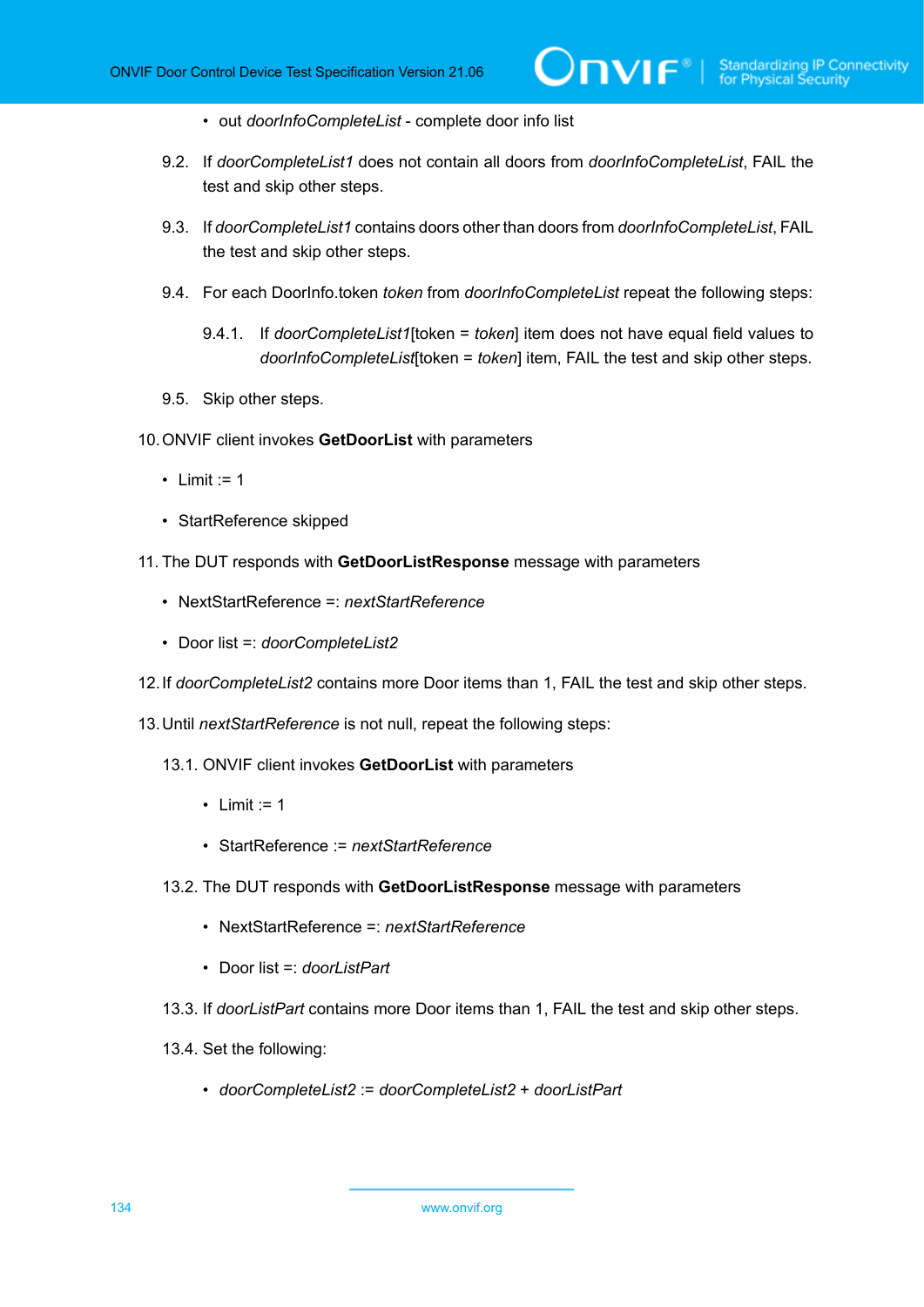- 14.If *doorCompleteList2* contains at least two Door item with equal token, FAIL the test and skip other steps.
- 15.If *doorCompleteList2* does not contain all doors from *doorCompleteList1*, FAIL the test and skip other steps.
- 16.If *doorCompleteList2* contains doors other than doors from *doorCompleteList1*, FAIL the test and skip other steps.
- 17.If *cap*.MaxLimit = 2:
	- 17.1. ONVIF Client retrieves a complete list of doors by following the procedure mentioned in [Annex A.1](#page-187-0) with the following output parameters
		- out *doorInfoCompleteList* complete door info list
	- 17.2. If *doorCompleteList2* does not contain all doors from *doorInfoCompleteList*, FAIL the test and skip other steps.
	- 17.3. If *doorCompleteList2* contains doors other than doors from *doorInfoCompleteList*, FAIL the test and skip other steps.
	- 17.4. For each DoorInfo.token *token* from *doorInfoCompleteList* repeat the following steps:
		- 17.4.1. If *doorCompleteList2*[token = *token*] item does not have equal field values to *doorInfoCompleteList*[token = *token*] item, FAIL the test and skip other steps.
	- 17.5. Skip other steps.
- 18.Set the following:
	- *limit* := [number between 1 and *cap*.MaxLimit]
- 19.ONVIF client invokes **GetDoorList** with parameters
	- Limit := *limit*
	- StartReference skipped
- 20.The DUT responds with **GetDoorListResponse** message with parameters
	- NextStartReference =: *nextStartReference*
	- Door list =: *doorCompleteList3*
- 21.If *doorCompleteList3* contains more Door items than *limit*, FAIL the test and skip other steps.
- 22.Until *nextStartReference* is not null, repeat the following steps: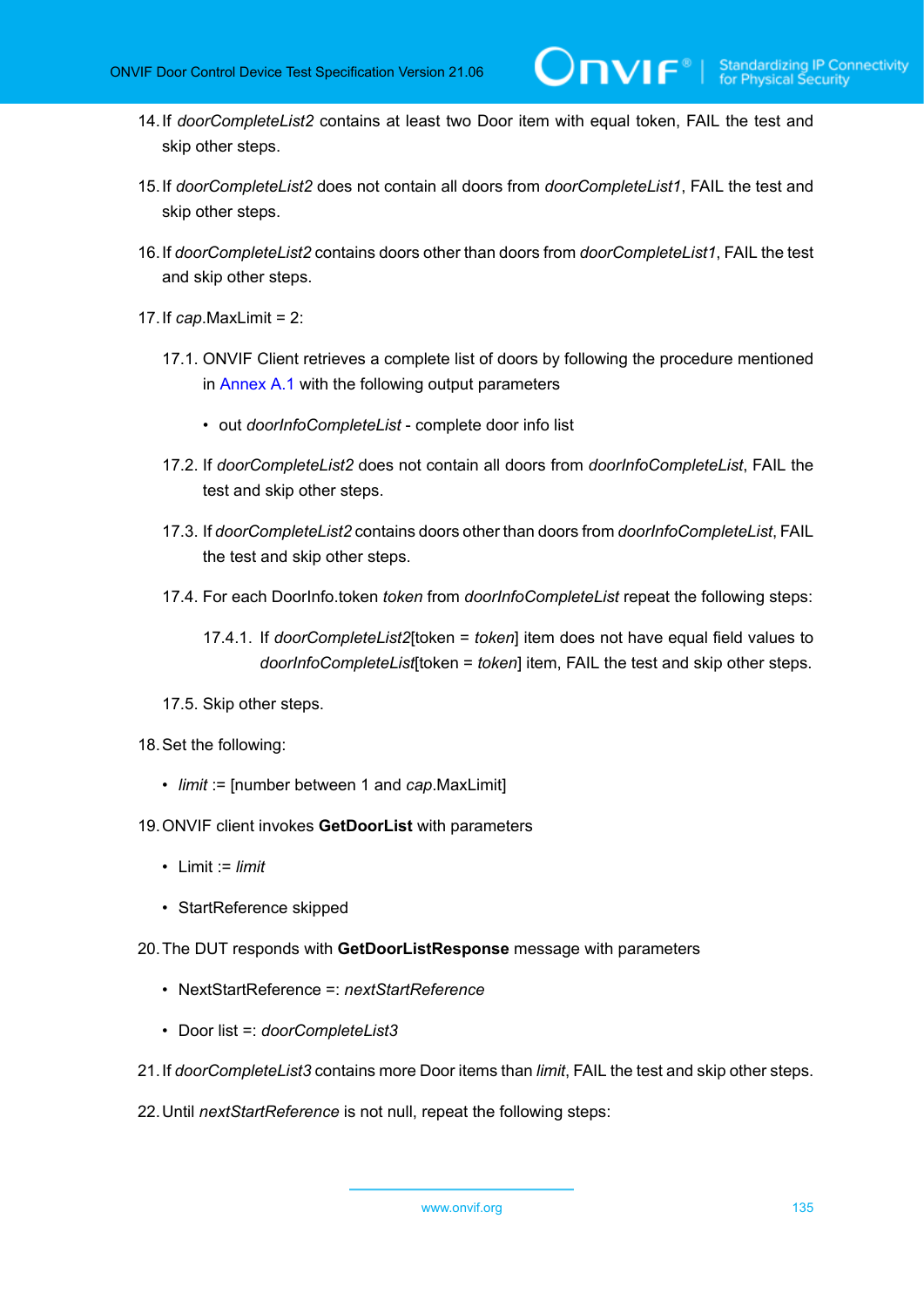- 22.1. ONVIF client invokes **GetDoorList** with parameters
	- Limit := *limit*
	- StartReference := *nextStartReference*
- 22.2. The DUT responds with **GetDoorListResponse** message with parameters
	- NextStartReference =: *nextStartReference*
	- Door list =: *doorListPart*
- 22.3. If *doorListPart* contains more Door items than *limit*, FAIL the test and skip other steps.
- 22.4. Set the following:
	- *doorCompleteList3* := *doorCompleteList3* + *doorListPart*
- 23.If *doorCompleteList3* contains at least two Door items with equal token, FAIL the test and skip other steps.
- 24.If *doorCompleteList3* does not contain all doors from *doorCompleteList1*, FAIL the test and skip other steps.
- 25.If *doorCompleteList3* contains doors other than doors from *doorCompleteList1*, FAIL the test and skip other steps.
- 26.ONVIF Client retrieves a complete list of doors by following the procedure mentioned in [Annex A.1](#page-187-0) with the following output parameters
	- out *doorInfoCompleteList* complete door info list
- 27.If *doorCompleteList3* does not contain all doors from *doorInfoCompleteList*, FAIL the test and skip other steps.
- 28.If *doorCompleteList3* contains doors other than doors from *doorInfoCompleteList*, FAIL the test and skip other steps.
- <span id="page-135-0"></span>29.For each DoorInfo.token *token* from *doorInfoCompleteList* repeat the following steps:
	- 29.1. If *doorCompleteList3*[token = *token*] item does not have equal field values to *doorInfoCompleteList*[token = *token*] item, FAIL the test and skip other steps.

#### **PASS –**

• DUT passes all assertions.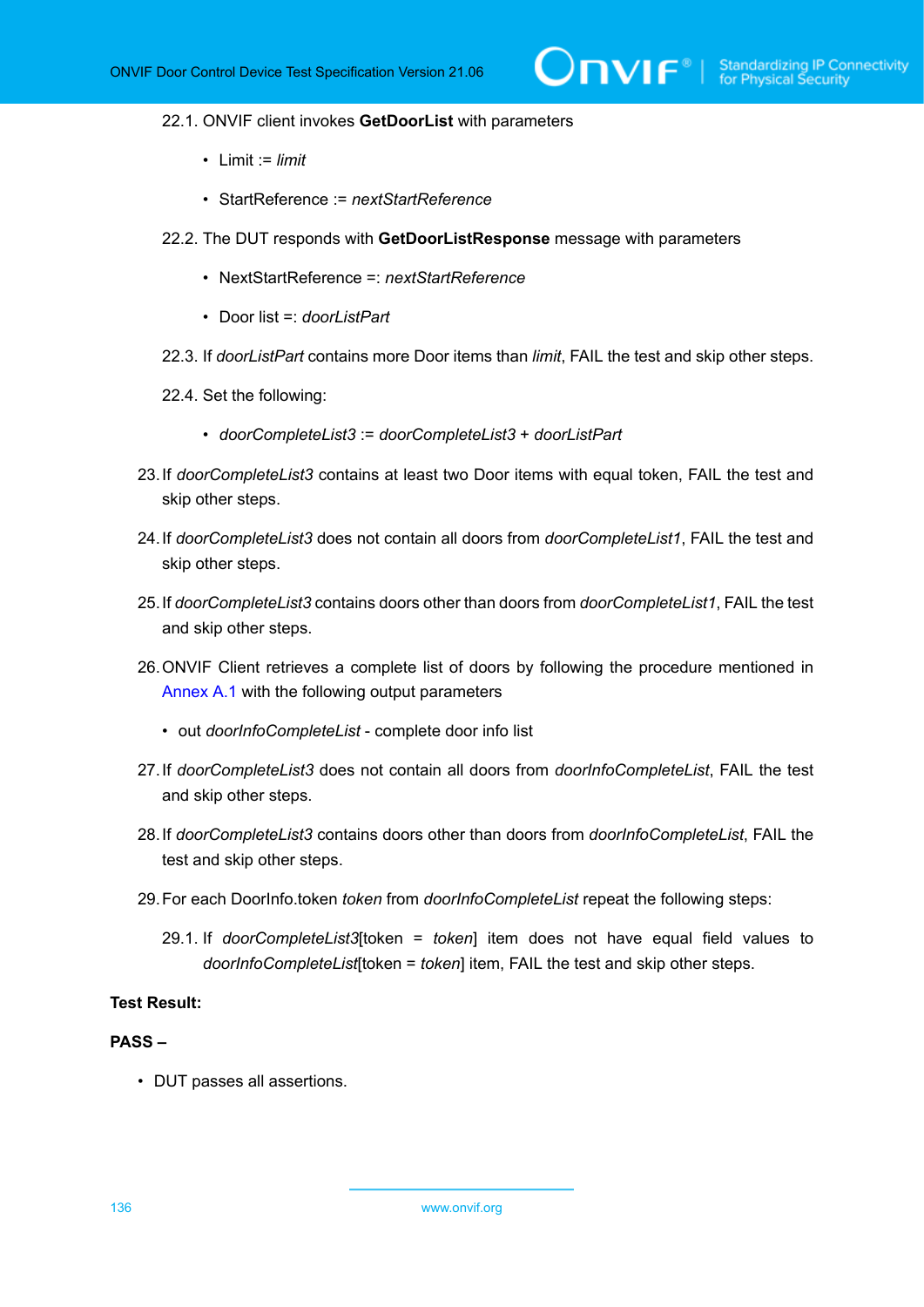### **FAIL –**

• DUT did not send **GetDoorListResponse** message.

**Note:** The following fields are compared at step [29.1](#page-135-0):

- Door Info:
	- token
	- Name
	- Description
	- Capabilities
		- Access
		- AccessTimingOverride
		- Lock
		- Unlock
		- Block
		- DoubleLock
		- LockDown
		- LockOpen
		- DoorMonitor
		- LockMonitor
		- DoubleLockMonitor
		- Alarm
		- Tamper
		- Fault

# 4.7.4 GET DOOR LIST - NO LIMIT

## **Test Case ID:** DOORCONTROL-8-1-4

**Specification Coverage:** GetDoorList command (ONVIF Door Control Service Specification)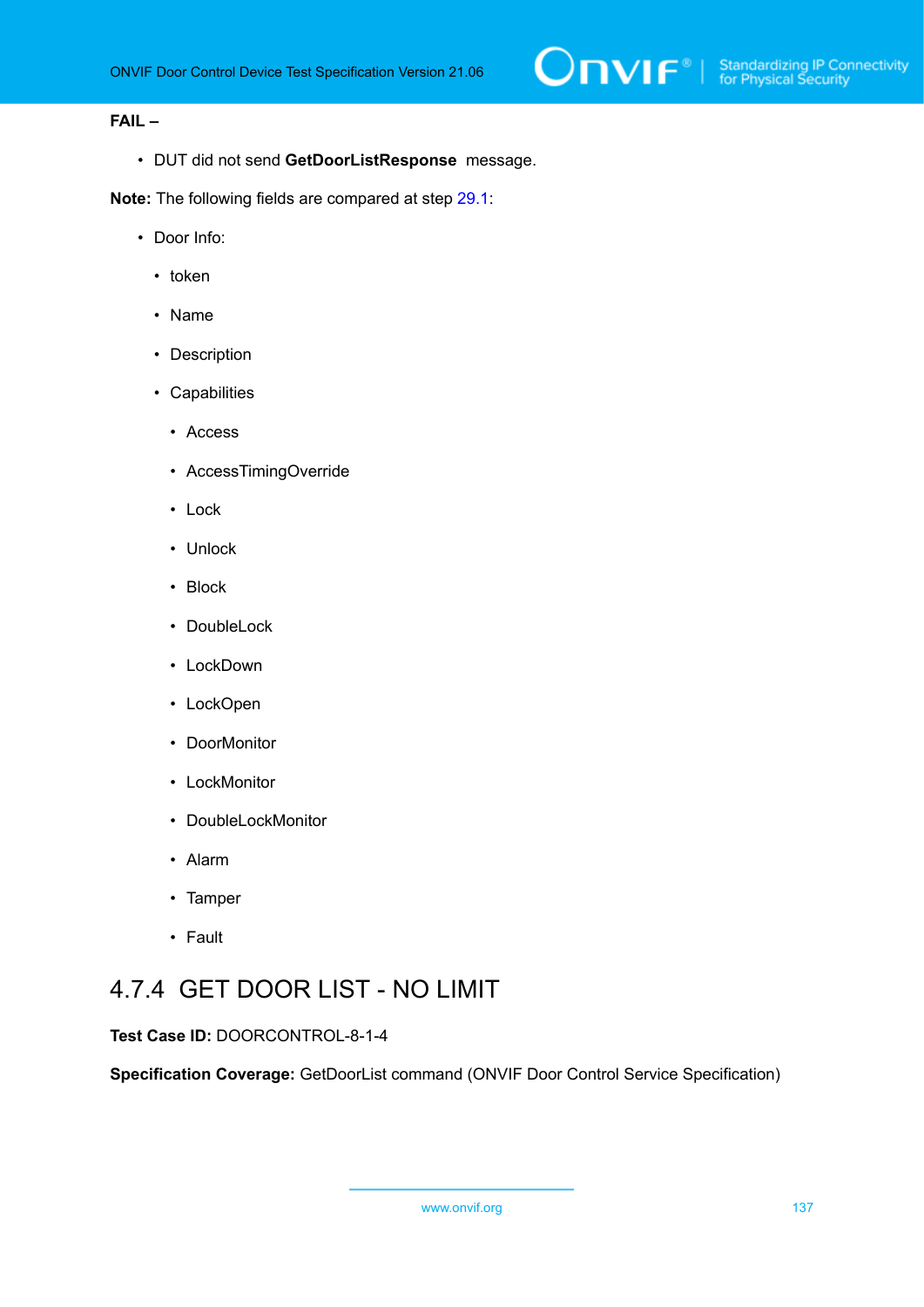#### **Feature Under Test:** GetDoorList

#### **WSDL Reference:** door.wsdl

**Test Purpose:** To verify Get Door List without using Limit.

**Pre-Requisite:** Door Control Service is received from the DUT. Door Management is supported by the DUT as indicated by DoorManagementSupported capability. Door Entity is supported by the DUT as indicated by MaxDoors > 0 capability.

**Test Configuration:** ONVIF Client and DUT

- 1. Start an ONVIF Client.
- 2. Start the DUT.
- 3. ONVIF Client gets the service capabilities (out *cap*) by following the procedure mentioned in [Annex A.7.](#page-193-0)
- 4. ONVIF client invokes **GetDoorList** with parameters
	- Limit skipped
	- StartReference skipped
- 5. The DUT responds with **GetDoorListResponse** message with parameters
	- NextStartReference =: *nextStartReference*
	- Door list =: *doorCompleteList*
- 6. If *doorCompleteList* contains more Door items than *cap*.MaxLimit, FAIL the test and skip other steps.
- 7. Until *nextStartReference* is not null, repeat the following steps:
	- 7.1. ONVIF client invokes **GetDoorList** with parameters
		- Limit skipped
		- StartReference := *nextStartReference*
	- 7.2. The DUT responds with **GetDoorListResponse** message with parameters
		- NextStartReference =: *nextStartReference*
		- Door list =: *doorListPart*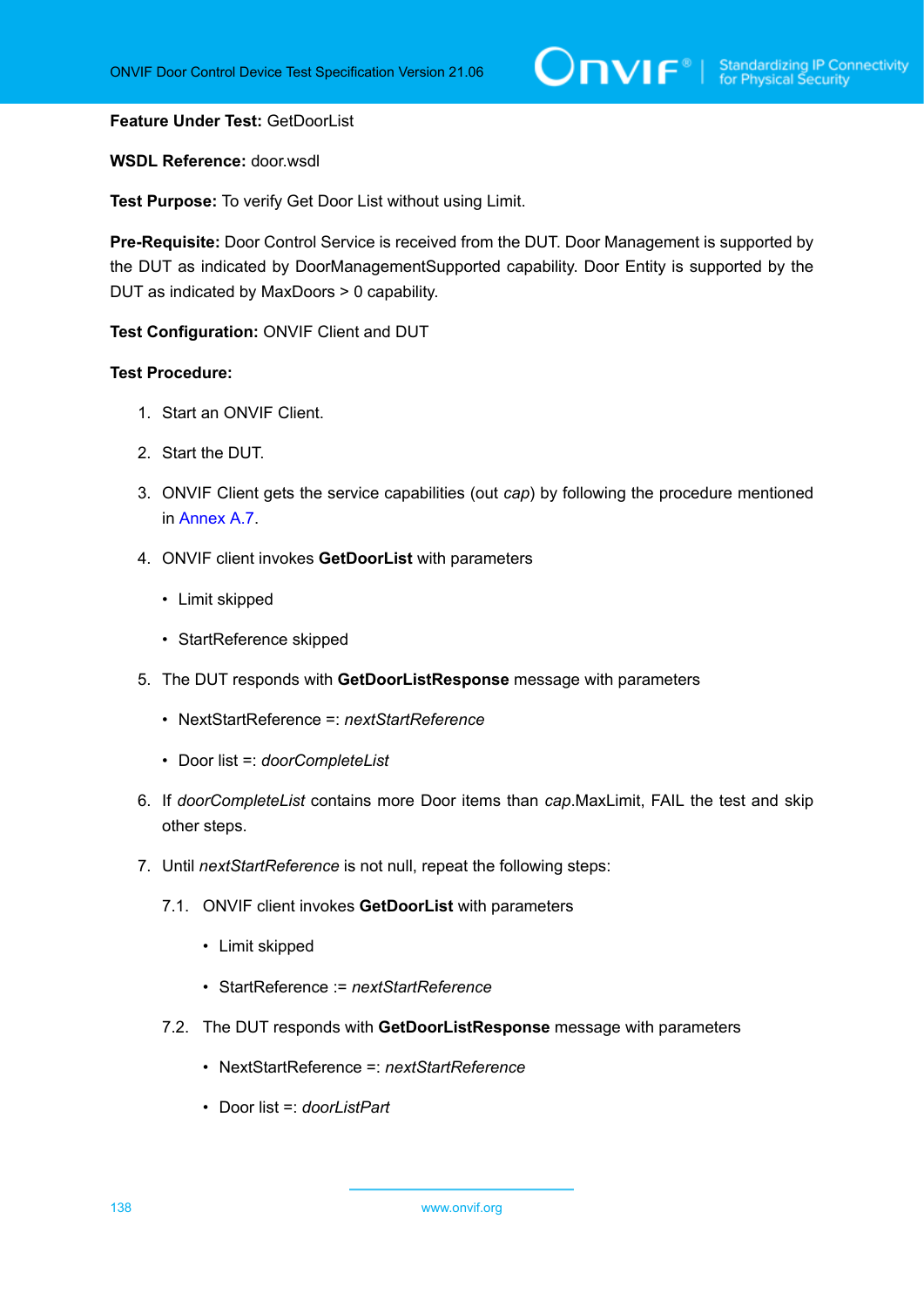7.3. If *doorListPart* contains more Door items than *cap*.MaxLimit, FAIL the test and skip other steps.

 $\overline{\mathsf{D}}\mathsf{VIF}^*$  :

- 7.4. Set the following:
	- *doorCompleteList* := *doorCompleteList* + *doorListPart*
- 8. If *doorCompleteList* contains at least two Door item with equal token, FAIL the test.
- 9. ONVIF Client retrieves a complete list of doors by following the procedure mentioned in [Annex A.1](#page-187-0) with the following output parameters
	- out *doorInfoCompleteList* complete door info list
- 10.If *doorCompleteList* does not contain all doors from *doorInfoCompleteList*, FAIL the test and skip other steps.
- 11. If *doorCompleteList* contains doors other than doors from *doorInfoCompleteList*, FAIL the test and skip other steps.
- <span id="page-138-0"></span>12.For each DoorInfo.token *token* from *doorInfoCompleteList* repeat the following steps:
	- 12.1. If *doorCompleteList*[token = *token*] item does not have equal field values to *doorInfoCompleteList*[token = *token*] item, FAIL the test and skip other steps.

#### **Test Result:**

#### **PASS –**

• DUT passes all assertions.

### **FAIL –**

• DUT did not send **GetDoorListResponse** message.

**Note:** The following fields are compared at step [12.1](#page-138-0):

- DoorInfo:
	- token
	- Name
	- Description
	- Capabilities
		- Access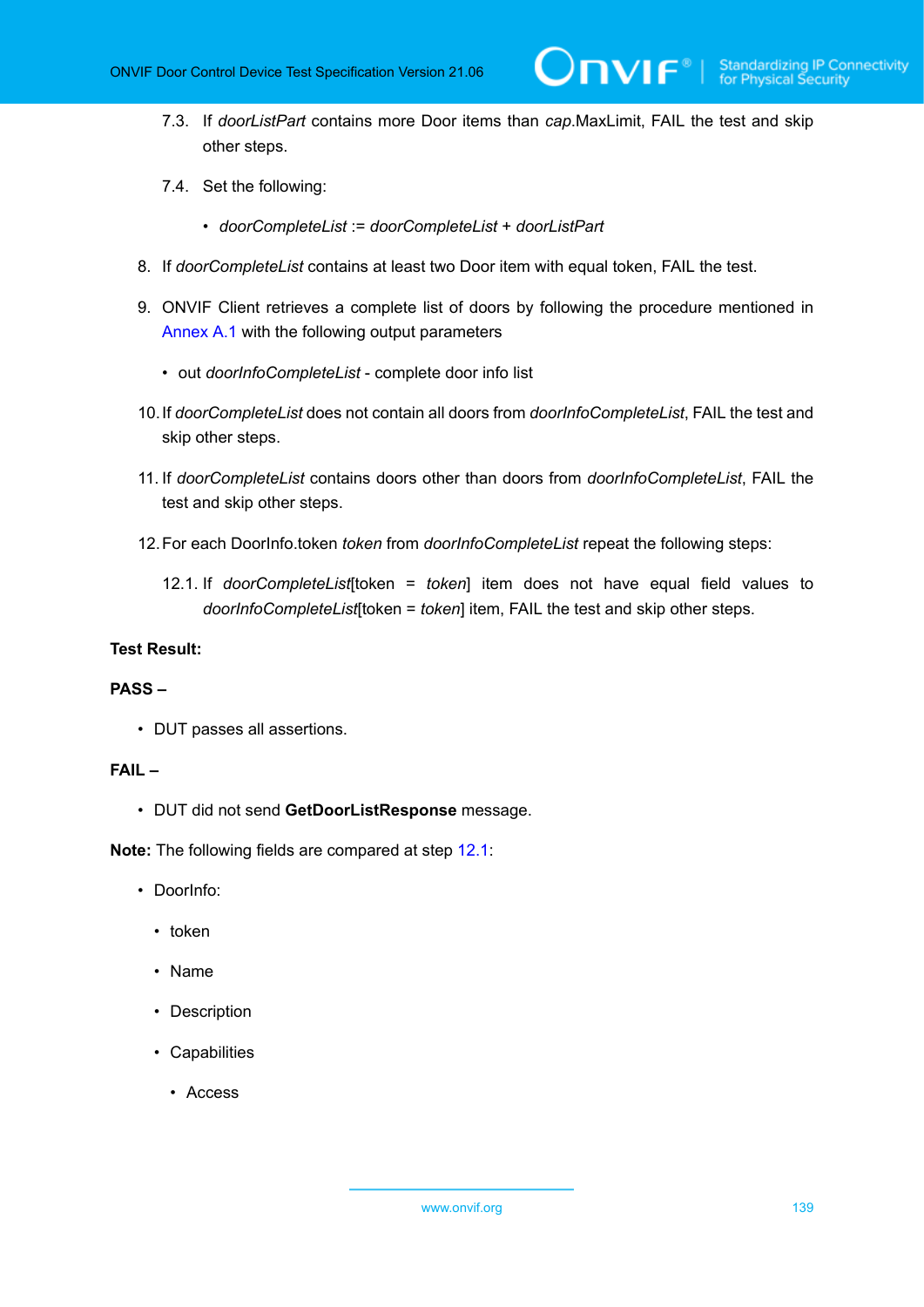

- AccessTimingOverride
- Lock
- Unlock
- Block
- DoubleLock
- LockDown
- LockOpen
- DoorMonitor
- LockMonitor
- DoubleLockMonitor
- Alarm
- Tamper
- Fault

# 4.7.5 CREATE DOOR (DOOR CAPABILITIES TRUE)

#### **Test Case ID:** DOORCONTROL-8-1-5

**Specification Coverage:** CreateDoor command (ONVIF Door Control Service Specification), Door (ONVIF Door Control Service Specification)

**Feature Under Test:** CreateDoor

**WSDL Reference:** door.wsdl, event.wsdl

**Test Purpose:** To verify creation of door and generating of door changed notifications.

**Pre-Requisite:** Door Control Service is received from the DUT. Event Service was received from the DUT. Device supports Pull-Point Notification feature. The DUT shall have enough free storage capacity for one additional Door. Door Management is supported by the DUT as indicated by DoorManagementSupported capability. Door Entity is supported by the DUT as indicated by MaxDoors > 0 capability.

**Test Configuration:** ONVIF Client and DUT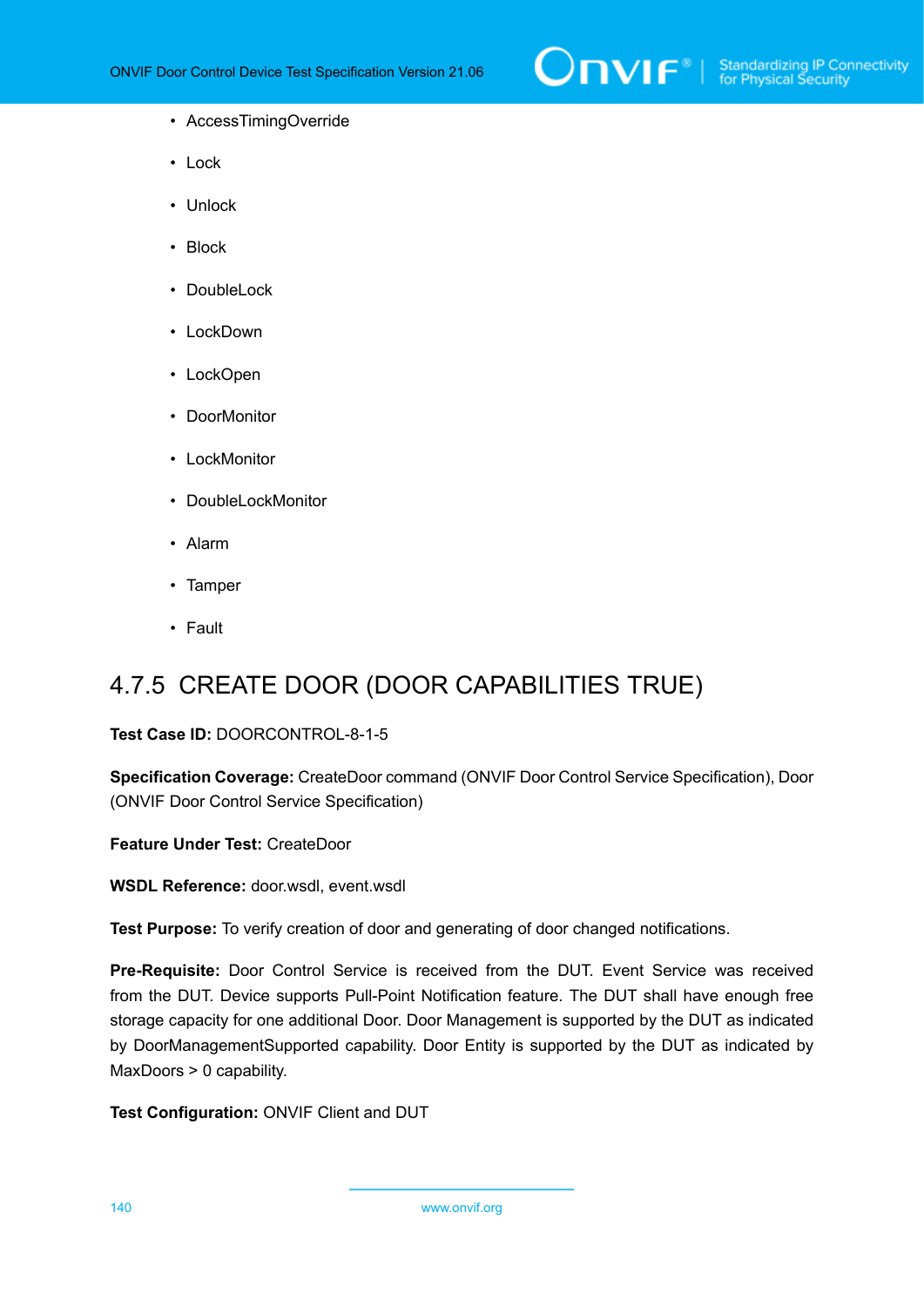- 1. Start an ONVIF Client.
- 2. Start the DUT.
- 3. ONVIF Client retrieves a complete list of doors by following the procedure mentioned in [Annex A.6](#page-192-0) with the following output parameters
	- out *doorCompleteList1* complete door list
- <span id="page-140-1"></span>4. ONVIF Client checks free storage for additional Door by following the procedure mentioned in [Annex A.8](#page-194-0) with the following input and output parameters
	- in *doorCompleteList1* complete door list
	- out *doorToRestore* deleted door
- 5. ONVIF Client creates PullPoint subscription for the specified topic by following the procedure mentioned in [Annex A.13](#page-198-0) with the following input and output parameters
	- in **tns1:Configuration/Door/Changed** Notification Topic
	- out *s* Subscription reference
	- out *currentTime* current time for the DUT
	- out *terminationTime* Subscription termination time
- <span id="page-140-0"></span>6. ONVIF client invokes **CreateDoor** with parameters
	- Door.token := ""
	- Door.Name := "Test Name"
	- Door.Description := "Test Description"
	- Door.Capabilities.Access := true
	- Door.Capabilities.AccessTimingOverride := true
	- Door.Capabilities.Lock := true
	- Door.Capabilities.Unlock := true
	- Door.Capabilities.Block := true
	- Door.Capabilities.DoubleLock := true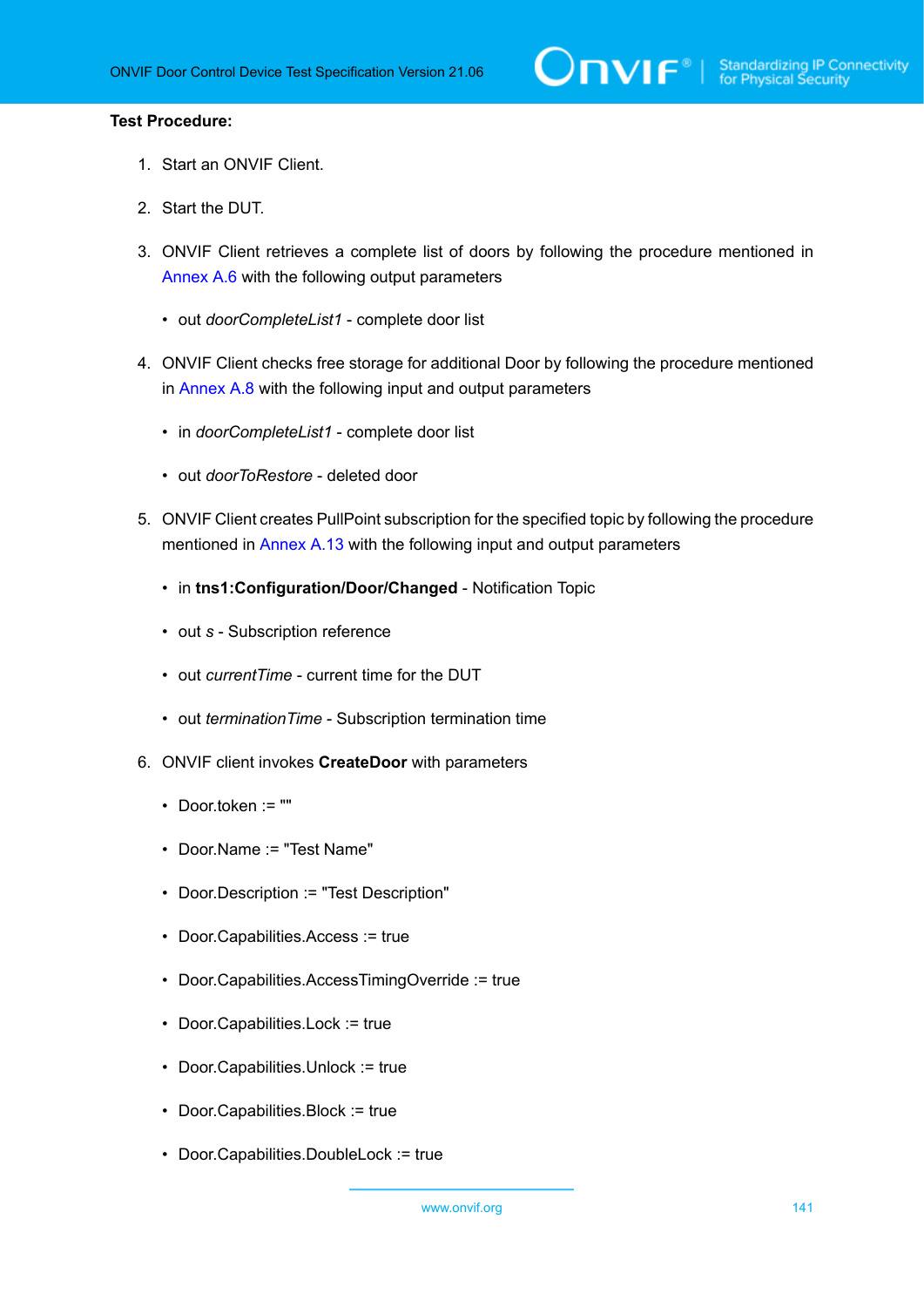

- Door.Capabilities.LockDown := true
- Door.Capabilities.LockOpen := true
- Door.Capabilities.DoorMonitor := true
- Door.Capabilities.LockMonitor := true
- Door.Capabilities.DoubleLockMonitor := true
- Door.Capabilities.Alarm := true
- Door.Capabilities.Tamper := true
- Door.Capabilities.Fault := true
- Door.DoorType := "pt:Door"
- Door.Timings.ReleaseTime := PT60S
- Door.Timings.OpenTime := PT120S
- Door.Timings.ExtendedReleaseTime := PT30S
- Door.Timings.DelayTimeBeforeRelock := PT30S
- Door.Timings.ExtendedOpenTime := PT30S
- Door.Timings.PreAlarmTime := PT10S
- 7. The DUT responds with **CreateDoorResponse** message with parameters
	- Token =: *doorToken*
- 8. ONVIF Client retrieves and checks **tns1:Configuration/Door/Changed** event for the specified Door token by following the procedure mentioned in [Annex A.15](#page-200-0) with the following input and output parameters
	- in *s* Subscription reference
	- in *currentTime* current time for the DUT
	- in *terminationTime* subscription termination time
	- in *doorToken* Door token
- 9. ONVIF Client deletes PullPoint subscription by following the procedure mentioned in [Annex](#page-199-0) [A.14](#page-199-0) with the following input and output parameters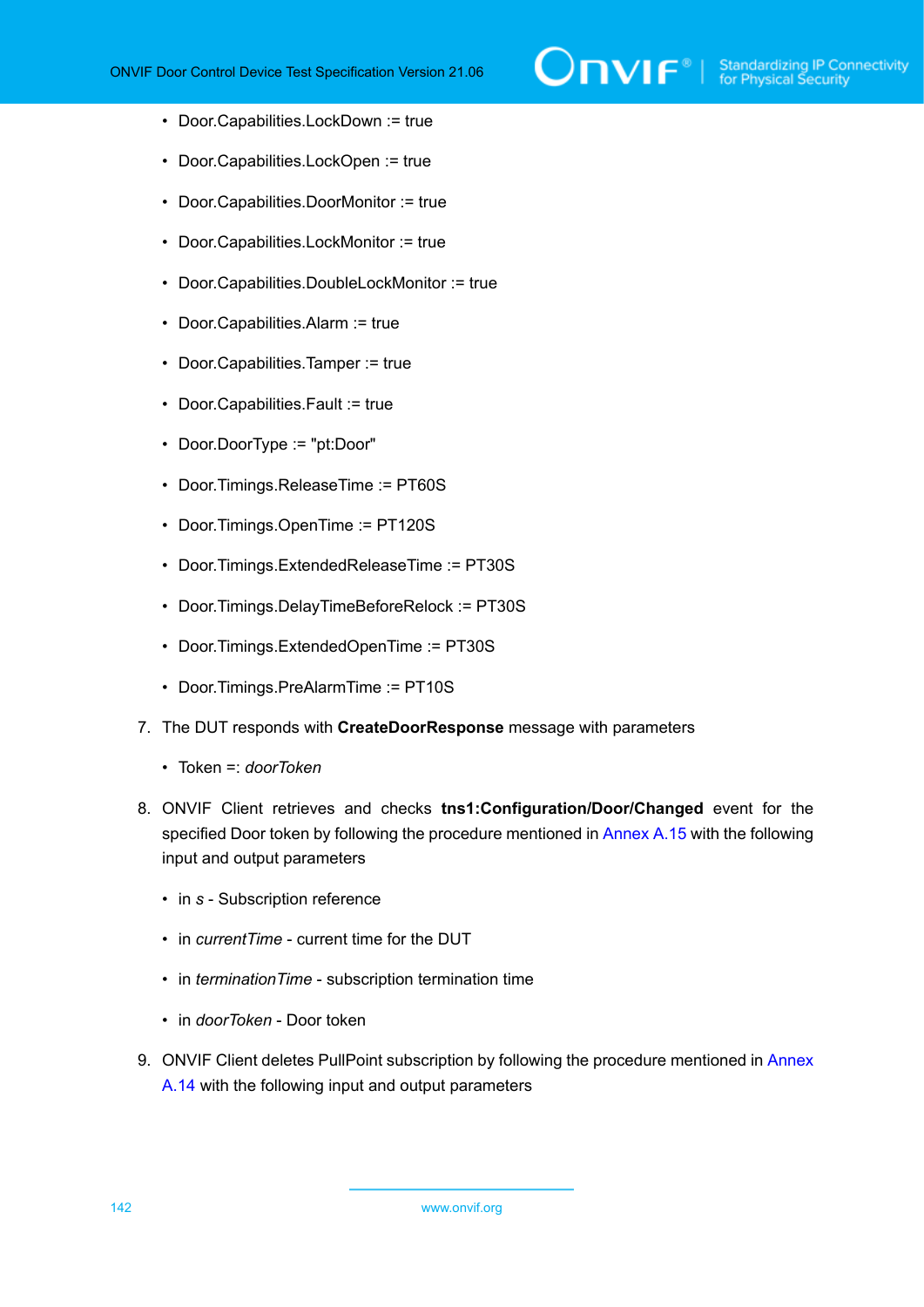- in *s* Subscription reference
- 10.ONVIF Client retrieves a door by following the procedure mentioned in [Annex A.10](#page-195-0) with the following input and output parameters
	- in *doorToken* door token
	- out *doorList* door list
- <span id="page-142-1"></span>11. If *doorList*[0] item does not have equal field values to values from step [6](#page-140-0), FAIL the test and go step [18](#page-142-0).
- 12.ONVIF Client retrieves a door info by following the procedure mentioned in [Annex](#page-196-0) A.11 with the following input and output parameters
	- in *doorToken* door token
	- out *doorInfoList* door info list
- 13.If *doorInfoList*[0] item does not have equal field values to values from step [6,](#page-140-0) FAIL the test and go step [18.](#page-142-0)
- 14.ONVIF Client retrieves a complete door information list by following the procedure mentioned in [Annex A.1](#page-187-0) with the following input and output parameters
	- out *doorInfoCompleteList* door info list
- 15.If *doorInfoCompleteList* does not have *doorInfo*.[token = *doorToken*] item with equal field values to values from step [6](#page-140-0), FAIL the test and go step [18](#page-142-0).
- 16.ONVIF Client retrieves a complete list of doors by following the procedure mentioned in [Annex A.6](#page-192-0) with the following input and output parameters
	- out *doorCompleteList2* door list
- <span id="page-142-2"></span>17.If *doorCompleteList2* does not have *door*.[token = *doorToken*] item with equal field values to values from step  $6$ , FAIL the test and go step [18.](#page-142-0)
- <span id="page-142-0"></span>18.ONVIF Client deletes the Door by following the procedure mentioned in [Annex A.9](#page-195-1) to restore DUT configuration with the following input and output parameters
	- in *doorToken* door token
- 19.ONVIF Client restores door deleted at step [4](#page-140-1) if any.

**PASS –**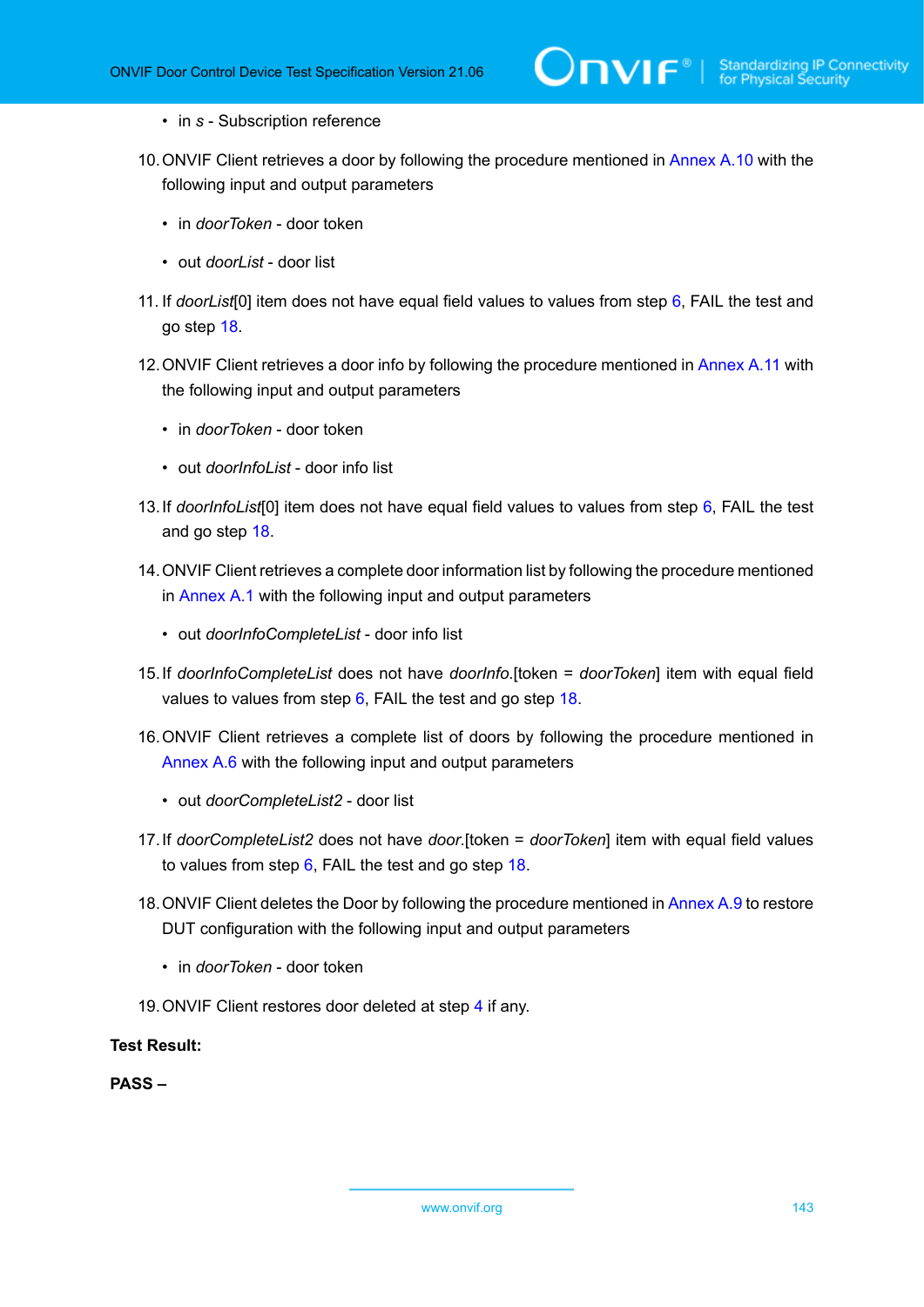• DUT passes all assertions.

## **FAIL –**

• The DUT did not send **CreateDoorResponse** message.

**Note:** The following fields are compared at steps [11,](#page-142-1) [17](#page-142-2):

- Door:
	- token
	- Name
	- Description
	- Capabilities
		- Access
		- AccessTimingOverride
		- Lock
		- Unlock
		- Block
		- DoubleLock
		- LockDown
		- LockOpen
		- DoorMonitor
		- LockMonitor
		- DoubleLockMonitor
		- Alarm
		- Tamper
		- Fault
	- DoorType
	- Timings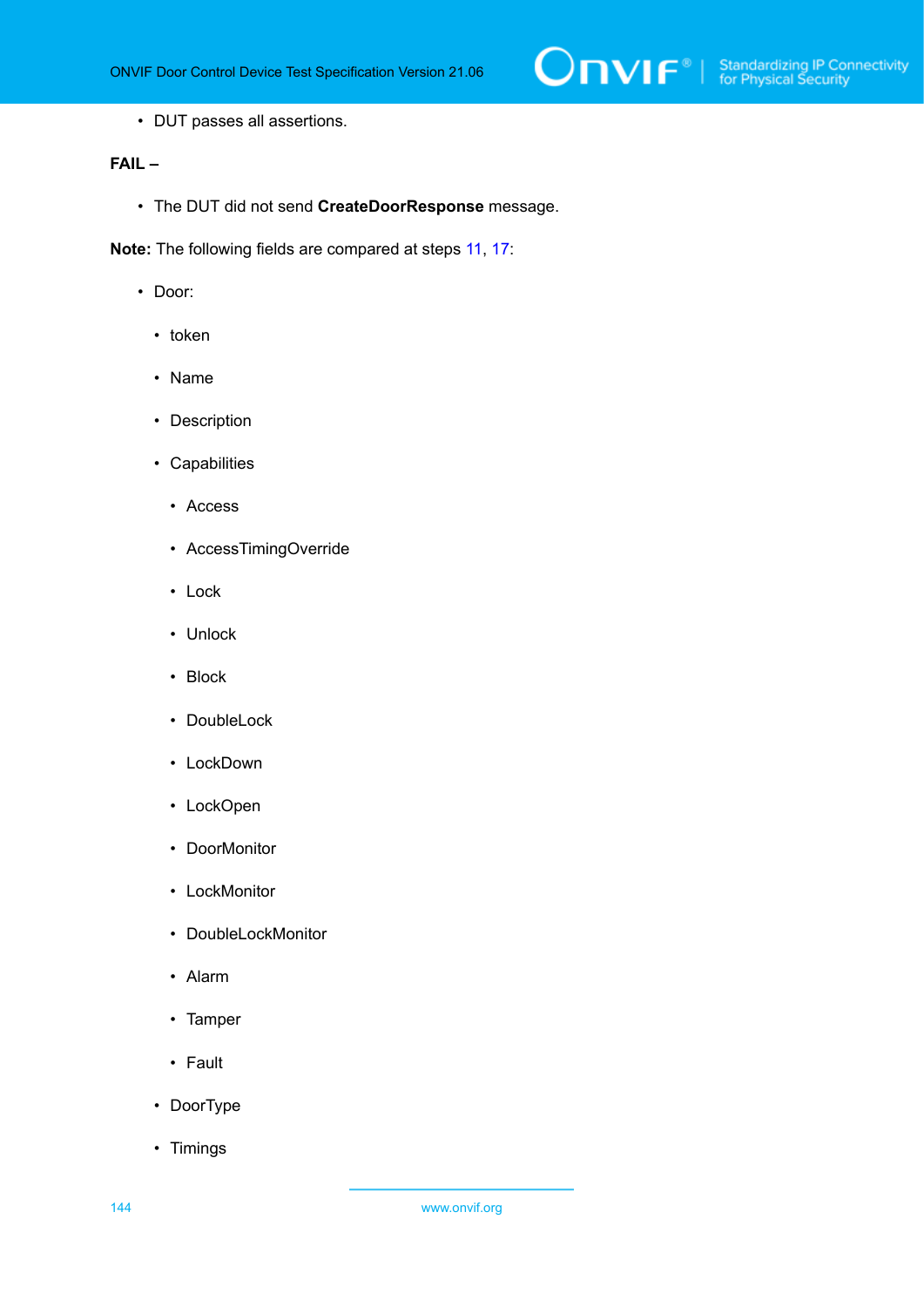

- ReleaseTime
- OpenTime
- ExtendedReleaseTime
- DelayTimeBeforeRelock
- ExtendedOpenTime
- PreAlarmTime

**Note:** The following fields are compared at steps [13,](#page-142-0) [15](#page-142-1):

- DoorInfo:
	- token
	- Name
	- Description
	- Capabilities
		- Access
		- AccessTimingOverride
		- Lock
		- Unlock
		- Block
		- DoubleLock
		- LockDown
		- LockOpen
		- DoorMonitor
		- LockMonitor
		- DoubleLockMonitor
		- Alarm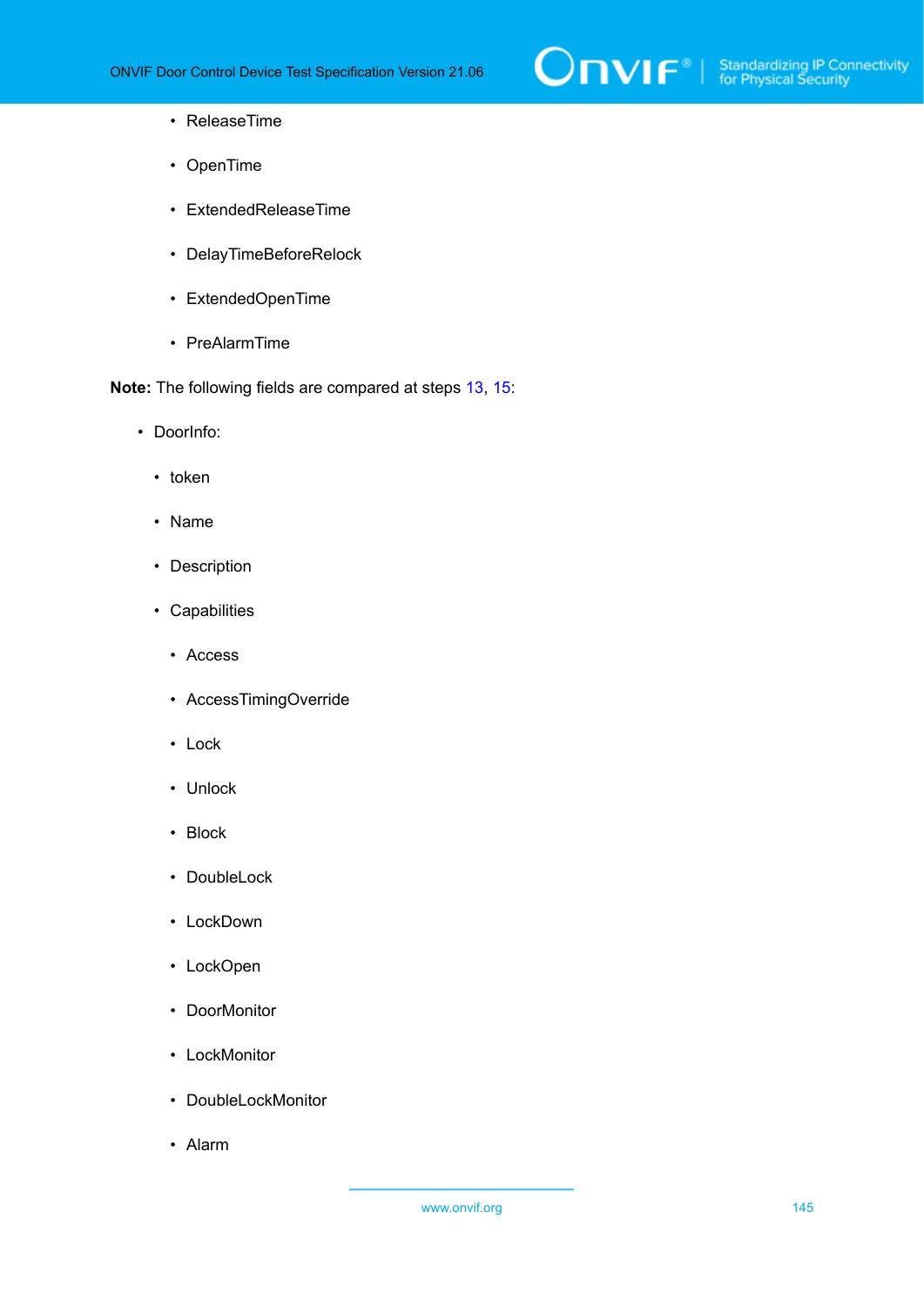- Tamper
- Fault

# 4.7.6 CREATE DOOR (DOOR CAPABILITIES FALSE)

#### **Test Case ID:** DOORCONTROL-8-1-6

**Specification Coverage:** CreateDoor command (ONVIF Door Control Service Specification), Door (ONVIF Door Control Service Specification)

**Feature Under Test:** CreateDoor

**WSDL Reference:** door.wsdl, event.wsdl

**Test Purpose:** To verify creation of door and generating of door changed notifications.

**Pre-Requisite:** Door Control Service is received from the DUT. Event Service was received from the DUT. Device supports Pull-Point Notification feature. The DUT shall have enough free storage capacity for one additional Door. Door Management is supported by the DUT as indicated by DoorManagementSupported capability. Door Entity is supported by the DUT as indicated by MaxDoors > 0 capability.

**Test Configuration:** ONVIF Client and DUT

- 1. Start an ONVIF Client.
- 2. Start the DUT.
- 3. ONVIF Client retrieves a complete list of doors by following the procedure mentioned in [Annex A.6](#page-192-0) with the following output parameters
	- out *doorCompleteList1* complete door list
- <span id="page-145-0"></span>4. ONVIF Client checks free storage for additional Door by following the procedure mentioned in [Annex A.8](#page-194-0) with the following input and output parameters
	- in *doorCompleteList1* complete door list
	- out *doorToRestore* deleted door
- 5. ONVIF Client creates PullPoint subscription for the specified topic by following the procedure mentioned in [Annex A.13](#page-198-0) with the following input and output parameters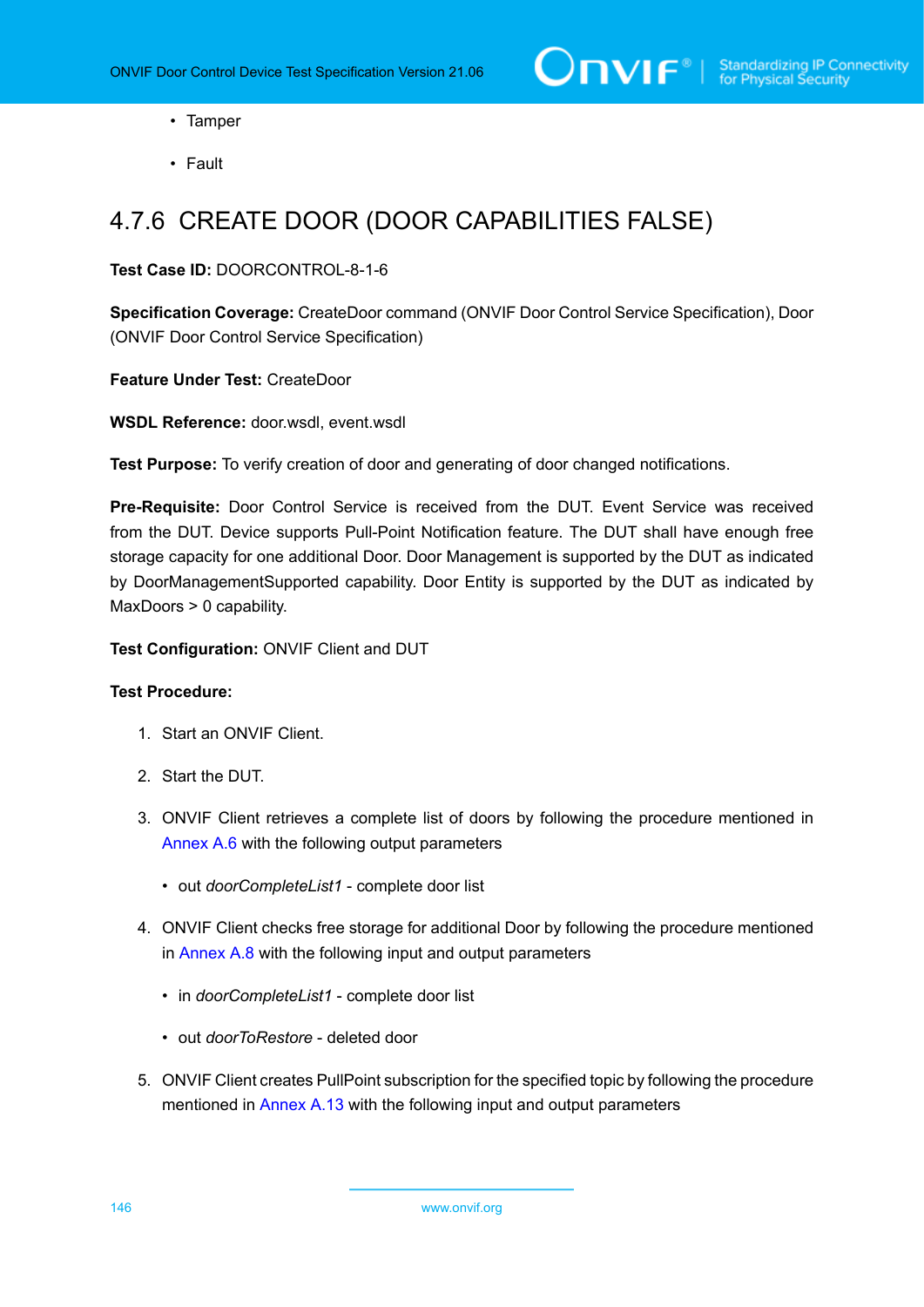$\mathsf{J}\mathsf{IVIF}^*$  i

- in **tns1:Configuration/Door/Changed** Notification Topic
- out *s* Subscription reference
- out *currentTime* current time for the DUT
- out *terminationTime* Subscription termination time
- <span id="page-146-0"></span>6. ONVIF client invokes **CreateDoor** with parameters
	- Door.token := ""
	- Door.Name := "Test Name"
	- Door.Description := "Test Description"
	- Door.Capabilities.Access := false
	- Door.Capabilities.AccessTimingOverride := false
	- Door.Capabilities.Lock := false
	- Door.Capabilities.Unlock := false
	- Door.Capabilities.Block := false
	- Door.Capabilities.DoubleLock := false
	- Door.Capabilities.LockDown := false
	- Door.Capabilities.LockOpen := false
	- Door.Capabilities.DoorMonitor := false
	- Door.Capabilities.LockMonitor := false
	- Door.Capabilities.DoubleLockMonitor := false
	- Door.Capabilities.Alarm := false
	- Door.Capabilities.Tamper := false
	- Door.Capabilities.Fault := false
	- Door.DoorType := "pt:ManTrap"
	- Door.Timings.ReleaseTime := PT60S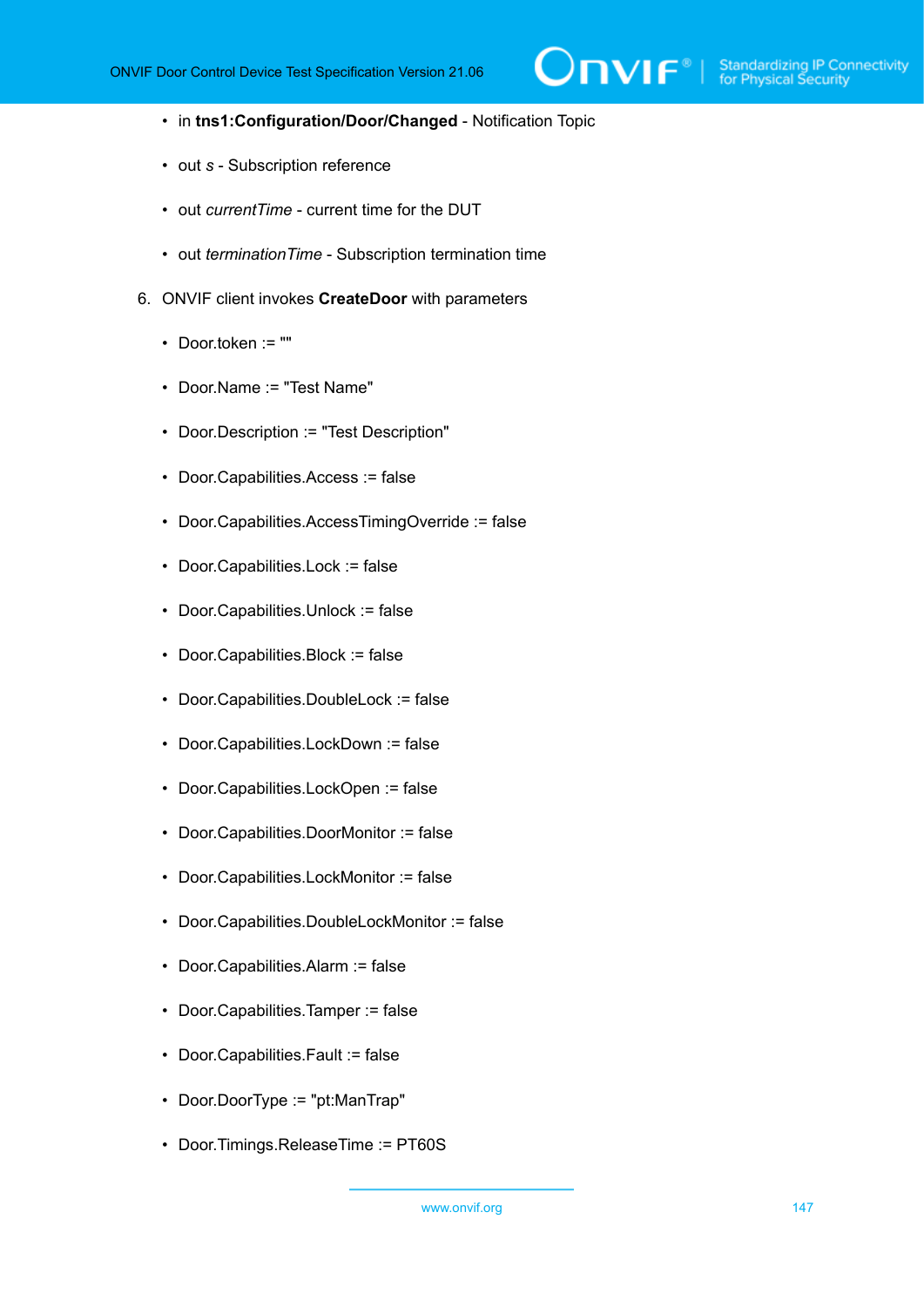- Door.Timings.OpenTime := PT120S
- Door.Timings.ExtendedReleaseTime skipped
- Door.Timings.DelayTimeBeforeRelock skipped
- Door.Timings.ExtendedOpenTime skipped
- Door.Timings.PreAlarmTime skipped
- 7. The DUT responds with **CreateDoorResponse** message with parameters
	- Token =: *doorToken*
- 8. ONVIF Client retrieves and checks **tns1:Configuration/Door/Changed** event for the specified Door token by following the procedure mentioned in [Annex A.15](#page-200-0) with the following input and output parameters
	- in *s* Subscription reference
	- in *currentTime* current time for the DUT
	- in *terminationTime* subscription termination time
	- in *doorToken* Door token
- 9. ONVIF Client deletes PullPoint subscription by following the procedure mentioned in [Annex](#page-199-0) [A.14](#page-199-0) with the following input and output parameters
	- in *s* Subscription reference
- 10.ONVIF Client retrieves a door by following the procedure mentioned in [Annex A.10](#page-195-0) with the following input and output parameters
	- in *doorToken* door token
	- out *doorList* door list
- <span id="page-147-0"></span>11. If *doorList*[0] item does not have equal field values to values from step [6](#page-146-0), FAIL the test and go step [18](#page-148-0).
- 12.ONVIF Client retrieves a door info by following the procedure mentioned in [Annex](#page-196-0) A.11 with the following input and output parameters
	- in *doorToken* door token
	- out *doorInfoList* door info list

148 www.onvif.org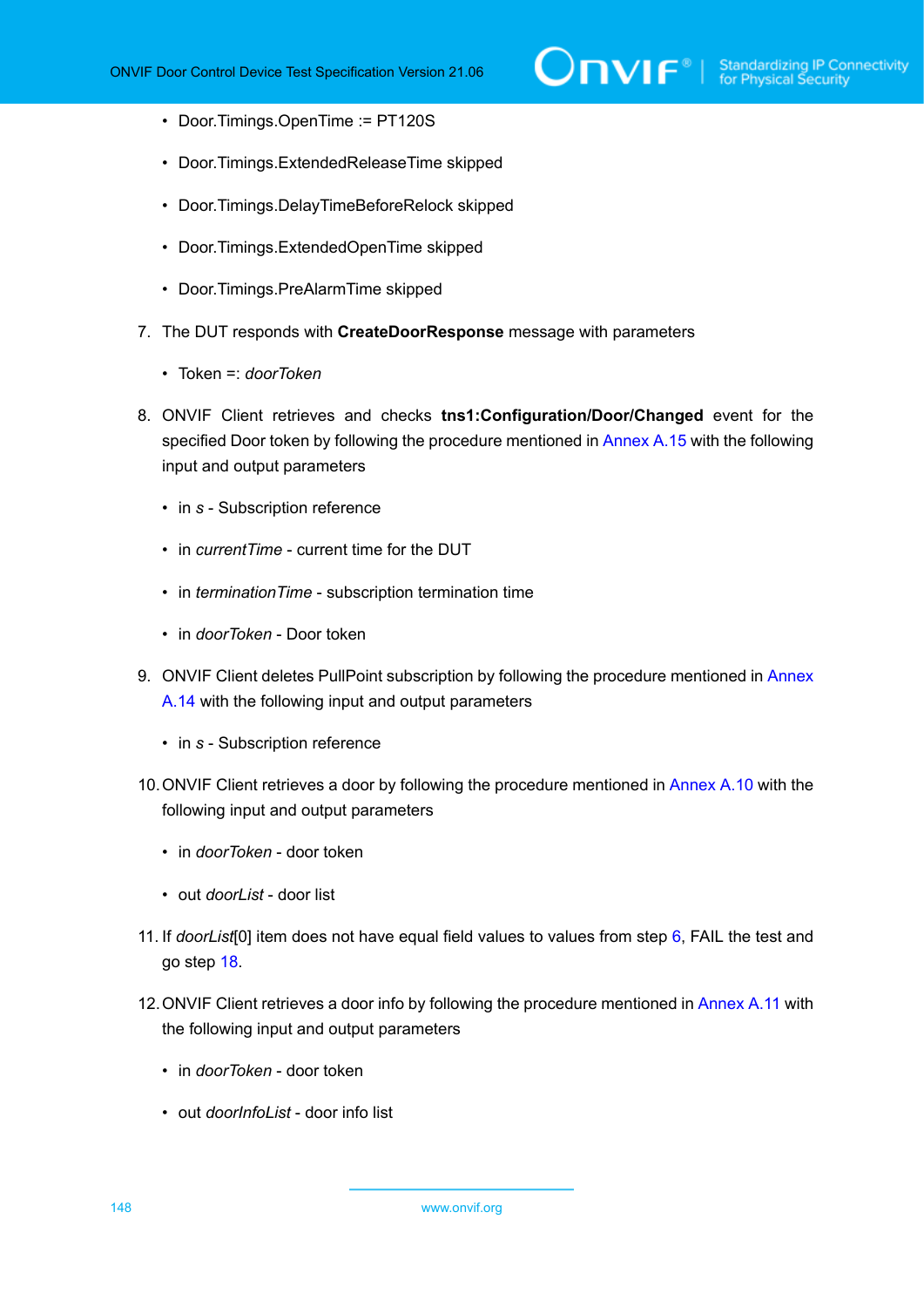- <span id="page-148-2"></span>13.If *doorInfoList*[0] item does not have equal field values to values from step [6,](#page-146-0) FAIL the test and go step [18.](#page-148-0)
- 14.ONVIF Client retrieves a complete door information list by following the procedure mentioned in [Annex A.1](#page-187-0) with the following input and output parameters
	- out *doorInfoCompleteList* door info list
- <span id="page-148-3"></span>15.If *doorInfoCompleteList* does not have *doorInfo*.[token = *doorToken*] item with equal field values to values from step [6](#page-146-0), FAIL the test and go step [18](#page-148-0).
- 16.ONVIF Client retrieves a complete list of doors by following the procedure mentioned in [Annex A.6](#page-192-0) with the following input and output parameters
	- out *doorCompleteList2* door list
- <span id="page-148-1"></span>17.If *doorCompleteList2* does not have *door*.[token = *doorToken*] item with equal field values to values from step  $6$ , FAIL the test and go step  $18$ .
- <span id="page-148-0"></span>18. ONVIF Client deletes the Door by following the procedure mentioned in [Annex A.9](#page-195-1) to restore DUT configuration with the following input and output parameters
	- in *doorToken* door token
- 19.ONVIF Client restores door deleted at step [4](#page-145-0) if any.

#### **PASS –**

• DUT passes all assertions.

#### **FAIL –**

• The DUT did not send **CreateDoorResponse** message.

**Note:** The following fields are compared at steps [11,](#page-147-0) [17](#page-148-1):

- Door:
	- token
	- Name
	- Description
	- Capabilities
		- Access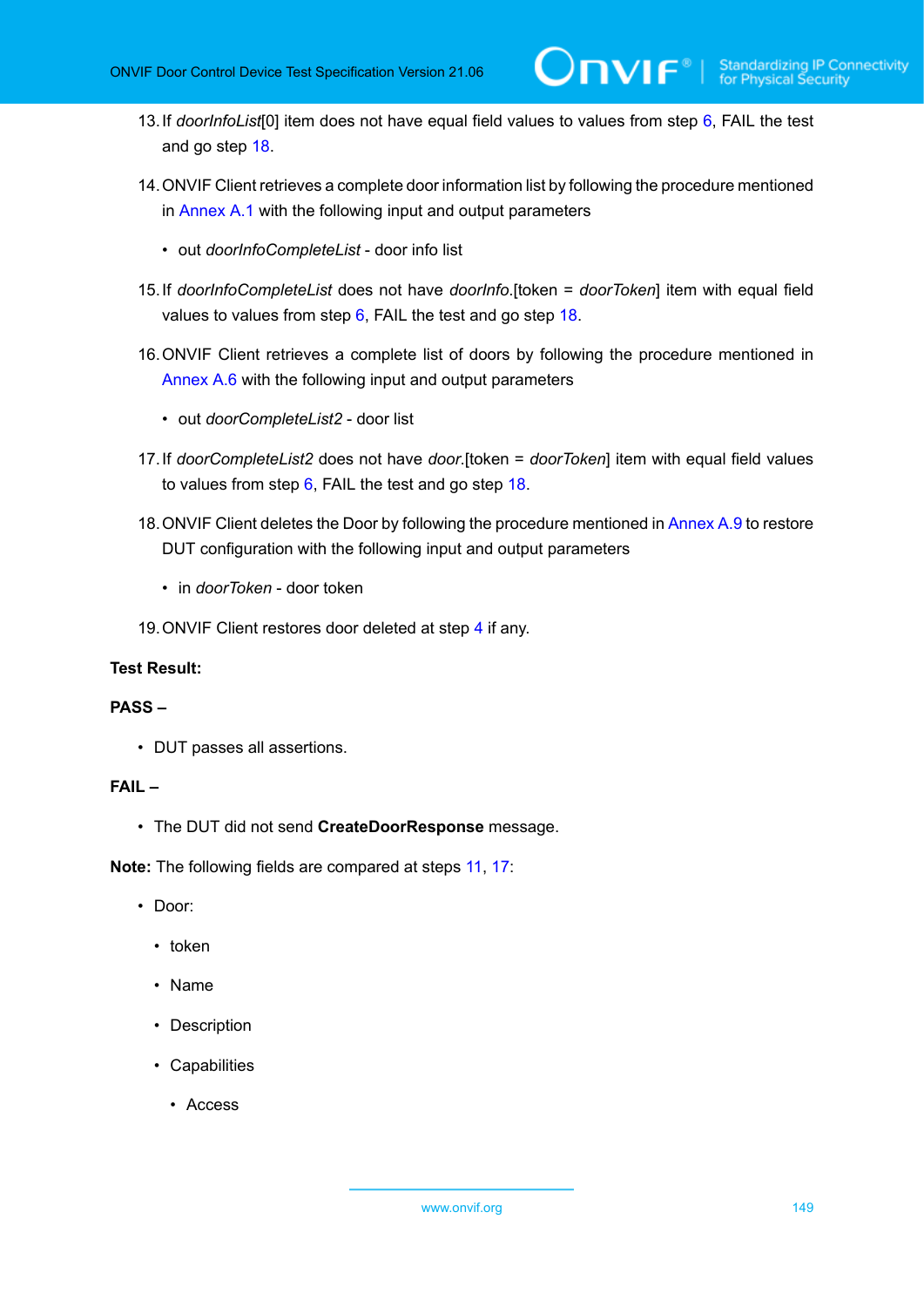

#### • AccessTimingOverride

- Lock
- Unlock
- Block
- DoubleLock
- LockDown
- LockOpen
- DoorMonitor
- LockMonitor
- DoubleLockMonitor
- Alarm
- Tamper
- Fault
- DoorType
- Timings
	- ReleaseTime
	- OpenTime
	- ExtendedReleaseTime
	- DelayTimeBeforeRelock
	- ExtendedOpenTime
	- PreAlarmTime

**Note:** The following fields are compared at steps [13,](#page-148-2) [15](#page-148-3):

- DoorInfo:
	- token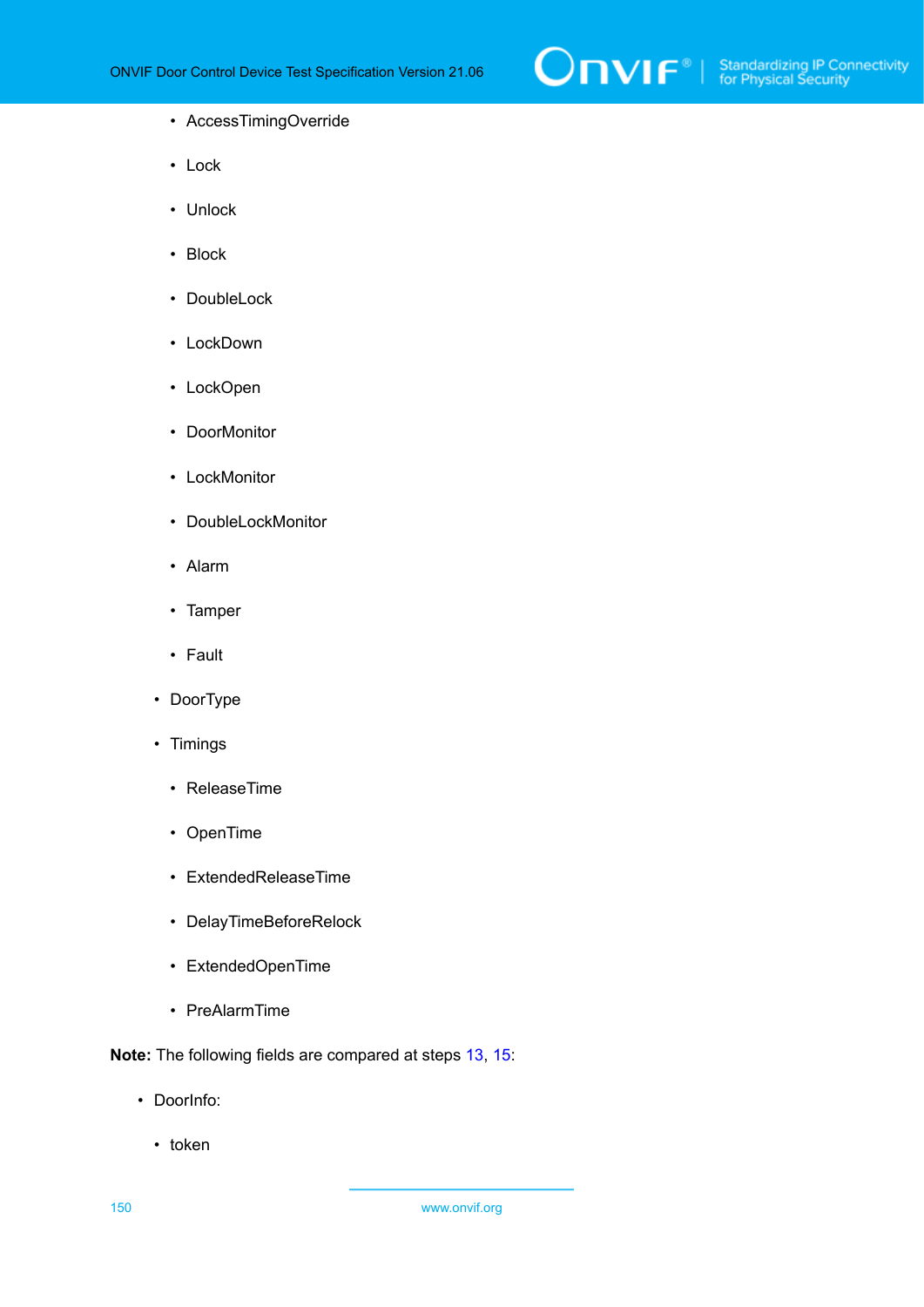

#### • Name

- Description
- Capabilities
	- Access
	- AccessTimingOverride
	- Lock
	- Unlock
	- Block
	- DoubleLock
	- LockDown
	- LockOpen
	- DoorMonitor
	- LockMonitor
	- DoubleLockMonitor
	- Alarm
	- Tamper
	- Fault

### 4.7.7 MODIFY DOOR

#### **Test Case ID:** DOORCONTROL-8-1-7

**Specification Coverage:** DoorInfo (ONVIF Door Control Service Specification), Door (ONVIF Door Control Service Specification), ModifyDoor command (ONVIF Door Control Service Specification)

**Feature Under Test:** ModifyDoor

**WSDL Reference:** door.wsdl, event.wsdl

**Test Purpose:** To verify modifying of door and generating of door changed notifications.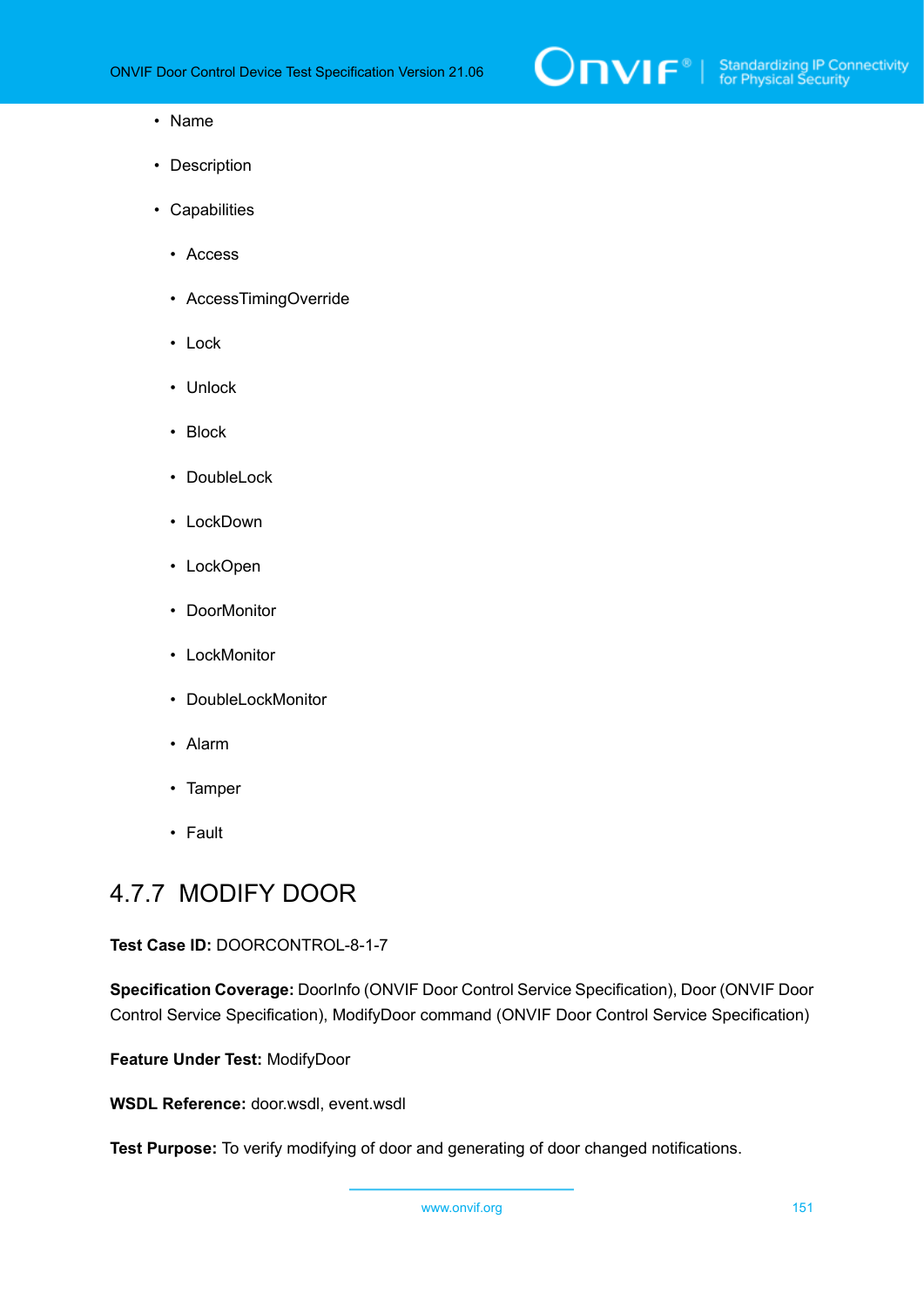**Pre-Requisite:** Door Control Service is received from the DUT. Event Service was received from the DUT. Device supports Pull-Point Notification feature. The DUT shall have enough free storage capacity for one additional Door. Door Management is supported by the DUT as indicated by DoorManagementSupported capability. Door Entity is supported by the DUT as indicated by MaxDoors > 0 capability.

#### **Test Configuration:** ONVIF Client and DUT

- 1. Start an ONVIF Client.
- 2. Start the DUT.
- 3. ONVIF Client gets the service capabilities by following the procedure mentioned in [Annex](#page-193-0) [A.7](#page-193-0) with the following output parameters
	- out *cap* door control capabilities
- 4. ONVIF Client retrieves a complete list of doors by following the procedure mentioned in [Annex A.6](#page-192-0) with the following output parameters
	- out *doorCompleteList1* complete door list
- <span id="page-151-0"></span>5. ONVIF Client checks free storage for additional Door by following the procedure mentioned in [Annex A.8](#page-194-0) with the following input and output parameters
	- in *doorCompleteList1* complete door list
	- out *doorToRestore* deleted door
- 6. ONVIF Client creates door by following the procedure mentioned in [Annex A.12](#page-197-0) with the following input and output parameters
	- in false for all door capabilities
	- in "pt:Door" Door Type
	- in PT60S ReleaseTime
	- in PT120S OpenTime
- 7. ONVIF Client creates PullPoint subscription for the specified topic by following the procedure mentioned in [Annex A.13](#page-198-0) with the following input and output parameters
	- in **tns1:Configuration/Door/Changed** Notification Topic
	- out *s* Subscription reference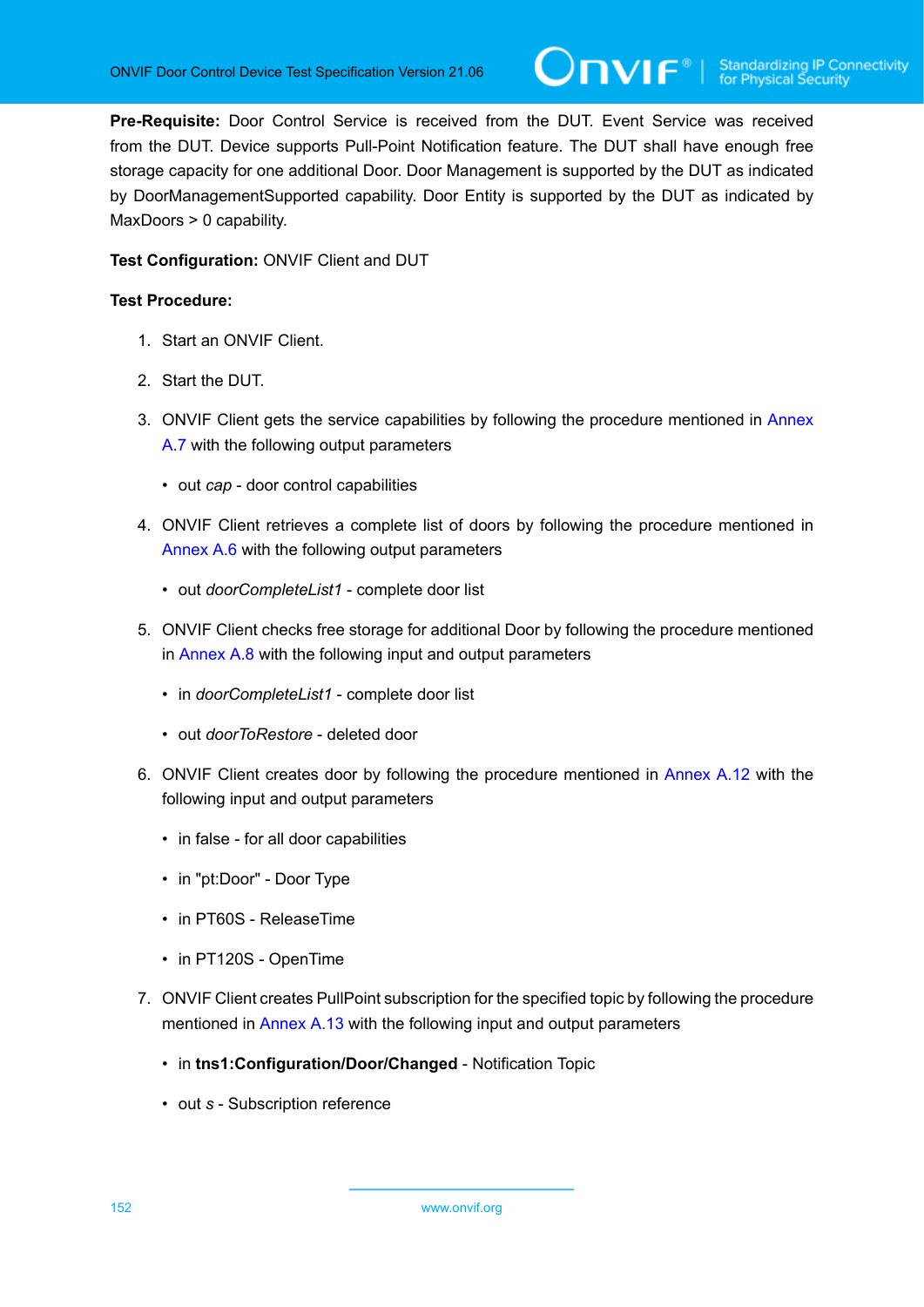- out *currentTime* current time for the DUT
- out *terminationTime* Subscription termination time
- <span id="page-152-0"></span>8. ONVIF client invokes **ModifyDoor** with parameters
	- Door.Token := *doorToken*
	- Door.Name := "Test Name 2"
	- Door.Description := "Test Description 2"
	- Door.Capabilities.Access := true
	- Door.Capabilities.AccessTimingOverride := true
	- Door.Capabilities.Lock := true
	- Door.Capabilities.Unlock := true
	- Door.Capabilities.Block := true
	- Door.Capabilities.DoubleLock := true
	- Door.Capabilities.LockDown := true
	- Door.Capabilities.LockOpen := true
	- Door.Capabilities.DoorMonitor := true
	- Door.Capabilities.LockMonitor := true
	- Door.Capabilities.DoubleLockMonitor := true
	- Door.Capabilities.Alarm := true
	- Door.Capabilities.Tamper := true
	- Door.Capabilities.Fault := true
	- Door.DoorType := "pt:Door"
	- Door.Timings.ReleaseTime := PT30S
	- Door.Timings.OpenTime := PT60S
	- Door.Timings.ExtendedReleaseTime := PT10S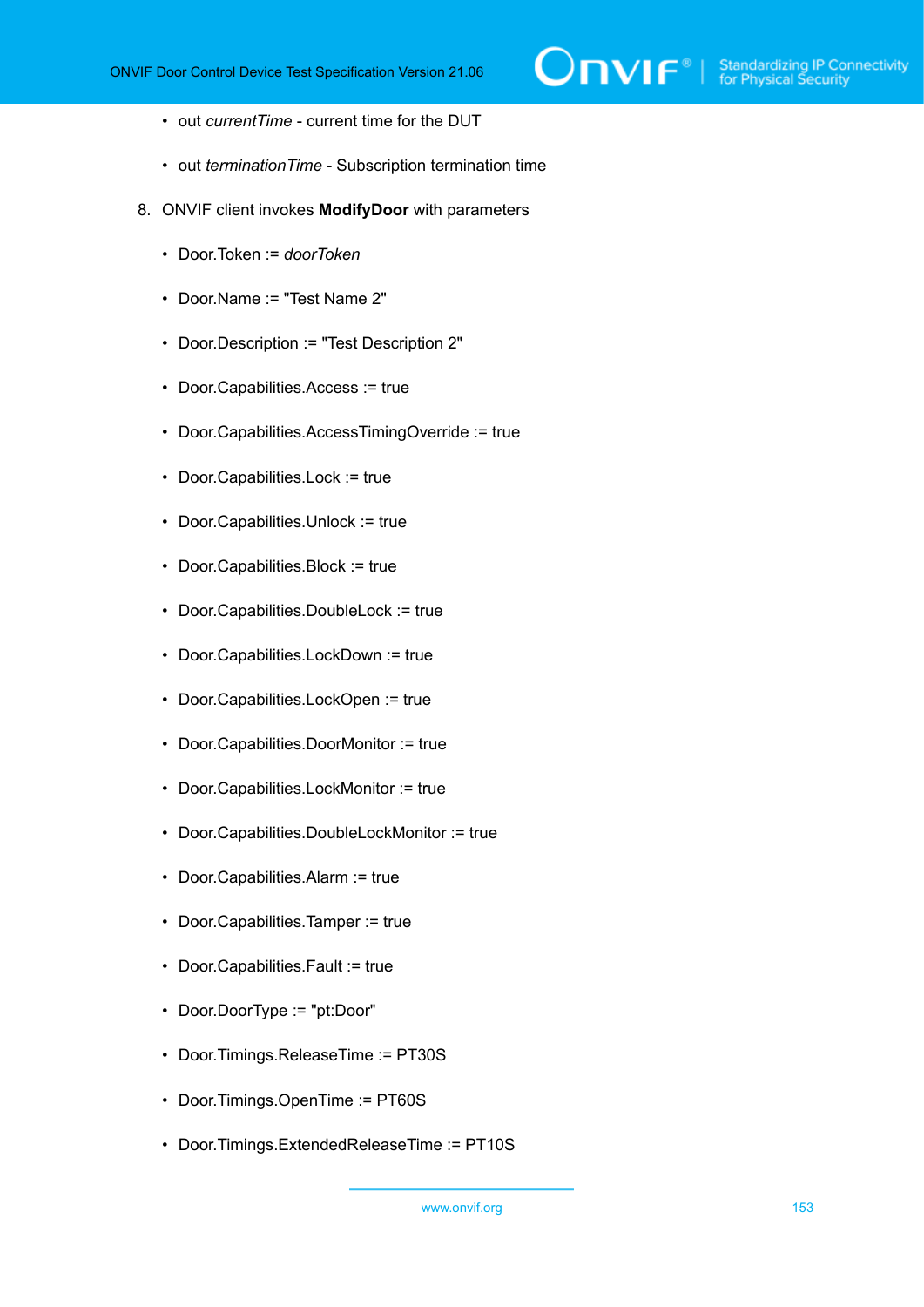- Door.Timings.DelayTimeBeforeRelock := PT10S
- Door.Timings.ExtendedOpenTime := PT10S
- Door.Timings.PreAlarmTime := PT10S
- 9. The DUT responds with empty **ModifyDoorResponse** message.
- 10.ONVIF Client retrieves and checks **tns1:Configuration/Door/Changed** event for the specified Door token by following the procedure mentioned in [Annex A.15](#page-200-0) with the following input and output parameters
	- in *s* Subscription reference
	- in *currentTime* current time for the DUT
	- in *terminationTime* subscription termination time
	- in *doorToken* Door token
- 11. ONVIF Client deletes PullPoint subscription by following the procedure mentioned in [Annex](#page-199-0) [A.14](#page-199-0) with the following input and output parameters
	- in *s* Subscription reference
- 12.ONVIF Client retrieves a door by following the procedure mentioned in [Annex A.10](#page-195-0) with the following input and output parameters
	- in *doorToken* door token
	- out *doorList* door list
- <span id="page-153-0"></span>13.If *doorList*[0] item does not have equal field values to values from step [8](#page-152-0), FAIL the test and go step [20](#page-154-0).
- 14.ONVIF Client retrieves a door info by following the procedure mentioned in [Annex](#page-196-0) A.11 with the following input and output parameters
	- in *doorToken* door token
	- out *doorInfoList* door info list
- <span id="page-153-1"></span>15.If *doorInfoList*[0] item does not have equal field values to values from step [8,](#page-152-0) FAIL the test and go step [20.](#page-154-0)
- 16.ONVIF Client retrieves a complete door information list by following the procedure mentioned in [Annex A.1](#page-187-0) with the following input and output parameters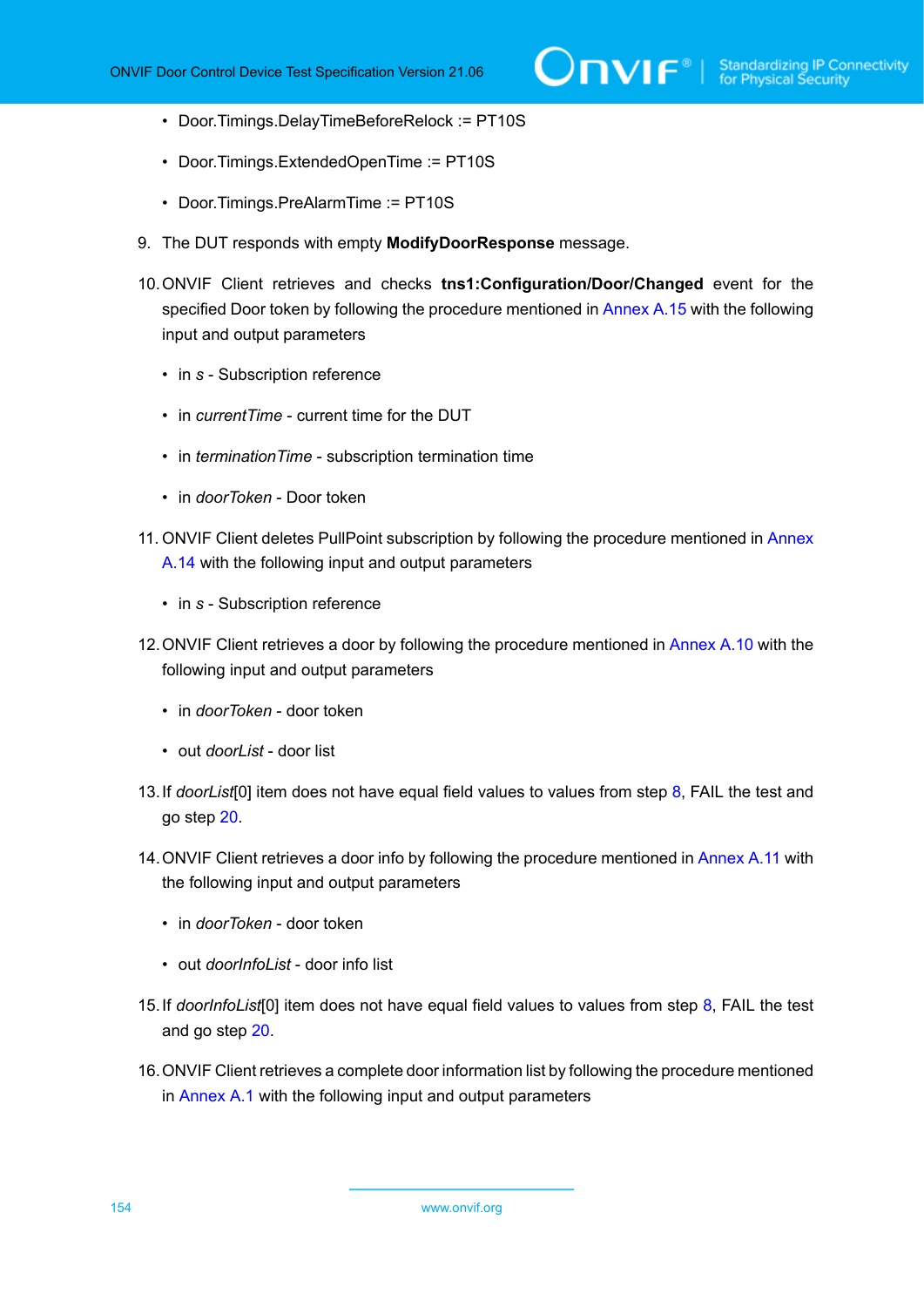- out *doorInfoCompleteList* door info list
- <span id="page-154-1"></span>17.If *doorInfoCompleteList* does not have *doorInfo*.[token:= *doorToken*] item with equal field values to values from step [8](#page-152-0), FAIL the test and go step [20](#page-154-0).
- 18.ONVIF Client retrieves a complete list of doors by following the procedure mentioned in [Annex A.6](#page-192-0) with the following input and output parameters
	- out *doorCompleteList2* door list
- <span id="page-154-2"></span>19.If *doorCompleteList2* does not have *door*.[token:= *doorToken*] item with equal field values to values from step [8,](#page-152-0) FAIL the test and go step [20.](#page-154-0)
- <span id="page-154-0"></span>20. ONVIF Client deletes the Door by following the procedure mentioned in [Annex A.9](#page-195-1) to restore DUT configuration with the following input and output parameters
	- in *doorToken* door token
- 21.ONVIF Client restores door deleted at step [5](#page-151-0) if any.

#### **PASS –**

• DUT passes all assertions.

#### **FAIL –**

• The DUT did not send **ModifyDoorResponse** message.

**Note:** The following fields are compared at steps [17,](#page-154-1) [19](#page-154-2):

- Door:
	- token
	- Name
	- Description
	- Capabilities
		- Access
		- AccessTimingOverride
		- Lock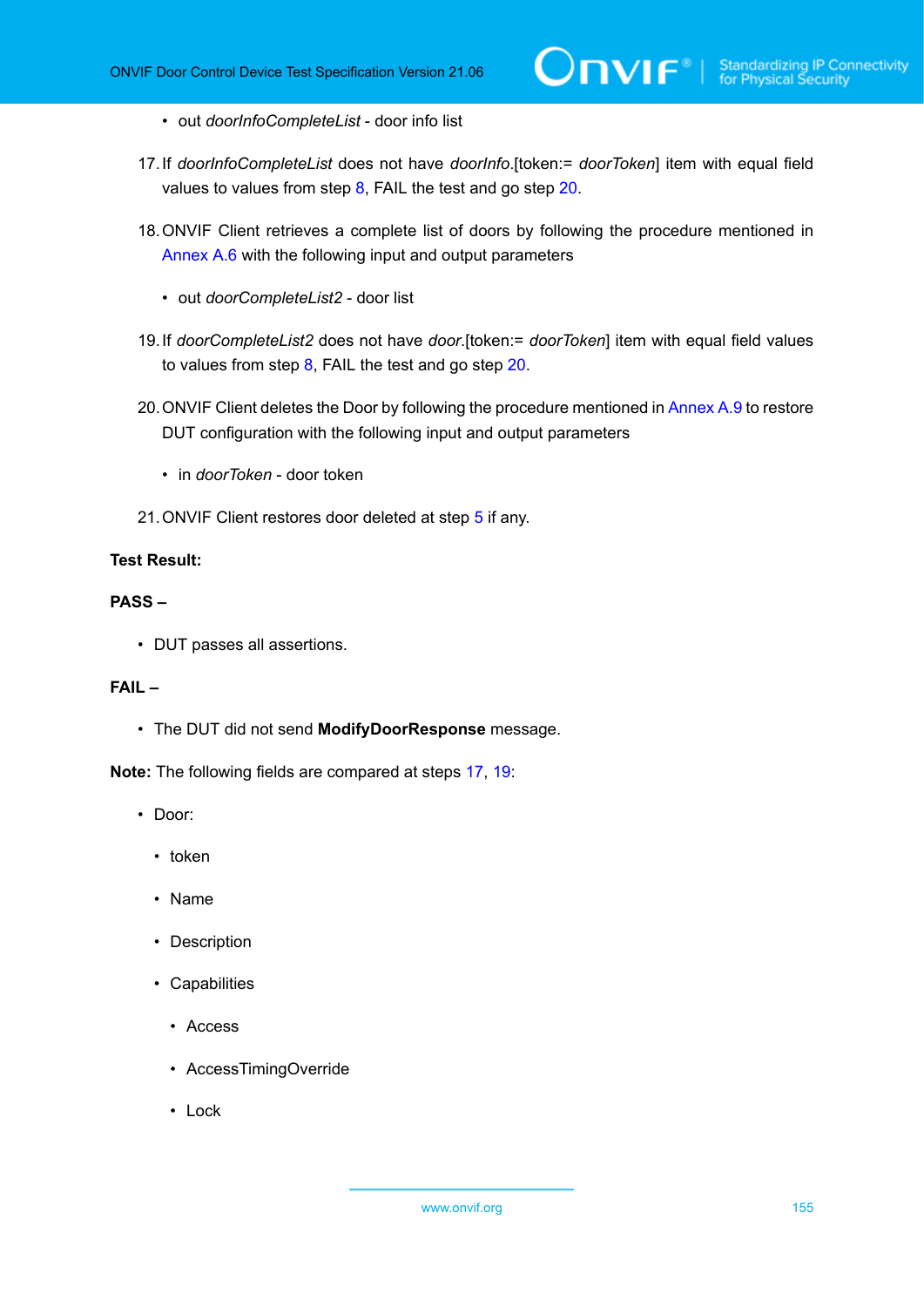

- Unlock
- Block
- DoubleLock
- LockDown
- LockOpen
- DoorMonitor
- LockMonitor
- DoubleLockMonitor
- Alarm
- Tamper
- Fault
- DoorType
- Timings
	- ReleaseTime
	- OpenTime
	- ExtendedReleaseTime
	- DelayTimeBeforeRelock
	- ExtendedOpenTime
	- PreAlarmTime

**Note:** The following fields are compared at steps [13,](#page-153-0) [15](#page-153-1):

- DoorInfo:
	- token
	- Name
	- Description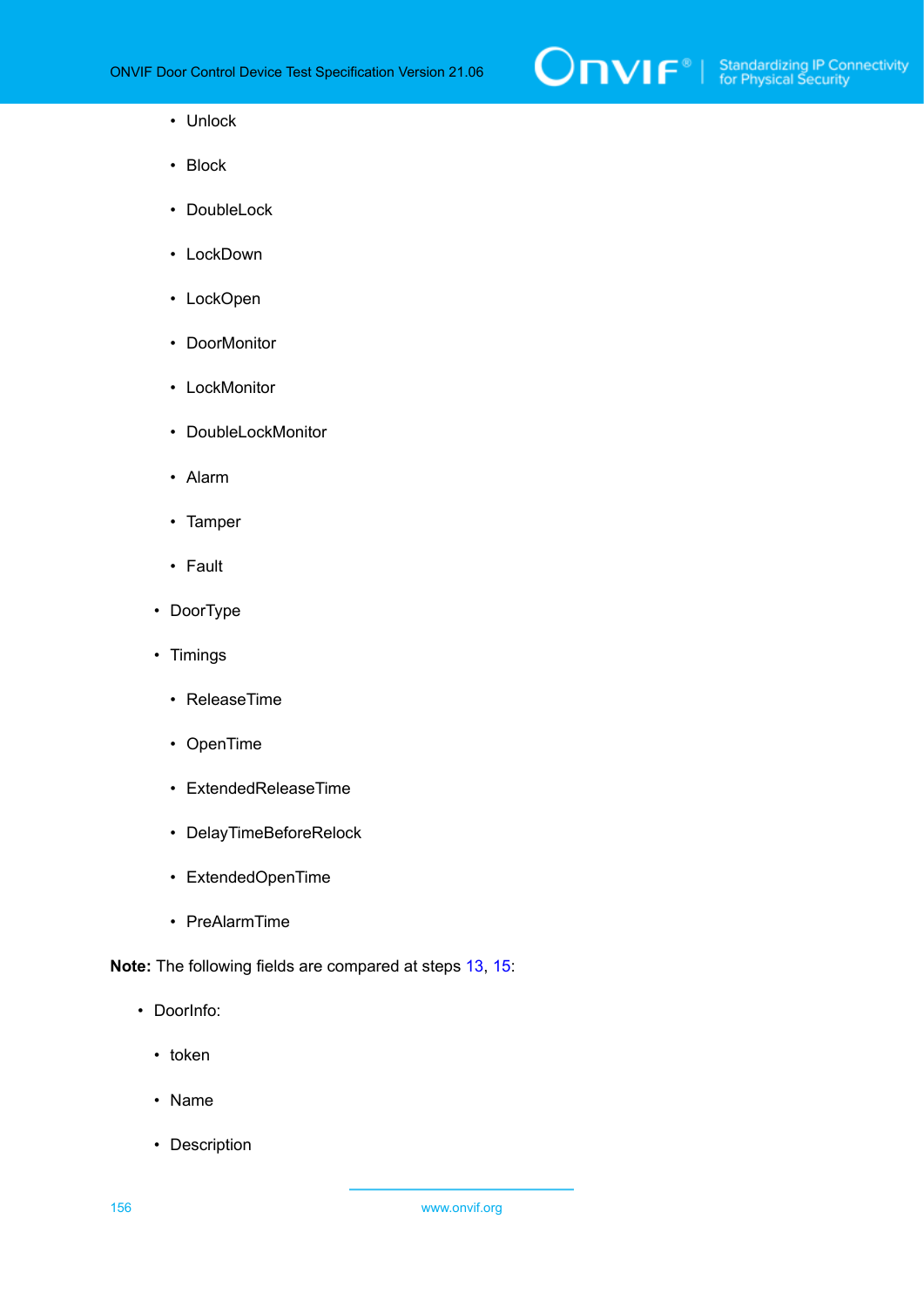

- Capabilities
	- Access
	- AccessTimingOverride
	- Lock
	- Unlock
	- Block
	- DoubleLock
	- LockDown
	- LockOpen
	- DoorMonitor
	- LockMonitor
	- DoubleLockMonitor
	- Alarm
	- Tamper
	- Fault

# 4.7.8 DELETE DOOR

#### **Test Case ID:** DOORCONTROL-8-1-8

**Specification Coverage:** DeleteDoor command (ONVIF Door Control Service Specification)

**Feature Under Test:** DeleteDoor

**WSDL Reference:** door.wsdl and event.wsdl

**Test Purpose:** To verify deleting of door and generating of door removed notifications.

**Pre-Requisite:** Door Control Service is received from the DUT. Event Service was received from the DUT. Device supports Pull-Point Notification feature. The DUT shall have enough free storage capacity for one additional Door. Door Management is supported by the DUT as indicated by DoorManagementSupported capability. Door Entity is supported by the DUT as indicated by MaxDoors > 0 capability.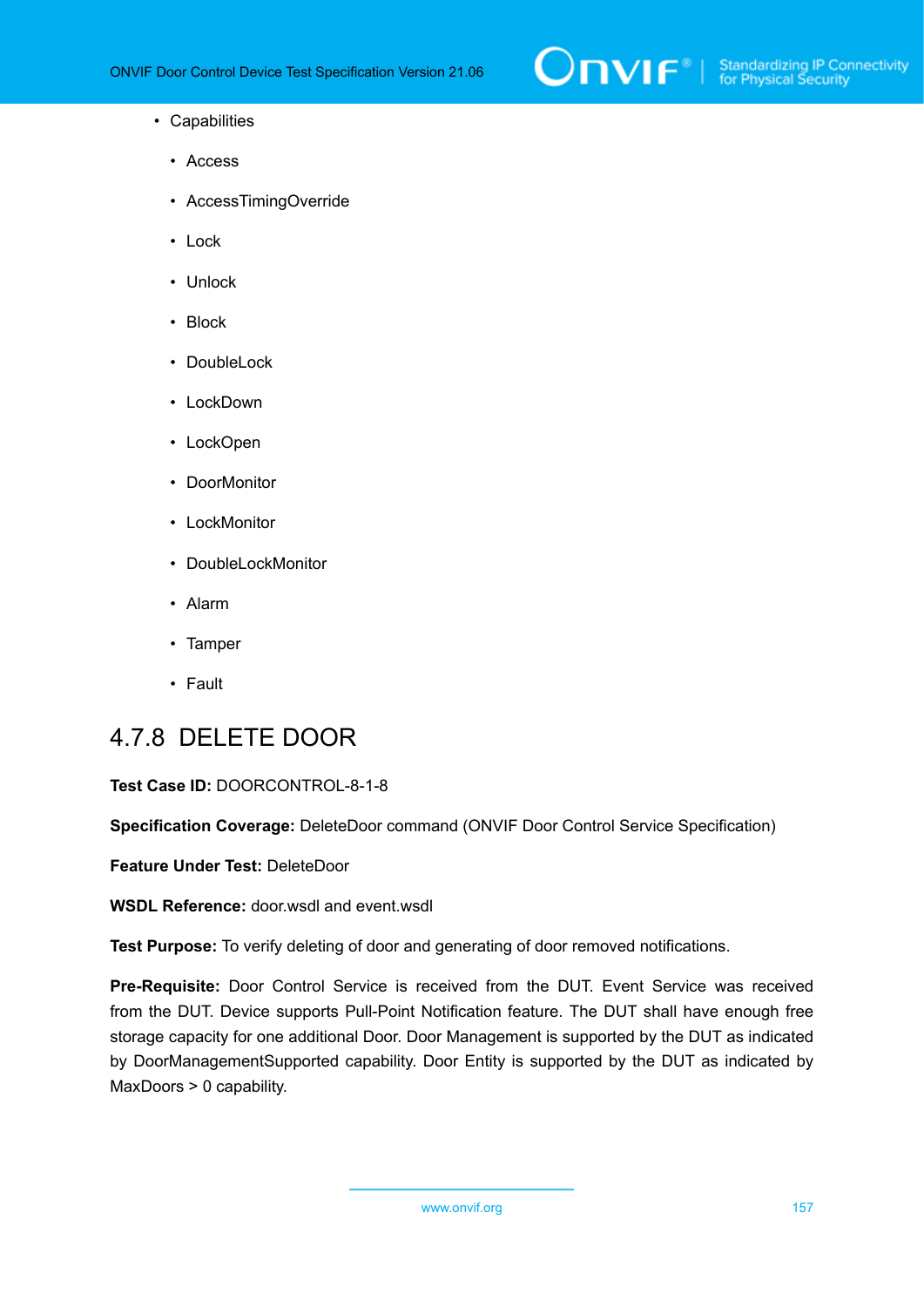$\bigcirc$  MVIF  $^{\circ}$  | Standardizing IP Connectivity

#### **Test Configuration:** ONVIF Client and DUT

- 1. Start an ONVIF Client.
- 2. Start the DUT.
- 3. ONVIF Client gets the service capabilities by following the procedure mentioned in [Annex](#page-193-0) [A.7](#page-193-0) with the following output parameters
	- out *cap* door control capabilities
- 4. ONVIF Client retrieves a complete list of doors by following the procedure mentioned in [Annex A.6](#page-192-0) with the following output parameters
	- out *doorCompleteList1* complete door list
- 5. ONVIF Client checks free storage for additional Door by following the procedure mentioned in [Annex A.8](#page-194-0) with the following input and output parameters
	- in *doorCompleteList1* complete door list
	- out *doorToRestore* deleted door
- 6. ONVIF Client creates door by following the procedure mentioned in [Annex A.12](#page-197-0) with the following input and output parameters
	- in false for all door capabilities
	- in "pt:Door" Door Type
	- in PT60S ReleaseTime
	- in PT120S OpenTime
- 7. ONVIF Client creates PullPoint subscription for the specified topic by following the procedure mentioned in [Annex A.13](#page-198-0) with the following input and output parameters
	- in **tns1:Configuration/Door/Removed** Notification Topic
	- out *s* Subscription reference
	- out *currentTime* current time for the DUT
	- out *terminationTime* Subscription termination time
- 8. ONVIF Client invokes **DeleteDoor** with parameters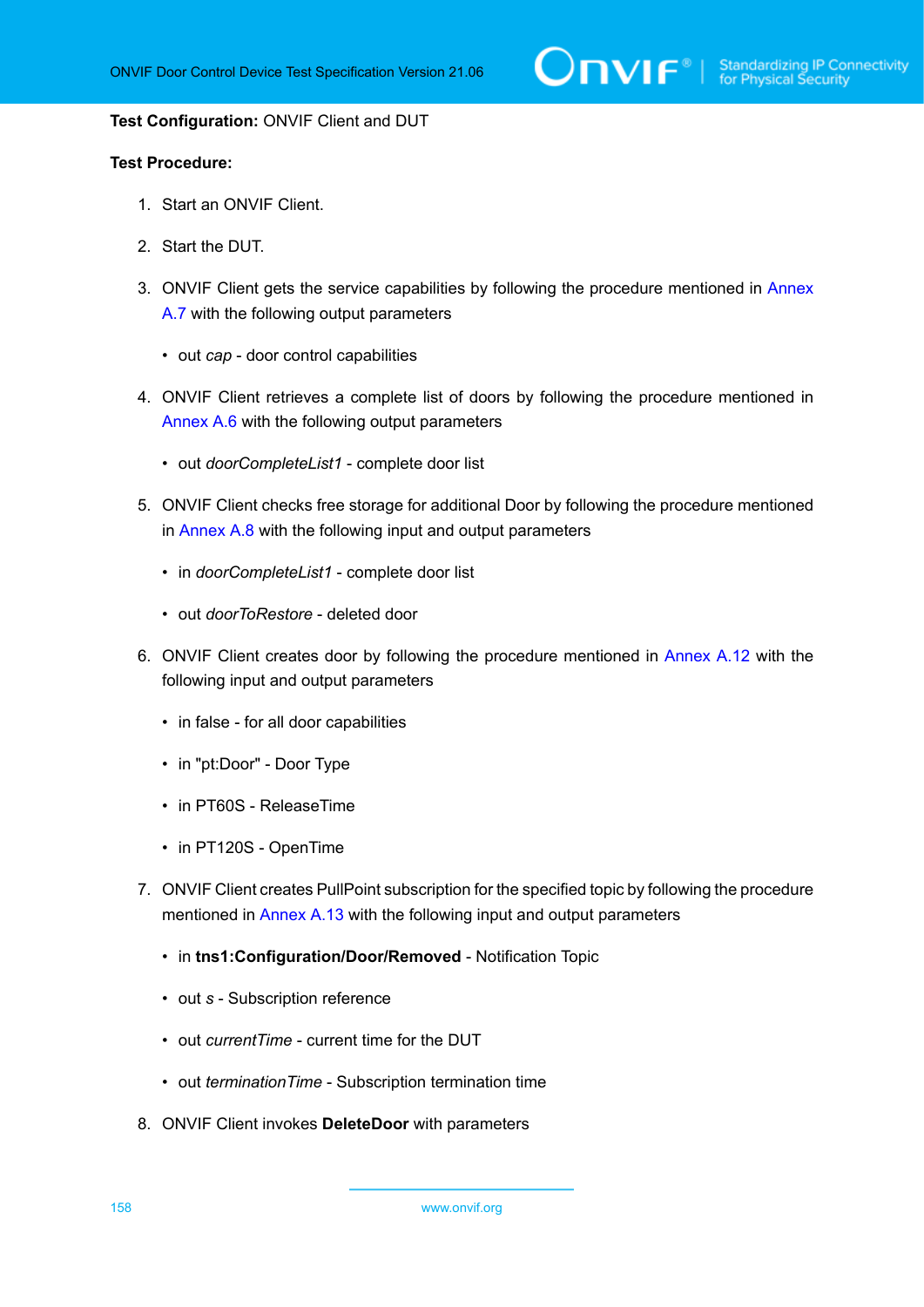- Token := *doorToken*
- 9. The DUT responds with empty **DeleteDoorResponse** message.
- 10.ONVIF Client retrieves and checks **tns1:Configuration/Door/Removed** event for the specified Door token by following the procedure mentioned in [Annex A.15](#page-201-0) with the following input and output parameters
	- in *s* Subscription reference
	- in *currentTime* current time for the DUT
	- in *terminationTime* subscription termination time
	- in *doorToken* Door token
- 11. ONVIF Client deletes PullPoint subscription by following the procedure mentioned in [Annex](#page-199-0) [A.14](#page-199-0) with the following input and output parameters
	- in *s* Subscription reference
- 12.ONVIF Client retrieves a door by following the procedure mentioned in [Annex A.10](#page-195-0) with the following input and output parameters
	- in *doorToken* door token
	- out *doorList* door list
- 13.If *doorList* is not empty, FAIL the test and go step [20](#page-159-0).
- 14. ONVIF Client retrieves a door info by following the procedure mentioned in [Annex](#page-196-0) A.11 with the following input and output parameters
	- in *doorToken* door token
	- out *doorInfoList* door info list
- 15.If *doorInfoList* is not empty, FAIL the test and go step [20.](#page-159-0)
- 16.ONVIF Client retrieves a complete door information list by following the procedure mentioned in [Annex A.1](#page-187-0) with the following input and output parameters
	- out *doorInfoCompleteList* door info list
- 17.If *doorInfoCompleteList* contains *doorInfo*.[token:= *doorToken*] item, FAIL the test and go step [20.](#page-159-0)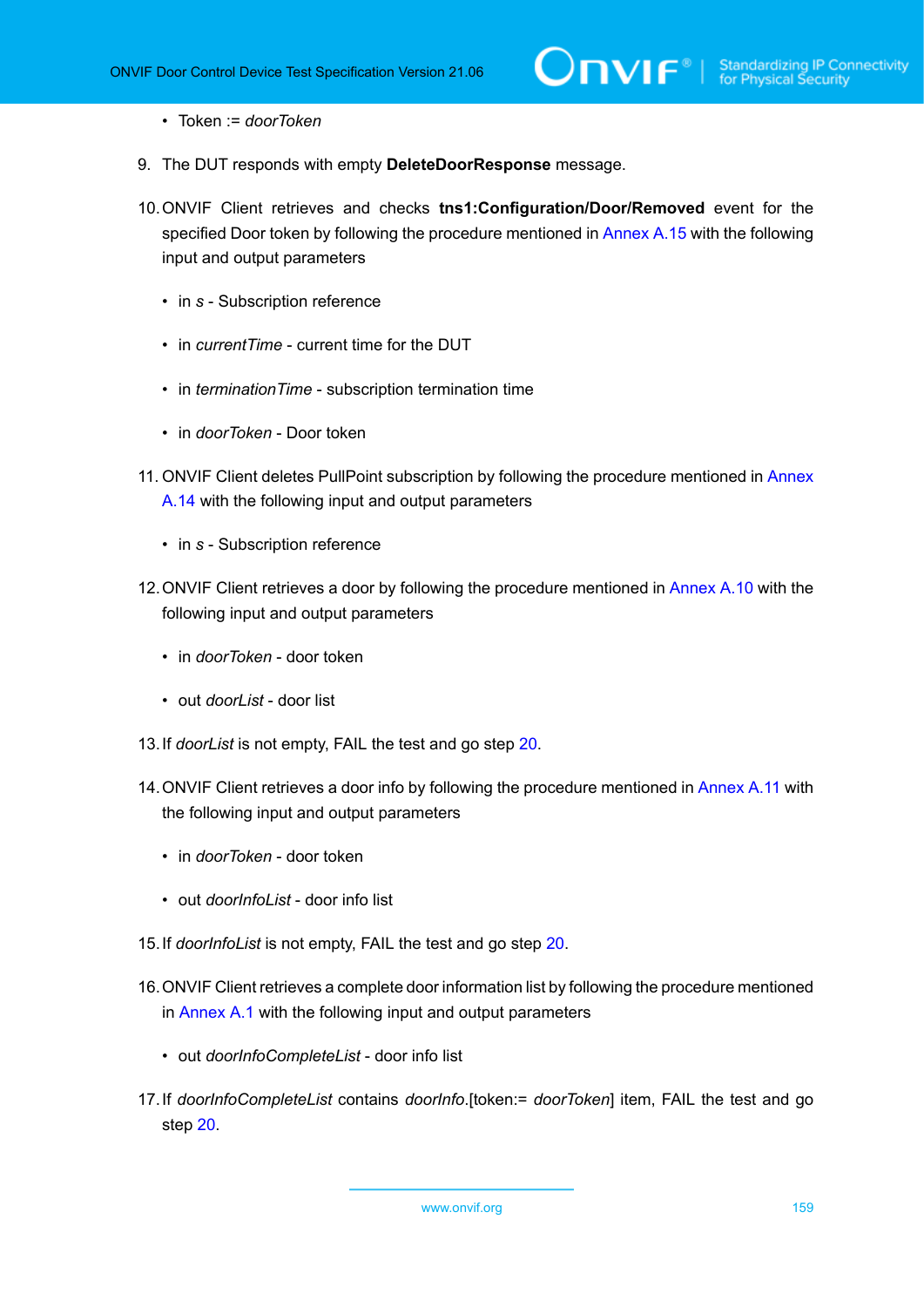- 18.ONVIF Client retrieves a complete list of doors by following the procedure mentioned in [Annex A.6](#page-192-0) with the following input and output parameters
	- out *doorCompleteList2* door list
- 19.If *doorCompleteList2* contains *door*.[token:= *doorToken*] item, FAIL the test and go step [20.](#page-159-0)
- <span id="page-159-0"></span>20.ONVIF Client restores door deleted at step [5](#page-151-0) if any.

#### **PASS –**

• DUT passes all assertions.

#### **FAIL –**

• The DUT did not send **DeleteDoorResponse** message.

**Note:** *oprationDelay* will be taken from Operation Delay field of ONVIF Device Test Tool.

# 4.7.9 GET DOORS WITH INVALID TOKEN

#### **Test Case ID:** DOORCONTROL-8-1-9

**Specification Coverage:**GetDoors command (ONVIF Door Control Service Specification)

**Feature Under Test:** GetDoors

**WSDL Reference:** door.wsdl

**Test Purpose:** To verify Get Door with invalid token.

**Pre-Requisite:** Door Control Service is received from the DUT. Door Management is supported by the DUT as indicated by DoorManagementSupported capability.

**Test Configuration:** ONVIF Client and DUT

- 1. Start an ONVIF Client.
- 2. Start the DUT.
- 3. ONVIF Client retrieves a complete list of door info by following the procedure mentioned in [Annex A.1](#page-187-0) with the following output parameters
	- out *doorInfoCompleteList* complete door info list
- 4. Set the following: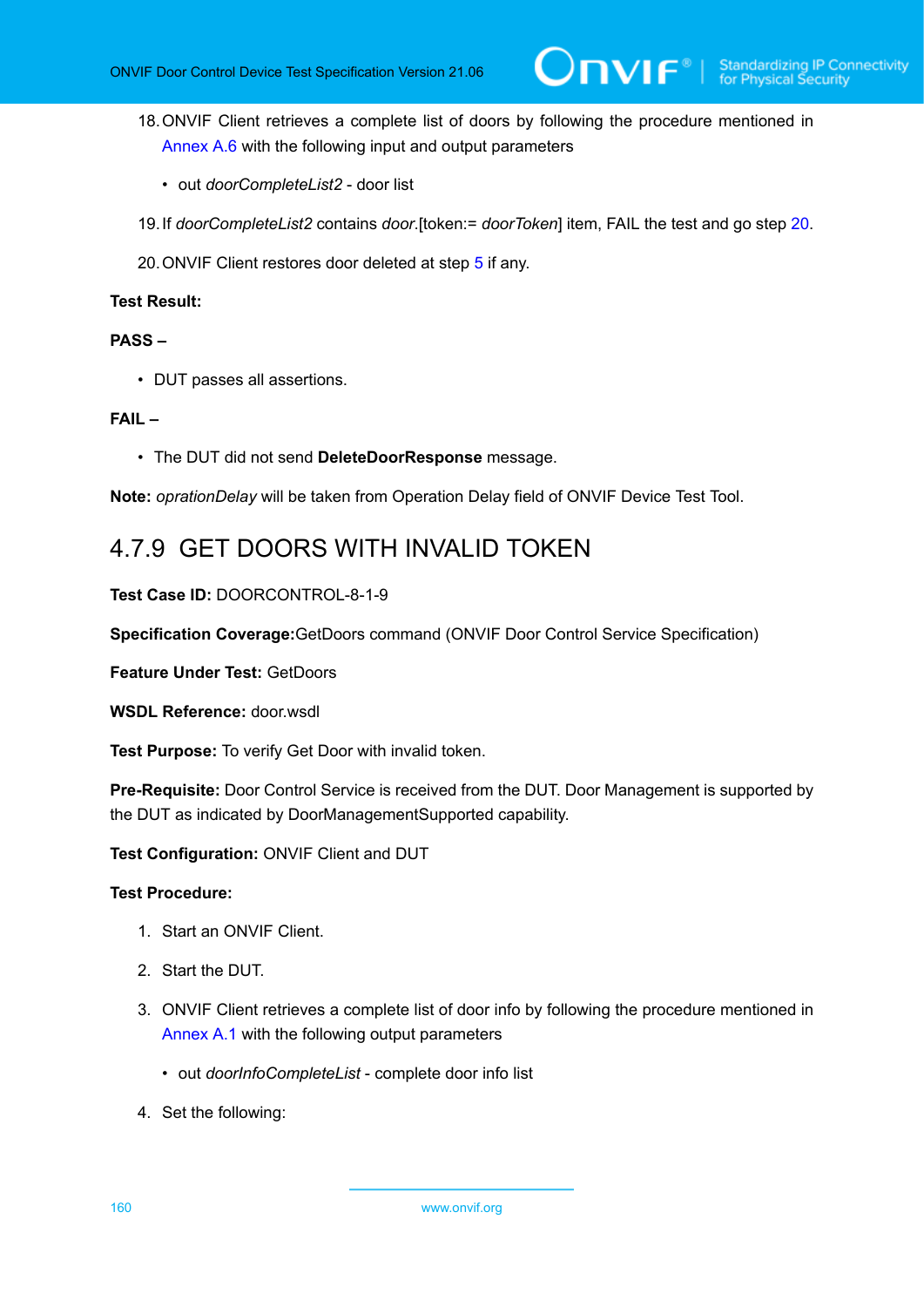- *invalidToken* := value not equal to any *doorInfoCompleteList*.token
- 5. ONVIF client invokes **GetDoors** with parameters
	- Token[0] := *invalidToken*
- 6. The DUT responds with **GetDoorsResponse** message with parameters
	- Door list =: *doorsList*
- 7. If *doorsList* is not empty, FAIL the test.
- 8. If *doorInfoCompleteList* is empty, skip other steps.
- 9. ONVIF Client gets the service capabilities by following the procedure mentioned in [Annex](#page-193-0) [A.7](#page-193-0) with the following output parameters
	- out *cap* door control capabilities
- 10.If *cap*.MaxLimit is less than 2, skip other steps.
- 11. ONVIF client invokes **GetDoors** with parameters
	- Token[0] := *invalidToken*
	- Token[1] := *doorInfoCompleteList*[0].token
- 12.The DUT responds with **GetDoorsResponse** message with parameters
	- DoorInfo list =: *doorsList*
- 13.If *doorsList* is empty, FAIL the test.
- 14.If *doorsList* contains more than one item, FAIL the test.
- 15.If *doorsList*[0].token does not equal to *doorInfoCompleteList*[0].token, FAIL the test.

#### **PASS –**

• DUT passes all assertions.

#### **FAIL –**

• DUT did not send **GetDoorsResponse** message.

## 4.7.10 GET DOORS - TOO MANY ITEMS

**Test Case ID:** DOORCONTROL-8-1-10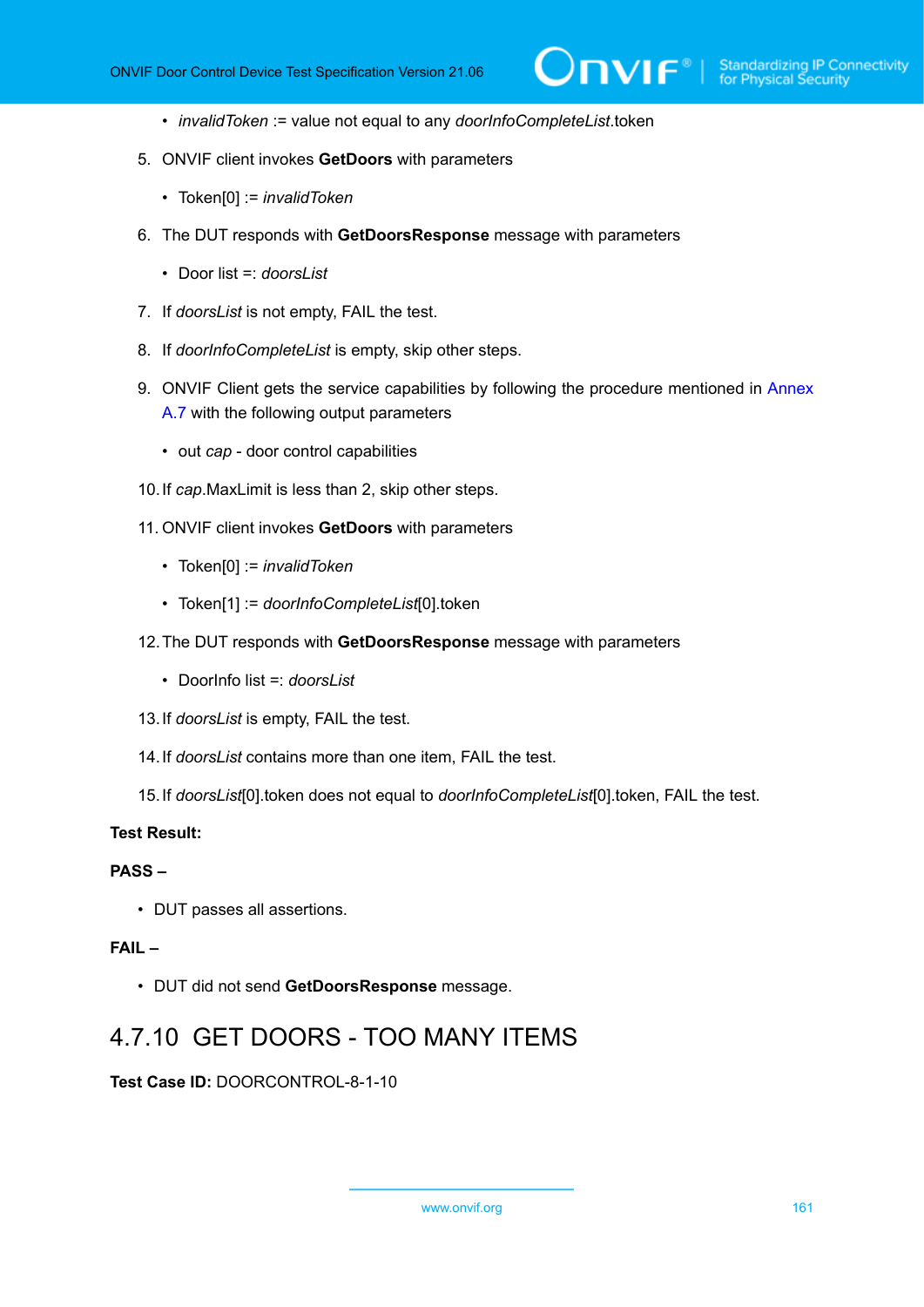**Specification Coverage:** GetDoors command (ONVIF Door Control Service Specification)

**Feature Under Test:** GetDoors

**WSDL Reference:** door wsdl

**Test Purpose:** To verify Get Door if there are more items than MaxLimit in request.

**Pre-Requisite:** Door Control Service is received from the DUT. Door Management is supported by the DUT as indicated by DoorManagementSupported capability. Door Entity is supported by the DUT as indicated by MaxDoors > 0 capability.

**Test Configuration:** ONVIF Client and DUT

#### **Test Procedure:**

- 1. Start an ONVIF Client.
- 2. Start the DUT.
- 3. ONVIF Client retrieves a complete list of doors by following the procedure mentioned in [Annex A.6](#page-192-0) with the following output parameters
	- out *doorCompleteList* complete door list
- 4. ONVIF Client gets the service capabilities by following the procedure mentioned in [Annex](#page-193-0) [A.7](#page-193-0) with the following output parameters
	- out *cap* door control capabilities
- 5. If *doorCompleteList*.token items number is less than *cap*.MaxLimit or equal to *cap*.MaxLimit, skip other steps.
- 6. Set the following:
	- *tokenList* := [subset of *doorCompleteList*.token values with items number equal to *cap*.MaxLimit + 1]
- 7. ONVIF client invokes **GetDoors** with parameters
	- Token list := *tokenList*
- 8. The DUT returns **env:Sender\ter:InvalidArgs\ter:TooManyItems** SOAP 1.2 fault.

#### **Test Result:**

#### **PASS –**

• DUT passes all assertions.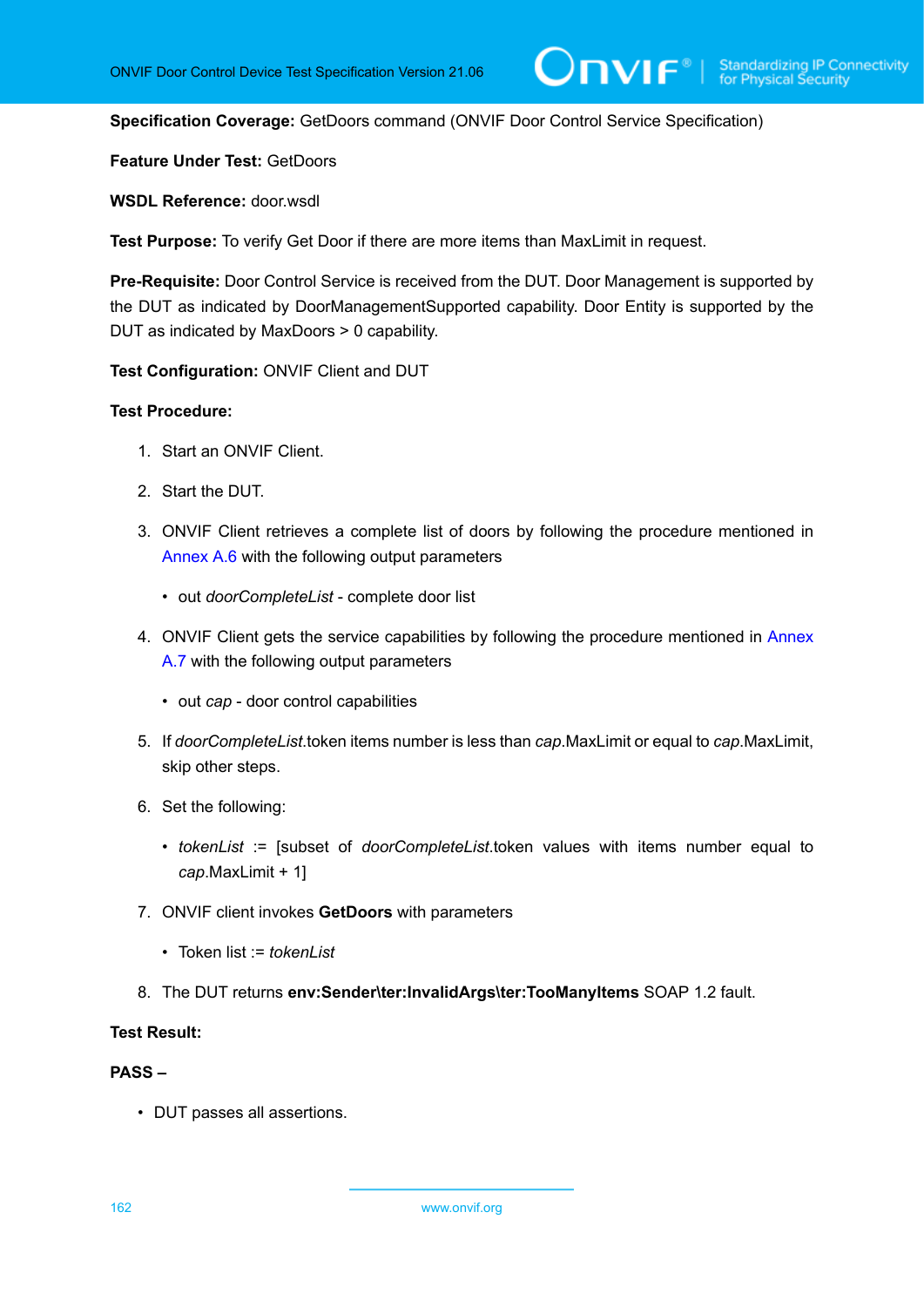#### **FAIL –**

• The DUT did not send **env:Sender\ter:InvalidArgs\ter:TooManyItems** SOAP 1.2 fault

# 4.7.11 CREATE DOOR - NOT EMPTY DOOR TOKEN

#### **Test Case ID:** DOORCONTROL-8-1-11

**Specification Coverage:** CreateDoor command (ONVIF Door Control Service Specification)

**Feature Under Test:** CreateDoor

**WSDL Reference:** door.wsdl

**Test Purpose:** To verify Create Door with not Empty Token Verification.

**Pre-Requisite:** Door Control Service is received from the DUT. The DUT shall have enough free storage capacity for one additional Door. Door Management is supported by the DUT as indicated by DoorManagementSupported capability.

**Test Configuration:** ONVIF Client and DUT

- 1. Start an ONVIF Client.
- 2. Start the DUT.
- 3. ONVIF Client retrieves a complete list of doors by following the procedure mentioned in [Annex A.6](#page-192-0) with the following output parameters
	- out *doorCompleteList1* complete door list
- <span id="page-162-0"></span>4. ONVIF Client checks free storage for additional Door by following the procedure mentioned in [Annex A.8](#page-194-0) with the following input and output parameters
	- in *doorCompleteList1* complete door list
	- out *doorToRestore* deleted door
- 5. ONVIF client invokes **CreateDoor** with parameters
	- Door.token := "DoorToken"
	- Door.Name := "Test Name"
	- Door.Description := "Test Description"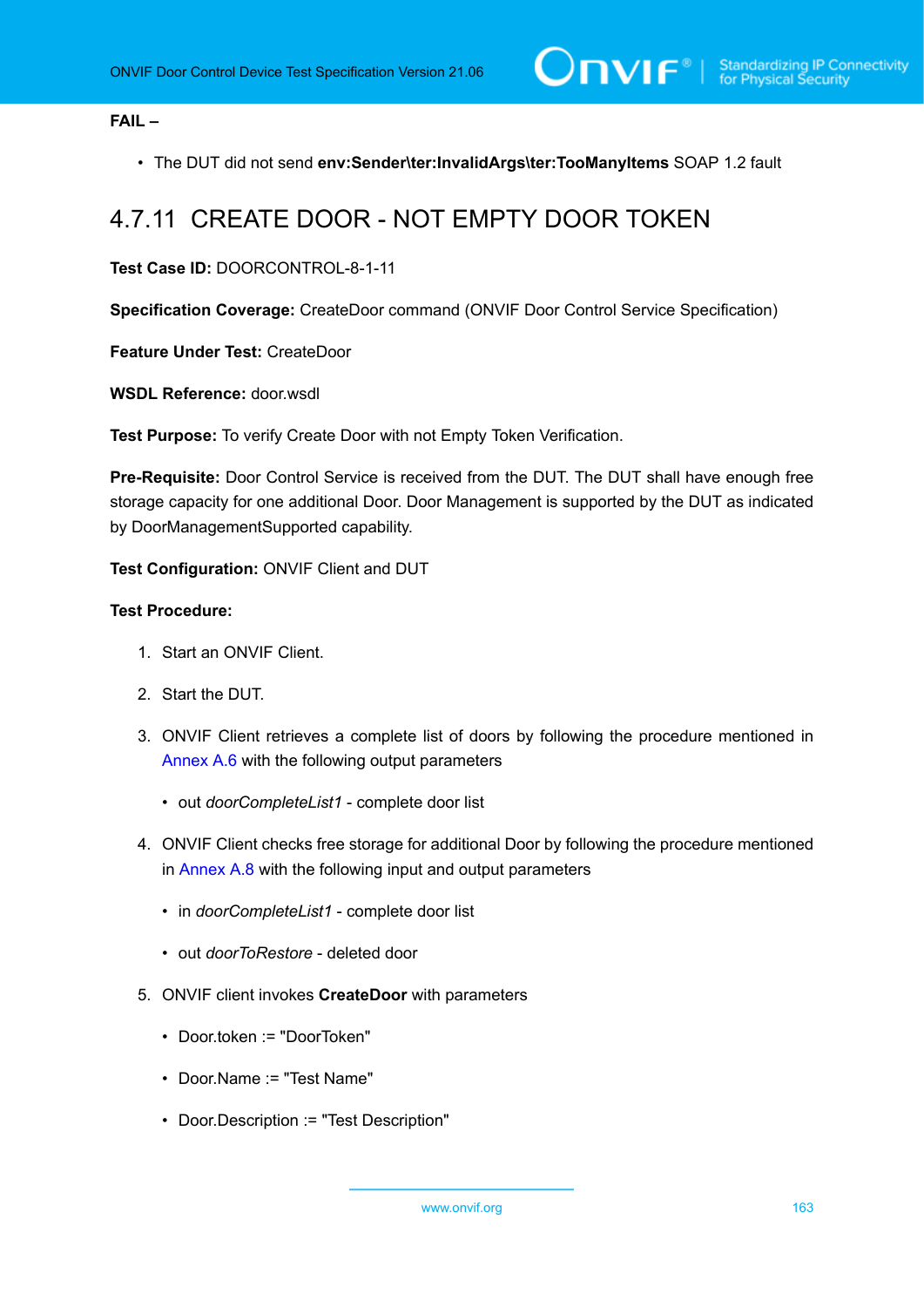- Door.Capabilities.Access := false
- Door.Capabilities.AccessTimingOverride := false
- Door.Capabilities.Lock := false
- Door.Capabilities.Unlock := false
- Door.Capabilities.Block := false
- Door.Capabilities.DoubleLock := false
- Door.Capabilities.LockDown := false
- Door.Capabilities.LockOpen := false
- Door.Capabilities.DoorMonitor := false
- Door.Capabilities.LockMonitor := false
- Door.Capabilities.DoubleLockMonitor := false
- Door.Capabilities.Alarm := false
- Door.Capabilities.Tamper := false
- Door.Capabilities.Fault := false
- Door.DoorType := "pt:Door"
- Door.Timings.ReleaseTime := PT60S
- Door.Timings.OpenTime := PT120S
- Door.Timings.ExtendedReleaseTime skipped
- Door.Timings.DelayTimeBeforeRelock skipped
- Door.Timings.ExtendedOpenTime skipped
- Door.Timings.PreAlarmTime skipped
- 6. The DUT responds with **env:Sender\ter:InvalidArgVal** SOAP 1.2 fault.
- 7. ONVIF Client restores door deleted at step [4](#page-162-0) if any.

#### **PASS –**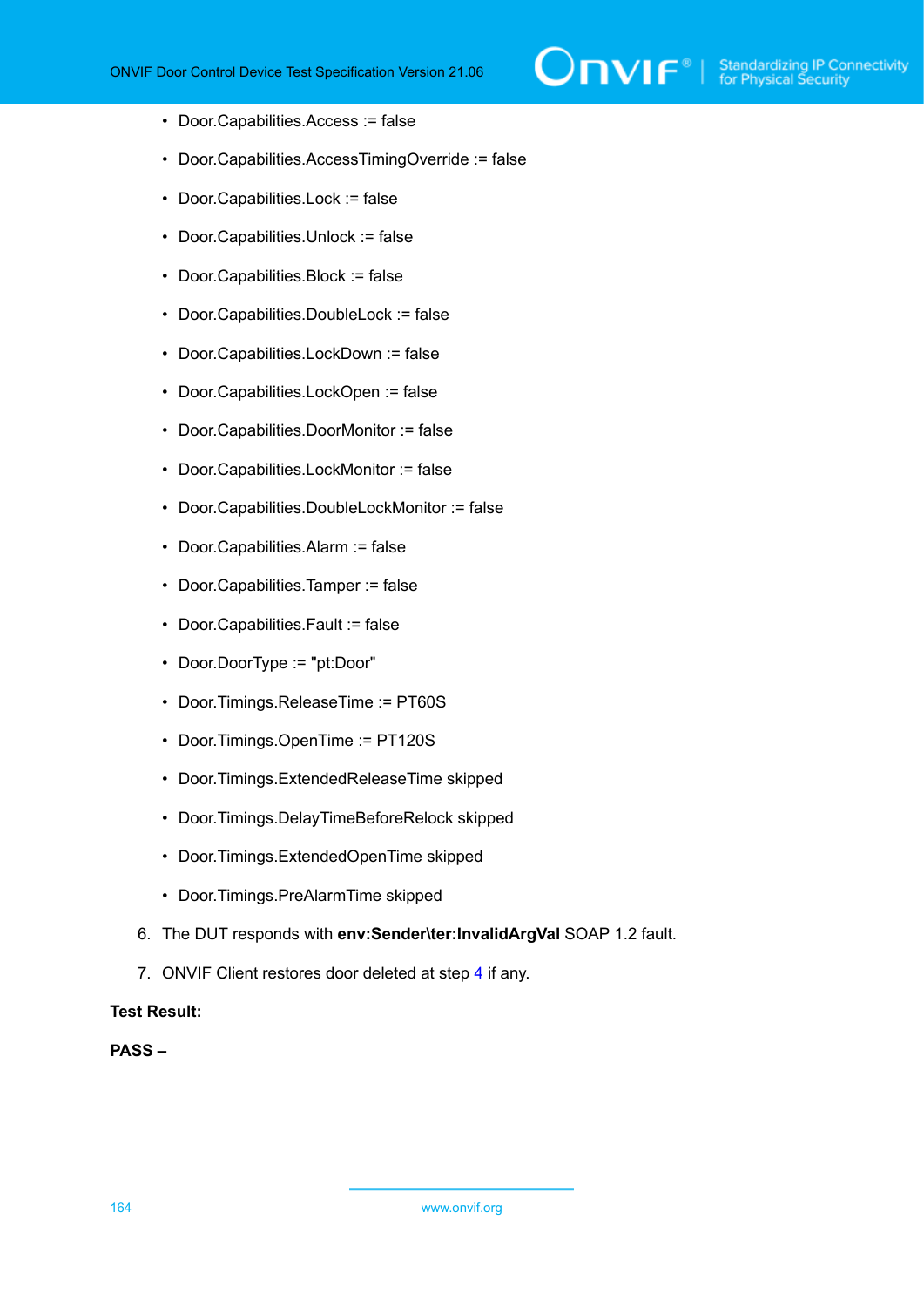• DUT passes all assertions.

#### **FAIL –**

• The DUT did not send **env:Sender\ter:InvalidArgVal** SOAP 1.2 fault.

## 4.7.12 MODIFY DOOR WITH INVALID TOKEN

#### **Test Case ID:** DOORCONTROL-8-1-12

**Specification Coverage:** ModifyDoor command (ONVIF Door Control Service Specification)

**Feature Under Test:** ModifyDoor

**WSDL Reference:** door.wsdl

**Test Purpose:** To verify modifying of door with invalid token.

**Pre-Requisite:** Door Control Service is received from the DUT. Door Management is supported by the DUT as indicated by DoorManagementSupported capability.

#### **Test Configuration:** ONVIF Client and DUT

- 1. Start an ONVIF Client.
- 2. Start the DUT.
- 3. ONVIF Client retrieves a complete list of door info by following the procedure mentioned in [Annex A.1](#page-187-0) with the following output parameters
	- out *doorInfoCompleteList* complete door info list
- 4. Set the following:
	- *invalidToken* := value not equal to any *doorInfoCompleteList*.token
- 5. ONVIF client invokes **ModifyDoor** with parameters
	- Door.Token := *invalidToken*
	- Door.Name := "Test Name"
	- Door.Description := "Test Description"
	- Door.Capabilities.Access := false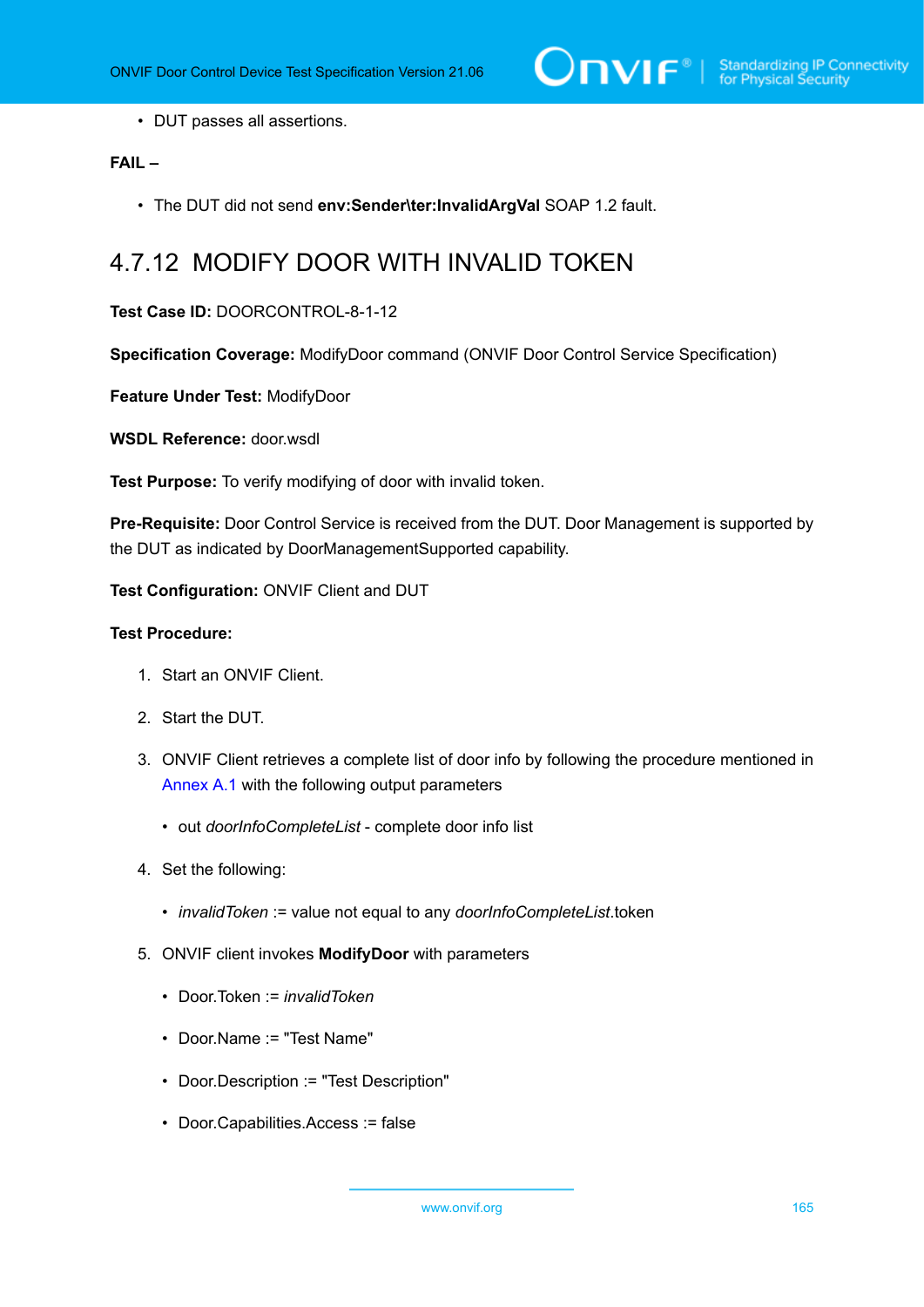- Door.Capabilities.AccessTimingOverride := false
- Door.Capabilities.Lock := false
- Door.Capabilities.Unlock := false
- Door.Capabilities.Block := false
- Door.Capabilities.DoubleLock := false
- Door.Capabilities.LockDown := false
- Door.Capabilities.LockOpen := false
- Door.Capabilities.DoorMonitor := false
- Door.Capabilities.LockMonitor := false
- Door.Capabilities.DoubleLockMonitor := false
- Door.Capabilities.Alarm := false
- Door.Capabilities.Tamper := false
- Door.Capabilities.Fault := false
- Door.DoorType := "pt:ManTrap"
- Door.Timings.ReleaseTime := PT60S
- Door.Timings.OpenTime := PT120S
- Door.Timings.ExtendedReleaseTime skipped
- Door.Timings.DelayTimeBeforeRelock skipped
- Door.Timings.ExtendedOpenTime skipped
- Door.Timings.PreAlarmTime skipped
- 6. The DUT returns **env:Sender\ter:InvalidArgVal\ter:NotFound** SOAP 1.2 fault.

#### **PASS –**

• DUT passes all assertions.

#### **FAIL –**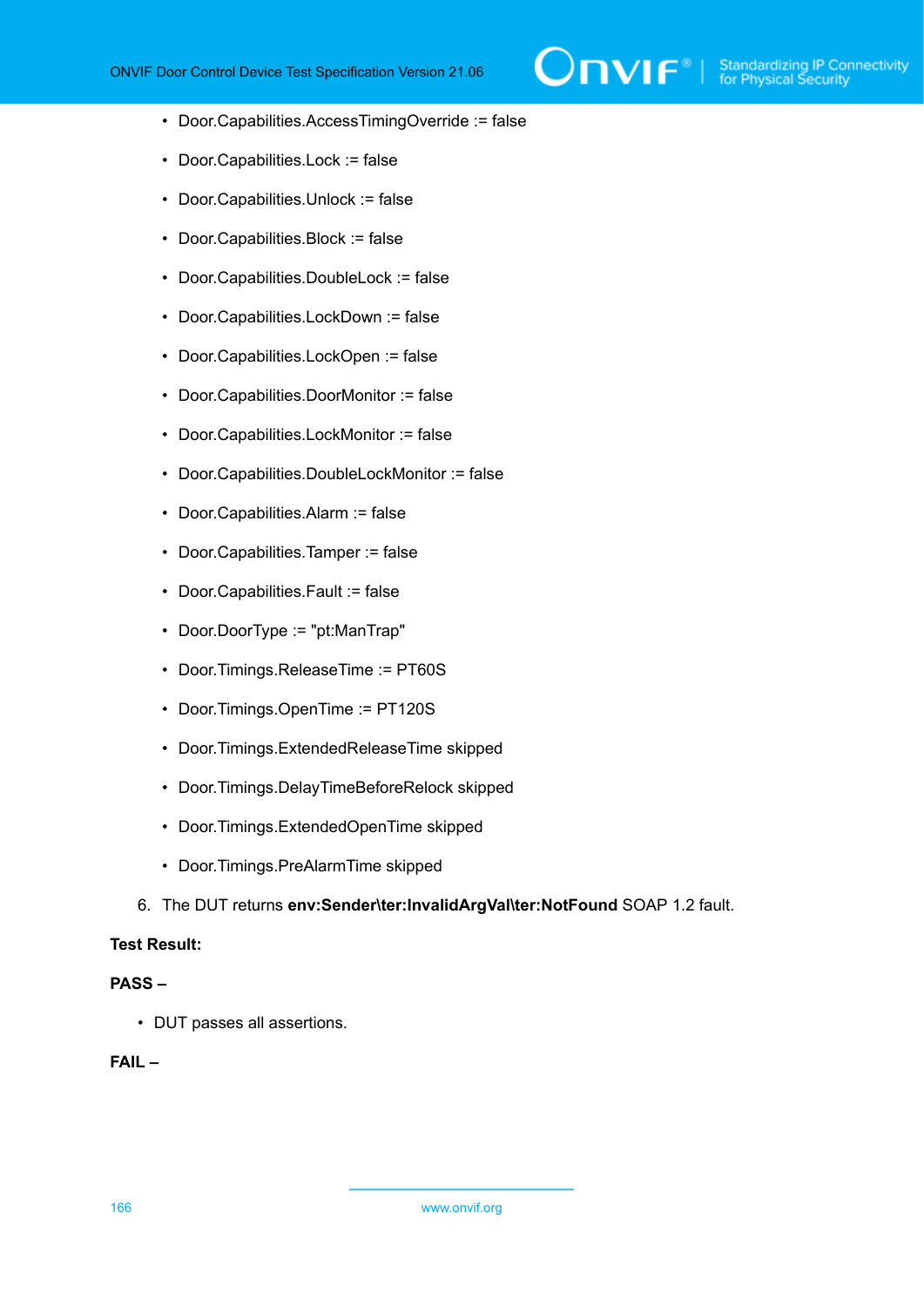• The DUT did not send **env:Sender\ter:InvalidArgVal\ter:NotFound** SOAP 1.2 fault

### 4.7.13 DELETE DOOR WITH INVALID TOKEN

**Test Case ID:** DOORCONTROL-8-1-13

**Specification Coverage:** DeleteDoor command (ONVIF Door Control Service Specification)

**Feature Under Test:** DeleteDoor

WSDL Reference: door wsdl

**Test Purpose:** To verify deleting of door with invalid token.

**Pre-Requisite:** Door Control Service is received from the DUT. Door Management is supported by the DUT as indicated by DoorManagementSupported capability.

**Test Configuration:** ONVIF Client and DUT

#### **Test Procedure:**

- 1. Start an ONVIF Client.
- 2. Start the DUT.
- 3. ONVIF Client retrieves a complete list of door info by following the procedure mentioned in [Annex A.1](#page-187-0) with the following output parameters
	- out *doorInfoCompleteList* complete door info list
- 4. Set the following:
	- *invalidToken* := value not equal to any *doorInfoCompleteList*.token
- 5. ONVIF Client invokes **DeleteDoor** with parameters
	- Token := *invalidToken*
- 6. The DUT returns **env:Sender\ter:InvalidArgVal\ter:NotFound** SOAP 1.2 fault.

#### **Test Result:**

#### **PASS –**

• DUT passes all assertions.

**FAIL –**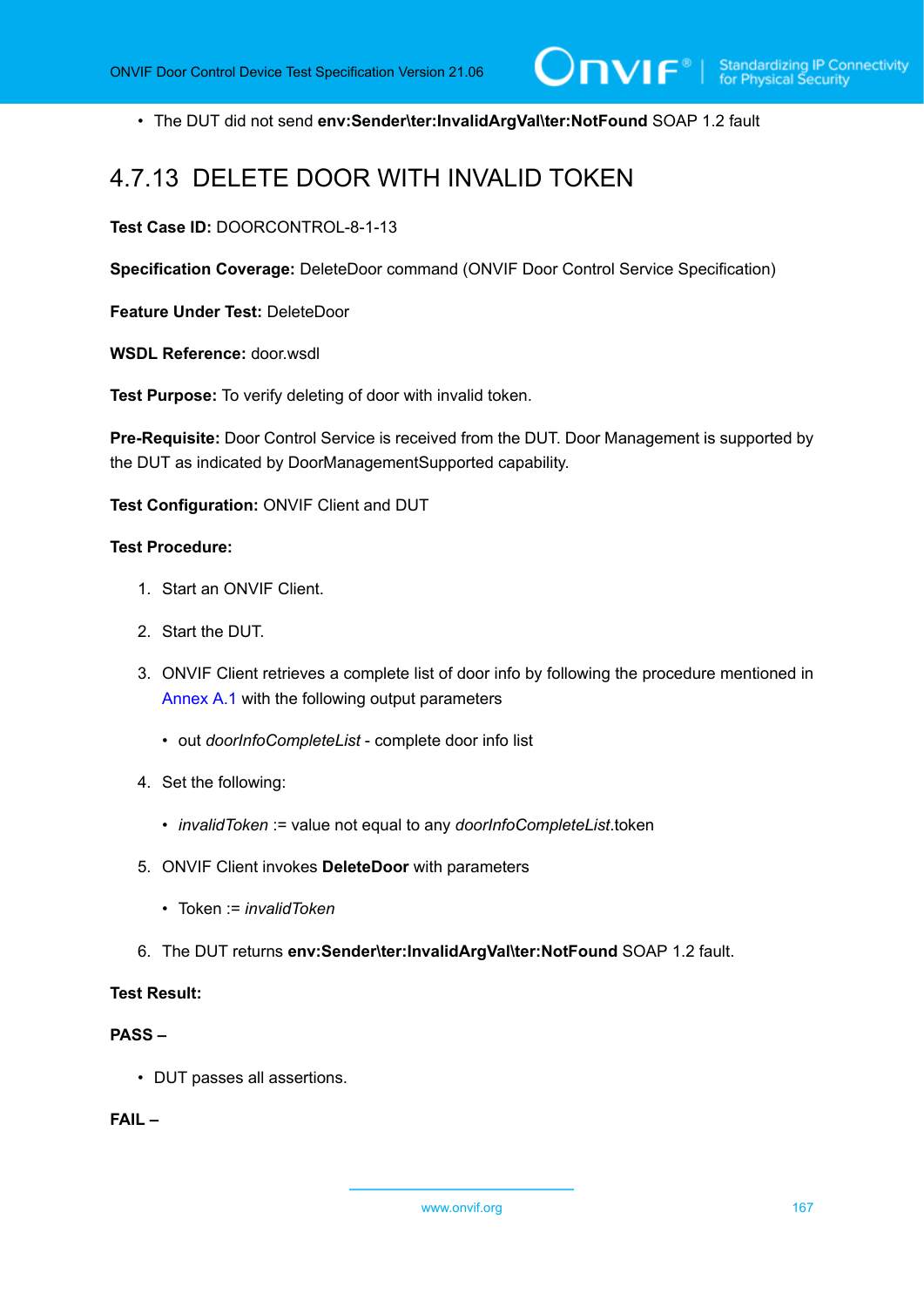• The DUT did not send **env:Sender\ter:InvalidArgVal\ter:NotFound** SOAP 1.2 fault

# 4.7.14 CREATE NEW DOOR WITH SET DOOR (DOOR CAPABILITIES TRUE)

**Test Case ID:** DOORCONTROL-8-1-14

**Specification Coverage:** DoorInfo (ONVIF Door Control Service Specification), Door (ONVIF Door Control Service Specification), SetDoor command (ONVIF Door Control Service Specification)

**Feature Under Test:** SetDoor

**WSDL Reference:** door.wsdl, event.wsdl

**Test Purpose:** To verify creation of door using SetDoor command and generating of appropriate notifications.

**Pre-Requisite:** Door Control Service is received from the DUT. Event Service was received from the DUT. Device supports Pull-Point Notification feature. Client Supplied Token is supported by the DUT as indicated by ClientSuppliedTokenSupported capability. The DUT shall have enough free storage capacity for one additional Door. Door Entity is supported by the DUT as indicated by MaxDoors > 0 capability.

**Test Configuration:** ONVIF Client and DUT

- 1. Start an ONVIF Client.
- 2. Start the DUT.
- 3. ONVIF Client retrieves Door Control Service Capabilities by following the procedure mentioned in [Annex A.7](#page-193-0) with the following input and output parameters
	- out *cap* Door Control Service capabilities
- 4. ONVIF Client retrieves complete list of doors by following the procedure mentioned in [Annex](#page-192-0) [A.6](#page-192-0) with the following input and output parameters
	- out *initialDoorCompleteList* door complete list
- <span id="page-167-0"></span>5. ONVIF Client checks free storage for additional door by following the procedure mentioned in [Annex A.8](#page-194-0) with the following input and output parameters
	- in *initialDoorCompleteList* door complete list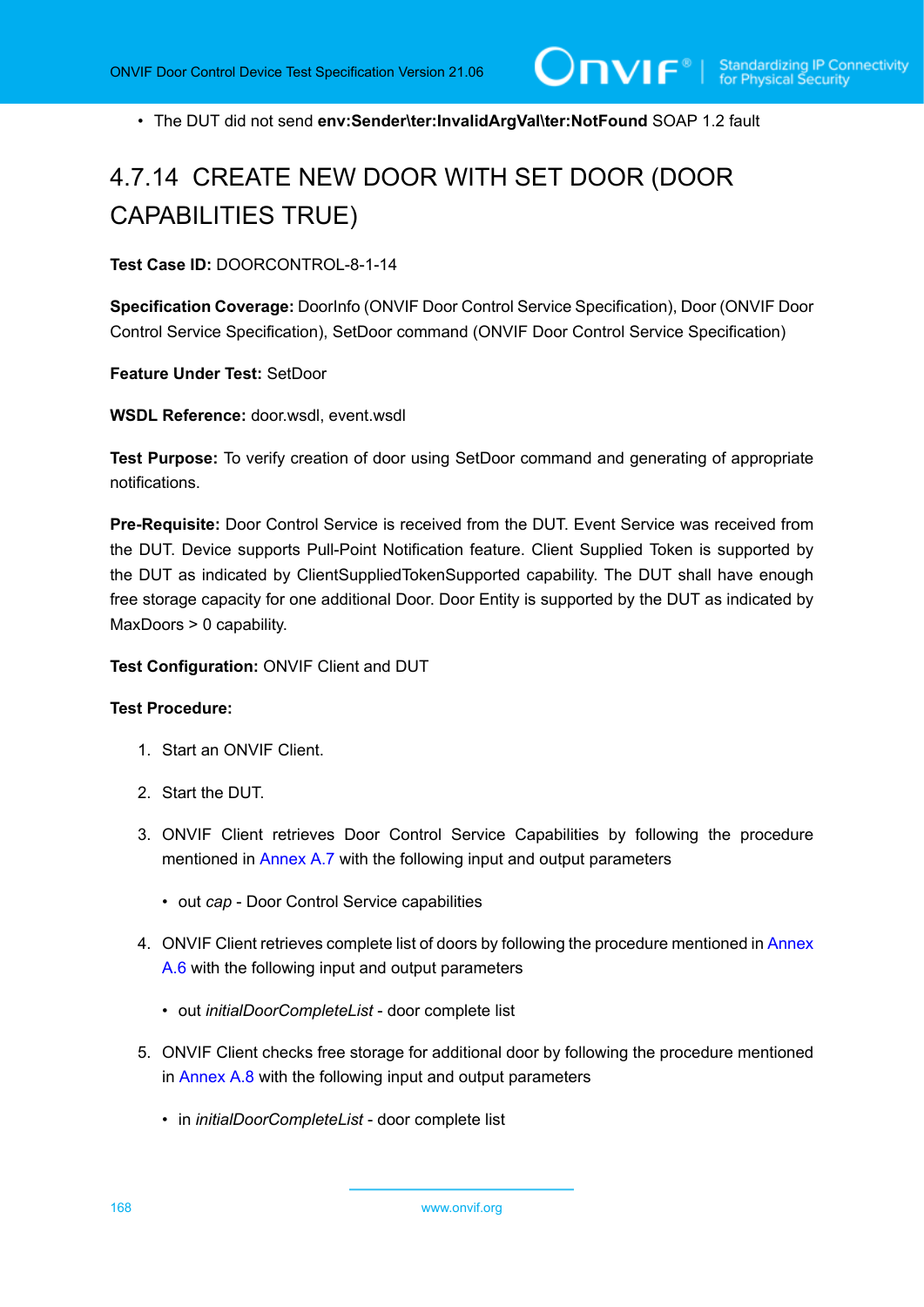- out *doorToRestore* removed door
- 6. Set *doorToken* := token that differs from tokens listed in *initialDoorCompleteList*.
- 7. ONVIF Client creates PullPoint subscription for the specified topic by following the procedure mentioned in [Annex A.13](#page-198-0) with the following input and output parameters
	- in **tns1:Configuration/Door/Changed** Notification Topic
	- out *s* Subscription reference
	- out *currentTime* current time for the DUT
	- out *terminationTime* Subscription termination time
- <span id="page-168-0"></span>8. ONVIF client invokes **SetDoor** request with parameters
	- Door.token := *doorToken*
	- Door.Name := "Test Name"
	- Door.Description := "Test Description"
	- Door.Capabilities.Access := true
	- Door.Capabilities.AccessTimingOverride := true
	- Door.Capabilities.Lock := true
	- Door.Capabilities.Unlock := true
	- Door.Capabilities.Block := true
	- Door.Capabilities.DoubleLock := true
	- Door.Capabilities.LockDown := true
	- Door.Capabilities.LockOpen := true
	- Door.Capabilities.DoorMonitor := true
	- Door.Capabilities.LockMonitor := true
	- Door.Capabilities.DoubleLockMonitor := true
	- Door.Capabilities.Alarm := true
	- Door.Capabilities.Tamper := true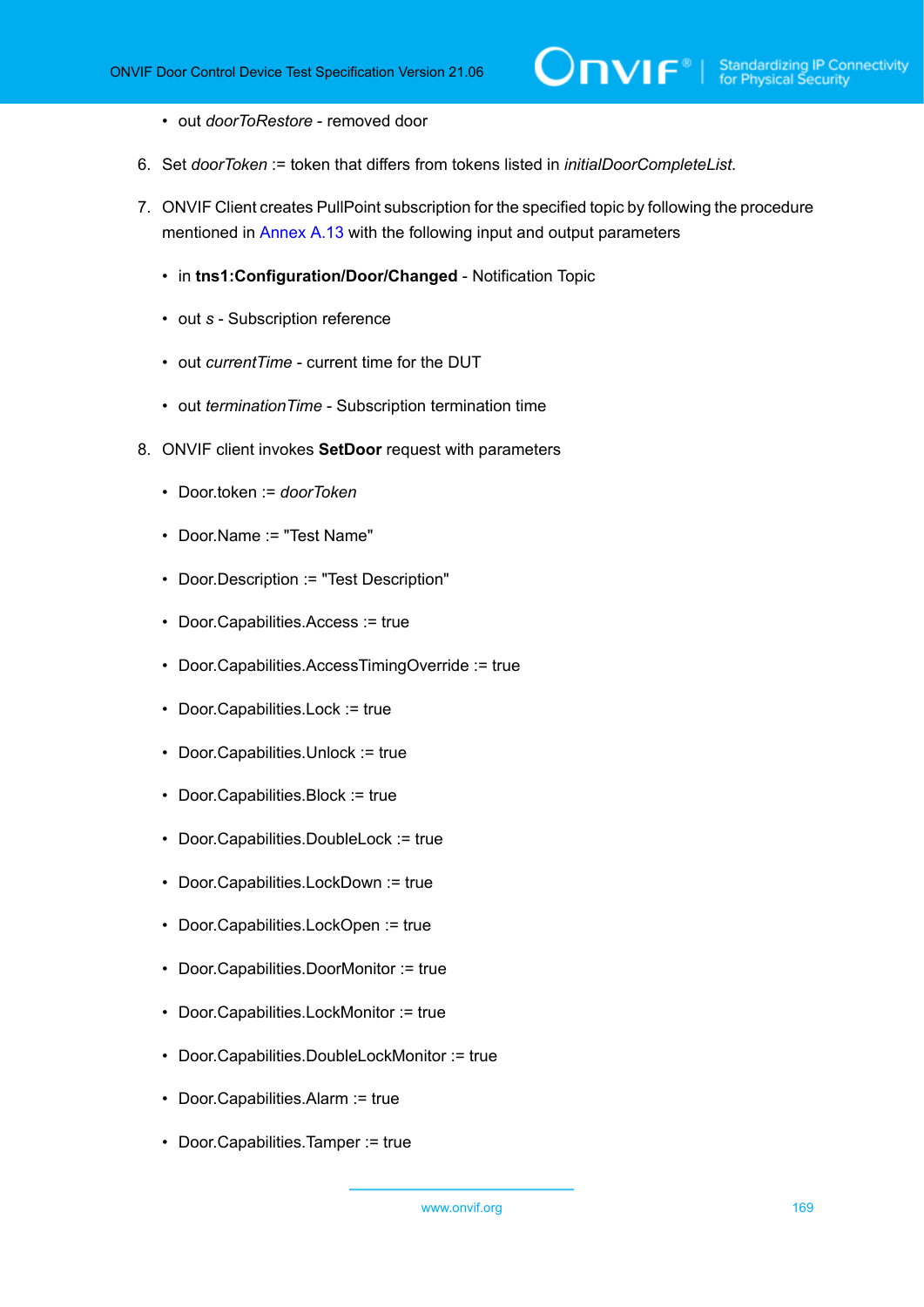- Door.Capabilities.Fault := true
- Door.DoorType := "pt:Door"
- Door.Timings.ReleaseTime := PT60S
- Door.Timings.OpenTime := PT120S
- Door.Timings.ExtendedReleaseTime := PT30S
- Door.Timings.DelayTimeBeforeRelock := PT30S
- Door.Timings.ExtendedOpenTime := PT30S
- Door.Timings.PreAlarmTime := PT10S
- 9. The DUT responds with **SetDoorResponse** message.
- 10.ONVIF Client retrieves and checks **tns1:Configuration/Door/Changed** event for the specified Door token by following the procedure mentioned in [Annex A.15](#page-200-0) with the following input and output parameters
	- in *s* Subscription reference
	- in *currentTime* current time for the DUT
	- in *terminationTime* subscription termination time
	- in *doorToken* Door token
- 11. ONVIF Client deletes PullPoint subscription by following the procedure mentioned in [Annex](#page-199-0) [A.14](#page-199-0) with the following input and output parameters
	- in *s* Subscription reference
- 12.ONVIF Client retrieves a door by following the procedure mentioned in [Annex A.10](#page-195-0) with the following input and output parameters
	- in *doorToken* door token
	- out *doorList* the list of doors
- <span id="page-169-0"></span>13.If *doorList*[0] item does not have equal field values to values from step [8](#page-168-0), FAIL the test, restore the DUT state, and skip other steps.
- 14.ONVIF Client retrieves a door info by following the procedure mentioned in [Annex](#page-196-0) A.11 with the following input and output parameters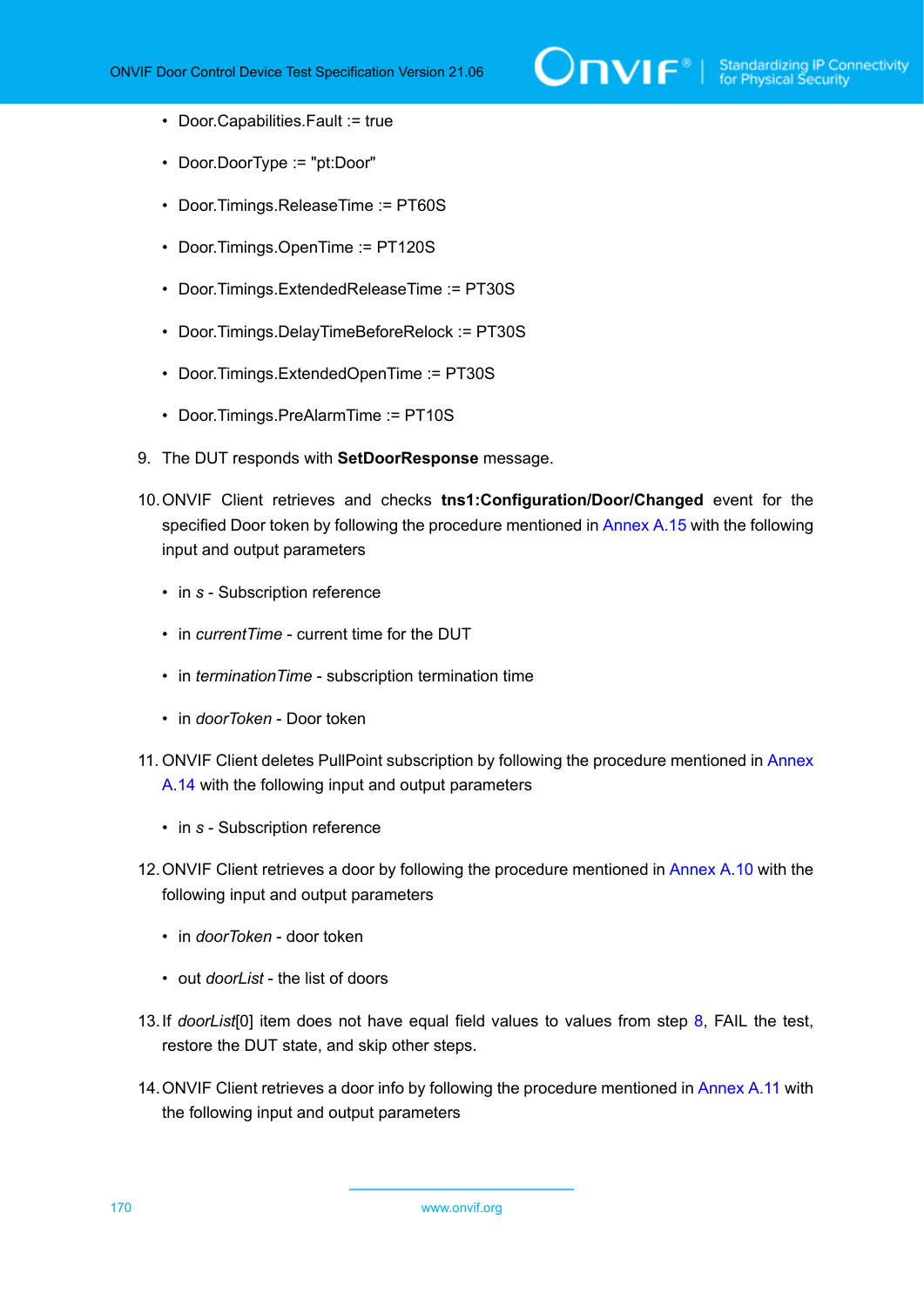- in *doorToken* door token
- out *doorInfoList* the list of doors info
- <span id="page-170-1"></span>15.If *doorInfoList*[0] item does not have equal field values to values from step [8,](#page-168-0) FAIL the test, restore the DUT state, and skip other steps.
- 16.ONVIF Client retrieves complete list of doors info by following the procedure mentioned in [Annex A.1](#page-187-0) with the following input and output parameters
	- out *doorInfoCompleteList* door info complete list
- <span id="page-170-2"></span>17.If *doorInfoCompleteList* does not have DoorInfo[token = *doorToken*] item with equal field values to values from step  $8$ , FAIL the test, restore the DUT state, and skip other steps.
- 18. ONVIF Client retrieves complete list of doors by following the procedure mentioned in [Annex](#page-192-0) [A.6](#page-192-0) with the following input and output parameters
	- out *doorCompleteList* door complete list
- <span id="page-170-0"></span>19.If *doorCompleteList* does not have Door[token = *doorToken*] item with equal field values to values from step  $8$ , FAIL the test, restore the DUT state, and skip other steps.
- 20. ONVIF Client deletes the Door by following the procedure mentioned in [Annex A.9](#page-195-1) with the following input and output parameters
	- in *doorToken* door token
- 21.ONVIF Client restores door deleted at step [5](#page-167-0) if any.

#### **PASS –**

• DUT passes all assertions.

#### **FAIL –**

• The DUT did not send **SetDoorResponse** message.

**Note:** The following fields are compared at steps [13](#page-169-0) and [19:](#page-170-0)

- Door:
	- token
	- Name
	- Description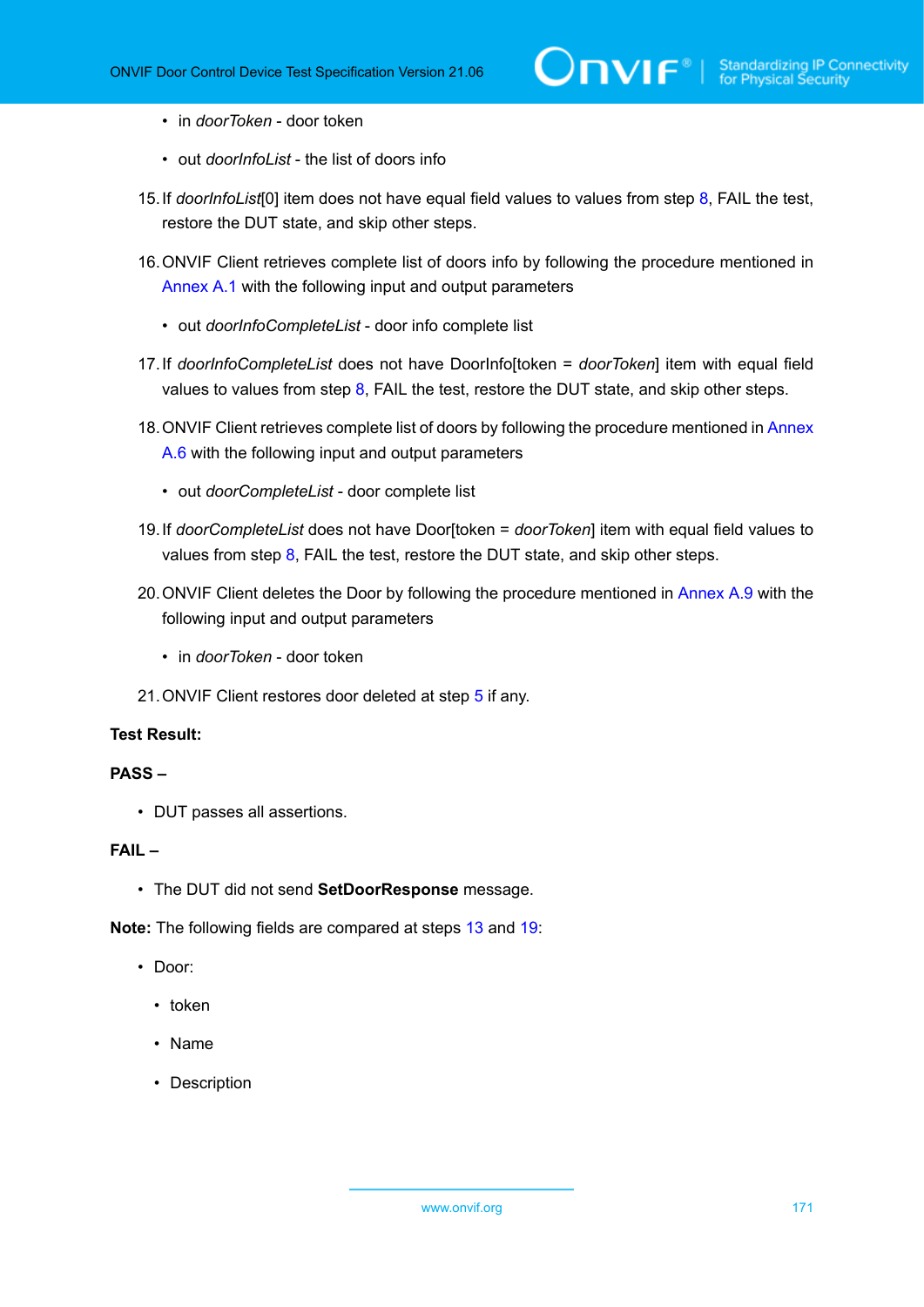

- Capabilities
	- Access
	- AccessTimingOverride
	- Lock
	- Unlock
	- Block
	- DoubleLock
	- LockDown
	- LockOpen
	- DoorMonitor
	- LockMonitor
	- DoubleLockMonitor
	- Alarm
	- Tamper
	- Fault
- DoorType
- Timings
	- ReleaseTime
	- OpenTime
	- ExtendedReleaseTime
	- DelayTimeBeforeRelock
	- ExtendedOpenTime
	- PreAlarmTime

**Note:** The following fields are compared at steps [15](#page-170-1) and [17:](#page-170-2)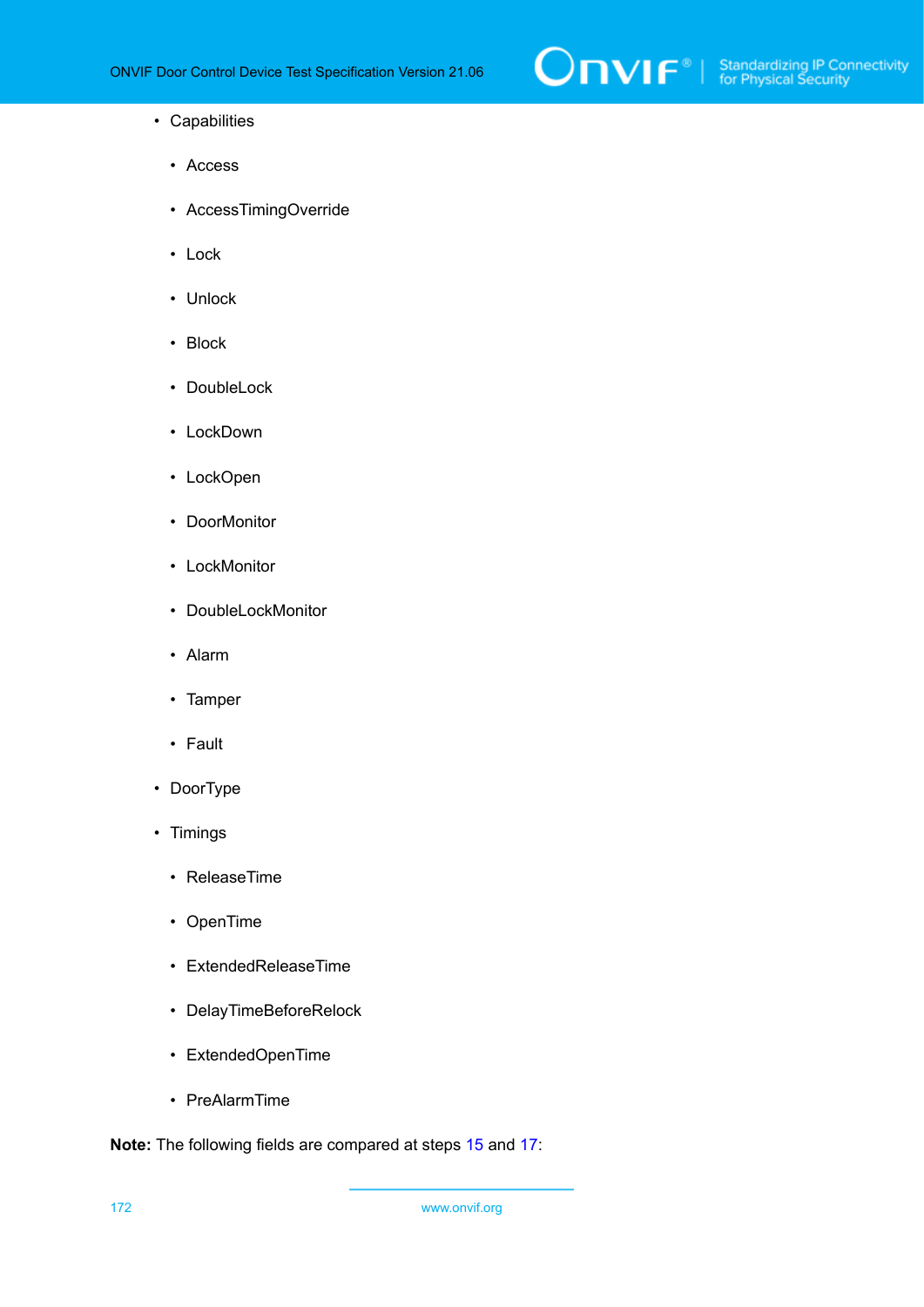

- DoorInfo:
	- token
	- Name
	- Description
	- Capabilities
		- Access
		- AccessTimingOverride
		- Lock
		- Unlock
		- Block
		- DoubleLock
		- LockDown
		- LockOpen
		- DoorMonitor
		- LockMonitor
		- DoubleLockMonitor
		- Alarm
		- Tamper
		- Fault

# 4.7.15 CREATE NEW DOOR WITH SET DOOR (DOOR CAPABILITIES FALSE)

**Test Case ID:** DOORCONTROL-8-1-15

**Specification Coverage:** DoorInfo (ONVIF Door Control Service Specification), Door (ONVIF Door Control Service Specification), SetDoor command (ONVIF Door Control Service Specification)

**Feature Under Test:** SetDoor

www.onvif.org 173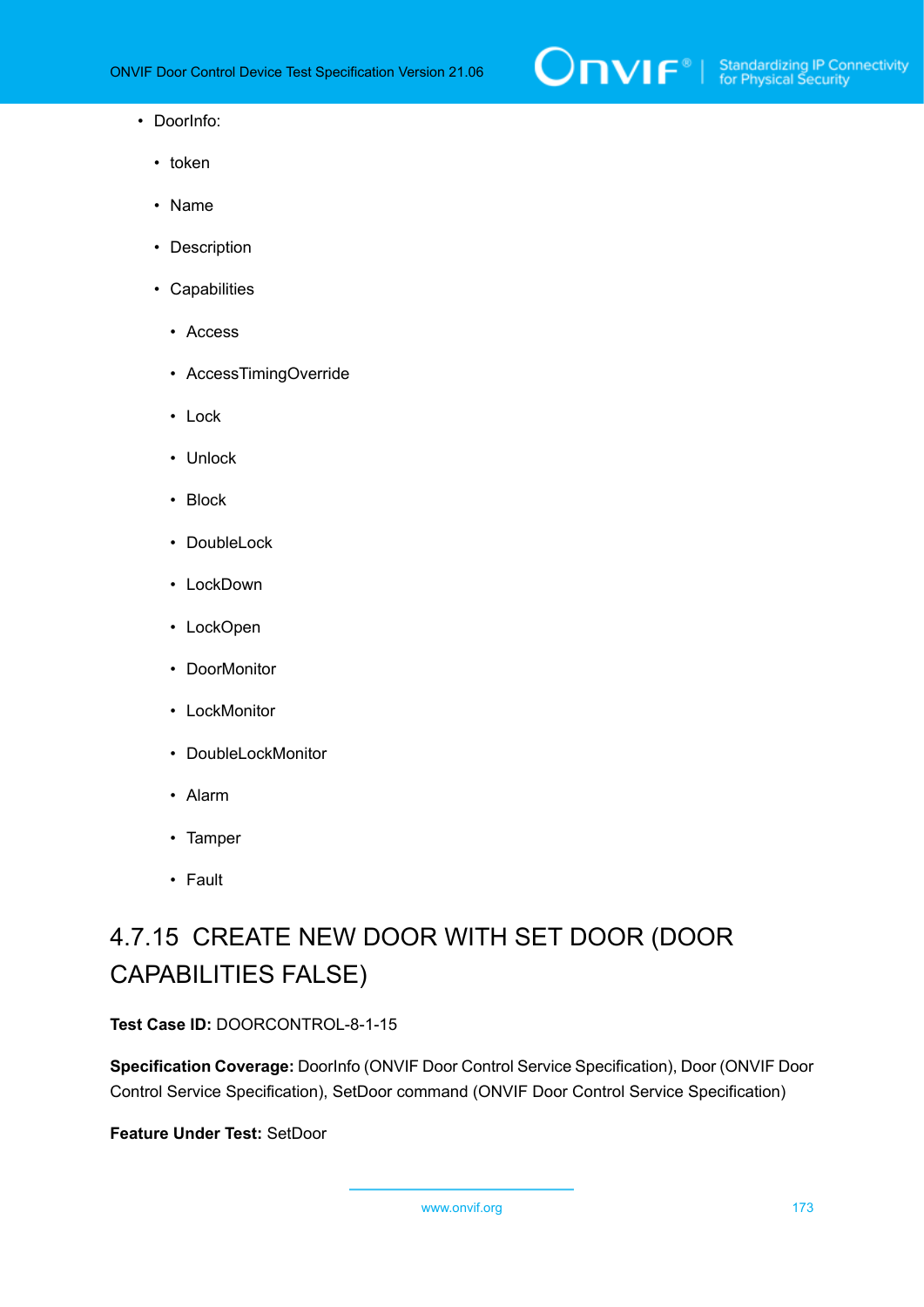#### **WSDL Reference:** door.wsdl, event.wsdl

**Test Purpose:** To verify creation of door using SetDoor command and generating of appropriate notifications.

**Pre-Requisite:** Door Control Service is received from the DUT. Event Service was received from the DUT. Device supports Pull-Point Notification feature. Client Supplied Token is supported by the DUT as indicated by ClientSuppliedTokenSupported capability. The DUT shall have enough free storage capacity for one additional Door. Door Entity is supported by the DUT as indicated by MaxDoors > 0 capability.

**Test Configuration:** ONVIF Client and DUT

- 1. Start an ONVIF Client.
- 2. Start the DUT.
- 3. ONVIF Client retrieves Door Control Service Capabilities by following the procedure mentioned in [Annex A.7](#page-193-0) with the following input and output parameters
	- out *cap* Door Control Service capabilities
- 4. ONVIF Client retrieves complete list of doors by following the procedure mentioned in [Annex](#page-192-0) [A.6](#page-192-0) with the following input and output parameters
	- out *initialDoorCompleteList* door complete list
- <span id="page-173-0"></span>5. ONVIF Client checks free storage for additional door by following the procedure mentioned in [Annex A.8](#page-194-0) with the following input and output parameters
	- in *initialDoorCompleteList* door complete list
	- out *doorToRestore* removed door
- 6. Set *doorToken* := token that differs from tokens listed in *initialDoorCompleteList*.
- 7. ONVIF Client creates PullPoint subscription for the specified topic by following the procedure mentioned in [Annex A.13](#page-198-0) with the following input and output parameters
	- in **tns1:Configuration/Door/Changed** Notification Topic
	- out *s* Subscription reference
	- out *currentTime* current time for the DUT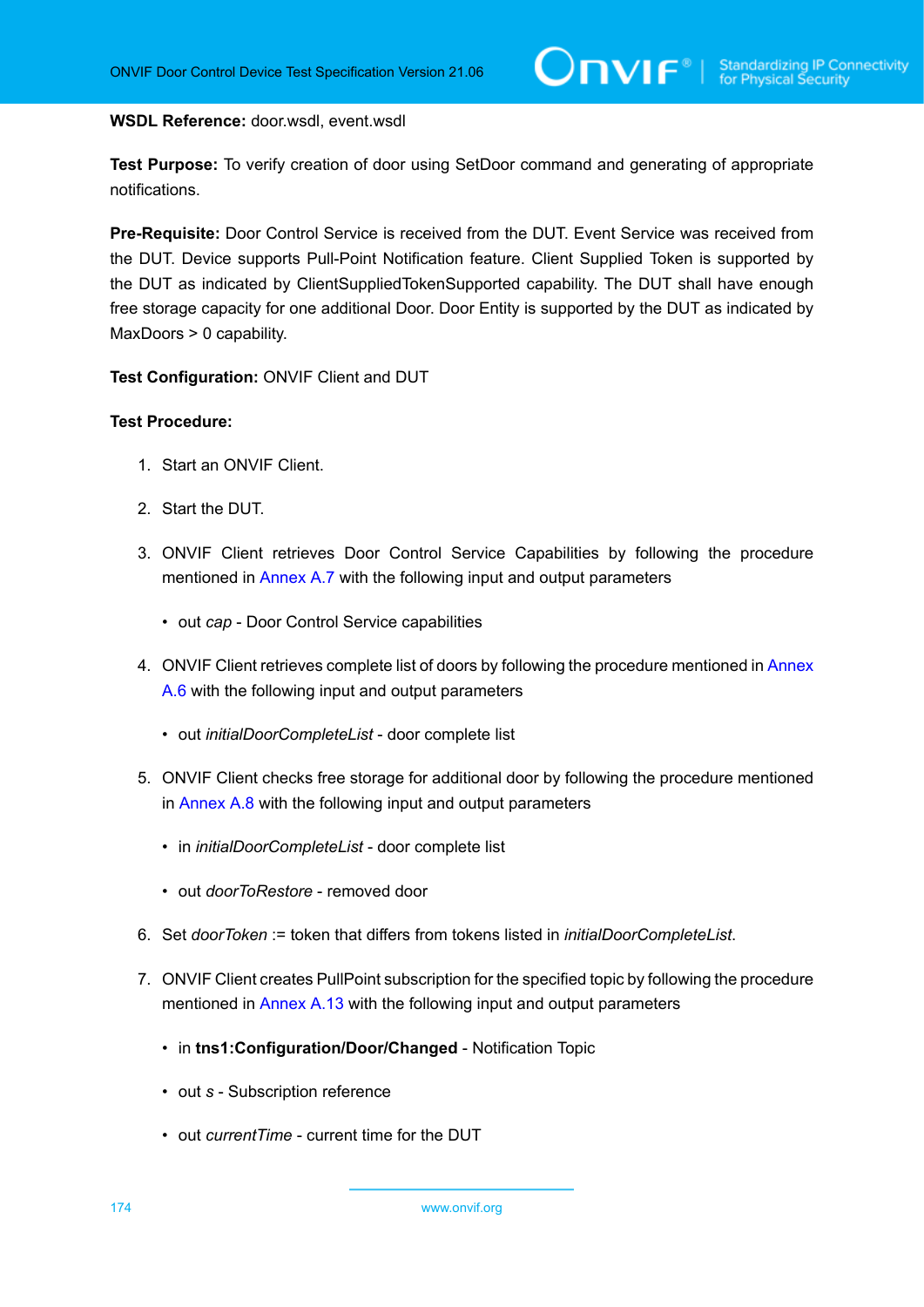$\mathsf{D}\mathbf{n}\mathsf{V}$ l $\mathsf{F}^\circ$ l

- out *terminationTime* Subscription termination time
- <span id="page-174-0"></span>8. ONVIF client invokes **SetDoor** request with parameters
	- Door.token := *doorToken*
	- Door.Name := "Test Name"
	- Door.Description := "Test Description"
	- Door.Capabilities.Access := false
	- Door.Capabilities.AccessTimingOverride := false
	- Door.Capabilities.Lock := false
	- Door.Capabilities.Unlock := false
	- Door.Capabilities.Block := false
	- Door.Capabilities.DoubleLock := false
	- Door.Capabilities.LockDown := false
	- Door.Capabilities.LockOpen := false
	- Door.Capabilities.DoorMonitor := false
	- Door.Capabilities.LockMonitor := false
	- Door.Capabilities.DoubleLockMonitor := false
	- Door.Capabilities.Alarm := false
	- Door.Capabilities.Tamper := false
	- Door.Capabilities.Fault := false
	- Door.DoorType := "pt:ManTrap"
	- Door.Timings.ReleaseTime := PT60S
	- Door.Timings.OpenTime := PT120S
	- Door.Timings.ExtendedReleaseTime skipped
	- Door.Timings.DelayTimeBeforeRelock skipped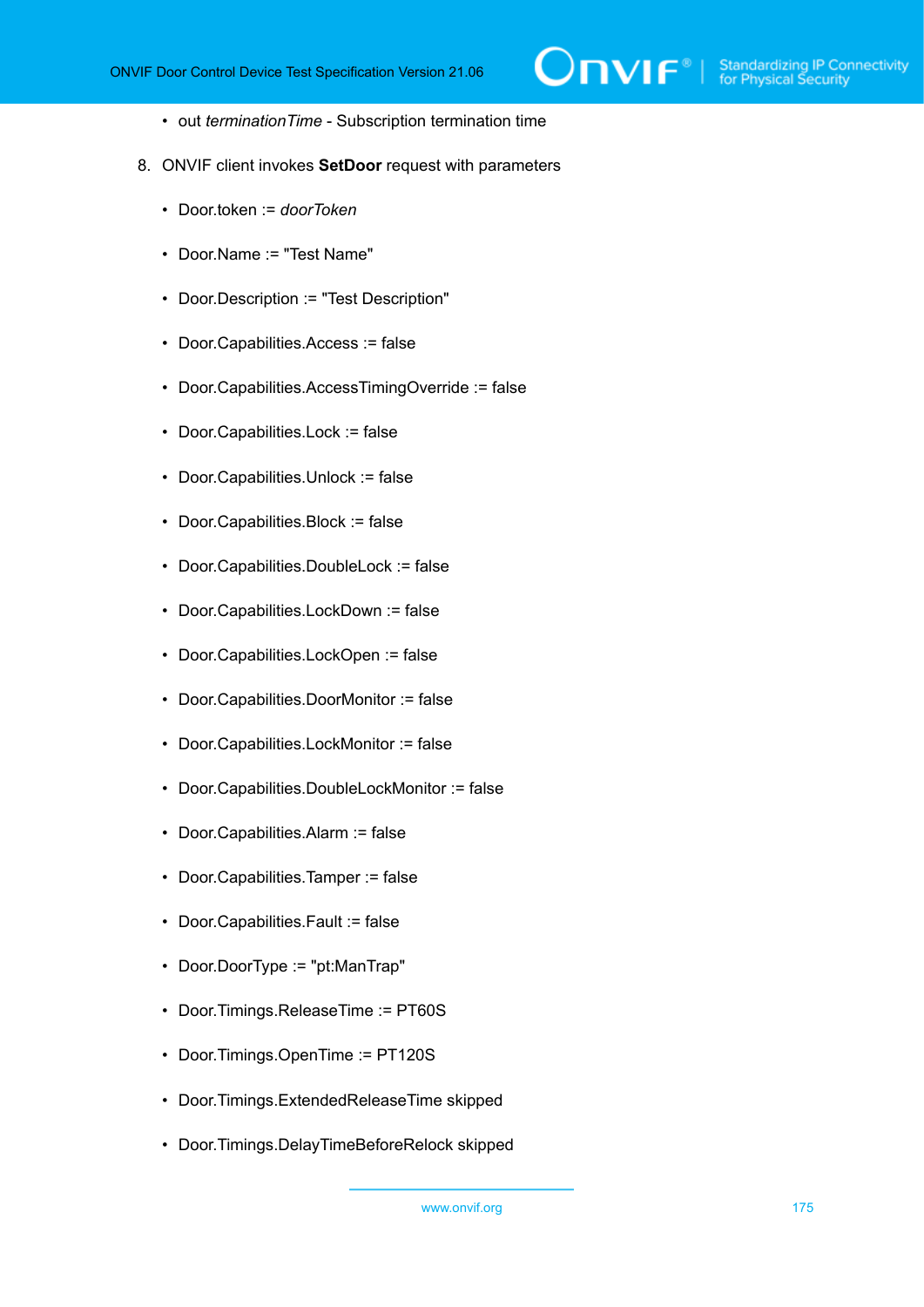- Door.Timings.ExtendedOpenTime skipped
- Door.Timings.PreAlarmTime skipped
- 9. The DUT responds with **SetDoorResponse** message.
- 10.ONVIF Client retrieves and checks **tns1:Configuration/Door/Changed** event for the specified Door token by following the procedure mentioned in [Annex A.15](#page-200-0) with the following input and output parameters
	- in *s* Subscription reference
	- in *currentTime* current time for the DUT
	- in *terminationTime* subscription termination time
	- in *doorToken* Door token
- 11. ONVIF Client deletes PullPoint subscription by following the procedure mentioned in [Annex](#page-199-0) [A.14](#page-199-0) with the following input and output parameters
	- in *s* Subscription reference
- 12.ONVIF Client retrieves a door by following the procedure mentioned in [Annex A.10](#page-195-0) with the following input and output parameters
	- in *doorToken* door token
	- out *doorList* the list of doors
- <span id="page-175-0"></span>13.If *doorList*[0] item does not have equal field values to values from step [8](#page-174-0), FAIL the test, restore the DUT state, and skip other steps.
- 14. ONVIF Client retrieves a door info by following the procedure mentioned in [Annex](#page-196-0) A.11 with the following input and output parameters
	- in *doorToken* door token
	- out *doorInfoList* the list of doors info
- <span id="page-175-1"></span>15.If *doorInfoList*[0] item does not have equal field values to values from step [8,](#page-174-0) FAIL the test, restore the DUT state, and skip other steps.
- 16.ONVIF Client retrieves complete list of doors info by following the procedure mentioned in [Annex A.1](#page-187-0) with the following input and output parameters
	- out *doorInfoCompleteList* door info complete list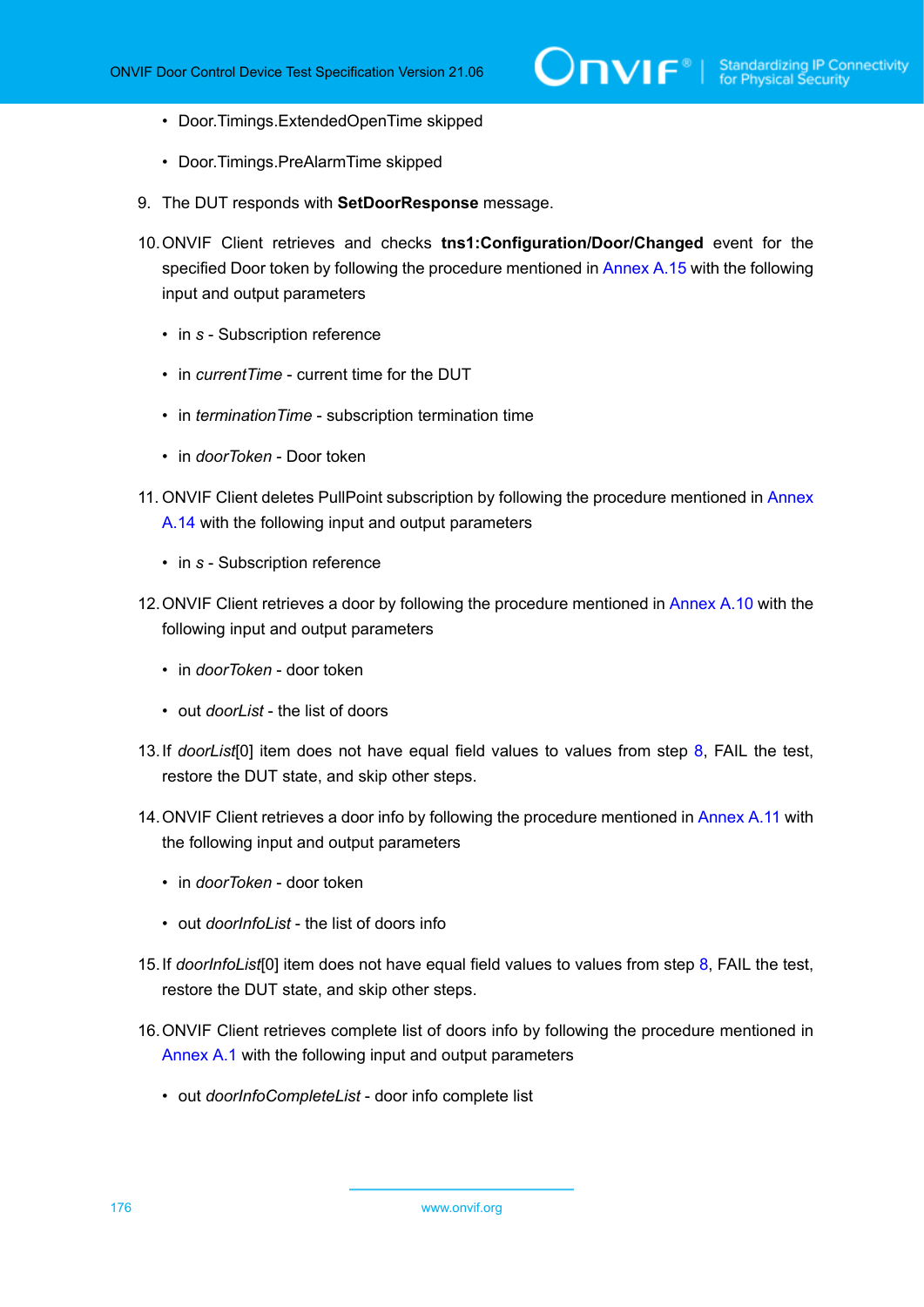- <span id="page-176-1"></span>17.If *doorInfoCompleteList* does not have DoorInfo[token = *doorToken*] item with equal field values to values from step  $8$ , FAIL the test, restore the DUT state, and skip other steps.
- 18. ONVIF Client retrieves complete list of doors by following the procedure mentioned in [Annex](#page-192-0) [A.6](#page-192-0) with the following input and output parameters
	- out *doorCompleteList* door complete list
- <span id="page-176-0"></span>19.If *doorCompleteList* does not have Door[token = *doorToken*] item with equal field values to values from step  $8$ , FAIL the test, restore the DUT state, and skip other steps.
- 20. ONVIF Client deletes the Door by following the procedure mentioned in [Annex A.9](#page-195-1) with the following input and output parameters
	- in *doorToken* door token
- 21.ONVIF Client restores door deleted at step [5](#page-173-0) if any.

#### **PASS –**

• DUT passes all assertions.

#### **FAIL –**

• The DUT did not send **SetDoorResponse** message.

**Note:** The following fields are compared at steps [13](#page-175-0) and [19:](#page-176-0)

- Door:
	- token
	- Name
	- Description
	- Capabilities
		- Access
		- AccessTimingOverride
		- Lock
		- Unlock
		- Block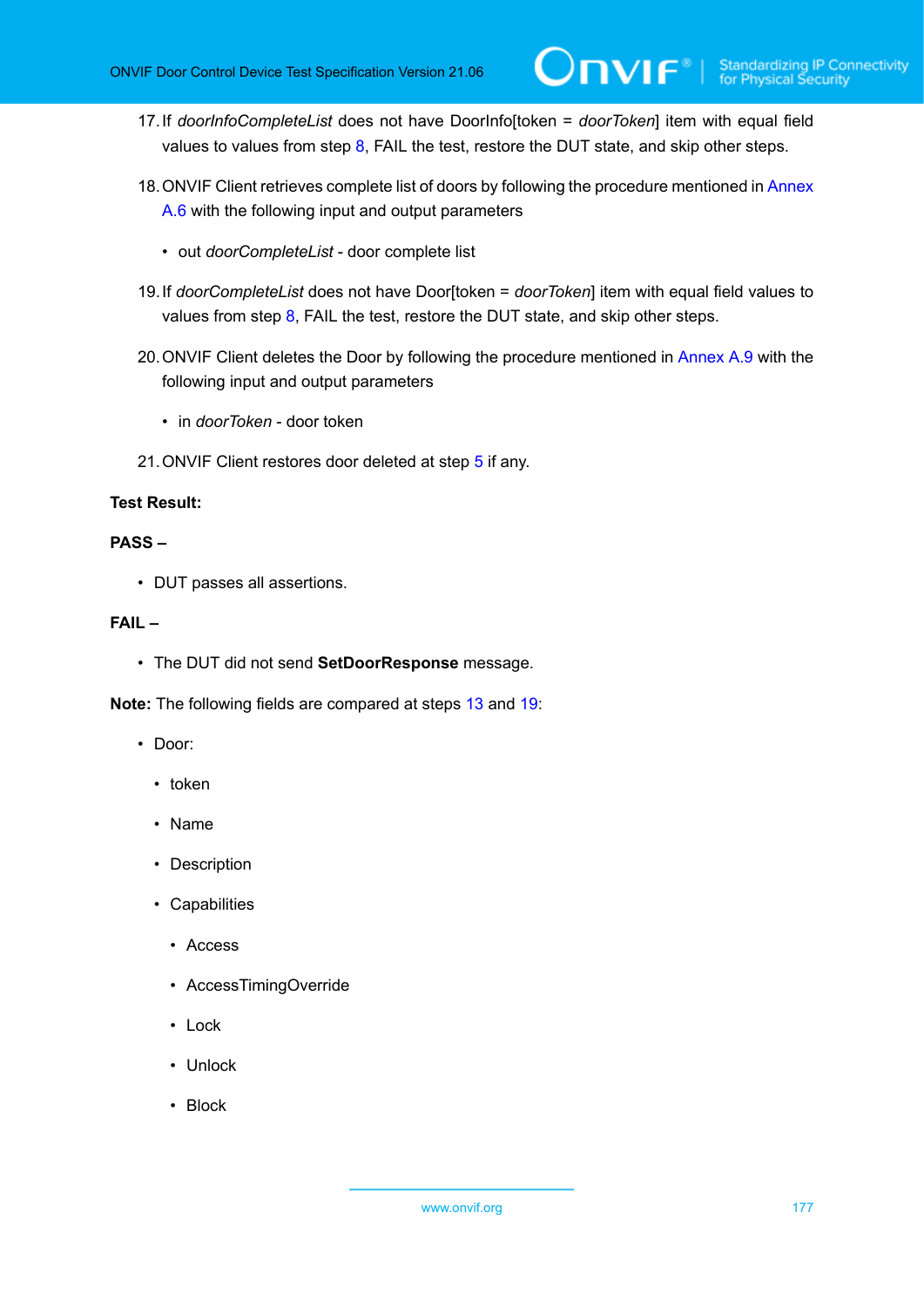

- DoubleLock
- LockDown
- LockOpen
- DoorMonitor
- LockMonitor
- DoubleLockMonitor
- Alarm
- Tamper
- Fault
- DoorType
- Timings
	- ReleaseTime
	- OpenTime
	- ExtendedReleaseTime
	- DelayTimeBeforeRelock
	- ExtendedOpenTime
	- PreAlarmTime

**Note:** The following fields are compared at steps [15](#page-175-1) and [17:](#page-176-1)

- DoorInfo:
	- token
	- Name
	- Description
	- Capabilities
		- Access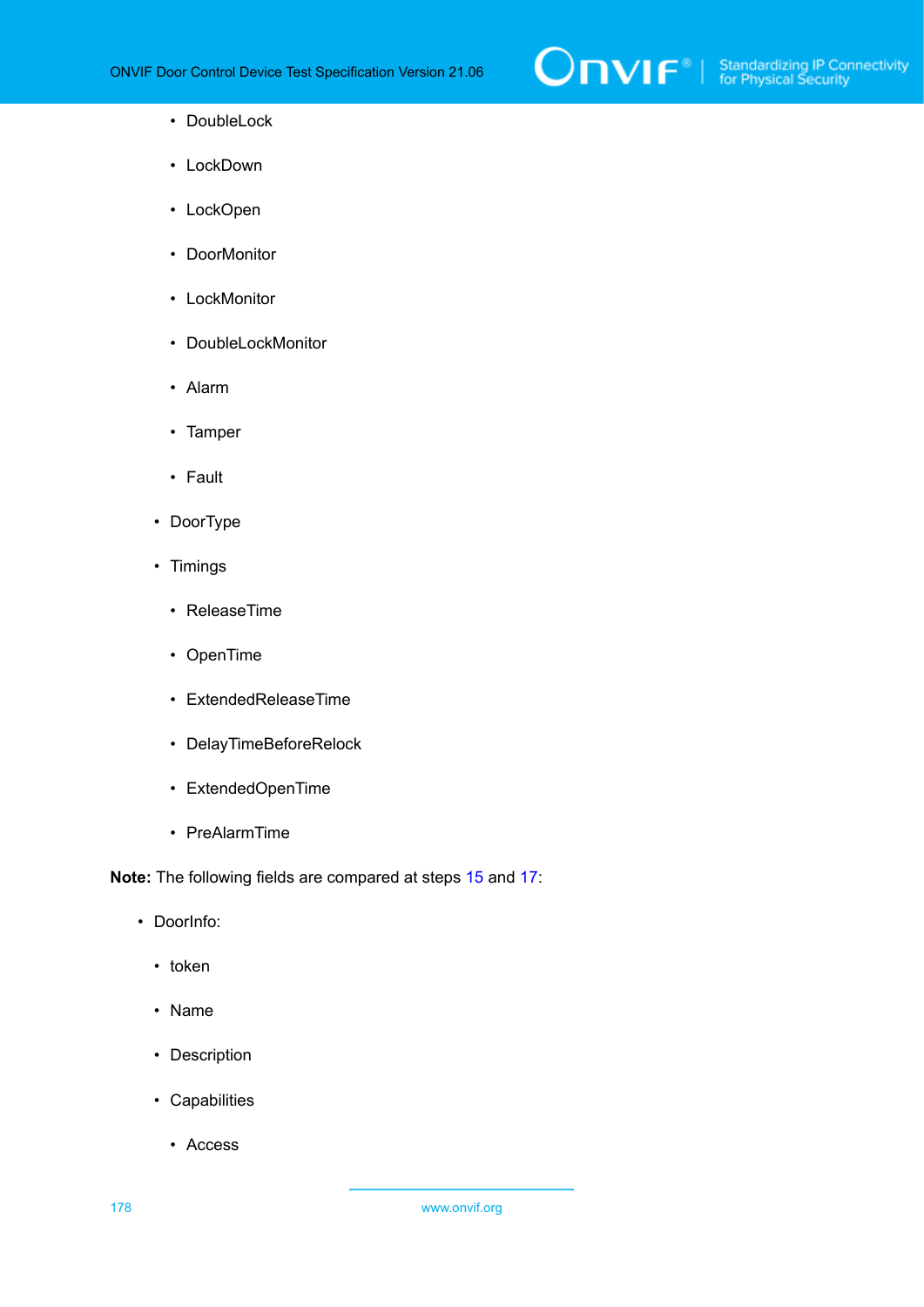

- AccessTimingOverride
- Lock
- Unlock
- Block
- DoubleLock
- LockDown
- LockOpen
- DoorMonitor
- LockMonitor
- DoubleLockMonitor
- Alarm
- Tamper
- Fault

### 4.7.16 MODIFY DOOR WITH SET DOOR

**Test Case ID:** DOORCONTROL-8-1-16

**Specification Coverage:** DoorInfo (ONVIF Door Control Service Specification), Door (ONVIF Door Control Service Specification), SetDoor command (ONVIF Door Control Service Specification)

**Feature Under Test:** SetDoor

**WSDL Reference:** door.wsdl, event.wsdl

**Test Purpose:** To verify modifying of door using SetDoor command and generating of door changed notifications.

**Pre-Requisite:** Door Control Service is received from the DUT. Event Service was received from the DUT. Device supports Pull-Point Notification feature. The DUT shall have enough free storage capacity for one additional Door. Client Supplied Token is supported by the DUT as indicated by ClientSuppliedTokenSupported capability. Door Entity is supported by the DUT as indicated by MaxDoors > 0 capability.

**Test Configuration:** ONVIF Client and DUT

www.onvif.org 179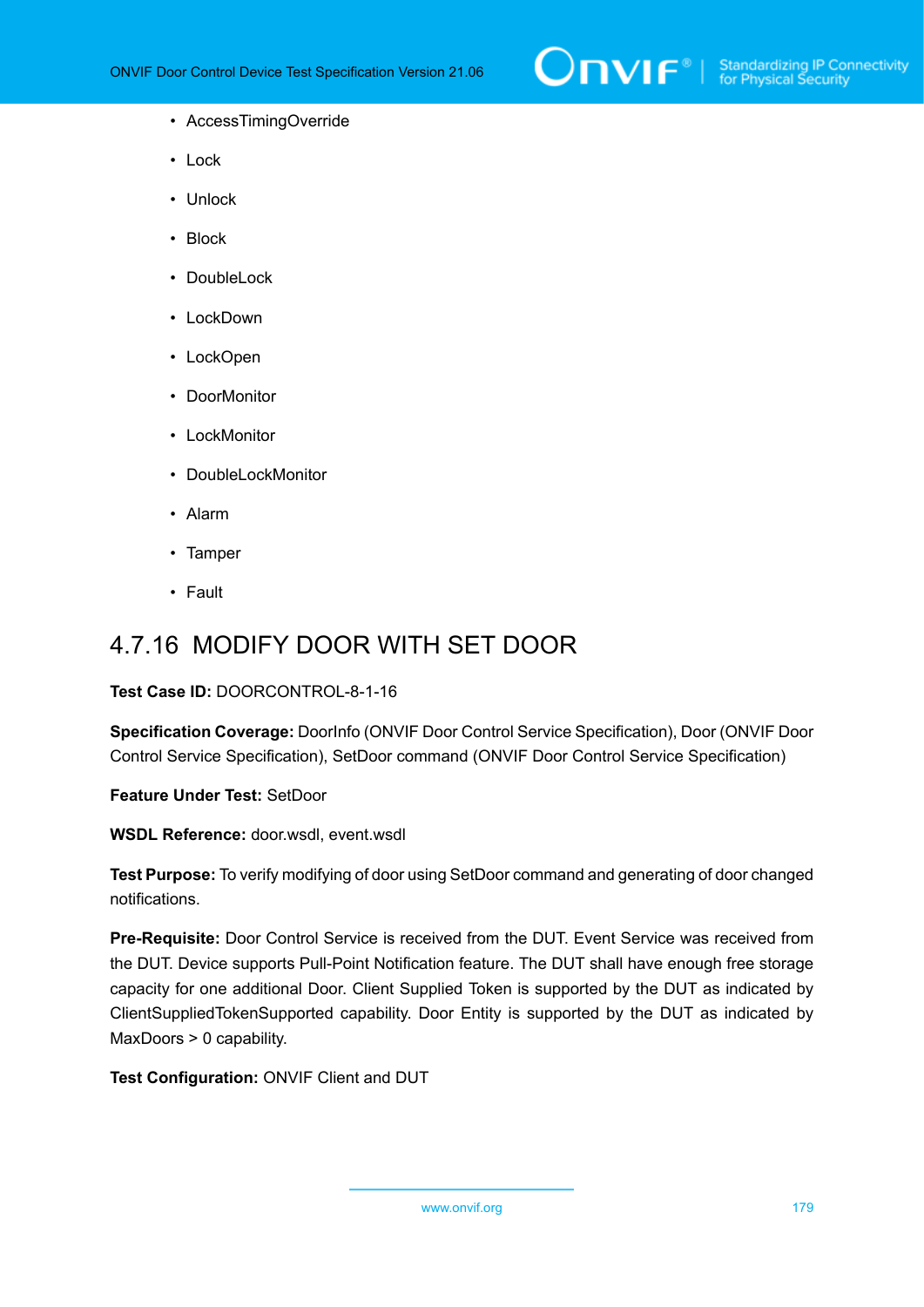- 1. Start an ONVIF Client.
- 2. Start the DUT.
- 3. ONVIF Client gets the service capabilities by following the procedure mentioned in [Annex](#page-193-0) [A.7](#page-193-0) with the following output parameters
	- out *cap* door control capabilities
- 4. ONVIF Client retrieves a complete list of doors by following the procedure mentioned in [Annex A.6](#page-192-0) with the following output parameters
	- out *doorCompleteList1* complete door list
- 5. ONVIF Client checks free storage for additional Door by following the procedure mentioned in [Annex A.8](#page-194-0) with the following input and output parameters
	- in *doorCompleteList1* complete door list
	- out *doorToRestore* deleted door
- 6. ONVIF Client creates door by following the procedure mentioned in [Annex A.12](#page-197-0) with the following input and output parameters
	- in false for all door capabilities
	- in "pt:Door" Door Type
	- in PT60S ReleaseTime
	- in PT120S OpenTime
- 7. ONVIF Client creates PullPoint subscription for the specified topic by following the procedure mentioned in [Annex A.13](#page-198-0) with the following input and output parameters
	- in **tns1:Configuration/Door/Changed** Notification Topic
	- out *s* Subscription reference
	- out *currentTime* current time for the DUT
	- out *terminationTime* Subscription termination time
- 8. ONVIF client invokes **SetDoor** with parameters
	- Door.Token := *doorToken*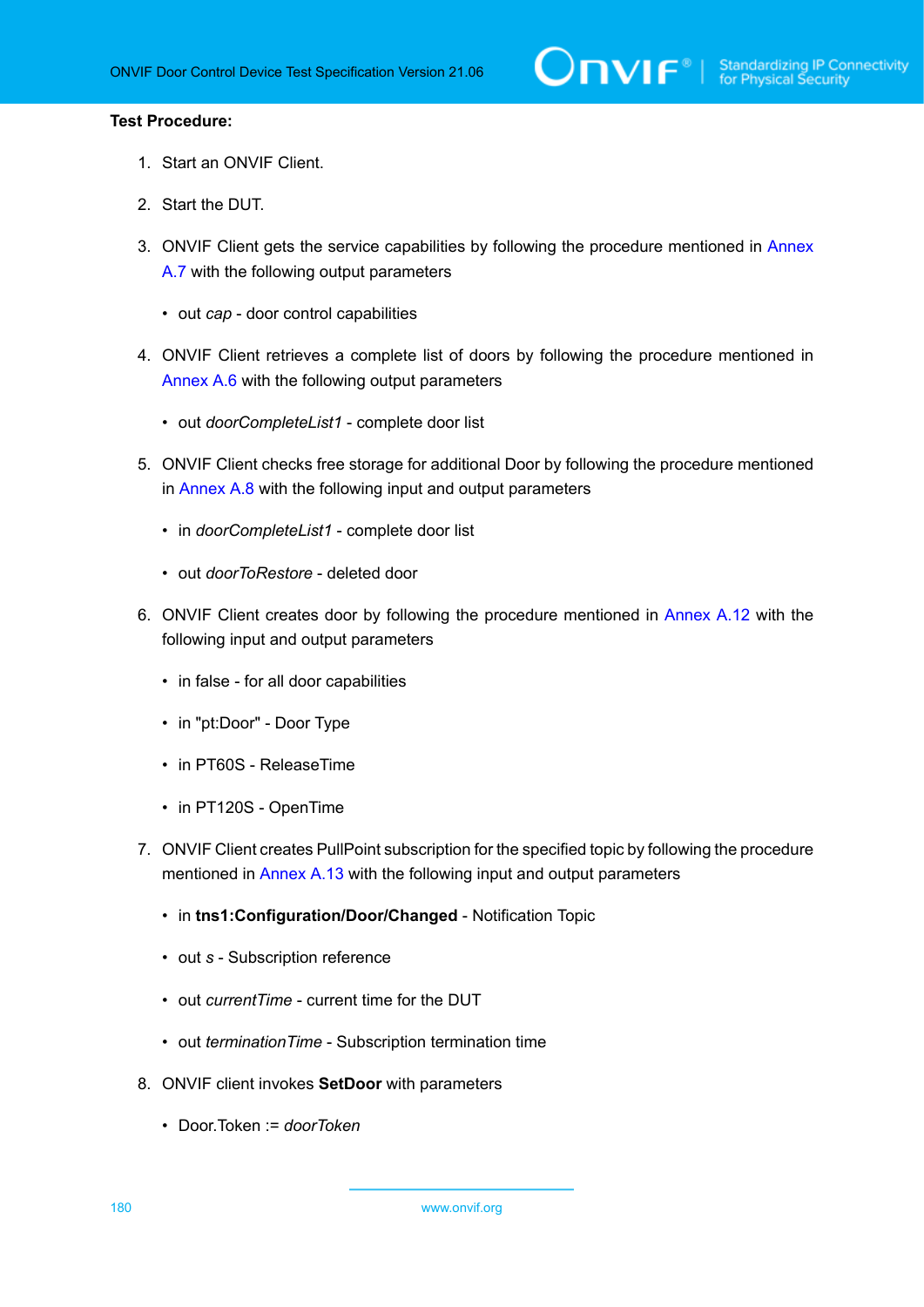

- Door.Name := "Test Name 2"
- Door.Description := "Test Description 2"
- Door.Capabilities.Access := true
- Door.Capabilities.AccessTimingOverride := true
- Door.Capabilities.Lock := true
- Door.Capabilities.Unlock := true
- Door.Capabilities.Block := true
- Door.Capabilities.DoubleLock := true
- Door.Capabilities.LockDown := true
- Door.Capabilities.LockOpen := true
- Door.Capabilities.DoorMonitor := true
- Door.Capabilities.LockMonitor := true
- Door.Capabilities.DoubleLockMonitor := true
- Door.Capabilities.Alarm := true
- Door.Capabilities.Tamper := true
- Door.Capabilities.Fault := true
- Door.DoorType := "pt:Door"
- Door.Timings.ReleaseTime := PT30S
- Door.Timings.OpenTime := PT60S
- Door.Timings.ExtendedReleaseTime := PT10S
- Door.Timings.DelayTimeBeforeRelock := PT10S
- Door.Timings.ExtendedOpenTime := PT10S
- Door.Timings.PreAlarmTime := PT10S
- 9. The DUT responds with empty **SetDoorResponse** message.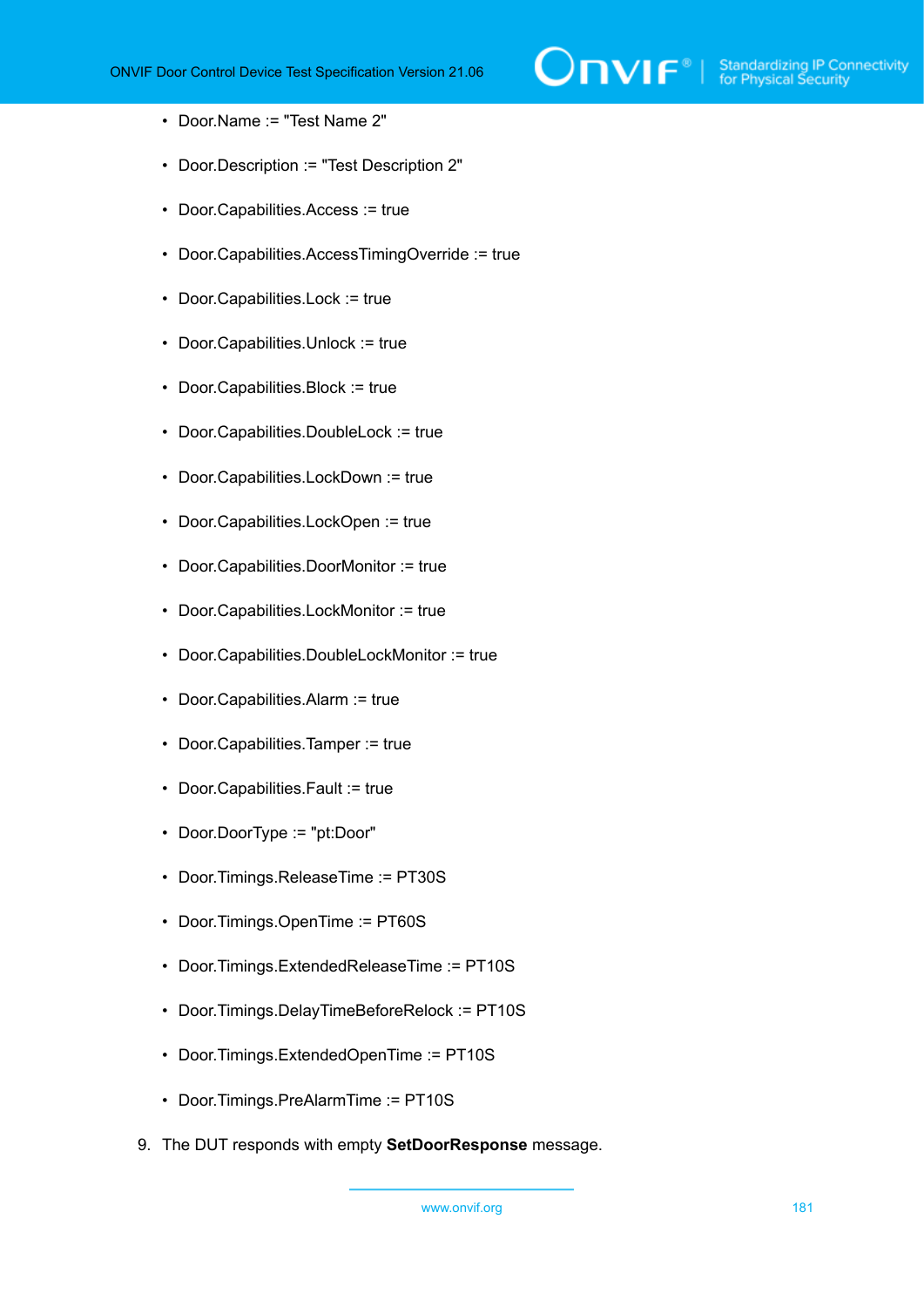- 10.ONVIF Client retrieves and checks **tns1:Configuration/Door/Changed** event for the specified Door token by following the procedure mentioned in [Annex A.15](#page-200-0) with the following input and output parameters
	- in *s* Subscription reference
	- in *currentTime* current time for the DUT
	- in *terminationTime* subscription termination time
	- in *doorToken* Door token
- 11. ONVIF Client deletes PullPoint subscription by following the procedure mentioned in [Annex](#page-199-0) [A.14](#page-199-0) with the following input and output parameters
	- in *s* Subscription reference
- 12.ONVIF Client retrieves a door by following the procedure mentioned in [Annex A.10](#page-195-0) with the following input and output parameters
	- in *doorToken* door token
	- out *doorList* door list
- <span id="page-181-1"></span>13.If *doorList*[0] item does not have equal field values to values from step [8](#page-179-0), FAIL the test and go step [20](#page-182-0).
- 14. ONVIF Client retrieves a door info by following the procedure mentioned in [Annex](#page-196-0) A.11 with the following input and output parameters
	- in *doorToken* door token
	- out *doorInfoList* door info list
- <span id="page-181-2"></span>15.If *doorInfoList*[0] item does not have equal field values to values from step [8,](#page-179-0) FAIL the test and go step [20.](#page-182-0)
- 16.ONVIF Client retrieves a complete door information list by following the procedure mentioned in [Annex A.1](#page-187-0) with the following input and output parameters
	- out *doorInfoCompleteList* door info list
- <span id="page-181-0"></span>17.If *doorInfoCompleteList* does not have *doorInfo*.[token:= *doorToken*] item with equal field values to values from step  $8$ , FAIL the test and go step  $20$ .
- 18.ONVIF Client retrieves a complete list of doors by following the procedure mentioned in [Annex A.6](#page-192-0) with the following input and output parameters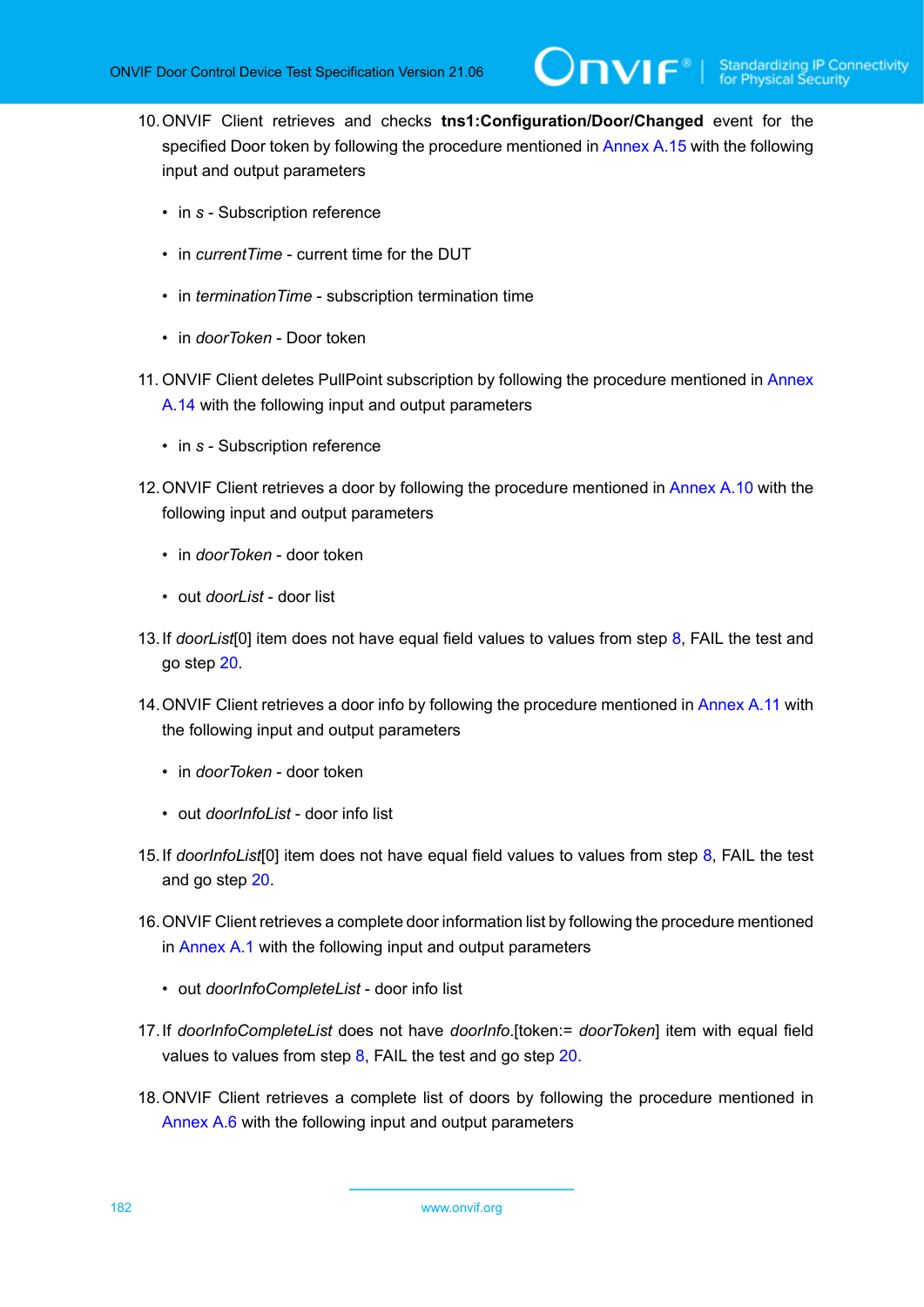- out *doorCompleteList2* door list
- <span id="page-182-1"></span>19.If *doorCompleteList2* does not have *door*.[token:= *doorToken*] item with equal field values to values from step [8,](#page-179-0) FAIL the test and go step [20.](#page-182-0)
- <span id="page-182-0"></span>20. ONVIF Client deletes the Door by following the procedure mentioned in [Annex A.9](#page-195-1) to restore DUT configuration with the following input and output parameters
	- in *doorToken* door token
- 21.ONVIF Client restores door deleted at step [5](#page-179-1) if any.

## **Test Result:**

## **PASS –**

• DUT passes all assertions.

## **FAIL –**

• The DUT did not send **SetDoorResponse** message.

**Note:** The following fields are compared at steps [17,](#page-181-0) [19](#page-182-1):

- Door:
	- token
	- Name
	- Description
	- Capabilities
		- Access
		- AccessTimingOverride
		- Lock
		- Unlock
		- Block
		- DoubleLock
		- LockDown
		- LockOpen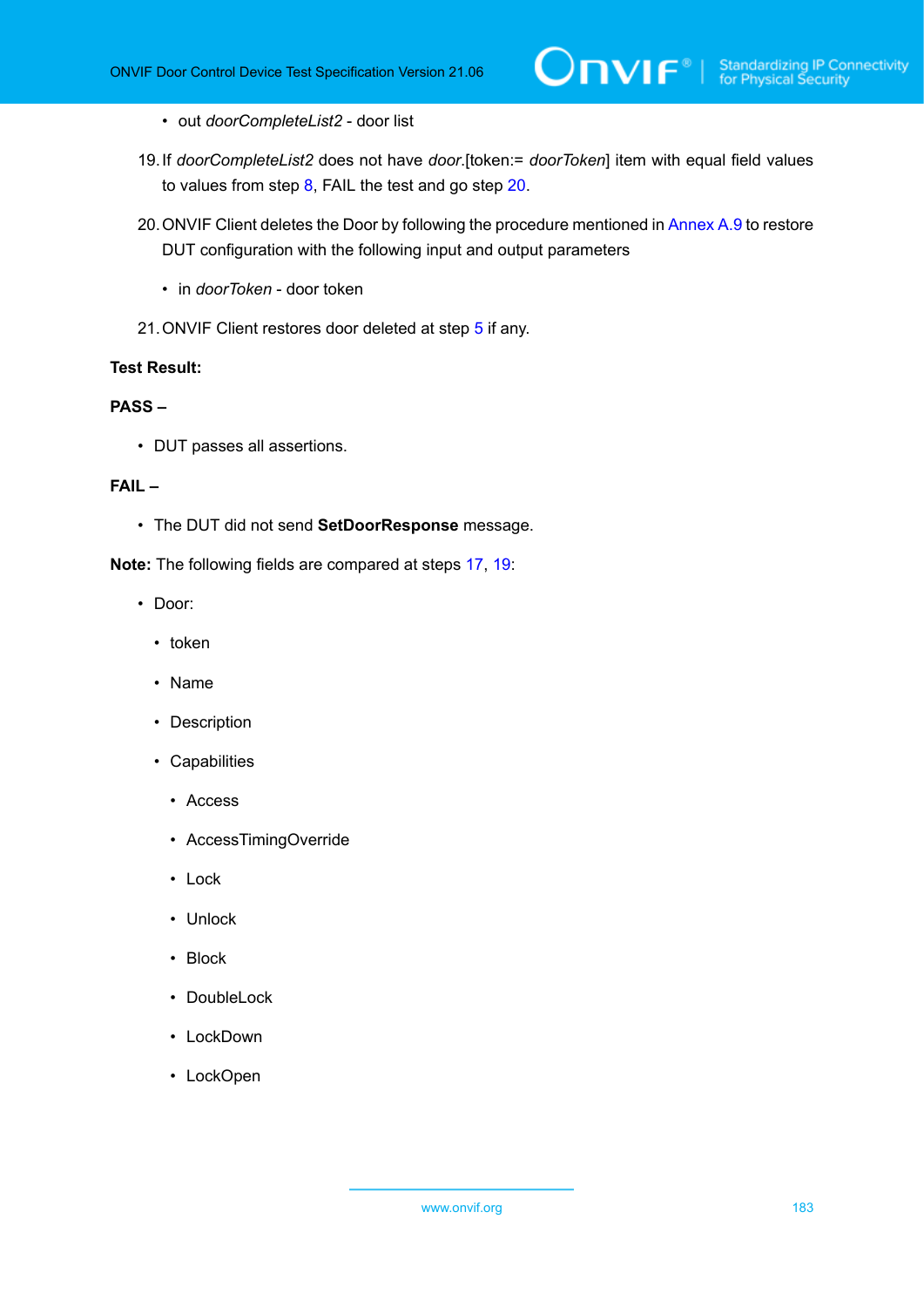

- DoorMonitor
- LockMonitor
- DoubleLockMonitor
- Alarm
- Tamper
- Fault
- DoorType
- Timings
	- ReleaseTime
	- OpenTime
	- ExtendedReleaseTime
	- DelayTimeBeforeRelock
	- ExtendedOpenTime
	- PreAlarmTime

**Note:** The following fields are compared at steps [13,](#page-181-1) [15](#page-181-2):

- DoorInfo:
	- token
	- Name
	- Description
	- Capabilities
		- Access
		- AccessTimingOverride
		- Lock
		- Unlock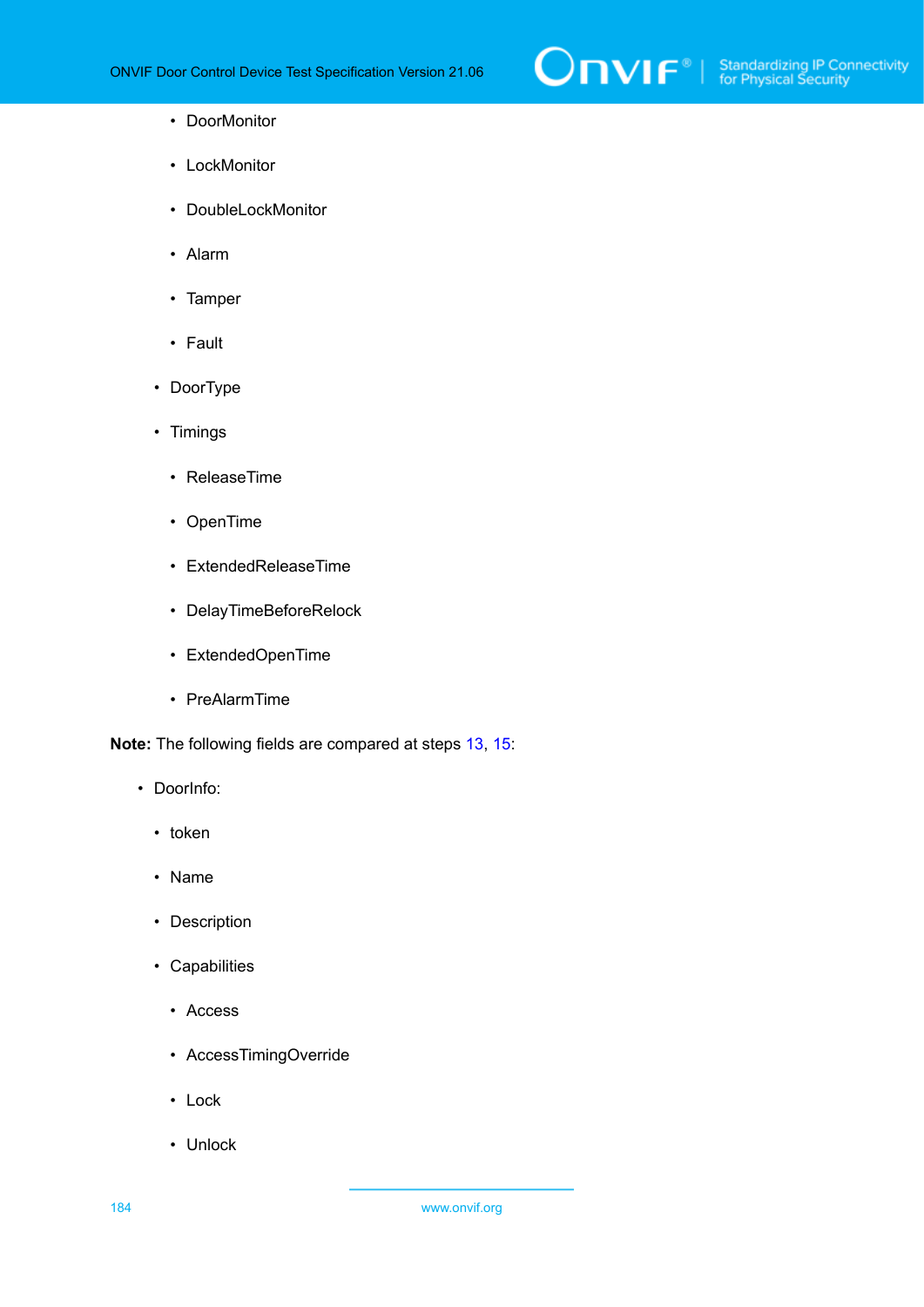

- Block
- DoubleLock
- LockDown
- LockOpen
- DoorMonitor
- LockMonitor
- DoubleLockMonitor
- Alarm
- Tamper
- Fault

# 4.7.17 SET DOOR - EMPTY DOOR TOKEN

#### **Test Case ID:** DOORCONTROL-8-1-17

**Specification Coverage:** SetDoor command (ONVIF Door Control Service Specification)

**Feature Under Test:** SetDoor

**WSDL Reference:** door.wsdl, event.wsdl

**Test Purpose:** To verify SetDoor command with empty door token.

**Pre-Requisite:** Door Control Service is received from the DUT. Client Supplied Token is supported by the DUT as indicated by ClientSuppliedTokenSupported capability. The DUT shall have enough free storage capacity for one additional Door.

**Test Configuration:** ONVIF Client and DUT

### **Test Procedure:**

- 1. Start an ONVIF Client.
- 2. Start the DUT.
- 3. ONVIF Client retrieves Door Control Service Capabilities by following the procedure mentioned in [Annex A.7](#page-193-0) with the following input and output parameters
	- out *cap* Door Control Service capabilities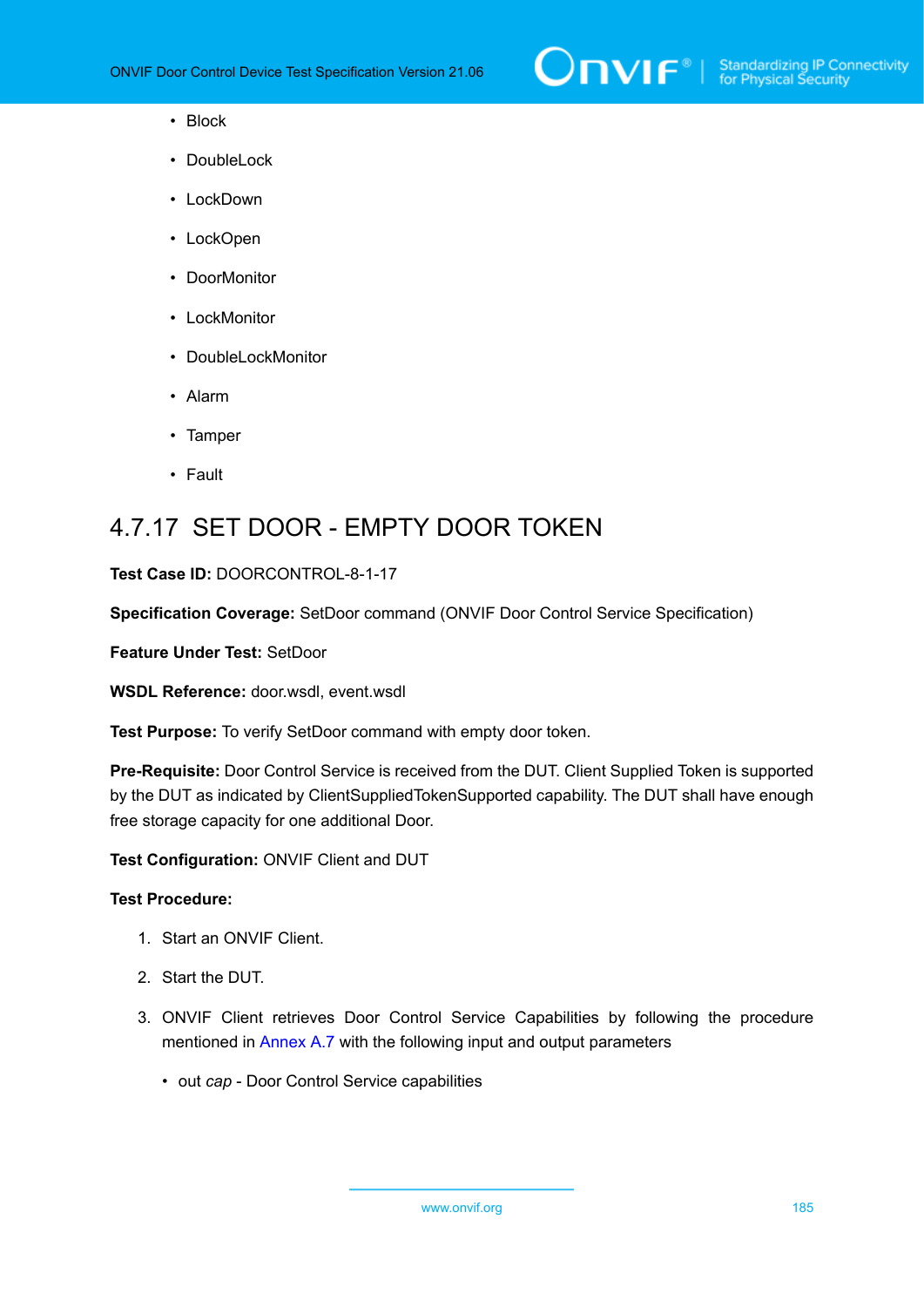4. ONVIF Client retrieves complete list of doors by following the procedure mentioned in [Annex](#page-192-0) [A.6](#page-192-0) with the following input and output parameters

 $\mathsf{D}\mathbf{N}\mathsf{I}\mathsf{F}^\ast$ l

- out *initialDoorCompleteList* door complete list
- <span id="page-185-0"></span>5. ONVIF Client checks free storage for additional door by following the procedure mentioned in [Annex A.8](#page-194-0) with the following input and output parameters
	- in *initialDoorCompleteList* door complete list
	- out *doorToRestore* removed door
- 6. ONVIF client invokes **SetDoor** request with parameters
	- Door.token := ""
	- Door.Name := "Test Name"
	- Door.Description := "Test Description"
	- Door.Capabilities.Access := true
	- Door.Capabilities.AccessTimingOverride := true
	- Door.Capabilities.Lock := true
	- Door.Capabilities.Unlock := true
	- Door.Capabilities.Block := true
	- Door.Capabilities.DoubleLock := true
	- Door.Capabilities.LockDown := true
	- Door.Capabilities.LockOpen := true
	- Door.Capabilities.DoorMonitor := true
	- Door.Capabilities.LockMonitor := true
	- Door.Capabilities.DoubleLockMonitor := true
	- Door.Capabilities.Alarm := true
	- Door.Capabilities.Tamper := true
	- Door.Capabilities.Fault := true
	- Door.DoorType := "pt:Door"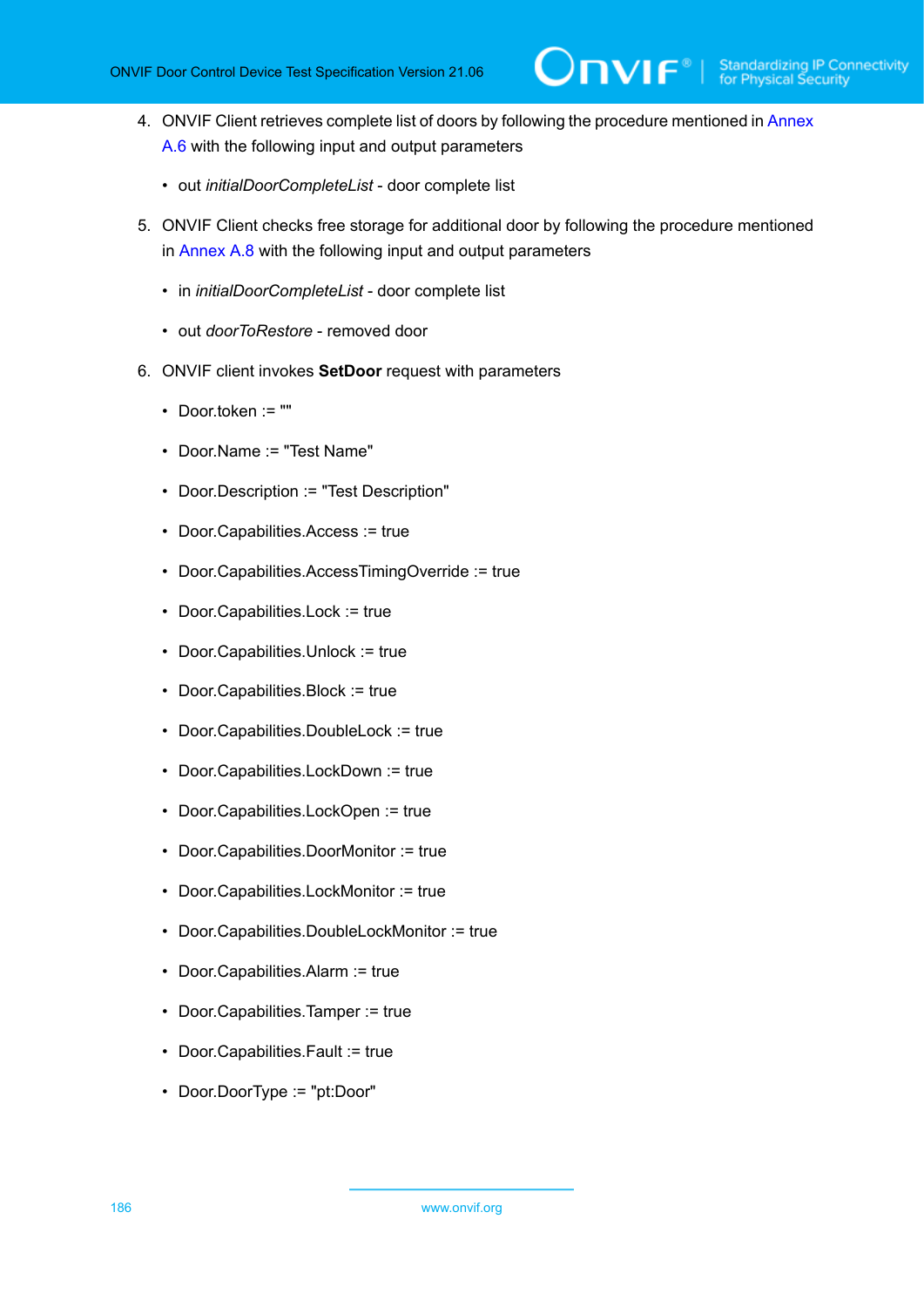

- Door.Timings.ReleaseTime := PT60S
- Door.Timings.OpenTime := PT120S
- Door.Timings.ExtendedReleaseTime := PT30S
- Door.Timings.DelayTimeBeforeRelock := PT30S
- Door.Timings.ExtendedOpenTime := PT30S
- Door.Timings.PreAlarmTime := PT10S
- 7. The DUT responds with **env:Sender\ter:InvalidArgVal** SOAP 1.2 fault.
- 8. ONVIF Client restores door deleted at step [5](#page-185-0) if any.

## **Test Result:**

## **PASS –**

• DUT passes all assertions.

## **FAIL –**

• The DUT did not send **env:Sender\ter:InvalidArgVal** SOAP 1.2 fault.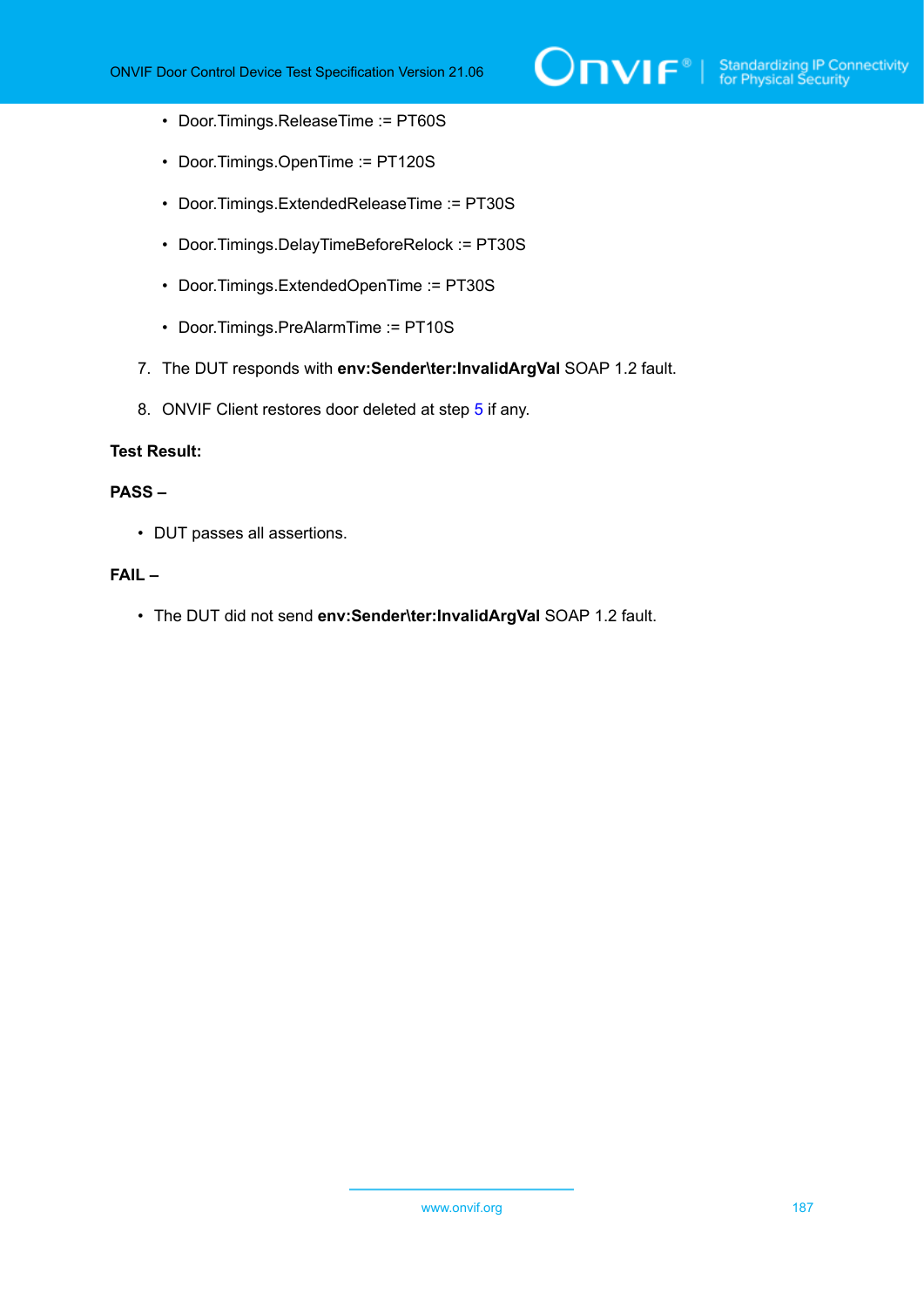# **Annex A Helper Procedures and Additional Notes**

# <span id="page-187-0"></span>A.1 Get Complete Door Info List

The following algorithm will be used to get a complete list of Doors:

- <span id="page-187-1"></span>1. ONVIF Client will invoke **GetDoorInfoList** request (no Limit, no StartReference) to retrieve the first part of Door Information list from the DUT.
- <span id="page-187-2"></span>2. Verify the **GetDoorInfoListResponse** message from the DUT.
- 3. If **GetDoorInfoListResponse** message contains NextStartReference, repeat steps [1](#page-187-1)-[2](#page-187-2) with StartReference = [current NextStartReference]. Otherwise, skip other steps and finalize getting complete door list.

The complete ordered list of doors with information will be made by the means of uniting all **GetDoorInfoListResponse** messages. Also, the total number of doors will be calculated.

# A.2 Get Complete Access Point Info List

The following algorithm will be used to get the complete list of Access Points:

- <span id="page-187-3"></span>1. ONVIF Client will invoke **GetAccessPointInfoList** request (no Limit, no StartReference) to retrieve the first part of Access Point Information list from the DUT.
- <span id="page-187-4"></span>2. Verify the **GetAccessPointInfoListResponse** message from the DUT.
- 3. If **GetAccessPointInfoListResponse** message contains NextStartReference, repeat steps [1](#page-187-3)-[2](#page-187-4) with StartReference = [current NextStartReference]. Otherwise, skip other steps and finalize getting complete access point list.

The complete ordered list of access points with information will be made by the means of uniting all **GetAccessPointInfoListResponse** messages. Also total number of access points will be calculated.

# A.3 Catching of Initialized event

According to ONVIF-Core-Specification (9.4 Properties Item) device shall provide notifications informing the client of all objects with the requested property, which are alive at the time of the subscription. Therefore, after **CreatePullPointSubscription** request in [DOORCONTROL-3-1-28](#page-59-0) – [DOORCONTROL-3-1-36](#page-82-0) tests device shall generate Initialized events with current Door State for all existing doors.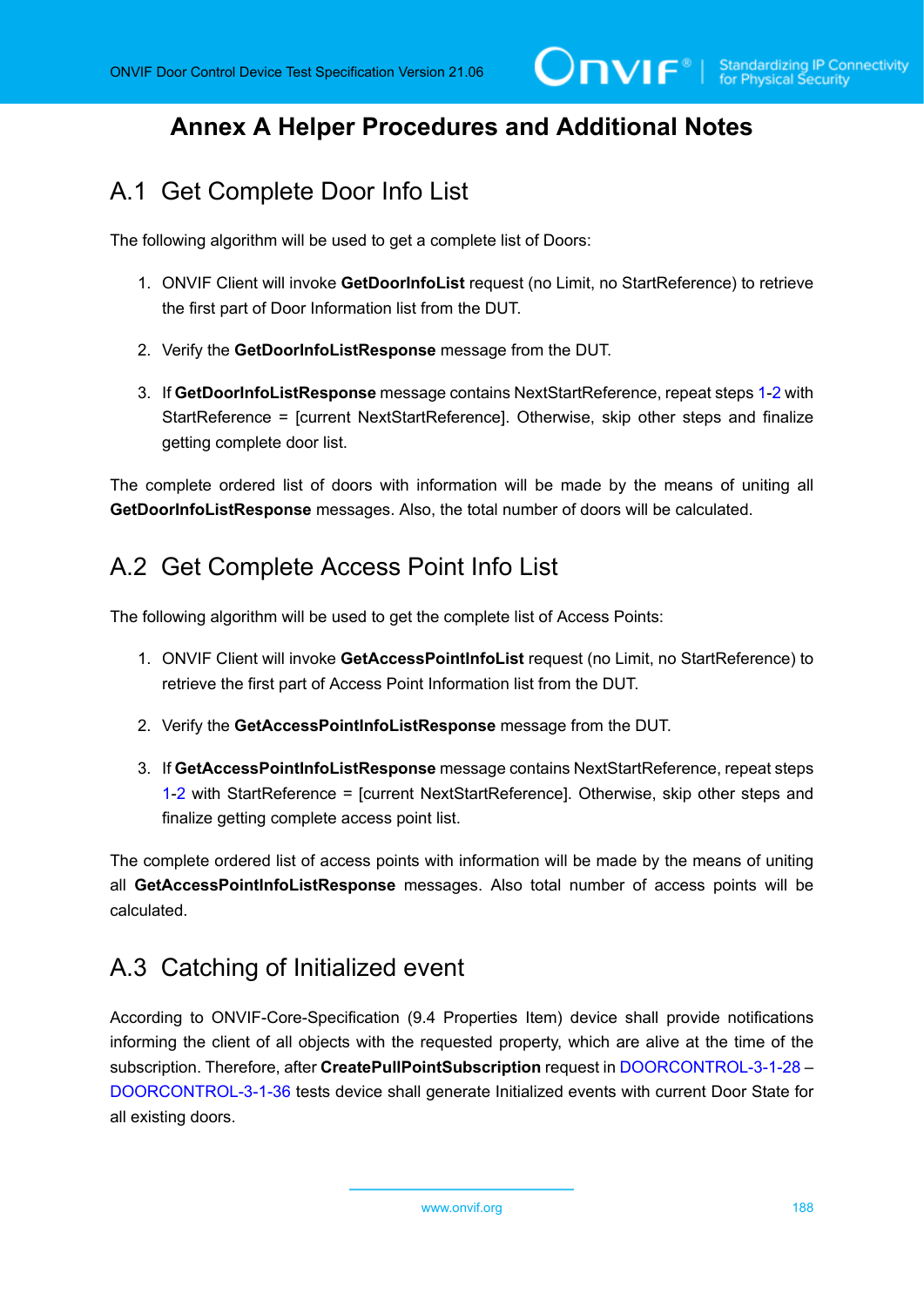ONVIF Client will follow the following logic to catch Initialized event for required Door token:

- <span id="page-188-0"></span>1. ONVIF Client will invoke **PullMessages** command with a PullMessagesTimeout of 20s and a MessageLimit of 1.
- 2. Verify that the DUT sends a **PullMessagesResponse** that contains NotificationMessages. If no NotificationMessage for selected Door is received and Operation Delay time does not expire, ONVIF Client repeats step [1](#page-188-0).
- <span id="page-188-1"></span>3. Verify that the DUT sends Notification message for selected Door with current state (Notifications for other Doors will be ignored for this test case).
- 4. Verify received Notification message (correct value for UTC time, TopicExpression and wsnt:Message).
- 5. Verify that PropertyOperation = "Initialized".
- 6. Verify that TopicExpression is equal to tns1:Door/State/DoorMode.
- 7. Verify that notification contains Source.SimpleItem item with Name = "DoorToken" and Value is equal to selected Door Token.
- 8. Verify that notification contains Data.SimpleItem item with Name = «State» and Value with type is equal to tdc:DoorMode.

## **FAIL –**

• The DUT did not send a valid Notification message that contains a property event tns1:Door/ State/DoorMode for selected Door during Operation delay time (correct value for UTC time, TopicExpression and wsnt:Message, PropertyOperation = "Initialized", Topic = "tns1:Door/ State/DoorMode", contains Source.SimpleItem item with Name = "DoorToken" and Value is equal to selected Door Token, contains Data.SimpleItem item with Name = «State» and Value with type equal to tdc:DoorMode).

**Note:** Notifications for other Doors than selected will be ignored.

**Note:** Test will be failed, if no required Notification messages are received at step [3](#page-188-1) during a certain period of time (Operation Delay should be used in ONVIF Device Test Tool).

## <span id="page-188-2"></span>A.4 User Interaction Process

- 1. ONVIF Client sends **Unsubscribe** request to end current subscription if subscription manager has been created during test.
- 2. Verify **UnsubscribeResponse** message.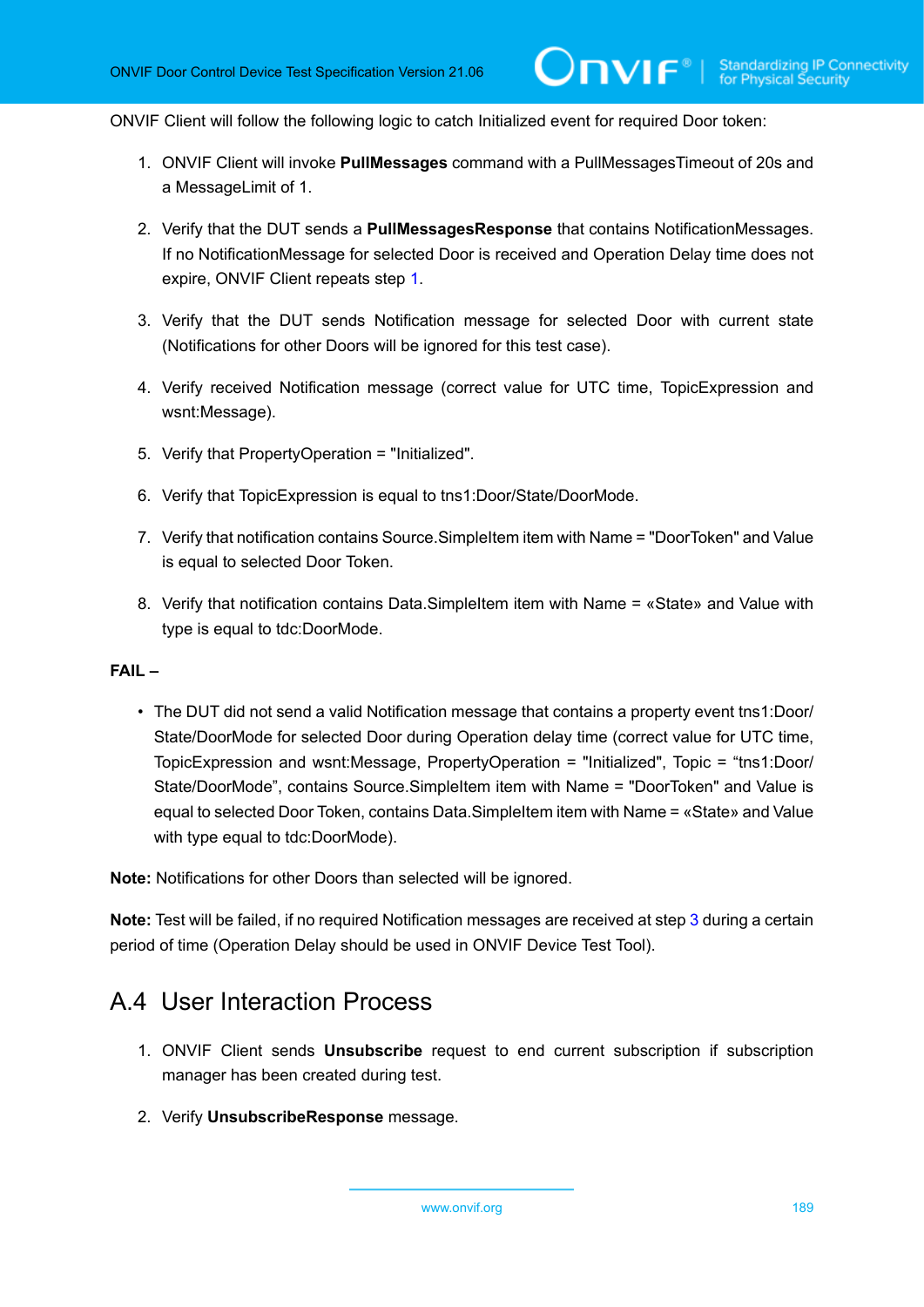- 3. User Interaction window appears.
- 4. Test Operator puts Door into the appropriate state. At that state the command (used in the test), which changes the door state, shall be accepted by the DUT.
- 5. Returns to the test and use DoorToken from user Interaction window as token of selected Door.

## A.5 Door's transition to Locked state

ONVIF Client will try to move the selected for the test door into 'Locked' state according to the following logics:

- 1. ONVIF Client will invoke **GetDoorState** request (Token = "Token1", where Token1 is selected door) to retrieve current state of the door.
- 2. Verify **GetDoorStateResponse** from the DUT.
- 3. If DoorState.DoorMode is equal to Locked then skip other steps and returns to the test.
- 4. ONVIF Client will invoke **CreatePullPointSubscription** request with tns1:Door/State/ DoorMode Topic as Filter and an InitialTerminationTime of timeout1.
- 5. Verify **CreatePullPointSubscriptionResponse** message from the DUT.
- 6. If DoorState.DoorMode is equal to Unlocked then ONVIF Client will invoke **LockDoor** request (Token = "Token1") to switch the door into Locked state. Otherwise, go to step [12](#page-189-0).
- 7. Verify **LockDoorResponse** message from the DUT.
- <span id="page-189-1"></span>8. ONVIF Client will invoke **PullMessages** command with a PullMessagesTimeout of 20s and a MessageLimit of 1.
- <span id="page-189-2"></span>9. Verify that the DUT sends a **PullMessagesResponse** request. Repeat step [8](#page-189-1) until timeout expires (Operation Delay option from ONVIF Device Test Tool will be used).
- 10.Check that the last Notification message with PropertyOperation = "Changed" contains Source.SimpleItem item with Name = "DoorToken" and Value is equal to Token1 and contains Data.SimpleItem item with Name = «State» and Value equal to "Locked".
- 11. ONVIF Client deletes Subscription Manager either by calling **Unsubscribe** or through a timeout and returns to the test.
- <span id="page-189-0"></span>12.If DoorState.DoorMode is equal to Accessed then ONVIF Client will invoke LockDoor request (Token = "Token1") to switch the door into Locked state. Otherwise, go to step [18](#page-190-0).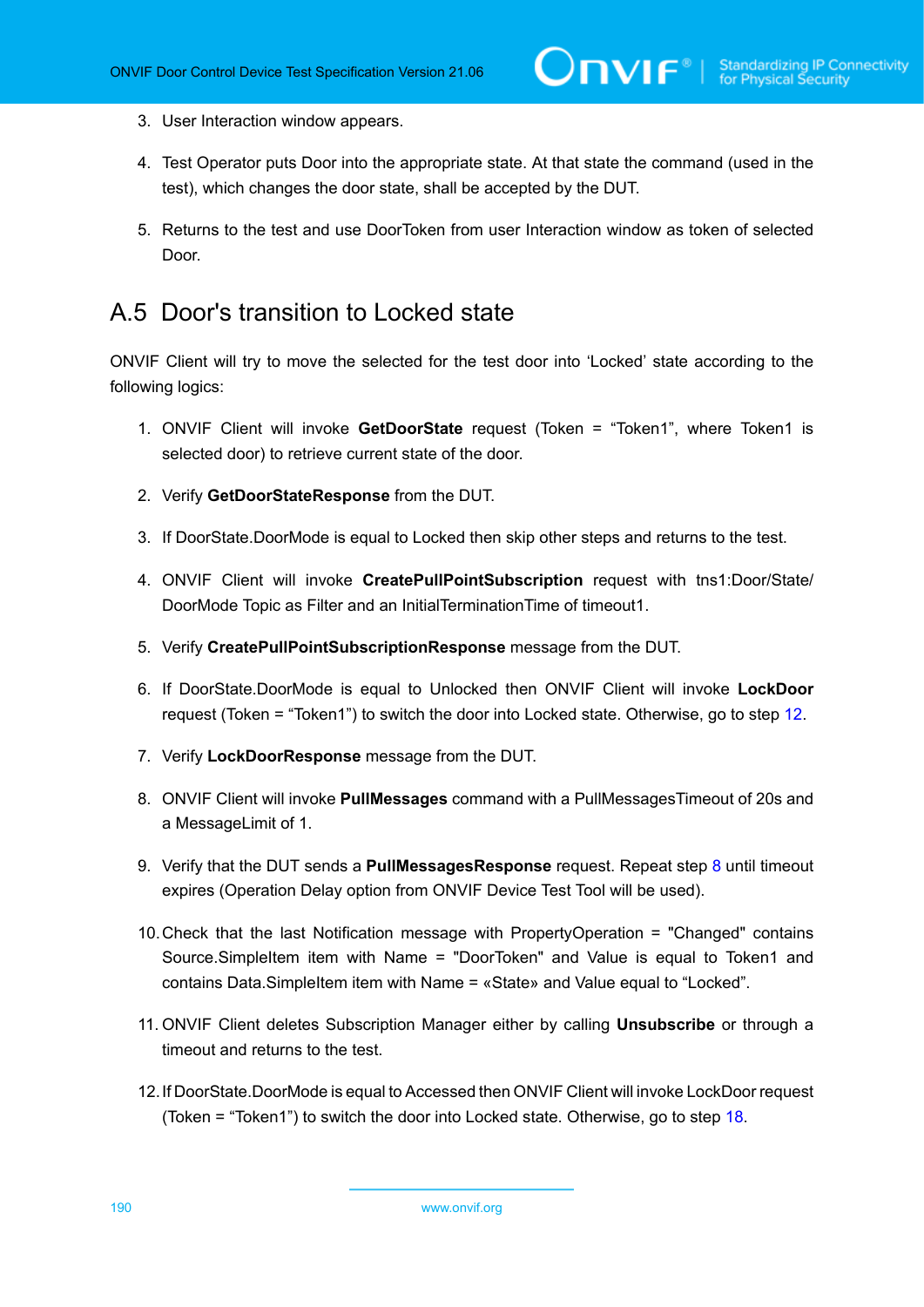- 13.Verify **LockDoorResponse** message from the DUT.
- <span id="page-190-1"></span>14.ONVIF Client will invoke **PullMessages** command with a PullMessagesTimeout of 20s and a MessageLimit of 1.
- <span id="page-190-5"></span>15.Verify that the DUT sends a **PullMessagesResponse**. Repeat step [14](#page-190-1) until timeout expires (Operation Delay option from ONVIF Device Test Tool will be used).
- 16.Check that the last Notification message with PropertyOperation = "Changed" contains Source.SimpleItem item with Name = "DoorToken" and Value is equal to Token1 and contains Data.SimpleItem item with Name = «State» and Value equal to "Locked".
- 17.ONVIF Client deletes Subscription Manager either by calling **unsubscribe** or through a timeout and returns to the test.
- <span id="page-190-0"></span>18.If DoorState.DoorMode is equal to LockedDown then ONVIF Client will invoke **LockDownReleaseDoor** request (Token = "Token1") to switch the door into Locked state. Otherwise, go to step [24](#page-190-2).
- 19.Verify **LockDownReleaseDoorResponse** message from the DUT.
- <span id="page-190-3"></span>20.ONVIF Client will invoke **PullMessages** command with a PullMessagesTimeout of 20s and a MessageLimit of 1.
- <span id="page-190-6"></span>21.Verify that the DUT sends a **PullMessagesResponse**. Repeat step [20](#page-190-3) until timeout expires (Operation Delay option from ONVIF Device Test Tool will be used).
- 22.Check that the last Notification message with PropertyOperation = "Changed" contains Source.SimpleItem item with Name = "DoorToken" and Value is equal to Token1 and contains Data.SimpleItem item with Name = «State» and Value equal to "Locked".
- 23.ONVIF Client deletes Subscription Manager either by calling **unsubscribe** or through a timeout and returns to the test.
- <span id="page-190-2"></span>24.If DoorState.DoorMode is equal to LockedOpen then ONVIF Client will invoke **LockOpenReleaseDoor** request (Token = "Token1") to move the door into Unlocked state. Otherwise go to step [35](#page-191-0).
- 25.Verify **LockOpenReleaseDoorResponse** message from the DUT.
- <span id="page-190-4"></span>26.ONVIF Client will invoke **PullMessages** command with a PullMessagesTimeout of 20s and a MessageLimit of 1.
- <span id="page-190-7"></span>27.Verify that the DUT sends a **PullMessagesResponse**. Repeat step [26](#page-190-4) until timeout expires (Operation Delay option from ONVIF Device Test Tool will be used).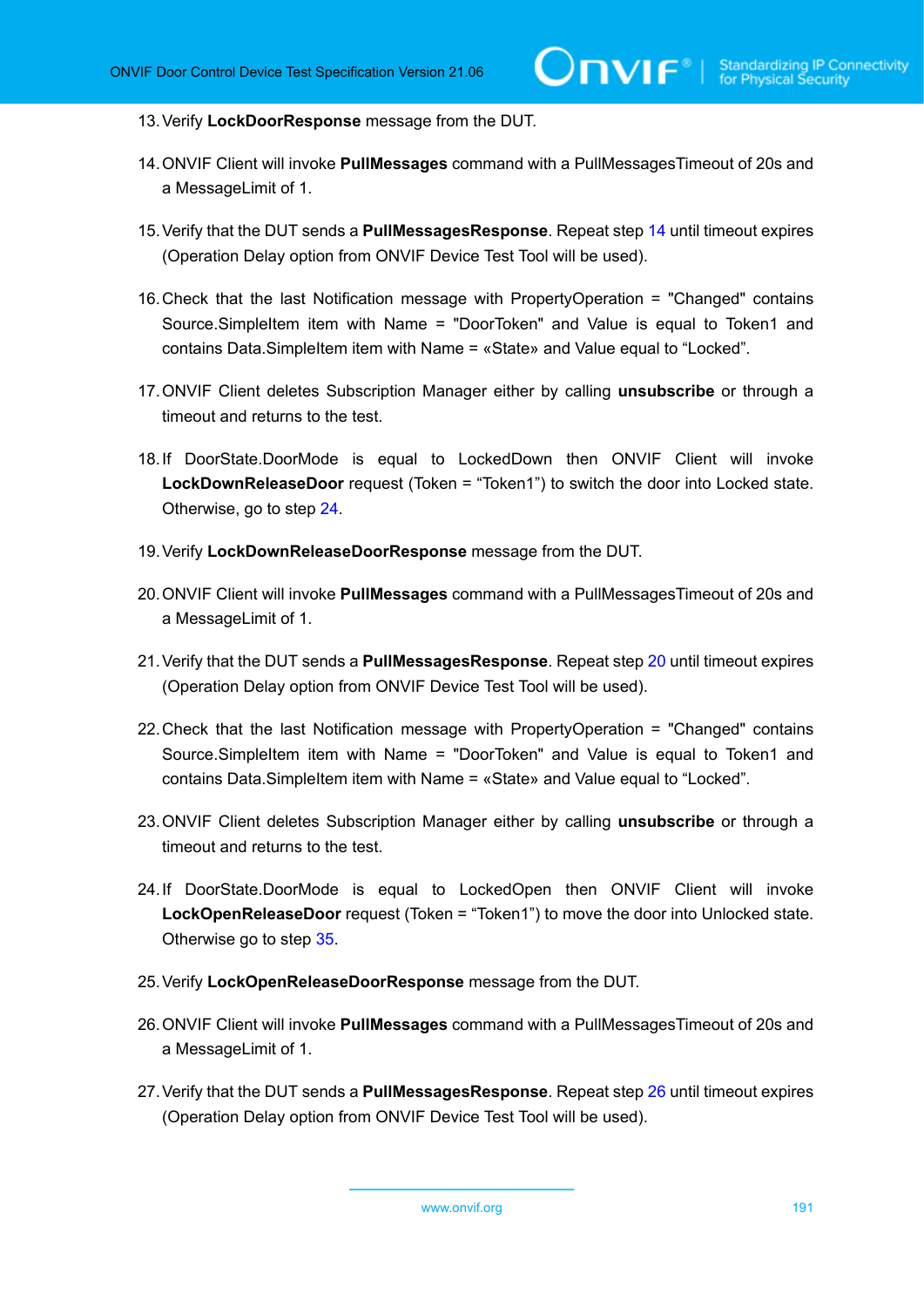- 28.Check that the last Notification message with PropertyOperation = "Changed" contains Source.SimpleItem item with Name = "DoorToken" and Value is equal to Token1 and contains Data.SimpleItem item with Name = «State» and Value equal to "Unlocked".
- 29.ONVIF Client will invoke **LockDoor** request (Token = "Token1") to switch the door into Locked state.
- 30.Verify **LockDoorResponse** message from the DUT.
- <span id="page-191-1"></span>31.ONVIF Client will invoke **PullMessages** command with a PullMessagesTimeout of 20s and a MessageLimit of 1.
- <span id="page-191-4"></span>32.Verify that the DUT sends a **PullMessagesResponse**. Repeat step [31](#page-191-1) until timeout expires (Operation Delay option from ONVIF Device Test Tool will be used).
- 33.Check that the last Notification message with PropertyOperation = "Changed" contains Source.SimpleItem item with Name = "DoorToken" and Value is equal to Token1 and contains Data.SimpleItem item with Name = «State» and Value equal to "Locked".
- 34.ONVIF Client deletes Subscription Manager either by calling **unsubscribe** or through a timeout and returns to the test.
- <span id="page-191-0"></span>35.If DoorState.DoorMode is equal to DoubleLocked then ONVIF Client will invoke **LockDoor** request (Token = "Token1") to move the door into Locked state. Otherwise, go to step [41.](#page-191-2)
- 36.Verify **LockDoorResponse** message from the DUT.
- <span id="page-191-3"></span>37.ONVIF Client will invoke **PullMessages** command with a PullMessagesTimeout of 20s and a MessageLimit of 1.
- <span id="page-191-5"></span>38.Verify that the DUT sends a **PullMessagesResponse**. Repeat step [37](#page-191-3) until timeout expires (Operation Delay option from ONVIF Device Test Tool will be used).
- 39.Check that the last Notification message with PropertyOperation = "Changed" contains Source.SimpleItem item with Name = "DoorToken" and Value is equal to Token1 and contains Data.SimpleItem item with Name = «State» and Value equal to "Locked".
- 40.ONVIF Client deletes Subscription Manager either by calling **unsubscribe** or through a timeout and returns to the test.
- <span id="page-191-2"></span>41.If DoorState.DoorMode is equal to Blocked then ONVIF Client will invoke LockDoor request (Token = "Token1") to switch the door into Locked state. Otherwise, skip other steps and run user interaction process.
- 42.Verify **LockDoorResponse** message from the DUT.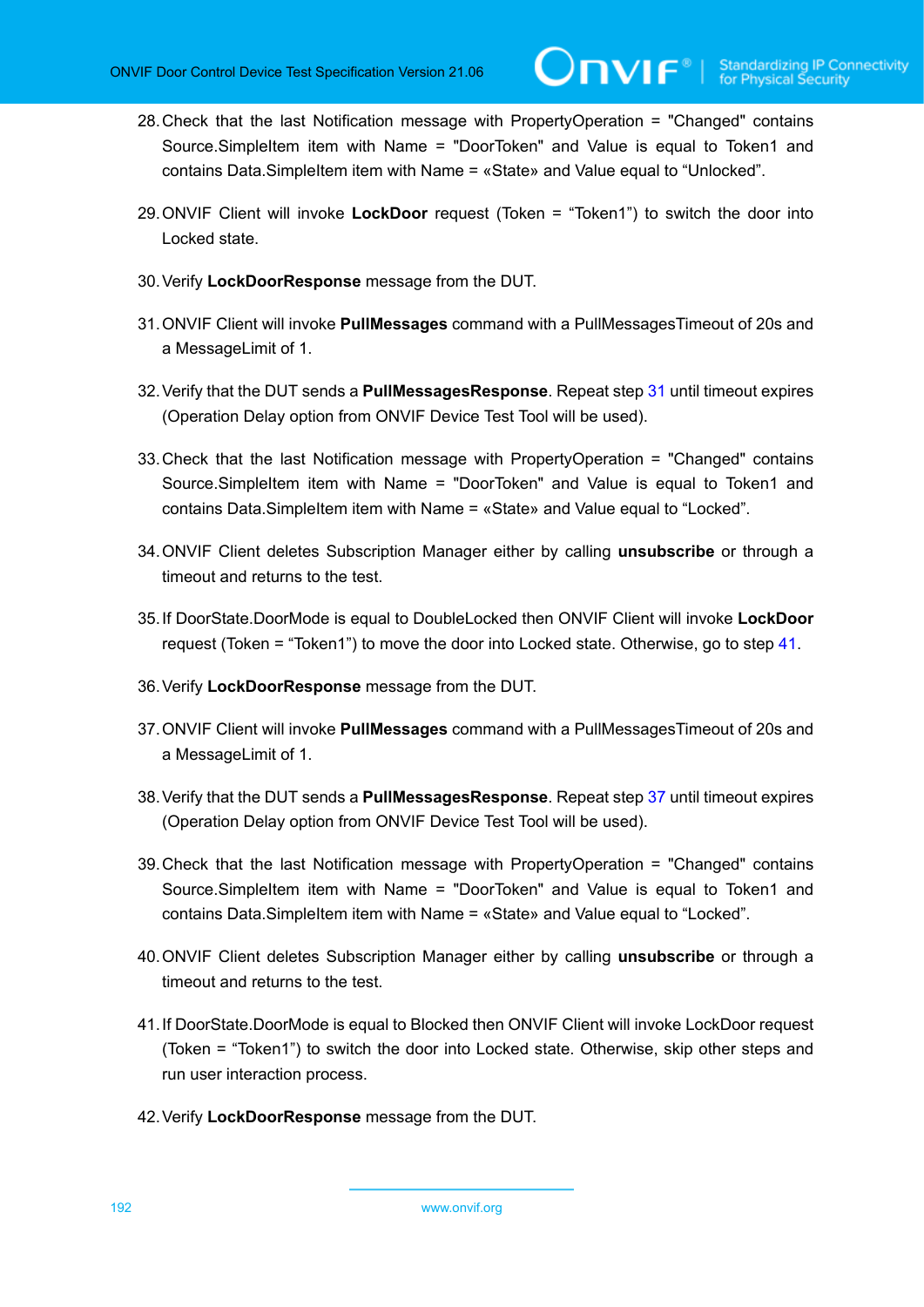- 43.ONVIF Client will invoke **PullMessages** command with a PullMessagesTimeout of 20s and a MessageLimit of 1.
- 44.Verify that the DUT sends a **PullMessagesResponse**. Repeat step [14](#page-190-1) until timeout expires (Operation Delay option from ONVIF Device Test Tool will be used).
- 45.Check that the last Notification message with PropertyOperation = "Changed" contains Source.SimpleItem item with Name = "DoorToken" and Value is equal to Token1 and contains Data.SimpleItem item with Name = «State» and Value equal to "Locked".
- 46.ONVIF Client deletes Subscription Manager either by calling **unsubscribe** or through a timeout and returns to the test.

### **FAIL –**

- The DUT did not send **CreatePullPointSubscriptionResponse** message.
- The DUT sent the last Notification message with PropertyOperation = "Changed" with State value not equal to expected state at step [9](#page-189-2) or [15](#page-190-5) or [32](#page-191-4) or [38.](#page-191-5)
- The DUT sent an invalid Notification messages with PropertyOperation = "Changed" (correct value for UTC time, TopicExpression and wsnt:Message, Topic = "tns1:Door/State/ DoorMode", contains Source.SimpleItem item with Name = "DoorToken" and Value equal to selected Door Token, contains Data.SimpleItem item with Name = «State» and Value with type equal to tdc:DoorMode).

**Note:** If the DUT sends SOAP fault to request to change door mode, then the ONVIF Client starts user interaction process (see [Annex A.4\)](#page-188-2).

**Note:** If DUT sends the last notification message with PropertyOperation = "Changed" with door state different from expected at step [21](#page-190-6) or at step [27](#page-190-7), then the ONVIF Client returns to the test and starts user interaction process (see [Annex A.4](#page-188-2))

## <span id="page-192-0"></span>A.6 Get Door List

**Name:** HelperGetDoorList

**Procedure Purpose:** Helper procedure to get complete doors list.

**Pre-requisite:** Door Service is received from the DUT.

**Input:** None.

**Returns:** The complete list of doors (*doorCompleteList*).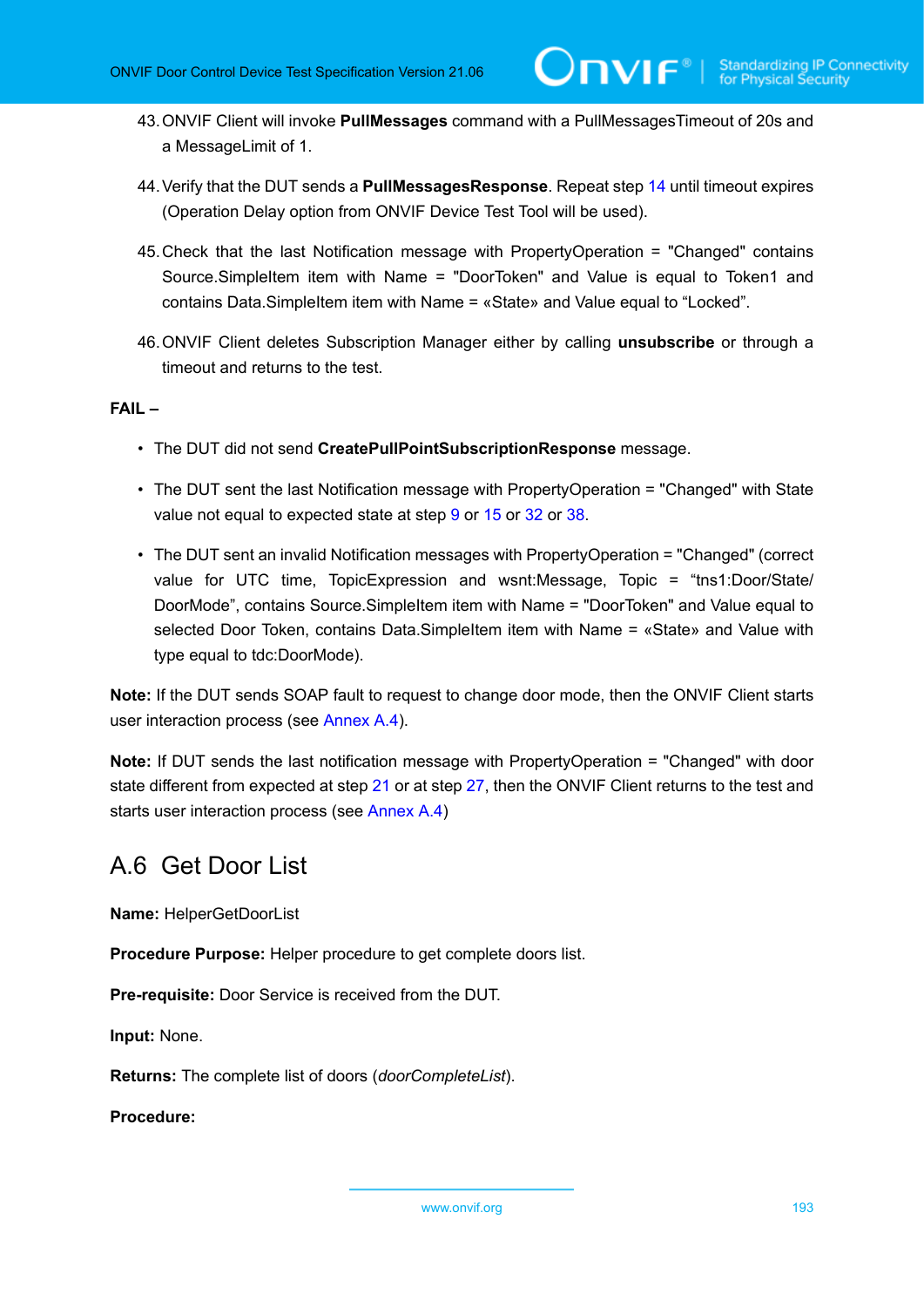- 1. ONVIF client invokes **GetDoorList** with parameters
	- Limit skipped
	- StartReference skipped
- 2. The DUT responds with **GetDoorListResponse** message with parameters
	- NextStartReference =: *nextStartReference*
	- Door list =: *doorCompleteList*
- 3. Until *nextStartReference* is not null, repeat the following steps:
	- 3.1. ONVIF client invokes **GetDoorList** with parameters
		- Limit skipped
		- StartReference := *nextStartReference*
	- 3.2. The DUT responds with **GetDoorListResponse** message with parameters
		- NextStartReference =: *nextStartReference*
		- Door list =: *doorListPart*
	- 3.3. Set the following:
		- *doorCompleteList* := *doorCompleteList* + *doorListPart*

## **PASS –**

• DUT passes all assertions.

## **FAIL –**

• The DUT did not send **GetDoorListResponse** message

## <span id="page-193-0"></span>A.7 Get Service Capabilities

**Name:** HelperGetServiceCapabilities

**Procedure Purpose:** Helper procedure to get service capabilities.

**Pre-requisite:** Door Service is received from the DUT.

**Input:** None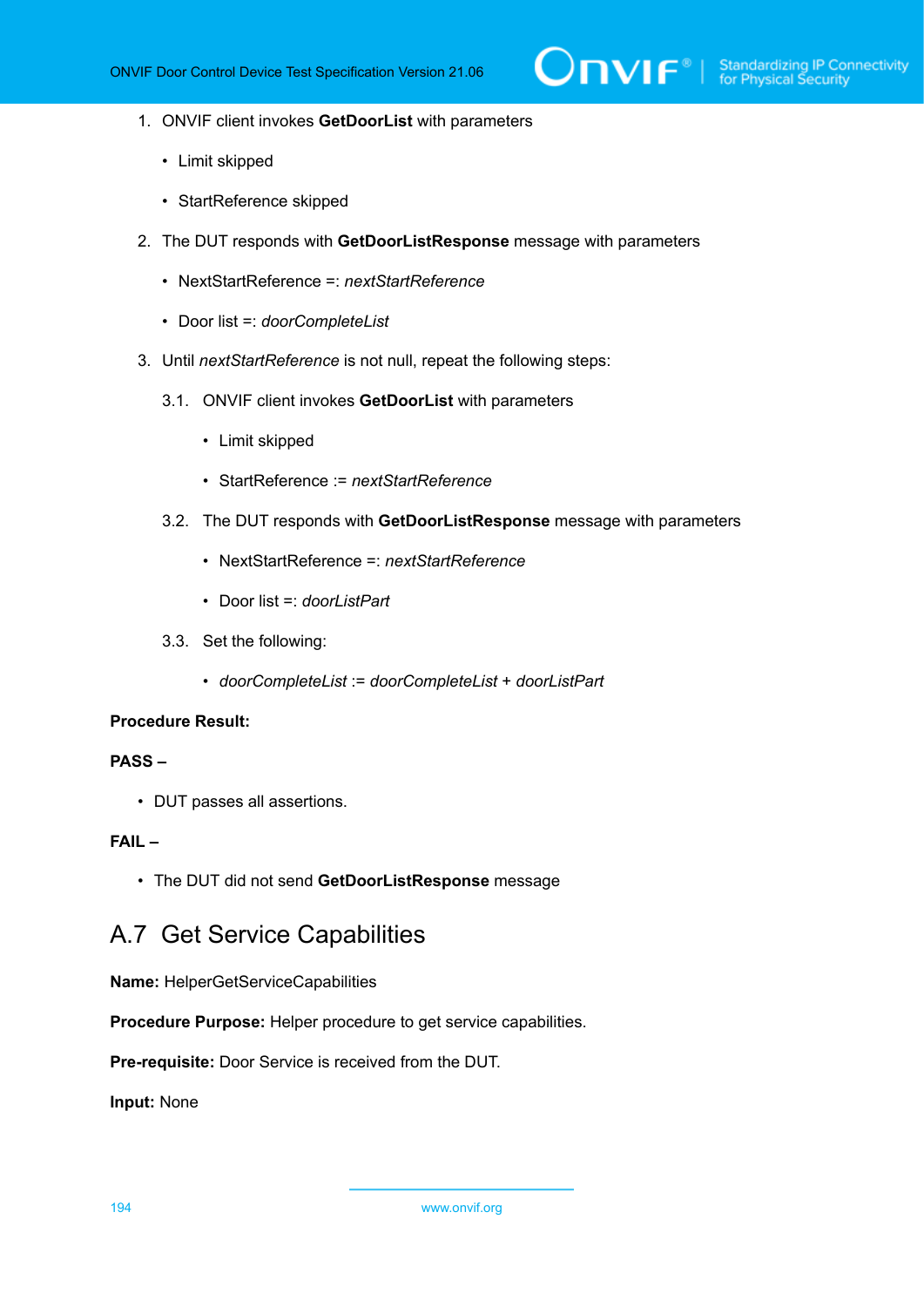$\sum_{\text{IVIF}^{\circ} | \text{Standardizing IP Connectivity}}$ 

**Returns:** The service capabilities (*cap*).

#### **Procedure:**

- 1. ONVIF Client invokes **GetServiceCapabilities**.
- 2. The DUT responds with a **GetServiceCapabilitiesResponse** message with parameters
	- Capabilities =: *cap*

#### **Procedure Result:**

## **PASS –**

• DUT passes all assertions.

#### **FAIL –**

• The DUT did not send **GetServiceCapabilitiesResponse** message

## <span id="page-194-0"></span>A.8 Free Storage for Additional Door

**Name:** HelperCheckFreeStorageForDoor

**Procedure Purpose:** Helper procedure to provide possibility to add a door.

**Pre-requisite:** Door Control Service is received from the DUT. Door Management is supported by the DUT as indicated by DoorManagementSupported capability.

**Input:** The complete list of doors (*doorCompleteList*).

**Returns:** Removed door (*doorToRestore*).

- 1. ONVIF Client gets the service capabilities (out *cap*) by following the procedure mentioned in [Annex A.7.](#page-193-0)
- 2. If *cap*.MaxDoors is skipped set *cap*.MaxDoors := 10.
- 3. If number of items of *doorCompleteList* less than cap.MaxDoor, skip other steps.
- 4. ONVIF Client find a door to delete by following the procedure mentioned in [Annex A.17](#page-202-0) with the following input parameters
	- in *doorCompleteList* door list.
	- out *doorToRestore* deleted door to restore.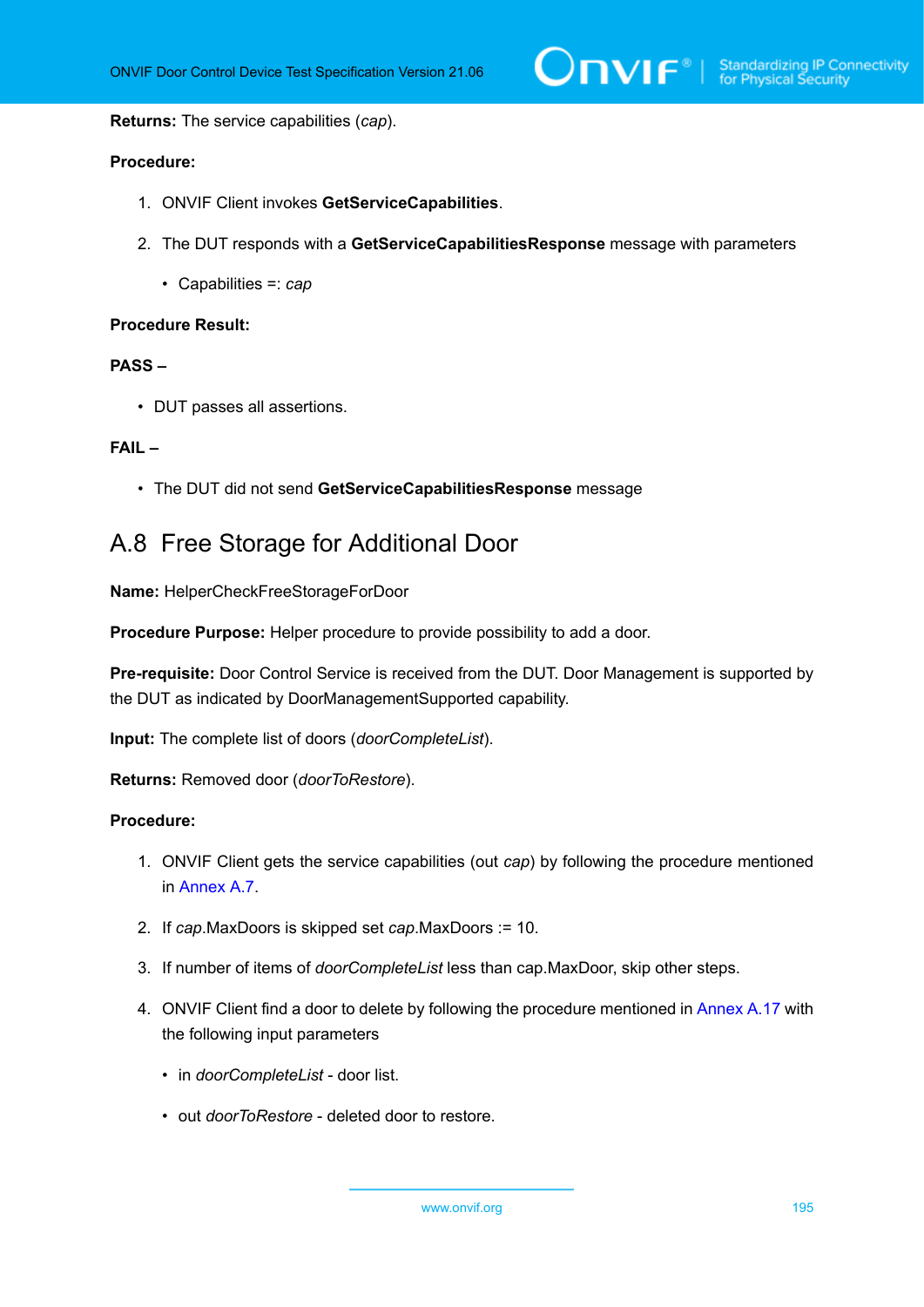

## **PASS –**

• DUT passes all assertions.

## **FAIL –**

• None.

## <span id="page-195-1"></span>A.9 Delete Door

**Name:** HelperDeleteDoor

**Procedure Purpose:** Helper procedure to delete door.

**Pre-requisite:** Door Control Service is received from the DUT. Door Management is supported by the DUT as indicated by DoorManagementSupported capability.

**Input:** Door Token (*doorToken*).

## **Returns:** None.

## **Procedure:**

- 1. ONVIF Client invokes **DeleteDoor** request with parameters
	- Token =: *doorToken*
- 2. The DUT responds with **DeleteDoorResponse** message.

#### **Procedure Result:**

## **PASS –**

• DUT passes all assertions.

## **FAIL –**

<span id="page-195-0"></span>• The DUT did not send **DeleteDoorResponse** message

## A.10 Get Door

**Name:** HelperGetDoor

**Procedure Purpose:** Helper procedure to get door.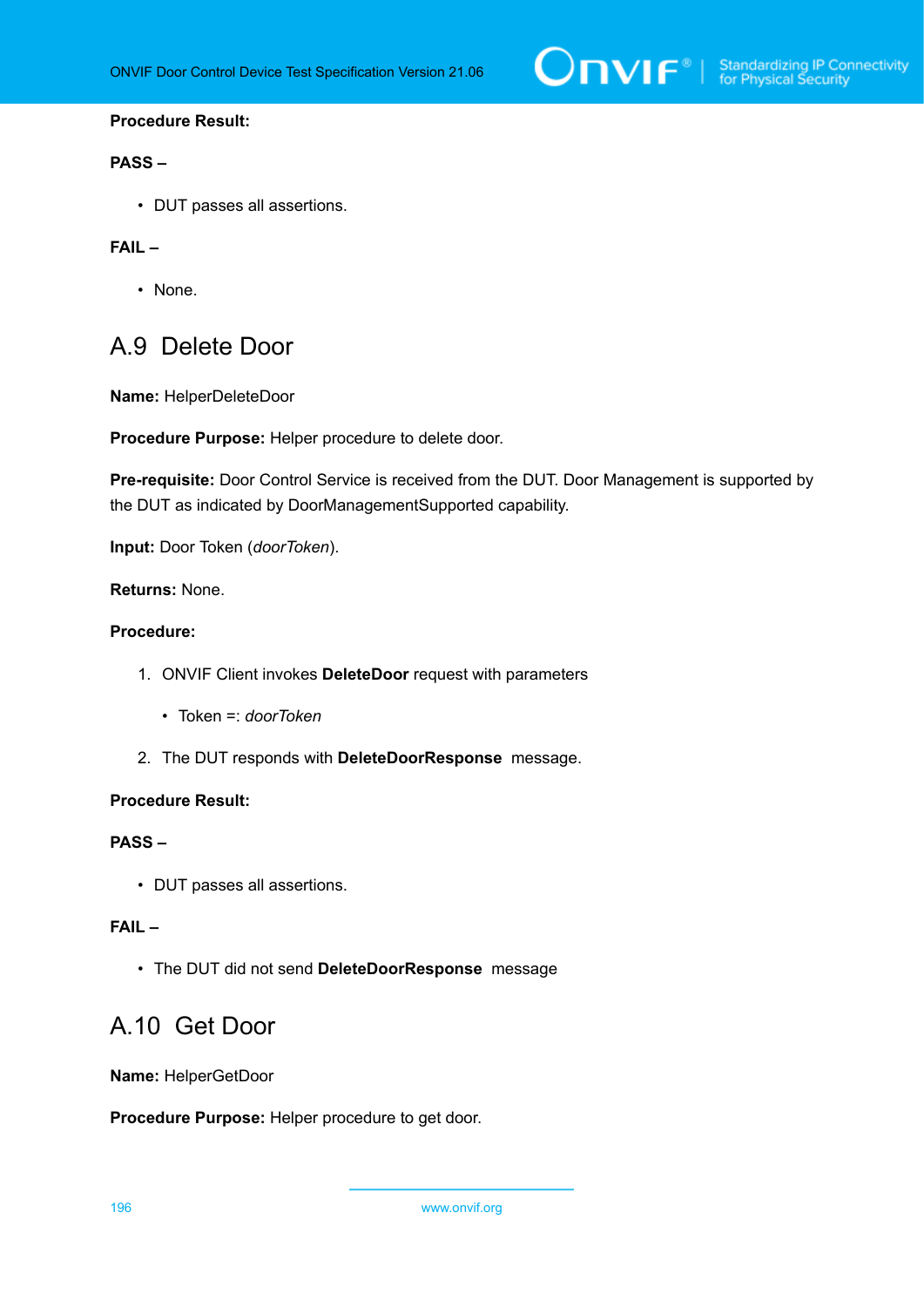

**Pre-requisite:** Door Control Service is received from the DUT. Door Management is supported by the DUT as indicated by DoorManagementSupported capability.

**Input:** Door Token (*doorToken*).

**Returns:** Door List (*doorList*).

### **Procedure:**

- 1. ONVIF Client invokes **GetDoors** with parameters
	- Token[0] := *doorToken*
- 2. The DUT responds with **GetDoorsResponse** message with parameters:
	- Door list =: *doorList*

#### **Procedure Result:**

## **PASS –**

• DUT passes all assertions.

### **FAIL –**

• The DUT did not send **GetDoorsResponse** message.

## <span id="page-196-0"></span>A.11 Get Door Info

**Name:** HelperGetDoorInfo

**Procedure Purpose:** Helper procedure to get door info.

**Pre-requisite:** Door Control Service is received from the DUT.

**Input:** Door Token (*doorToken*).

**Returns:** Door Info List (*doorInfoList*).

- 1. ONVIF Client invokes **GetDoorInfo** with parameters
	- Token[0] := *doorToken*
- 2. The DUT sends the **GetDoorInfoResponse** message with parameters
	- DoorInfo =: *doorInfoList*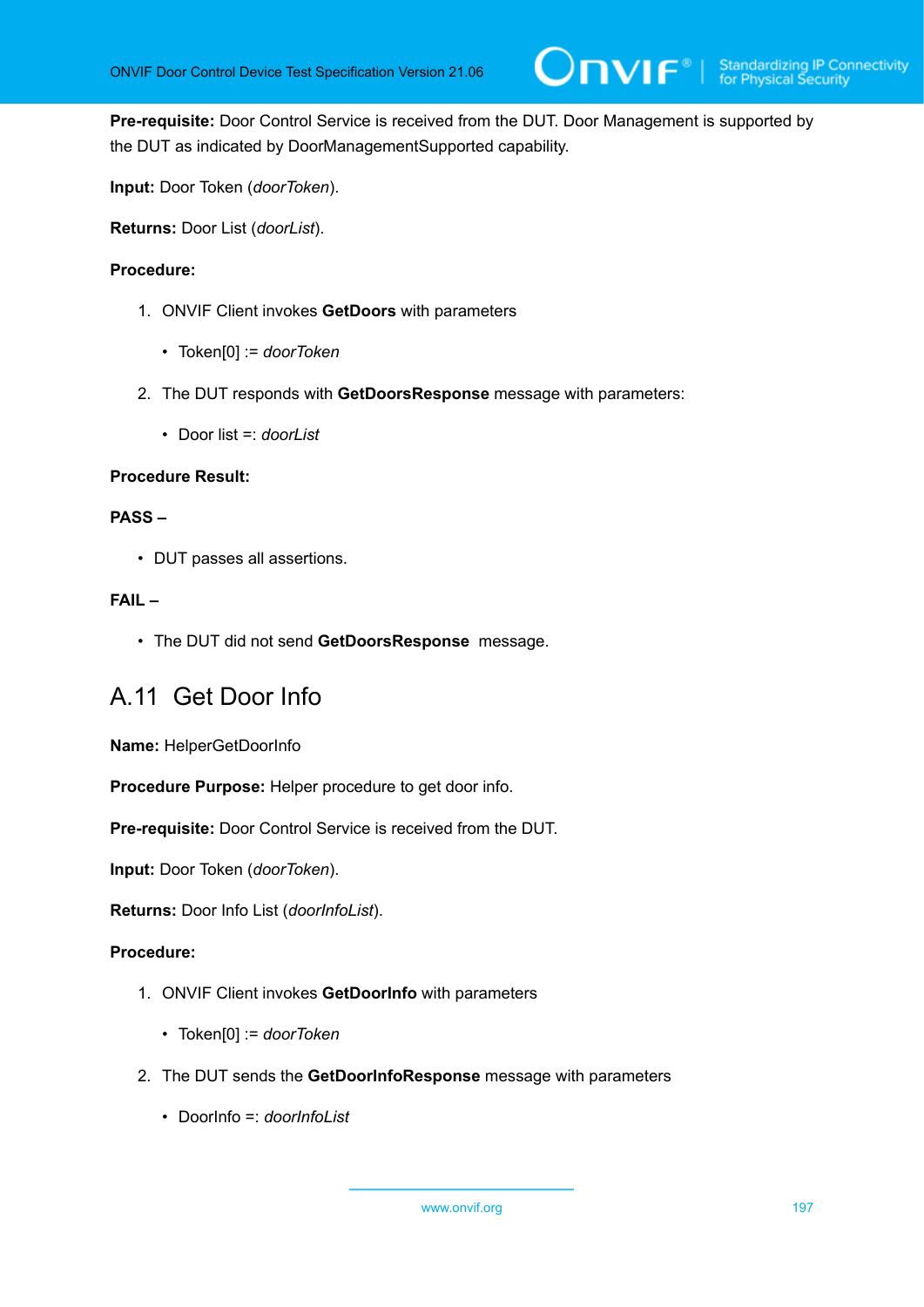

#### **PASS –**

• DUT passes all assertions.

### **FAIL –**

• The DUT did not send **GetDoorInfoResponse** message

## A.12 Create Door

**Name:** HelperCreateDoor

**Procedure Purpose:** Helper procedure to create door.

**Pre-requisite:** Door Control Service is received from the DUT. Door Management is supported by the DUT as indicated by DoorManagementSupported capability.

**Input:** Door Capabilities (*doorCapabilities*), *doorType*, *doorTimings*.

**Returns:** Door Token (*doorToken*).

- 1. ONVIF client invokes **CreateDoor** with parameters
	- Door.token := ""
	- Door.Name := "Test Name"
	- Door.Description := "Test Description"
	- Door.Capabilities.Access := *doorCapabilities*.Access
	- Door.Capabilities.AccessTimingOverride := *doorCapabilities*.AccessTimingOverride
	- Door.Capabilities.Lock := *doorCapabilities*.Lock
	- Door.Capabilities.Unlock := *doorCapabilities*.Unlock
	- Door.Capabilities.Block := *doorCapabilities*.Block
	- Door.Capabilities.DoubleLock := *doorCapabilities*.DoubleLock
	- Door.Capabilities.LockDown := *doorCapabilities*.LockDown
	- Door.Capabilities.LockOpen := *doorCapabilities*.LockOpen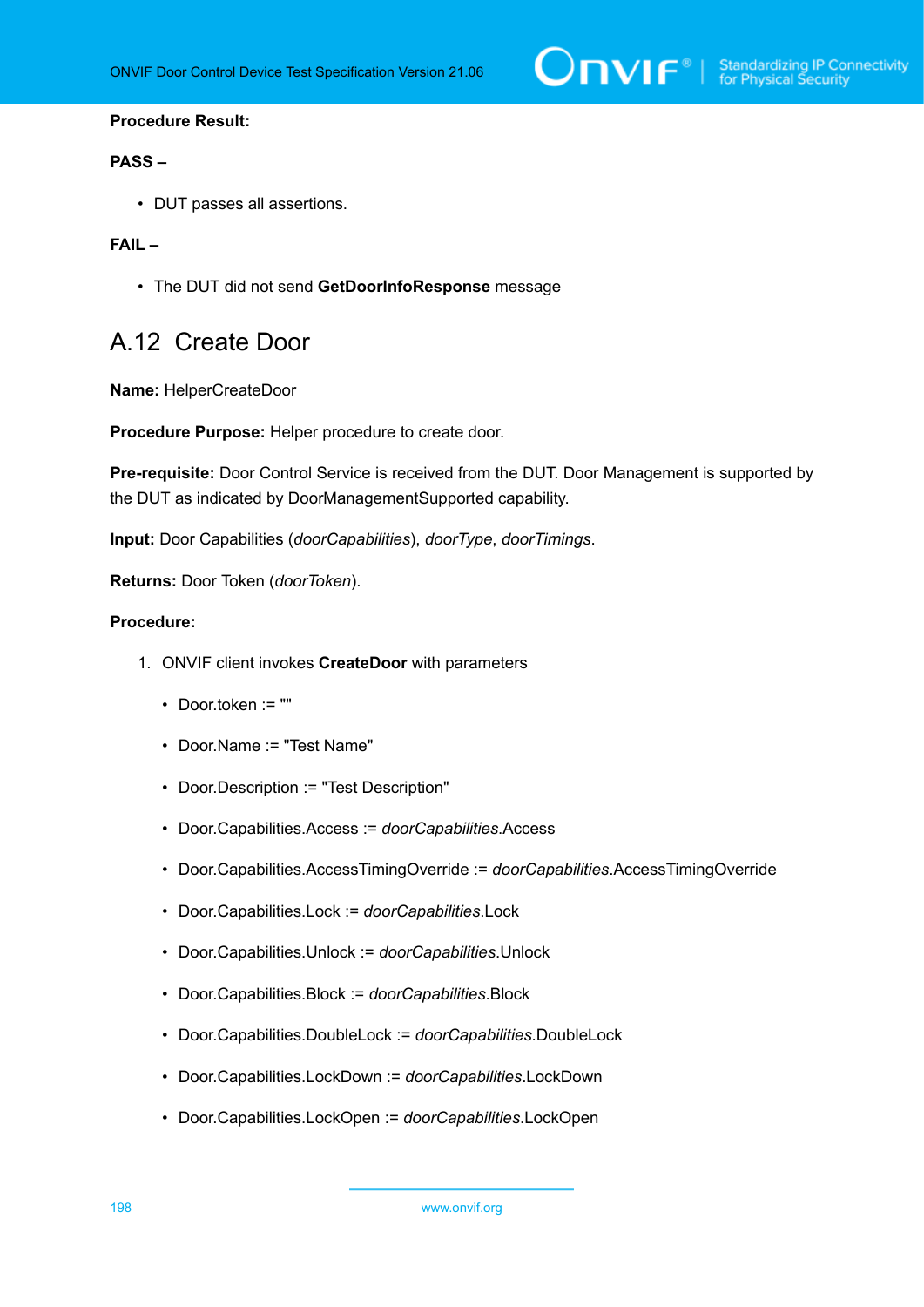- Door.Capabilities.DoorMonitor := *doorCapabilities*.DoorMonitor
- Door.Capabilities.LockMonitor := *doorCapabilities*.LockMonitor
- Door.Capabilities.DoubleLockMonitor := *doorCapabilities*.DoubleLockMonitor
- Door.Capabilities.Alarm := *doorCapabilities*.Alarm
- Door.Capabilities.Tamper := *doorCapabilities*.Tamper
- Door.Capabilities.Fault := *doorCapabilities*.Fault
- Door.DoorType := *doorType*
- Door.Timings.ReleaseTime := *doorTimings*.ReleaseTime
- Door.Timings.OpenTime := *doorTimings*.OpenTime
- Door.Timings.ExtendedReleaseTime := *doorTimings*.ExtendedReleaseTime
- Door.Timings.DelayTimeBeforeRelock := *doorTimings*.DelayTimeBeforeRelock
- Door.Timings.ExtendedOpenTime := *doorTimings*.ExtendedOpenTime
- Door.Timings.PreAlarmTime := *doorTimings*.PreAlarmTime
- 2. The DUT responds with **CreateDoorResponse** message with parameters
	- Token =: *doorToken*

#### **PASS –**

• DUT passes all assertions.

### **FAIL –**

• The DUT did not send **CreateDoorResponse** message

## A.13 Create Pull Point Subscription

**Name:** HelperCreatePullPointSubscription

**Procedure Purpose:** Helper procedure to create PullPoint Subscription with specified Topic.

**Pre-requisite:** Event Service is received from the DUT.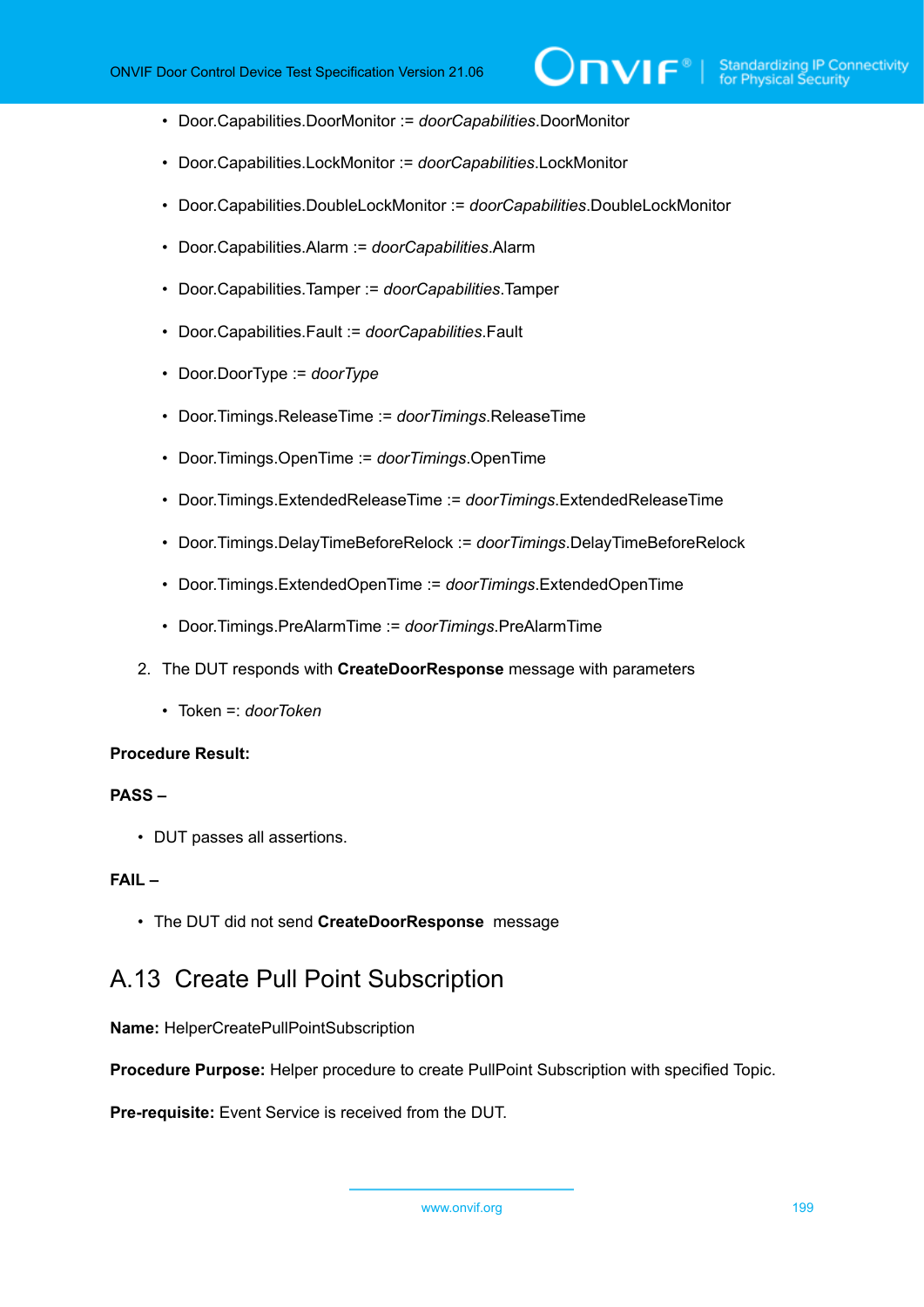**Input:** Notification Topic (*topic*).

**Returns:** Subscription reference (*s*), current time for the DUT (*ct*), subscription termination time (*tt*).

### **Procedure:**

- 1. ONVIF Client invokes **CreatePullPointSubscription** request with parameters
	- Filter.TopicExpression := *topic*
	- Filter.TopicExpression.@Dialect := "http://www.onvif.org/ver10/tev/topicExpression/ ConcreteSet"
- 2. The DUT responds with **CreatePullPointSubscriptionResponse** message with parameters
	- SubscriptionReference =: *s*
	- CurrentTime =: *ct*
	- TerminationTime =: *tt*

#### **Procedure Result:**

#### **PASS –**

• DUT passes all assertions.

## **FAIL –**

• DUT did not send **CreatePullPointSubscriptionResponse** message.

## <span id="page-199-0"></span>A.14 Delete Subscription

**Name:** HelperDeleteSubscription

**Procedure Purpose:** Helper procedure to delete supscribtion.

**Pre-requisite:** Event Service is received from the DUT.

**Input:** Subscription reference (*s*)

**Returns:** None

- 1. ONVIF Client sends an **Unsubscribe** to the subscription endpoint s.
- 2. The DUT responds with **UnsubscribeResponse** message.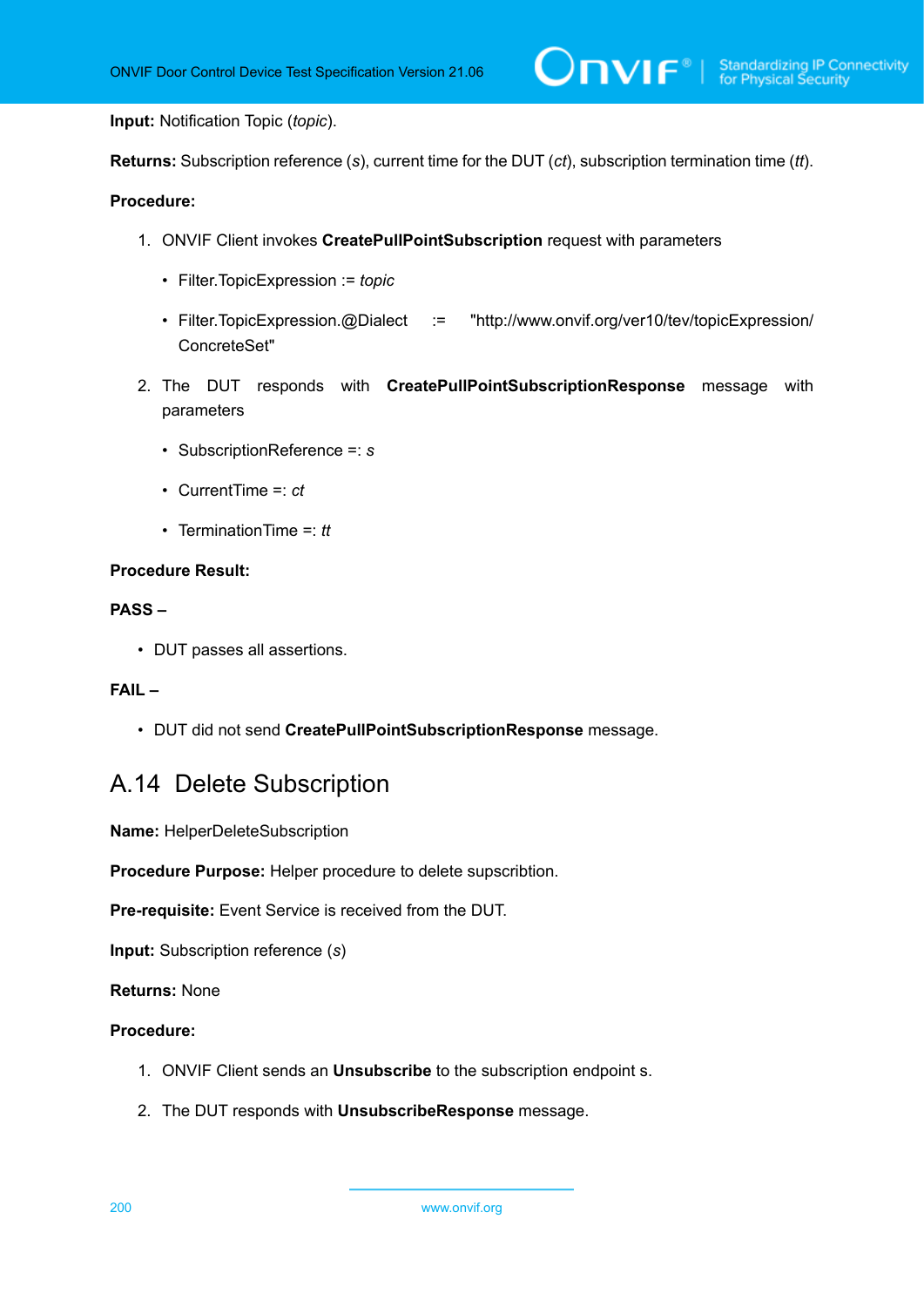#### **PASS –**

• DUT passes all assertions.

### **FAIL –**

• DUT did not send **UnsubscribeResponse** message.

# <span id="page-200-0"></span>A.15 Retrieve Door Changed Event by PullPoint

**Name:** HelperPullDoorChanged

**Procedure Purpose:** Helper procedure to retrieve and check tns1:Configuration/Door/Changed event with PullMessages.

**Pre-requisite:** Event Service is received from the DUT.

**Input:** Subscription reference (*s*), current time for the DUT (*ct*), Subscription termination time (*tt*) and Door token (*doorToken*).

#### **Returns:** None

- <span id="page-200-1"></span>1. Until *operationDelay* timeout expires, repeat the following steps:
	- 1.1. ONVIF Client waits for time *t* := min{(*tt*-*ct*)/2, 1 second}.
	- 1.2. ONVIF Client invokes **PullMessages** to the subscription endpoint *s* request with parameters
		- Timeout := PT60S
		- MessageLimit := 1
	- 1.3. The DUT responds with **PullMessagesResponse** message with parameters
		- CurrentTime =: *ct*
		- TerminationTime =: *tt*
		- NotificationMessage list =: *notificationMessageList*
	- 1.4. If *notificationMessageList* contains at least one NotificationMessage with Topic value is not equal to "tns1:Configuration/Door/Changed", FAIL the test, restore the DUT state, and skip other steps.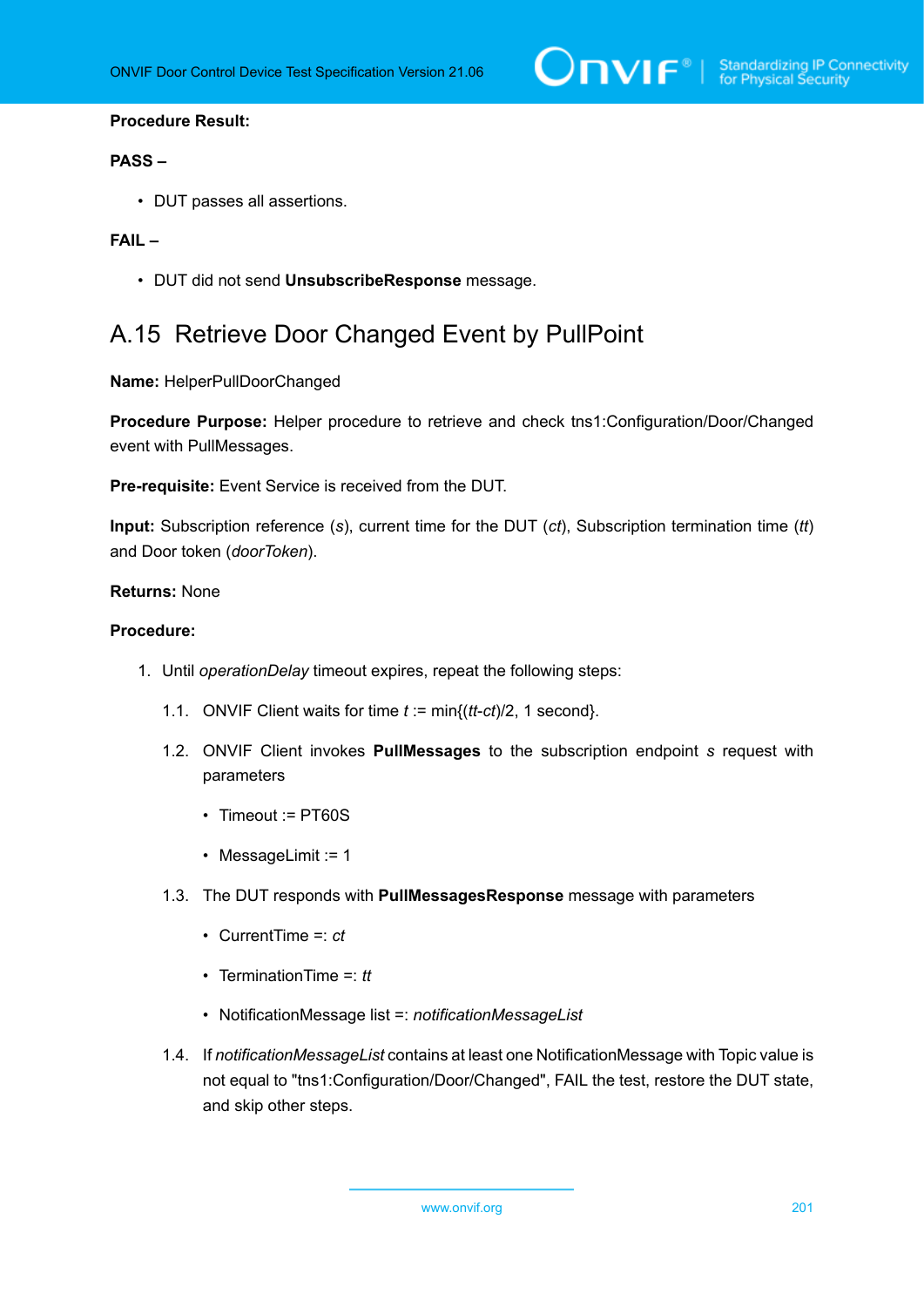- 1.5. If *notificationMessageList* is not empty and the DoorToken source simple item in *notificationMessageList* is equal to *doorToken*, skip other steps and finish the procedure.
- 1.6. If *operationDelay* timeout expires for step [1](#page-200-1) without Notification with Token source simple item equal to *doorToken*, FAIL the test, restore the DUT state, and skip other steps.

#### **PASS –**

• DUT passes all assertions.

#### **FAIL –**

• DUT did not send **PullMessagesResponse** message.

**Note:** *operationDelay* will be taken from Operation Delay field of ONVIF Device Test Tool.

## A.16 Retrieve Door Removed Event by PullPoint

#### **Name:** HelperPullDoorRemoved

**Procedure Purpose:** Helper procedure to retrieve and check tns1:Configuration/Door/Removed event with PullMessages.

**Pre-requisite:** Event Service is received from the DUT.

**Input:** Subscription reference (*s*), current time for the DUT (*ct*), Subscription termination time (*tt*) and Door token (*doorToken*).

#### **Returns:** None

- <span id="page-201-0"></span>1. Until *operationDelay* timeout expires, repeat the following steps:
	- 1.1. ONVIF Client waits for time *t* := min{(*tt*-*ct*)/2, 1 second}.
	- 1.2. ONVIF Client invokes **PullMessages** to the subscription endpoint *s* request with parameters
		- Timeout := PT60S
		- MessageLimit := 1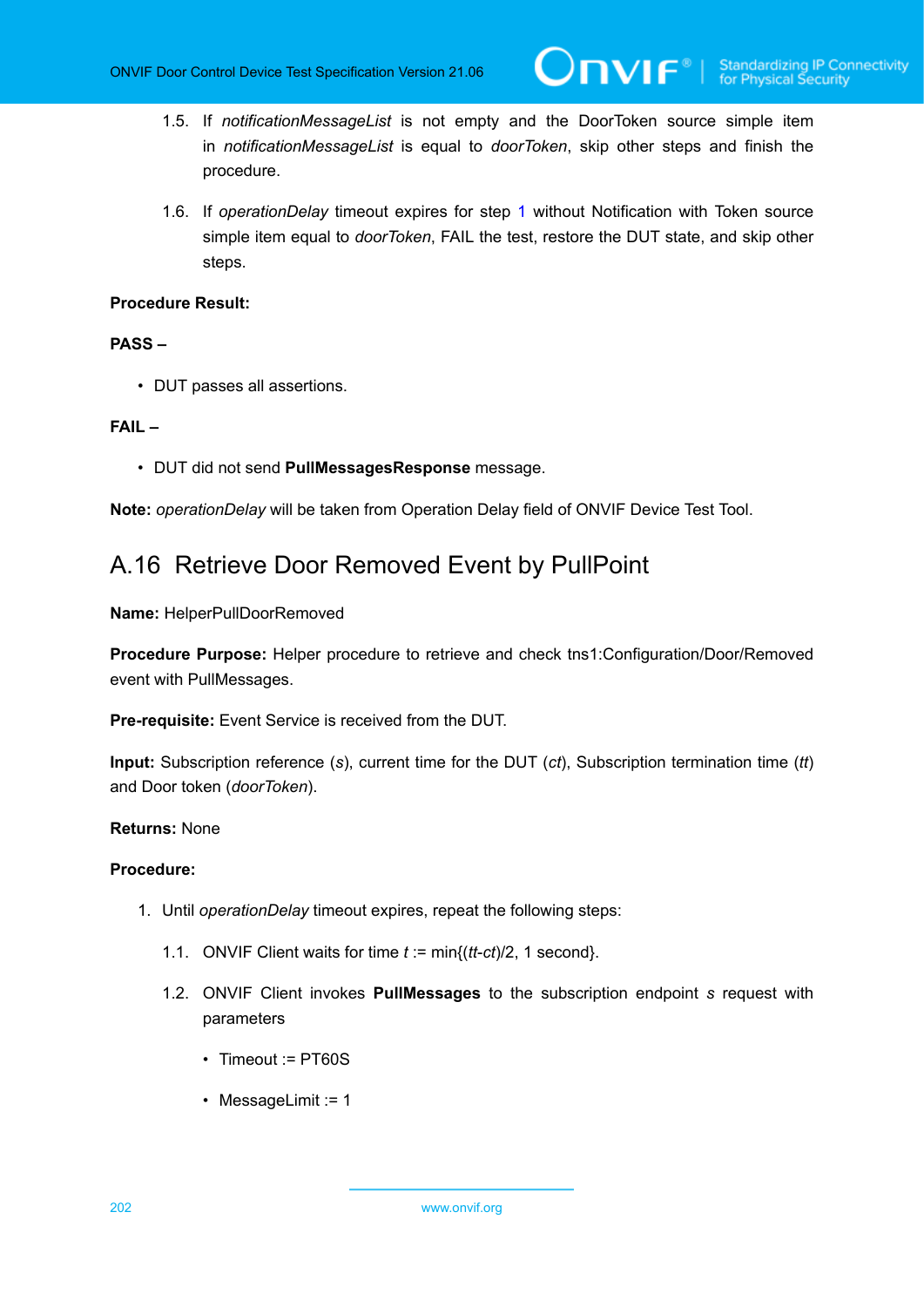- 1.3. The DUT responds with **PullMessagesResponse** message with parameters
	- CurrentTime =: *ct*
	- TerminationTime =: *tt*
	- NotificationMessage list =: *notificationMessageList*
- 1.4. If *notificationMessageList* contains at least one NotificationMessage with Topic value is not equal to "tns1:Configuration/Door/Removed", FAIL the test, restore the DUT state, and skip other steps.
- 1.5. If *notificationMessageList* is not empty and the DoorToken source simple item in *notificationMessageList* is equal to *doorToken*, skip other steps and finish the procedure.
- 1.6. If *operationDelay* timeout expires for step [1](#page-201-0) without Notification with Token source simple item equal to *doorToken*, FAIL the test, restore the DUT state, and skip other steps.

#### **PASS –**

• DUT passes all assertions.

#### **FAIL –**

• DUT did not send **PullMessagesResponse** message.

<span id="page-202-0"></span>**Note:** *operationDelay* will be taken from Operation Delay field of ONVIF Device Test Tool.

## A.17 Find Door To Delete

**Name:** HelperFindDoorToDelete

**Procedure Purpose:** Helper procedure to find a door in the door list that can be deleted.

**Pre-requisite:** Door Control Service is received from the DUT. Door Management is supported by the DUT as indicated by DoorManagementSupported capability.

**Input:** Door list (*doorList*).

**Returns:** Deleted Door (*deletedDoor*).